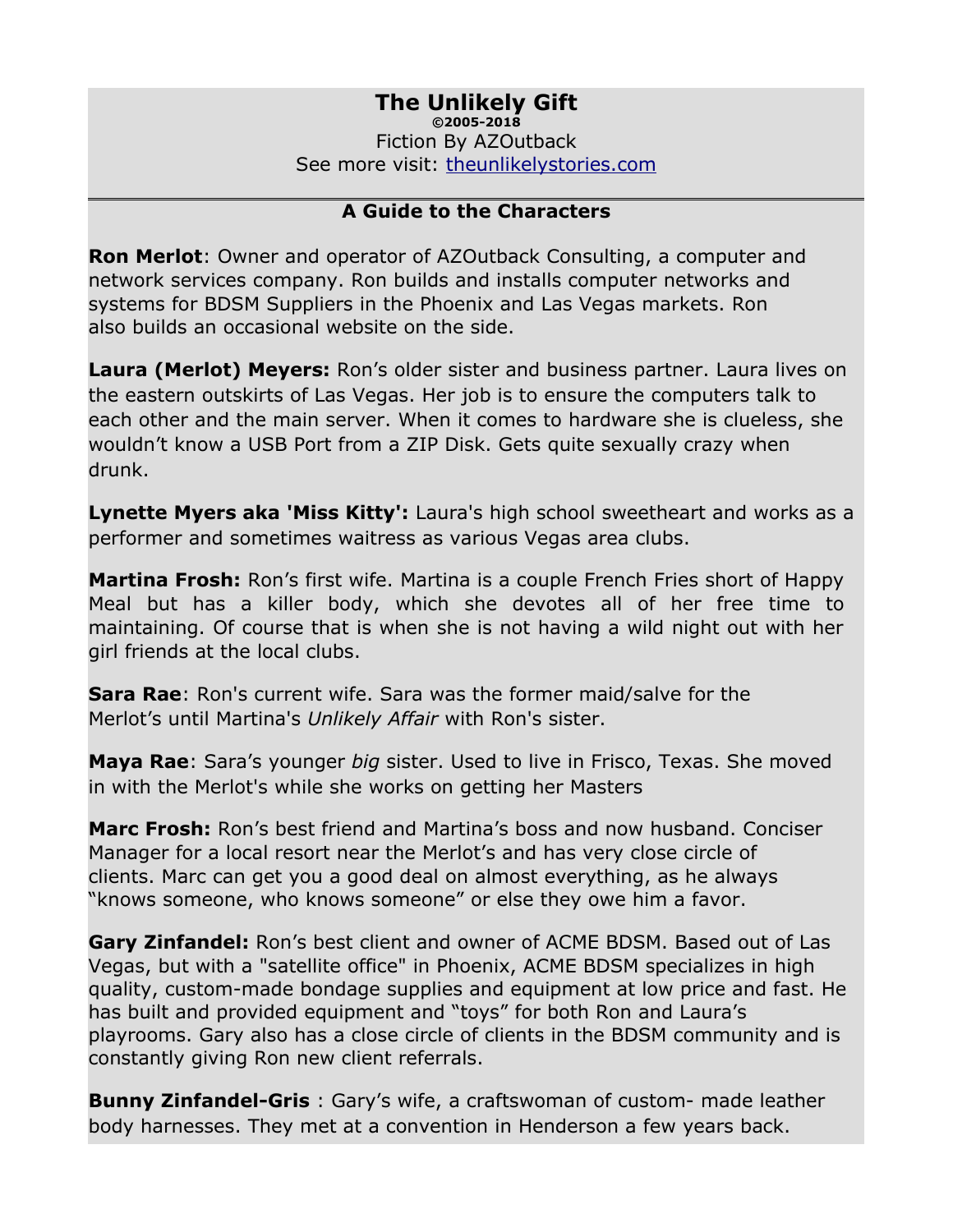**Bambi Gris:** Bunny's sister and business partner. While she does make some of the harnesses herself, Bambi is more a model than a craftswoman.

**Andy McGrawl**: Former owner of a chain of computer stores in the Tucson metro area, recently opened stores in Fountain Hills and North Scottsdale.

**Lindsay McGrawl-Sauvignon:** Andy's bi-sexual wife. Model/sales associated Budget Holstein North.

**Anna Adela aka 'Peaches':** Former caretaker of the Whitewater Ranch, now Maya's live-in girlfriend.

**Linda Holstein** : Owner of Budget Holstein Leather Works, better known as Budget Holstein and co-owner of Corona de las Estrella's. She was Ron & Laura's very first client, specializing in leather S&M outfits, shoes and specialty items such as high end corsets and lingerie.

**Olivia Esmeralda –** Kayré's best friend from high school and co-owner of Corona de las Estrella's.

**Kayré Holstein**: Linda's daughter and business partner.

**Kacie O'Neill:** Kayré's partner.

*The Unlikely Gift* continues where the *The Unlikely Changes* ended. Maya has always felt she has 'owed' Sara so much for getting her out of Frisco and everything else she has done for her. She has always had a talent for locating things, she decides she going to try to locate something that once belonged to her sister. Unfortunately, she hits hits some speed bumps along the way of getting *The Unlikely Gift.* Once she works past those issues she can focus on Peaches as well as "the gift", something once belonging to her sister.

## **Chapter 1: How Hot Is It? And What's with you and Thunderstorms?**

*"I was driving through Georgia in late July. On a day hot enough to make the Devil sigh"* Maya and Peaches walked into my office. Maya commented about Tracey Byrd's *Watermelon Crawl*, "Apparently, he never been in Arizona in late July. Be more like a day hot enough to make the devil cry."

I commented, "Maya, I would have thought you would be use to the heat having been living in Frisco."

Peaches declared, "Too hot here. Miss Chugwater."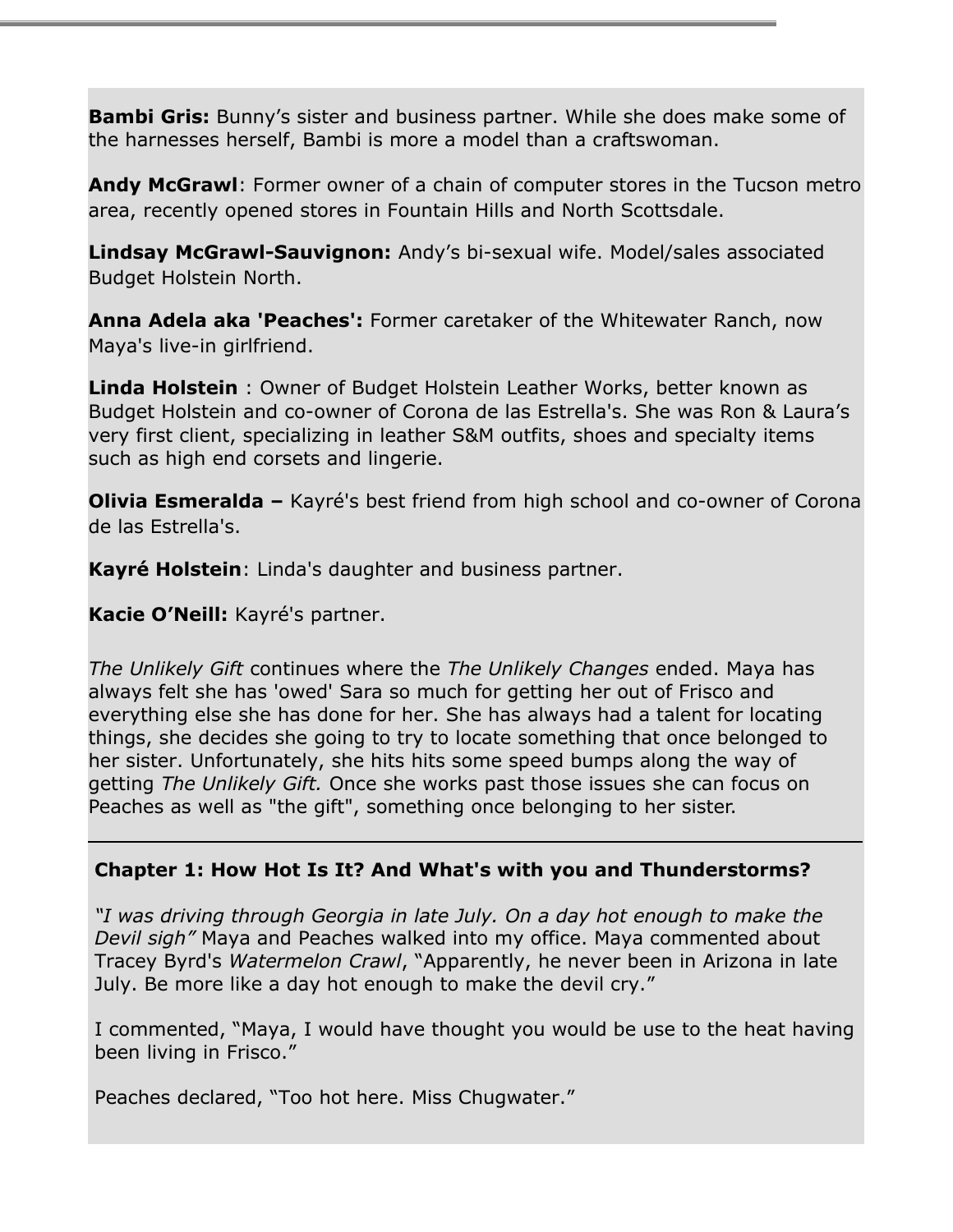Maya laughed, "We warned you Peaches that it would get hot out here. Ron, it never got this hot in Frisco and at least it cooled down at night."

I joked, "Not just hot, mystifyingly hot! Anyway, wait a couple more months and it should start cooling down again. Besides, the Monsoon should be more active now."

Peaches grumbled, "Great more thunder."

Maya asked her, "What is it with you and thunderstorms?"

Peaches snapped, "I not want to talk about it."

Maya stepped back, "Okay then..." Turning her attention back to me, "I have some time off banked up with Vinnie's."

I wondered, "How? You just came back after Easter?"

Maya explained, "Because I've been covering a lot of Drew's shifts. Anyway, you have suggestion for somewhere cool we could go for a couple weeks?"

I quickly replied, "I hear Alaska is nice this time of year."

Maya laughed, "Yeah, but I don't think I can handle it being dark for only 5 hours a day. Was thinking somewhere still in Arizona."

My office line started ringing. Glancing at the caller ID I saw 'The Boulders'. I picked up, "AZ Outback, Ron."

Marc was on the other end, "Hey Ron, I need a favor."

I joked, "Usually I am the one asking you for favors. What's up?"

March asked, "Could you babysit Martina for a few days, I need to travel for business."

I laughed, "Babysit Martina? Man you are asking a lot!"

Peaches commented, "I like Martina!"

I asked Marc, "I suppose we could. When?" Marc informed me it would be next week and would send her over that Sunday afternoon. While I had him on the line, "Got any good leads on somewhere cool to get away in Arizona next month. Apparently Peaches can't stand the heat."

I put Marc on speaker, "White Mountains are really nice in August. Might get as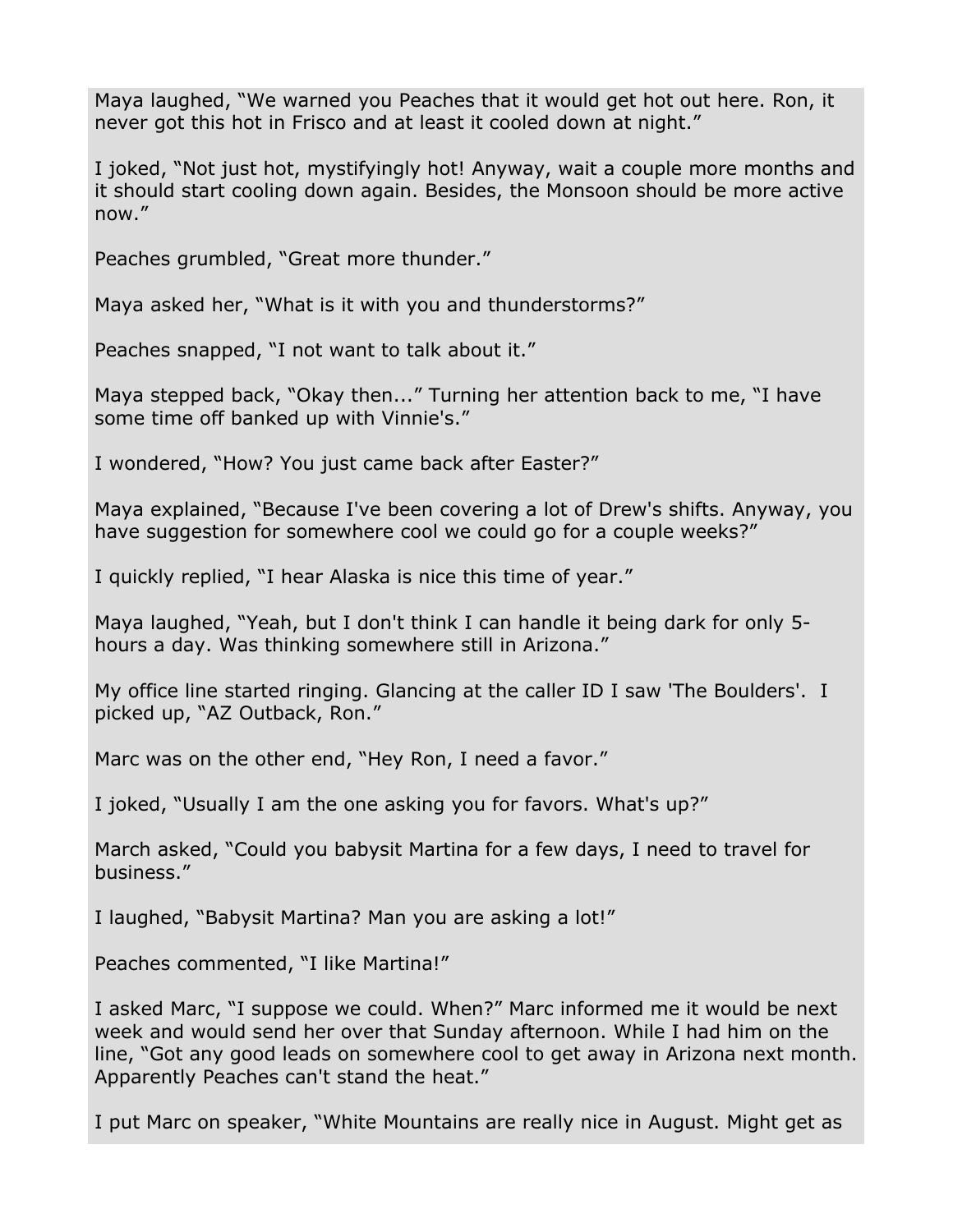hot as the upper 80's. Usually cools down in the evening with the storms."

Peaches mumbled, "Fuck!"

Marc didn't hear her and continued, "You know, I got a buddy who has a cabin out near Pinetop. He was asking me the other day if he knew anyone who wanted to stay there for a couple weeks next month. I'll give him a call and let you know."

I hung up with Marc and turned my attention to Peaches, "Okay Peaches, you need to tell us why you don't like thunderstorms. You scared us last month. If we knew why, we might be able to help you get over your fear."

Peaches was silent. Maya turned to her, "Peaches, no one here is going to judge you. Everyone has their fears, look at Laura and her fear of tin cans with wings."

Peaches asked, "What you fear?"

Maya replied, "Clowns."

Peaches laughed, "Clowns?!"

I told her, "Ah...I believe that is Coulrophobia and not that uncommon."

Maya explained, "My father took Sara and I to the circus when we were young. He thought it would be neat for us kids to have a picture taken with a clown. Sara was fine with it, but I freaked and never been able to stand clowns."

I commented, "Okay then, make sure you avoid *Puddles Pity Party."*

Maya told me, "Actually, I've seen his videos and he doesn't bother me. May be because he singing instead of being silent."

I replied, "I am kinda surprised his size doesn't freak you out. But, you are right his voice is incredible."

Peaches asked, "What you two talk about?"

I told her, "Hmm..okay let me pull up his cover of Lorde's *Royals* on YouTube."

Peaches watched, "Wow he big."

Maya turned to Peaches, "So see I overcame my fears. Now it is time for you to explain."

Peaches sighed, "Okay. When we ended Chugwater you left without telling me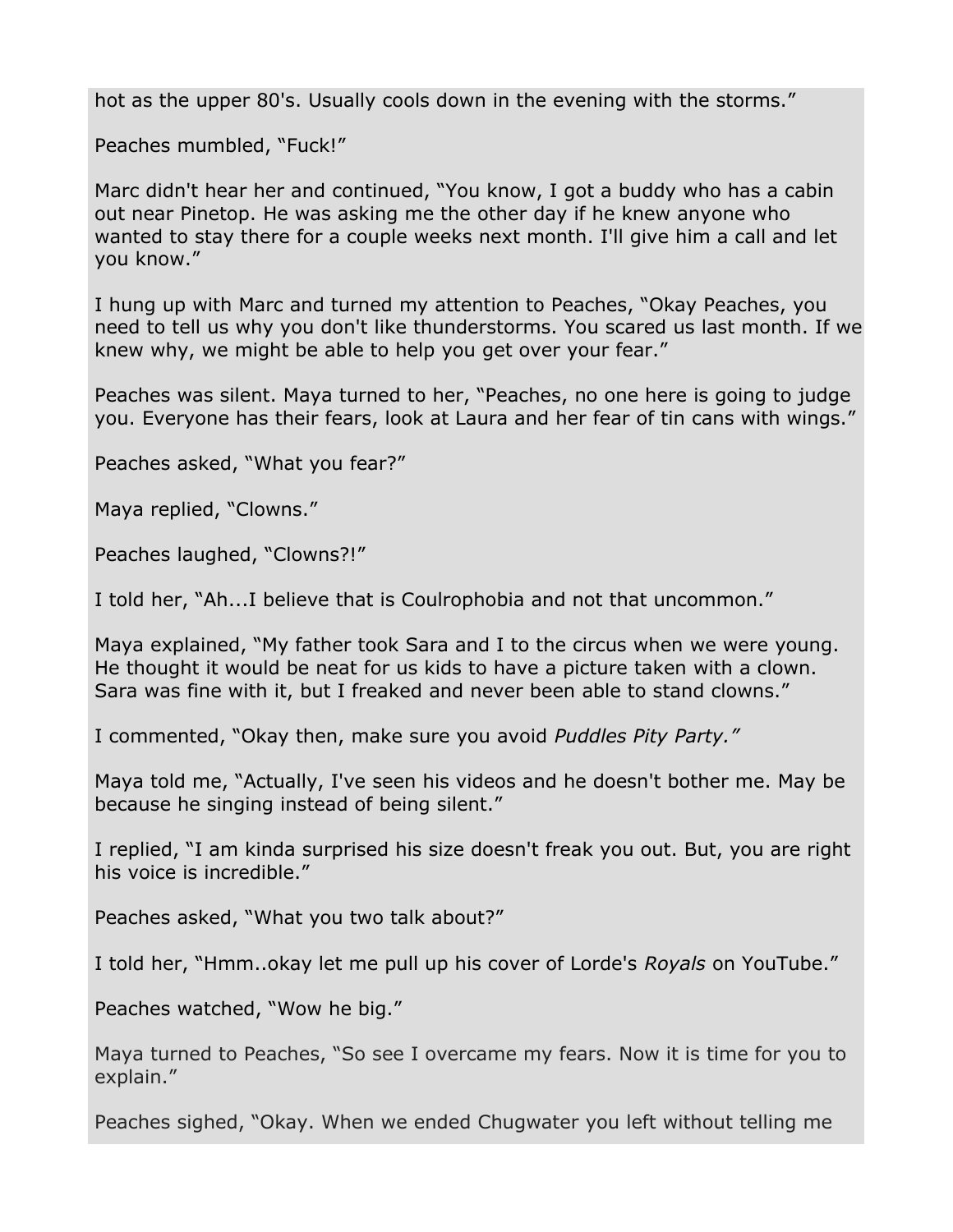you coming back."

Maya was trying to understand, "You mean when I went to have that talk with my parents?"

Peaches replied, "Yes. You never said anything, just left. I thought I had lost you. It was during the thunderstorm I realized you gone."

Maya moved over to Peaches and explained, "I was so angry with my father, I had tunnel vision. My only thoughts at that time was to get some answers."

Peaches told her, "I was freaking. You the best to come into my life. I thought I made you mad."

Maya assured Peaches, "I would never leave you without saying anything, heck I would never leave you period."

Peaches reminded her, "You did before."

Maya was confused, "When?"

Peaches told her, "When Ron sister here. You left the kitchen she stayed with me."

Maya looked at me, "Any idea what she is talking about?"

I recalled, "I think it was when Sara had attached Lindsay to herself and left the keys in the loft. You offered to go fetch the keys for them."

Maya laughed, "Geez, I was gone for like two minutes."

I theorized, "I am guessing Peaches has some separation anxiety issues. Yet, you two usually work opposite shifts."

Peaches replied, "I see her when leaving. Work keeps me busy too."

I thought for a moment, "Yeah, that make sense. Speaking of work are either of you working tonight?"

Peaches reminded me, "I do days."

I laughed, "I know, but sometimes you swap with Maya when she swaps with Drew. Hell, I never know when you two are going to be working."

Maya added, "Yeah, I know what you mean. Anyway, we are both off tonight. Why?"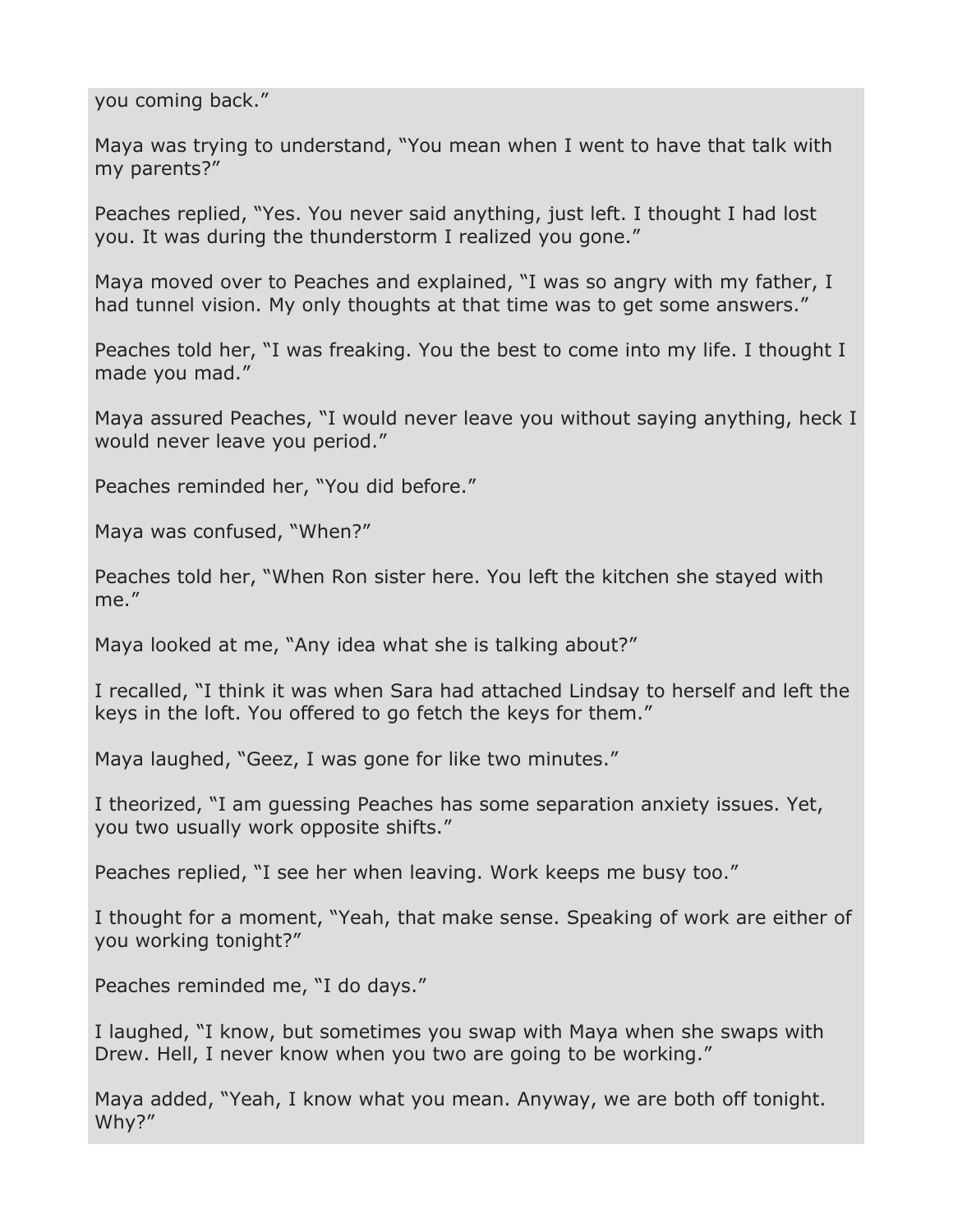I explained, "I think you and Peaches could use some alone time to unwind."

Peaches replied, "Goody."

Maya asked, "What do you suggest?"

I told her, "Hmm...not sure. Let me text Wynn, she is good at these kind of things."

As I was texting Wynn, Maya laughed, "She is in the same house for crying out loud."

While I was awaiting her reply, "Yeah, but this is going to be a surprise." Wynn's reply came through, 'Set them up on their bed with 2-person restraints, spread eagle style. They can hold hands, but otherwise not touch each other. Use the magic wands on them.'

I laughed, "Wynn, I like the way you think!" I replied back 'Great idea. What should they wear?'

Maya asked, "Should we be worried?"

I laughed, "No, you two will enjoy this. Just working out the final details. Hang tight."

Wynn's reply 'Leotard and pantyhose. Waist cinchers. Want me to setup their bed?'

I replied, 'Yeah that would be great. Grab a couple harness ball gags too'

Wynn reply 'Your evil Ron ;)'

I explained to the two of them, "Okay ladies come with me." We walked up to their suite and explained as I walked in, "Wynn will be setting up your bed shortly. In the mean time get out your belts and armor, then change into pantyhose or tights, leotards and a waist cincher."

Maya asked, "What exactly, is going to happen to us?"

I teased, "You will find out soon enough, now go change."

While the girls were changing Wynn came into the room with the magic wands, body harnesses, the restraint system and the two harness ball gags. She tossed me the extension cord and timer, "See if you can find somewhere to plug this in. I need to get the restraint system setup."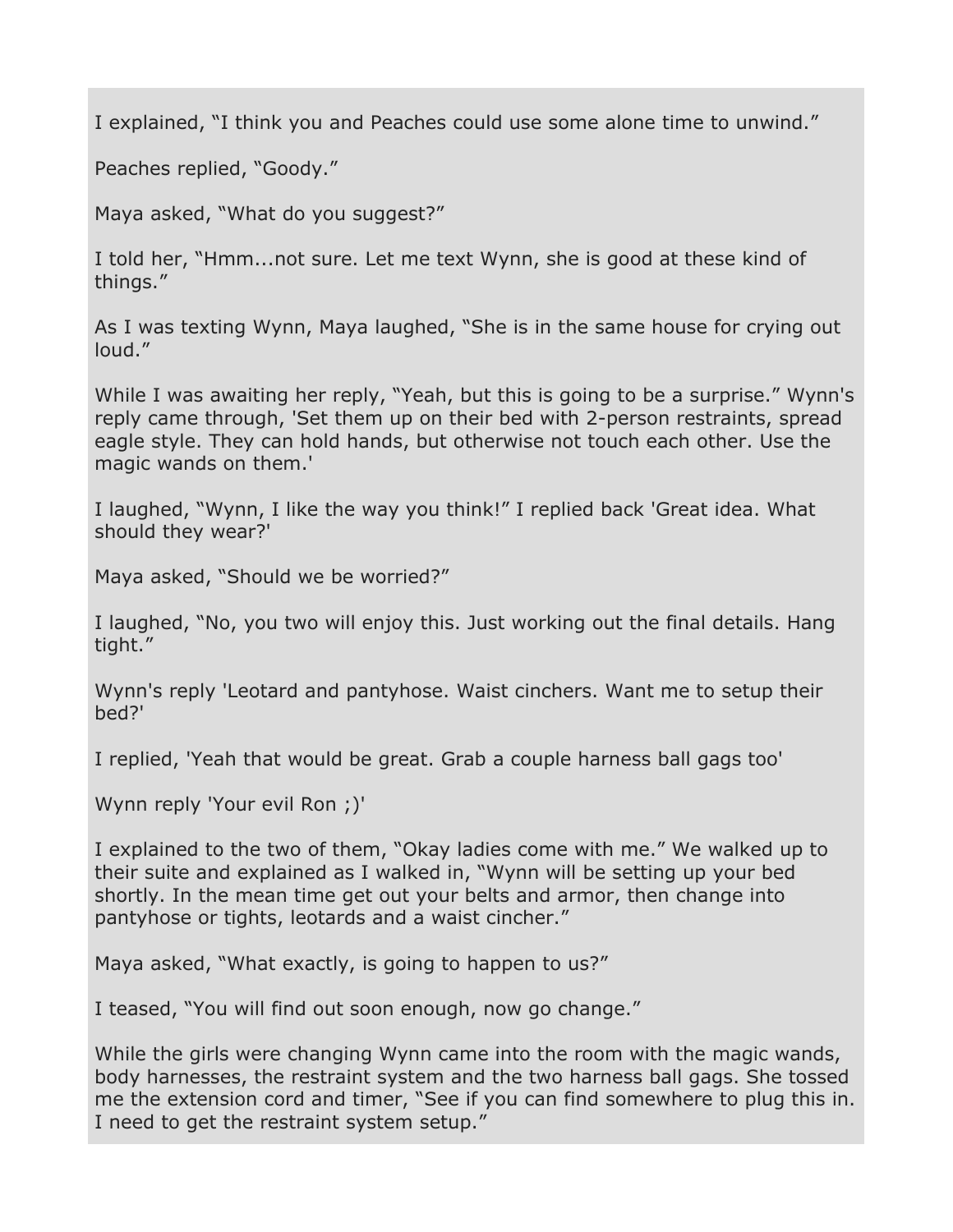I found an outlet close enough to the bed and threaded the cord through the foot board. Wynn connected ankle cuffs to each corner of the foot board and placed a set of high-security style cuffs in the center, "They will use these to connect their ankles together. I am also going to put a set of handcuffs in the center by the head board so they can hold each other hands. Their other hands with be cuffed to the corner of the headboard. When they get back have them put on these harnesses, this will be how we can keep the magic wands secured to their pussy."

Maya returned in a red long sleeve leotard with nude sheer-to-waist black pantyhose and black waist cincher. Peaches was in a green long sleeve leotard with suntan pantyhose and a black and white waist cincher. I handed them each a harness, "Here put these on." Both girls put on the body harnesses.

Wynn had finished the last of the restraints and asked, "Not that it matters, but who is going to be on which side of the bed?"

Maya walked over to the far side of the bed where Wynn was standing and replied, "I am over here."

Wynn handed her the harness gag, "Okay then. Put this on and then get atop of the bed." Maya put on the harness gag and climbed atop of the bed, "Good. Now, go ahead and cuff your left ankle to the foot board and then lay down and cuff your left wrist as well."

Peaches was getting excited, "I like this...she going to be helpless."

Maya tried to say something but she already had the ball gag in. I explained to Peaches, "You will be joining her too."

Peaches replied, "Oh!"

Maya had her left ankle and wrist cuffed. Wynn walked over to Peaches and handed her the harness gag, "Your turn!" Peaches gave a pouted look and took the gag from Wynn who was attaching the magic wand to Maya's harness. Once Peaches had the gag fastened Wynn explained to her, "Okay get on the bed. Now, first cuff your right ankle." Peaches did as she was told, "Okay, now move over closer to Maya and Maya move closer to Peaches. You two will be spread eagle, but Peaches left ankle will be cuffed to Maya's right ankle." The two girls moved as close as they could to each other. Wynn continued, "Okay Peaches, at the foot of the bed you see a set of ankle cuffs?"

Peaches saw the cuffs and replied with a muffled, "Yes!"

Wynn trying not to giggle, "Okay...cuff your free ankle to Maya's free ankle then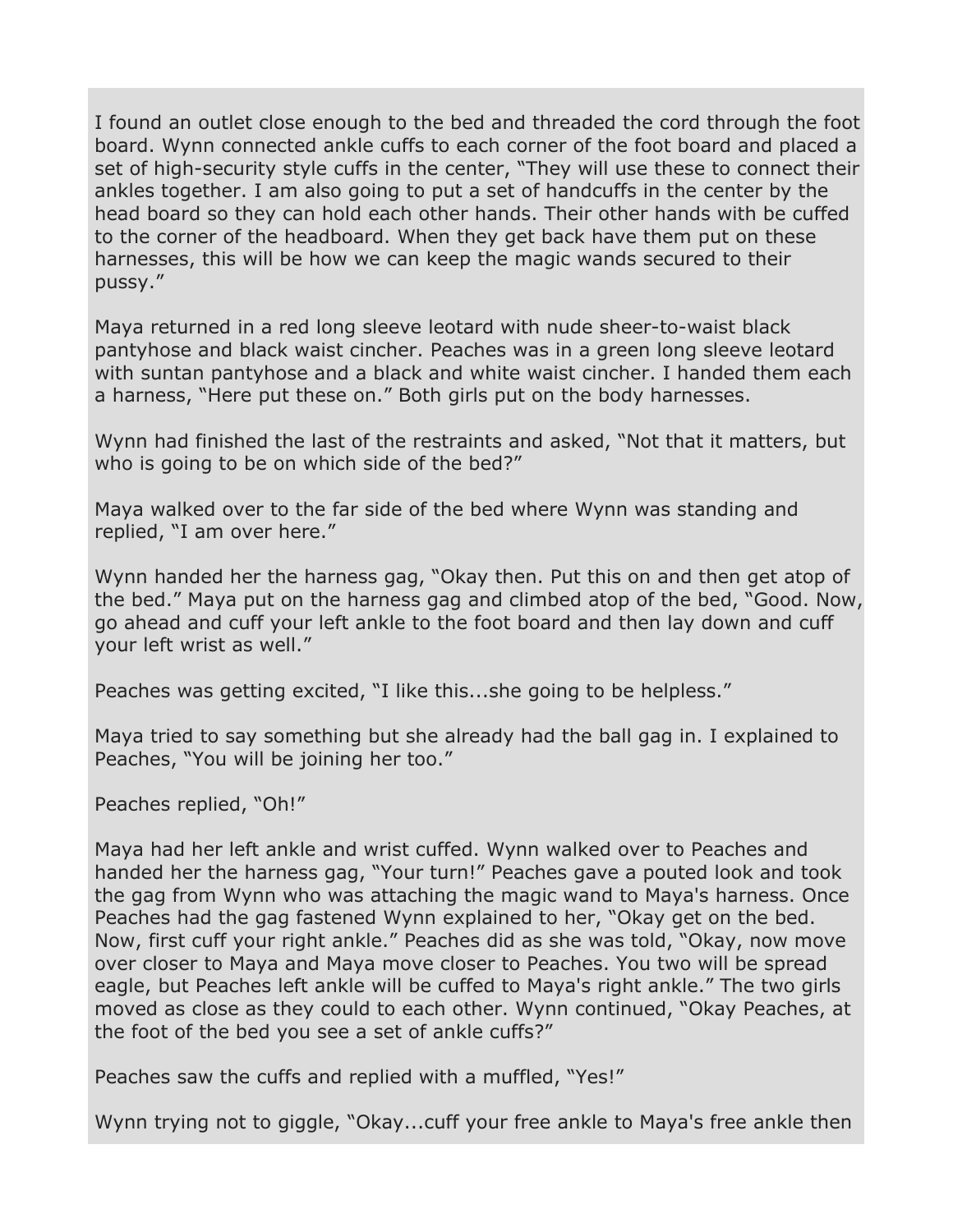cuff your right wrist." Peaches did as she was instructed. Both girls legs were spread wide now. Wynn started giggling, "Okay here comes the fun part! Peaches go ahead and lay down. Now, I set this up so you two will be able to hold hands. So, Maya, with your free hand place one end of the cuffs on Peaches' free wrist." Maya reached over and cuffed Peaches' free wrist. Wynn regain control of herself, although she was getting quite turned on by what she was seeing.

"Okay then. Whew is it me or is it hot in here!? Anyway, when you are ready Peaches take the cuff and place in on to Maya's free wrist and you two will be fully secured to the bed." Peaches was getting giddy as she took the cuff and closed it around Maya's wrist. As Wynn was connecting the other wand to Peaches she reminded them, "You two can hold each others hand." Peaches grabbed Maya's hand. Wynn plugged in the wands but asked, "You two ready?" Through their gags both girls grunted in an affirmative way. Wynn walked over and plugged the extension cord into the wall timer, "I set this thing for two hours, that should get them worked up enough to wear them out!" Both girls had a look of panic when they heard 'two-hours' but the wands came to life. Wynn explained, "I'll set these to medium, so it is going to take a little longer to build up to your first couple orgasms. May be next time I'll put them on high!"

We exited the room and as I was about to head down to my office Wynn asked, "Hey Ron, can you do me a quick favor?"

I had my suspicions as to Wynn was going to ask, "Sure!"

Wynn replied, "If it ain't too much can you get me strapped to my bed and set me up with one of these as well?"

I laughed, "Thought you would ask!"

Wynn headed down to her suite and commented, "Haven't a clue why I am so horny right now. Give me a few minutes to change."

I headed over to the play loft to get everything for Wynn. As I was heading downstairs into the kitchen Lindsay and Sara walked in. I saw them, "Evening ladies!"

Lindsay replied, "Oh hey Ron." She saw the equipment and asked, "What's that for?"

I replied, "Wynn."

Sara asked, "Is Maya home tonight or she working?"

I explained, "Both her and Peaches are home tonight, but they are currently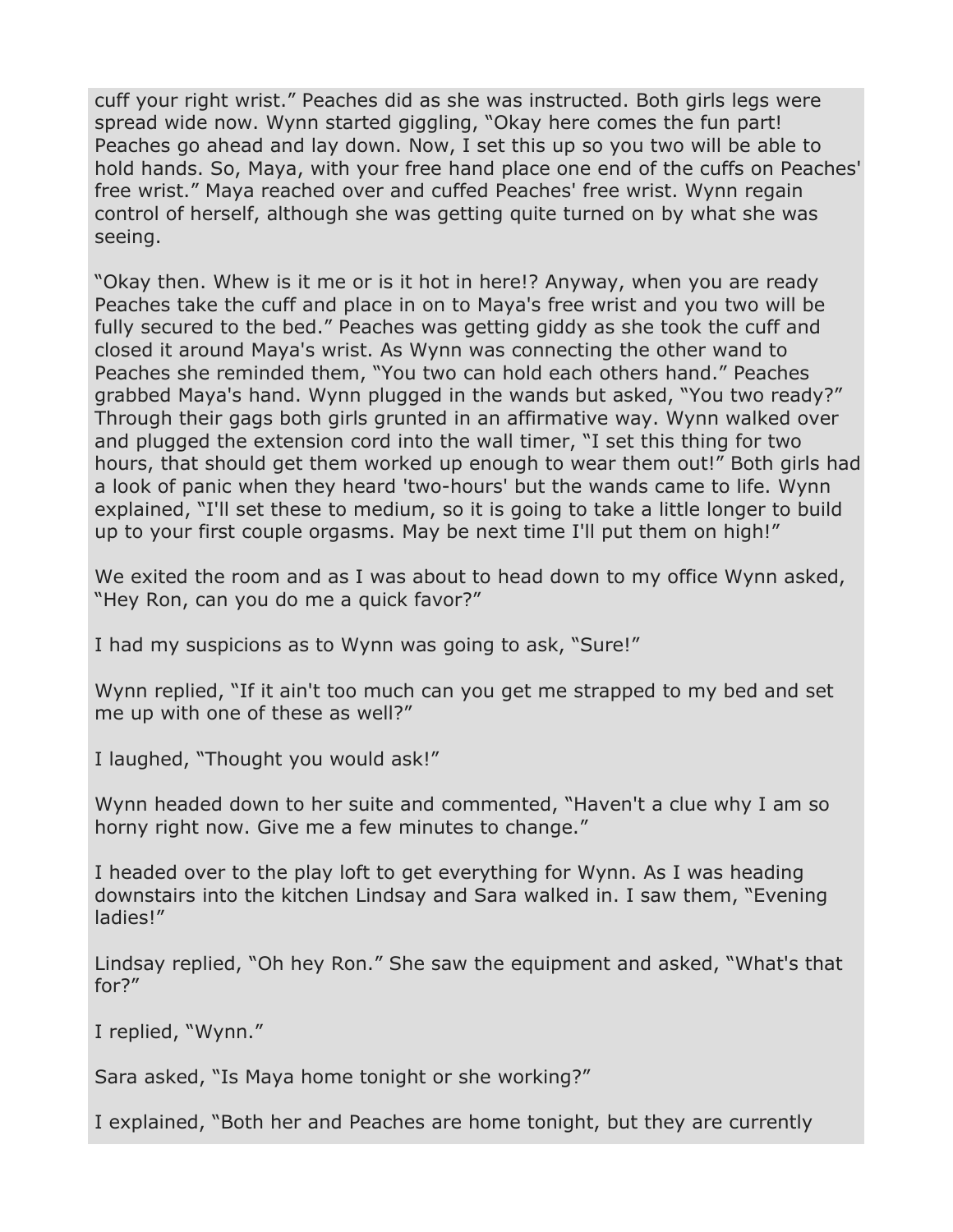'relaxing'." I held up the supplies.

Lindsay was confused, "But, I thought you said those were for Wynn." I was about to explain when she figured it out, "Oh, so that's *how* they are relaxing. Are they both...?" I nodded and Lindsay smiled, "Ah, that sounds like fun Sara. Can we 'relax' tonight?"

Sara didn't have anything planned tonight and even if she did, she would much rather spend the time with Lindsay, "Sure!" She turned her attention to me, "Anything special we need?"

I explained, "Well, first I would recommend you do this in the Copper Queen Suite..."

Lindsay asked, "Why?"

I laughed, "Because you will spend the night together 'relaxing'. Anyway, grab two sets of regular hand cuffs and ankle shackles, then a set of high security ankle and wrist cuffs, two magic wands, two harness gags and two body harnesses. But first, remove your belts and/or armor and then change in pantyhose or tights and leotards with waist cinchers."

Lindsay asked, "Can we use blindfold as well."

I explained, "Yeah sure. Maya and Peaches didn't but that was more for Peaches benefit. Now if you excuse me, I need to get Wynn strapped down and setup." The girls scurried upstairs to get changed. I headed into Wynn' suite and she was waiting in a purple long-sleeve leotard with black fishnet pantyhose and waist cincher.

She commented, "Was beginning to wonder what happened to you."

I replied, "Sorry, Lindsay and Sara just got home and caught me with the equipment as I was walking into the kitchen."

Wynn laughed, "I suppose the want to play as well?!"

I told her, "Yeah, but I'll get them setup." I dropped the restraints and gags on the bed, "I assume you can get this part done."

Wynn giggled, "But of course. Oh before I do that let me grab my blindfold." She reached into her side table drawer and retrieved an oversize purple blindfold. She then quickly got the cuffs connected to her bed and then put on the harness.

I was getting the wand plugged in and was about to set the timer. I turned around to see she had already cuffed her ankles to the bed. Before she put on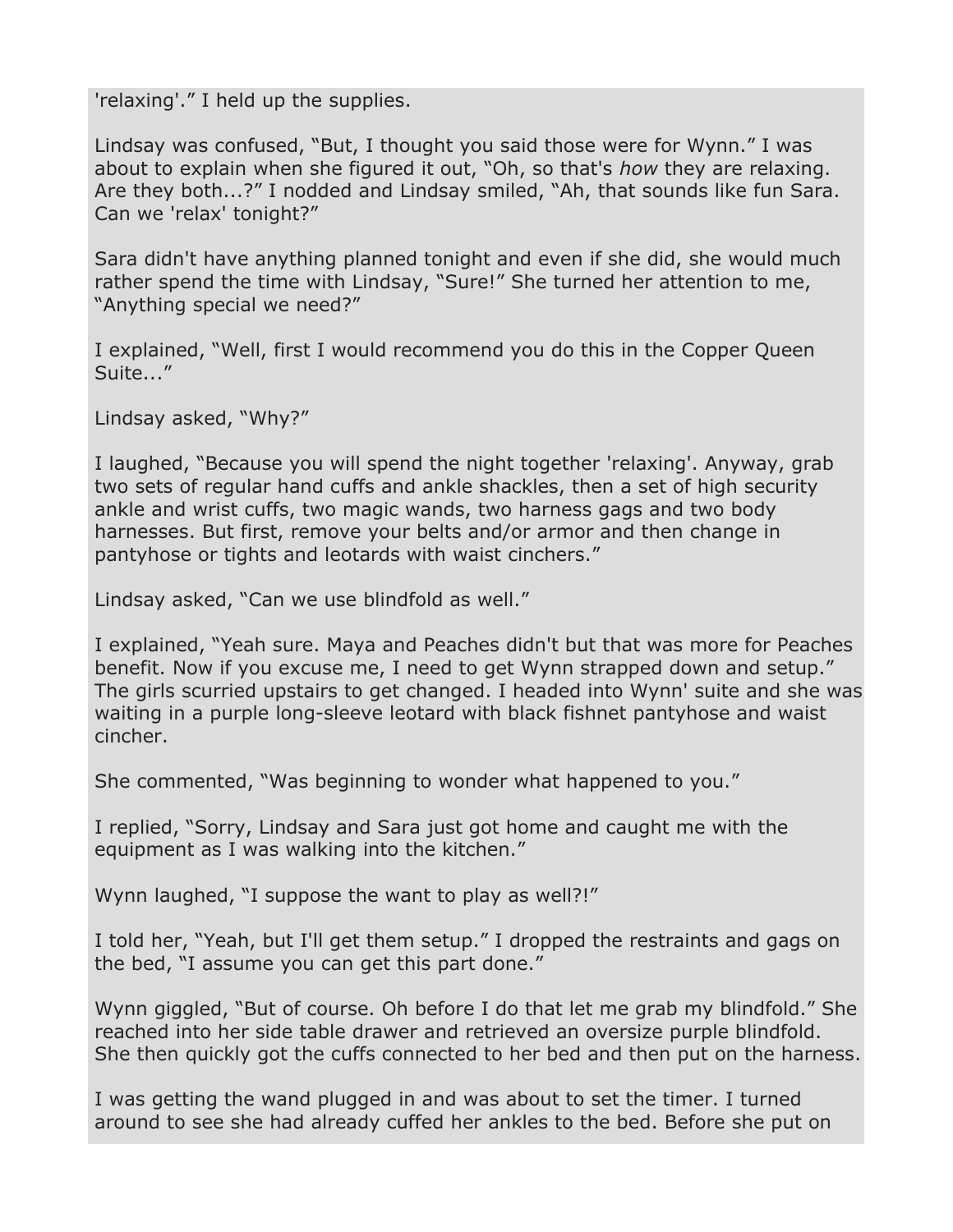the gag I asked, "How long do you want this set for and what speed?"

Wynn laughed, "Put it on high and set it for four hours!" She placed the gag in her mouth and buckled the strap under chin. After placing the blindfold over her eyes, she then cuffed both her hands in place restraining her spread eagle to her bed.

I laughed as I attached the wand on to her harness. As I walked out the room I yelled back "It will start in a couple minutes. See you in the morning."

I headed into the kitchen and this time ran into Andy. "Heya Ron! Say where is everyone?"

I explained, "Maya and Peaches are 'relaxing' as is Wynn and very shortly Lindsay and Sara."

Andy laughed, "'Relaxing'!?...what creative way are they 'relaxing' tonight?"

I replied, "Restrained spread eagle on their beds in pantyhose or tights and leotards with a magic wand on a timer mercilessly ravaging their pussy's."

Andy yawned, "Ah good! Will Lindsay and Sara be 'together' for the entire night?" I nodded 'yes'. Andy yawned again, "Good, I really could use some sleep. Well, I am going to head over to our cottage. Let them know I said to 'have fun'. Good night."

We parted ways and I entered the Copper Queen suite. Both Sara and Lindsay were in black sleeveless leotards, but had black body-stockings on underneath along with a waist cincher. They were both fully cuffed to the bed with their gags and blindfolds in place. I informed them, "I am going to set this on a timer, so that you two will be able to sleep later on. Oh and I ran into Andy on the way over here, he is going to catch up on sleep and said for you two to 'have fun'!" I attached the wands to their harnesses and then plugged them into the extension cord. I fiddle with the timer and decided 3-hours should be sufficient time. As I headed out the door and turned off the lights, "It will be starting shortly. See you in the morning!"

While I did turn off the light, I didn't leave the room. I waited and a couple minutes later I heard a click and the wands come alive. Both girls let out yelps then started moaning. I left closing the door behind me. Before heading up stairs I walked back over to Wynn's suite to check on her. I opened the door and was knocked over by her potent aroma. She had cummed at least a couple times. She was screaming through her gag, but I could tell she was having a good time. I headed up the stairs and checked on Maya and Peaches. They both were too distracted by the wands on their pussy's to notice me. They were holding hands and appeared to be enjoying everything. I left their room and headed to the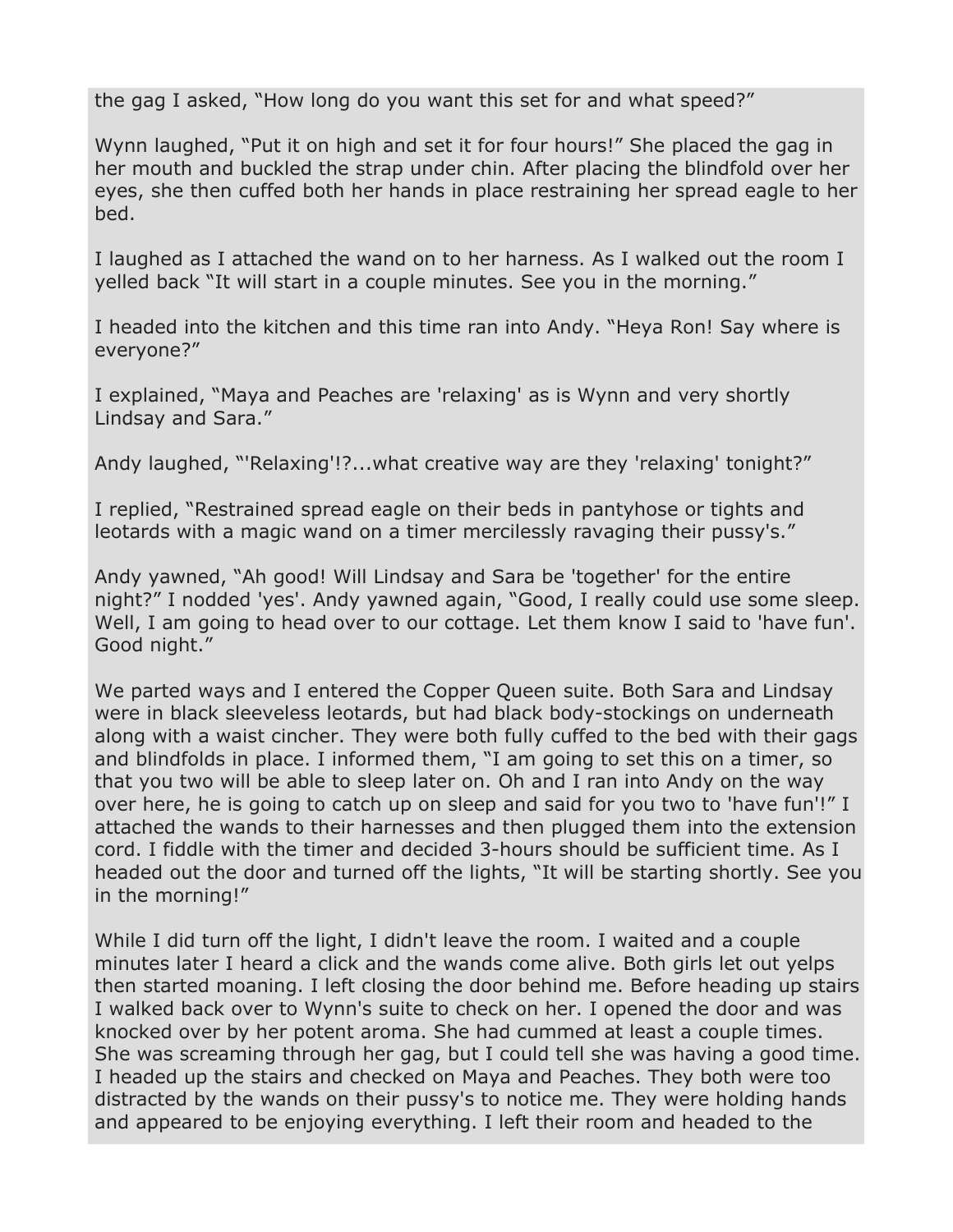master suite. I took a quick shower and got to thinking, I pretty much had the house to myself. It is about time for me to have some fun!

# **Chapter 2: An Upgrade to the Table and Things are a Changin'**

As a thank you for all my help with relocating the Acme Las Vegas office, Gary not only gave me a couple hogtie trainers and the bondage stand but also added an upgrade to the gyno table. The upgrade was electromagnetic locks for restraining the wrists; so the table could be used for self bondage as well. The locks were setup on a timer for anywhere between 10-minutes and 6-hours. While the locking timer was connected to the house's power, the play loft was not connected to the backup generator. So in the event of a power failure the locks would automatically release. The cuffs looked like standard rigid metal wrist cuffs, but each one had a 3-inch long metal rod attached. The rod would be inserted into tubes on each side of the table which contained an electromagnet. Once the timer was activated and the magnets in the tubes powered on there was no way to pull the rods out until the timer ended.

I stepped out of the shower and felt a slight pain in my cock. I have gotten so accustom to wearing my CB-5000 that I forgot I even had it on...until my cock tried to get hard. I ignored my cock and headed into the closet to get a couple items. I grabbed a pair of Sara's crotchless body stockings and then found my leather catsuit with zip crotch. The body stocking was a one-size fits most and since I kept most of my body hair shaved, something I never stopped doing even after I had stopped cycling competitively I had no issues with it fitting me once I removed the CB-5000. The slipperiness of the nylon would make it much easier for me to get into the catsuit. Plus it would add an extra layer of insulation as we had the house set to deep freeze because of Peaches.

I headed over to the play loft and into the toy closet. I grabbed an IV stand, a Venus 2000, a penis gag, blindfold and an Aneros prostrate massager. I also grabbed an extension cord along with bungee cord for the Venus 2000. I headed into a changing room and took a newly wrapped lube syringe out its packaging. I also found an unopened bottle of lube to fill the syringe. I emptied the syringe into my rectum and then globed more lube on to the Aneros. I gently worked the Aneros all the way in and closed the crotch zipper so only my cock would be exposed. I wiped the lube off my hands. Next I locked the penis gag into place while I headed back into the play loft with the rest of the equipment. After setting the power box for the Venus 2000 on the floor and making minor changes to the setting, I looped the hose for the receiver over the hook on the IV stand. Opening up the cabinet under the table, I retrieved the collar and the cuffs. The cuffs snapped and locked closed without the key, which was still in the cabinet. I wouldn't be needing the key for those cuffs until I was done as they would be attached to the table via the electromagnet.

I plugged in the extension cord for Venus 2000 into the power outlet for the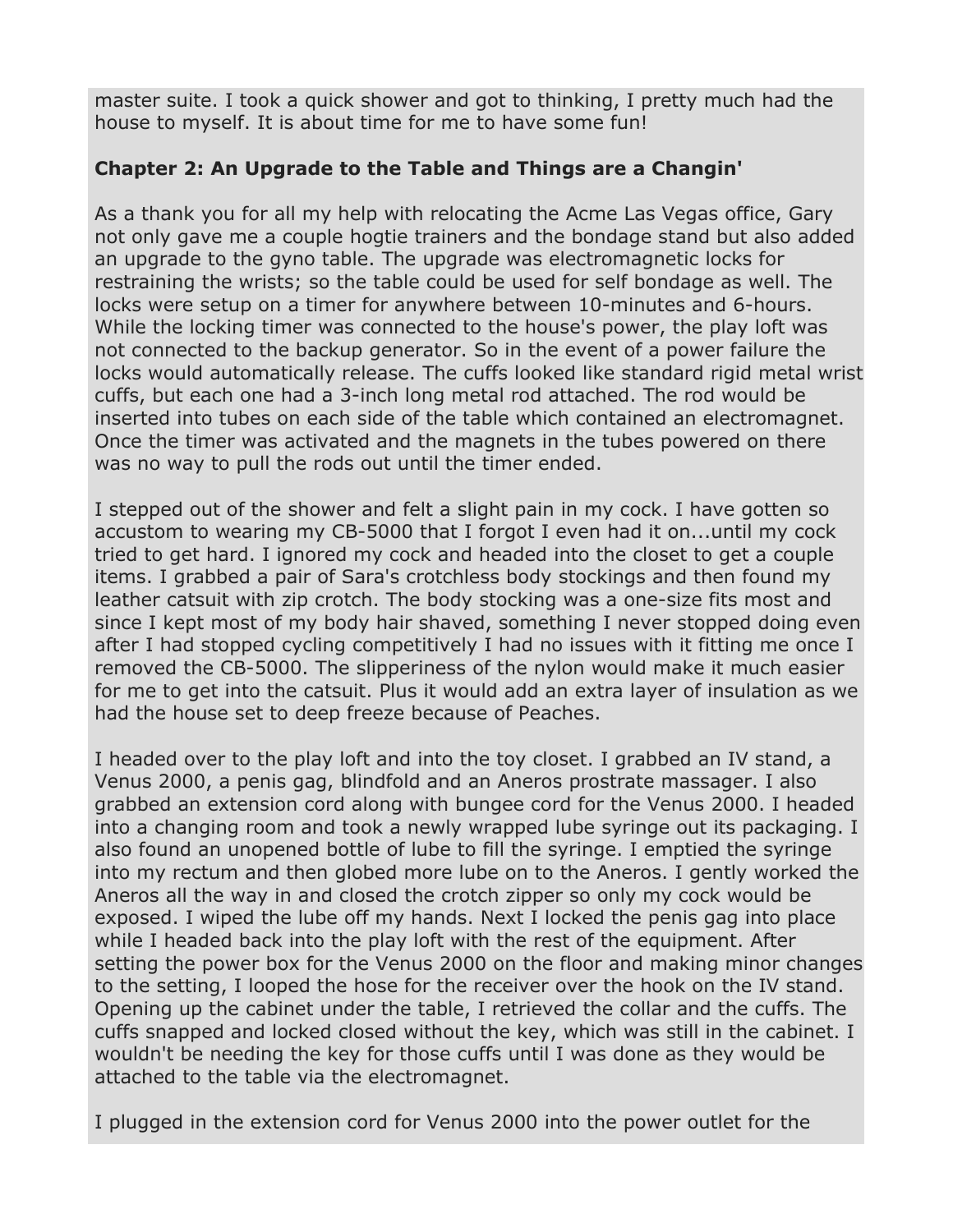electromagnetic locks. I set the timer to come on in 10-minutes, figuring that would be enough time for me to get fully attached to the table. The timer duration I set for six-hours. As I climbed up on to the gyno table, I realized I had not been on it at this house. The last time I was on it was at the other house right after Martina got belted. Scary how fast time seems to be passing us by lately. I placed my feet in the stirrups and fastened the leather straps. I had already placed the collar on my neck and laid down. However, I didn't fully put my head back as I still needed to take care of a couple other thing. First was the leather waist restraint on the table and then attached one end of the small bungee cord to the restraint and the other end to the Venus 2000. This would allow the Venus 2000 enough travel as it pumped/squeezed my cock, but not jump off my cock. With that done, I reached behind my neck and aligned the ring with the fixed carabiner (quick release metal loop typically used for repelling) and leaned my head all the way back. After hearing the click, a quick confirmation pull of my neck determine it was secured into place. I placed the blindfold over my eyes and then with a little trial an error inserted the metal rods of the wrist restraints into the cylinders on each side of the table. I knew I had both rods in place as I could only move my wrists up or down. I laid there waiting...I was wondering if I had forgotten to press start on the timer when I heard a loud click from the side of the table and felt a slight tug on my wrists as the electromagnets kicked in. I tried pulling my wrists out, but they were secured. The Venus 2000 came to life and started massaging my cock. By controlling my breathing and rhythmic clenching of my anal muscles the Aneros was massaging my prostrate. I would guess it took about 20-minutes before I cummed the first tine. The only problem is even after I cummed, the Venus was still going which would be very uncomfortable for a couple minutes.

After my third orgasm, I feel asleep with the Venus still massaging my cock. I woke up later with the Venus 2000 on my now limp cock. Since the Venus was no longer running I knew the timer had ended. Sure enough I was able to pull my wrists and remove the rods and I could remove the blindfold. The next task was to reach between my neck and table to release the collar ring from the carabiner. I had done it before and I knew it was possible, but was starting to get concerned when I finally found the catch. After removing the waist and foot restraints I was free from the table. I was going to remove the gag, but forgotten that I had locked it in place. The keys were in the toy closet, but right now my main priority was my bladder. After what seemed like an eternity my bladder was finally empty, now I knew what it was like for the girls. After removing the Aneros and washing it off in the sink, I grabbed a rag and cleaned off and dried my crotch area. I zipped the crotch fully closed headed into the toy closet to unlock and remove the gag then into the main playloft to remove the wrist cuffs. I glanced up at the cock and saw it was about an hour before six. That would be enough time for me to clean up the play loft, take a shower and change before I had to start releasing everyone. I had the play loft cleaned up and showered by about 5-minutes until 6:00 AM. I grabbed a set of regular and high security cuff keys and headed to my office.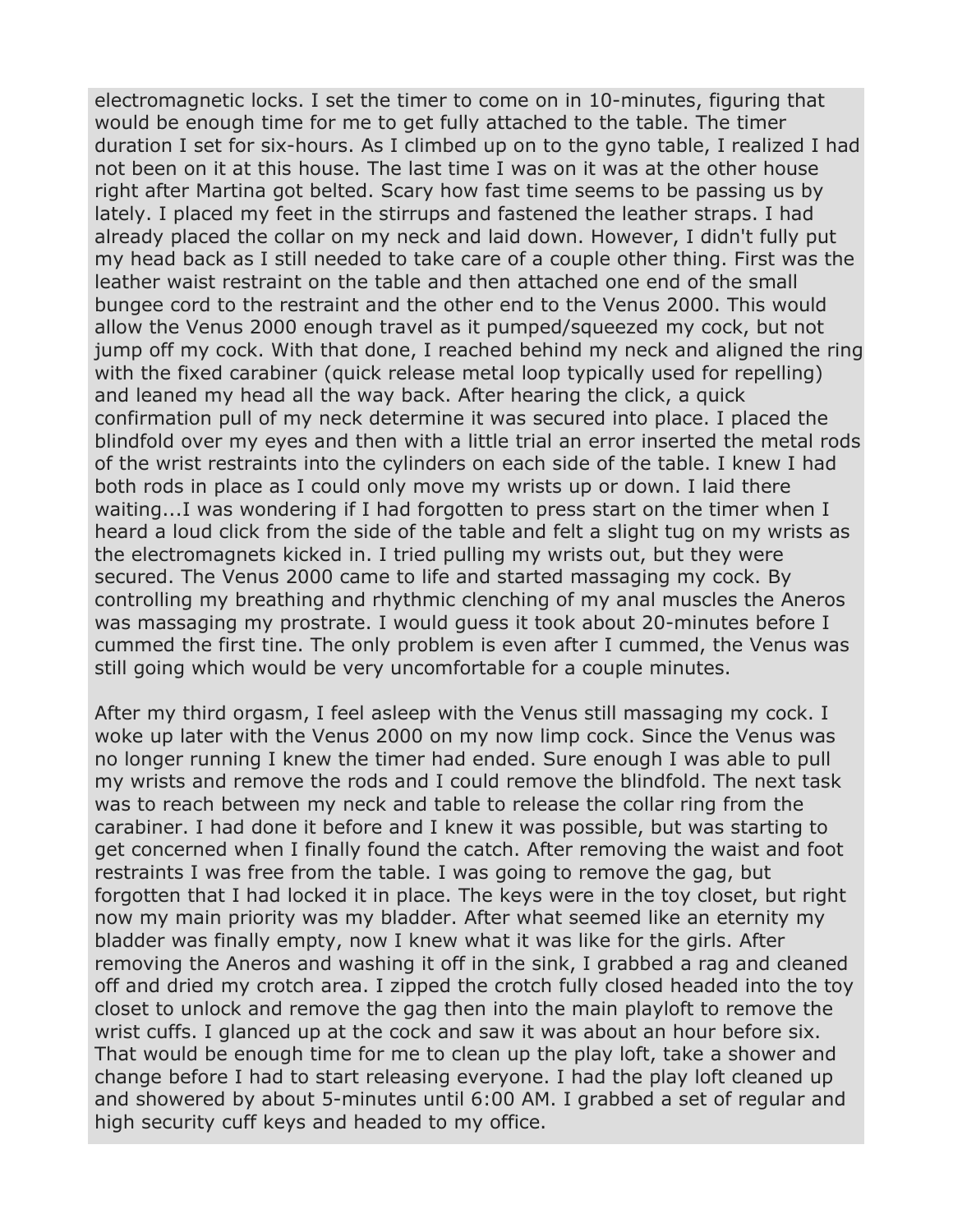Right at 6:00 AM, played the 'rooster' and the custom Ty Penyton wake up over the intercom. I announced, "Good morning everyone. It is 6:00 AM and the current temperature is..." looking over at the receiver for the wireless thermometer mounted under the playloft, "...90 degrees! Hope everyone had fun last night. I will be over shortly to release everyone."

Sara and Lindsay had totally forgotten where they were, much less they were restrained to the bed and each other. Lindsay tried to move her arm to remove her blindfold but quickly realized she was still cuffed and gagged as well. Meanwhile Peaches woke up and she too had forgotten about the events of the night before. She tried to move, but couldn't and started to panic, until Maya grabbed her hand. Peaches turned her head towards Maya and when she saw Maya was in the same setup she calmed down. My first stop was over to Wynn's suite. I released her right wrist and handed her the key so she could remove her other wrist while I undid the high security cuffs. After she removed the blindfold and gag I asked, "How did it go?"

Wynn laughed, "It was hell Ron! I didn't think I would ever stop cumming. Cain't wait to do it again."

I laughed, "Okay. Well, I need to release Sara and Lindsay then Maya and Peaches. You going to start breakfast soon?"

Wynn took the magic wand off the harness then got off the bed and stretched out, "Yeah, just as soon as I pee and change." She reached up and touched her tits, "and get back into my armor, I feel so naked right now!"

I commented, "Yeah, I know what you mean. I haven't had a chance to put my CB-5000 back on yet, feel so strange with it off."

Wynn asked, "Why did you have it off?"

I explained, "I milked myself for six-hours with the Venus, though I feel asleep after a couple hours. Got to try out the new restraints on the table, they worked very well!"

Wynn told me, "Interesting, might need to give that try someday. Okay, well it is best you don't keep the rest of the girls waiting." She headed to the bathroom and I headed over the Copper Queen Suite.

As I did Wynn I unlocked Lindsay left wrist and gave her the key, "Release your other wrist and then unlock Sara's too. I will do your ankles in a minute, just need to detach these wands from your harnesses."

Lindsay removed her gag and declared, "Dibs on the bathroom!" She then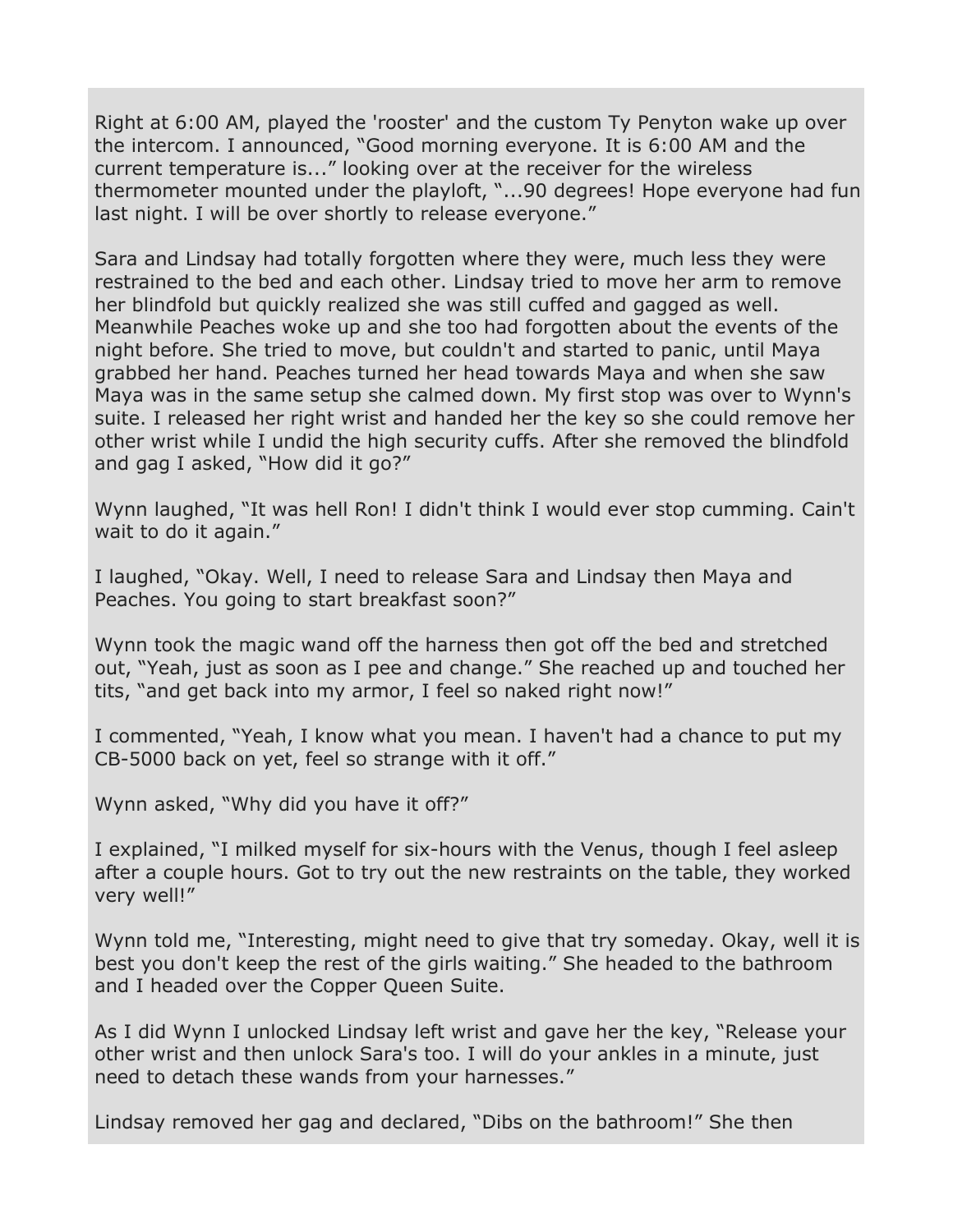reached over and released Sara's left wrist and handed her the key. I removed the wands from their harnesses and had released Lindsay's ankles. As she got out of bed she stumbled a bit, "Hmm...a little stiff..." A snap, crackle and pop later, "Much better. I'll be quick Sara as I am sure you need to go as well."

Sara had just removed her gag and after removing the cuff for her right wrist, deposited the key into her leotard, "Okay." She turned her attention to me, "Are Maya and Peaches still strapped down?"

I confirmed, "Yeah, I've only gotten to Wynn so far. I'll be heading up there shortly. Can you kindly hand me that cuff key please."

Sara apologized and pulled it out of her leotard, "Sorry force of habit. After I pee, I'll get things cleaned up in here. Lindsay will need to return to her cottage to get dressed."

I released the high security cuffs from Sara's ankles and threw them on the bed along with the rest of the toys, "Okay, sounds good. I am off to release your sister and Peaches, see you for breakfast soon." I headed into the kitchen and once again met up with Andy, "We really need to stop meeting like this, people are starting to talk."

Andy laughed, "Sure whatever Ron. Is Lindsay up yet?"

I explained, "She was in the bathroom when I left, so she should be heading back to the cottage shortly to get dressed. Now, I need to still release Maya and Peaches. Wynn should be staring breakfast soon."

Andy acknowledged, "Okay. I'll see if I can help her out."

I finally made it over to The Blue Agave Suite or as Peaches called it, "Maya's Room". I knocked on the door and I could have sworn I heard Peaches mutter, "Nobody home!" Must have just been my mind playing tricks on me as when I walked in I saw her and Maya were still restrained and gagged. I walked over to Peaches and released her right wrist and gave her the key. I told her, "Go ahead and undo your other wrist and then Maya's. I'll get your ankles released just as soon as I remove the wands from the harnesses."

Peaches removed her gag, "Thank you Ron. That fun." She turned to Maya, "Wasn't that fun Maya?!" Maya's wrists were still attached to the head board and Peaches. She gave a firm but gentle tug with her left wrist. Peaches yelped, "Hey!" and then removed the cuffs from her and Maya's wrists.

She handed the key to Maya who removed her gag and commented, "Yes, that was. A great idea of Wynn's. You did well last night Peaches, I am impressed." I had removed the wand from Peaches' harness and undid her ankles as well.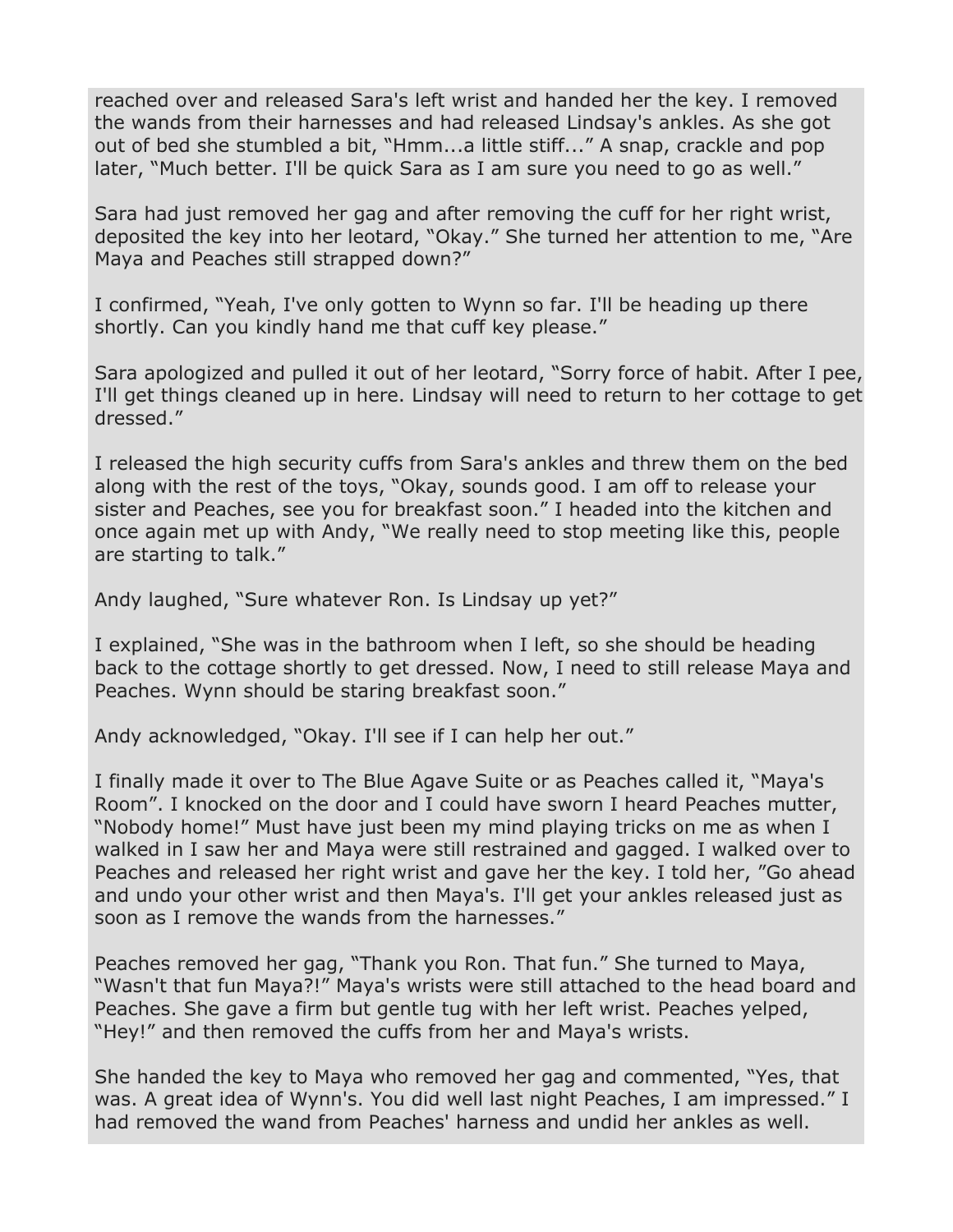She got out of bed and did one of her patented bows, "Thank you Miss Maya! Now, I need little girls room!" With that Peaches made a beeline for the bathroom.

While I was removing the shackles from Maya's ankles, I told her, "So, after I got you two setup, Wynn wanted to be setup as well. So I was on my way to her suite when I met up with Sara and Lindsay in the kitchen. They saw the harnesses, cuffs and wands..."

Maya asked, "I suppose they too wanted to play?!"

I laughed, "Yep. That is why it took me so long to get to you two this morning. Okay, you are freed now."

After breakfast we were all in the Great Room being entertained by Maya. My cell phone rang and looking at the Caller ID it was Laura. I headed into the kitchen to answer, "Morning Laura, how's life at the Ritz?"

Laura laughed, "It is good. Hey, any chance you and Andy can get down to Tucson sometime this week?"

I wondered, "Not sure, what's up?"

Laura told me, "Hard for me to explain, but it is Linda who is making the request via Miss Kitty. Something about changes to The Budget Holstein."

I was confused, "Wait what...Linda via Miss Kitty? Odd, she just remodeled over Easter. Well, let me put you on hold for a bit and let me check with Andy real quick." I set the phone down on the counter and headed back to The Great Room and found Andy, "Hey, can I see you in the kitchen for a moment?"

Andy joked, "You've seen me in there a lot already."

I replied, "Ah yeah, you be a funny man!" We headed back to the kitchen and I explained, "Laura wants to know when we can come down to Tucson. Something to do with Linda wanting to make changes to The Budget Holstein."

Andy asked, "Didn't she just make changes back in Easter."

I told him, "Yeah she did. All I know is this request came from Linda via Miss Kitty."

Andy told me, "I am really not doing much at the moment so any day would be good. Whatever works for you Ron. Just let me know." He headed back out The Great Room.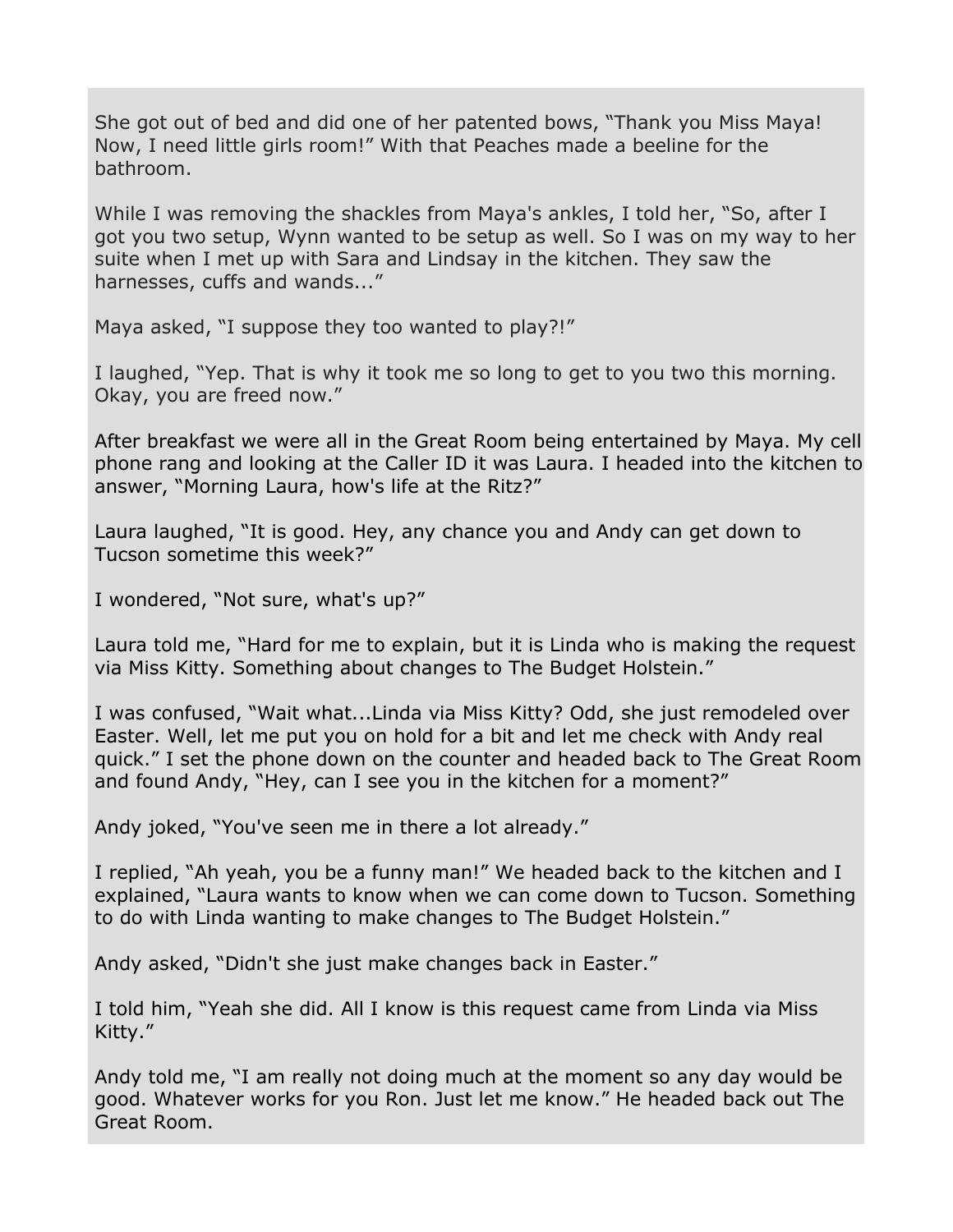I picked up the phone, "Laura...okay let me head over to my office and see what my schedule looks like. Andy is pretty much free..." I made into my office and woke my computer. I switched over to Thunderbird, "Let's see...hmm not much going on...I think we could make it out in a couple days if that works for Linda."

Laura replied, "Should, I'll let Miss Kitty know."

I advised her, "This would be much easier if she would have told me herself."

Laura laughed, "I know, but Miss Kitty says she is very busy right now..."

My cell phone was beeping I had another call, "Hold up Laura, got another call...from Linda? Okay, I'll talk to you later." I disconnected with Laura and connected with Linda, "AZOutback, Ron."

Linda greeted he, "Hey Ron. Say when can you and Andy get out to the Budget Holstein North?"

Now I was confused, "North? Odd, just got a call from Laura asking when we could come out to the main store in Oro Valley?"

Linda continued, "Yeah, that one too."

I asked, "Well, when is good for you."

Linda explained, "Seeing as I am already at the North location so whatever is good for you two. How about today?"

I advised her, "Let me talk to Andy real quick..." I set down the phone and headed back to The Great Room and found Andy, "Kitchen, again."

Andy replied, "Again?! Um...okay. What now?"

As we walked back to the kitchen I explained, "I really don't know. Linda just called and she is at The Budget Holstein North and would like us to meet with her today."

Andy was confused, "Wait, I thought you said Laura told you it was the main location?"

I told him, "Apparently both?! I haven't a clue, you know how Linda is..."

Andy laughed, "Yeah...true. She is a 'premier client' though so best we don't upset the lady. I suppose we can head there anytime."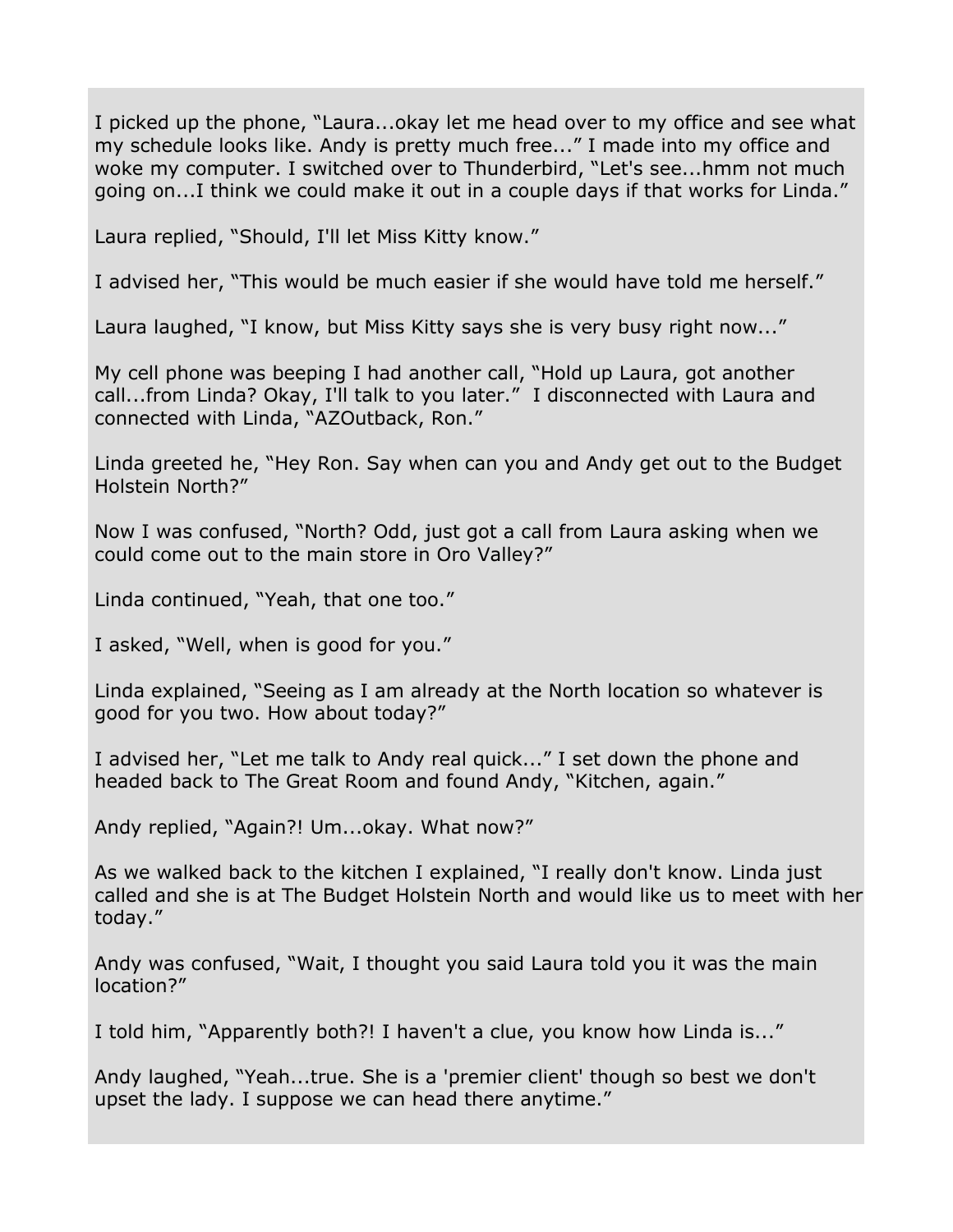I replied, "Well, lets head over to my office and see if I can get her to nail down a time." We returned to my office and I picked up my phone, putting it on speaker, "Linda...okay I have Andy in the office with me. What time would you like us out there today?"

Linda told me, "See...so Dundee is coming at 1:00 PM...so...may be you two should be there then too. Sound good?..." We did not get a chance to reply before Linda confirmed for us, "Okay see you then!"

Andy and I looked at each other both wondering 'what just happened?' Andy headed back to the cottage to take care of a few things regarding PC's and Things. I took look at my job queue and noticed I really didn't have anything major going on, which was a good thing given I had no idea what Linda had in store for me. I grabbed my laptop and shortly before 1:00 PM Andy and I headed over to The Budget Holstein North. We met up with Dundee in the parking lot, "Hey Ron, Andy. What y'all doing here?"

Andy replied, "Not really sure, was summoned by Linda."

Dundee laughed, "Okay, as was I. Shall we head in and see what she is needing from us."

The three of us walked and were greeted by Kacie, "Ron, Andy and I am guessing Dundee? Linda is waiting for you in the back, walk this way."

We followed Kacie to the back of the store where Linda was waiting for us seated at a conference table, "Thank you Kacie. Please have a seat y'all." Instead of leaving the room, Kacie sat down at the table as well. Linda was looking at some notes and explained, "Okay, Ron and Andy I believe you would recall my 'other' product line that I carried at The Oro Valley location?"

Andy seemed clueless, but I recalled, "Oh you mean like that bullwhip you tried to get me to buy for Sara?"

Linda giggled, "Oh yeah, I remember that. Cain't believe you didn't buy it...Anyway yes. So Maricopa County does not require a special use permit for adult oriented products...but we do need to display them in a restricted access area. Which is why I have brought you all here today."

I had to ask, "If I may ask, what is with the sudden interest in selling adult oriented products again?"

Linda replied, "Sure...well I suppose it has to do with Miss Kitty and I suppose Lindsay as well."

Andy joked, "Oh great, what kind of trouble is she trying to get you into?"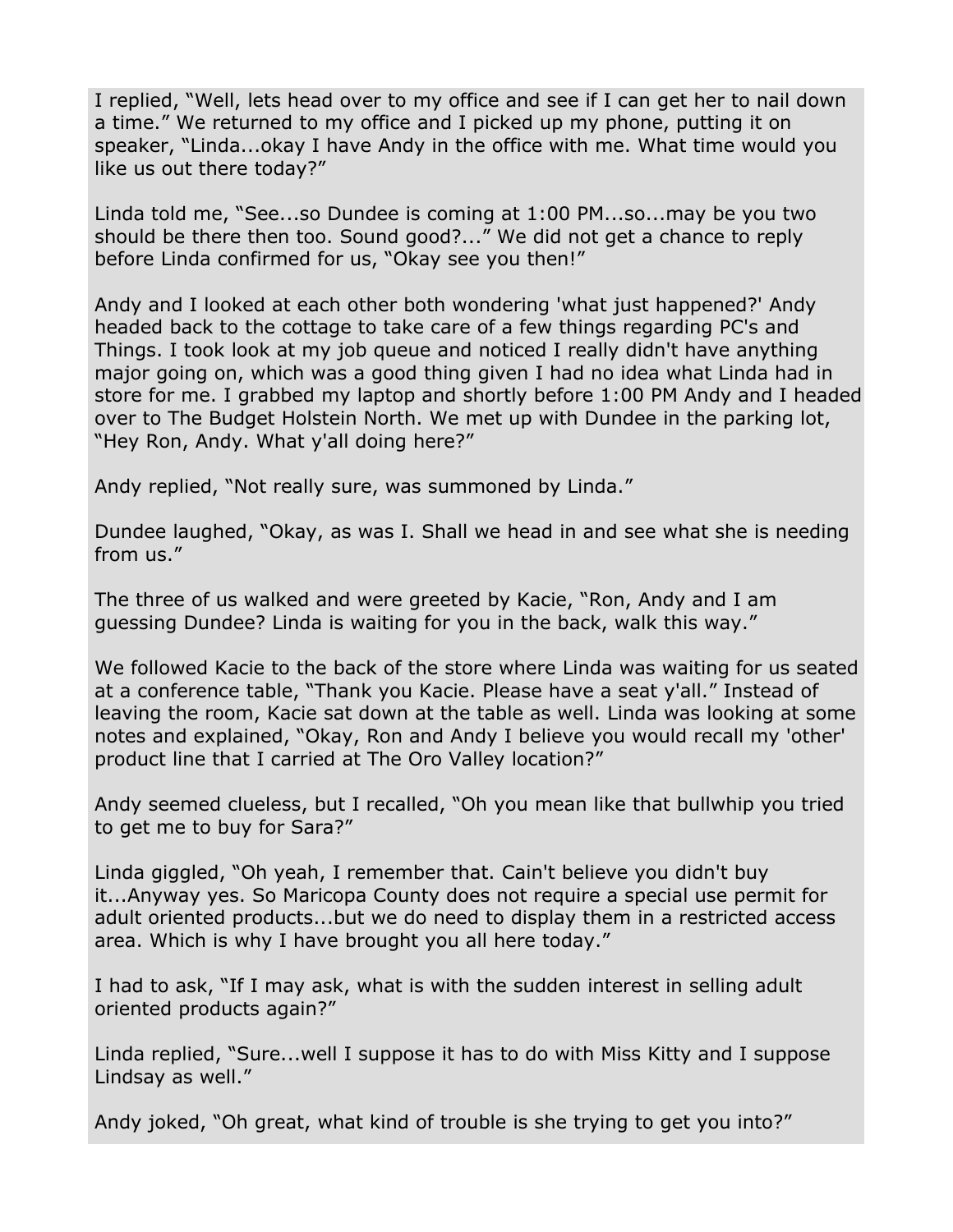Linda laughed, "Nah, she is fine. Let's just say that between Miss Kitty, Lindsay and the Acme Website, I think I can boost sales a bit. So anyway, I want to start with this store first as I don't need a permit. Now, we are going to redo the entire back portion of this store. Kacie..."

Kacie stood up and explained, "So we want to consolidate from three offices into one large office and a conference room. Now, the back most office is being used for storage and I believe is also where the server is located?"

I thought for a moment, "Yeah...think so...been doing so much work at Oro Valley that I have kinda forgotten how this one is laid out."

Linda reminded me, "We likely will be doing the same thing at Oro Valley as well, but anyway I'll let Kacie continue explaining."

Kacie continued, "So that back office is likely going to become the new conference room, but we are not sure if that is compatible with having the server there."

I explained, "Should work. We would just create a small closet off to the corner to house the server and the networking equipment. Dundee would need to get ventilation in there."

Andy added,"You know since we will have access to the attic, perhaps we should have a dedicated circuit dropped in there that can be connected to a UPS."

Dundee got his notebook, "Okay, I can do the closet, but will need to sub out for the HVAC and electrical work."

Linda replied, "Okay good...good."

Kacie continued, "Next up, we want to redo the store room. Dundee, from what I understand you do 'custom closets'."

Dundee laughed, "Yeah, 'officially' that is what I *do*..."

Kacie explained, "Then, lets head over to the store room and I will explain more." The five of us headed to the store room. Kacie advised, "Keep in mind, we took over this suite, not take new. My goal here is to reduce the size of this room by about half, plus get all the stuff we have in the existing back office into here."

Dundee looked at the current setup and asked, "What is in the back office?"

Linda replied, "Mostly boxes of corsets and gloves...um...let me see here." She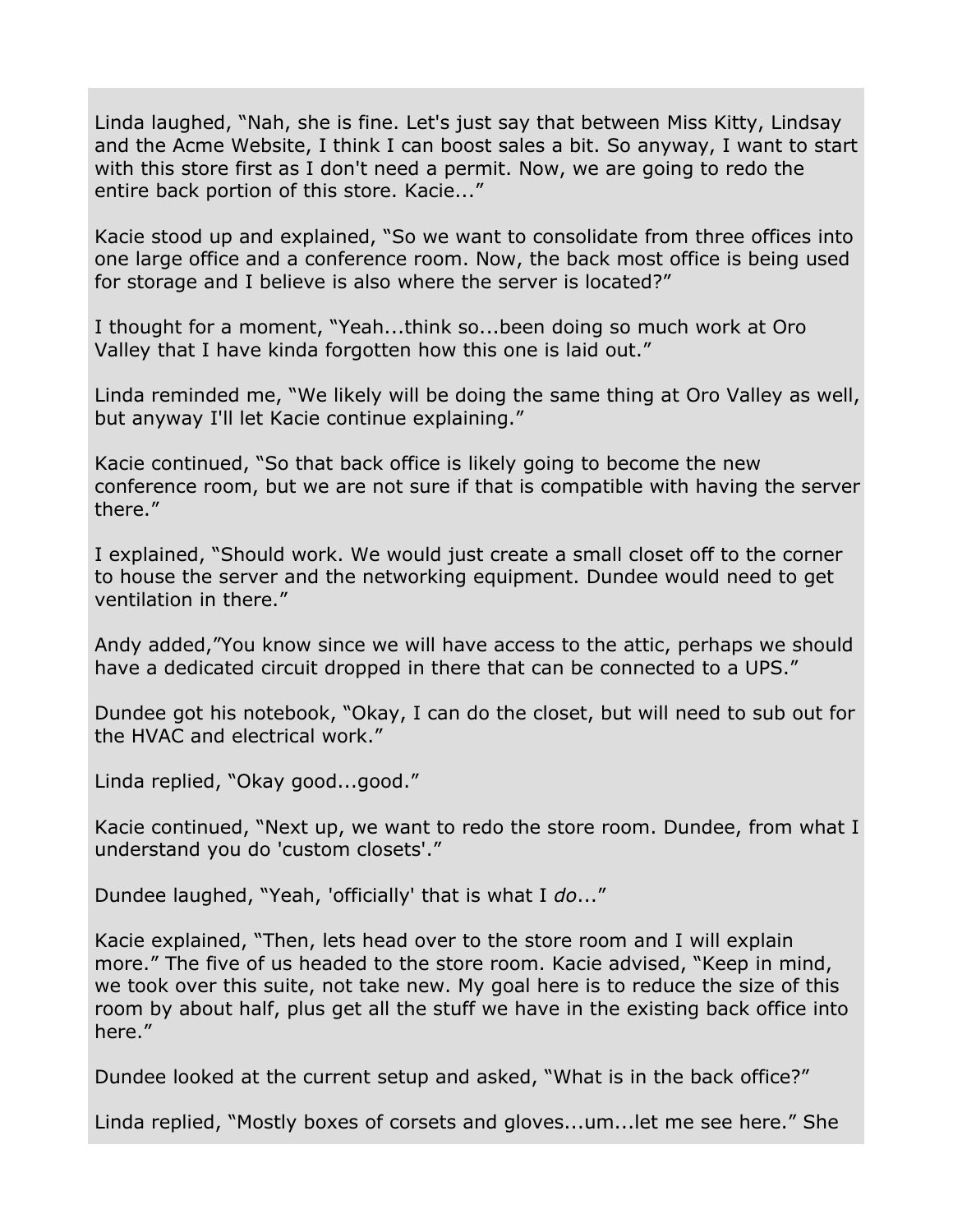looked around the room and found a box in the far corner, "Like these. How many you think back there Kacie?"

Kacie told her, "Last I looked about a dozen. Mostly the last of that Victorian Goth lot we bought out in February. They're nice, but we really need to clear them out, so I will be putting them on sale starting this weekend."

Linda advised her, "Yeah, even if we clearance them at 60% off we still make a ton of money. I thinking I will take maybe 3 or 4 cases with me back down to Oro Valley." Dundee was making notes and taking measurements. "So Dundee, what are your thoughts?"

Dundee told Linda, "Seeing as to what you have now and how it is so not working for you, I am thinking that you can get away with reducing the size. But, is this normal inventory level?"

Kacie replied, "Well...that depends on how you define 'normal'."

Linda added, "We tend to buy out lots of items so it can fluctuate at times. However, I am considering getting a storage unit nearby as they are fairly inexpensive. My calculations work out that I can sell at least a couple of these adult items per week, it will more than pay for the unit."

Dundee understood, "So then the space will be the fixed variable here."

Kacie confirmed, "Yes. Which leads me to the final portion of our plan. So, the conference room we were just in and the other half of this store room will be a new display/presentation area. We do have some requirements for this area...we need a set of dressing rooms and a POS terminal. But, we are concerned about space."

Dundee asked, "Two dressing rooms then? One men's, one women's?"

Linda replied, "Yes."

Andy asked me, "How about we set them up with Square for that area?"

Once again Andy was a genius, "Great idea. In fact we could almost eliminate the POS terminals and registers up front as well."

Linda asked, "What is Square?"

I explained, "Square is a POS system that works with iPads and Android phones. It allows you to accept credit cards anywhere you are without having to have a separate credit card processing machine. Out of curiosity, how much cash sales do you do?"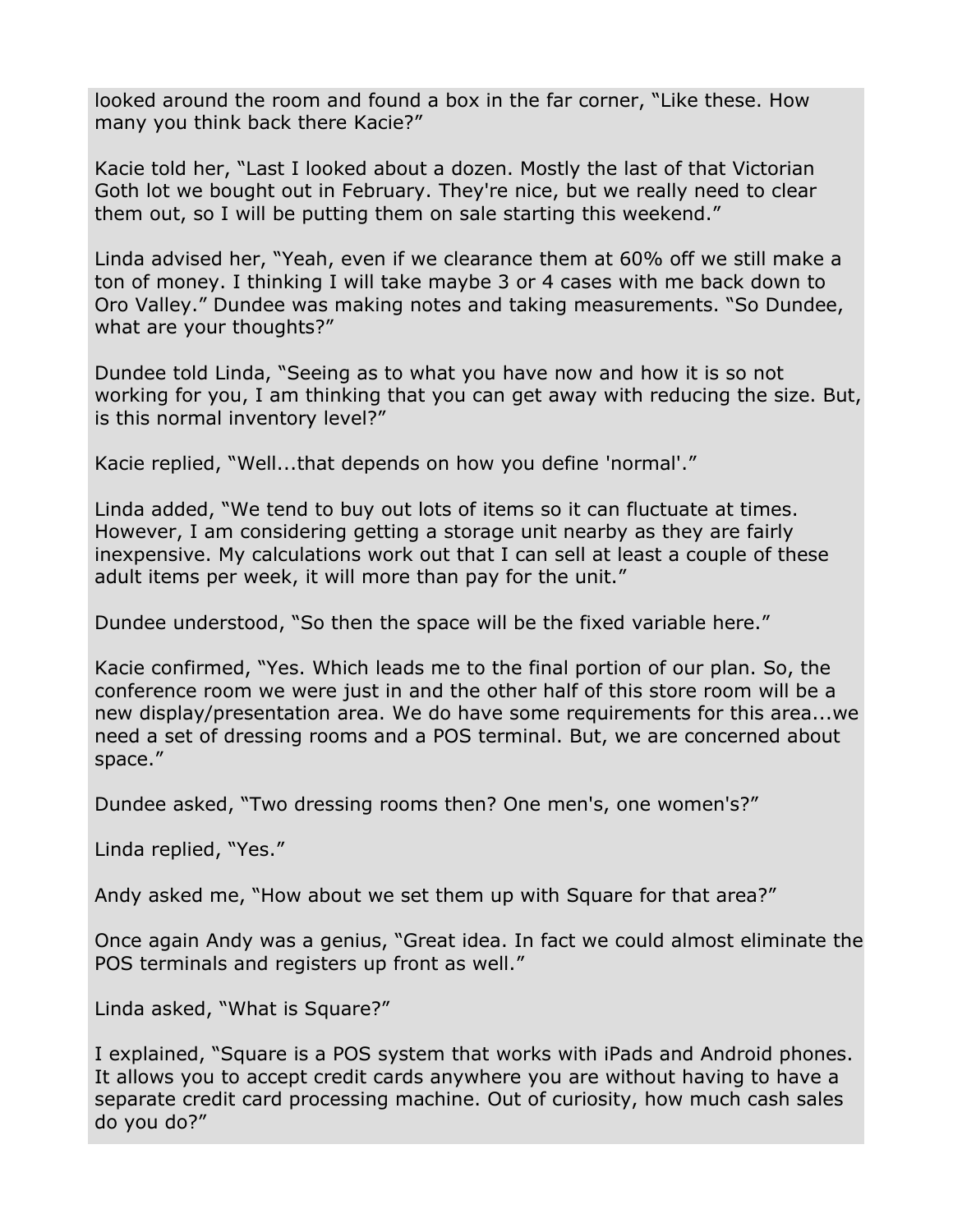Kacie giggled, "What is this 'cash' you speak of?"

Linda joked, "If you weren't my daughter's fiancé, I'd...well that's not important...anyway what this one is trying to say is we rarely...if ever take cash. Why?"

Andy explained, "Okay, that actually is good. So we could eliminate the old POS terminals and just set them up with iPads using Square."

Kacie replied, "That could work really well. The existing POS and inventory systems we are using are IOS based anyway, we're just running them though a web browser instead of as a native app."

I replied impressed with Kacie's knowledge as well, "Wow, you guys are a lot more into the  $21<sup>st</sup>$  century than I thought. Well, that should make the transition much easier. So what are you thoughts Andy on how we can do this?"

Andy explained, "For the front area there is not much we need to do. We could eliminate the bulky checkout terminals and setup with a couple iPads on stands."

Kacie asked, "So that means I would have more display space then up front?"

Andy confirmed, "Yeah. Plus this makes it a heck of lot easier for us too."

Linda asked, "How so?"

I explained, "Because the iPads will run off WiFi, we no longer need to run network cabling over there, at least for the terminals. The printers we would need to, unless you want to switch over to WiFi or Bluetooth printers."

Kacie was begging, "Please! Those printers are junk, now I know why I got them so cheap."

## **Chapter 3: I Am Trying To Locate and What Happened in Chugwater?**

Over the course of the week Dundee redid the Budget Holstein North and Linda would be setting up her new product line shortly. We decided to wait until mid summer before doing anything with the Oro Valley location. Meanwhile Sunday afternoon Marc dropped by with Martina, "Guys I really appreciate you babysitting her, I know she can be handful."

I joked, "Really Marc, I hadn't noticed during the short time we were married. Oh wait, she did fuck my sister and god knows who else."

Marc replied, "She fucked me too, but that was your idea."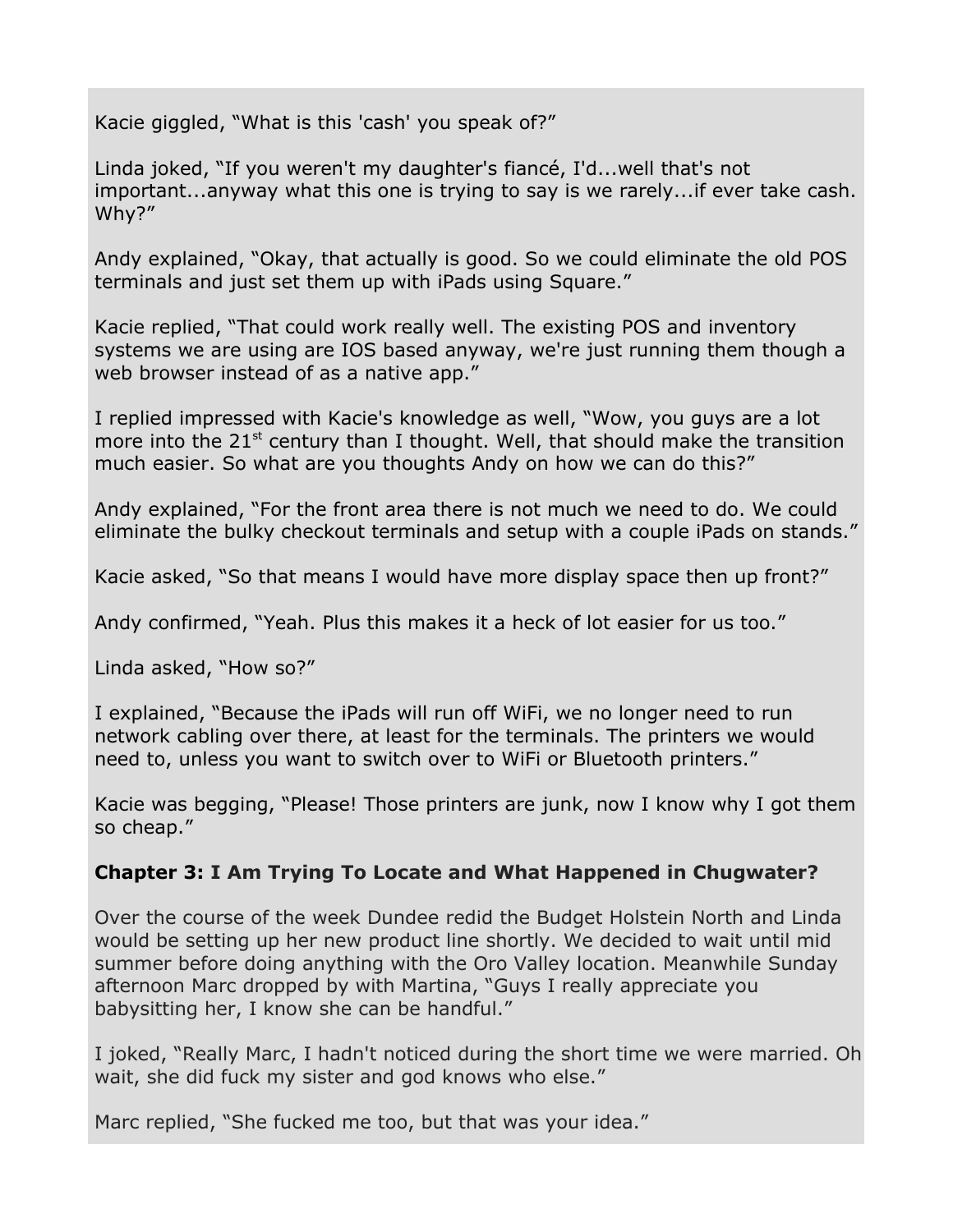Peaches commented, "I like Martina."

Maya told her, "You've said that before. Just don't say that around Sara."

Peaches replied, "Sara scares me."

Maya laughed, "Sweet not so little Sara...oh wait she did rip our father to shreds when he showed up with Tess earlier this year. Oh well, I suppose we should get her setup in our playroom." Maya turned her attention to Martina, "Come with us Madam Frosh."

The three of them left just leaving Marc and I, "Oh good she's gone! Hey anyway, my buddy has this huge cabin up in Pinetop and says it is available for the second half of August."

I asked, "What do you mean by huge?"

Marc replied, "Can sleep up to 10. Anyway, I have it booked already as my payment for babysitting Martina."

I replied, "Okay...not that we had agreed on a preferred payment method but hey..."

Maya had come back downstairs and saw Marc, "Hey, Marc would you happen to know where I could find a 1972 Plymouth Roadrunner, in yellow?"

I was rather confused by that question, but Marc seemed to know, "Old car of yours?"

Maya explained, "No, actually it was Sara's. She sold it to Gerald when she started the modeling gigs. I talked to him and he said he sold it a couple years ago. It does not have to be the exact car, but it needs to be a 1972 and in yellow"

Marc thought for a moment, "I've got a couple collector friends who might have or can me a lead. What your budget?"

Maya and Marc talked among themselves for a few minutes before he left. I had gone back to my office to take care of some minor jobs I had put off due to The Budget Holstein project last week. Maya knocked on my door and I motioned her in, "So, Marc thinks he has a solid lead on finding the car for Sara. I really want to do something for her, as a return gesture for getting me my piano back. I know I may not be able to get her original car back, but if I can at least get one the same year and color as she had. You've should've seen her Ron, she looked just like Daisy Duke in that car."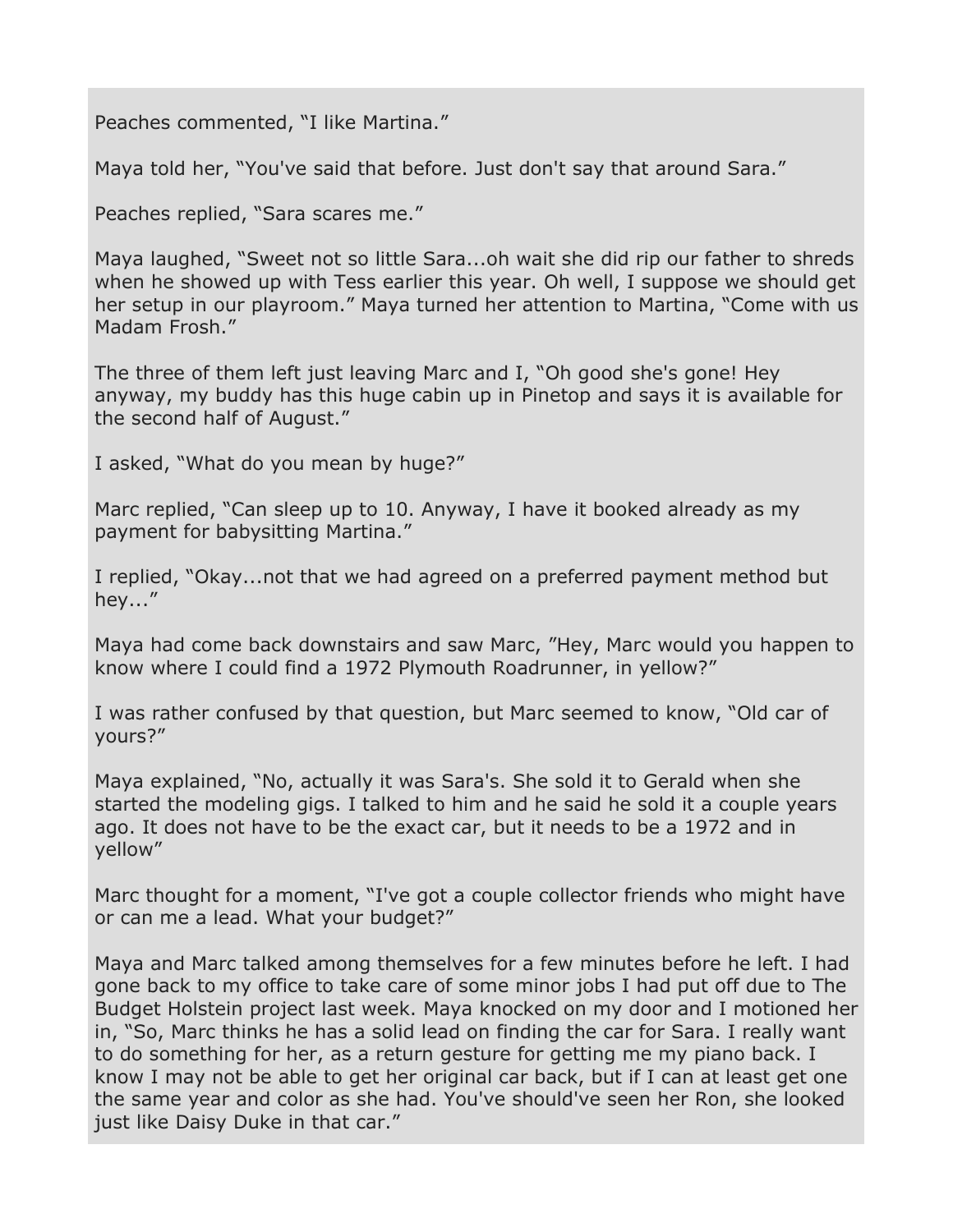I commented, "I could totally see her pulling that off. Heck, she could still today." I shifted the conversation to the cabin, "So Marc already has booked a cabin for the second half of August up in Pinetop. Was this suppose to be just for you two or the whole 'family'?"

Maya was shocked, "I didn't think he was serious and I wasn't sure if Peaches was either. Um okay...why?"

I explained, "He said it was 'payment' for babysitting Martina this week."

Maya replied, "Okay. Well...hadn't really thought about it. How big is this cabin?"

I told her, "Marc says it can sleep up to 10 people."

Maya sighed, "I see...um well...I had thought if she was serious it would just be her and I."

I looked at my schedule for that time and told her, "As it is now, I've got a couple jobs during that time. That includes the renovations at The Budget Holstein Oro Valley. Also, Andy would be with me which would leave Lindsay, Sara and Wynn at the house. So it could just be you two after all."

Maya asked, "Did he have anything smaller, this sounds a bit too large for the two of us?"

I told her, "No clue, ask him later this week when we comes to collect Martina. Speaking of Martina where is she?"

Maya explained, "She and Peaches are playing up in the loft. I opted to leave them be, I don't really want anything to do with Martina."

I joked, "You not like my ex-wife?"

Maya back-peddled, "I have nothing against her, just prefer to keep my distance from her if I can. May be I still have resentment for the crap she put Sara through when she was y'all maid."

I could tell as soon as Maya mentioned 'resentment' she was getting angry and I really didn't want this to escalate like it did over Easter with Lindsay and Wynn, "Um well, that is fine. Anything else you needed?" Maya took the queue and left my office. I still don't know exactly what happened in Chugwater that stormy spring day when Maya and Peaches left The Ranch to come back to Arizona. Sara has clued me in that there is more to the story than Maya or Peaches have told us. Of course I think Peaches is oblivious to most of what happened that day as she was upset about Maya leaving her at The Ranch while confronting Jed and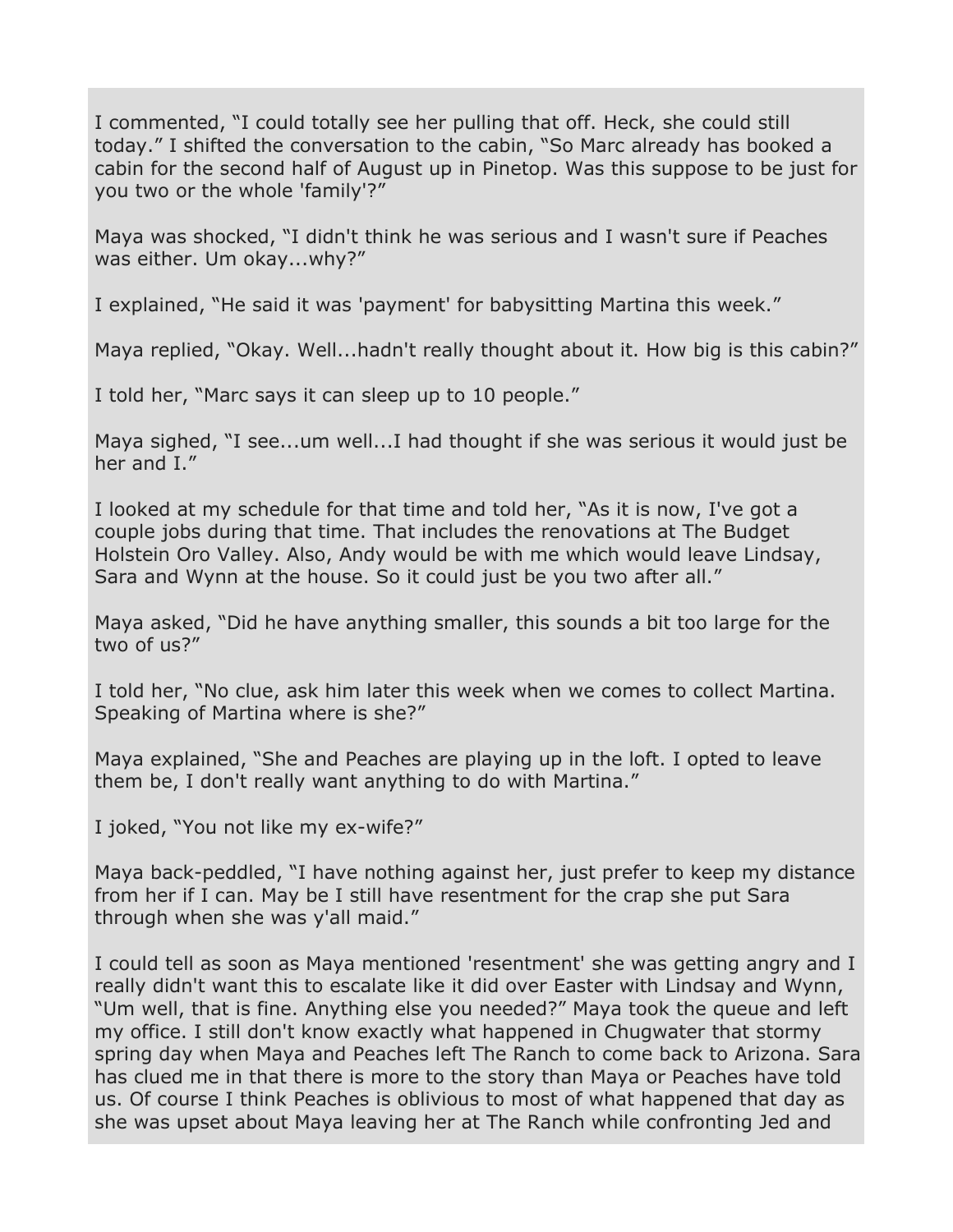#### Tess.

The door bells chimed and Wynn announced over the intercom, "Dunn Brooks for Andy."

I decided I go say 'hi' to Dunn while he was waiting for Andy. I headed into the Great Room and was a bit taken aback to see Dunn Brooks with Tess, "Um...hey Dunn and...um...Tess."

Dunn laughed, "Yeah...I know this is a bit awkward."

It became a whole a lot more awkward when Maya came down the stairs, "What the fuck is she doing here? You better keep that bitch away from me!"

Tess was about to say something to Maya when Andy came into the main house and overheard Maya, "Who?!..." He saw Tess with Dunn Brooks, "Oh, so what I heard is true!"

Tess laughed nervously, "What and from whom?"

Andy was hesitant to say anything, "May be it is best I not say anything."

Maya walked over next to him in a near hostile manner and demanded, "Sing or else..."

Andy backed away and replied, "Well, Peaches had said you two were good friend and she had always expected you two would..how should I put this? Get serious?"

Before Dunn or Tess had a chance to say anything Maya yelled up the stairs, "Anna Adela Cruz, get your butt down here now!"

Peaches and Martina were in the playloft when Peaches heard Maya bellow, "Oh Fuck! What I do?"

Martina commented, "Geez she is pissed!"

Peaches came down the stairs along with Martina and saw Tess, "Tess! Dunn! How I miss you both." Her and Tess exchanged a hug.

Unfortunately for Peaches she did not notice a very angry Maya standing off to the corner, "Care to explain what rumors you were spreading about these two?"

Peaches looked blankly and very confused at Maya and asked, "Rumors? What?"

Maya was rather agitated, "You know what, fuck this I'm out here."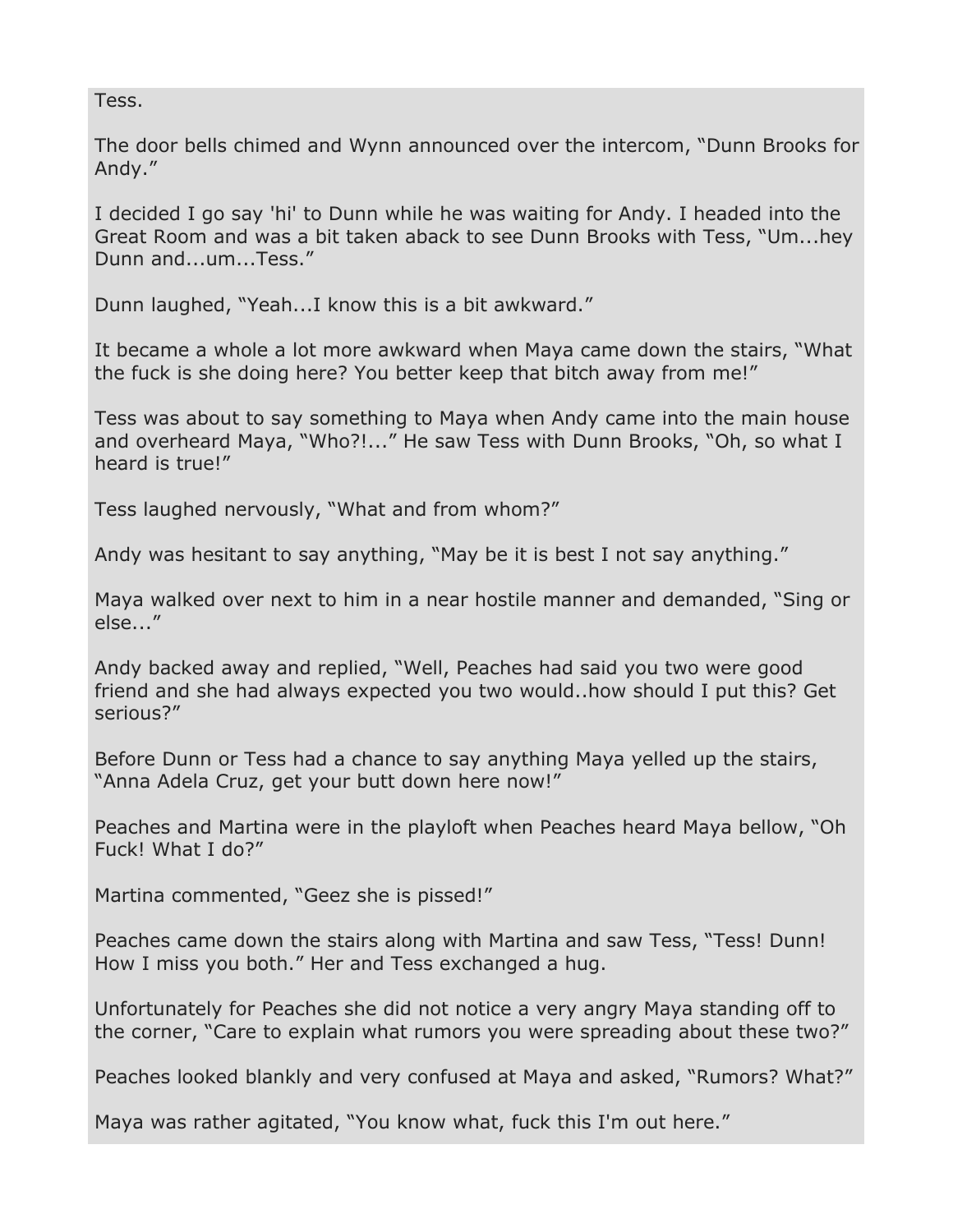Peaches screamed at Maya as she was walking out the door, "NO! STAY!" But Maya was already in the garage and we heard the familiar rumble of The Pink Monster.

I assured her, "She'll be back once she has chance to cool down." Well, I hoped she would be back and wouldn't do anything stupid. Peaches just stood their silent, almost in tears.

Martina came over to her and grabbed her arm, "Peaches, come lets go sit down." The two of them went to the kitchen and Martina seemed to be calming Peaches down.

Dunn was baffled, "What just happened?"

I replied, "I don't know. I sure would like to know though, what the hell happened that last day in Chugwater when Maya confronted Tess and Jed? She has never been the same since."

Tess sighed, "I apologized...well at least to Sara. Maya on the other hand won't talk to me."

Andy tried to change the subject and asked, "So Tess and Dunn, what is going on with you two?"

Dunn explained, "I told you when I came out here and got the condo I would be bringing my girlfriend."

Andy inquired, "Okay then, that means you and Tess are together, but what about Jed?"

Tess explained, "Yes, we are together, been for many years as Peaches may have led on. Jed, well he was an unscrupulous business partner that managed to get himself into some serious trouble with the FTC that he could not weasel himself out of this time around. The whole thing of us being married was just one his cons. Peaches saw right through it and if I didn't know any better she was the one who tipped off the FTC."

Peaches hearing her name came out of the kitchen and walked over to Tess and explained, "I did no such thing. Maya did after she got back. She told me you punched her, I not believe it. Am I wrong?"

Tess backed away from Peaches and confessed, "Yes. Yes, I did punch her...but only to lead Jed on. Of course she punched me back too and almost knocked me out."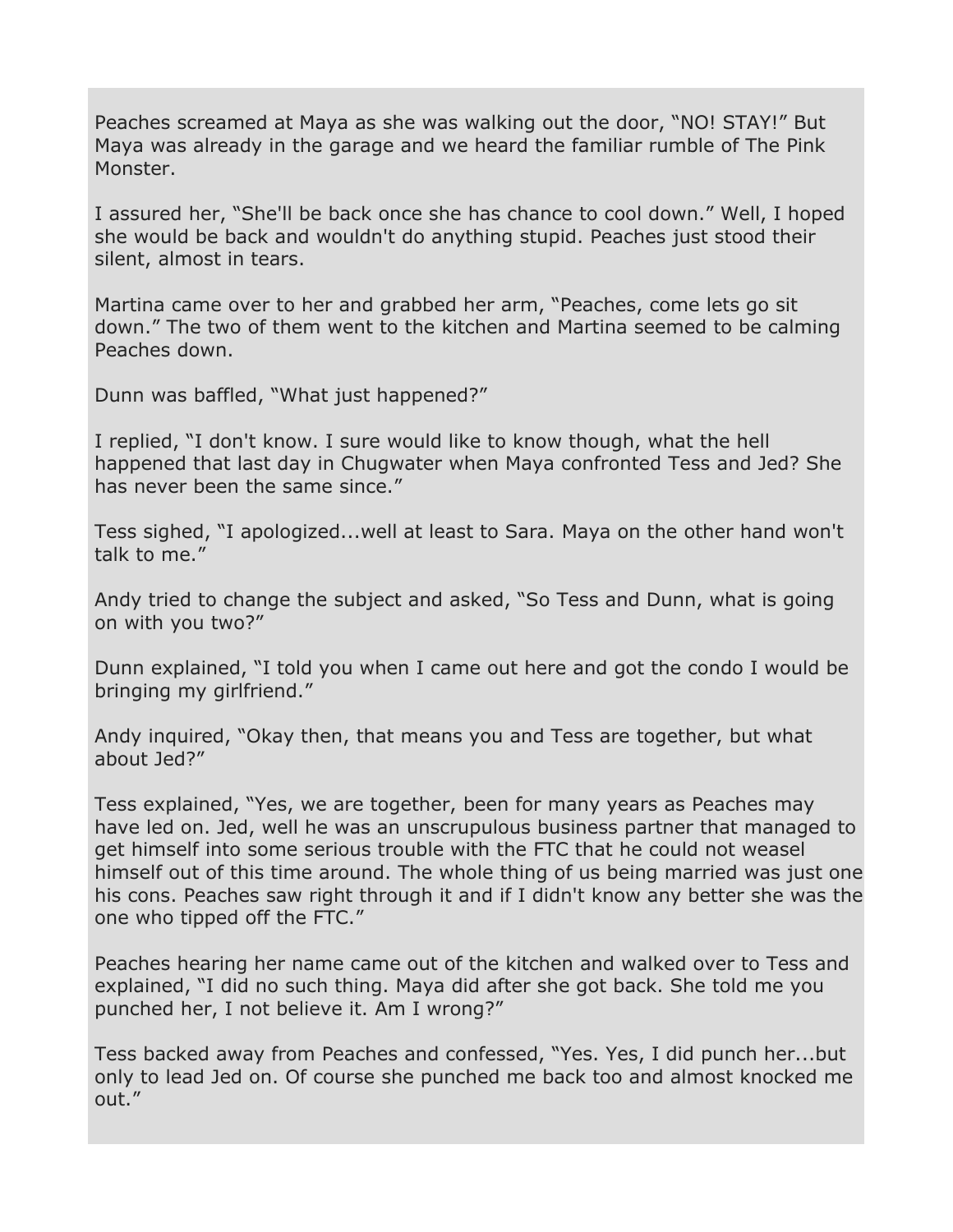I laughed recalling that night down in Oro Valley when Maya almost punched me out, "Yeah, you really don't want to mess with Maya. Anyway, where is Jed anyway?"

Tess laughed, "Yeah, learned that one the hard way. As for Jed, well he is in New York, in a federal prison awaiting trial. Let me see if I can recall all of what he is being charged with... there's Real Estate Fraud, Wire Fraud, Tax Fraud and a couple other charges that involve fraudulent schemes and racketeering."

Martina was trying to lighten the mood, "Gee, Ron at least I didn't have this much baggage. No disrespect to Sara."

I laughed, "Oh great, so my father-in-law is a con man...well I did fall for his sobriety story as did Maya. Sara not so much..." I realized in all this drama I had not seen Sara around, "Speaking of Sara, does anyone know where she is?"

Andy offered a theory, "Being as I have not seen Lindsay around either, they may have gone out somewhere together." I was not sure if this was good or bad.

## **Chapter 4: The Search for Maya and Help Needed**

Dunn apologized, "Sorry, didn't know our appearance would have caused so much drama."

I replied, "Well, at least I know what went on with Maya and why she has never been the same since."

Andy asked Dunn, "So why did you want to see me anyway?"

Dunn recalled, "Oh yeah. I am going to be gone for the next few weeks as Tess and I will be in New York. We're both testifying against Jed. Doyle is going to be filing in for me while we are gone."

We chatted for a couple hours and Wynn announced dinner. During dinner the house line rang. I thought it might have been Maya, it was actually Diane over at Vinnie's, "Hey Ron. Say I can't seem to get a hold of Maya. She had told me last night she was interested in covering Drew's shift today, but never heard back from her."

I explained, "Something came up and I am guessing she left without her phone. I'll have her give you a call when she returns." I hung up the phone and returned to the grand dining room. As I sat down, I looked over at Peaches and noticed Martina was sitting next to her. Peaches appeared to be calm, which given the situation was odd. Apparently, Martina was keeping her distracted much like Laura did a couple months ago. I also noticed Sara and Lindsay and had not returned yet either.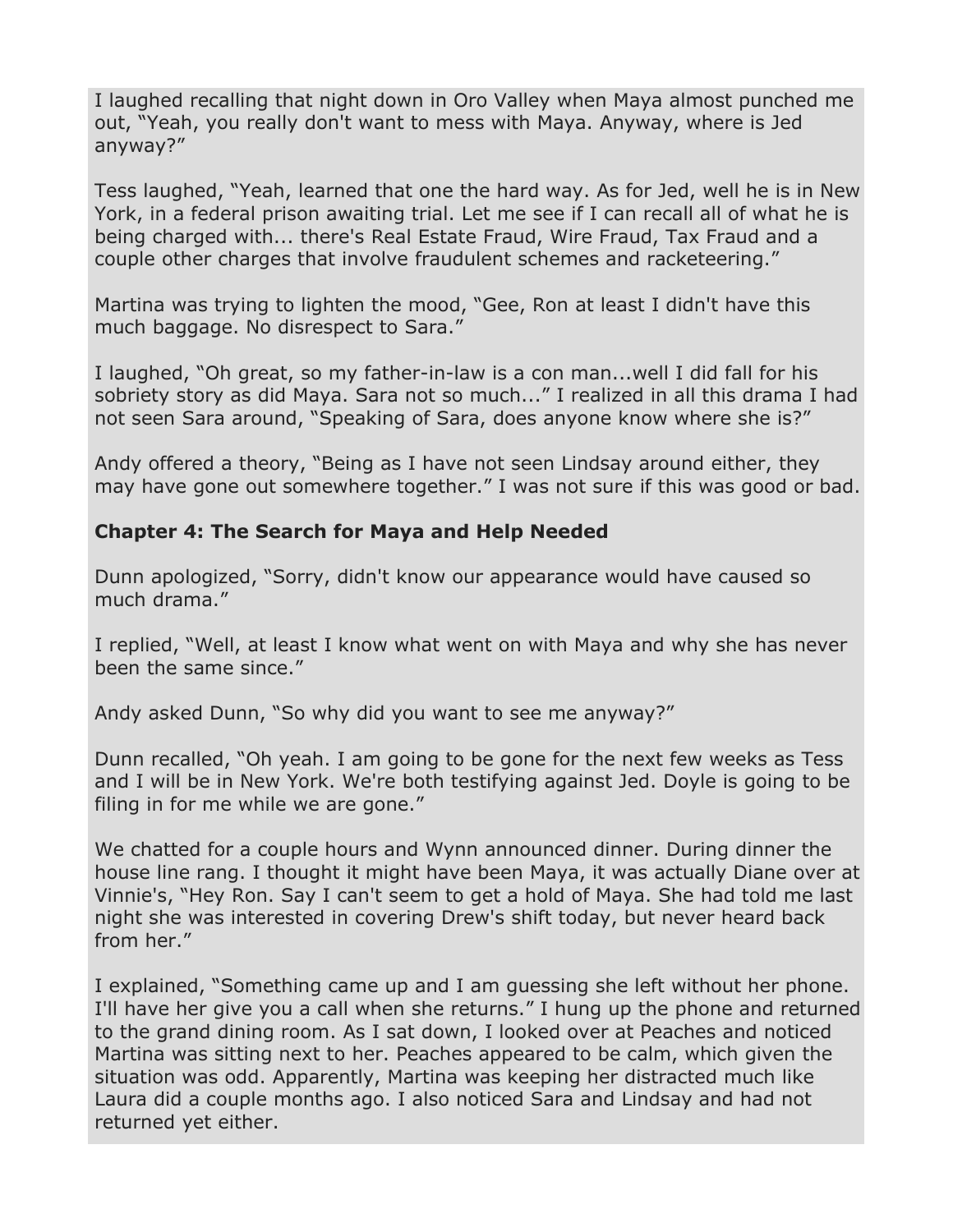After dinner, Dunn and Tess headed back to their condo. Much later in the evening Martina came over to my office with Cream, "Hey heard anything about Maya?" I told her no. She continued, "Well, Peaches and I were talking and she feel asleep in the guest room. She sounds rather depressed. Even Cream here can tell she is not the same."

I told her, "Yeah, she really looks up to Maya and they have been inseparable, other than work since they came back from Chugwater during Easter."

Sara walked into the house and passed by my office. She glanced in and saw Martina, "Oh hey. Forgot you were going to be staying with us." She could tell something was not right, "Wait, what's wrong?"

I explained, "You better take a seat. The shit hit the fan with Maya this afternoon."

Sara joked, "Martina! What did you do?"

Martina laughed, "No, not me. Dunn and Tess."

Sara asked confused, "What about Dunn and Tess?"

I told her, "Um...so earlier this afternoon Dunn and Tess showed up for Andy. Anyway, Maya had come downstairs and was surprised to see Tess. Words were exchanged and somehow Peaches got dragged into it. Long story short, Maya left several hours ago very angry."

Sara was concerned, "Shit, that not good."

I told her, "That's not at all...your father is...well...how should I put this?"

Martina replied, "Is in the slammer?"

Sara laughed, "Well, gee I knew it was only a matter of time. I don't get it though, I wouldn't think Maya would be all that upset over him going to jail."

I explained, "She left before Tess revealed that information. Oh and in Chugwater words were not the only things exchanged between her and Tess. Apparently, Tess punched Maya for show with Jed. Of course, Tess wasn't counting on Maya punching her back."

Sara recalled, "You know when I saw her that night down in Tucson, I thought her face looked somewhat bruised. But, kinda forgot about that after she drank herself to sleep. I hate to ask the obvious, but have you tried calling her cell phone?" As it happened I had her phone on my office desk as she had left on top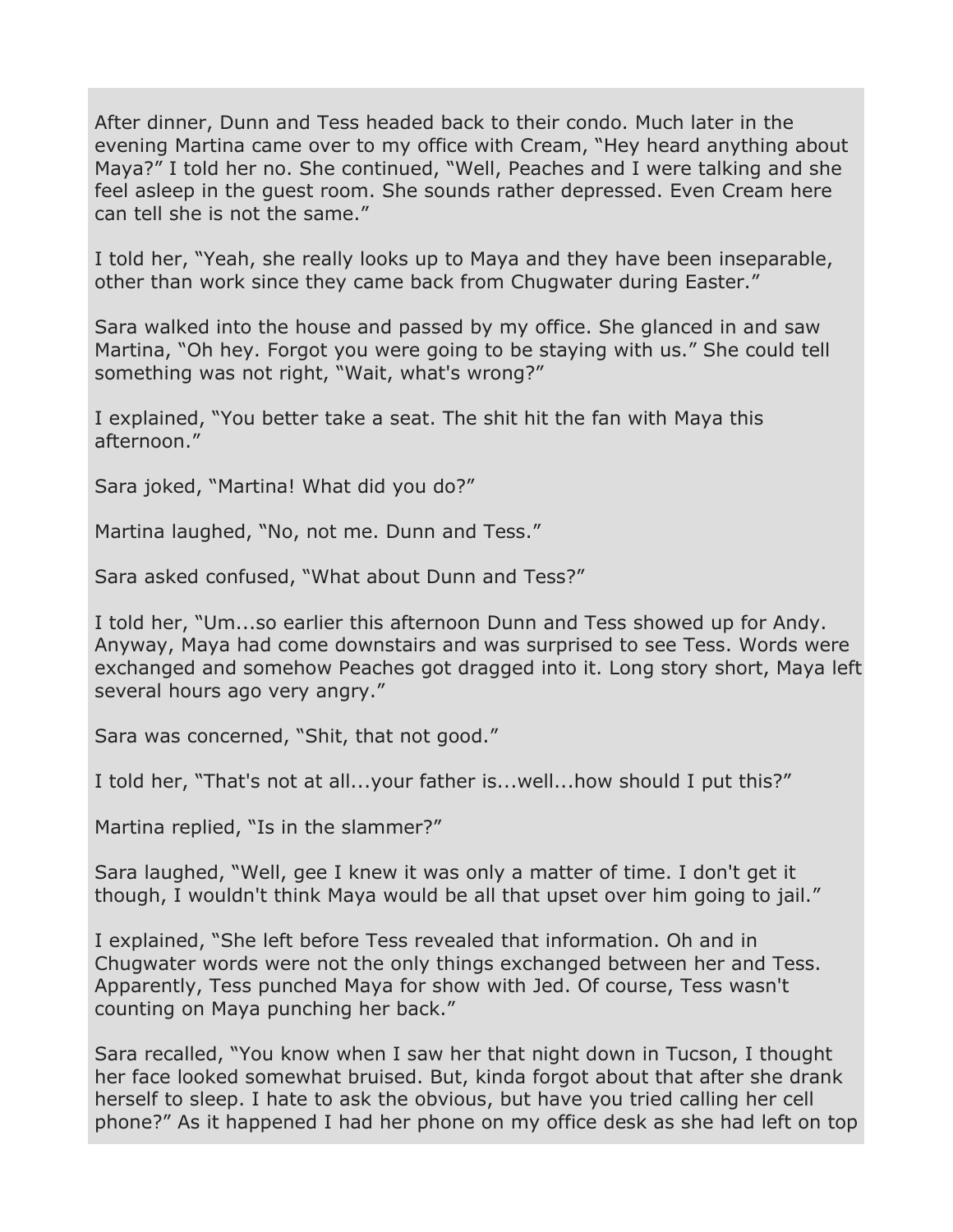of the piano in the Great Room when she took off. I didn't answer Sara, instead I put my office phone on speaker and dialed Maya's cell. Sara jumped when she heard Maya's phone ringing, "Crap, she left her phone."

Martina stood up and told us, "Best I take Cream out then get back upstairs in case Peaches wakes up." She left my office and headed outside to let Cream do her business.

Sara asked confused, "What did she mean by that?"

I explained, "Peaches does not do well with Maya away. Martina, though seems to have been able to keep her calm tonight."

Sara laughed, "Guess Maya and Peaches are like Lindsay and I."

I asked, "Out of curiosity, why is Peaches scared of you?"

Sara stood their silent for a moment, "I can not answer that. We've never really interacted much. How odd. Any ideas as to where Maya may have gone?"

I told her, "Not really. You know her better than I do. Speaking of which, any idea why she is so pissed?"

Sara replied, "Well seeing Tess, would have a lot to do with that I suppose."

I explained, "No, actually I meant earlier today. She had come downstairs to tell me that Peaches and Martina were playing and she would leave them alone as she wanted nothing to do with Martina. I had joked about her not liking my exwife and she went into this spiel about resentment for the crap Martina did to you while you were my maid."

Sara sighed, "Damn, what the hell happened to her?"

I replied, "I know. I dropped the subject as I could sense she was getting angry like Easter with Wynn and Lindsay. Of course, I had no idea Dunn was going to show up with Tess."

Wynn came into my office, "Bunny on the house 'Bat Phone' for you."

I took the Bat Phone from Wynn, "Hey Bunny what's up?"

She asked in almost a kidding manner, "You wouldn't happen to be looking for Maya would you?"

I replied, "Why, do you know where she is?"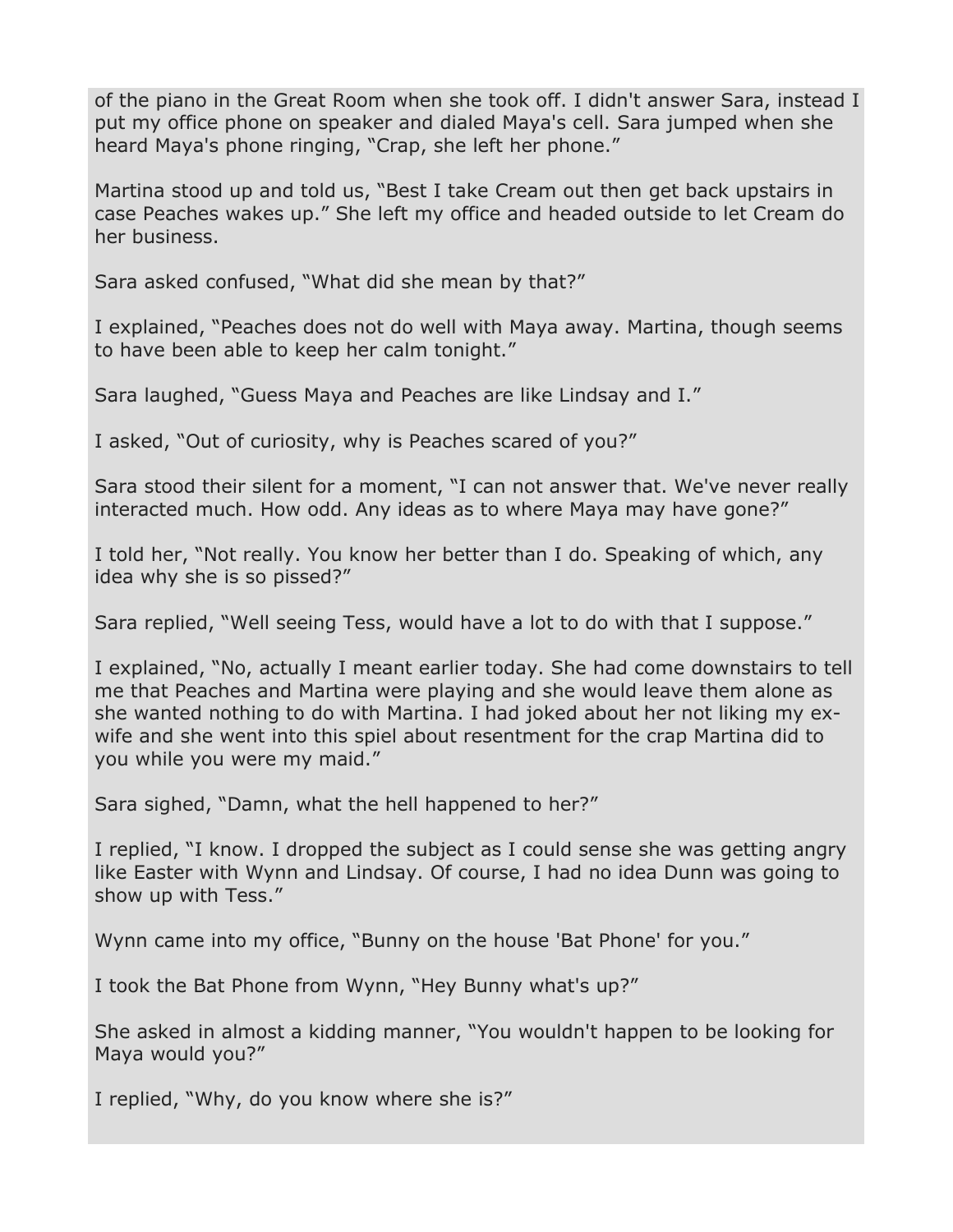Bunny explained, "Yeah...she's been over here for a few hours. I know she comes her regularly, but something didn't seem right with her this time."

I told her, "Yeah, that is true. I am guessing she is with Bambi then?"

Bunny told me, "Yes. Um...I don't want to say much more here. Can Gary and I drop by shortly?"

I was really getting concerned and told her, "Yeah, sure that's fine...see you shortly." After I got off the phone I paged Wynn to my office. Once she walked in I explained, "Um, okay so Maya is over at The Zinfandel's..."

Sara interrupted, "Why didn't I think of that..."

I continued, "Yeah, it was rather obvious. So um, Bunny says Maya needs help...not sure what she means by that. Anyway, she didn't want to talk about it on the phone so her and Gary are suppose to be here shortly."

As if on queue the grand doorbell chimed. Wynn got up, "Best I get that."

I told Sara and Lindsay, "Let's head over to the Great Room." We walked in and greeted Gary and Bunny.

Gary commented, "Still can't believe you and Zac swapped houses. How you liking it here?"

I replied, "We are enjoying it, thanks for the lead. So anyway what is it y'all wanted to talk to us about."

Bunny replied, "Maya, but I suppose you knew that already. So, she showed up at the front door and was..almost zombie like. I asked if she wanted to see Bambi and she didn't really say anything. So, I called out for Bambi and when Maya saw her she just walked over to her speechless. They went to Bambi's room and chatted. Bambi came out a little later and told me something is very wrong with Maya and suggested she needs to seek help."

I told them, "Well, I agree. Something went very, very wrong in Chugwater before Easter. She has never been the same since then. As for today let me explain what happened." I ran through the events with Tess and Dunn.

Gary laughed, "You know I never liked Jed much." He turned to Sara, "I don't mean to be disrespectful to your family."

Sara told him, "No, no you are not. As much as I tried not to believe it, he is a criminal. He is a con-man, always has and always will. I knew he was up to no good, when he showed up here in January. Maya tried to defend him, but I knew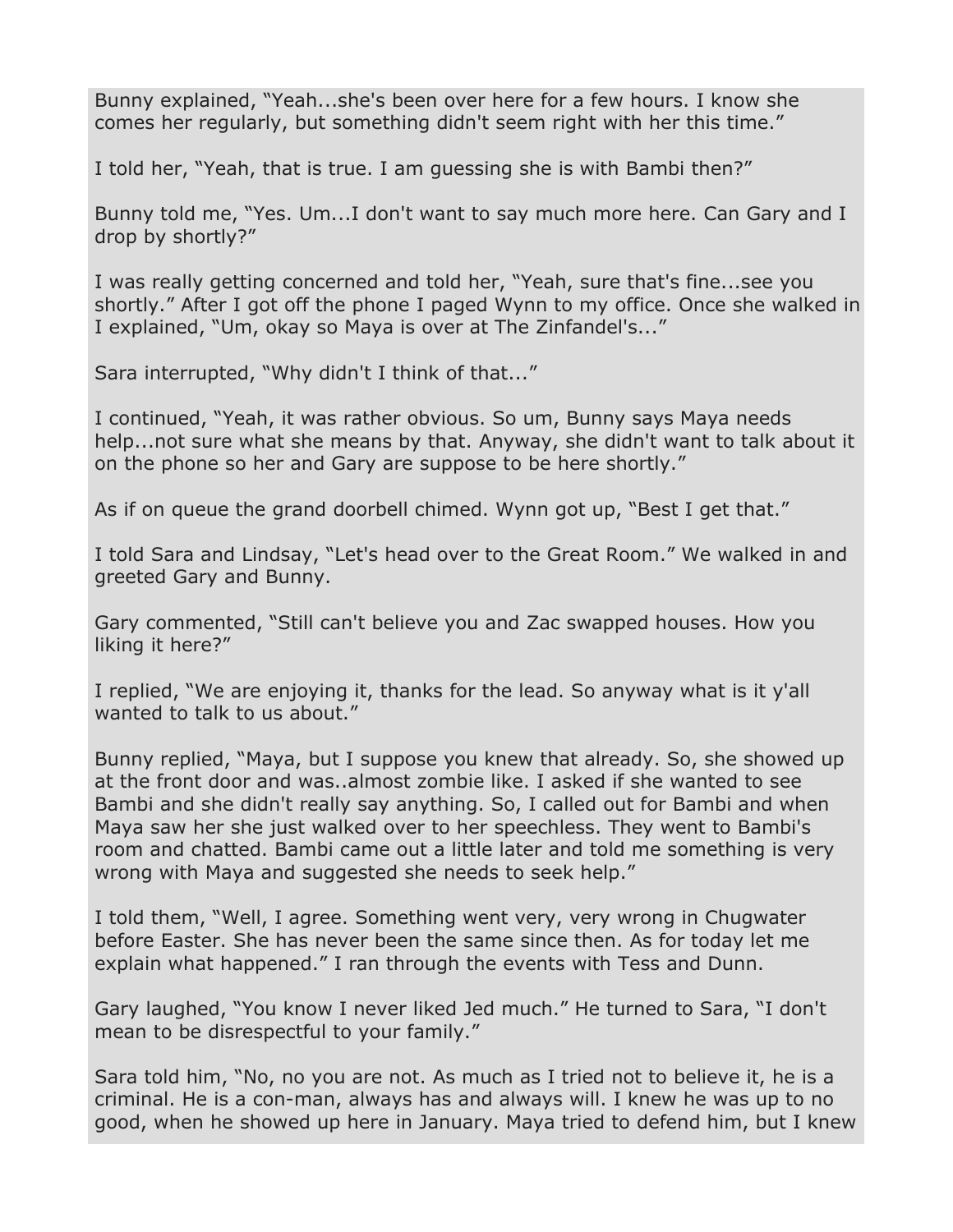all along that whatever rhetoric he was trying to feed y'all was nothing but lies."

Peaches and Martina had come down the stairs. Peaches had heard Sara's comments and replied, "I guess we agree there. I knew he was bad news and should not been with Tess. He could sell igloo to Eskimo."

Sara just about died laughing at Peaches botched analogy, "Ice dear. He could sell *ice* to an Eskimo."

Bunny commented, "Though technically an igloo is ice..."

I decided I should let Peaches know about Maya, "So hey, we found Maya. She is with Bambi."

Peaches relaxed a little, "Good. Why is she so mad? What did I do?"

Sara told her, "No, you didn't do anything wrong. She has been this way since you two came back during Easter."

Peaches added, "She been drinking lots again."

Sara and I both looked at Peaches. Sara almost yelling, "What is 'lots'?"

Peaches backed away and meekly replied, "Like in Tucson."

Sara realized what she had done and apologized, "Sorry Peaches, did not mean to yell at you. I am frustrated with Maya and worried."

Gary asked, "May I intervene here?"

Obviously Gary and Bunny had a solution or an idea or something to help Maya, "Yes...Please do."

Gary informed us, "She needs to check into rehab..."

Martina added, "and seek help for her depression."

I was a little surprised by Martina's observation but then Bunny confirmed, "Yeah, she does appear to be suffering from some serious depression issues."

I asked, "Okay...so...does anyone know a good rehab facility for her?"

No one said anything, finally Martina commented, "I can ask Marc in the morning, if that is alright with you?"

I laughed, "Sure...Marc is pretty much my go-to-guy for everything family and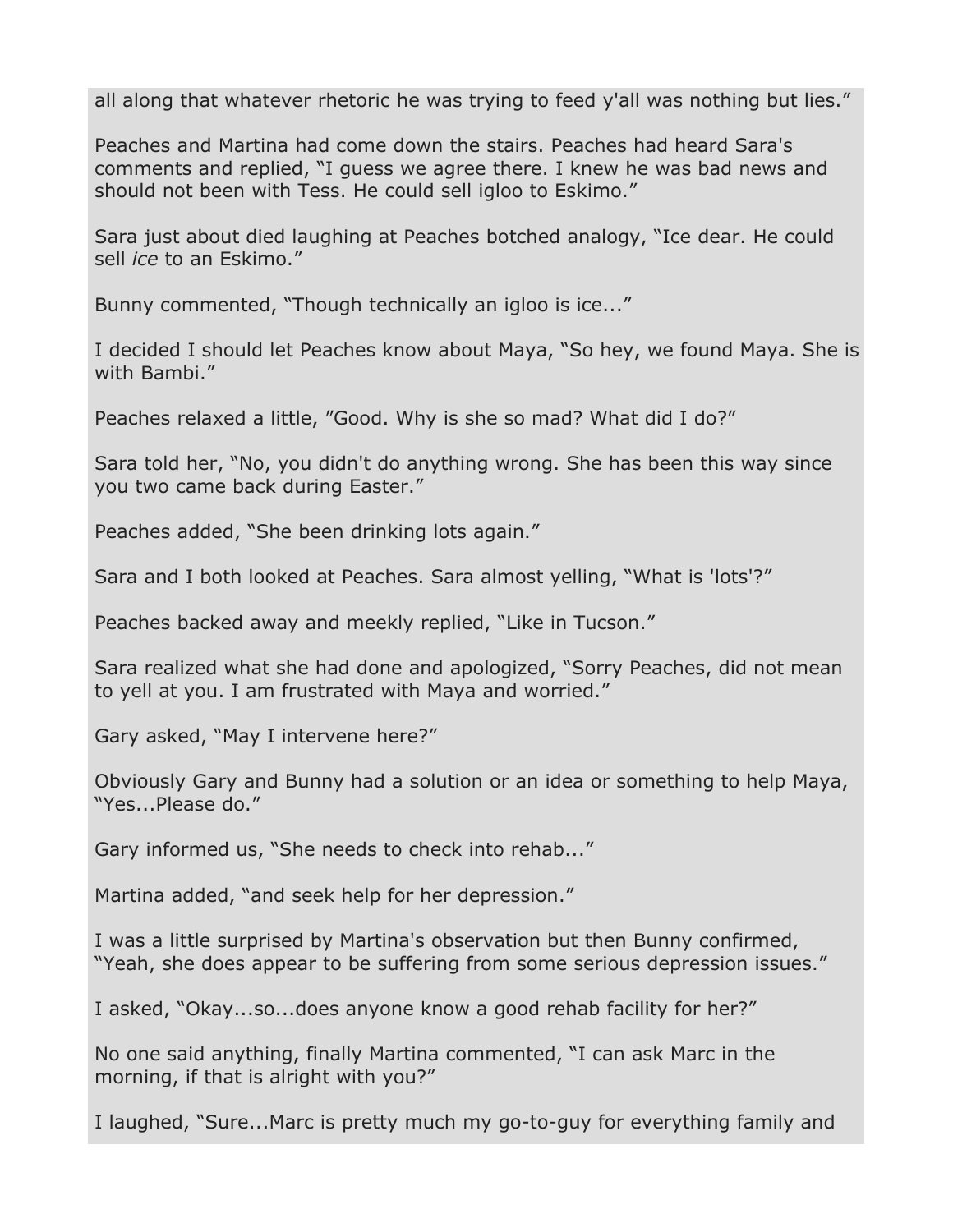business related so no secrets here."

Martina confirmed, "Okay then." She looked over to Peaches, "How about we head upstairs and get some sleep? I already took Cream out earlier so she is set for the night."

Peaches turned to Martina and smiled, "Yes, please."

Martina told her, "Okay, be up in a couple minutes."

Peaches headed up the stairs and before Martina left I grabbed her arm, "Hey, thanks for looking after her and even taking Cream out."

Martina laughed, "My pleasure. Contrary to what you might think of me, I am not a selfish bitch."

I joked, "I never thought that...Sara on the other hand..."

Sara objected, "Hey! He's lying Martina."

Martina took it all in stride, "I know." She was heading towards the stairs, but then stopped and turned to Sara, "You know, I *am* really sorry about that night Laura and I tried to violate you when Ron was gone. For that matter making you clean up after our shit. Anyway, I best get back to Peaches. Good night."

After Martina was up the stairs Sara commented, "I am not sure what to make of that. It wasn't *that* bad." Sara laughed and explained, "Gave me a reason to fulfill my fantasy of wearing a chastity belt 24/7. Anyway, it is water under the bridge."

Lindsay commented, "If I may say something about Maya without being judged?"

Sara laughed, "We would never judge you."

Lindsay told us, "Maya seems to have a hard time of letting things go."

Wynn commented, "Yeah, I think so. She was so hostile towards Lindsay after our little accident before Easter."

Lindsay mumbled, "She still is..."

That was news to me and apparently Sara too, "Um? What? Lindsay, why didn't you say something before?"

Lindsay sighed, "She seemed to be doing well, then in the past couple weeks she to have become more agitated again."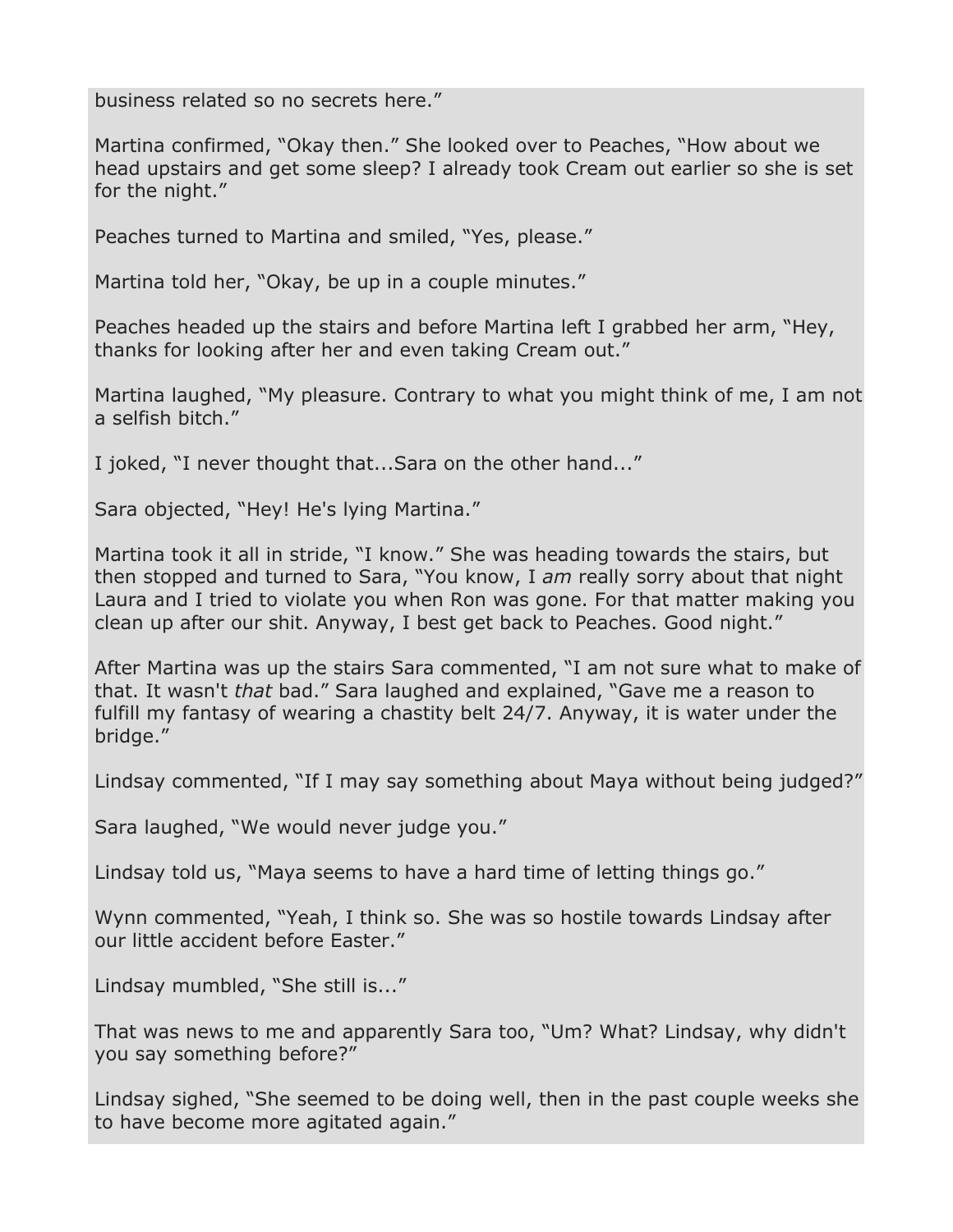Unbeknownst to us Peaches had come back down the stairs to get a snack before going to bed, "Because she drinking again."

Sara walked over to Peaches and prefaced her inquiry, "I am not upset with you. We all want to help Maya. Can you tell me how much and when?"

Peaches explained, "Yes Misses Merlot. She started about three weeks ago. We'd go out and she drink some. In the past week it has gone badder."

Sara laughed, "Badder?"

Peaches blushed, "Sorry, you know my English is not good."

Sara told her, "No, you are doing fine. In what way has it gotten...'badder'?"

Peaches explained, "She drink herself to sleep. I have to carry her to house."

Sara was getting upset and yelling again, "Why didn't you say anything? You know she has had issues with alcohol like our father!"

I warned Sara, "Easy Sara..."

Peaches backed away replying, "That why! May I go?"

Sara looked up to see Peaches trembling, "Yeah. Sorry, I don't mean to take my anger with Maya out on you. Thank you for letting us know what has been going on."

Peaches bowed, "Good night all." Sara returned the bow and also bid Peaches a good night.

Sara turned to me and asked, "Geez, why do I make her so tense?"

I laughed, "No idea, you two are the same size and yet she is terrified of you."

Gary asked, "Have you two spent any play time together? May be she is not comfortable with you because she has not been around you. Anyway, Bunny and I have no issue with Maya staying the night if it okay with you two."

I replied, "I am okay, least I know where she is. Martina will call Marc in the morning and we will see what we can do." The Zinfandel's headed back to their house. I suggested to Sara, "Tomorrow, may be you and Peaches can spend sometime together, let her get to know you better."

Sara thought for a moment, "I suppose I could do like Lindsay did for me with a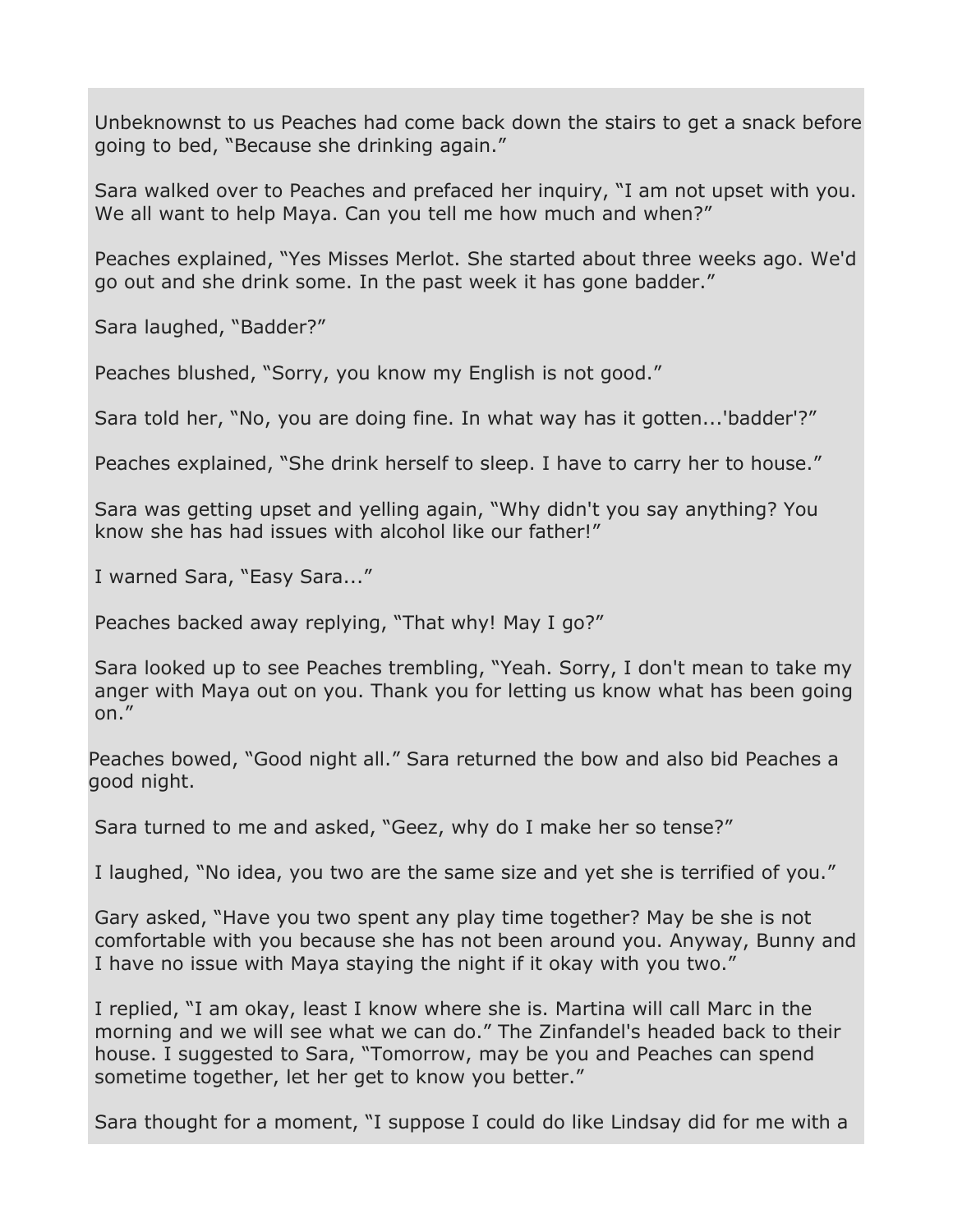relaxing massage and more. At some point we can switch places too."

I laughed, "Hey whatever works. I'll have Wynn set up the Copper Queen suite with a single person asylum bed restraints. Meanwhile, let me check on Martina real quick then will go to bed." I headed up stairs over to the girl's playroom, sure enough Martina was sitting on the sofa looking over one of Peaches many fetish catalogs. I announced my presence, "Martina!"

Martina laughed, walked over and grabbed my crotch, "Come to have a quickie with me before bed...." She felt my CB-5000 and determined otherwise, "...or I suppose not."

I reminded her, "You never gave me this much bloody attention when we were married. Anyway, can you close the door to their suite real quick so we can chat without waking Peaches."

Martina walked over and closed the door most of the way leaving it slightly cracked, "She pretty well worn out. Of course I am too from chasing after Cream. So what's up?"

I told her, "Okay, so in the morning I am going to have Sara keep Peaches occupied and hopefully get Peaches use to her. While they are doing their thing we can talk to Marc."

Martina replied, "Yeah, that should work. You know, I meant what I said to Sara earlier."

I assured Martina, "She knows. Unlike Maya, Sara let's things go...other than her father and Dirk."

Apparently Martina didn't know about Dirk, "Who's Dirk?"

I explained, "Oh, Dirk Mandrake an abusive ex-boyfriend that both girls dated. Last I heard he was doing time in Frisco for felony assault against Sara."

Martina nodded, "Damn, I never knew about that."

I replied, "Yeah, I kinda left out that detail. That was the reason she came to live with us and I guess the same for Maya as well. But, in Maya's case she beat the crap out of him after he tried to stab her."

Martina was a bit shocked by this revelation, "Ah okay. Now I feel so bad for the way I have treated Sara. Anyway, I am tired and falling asleep here...so see you in the morning."

## **Chapter 5: The Moon Goddess**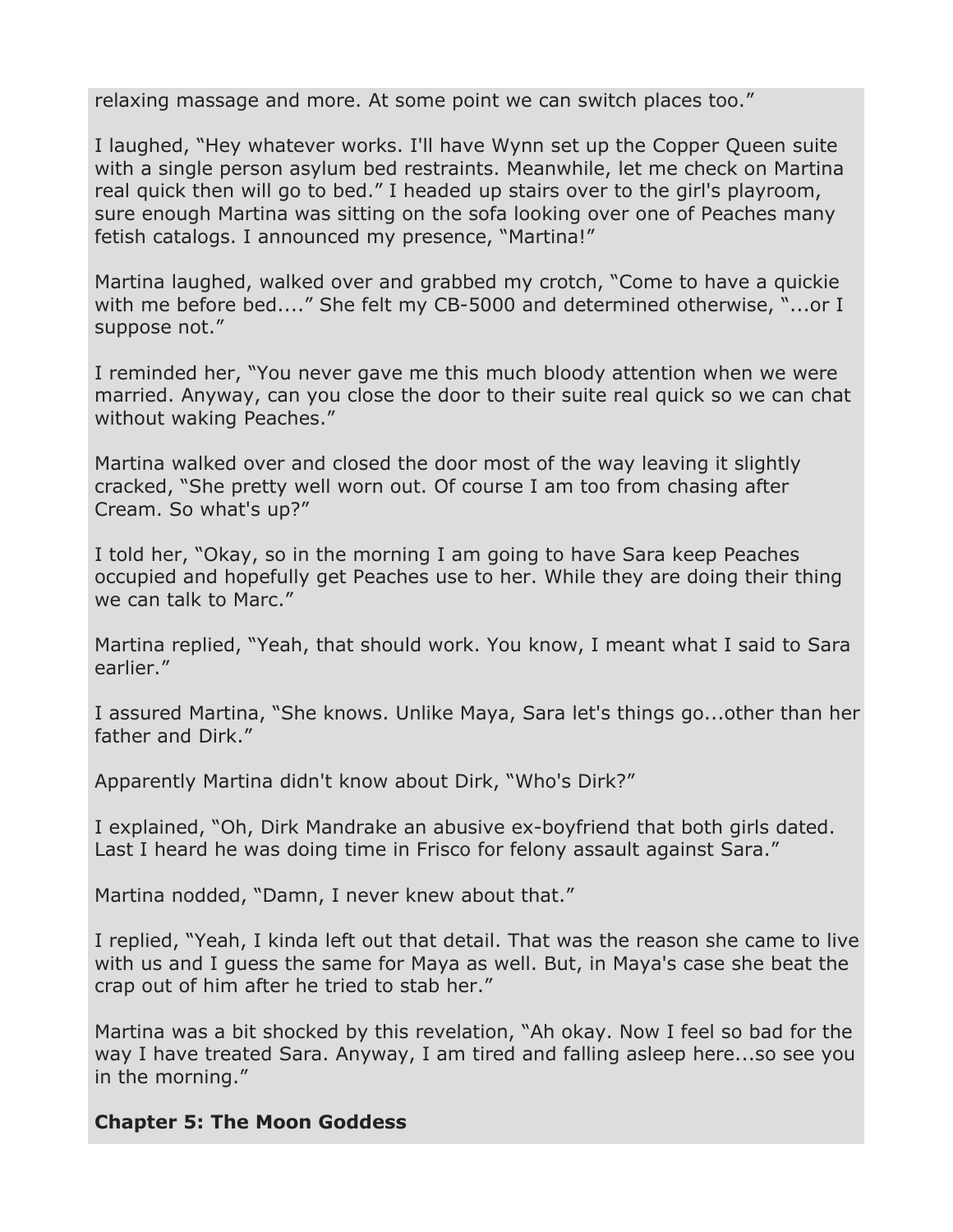The next morning I saw Wynn in the kitchen getting breakfast prepped. "Morning Wynn. Say when you get a chance could you setup a single person asylum bed restraint system in the Copper Queen? I am going to have Sara and Peaches spend sometime together while Martina and I try to work with Marc to get help for Maya."

Wynn replied, "Yeah, should be free shortly." She finished getting the veggie omelet prepped and placed a dish of biscuits in the microwave, "Kinda at a stopping point here until everyone shows up so I will go get that taken care of."

After breakfast Sara grabbed Peaches in the kitchen, "Hey Peaches. Sorry didn't mean to become short with you last night. Maya is my sister and I worry about her."

Peaches replied, "Well she my partner I care too..."

Sara apologized, "Yeah, I know. Sorry, about this mess. Why don't we spend some time together and relax? I'll give you a massage and may be a surprise if you are up to it..."

Peaches was confused, "Surprise? What mean if up to it?"

Sara was starting to understand why they didn't get along because of the language barrier, "Never mind, not important." She noticed Peaches was rather formally dressed in over-bust corset and skirt; and suggested, "Why don't you go upstairs and change out that corset. You can keep your stockings on but a simple t-shirt and shorts would be fine."

Peaches asked, "How about tank top and shorts? I no have t-shirts."

Sara told her, "That will work. Meet me in the Copper Queen suite when you ready?"

Peaches scowled, "I not know Copper Queen."

Sara realized that likely the only her and Lindsay have ever really used that room besides my sister and Miss Kitty, "Sorry it is by the kitchen and Ron's office."

Peaches replied, "Oh. Okay." She headed upstairs to change and Sara headed into the suite. She lit the lavender candles and noticed the portable CD Boombox was still in the room from when her and Lindsay had their *Hi Infidelity*. Sara had placed her black widow corset and a skirt in the room earlier that morning. She went into the bathroom and changed. She did need help getting the corset laced and Wynn happened to be close by to assist her.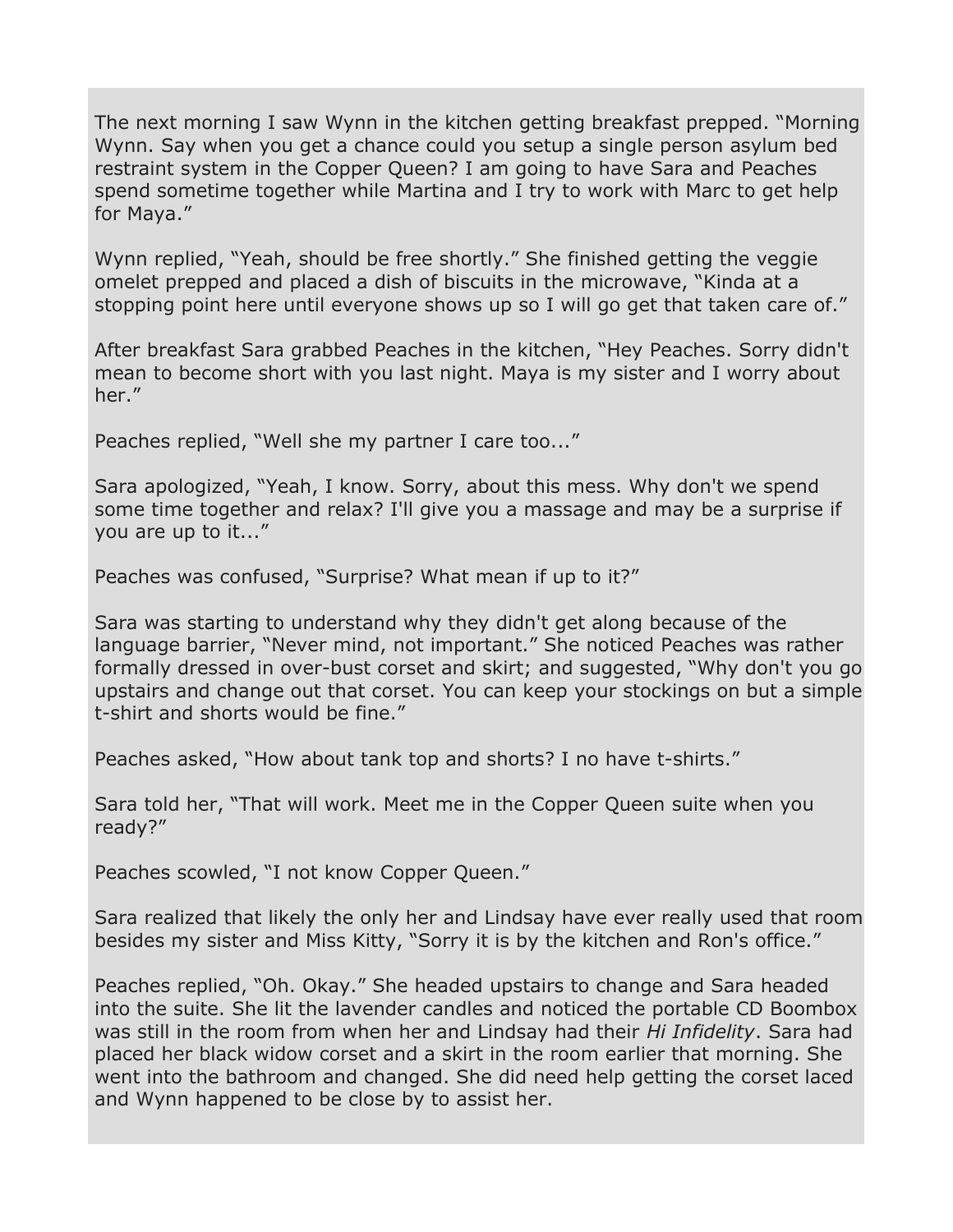I was in my office when Martina walked in with her cell phone, "Better chance he will answer if he sees it is me calling." She dialed Marc's cell, "Hey dear. Before you say anything, I have you on speaker in Ron's office."

Marc joked, "Dang it Martina, what did you do this time?"

Before she had a chance to reply, I said, "She's done a lot...a lot of good that is."

Martina laughed, "I suppose so. Hey um, Ron needs your help with a particular situation."

Meanwhile Peaches knocked on the door to the Copper Queen suite. Sara opened the door and Peaches looked at her in amazement. "You hot!"

Sara giggled, "I wore this outfit the night you and Maya came back..." She almost regretted mentioning that night.

Peaches explained, "Sorry didn't see. Too busy with Maya."

Sara told her, "That okay. Come, lay down on the bed."

Peaches looked over the bed and saw the asylum restraints, "Looks fun. What you do to me?"

Sara laughed, "Yes it will be. I am going to start off with a massage and see how things go from there. Then later on we will switch places."

Peaches laid down on the bed and Sara strapped her down. Sara started the CD player and then started on Peaches.

Back in my office Marc asked, "What kind of situation?"

I explained, "As you may or may not know, Maya has not been well since she returned from Chugwater over Easter. Things got ugly yesterday when Dunn Brooks showed up with Tess. She's been at The Zinfandel's since yesterday."

Marc was confused, "Um okay...not quite sure what you need."

Martina explained, "Marc she needs to go into detox/rehab for her drinking and also needs help with her depression."

Marc was starting to put things together, "Okay. I know a couple places. I can have them contact you to make arrangements. Um...do you know if she is going to come willingly?"

Martina and I looked at each other. Martina commented, "Um...not so sure about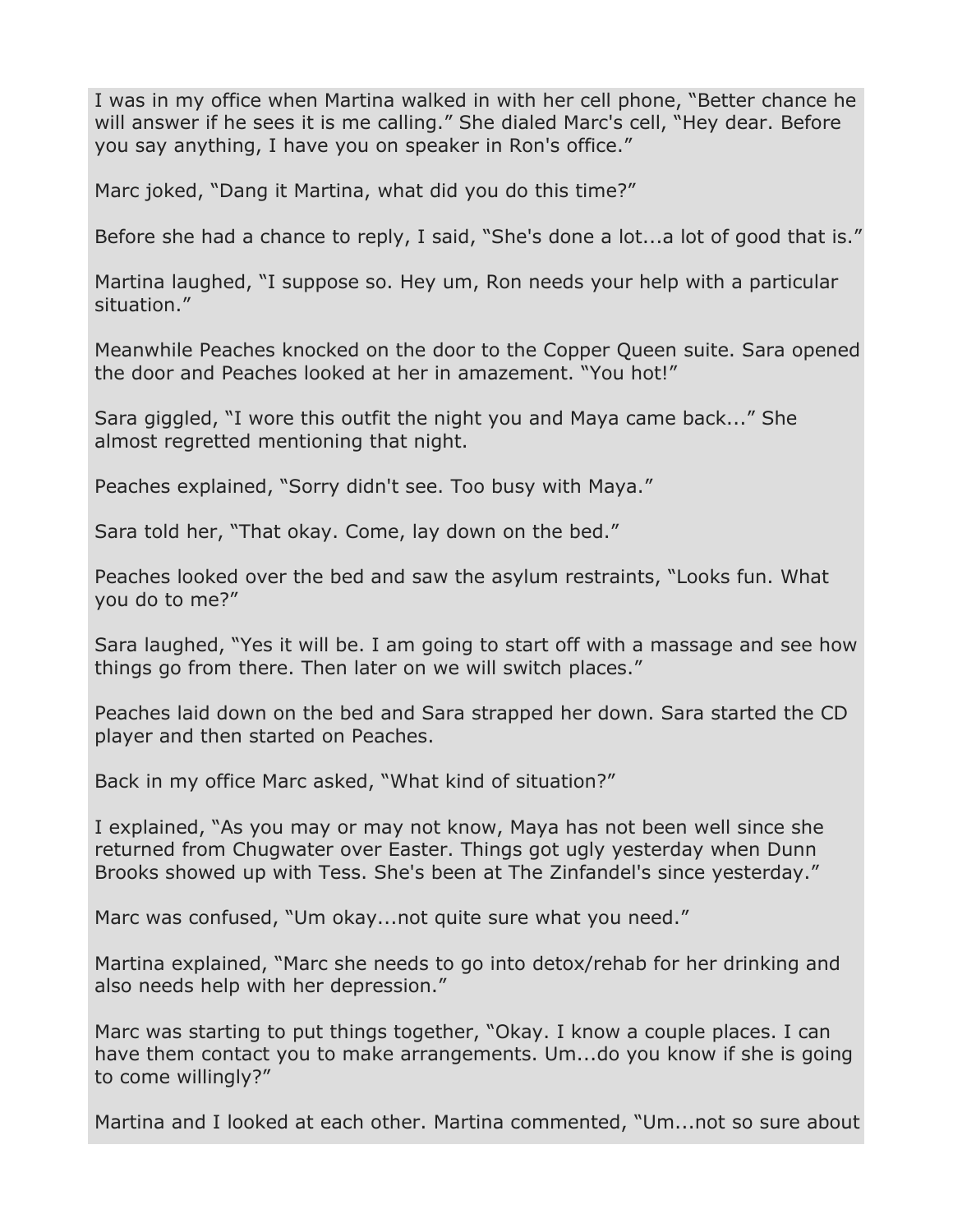that. Ron?"

I advised, "I am with Martina here. Hopefully Sara, Bambi and/or Peaches can persuade her to go."

Marc asked, "Why is Martina involved in this anyway?"

I told him, "She was there when Maya had her meltdown and disappeared. She's been tending to Peaches and Cream."

Marc asked, "Cream?"

Martina replied, "She's Peaches' dog. A pug I believe."

Marc understood, "Okay. Well, I'll get a hold of the institutions and get them to call you. Oh and I guess that means the cabin is a no go then?"

I told him, "Kinda was before this happened. Maya was not sure if Peaches was serious and for that matter it would have been only Peaches and Maya. Most of us would be working or away on business during that time."

Marc replied, "I see well, the offer still stands if things change."

Over in the Copper Queen suite Peaches was getting very relaxed and Sara decided to spice things up a little. She started rubbing Peaches pussy over her shorts, "Sara...that feels so good."

Sara asked, "You okay with this? I know you are fateful to Maya."

Peaches moaned as Sara had placed her hand under Peaches shorts, "Maya, not been touching me. She sleep after drinks." Sara stopped what she was doing, "Why stop?!"

Sara was more lost in thought over Peaches last comment and commented, "Sorry, change things up." She started looking for the magic wand, but it was not in the room. She thought about running upstairs to the playloft to grab one, but that might not go over well with Peaches, especially since she was restrained to the bed. Sara mumbled, "Dang it not in here...well, I guess Plan B then."

Peaches asked, "What Plan B?"

Sara was not sure what 'Plan B' was going to be. She thought fast and decided to remove Peaches' shorts and panties. Sara walked over and released Peaches' arms and then removed her own skirt and panties. Sara decided she better remind Peaches, "Remember, if I get over-stimulated I may pass out for a few minutes, so don't freak out." With that she crawled on top of Peaches into a 69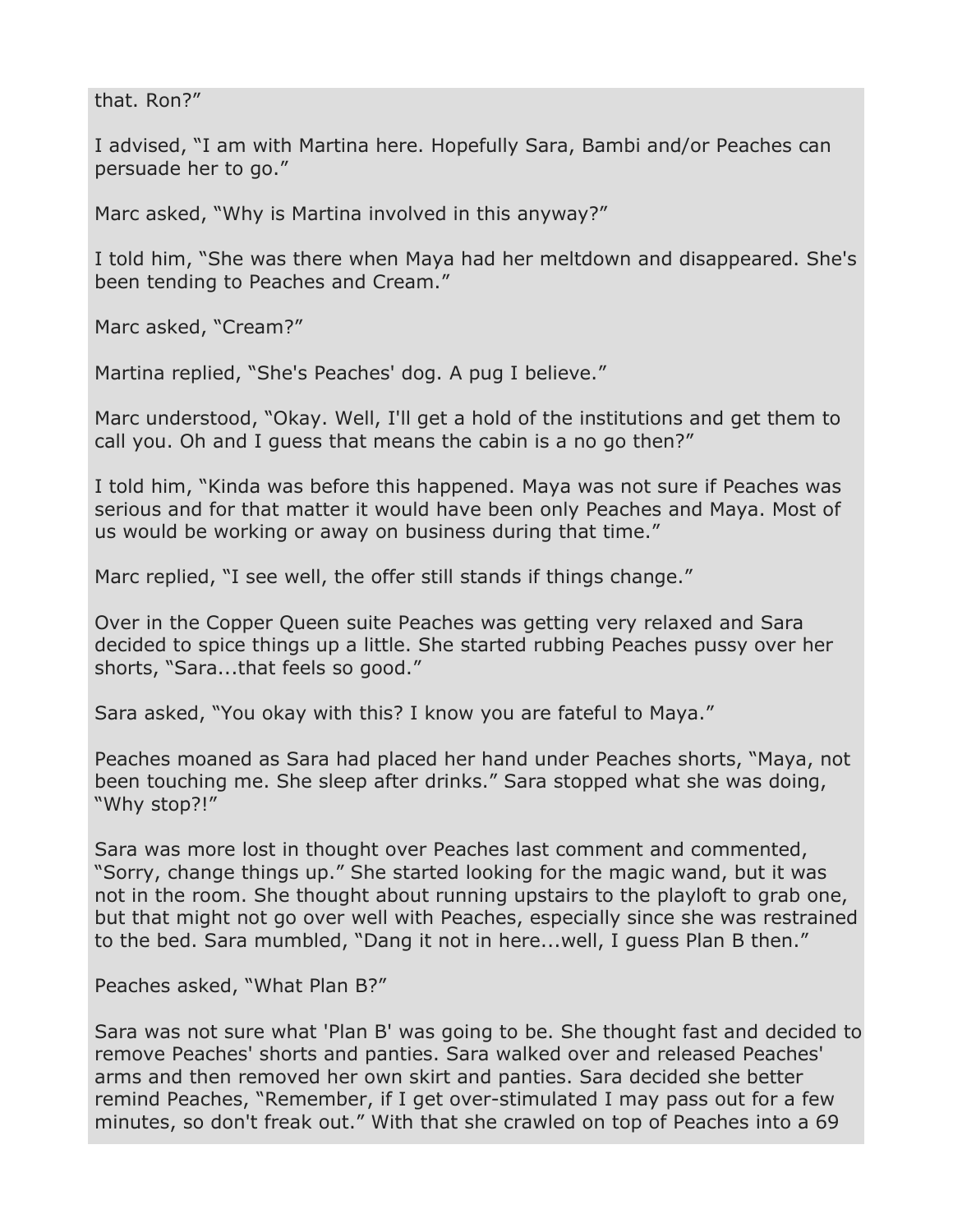position. Sara had barley started on Peaches, when Peaches stimulated Sara to her first orgasm. Sara had her work cut out for her.

Martina and I were talking in my office. She asked about the cabin, "What was Marc talking about with the cabin?"

I explained, "Oh it was suppose to my payment for babysitting you. So anyway, Maya and Peaches were complaining how hot it was and it was suggested they could go somewhere cooler for a week or two. Marc said he had a friend in Pinetop with a cabin..."

Peaches banshee scream was coming from the suite next door. Martina upon hearing this, "What the fuck is going on in there? Sounds like a wild animal..."

I laughed, "Just Peaches having a massive orgasm."

Martina laughed, "Damn that girl sounds like a hyena!"

I corrected her, "Banshee actually, just without the death part."

Later that morning I got a call from one of the 'institutions', Moon Goddess Center that Marc refereed for me. They advised me they could help Maya with her drinking and would also evaluate her depression. They told me it would be about two to four weeks depending on how well she responded to the detox treatment. I was advised though, she would have to be brought in on her own will as they would not come for her. However, they were a little on the kinky side and would have a 'jacket' waiting for her upon arrival. After I got off the phone with the center I went over to The Copper Queen Suite to check on Sara and Peaches. I knocked on the door and Peaches yelled out, "No one home!"

I yelled back, "May I come in." Peaches opened the door and I saw Sara was restrained to the bed and appeared to be out. Pointing to Sara, "Wore her out?"

Peaches replied, "Sorry, did not know you need her."

I told her, "No, you are okay. Wanted to talk to you two about getting help for Maya."

Sara heard me as she was waking up, "Ron? Oh..." She realized she was still restrained, "...hmm I must have fallen asleep and someone took advantage of me!"

I asked Peaches, "Kindly release her please."

Peaches pouted, "Do I have to?"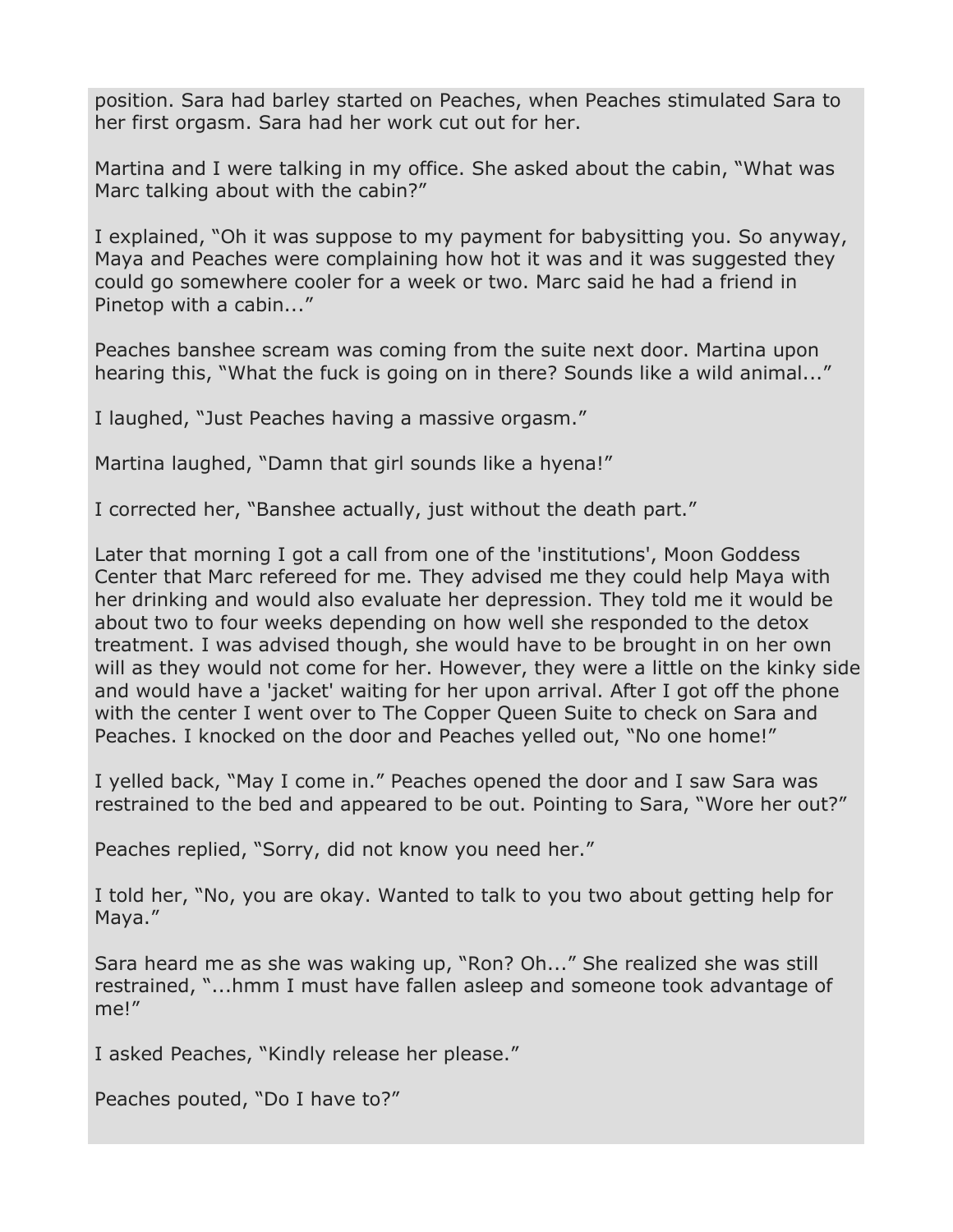Sara and I at the same time, "Yes Peaches."

Peaches bowed, "Yes Sir and Madam Merlot!" She went over and undid the restraints securing Sara to the bed.

Sara replied, "Let me pee then we can talk." She picked up her skirt and headed into the bathroom. She returned a short time later, "Ah much better."

I explained, "Okay, so I am going to need your two's help and likely Bambi's as well."

Peaches commented, "Bambi is good."

Sara asked, "What does that mean?"

Peaches replied, "Mean I trust her. She always nice to me and Maya. Unlike you."

Sara whined, "What did I ever do to you two?"

Peaches was silent while Sara and I just looked at her. I continued, "Okay...well then...as I was saying I need your help along with Bambi to convince Maya to go to the clinic for treatment. But, before that I need to tell you Peaches that her treatment could be anywhere from two up to four weeks."

Peaches took a deep breath and replied, "That okay. I know she be back."

Sara asked, "Will she be able to have visitors?"

I told them, "Not during the first week as she may be going through withdrawal as a result of the detox. But, once she gets past that point they should allow her to have visitors."

Sara turned to Peaches, "Wynn is here during the day if you need someone to keep you company. In the evening you can always join Lindsay and I if we are not too tired from work."

Peaches commented, "Lindsay is very nice to me...unlike you."

Sara was catching on to Peaches, "Whatever! I'm on to you."

Peaches giggled, "Who me?!"

Sara laughed and tuned to me, "See we're bonding! Anyway, I understand what you are saying about this. Do you understand Peaches?"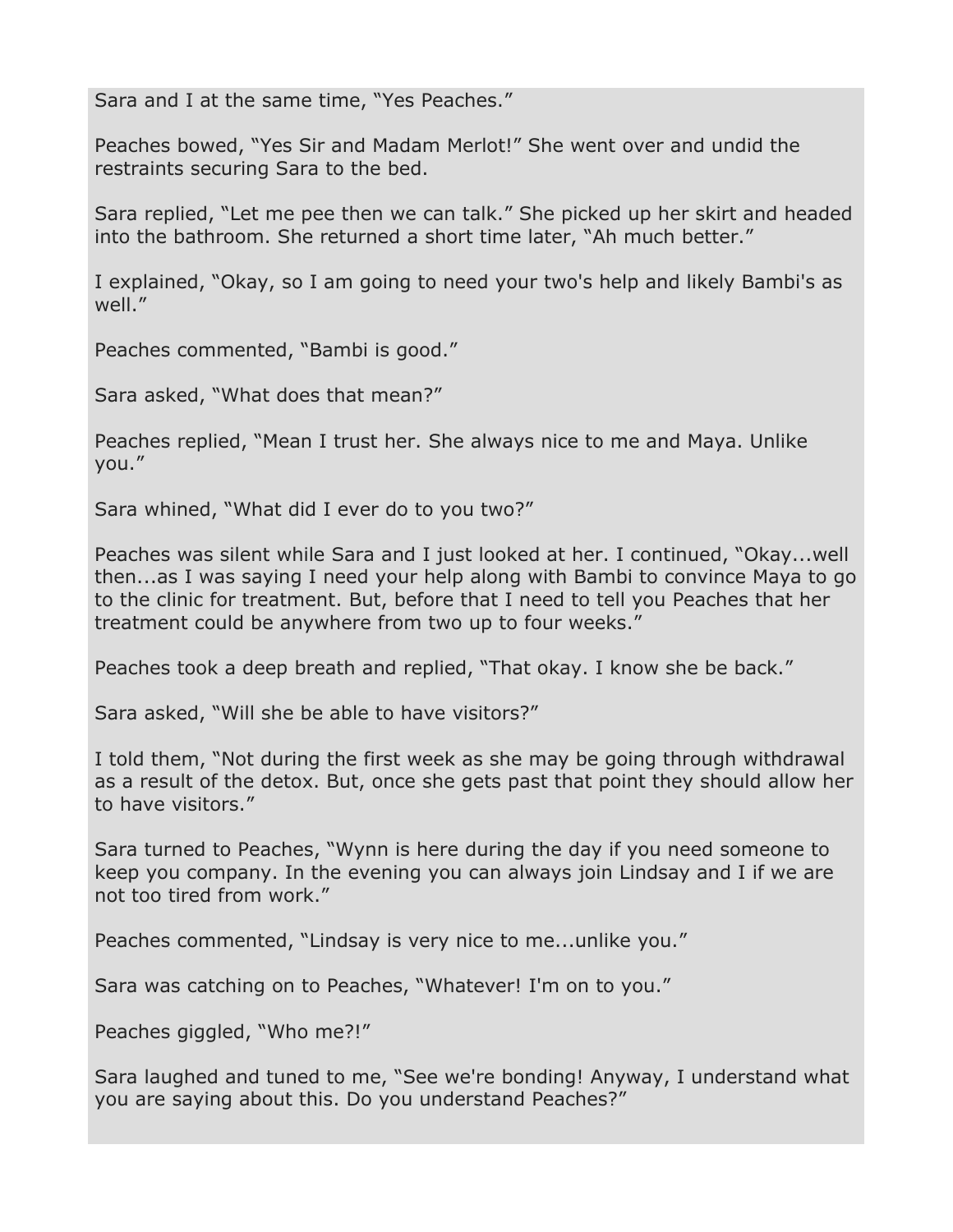Peaches replied, "Some. We need to make Maya go?"

I confirmed, "Yes and no. We need to make her *want* to go as she needs to go on her own free will. We need to make her understand that this is for her own good as well as the good of the family."

Sara asked, "Is this place just going to help her with her drinking?"

I told her, "The Moon Goddess Center will help her with her drinking and they will also evaluate the severity of her depression and make recommendations for treatment. From what I understand there is a shrink on staff..."

Peaches apparently never heard of the term before, "Shrink?"

Sara explained, "Sorry. Yeah, it is an informal noun for a clinical psychologist or psychiatrist."

Peaches understood, "Ah okay..."

Sara asked, "So when we do this?"

I told her, "Not sure yet. Let me give The Zinfandel's a call and see what they recommend. In the mean time, why don't you two get cleaned up as lunch is going to be shortly." I headed back to my office and got on the horn with the Zinfandel's.

Bunny answered, "Oh hey Ron. Maya seems better today, her and Bambi went out earlier hope that is okay."

I confirmed, "That is fine. We have a found a rehab center for Maya and now it is a matter of getting her to willing go."

Bunny advised me, "I think you should be okay on that. Bambi and I talked last night after Maya went to sleep. Why don't y'all come over for dinner tonight and we can talk to Maya as a family."

I told her, "Sounds good to me, see you this evening." After I got off the phone with Bunny I got on the intercom, "House meeting in the Great Room." After everyone had already gathered I explained, "Okay. So tonight we will be having dinner at the Zinfandel's. I just talked to Bunny and she seems to think that there should not be an issue getting Maya to go into rehab. With that said, my only concern now would be Peaches."

Peaches was sitting on a sofa by herself with Cream in her lap. She replied, "I be okay."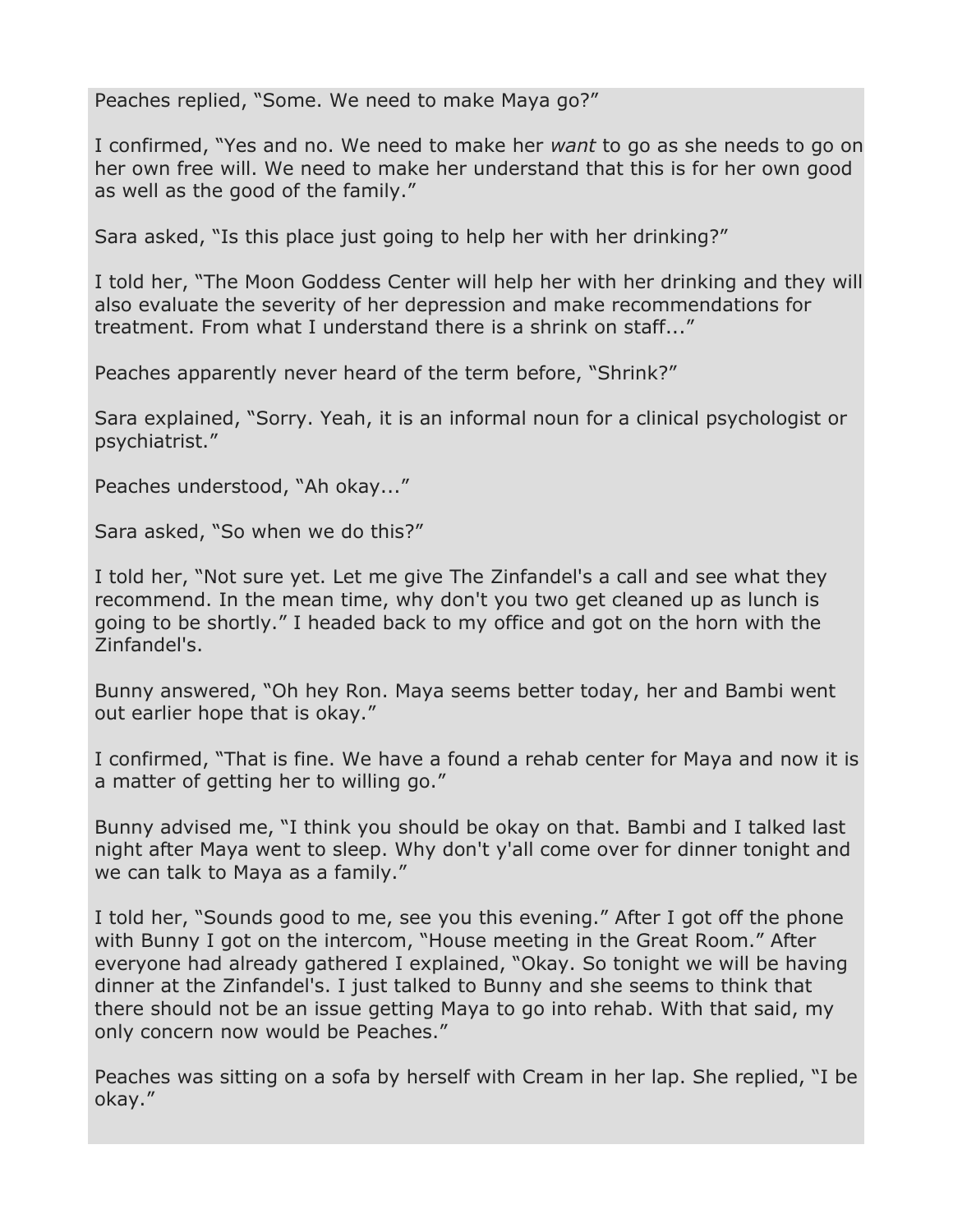Lindsay offered, "Hey if you want in the evenings I am sure Sara and I can keep you 'occupied'"

Wynn also commented, "I am here too, you can always help me out when you get home from work. Consider it returning the favor for me helping you with Cream."

Cream hearing her name jumped out of Peaches lap and ran over to Wynn. Peaches pouted, "Hey!"

Wynn laughed, picked up Cream and returned her back to Peaches, "Here you go." The house phone rang and Wynn returned, "Diane with Vinnie's, want me to take a message?"

I told Wynn, "No, let me talk to her." Wynn handed me the phone, "Hey Diane, Ron here. Sorry we haven't gotten back to you sooner. Maya is going to be dealing with some personal issues over the next few weeks so she won't be coming in. Peaches will still coming in though."

Diane understood, "Oh...okay...well I hope things work out with her. Speaking of Peaches, may I speak to her?"

I replied, "Yeah, sure." I walked over to Peaches and handed her the phone, "Diane would like to talk to you."

#### **Chapter 6: 'I' is for Intervention and Welcome to The Moon Goddess!**

That evening we headed over to The Zinfandel's for dinner. We were not sure what to expect in regards to Maya when we arrived. Bunny answered the door, "Good evening Ron. Everyone is out on the patio." We headed out to the patio and noticed Maya and Bambi were seated at the table. Maya seemed to be in a better mood and also rather tired. Bunny directed us, "Come and sit down, we will be serving dinner shortly."

As we sat down Maya noticed us, "Oh hey guys! Sorry about yesterday afternoon."

Sara asked, "How you doing?"

Maya explained, "Very tired, but surprisingly calm. Bambi and I talked for quite some time yesterday and she has made me realize I need help. Though really, I have known for a while...just didn't want to accept it. How's Peaches been holding up?"

I told her, "She's been doing okay, Martina has been looking after her."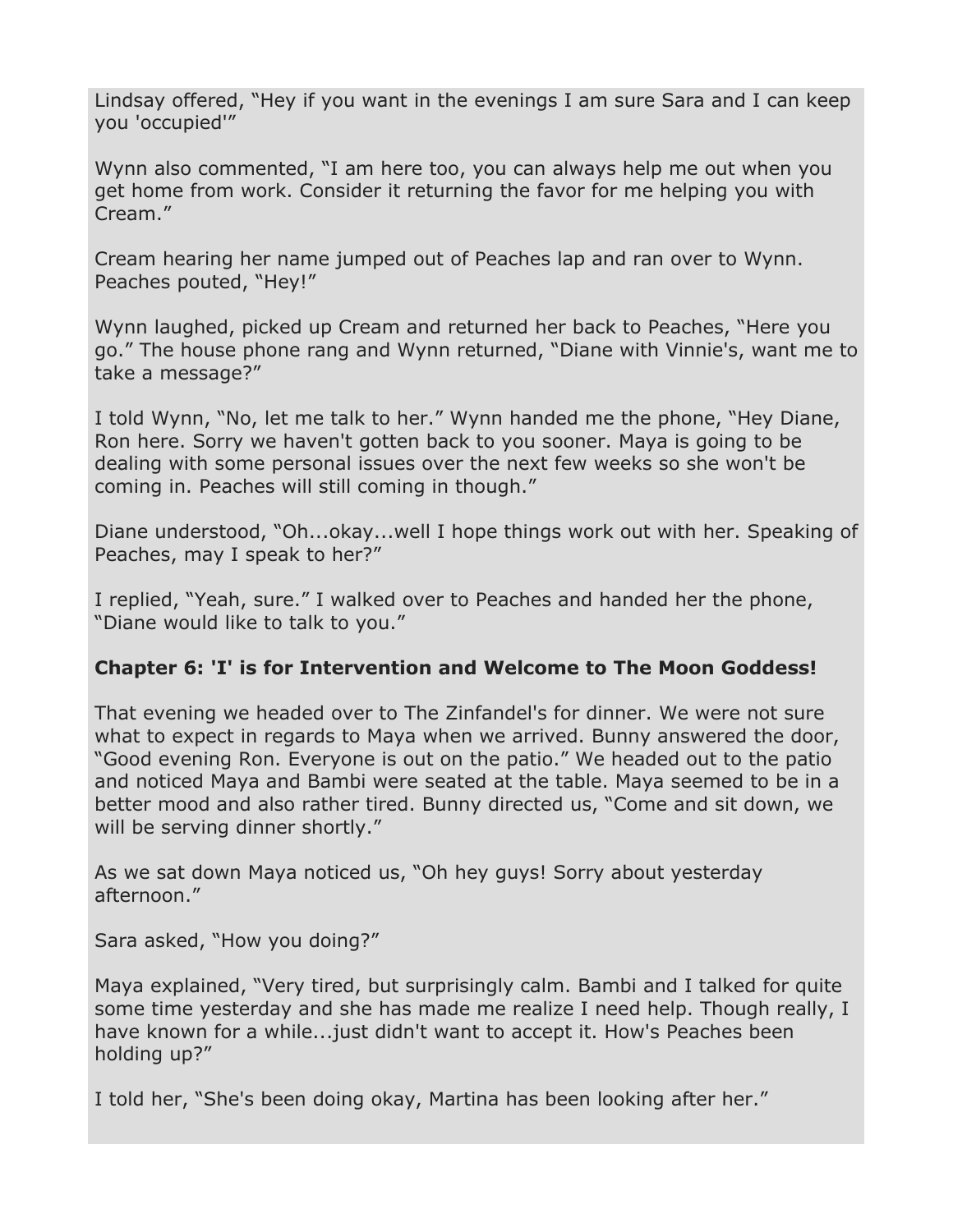Maya seemed relieved, "Good, glad she was able to help her. Ron, I am sorry what I said about Martina yesterday. I don't have anything against her, if anything I am thankful that she let me stay with y'all after the incident with Dirk. By the way Bunny mentioned something about our father is in jail?"

Sara explained, "Yeah that was why Dunn and Tess dropped by yesterday. They will be in New York testifying against our father in his fraud hearings."

Maya laughed, "New York, that means he is in federal custody...he is really in a shit load of trouble then. Can't believe I was defending him back in January and for that matter went back to Chugwater for him. But, if I hadn't Peaches wouldn't be here..."

Peaches walked over and surprised us all, "You're in big trouble Missy! I not cover you drink anymore!"

Maya sighed, "Yeah...I take it Diane found out?"

Peaches nodded and told her, "She will let it go if you get help...otherwise don't come back."

Maya explained, "Well, not like I need that job...but...I do need help."

We ate dinner and then spent a couple hours up in The Zinfandel's playloft. Maya rode back with everyone else while I brought The Pink Monster home. Upon returning to the house I found Martina and Maya in the kitchen. Maya told Martina, "Thanks so much for looking after Peaches. I am so sorry that I put you into that position."

Martina told her, "That's okay. Shit happens. The important thing now is for you to get help and get better."

Maya headed upstairs to pack. I asked Martina, "Would you be okay looking after Peaches the next couple days until Marc returns?"

Martina replied, "No problem, we seem to get along well."

I told her, "Well good. Anyway, I'll be taking Maya down to The Moon Goddess tomorrow morning. I should be back in late afternoon."

Martina asked, "Where is it anyway?"

I replied, "In Oracle, out by the Bio Sphere."

Martina explained, "Well, Marc says it is one of the best in the state and they do cater to our unusual lifestyle."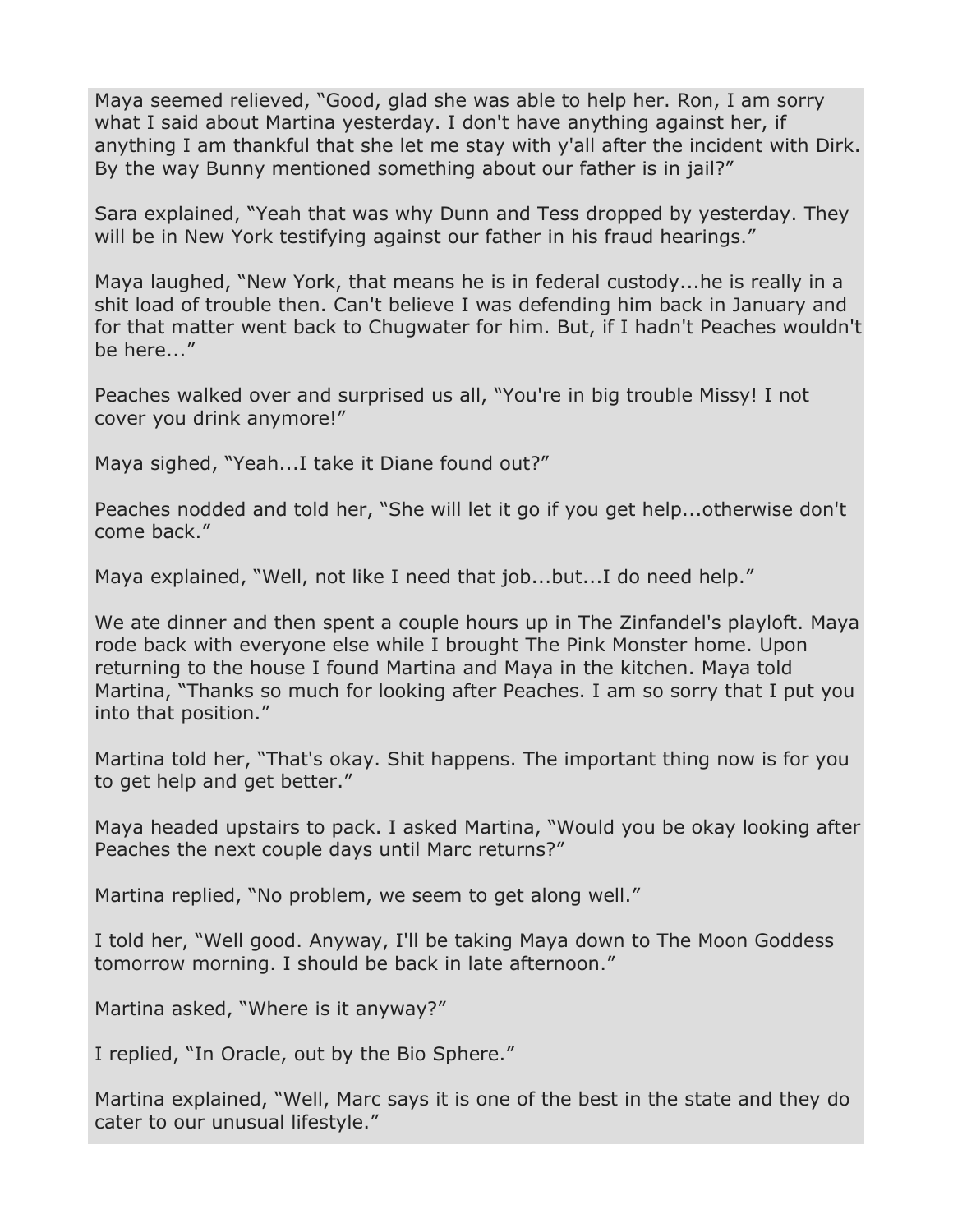The following morning Maya came down the stairs with a single suitcase. She commented, "Don't really need to bring much as I understand they will supply me with t-shirts, shorts and capris during my stay, among other attire."

Sara walked over and hugged her sister, "I am proud of you for doing this. I don't want to see you end up like our father."

Maya laughed, "Oh fuck no! I already saw myself heading down that road and don't want go that way." She turned her attention to Peaches, "You going to be okay while I am gone?"

Peaches came over and gave Maya one of her patented bear hugs, "Me think so. I have Wynn, Lindsay and Sara."

Maya recovering from Peaches embrace, "Yeah...you'll be fine. Once I get through the detox treatments you will be able to see me. I do hear they allow conjugal visits." I took her bag and we headed into the garage to the Jeep. Once we were on Pima Highway Maya told me, "I suppose I should have done this sooner. I was considering doing this earlier this year...well that was until...well Jed convinced me to come back to Chugwater."

I was still thinking about the conversation she had with Peaches last night and asked her, "So, what is going on with you and Vinnie's and Peaches?"

Maya explained, "Okay...well the reason Peaches was taking so many of my evening shifts was because I was too drunk to come in. Last week I was barely at work and as Peaches indicated Diane was catching on."

I told her, "I might have had something to do with that as she called a couple times last night. I told her on the second time you would be gone for a while and that was when she wanted to talk to Peaches."

Maya laughed, "Well, like I said last night, I don't really need the job...but it is best I get some help. I think my job will still be waiting for me when I get back."

We stopped for lunch in Florence and made it to the 'resort' in the early afternoon. This place was nestled in a small desert valley pretty much away from anything. Before we exited the Jeep I asked Maya, "You okay?"

Maya took a deep breath and replied, "Yeah, I think so. I need this, the family need this. Let's do this."

After retrieving her bag we made our way into the reception area. So far this place, looked like any other resort which I suppose made the experience easier for the patients. A woman at the front desk greeted us, "Welcome to The Moon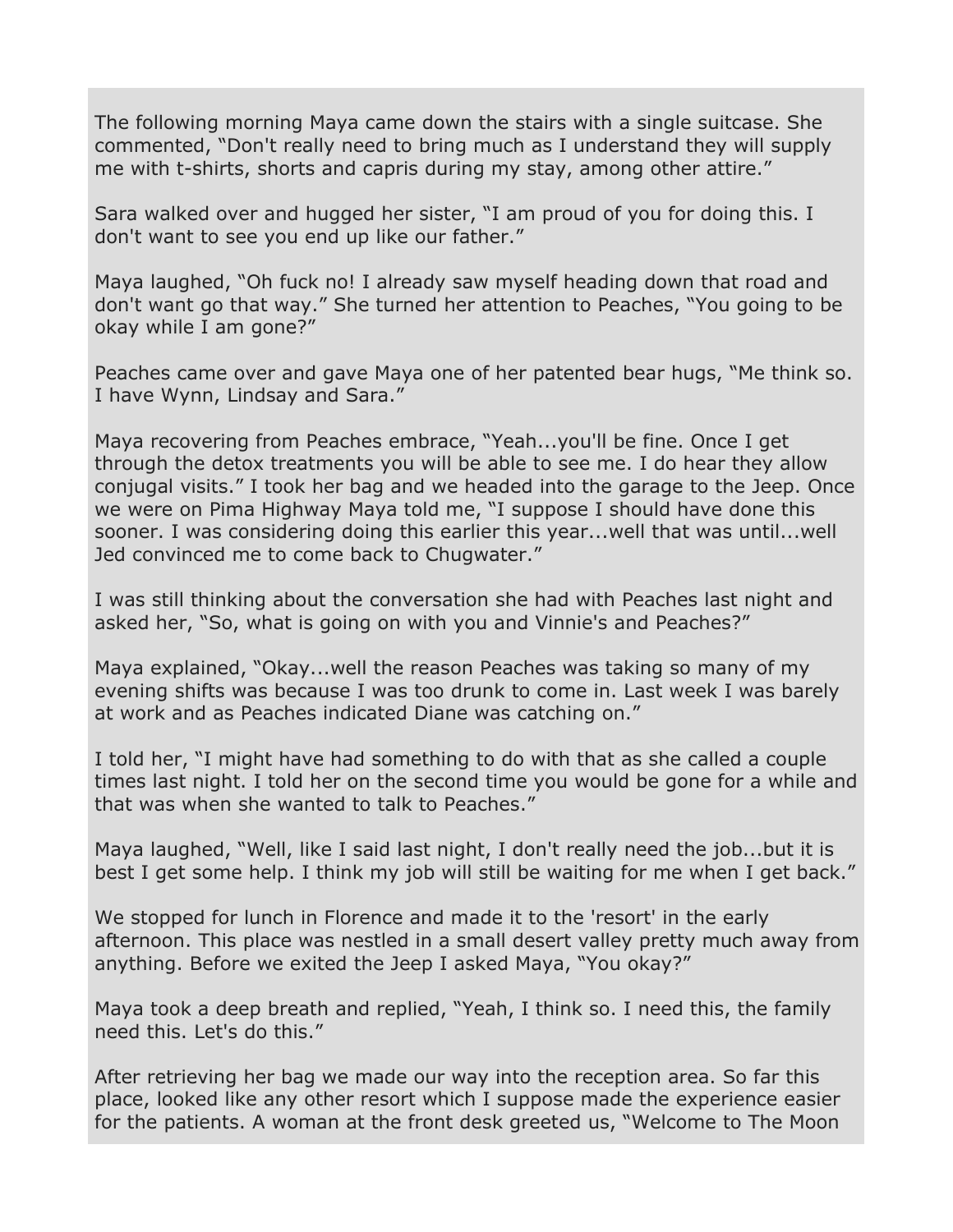Goddess. What is the guest's name?"

I replied, "Maya Rae."

She checked her files, "Okay and you are?"

I told her, "Ron Merlot, brother-in-law."

She noted Maya's folio and explained, "Ah okay. We have her for a 2-week stay, may be 3-weeks depending on how everything goes. First let's get her checked into a suite then the director would like to talk to you for a bit." She hadn't noticed Maya's size until now, "Wow, you're big...hmm I think a 2XL should work." She rang a bell and called out, "Porter! 2XL please."

A couple minutes later a lady dressed in all white appeared with a transport wheel chair which had a leather jacket folded on the seat. The porter came over and removed the jacket from the chair and opened it up...it was a straitjacket. She instructed Maya, "Put your arms into the jacket please."

Maya did as she was told and laughed, "Wow, I like this place already."

I commented, "Whoa! What happened to the white jackets?"

The porter laughed and explained, "Too institutional, besides this is a 'kinder and gentler' straitjacket."

I laughed, "Kinder and gentler straitjacket? That's a bit of an oxymoron."

The receptionist explained, "True, but you will see in a minute why." I watched as the porter closed up the jacket around Maya's upper body and did up the crotch straps as well. Instead of crossing her arms in front of her, her arms were kept to her side with straps going around the knees to prevent her from pulling her arms out.

I commented, "Wow, that's neat. Got to be more comfortable."

The porter confirmed, "Yes and safer. Plus it makes it easier to strap her down on her cot with arms exposed."

Maya asked, "I am going to be strapped down to my cot?"

The porter replied, "Yes, for the first few nights...while we evaluate you."

Maya smiled, "Sounds like fun." She was joking when she asked, "Will I get to keep the jacket when I am done?"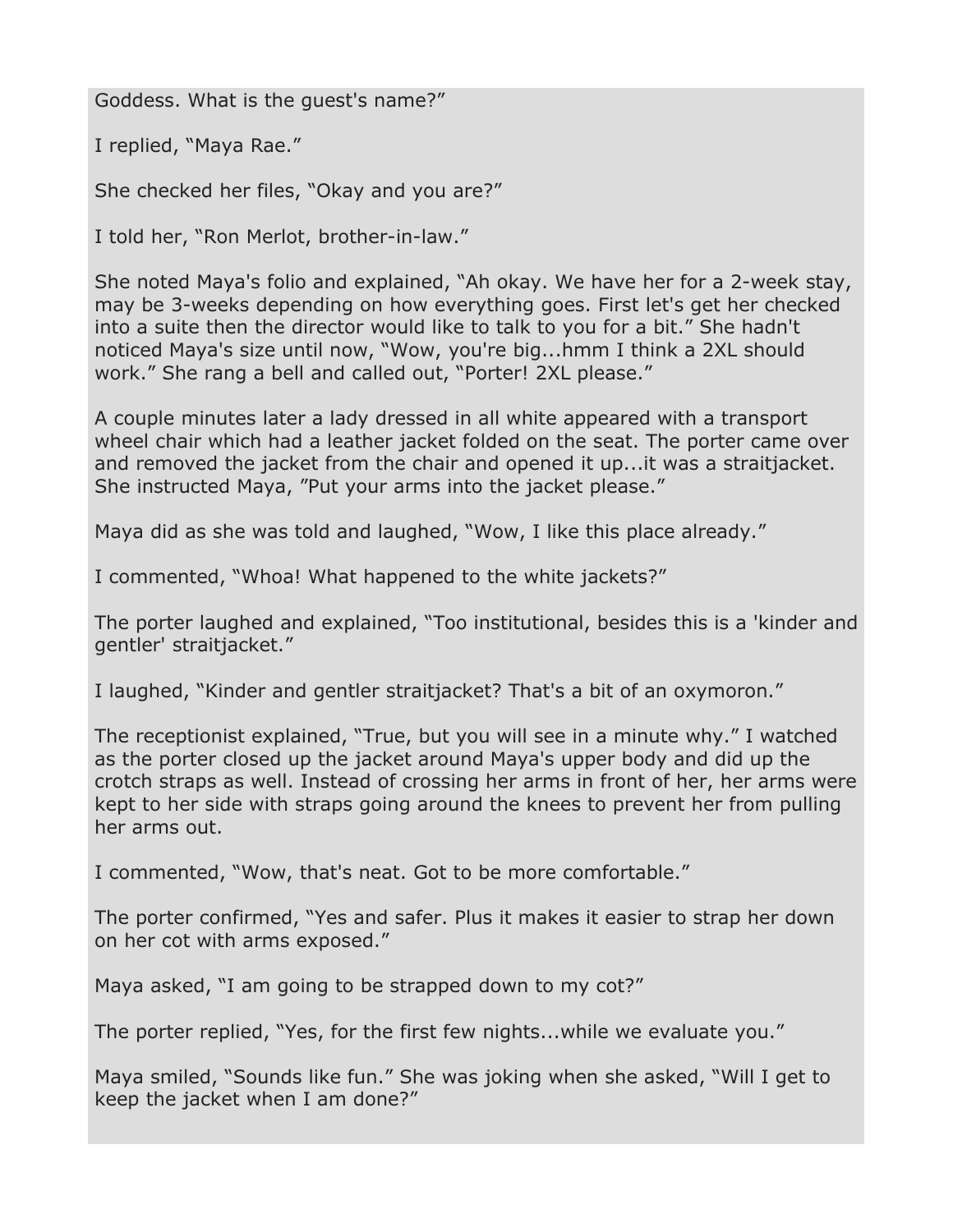The receptionists told us, "Yes and additional are available in the gift shop as these seem to be a high demand item. Now, Miss Rae you will be taken to your suite and at that time the jacket will be removed. You will then have an opportunity to change into a Moon Goddess Resort t-shirt and capri pants. Would you like Blue, Green or Red?"

Maya replied, "Red. So will I be wearing the jacket again later?"

The porter explained, "After dinner we have a couple hours of free time before lights out at 9:00 PM. About 8:45 I'll be back to get you setup which includes getting you strapped into the jacket and to your cot. However, before we do that we will be catheterizing you with a bladder bag so you can stay restrained throughout the night without worrying about having to use the restroom. Now, it is time to go to your suite."

The porter helped Maya into the chair and secure several straps around Maya keeping her restrained to the chair. After the porter left the receptionist informed me, "The director will see you in about 15-minutes, feel free to browser the gift shop while you are waiting. It is just down the hall over here along with the restrooms."

#### **Chapter 7: The Grand Tour & Maya/Peaches' Faithfulness**

I laughed, "Yeah, I was just about to ask about restrooms." I made my way to the restroom and took are of my bladder. I took a look around the gift shop and sure enough they did indeed sell their straitjackets. I was tempted to pick up a couple but at \$200 each, I was not sure. I was still looking when I heard an announcement, "Ron Merlot, please return to reception."

I returned to reception to see a tall skinny blonde in a short black dress with black pantyhose and ankle ballet heels, "Ron Merlot?" I nodded 'yes', "Ah pleasure. I'm Debbie McFadden, director of the Moon Goddess Resort. I wanted to take sometime to talk to you about your sister-in-law and find out more as to why she is visiting us and what y'all are expecting. Let's head over to my office." I followed Debbie to her office which was on third level overlooking the mountains. I looked out the windows and could see Tucson in the distance. "Quite the view isn't it? Anyway, let's start off with the basics why and how?"

I explained, "Well, geez where to start. Maya has a lot of issues with resentment and depression. I am guessing the depression has been worsened by her drinking, which seems to be a common issue in her family, at least with her parents...but not her sister."

Debbie asked, "Where are their parents?"

I told her, "Their mother passed away a few years ago, I think as a result of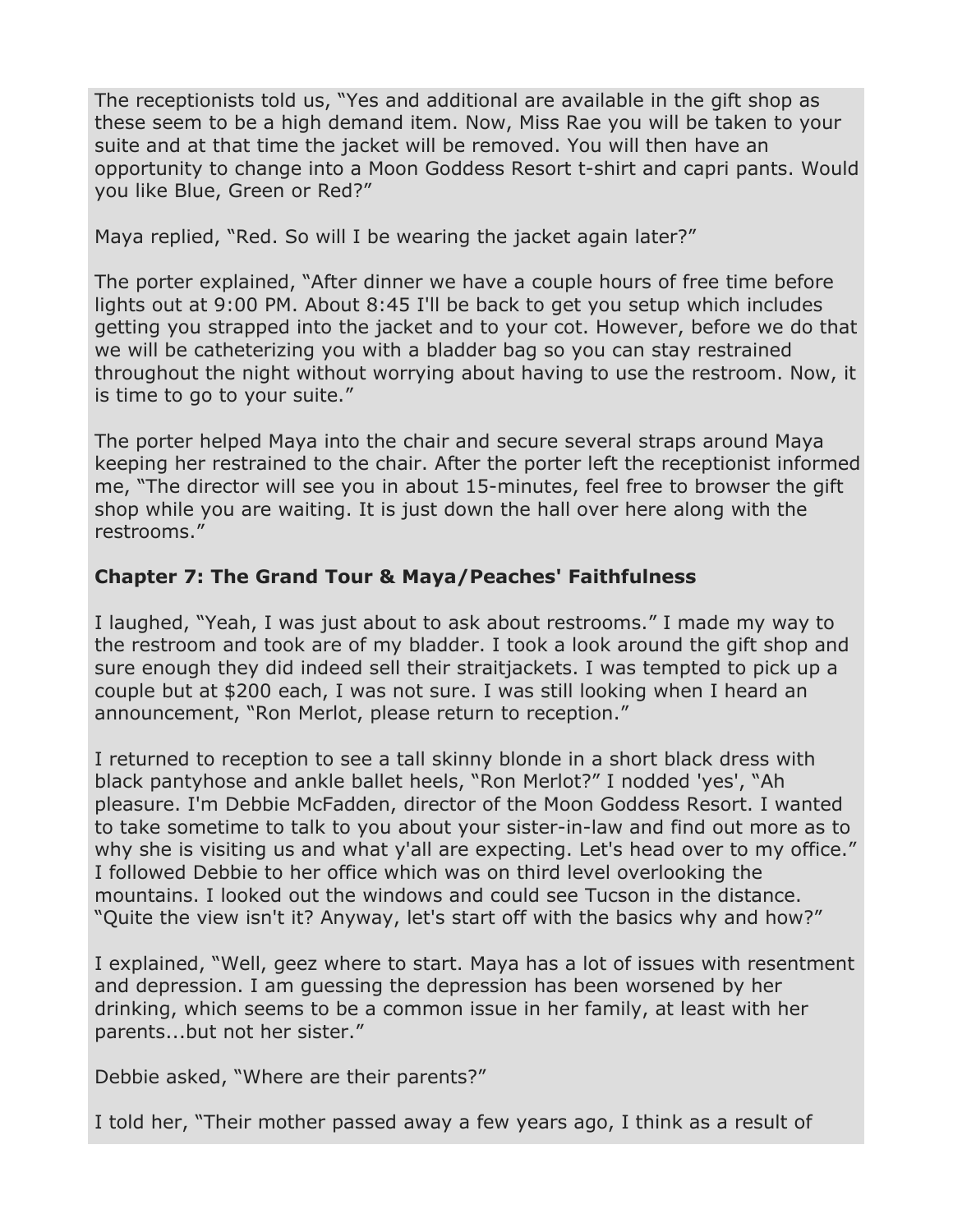drinking...her father was in Wyoming but he has been relocated to New York...in a federal prison."

Debbie inquired, "For what and how has that affected Maya?"

I replied, "Multiple charges of fraud and from what I can gather I don't think it really has had that much of an impact on her. She never really wanted to deal with her father and I think this arrangement is better. He made a surprise appearance earlier this year and recruited me to help setup and construct a business venture. He did somehow manage to talk Maya to coming back out and staying with him to run his 'business'. I think that is when things went downhill with her. Though, she did meet and bond with Peaches."

Debbie asked, "Who is Peaches?"

I told her, "Peaches is, Maya's companion, partner..lover...hell, not really sure what to call her. She is very close with Maya and she was the one who alerted us to Maya's increase in drinking."

Debbie made some notes, "Okay...good to know she has someone looking out for her. Any abuse, to herself or others?"

I paused, "Um...yeah...both her and her sister dated the same abusive guy in the past. He tried to kill her when she was in Frisco, Texas which was why she came to live with us in Arizona. She did beat the crap out of him though and only suffered minor cuts. He is currently incarcerated in Nevada after he violated an order of protection last year when he showed up."

Debbie asked, "So is he out of the picture now?"

I told her, "Yes, he is in prison on felony assault in Nevada and will be for a long time. She has moved on from him, but seems to be stuck on her father. Not certain why. I still not sure what happened before Easter in Wyoming before her and Peaches left. I keep learning little bit more as time goes on. I do know from what I saw at Easter dinner as well as what Peaches has told me it was about this time her drinking got a lot worse. She did get a little...how should I put this...carried away in a bondage session with a friend of ours. However, things have been smoothed out with all the parties involved in that incident."

Debbie jotted down more notes, "Um...okay...good to know. What does she do for a living?"

I explained, "She has been working on a masters program at ASU and also works for a local pizza joint as a delivery driver. She also does some occasional modeling for The Budget Holstein..."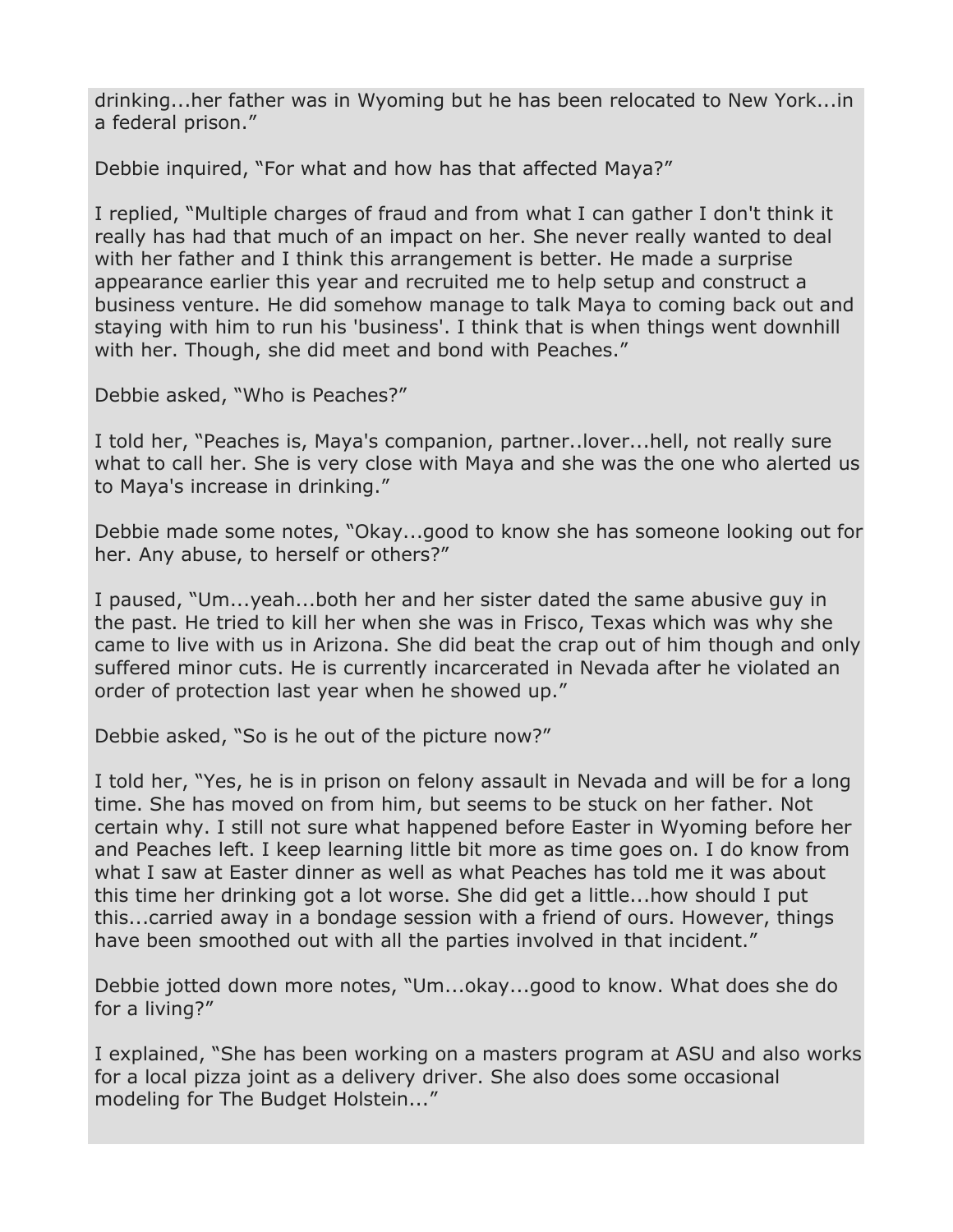Debbie looked up and laughed, "....Ah ha! That's why she looks so familiar. By the way, Linda Holstein is a very good friend of mine and of the resort. She was a client here when we first opened, shortly after her husband had passed. She was so grateful to have this place to come to for treatment. Throughout the years she has made several donations to our program."

I commented, "Seeing you in that outfit, I almost would think you were a model for The Budget Holstein. Especially those ballet heels."

Debbie laughed, "Yeah, those were one of her 'donations'. This is like my  $3^{rd}$  pair now as I always wear them full time. I don't think most of my staff has ever seen me in 'normal' heels". So, was it through Linda you heard about us?"

I told her, "Actually, no. It was a buddy of mine Marc Frosh."

Debbie smiled, "Ah yes, Marc...what is he up to these days?"

I explained, "Married to my ex-wife and works with her at The Boulders Resort in Scottsdale."

Debbie paused, "Hmm...never would have thought of him as a married man. Oh well, anyway your information has been very helpful. So, the first couple days are going to be observation. Mainly, we want to see how she responds to the environment as well as how she does going through withdrawal. We will give you a status update at the end of the week and if she responds well, she can have visitors as early as this time next week. If she does really well, she can have a 3 day/2-night conjugal visit with Peaches over that following weekend." A nurse came in an advised us that Maya was going to be taken over to have a brief talk with the doctor. Debbie told me, "This would be a good time for us to go to her room so you can unpack her things." Debbie lead me down a long hall and to a door tagged 'Maya Rae'. Debbie opened the door an announced, "Okay here we are." Pointing to a pile of red clothes in the corner she informed me, "Looks like they already brought her the t-shirt and capri pants. I'll give you 15-minutes to get her stuff unpacked."

Debbie left the room and I looked around. There was single bed along one wall with institution restraints. Also noticed the catheter tubing and bladder bag so she could remained restrained through the night without worrying about having to use the restroom. I couldn't help but think Sara would really enjoy being in this situation. I snapped a quick picture of the setup and sent it to Sara. I turned my attention to the bag Maya had packed. I opened it up to find it contained mostly stockings and bras. I thought it was odd that she did not pack any panties. At the very bottom there was a yellow envelope inside with Maya's name on it. The handwriting though looked like Martina's. I opened the envelope and discovered a letter: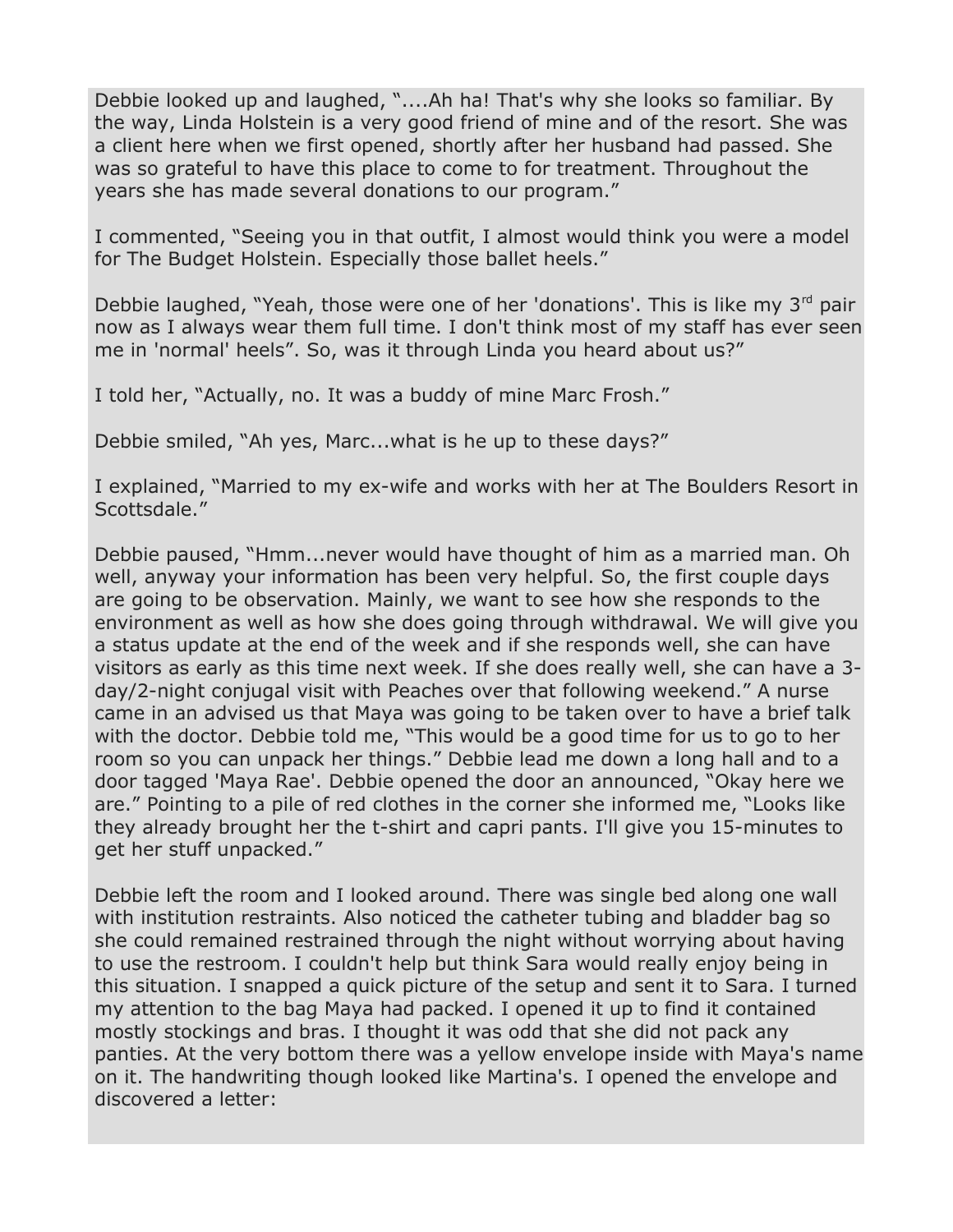#### *My Maya...*

I hope you do well and I will be waiting for our time together again. I want *you to know I will remain faithful to you while you are gone.*

#### *Love, Peaches*

While the letter was in Martina's handwriting Peaches' signature was no doubt hers. Inside the envelope was both of the keys for Peaches' trainer belt. I thought about taking the keys back with me, but this obliviously was a surprise and Peaches put a lot of a thought into this including dictating the letter to Martina. I put everything in the drawer and left the letter in her bag in the closet. Debbie came in, "You about done?" I nodded yes and then she asked, "Is Maya required to wear a chastity belt?"

I replied, "Required?"

Debbie laughed, "Take it that is a no. She is wearing one right now and told me the keys were at the house." I was thinking I was going to have a make another trip out here to bring the keys for her belt, but Debbie explained, "Doesn't much matter if she wants to wear her chastity belt while she is staying here she sure can."

I decided to let her know, "Well, while on the subject of such I guess I should mention she has always had the desire to have her pussy sealed shut. She has several piercings down there."

Debbie told me, "Yeah, I saw the belt and I noticed the piercings seemed to be attached to the front shield of her belt. Looks quite secure. There is no way she is going to get anything into her vagina, though I wonder if she could still stimulate her clit?"

I explained, "Nope. She has a clit shield piercing which is also attached to the front shield. There is no way for her to be able to masturbate with it on. I suppose she is being loyal to Peaches or else like everyone else in the house, feels naked without a chastity device locked on. Of course in my case it is to keep my ex-wife out of my pants while she is staying with us. Funny she never gave me that much attention when we were married."

Debbie was laughing, "Quite a kinky household you have. Well, they are going to be bringing her back shortly so best we head back to the lobby." As we walked to the lobby Debbie explained, "The next few days are going to be more for observation and detox, so unless there is anything major you likely won't hear from me until later in the week. We will take good care of her!"

I visited the restroom before I left and the gift shop again. I decided I would wait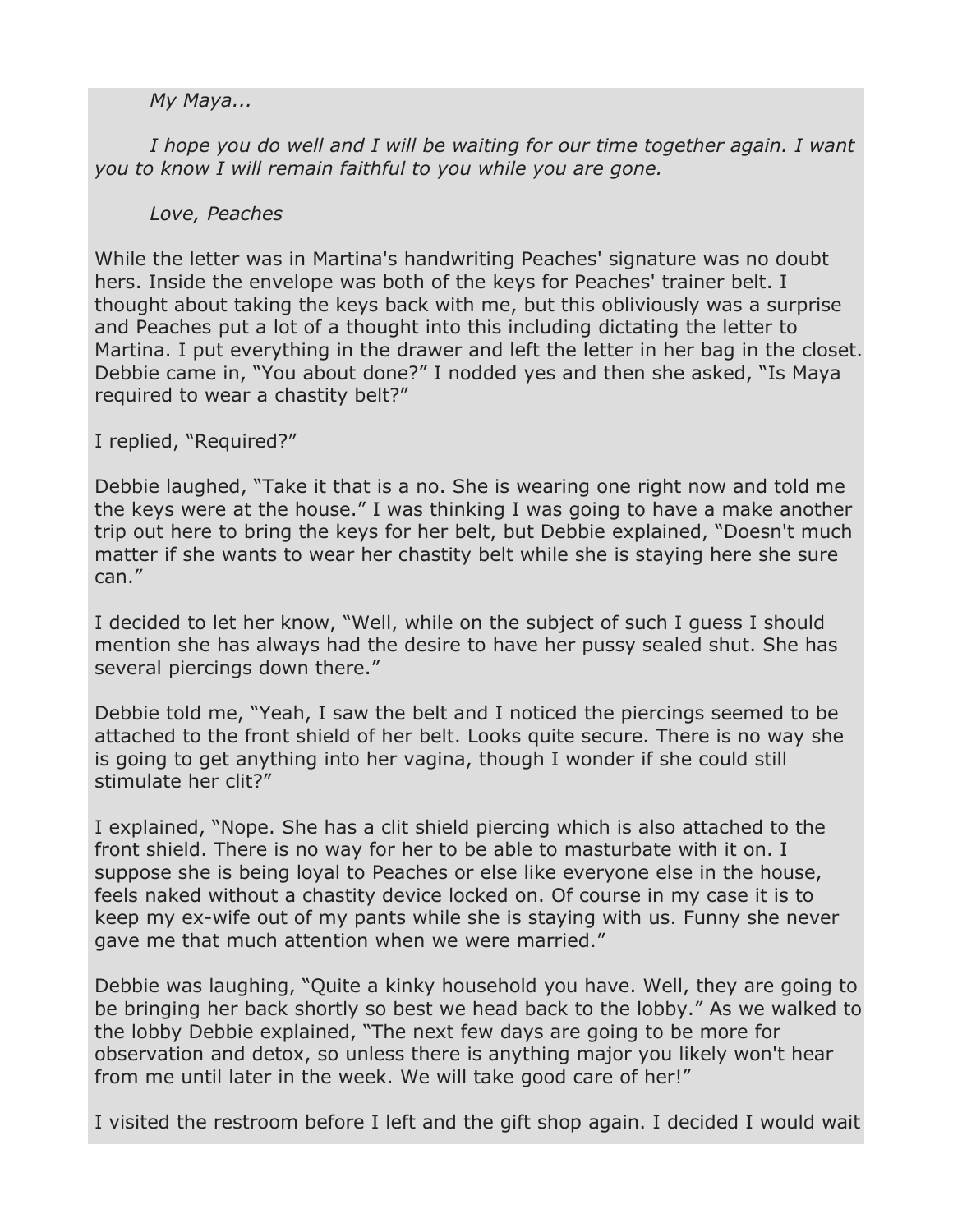on the jackets until either when Peaches had her conjugal visit or Maya was released. That way if she had a bad experience with the jacket it wouldn't haunt her every time she saw them in the play loft. Just was I was leaving I got a reply back from Sara in regards to setup in Maya's room, 'Looks like fun, wish I was there!' A few hours later I was back home, just in time for dinner. After dinner I headed back to my office to get a caught up on my email and take a look at what I had scheduled for the week. I had an email from Debbie asking if it would be possible to Roadrunner a key for Maya's belt as the staff was having a difficult time cathing her with the belt on. Since she was restrained in the straitjacket anyway, there was not danger of her accidentally getting herself off during the night. The staff would re-belt her before they released her for breakfast. I took out the 'emergency key for Maya's belt and put it in a Road Runner envelope. While I was waiting for the shipping label to print I looked at my schedule. I noticed at the end of the week I had scheduled 'Budget Holstein Oro Valley conversion'. Would have to talk to Linda about that and make sure she was still on for this. The timing would be good as I would hopefully be bringing Peaches down that way to have her conjugal visit with Maya. I heard someone coming in the back door and it was Martina with Cream. I called out, "Martina, come in here please."

Martina walked in with Cream, "Yes Ron?"

I asked, "Well, first of all why are you taking out Cream instead of Peaches?"

Martina replied, "Because she is at work."

Hmm...come to think of it I did not see her during dinner, "Ah okay, that makes sense....sort of."

Martina explained, "She opted to cover Maya's shift tonight to keep her mind off of Maya being gone and her predicament."

I laughed as I knew what Martina meant, "By 'her predicament' you mean Peaches locking herself into her belt and putting the keys in Maya's bag?"

Martina giggled then asked, "Does Maya know?"

I told her, "No, I just saw the envelope with the note and keys when I unpacked her bag. I left the envelope in the bag which I put up her in the closet in her room. If things go well later this week I will let her know. She may get to have a 'conjugal visit' with Peaches next weekend."

Martina added, "In case you are wondering, Peaches doesn't know that Maya left with her old belt locked on. She told me not to say anything to her for a couple days. This was right after Peaches had me transcribe the letter to Maya. I hope that won't cause problems."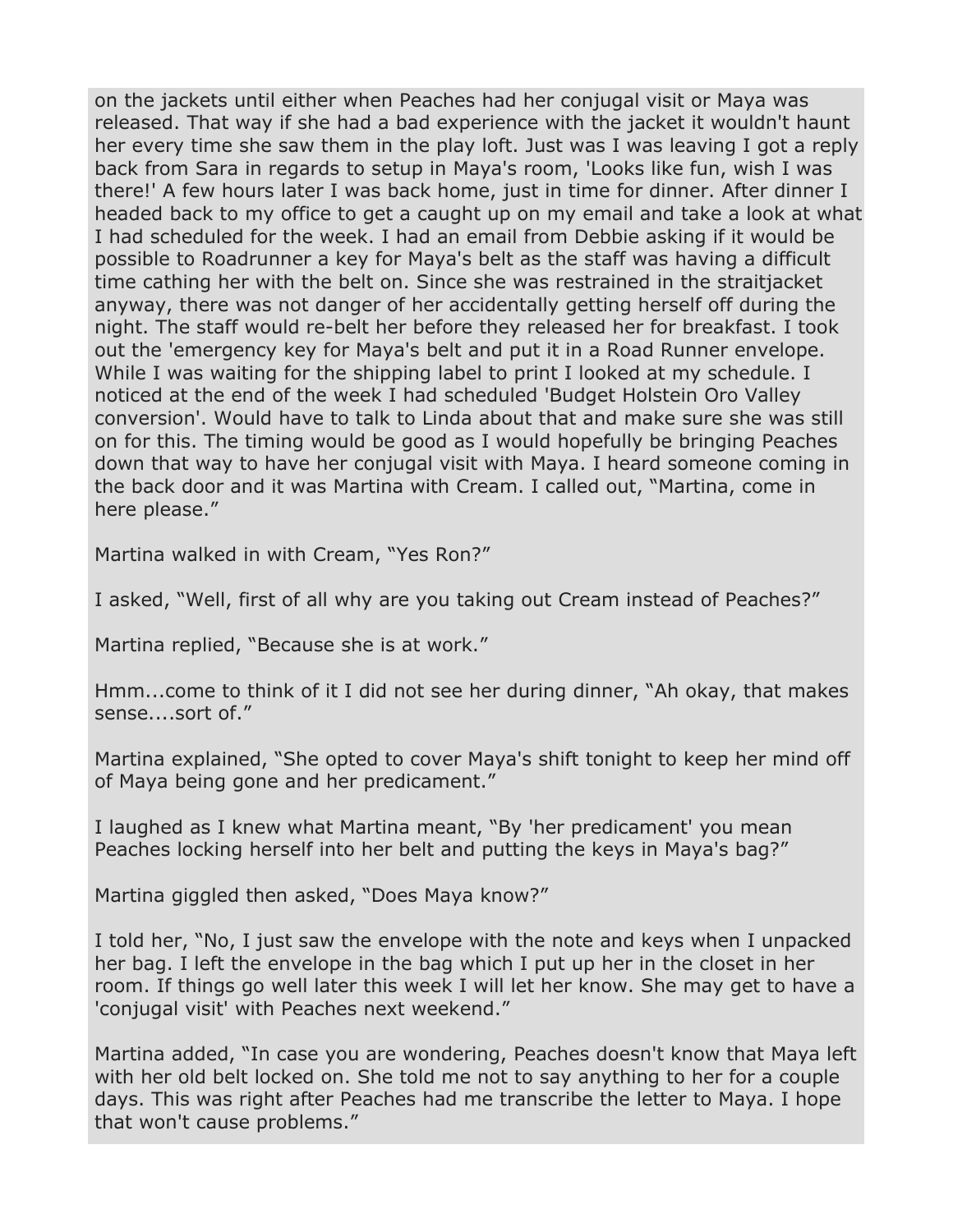I explained, "Nah, the resort was fine with it and Maya is perfectly content having her pussy and clit locked up. Peaches on the other hand might have some problems, we shall see. You know I am surprised Marc left you unbelted."

Martina explained, "He hasn't had me in it for a while. I usually just wear it at work to ward off unwanted advances."

I laughed, "Gee, sort like the reason I wear my device when you are around..."

#### **Chapter 8: A Horny Peaches' and a Weekend at The Moon Goddess**

Later in the week I go a call from the Moon Goddess, "Hey Ron, Debbie here. So, Maya is doing very well. The first couple days were a little rough as she wasn't really wanting to talk about her past with the doctor. However, when she was in a group setting with everyone else sharing their 'issues' she didn't seemed to be so shamed as to what had happened to her. We put her with a couple other ladies that have had similar events in their lives and she almost like a mentor to them. She talked a lot about her childhood and her mother."

I told Debbie, "Yeah, I don't know much about their mother. I think Sara was already out on her own when their mother passed, but Maya was still living at hone. How is she doing detox wise?"

Debbie explained, "You know she really hasn't exhibited any issues of withdrawal."

I joked, "Hmm, have you searched her room for contraband."

Debbie laughed, "Well no, but given when she is in her room she is in the straitjacket and strapped to her cot it would be hard for her to consume any contraband if she had any."

I concurred, "That actually makes a lot of sense. How did she handled being strapped to the cot for 8 hours a night?"

Debbie corrected me, "10-hours and she seemed to enjoy it very much...so much so she keeps asking to be restrained even though she is past the observation period. Anyway, if you want to bring Peaches down on Friday night she can stay the weekend. I think it would be good for Maya's rehabilitation as well."

I told Debbie, "Okay, I'll check with Peaches and see if she is okay with this. When do you think Maya might be discharged?"

Debbie explained, "That is really the discretion of the doctor, but generally we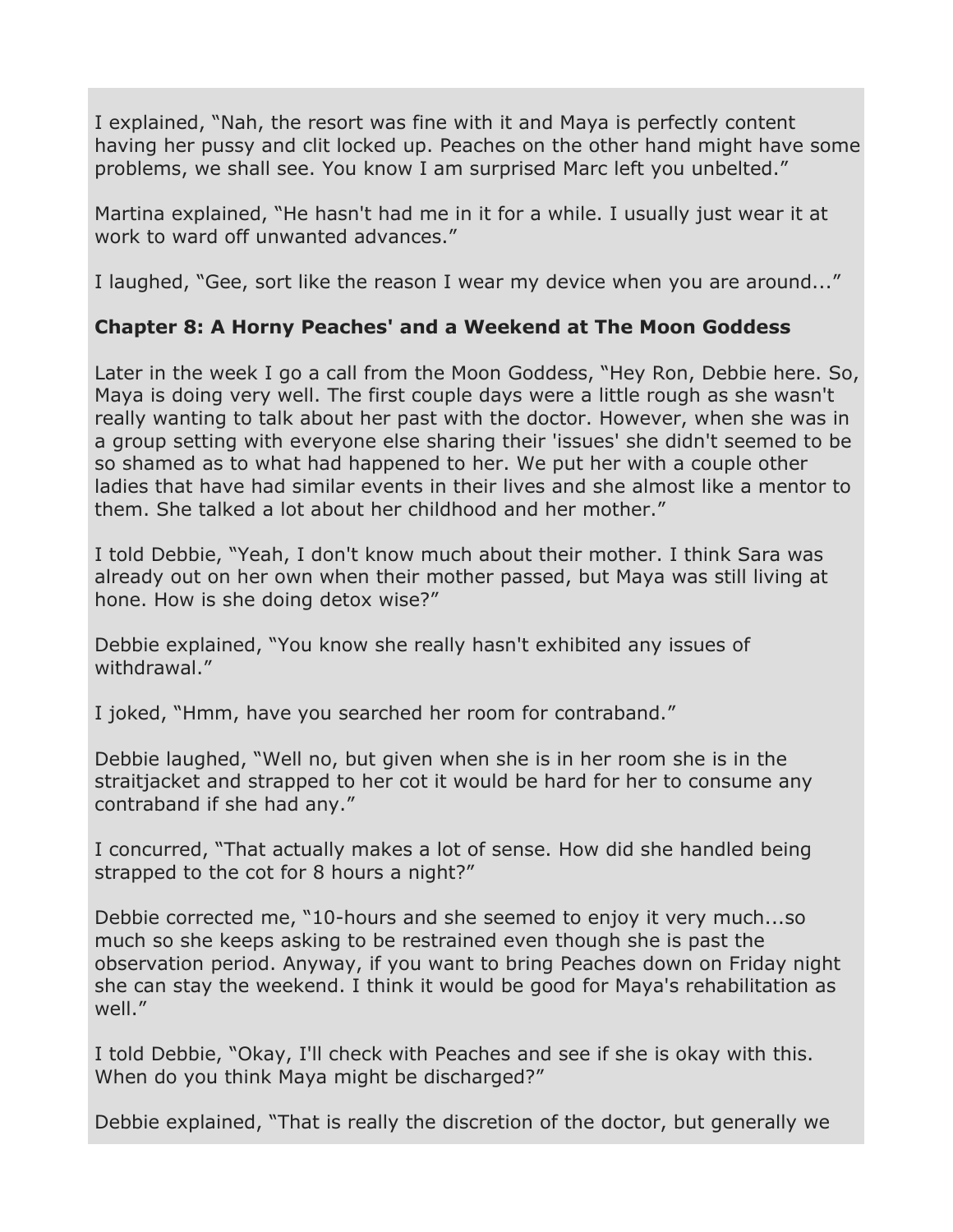want our patients to be here a minimum of two-weeks.

Meanwhile Peaches returned home early from work and was frustrated as hell. It had been over a week since she last had simulation and she was not used to wearing the belt for such along period of time. Her issues were psychological more so than physical as her body seemed to have adapted to wearing the belt. In fact she found it comfortable and didn't really notice she was wearing it until she'd go to use the restroom or more commonly she try to touch her pussy and discover it shielded by cold hard steel. She was hoping someone was home she could 'play' with to get her mind off her 'issues'. She yelled out, "Sara, Lindsay you home?"

Wynn was in the dining room getting dinner setup and yelled back, "They're not home yet. Just me and Martina in the house. Ron is out on the Cabana interrogating...I mean grilling some fish."

Peaches walked in flustered and mumbled, "So damn horny!"

Wynn giggled and Martina just laughed and reminded her, "Who's idea was it to lock herself in her belt and send *both* keys with her girlfriend halfway across the state?"

Peaches made a face at Martina and muttered, "Whatever! How long until dinner?"

Wynn replied, "Well Ron just started getting the grill warmed up and he usually lets the fish cook for about 30-minutes."

Peaches grabbed Martina's arm, "Good enough...come with me."

Martina tried to protest but given Peaches size and current state of mind she knew she didn't have much of a choice, "Ow...geez Peaches..I'm not Maya."

Peaches paid no attention to Martina and brought her up to the play loft. She surveyed Martina who was wearing an overbust corset along with a skirt and black stockings with her high heel sandals, "Ditch the skirt and get on the table." Martina did as she as told and quickly dropped her skirt and got up on the table. Peaches had used the table enough with Maya as well being bound herself to know all the needed equipment. She opened the cabinet under the table removing the straitjacket and the locking metal collar. She tossed the collar to Martina, "You know what to do with this."

Martina could tell Peaches was in no mood to mess around and besides which she knew Peaches was going to be licking her pussy and possibly fucking her with a strap-on so it was to her benefit to comply, "Yes Mistress Peaches!"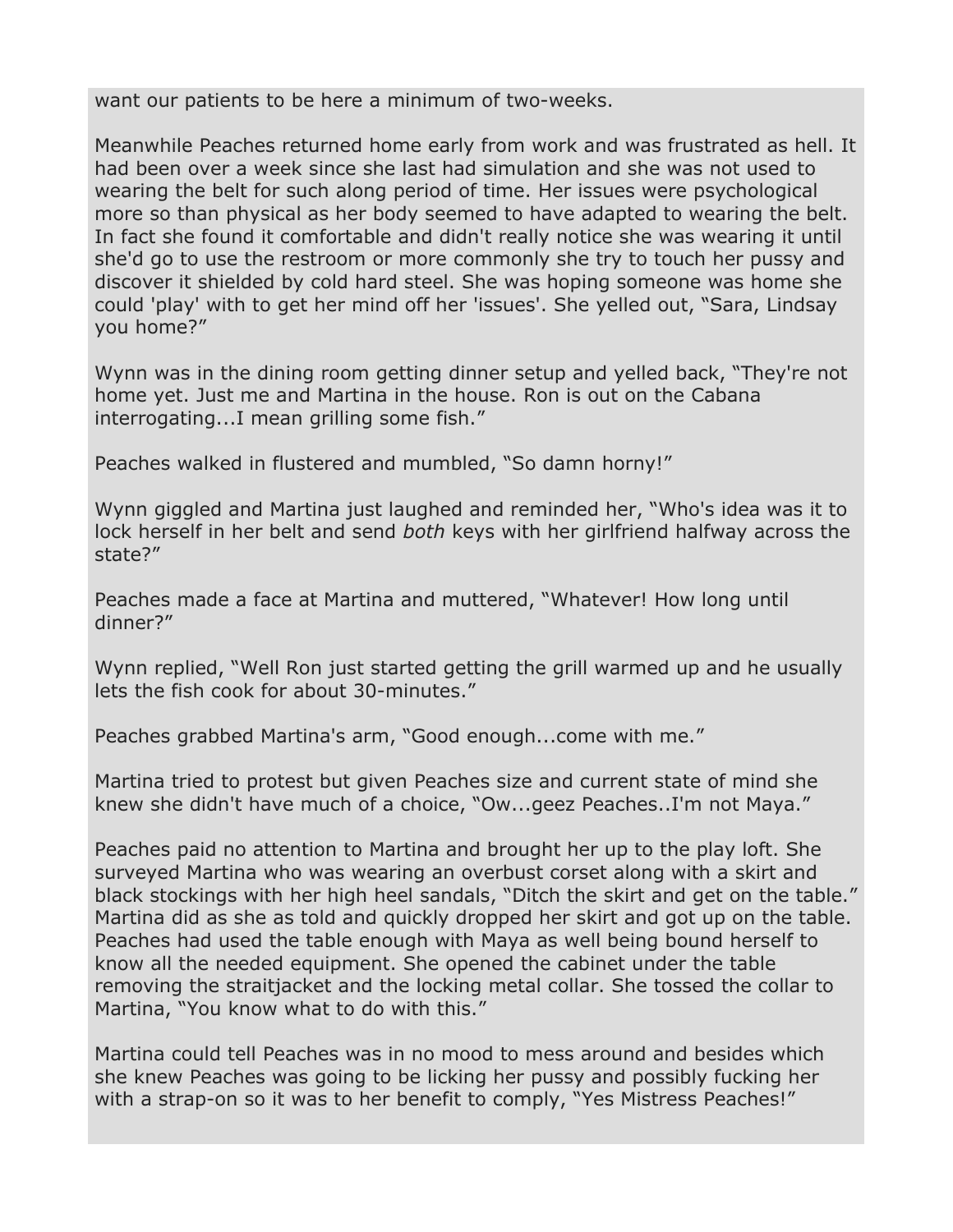Peaches cracked a slight smile and once she saw Martina had the collar secured around her neck handed her the straitjacket, "Put this on, I do straps." Martina quickly put her arms in the to the straitjacket and pulled it over her shoulders. Peaches came around and fastened all the straps except the two crotch straps. She reached under the table and removed a penis gag which she promptly stuffed into Martina's mouth. She grabbed Martina's legs and pulled them towards her. Martina was expecting Peaches to turn her so she would be parallel with the table, but instead Peaches placed Martina's legs on her shoulders then reached down and removed Martina's thong throwing it to the ground. At this point she also fastened the crotch strap for the straitjacket. Peaches grabbed a hold of Martina's legs again turn her so she was fully laying on the table. Peaches moved up to Martina's upper body and pushed her closer to the top of the table. She instructed Martina, "Put your head back now." Martina did as she was told and felt her head being locked into place as the D-Ring on the collar caught the carabiner. Peaches then strapped Martina's ankles into the stirrups then announced, "Be right back." Martina knew that meant Peaches was getting a strap-on which would make this all worth while.

A couple minutes later Peaches returned donning the strap-on and latex exam gloves she walked over and spread the stirrups, thus spreading Martina's legs. Peaches wanted to get Martina's attention, remind her who was in control. She walked over and stuck a couple gloved fingers into Martina's pussy and exclaimed, "Wet pussy!" Martina tried to laugh through the gag without much luck. Peaches then rubbed the tip of the strap-on against Martina's wet pussy and then allowed it to slip upward brushing Martina's clit. Martina let out a yelp from the sudden sensation. Peaches leaned down and inserted a couple fingers into Martina's pussy while sucking on her clit. Martina cummed almost instantly. For the next 10-minutes Peaches kept fingering and licking Martina's soaked pussy. Finally after what seemed like an eternity she finally started fucking Martina with the strap-on.

She would have continued for another hour much to the pleasure or dismay of Martina had Wynn not announced, "Dinner 10-minutes!"

Martina was exhausted, but relaxed...Peaches however was even more frustrated and horny. She undid Martina's ankles, released her neck, unlocked the collar and undid the straitjacket straps. As Martina removed the jacket Peaches told her, "Go clean self, I clean here." She took the jacket from Martina, setting on a nearby rack to air out.

Martina reached up behind her head and removed the gag, "Thank you Mistress Peaches!"

Peaches bowed and took the gag from Martina. Martina picked up her skirt and thong then headed over to one of the changing rooms to get a fresh towel then headed over to the bathroom down the hall. Peaches finished cleaning the room,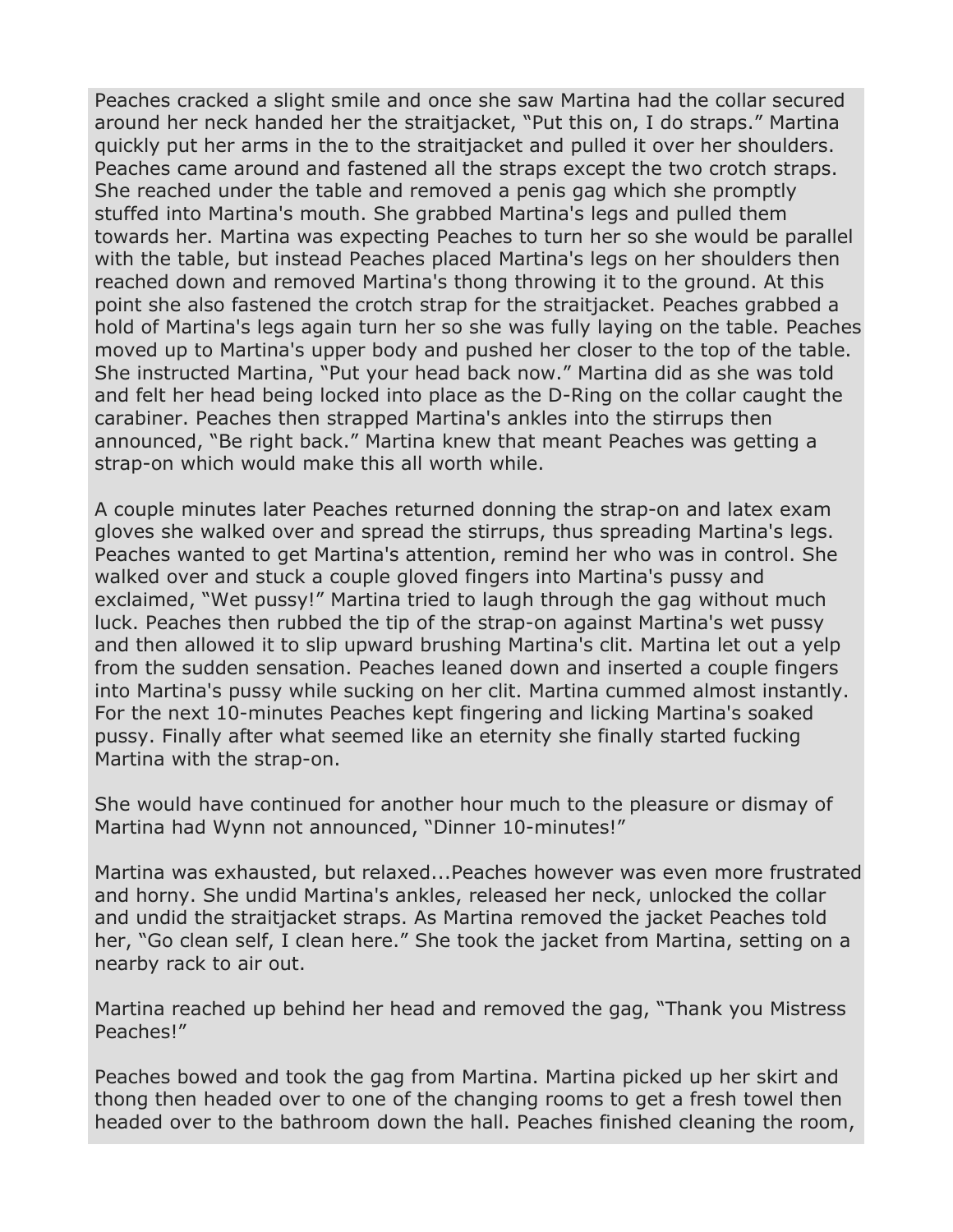placing the penis portion of the gag into a bowl of rubbing alcohol.

The next day was Friday and I had not said anything to Peaches about visiting Maya, nor did she mention anything to me. Peaches had left for work about an hour ago. Wynn announced over the intercom, "Maya on the house line. I picked up the house line and noticed Maya was on her cell."

I greeted her, "Howdy Maya! How goes it?"

Maya sounded a lot better from the last time I had heard from her, "Very well. I feel so much better now. There was so much I wanted to get out, but never felt comfortable telling anyone. Almost felt guilty or ashamed to tell anyone. But, when I heard Lizzie's telling her story I felt her pain, I felt her fear, I felt what she was describing what I went through with Dirk and my father. Anyway, how is everyone?"

I replied, "Everyone is doing well, things have been a bit slow here. The Budget Holstein Oro Valley job got pushed back."

Maya asked, "Linda having trouble getting the permits?"

I explained, "No, she can't apply for the permits until she gets the remodel done. No, she is suddenly doing a couple conventions in San Francisco. Have no idea why, as she normally doesn't do stuff out of state. She said she may not be back until late October. But, this has given me a chance to get a couple smaller jobs moved up."

Maya replied, "Interesting. So, how's Peaches holding up?"

I asked Maya, "Are you in your room or a common area?"

Maya was puzzled as to my question, "My room...why?"

I laughed, "Well...Peaches...what can I say...she is being 'loyal' to you."

Maya was even more confused, "Loyal? What the fuck is that suppose to mean?"

I told her, "Go to your closet and grab your bag...then take a look inside."

Maya did as she was told and saw the envelope with her name on it. She opened it and saw the note, but the keys as well, "Oh shit, she didn't...did she?"

I instructed her, "Read the note."

Maya read the letter out loud, "*My Maya...I hope you do well and I will be waiting for our time together again. I want you to know I will remain faithful to*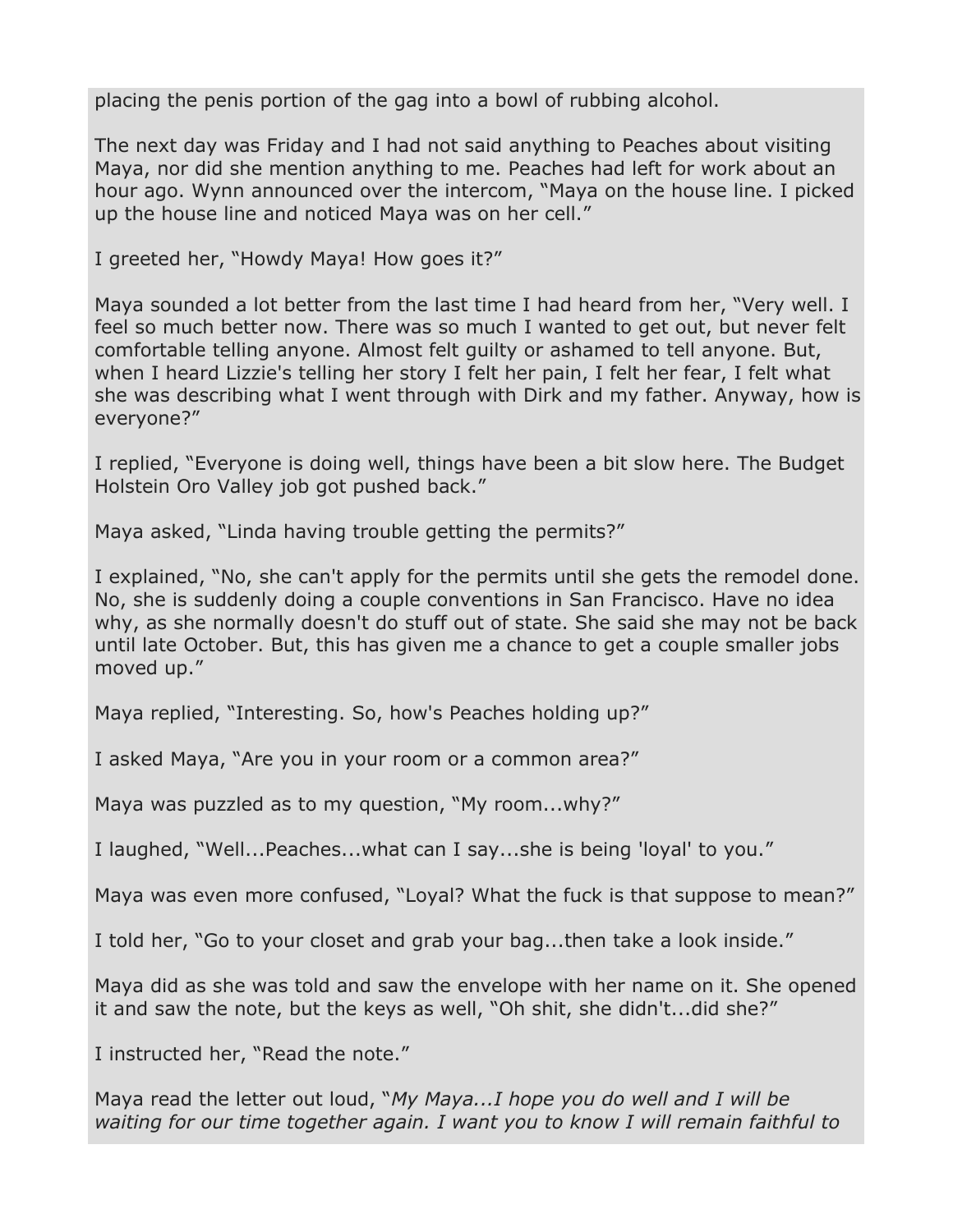*you while you are gone. Love, Peaches"* Maya was the one laughing now, "Oh my! Does she know about me?"

I explained, "Yeah I have heard Peaches is rather frustrated and horny. No, she doesn't know you belted yourself and left your keys here."

Maya was concerned, "She doing okay though?"

I told her, "Physically she seems fine, her body is adapting to the belt. Her mind on the other hand..."

Maya asked, "So Debbie said Peaches could come down for the weekend. Is she coming?"

I explained, "She doesn't know anything about that and is at work now. However, once she gets home from work I'll bring her down along with your keys. I think I am going to stay at Laura and Miss Kitty's this weekend. It will give me chance to take a good look around the Budget Holstein Oro Valley and see what Linda has had done and what still needs to be done. At least I will have an idea what to expect when she gets back from San Francisco."

Maya told me, "Okay, that explains why there is suddenly another cot in my room."

I wondered, "Does that cot have the same 'accessories' as yours?"

Maya let out an evil laugh, "Yes...yes it does. Peaches is going to be a bit surprised. From what Debbie told me we will have dinner together than we will have a couple hours together in a special room until about 8:45. Then we will be go back to my room and be prepped for the night and set for lights out at 9:00. Don't tell her anything, I want it to be a surprise."

I promised her I wouldn't say anything.

Maya added, "Oh and she really doesn't need to bring much clothes, just some stockings and underwear...oh wait she is in her belt she won't be needing underwear."

I laughed, "True. I take it they are going to give her t-shirt and capri pants?"

Maya explained, "Yes, yellow I believe."

I recalled from when Maya first arrived, "Thought the choices were Red, Blue or Green."

Maya told me, "I think yellow is reserved for guests."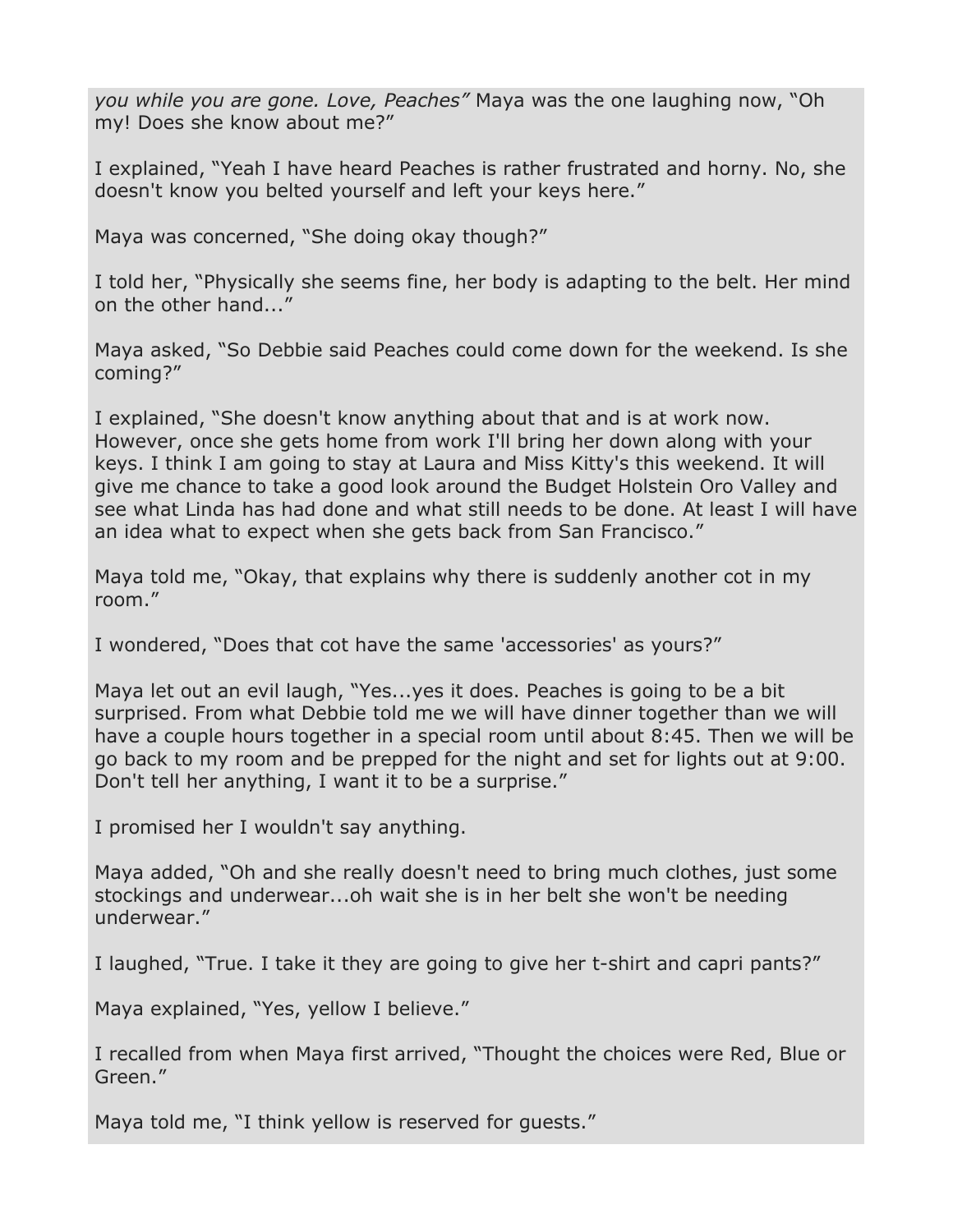I told her, "Ah I see. Okay, well see you tonight." I decided to make a quick phone call to Laura to let her know I would be coming, "Hey Laura how's the new job?"

Laura replied, "Oh hey Ron! New job is going well, been keeping me very busy."

I told her, "So, I am going to be in town later today through Sunday and was hoping I could stay at your place."

Laura asked, "What brings you down this way?"

I didn't want to explain everything right now as I had work to do before Peaches returned, "Somewhat business, somewhat personal. I'll explain more tonight."

Laura understood, "Okay, I need to get back to this WiFi survey anyway so see you tonight."

# **Chapter 9: A Conjugal Visit and Girls Just Want to 'Relax'**

A couple hours later Peaches arrived home, so I called her to my office. She walked in and sat down, but I kept working on what I was doing so I could observe her. She kept trying to find a way to stimulate herself as she moved around in the chair in hopes she could get the vaginal plug in her belt to somehow make her cum. I commented, "You know, that plug is designed to torment you not give you relief."

Peaches just scowled and muttered, "Whatever!"

I toyed with her, "Well you know it was your idea to do this...anyway...we will be leaving in a couple hours to visit Maya. You don't really need to pack much. Some stockings and whatever you want to wear on your outing Saturday and home on Sunday. You will get a t-shirt and capris to wear while you are there. Oh and one more thing..." I stood up and walked over to my wall safe. I retrieved a red envelope which had Maya's belt keys. I handed it to Peaches and told her "You are going to need this.."

Peaches took the envelope and asked, "What this?" She opened the envelope and saw Maya's belt keys and smiled. "So I not only one horny!"

I toyed with Peaches some more, "Yeah, but Maya's use to it...unlike you."

Peaches got up, scowled and walked out the room, "Whatever!"

I called up Sara and let her know of the plans for this weekend, "Hey...so I am going to take Peaches down to the Moon Goddess later today and going to stay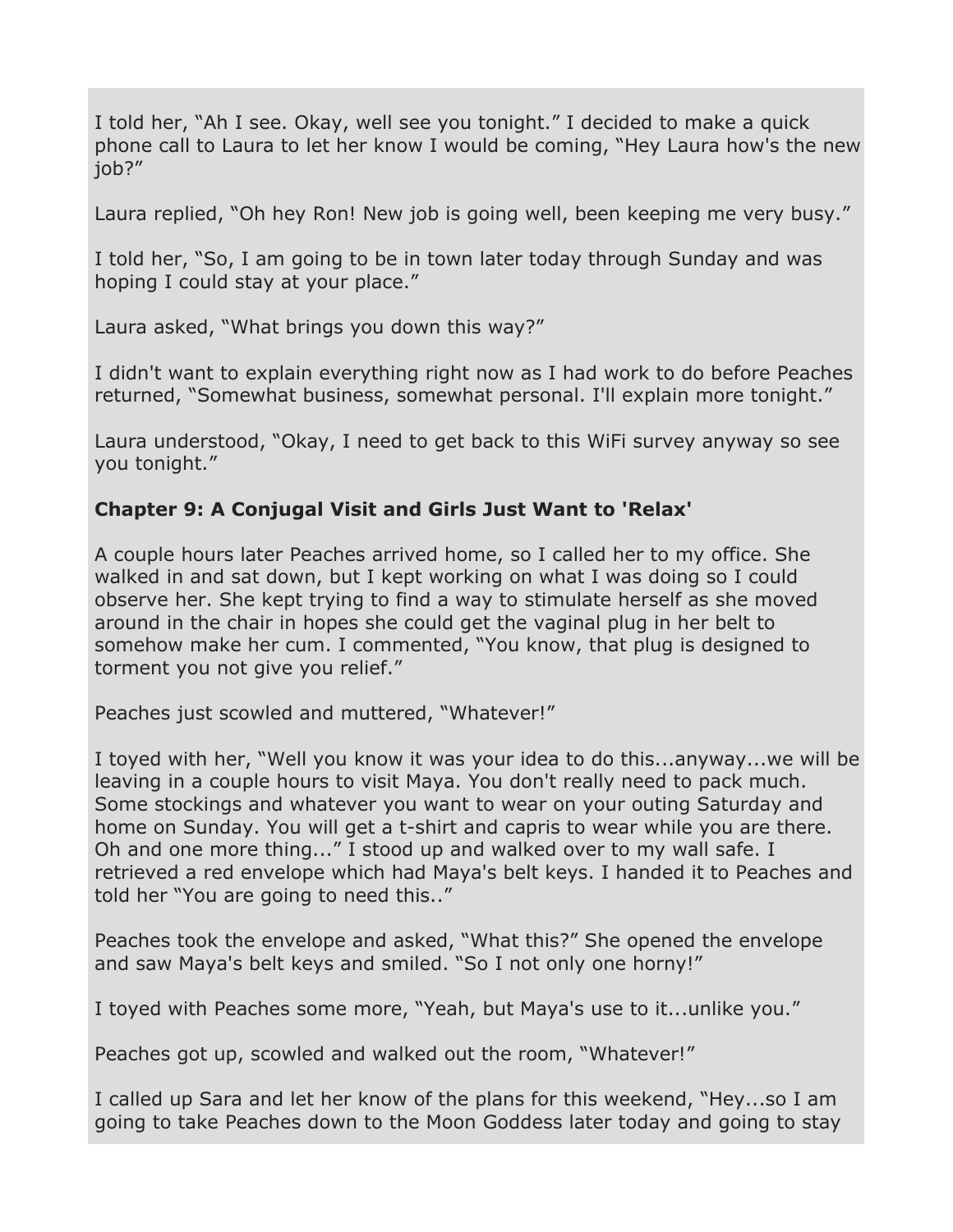with Laura and Miss Kitty."

Sara understood, "Yeah, better than coming all the way back up here and then going back down again on Sunday. What ya going to do?"

I told her, "Not sure yet. I do want to take a good look around the Budget Holstein and get an idea what still needs to be done. Not sure when Linda is coming back from San Francisco yet."

Sara commented, "Odd place for her to be."

I told her, "Yeah. She didn't really say much other than conventions. So you have Lindsay to yourself this weekend as Andy is going to be at the Scottsdale store covering for Dunn Brooks."

Sara assured me, "Oh am I sure we can have some fun...especially if Wynn is around..."

I laughed and suggested, "May be you two want to 'relax' tonight."

Sara was getting giddy, "Oh yeah....sounds like fun...thanks Ron!"

A couple hours later Peaches was all set. Before we left I confirmed with her, "You have Maya's keys?" Peaches reached into the bag and pulled out the red envelope. I told her, "Good. Go ahead and wait in the Jeep I need to talk to Wynn for a quick moment then we can go."

Peaches headed to the garage and I explained to Wynn, "So, I am going to stay down in Oro Valley this weekend. Marc should be returning tonight to pickup Martina. It has been suggested to Sara that her and Lindsay should 'relax' tonight, so if you could get the Copper Queen suite setup for them this evening..."

Wynn smiled, "I can do that."

Before I headed to the garage I went back to my office and grabbed my camera and laptop. I met Peaches in the garage and loaded my bag into the Jeep. A few hours later we arrived at the Moon Goddess. Peaches looked around, "Sure doesn't look like institution."

I told her, "Well it is a 'resort'...grab your bag and come with me."

We walked in and Debbie was at the front desk, "Ah Ron welcome back!" She turned to Peaches, "Peaches I assume."

Peaches bowed and replied, "That me!"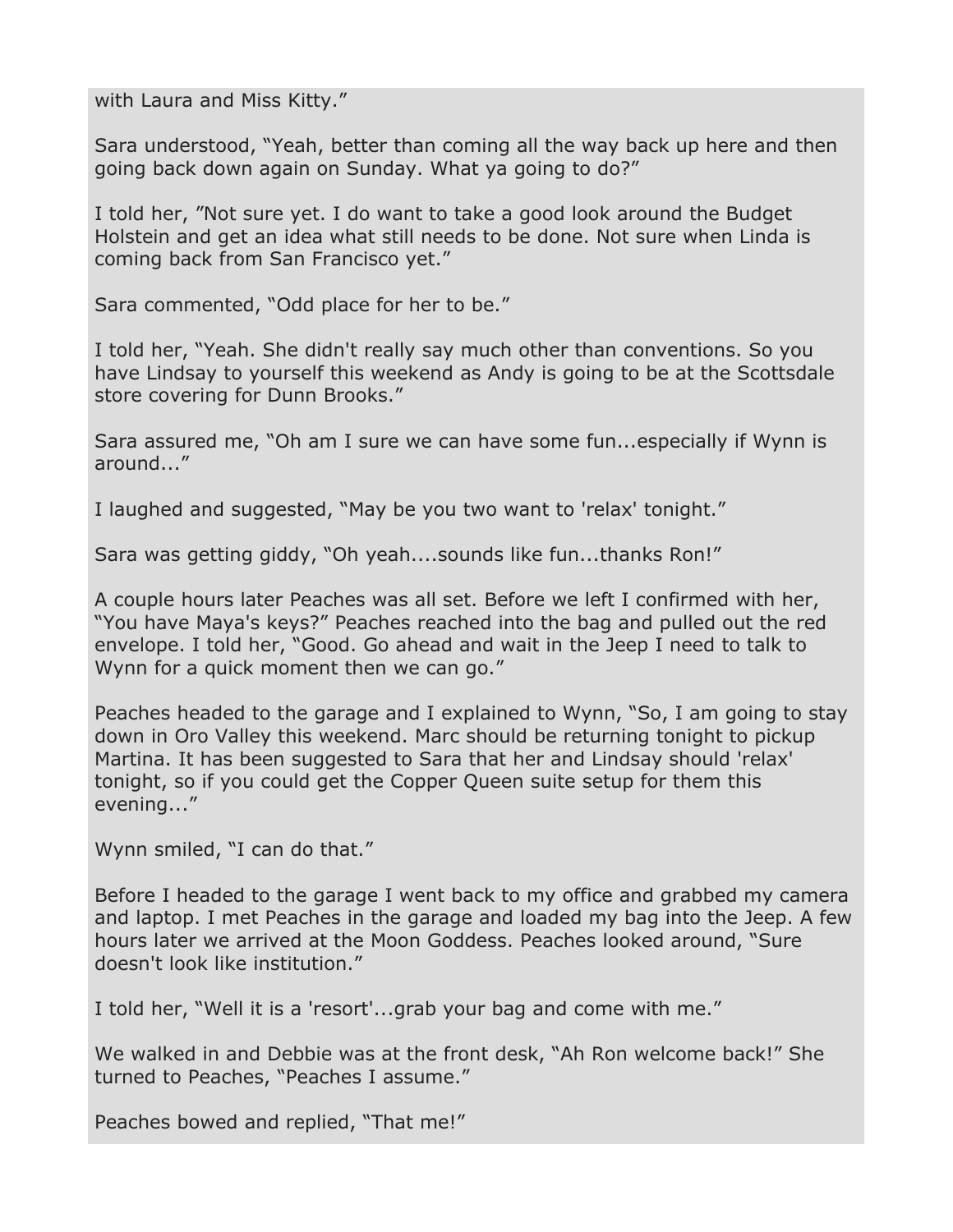Debbie laughed, "Great. Now, let me explain a few things. First off, Maya says you should have a red envelope with you?" Peaches reached into the bag and pulled out the envelope. "Okay, perfect I'll take that and put it in the visitors room where you two will be after dinner. I also have an envelope for you in there as well." She pulled out a yellow t-shirt and capris handing them to Peaches, "Change into these and put your clothes you're wearing now into your bag. Once you have changed, bring me the bag and we'll have a porter take it to Maya's room."

Peaches asked, "Am I sleep in the same room with her tonight?"

Debbie smiled and explained, "Oh yes...you'll get a couple hours to yourself in the visitors room and then brought back to her room about a quarter to nine. We have a 'strict lights out policy' at 9:00 PM until 7:00 AM. Breakfast at 7:30 AM. You two can go out tomorrow to the Bio Sphere for most of the day. Sunday you will have a little more time with her in the visitors room before you depart in the early afternoon."

I had noticed Debbie had left out the details of what the 'strict lights out policy' entailed. Peaches went off to change and Debbie told me, "Maya is doing well. See how she does this weekend with Peaches. Doctor might discharge her by mid-week."

I told her, "Good to know. FYI, if anything comes up I am in town...well Oro Valley/Marana for the weekend. Staying with my sister and need to do some prep work for Linda's store."

Debbie asked, "What's Linda doing now? She has done so much in the last couple years."

I explained, "Apparently, she wants to start selling adult oriented products again. My sister's partner works there now and thinks it would boost business. She already is doing this at the North Scottsdale location, but Oro Valley has this pesky permit process of hoops she has to jump through."

Debbie laughed, "Yeah, they are bit how should I put it...backwards...down there. Anyway if you see her tell her I said 'hi'."

I informed Debbie, "Doubtful, last I heard she is doing some conventions in San Francisco until October."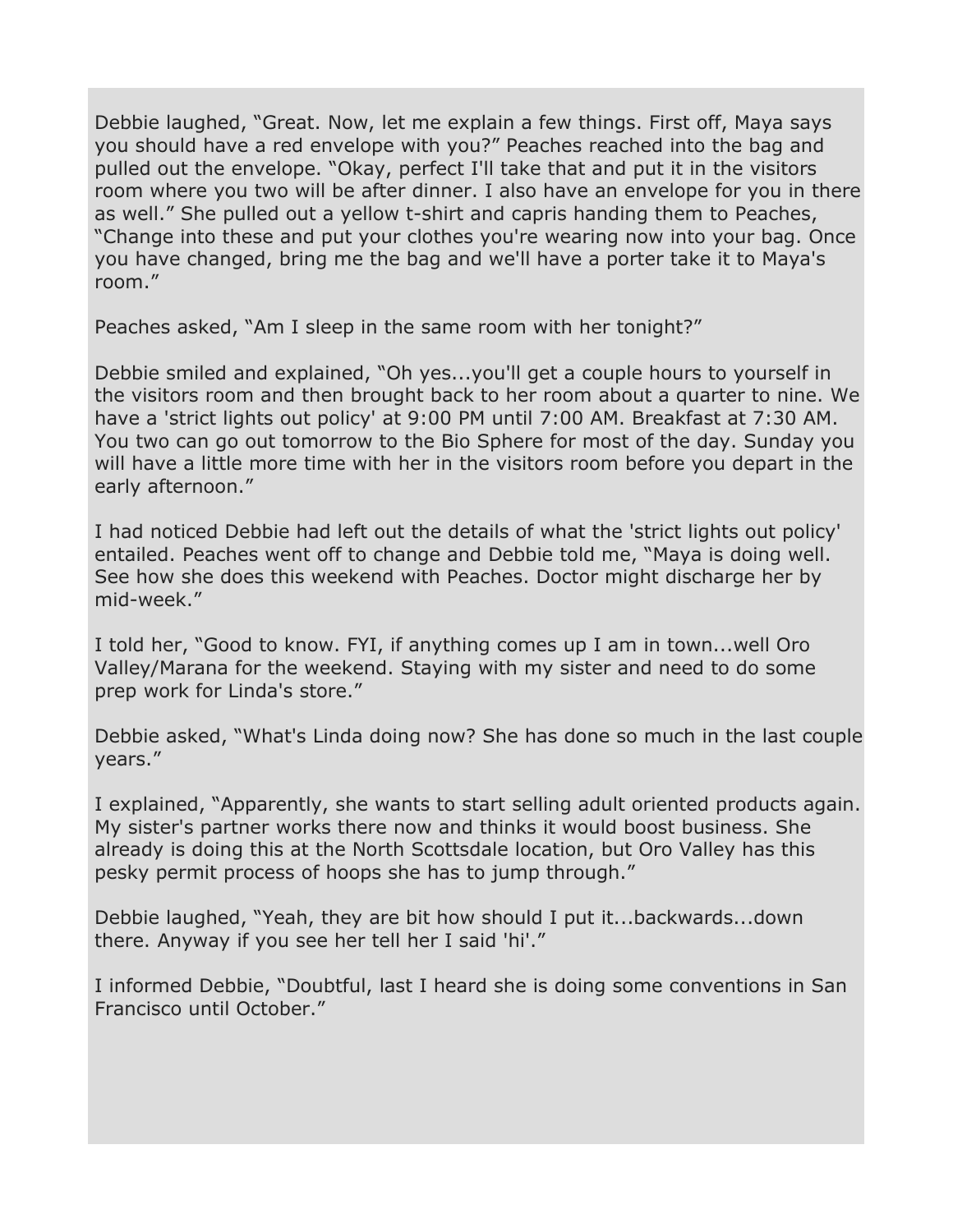Debbie told me, "Oh okay...you know, that was where Hal was from and he was a big influence in the fetish community out there. They came to Tucson...Oro Valley I want to say in the 60's, but he would always go back from time to time. I am glad she is continuing her late husband's legacy." Peaches returned dress in black stocking and high heel sandals along with the the yellow capris and t-shirt. She handed her bag to Debbie who gave it to the porter. Debbie told me, "Okay, pick her up after 2:00 PM on Sunday." I nodded and headed out. Debbie turned her attention to Peaches, "Go ahead and look around out this way for a bit, dinner will be in about 30-minutes."

Peaches headed down the hall to the gift shop and was looking around. She saw the Resort's straitjacket on a mannequin and thought how she would love to try one of those out. She headed outside to the garden and walked around for a bit before finding a bench to sit upon and take in the view. She decided it would be best to head back inside back to the reception area. Debbie was waiting for Peaches and took her to the dining room while informing her, "Maya should be joining you shortly, she is finishing up with the group session she leads."

A couple minutes later Maya walks in and sits across from Peaches, "Hey! Good to see you."

Peaches smiled, "Thanks. How you?"

Maya replied, "Best I've been in a long time. Better question is how you holding up...given your 'predicament'."

Peaches whined, "I am horny as hell! Don't know how you stand it! I so want out of belt!"

Maya laughed, "Patience my dear. After dinner we get a couple hours to ourselves before bed time."

Peaches scowled and replied, "If I must..."

– Meanwhile back at the homestead, Wynn was getting the Copper Queen suite prepped so Sara and Lindsay could 'relax' tonight. Martina offered to help Wynn and was curious as to what she was doing, "What are those two going to be doing tonight?"

Wynn laughed, "Well, they are going to 'relax' which actually means being restrained to the bed spreadeagled and forced to cum for hours on end. It is quite fun actually."

Martina giggled, "It does seem that way..." Her cell phone rang, "Oh Marc! You are delayed...ah okay...well then I suppose I'll see you Sunday. No, Ron is down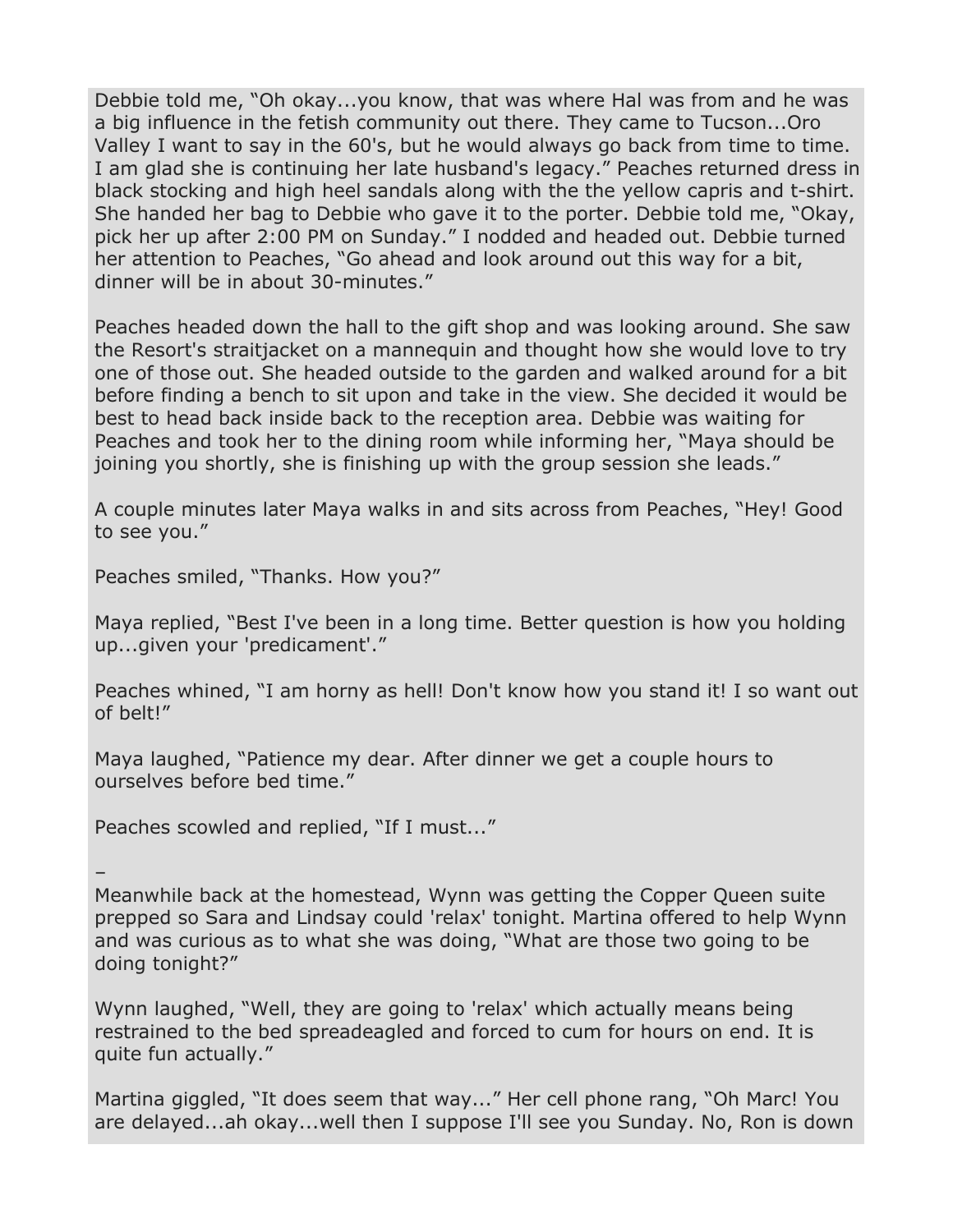in Tucson for the weekend. Okay, bye." She put her phone back in her corset and pouted, "Well darn, so hoping he would be back tonight oh well."

Wynn felt bad for Martina and wasn't quite sure what to do with her for the evening. She thought for a moment and offered, "How about us two 'relax' together over in my suite tonight. I can set it up so that the outer wrist restraints will be on an ice timer and once that lets go we can access the keys to the rest of the restraints."

Martina was getting turned on, "Oh...do go on!"

Wynn was getting excited, "Oh my! Well, lets see do you think you can handle 6 hours on high?"

Martina laughed, "Well, if I can't there is not much I can do about it now is there!"

Wynn giggled, "Not really. Okay, so we have a certain dress code for relaxing. Quite simple really. Leotard, pantyhose/tights and waistcincher. Optional accessories include harness ball gags and blindfolds."

Martina commented, "Sounds good, except I didn't pack a leotard, tights or a waistcincher for that matter."

Wynn told her, "No worries, you should know we have plenty of fetish clothing laying around here. I mean just look at the closet in Maya and Peaches' party room. We'll find you something. Now, let's finish getting this bed ready then we can work on mine."

Martina watched as Wynn laid out the cuffs explaining the process, "So they will cuff their outer ankle and wrist to the bed. Their inner wrists and ankles will be cuffed to each other. Being how widely spread they are already, they won't be able to move their inner wrists or ankles very much." Wynn went into the closet and removed two harness and magic wands, "So, they will be wearing these harnesses to keep the magic wand firmly affixed to their pussy."

Martina was beginning to see it all come together, "Oh, so that is how they are forced to orgasm! Cool."

Wynn also took out a couple harness ball gags and blindfolds, "They liked to be gagged and blindfolded." She set everything on the bed and told Martina okay let's head up to the play loft so we can get the equipment to do my bed." The two ladies headed up to the play loft and Wynn asked, "So what happened with Marc<sup>2"</sup>

Martina explained, "Oh, his flight got delayed so he should be back Sunday....of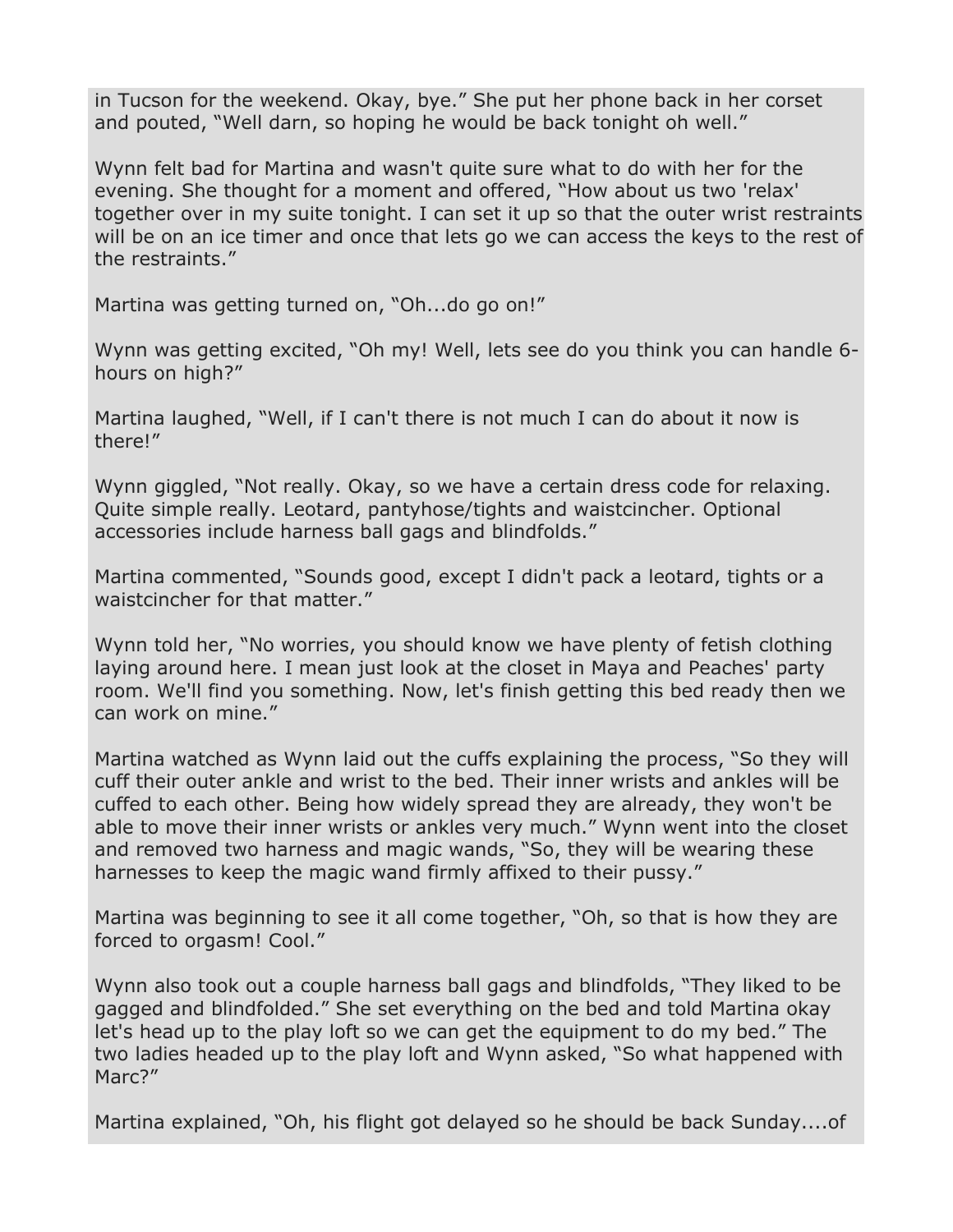course he was suppose to be back last weekend but the resort sent him to another...um...seminar. Anyway, we get to spend tonight together should be fun."

Wynn went into the toy room and grabbed a couple magic wands, a timer and an extension cord along with the harnesses. She asked Martina, "Do you want to use a ball gag tonight?"

Martina laughed, "What has Marc said about me?...Never mind don't answer that. Yeah, I can be loud...though not as loud as Peaches. Sure, why not!"

Wynn too was laughing, "Yeah she IS loud, which is surprising given how soft spoken she is normally. Okay here you go." She handed Martina a pink harness ball gag. "Okay, so the ice timers I will need to leave in the freezer until we are ready. Hmm...oh I know lets go over to the girls' party room and find you an outfit."

Martina admitted, "I've kinda peaked in that closet a couple times, but never really seen all of what is in there."

Wynn explained, "Most of it is crap...err stuff that Ron has gotten for free from vendors, usually as payment for photo-shoots. Most of whom are friends of Gary." She opened the door, "So as you can see there is a lot of crap...damn...I mean stuff in here to choose from."

Martina was looking through the various latex and Lycra bodysuits as was mumbling, "Too bad there is nothing..." then she spotted it in the corner a long sleeve latex bodysuit, "PINK!"

Wynn replied, "What The Fuck!?" She then saw Martina holding the bodysuit, "Oh that *IS* so you!"

Martina laughed, "Yep. Where the fuck did Ron get a *Hello Kitty* bodysuit...in adult size too!?"

Wynn replied, "Like I said most of this stuff has come from vendors so...sadly I don't think we have any pink tights...unless." She reached up to the top shelf and pulled out a Rubbermaid container full of newly packaged tights, "Oh wait...here we are." She pulled out a new package of pink opaque-to-waist tights and handed them to Martina.

Martina was getting giddy, "Cool! These will match that pink ball gag too!"

Wynn grabbed a waistcincher and then advised her, "Well, lets hurry up the girls will be home soon."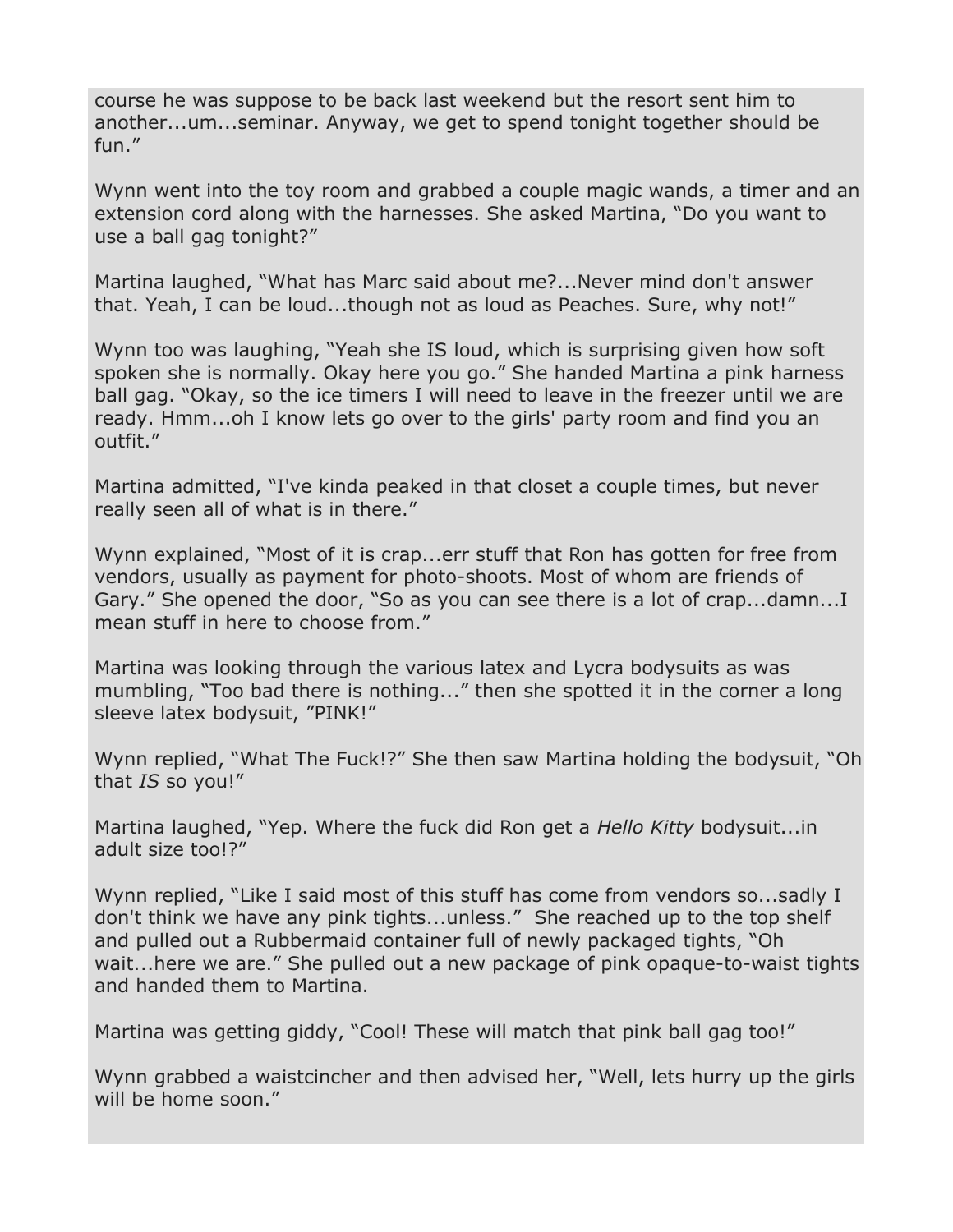The two of them headed down stairs to Wynn's suite. Martina had never seen Wynn's room at this house, "Wow this is a good size room!"

Wynn commented, "Yeah is about the same as the one I had at the other house, just laid out a little differently." She placed all the restraints and toys on the bed and told Martina, "Since we need to wait on the ice timers, we can do this later. Go ahead and put your outfit over in the bathroom so you change later."

### **Chapter 10: Winner, Winner Chicken Dinner and Martina Gets To 'Relax'**

It was diner time at the resort and the staff was serving a chicken dish. Maya told Peaches, "Don't rush to finish as we have a set 45-minutes for dinner before free time."

Truth be told Peaches hadn't eaten much as she worked an awkward shift and had planed on eating when she got home. The girls finished their dinners about the same time as everyone else. Debbie came over and explained, "Okay, so you two will have two hours in a special playroom together. There is a bathroom in this room and once you go into the room you can not leave until the two hours are up. That will lead you with 15-minutes to get back to Maya's room and get prepped for 'Lights out' at 9:00 PM. Oh and your envelopes are in the room. Please keep your belts off when you leave and we will clean them for you overnight. Okay then follow me."

Debbie lead the girls down a short hallway to a part of the resort Maya had not seen before. She entered an access code into the keypad on the wall and a door opened leading down another hallway. Debbie explained, "These are suites and while there are beds for you to do...well...you know...um they are not for 'sleeping'."

Maya commented, "No worries we won't be doing that kind of 'sleeping'.

Debbie unlocked and opened the door, "Okay here you two go..." She looked at her watch, "Well what you know perfect, you have exactly two hours."

The girls walked in then Debbie closed and locked the door behind them. Over on the table next to the sofa were their envelopes. Both girls ran over and grabbed their keys and ditched their capri pants. While Peaches was quick to get out of her belt, Maya still had to remove the four sets of labia, plus the clit shield piercings. Peaches exclaimed, "Freedom! Maya suck my clit!"

Maya was still trying to get all her piercings off, "Wait a minute, let me get this clit shield off...," she had finally got all the piercings removed, "Okay ready or not here I come!"

With that she walked over and grabbed Peaches, lugging the Hungarian girl over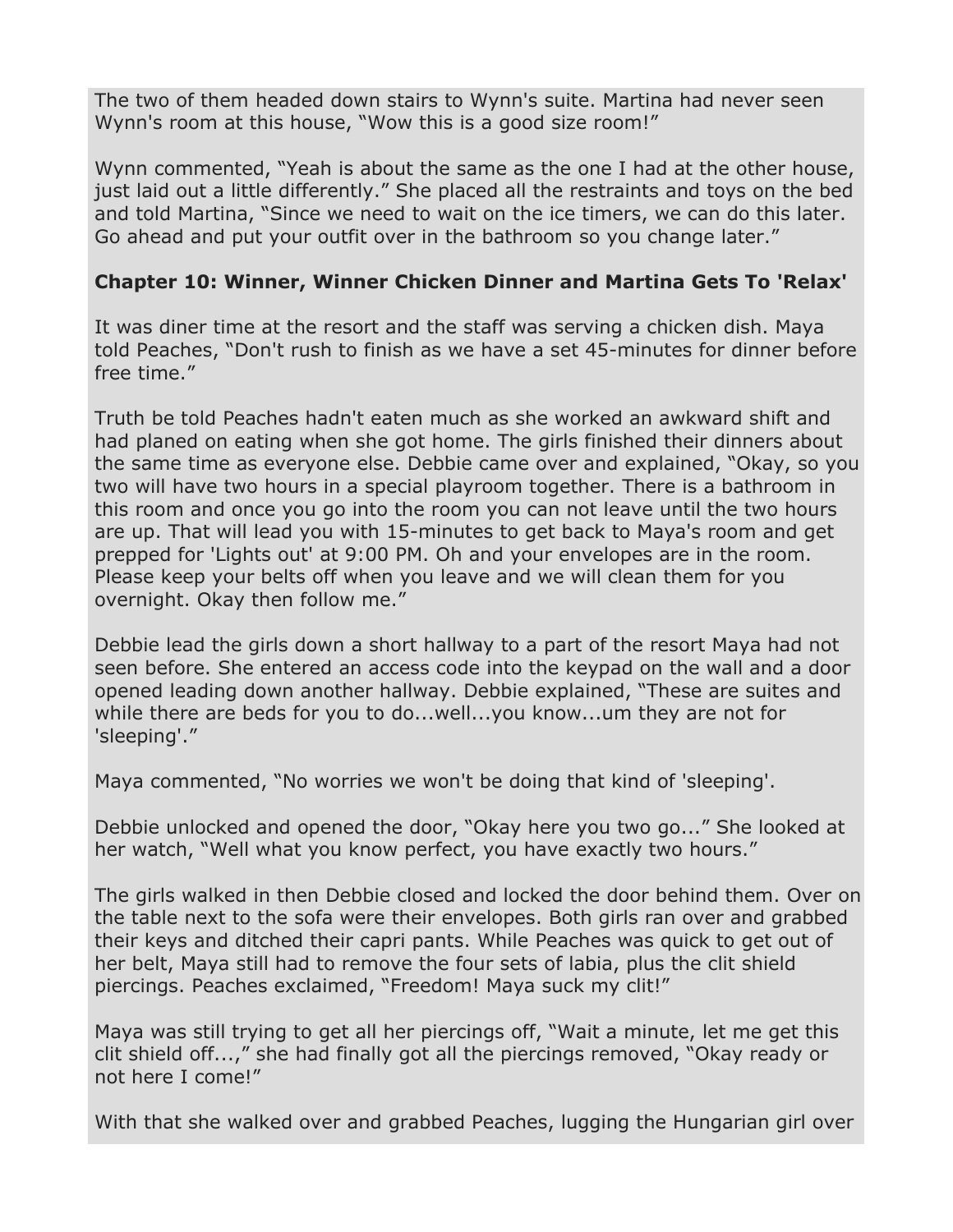her shoulder and carried her into the bedroom. They wasted no time getting down and dirty with each other. It just seemed like they had gotten started when Debbie yelled out, "Maya, Peaches get cleaned up and dressed you have 10 minutes."

The girls quickly cleaned up and got dressed. Debbie came back in and told them, "Okay, follow me." The girls followed Debbie back to Maya's room.

Peaches noticed the two cots and asked, "We not sleep same bed?"

Debbie laughed, "You get to sleep in the same room together." She continued, trying to keep a straight face, "Just so you know, as a guest you are expected to follow the same 'rules' for lights out..."

Maya was giggling and trying to hide it as she knew Peaches was not going to be expecting this. Peaches asked, "Rules?"

Debbie was playing along as it was Maya's request to have the separate cots and have Peaches restrained the same way too, "Well, yes there are 'rules' you know. Maya will show you." Debbie walked out into the hall and called out, "Orderly! Two 2XL's for Room 1313'. An orderly quickly appeared with two of the straitjackets. Debbie pointed to Maya, "Get her ready first, so her companion can observe".

Maya removed her capri pants and told Peaches, "You should do the same." Peaches complied, though confused. The orderly came over and placed the straitjacket on Maya and secured her arms to her lower thighs. The orderly carefully laid Maya on the bed and placed the restraints around her upper arms and then secured her ankles as well. Peaches was getting turned on and thinking this wasn't so bad...but then wondered what if she had to pee during the night. She was about to ask when she saw the orderly attaching a fresh bladder bag to the bed and uncoiling the catheter. He lubed the catheter and carefully inserted into Maya's urethra. Maya explained, "Took a little getting use to, but it is so nice to be able to lay here and not worry about having to get up to go pee."

Debbie turned to Peaches and smiled, "Your turn!"

Peaches was a little hesitant as she never had a catheter put in her before, but she noticed how relaxed Maya was and figured she could handle it. She put her arms out and allowed the orderly to put the straitjacket on her. The first thing she noticed was the weight, "Heavy!" and the smell, "Oh...fresh leather."

Debbie giggled, "You'll get use to the weight as it is not so bad once your are laying down."

The orderly had the jacket secured on Peaches and then lifted her on to the cot.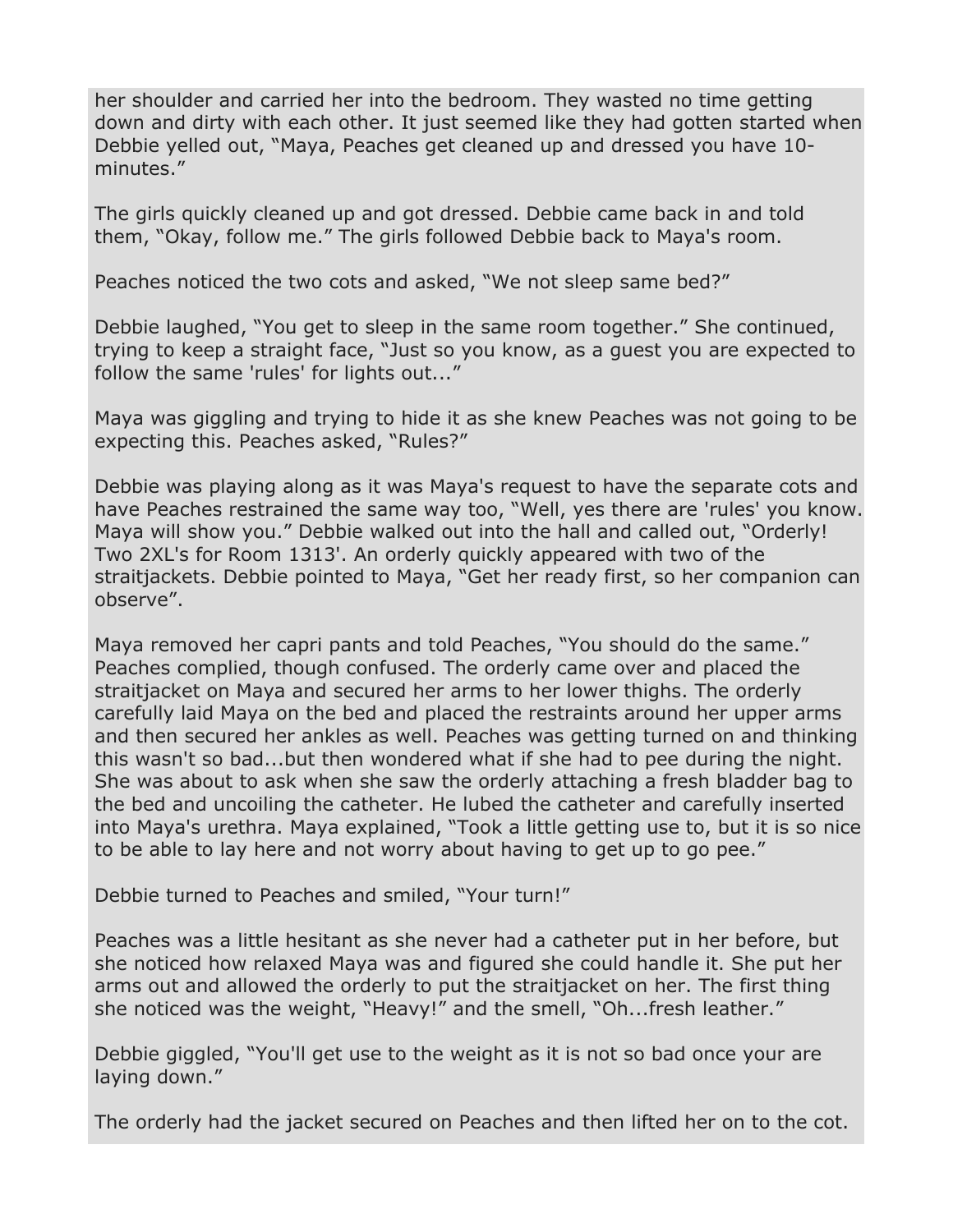The cots were positioned so Peaches and Maya faced each other. The orderly secured the straps around Peaches arms then around her ankles. Peaches was starting to tense as she knew what was next. Maya told her, "Relax, it is a little rough and awkward at first, but much easier if you relax. Believe me you'll get use to it real quick." Peaches took a deep breath as the orderly inserted the catheter into Peaches' urethra.

Peaches grunted a bit and then as the catheter went deeper into her urethra she felt better. She looked over and noticed pee was flowing into the bladder bag which was a weird sensation for her not to have control of her bladder. Debbie informed them, "Okay lights out very shortly and we will be back in 10-hours to release you two for breakfast. Good night!"

Debbie and the orderly left closing and locking the door behind them. The room went dark. Maya explained, "We can chat still, these rooms are fairly sound proof."

Peaches asked, "You this way every night?"

Maya replied "Yep...except they would remove my belt once I am restrained and then in the morning when they remove the catheter then lock the belt back on."

The girls chatted about various things when Peaches suddenly asked out of the blue, "Are you still mad at Tess?"

Maya laughed, "Well...I suppose not. I realize now that the whole charade between her and my father was his idea. She did tell me when her and Jed were at the house she wasn't trying to replace my mother."

Peaches felt relieved, "Thank you. Make me feel better. I always liked her. Jed not so much. She knows you snitched on Jed."

Maya giggled, "Snitched? What are we in grade school now? Yeah well, I was pissed off at him and the shit he pulled. I could tell Tess was an unwilling accomplice in his schemes. Well dear, I am rather tired and we have all day tomorrow together so lets get some sleep."

Maya had become so used to her current sleeping setup she feel asleep immediately. Peaches was still horny and thought she might be able to slip her arms free to get to her pussy, but between the straitjacket and the restraints she could not move her arms much. She eventually gave up and fell asleep.

Earlier in the evening, Sara and Lindsay had returned from work. Wynn was still getting things setup in her suite so Martina greeted them, "Evening Ladies!"

Lindsay replied, "Evening Martina!"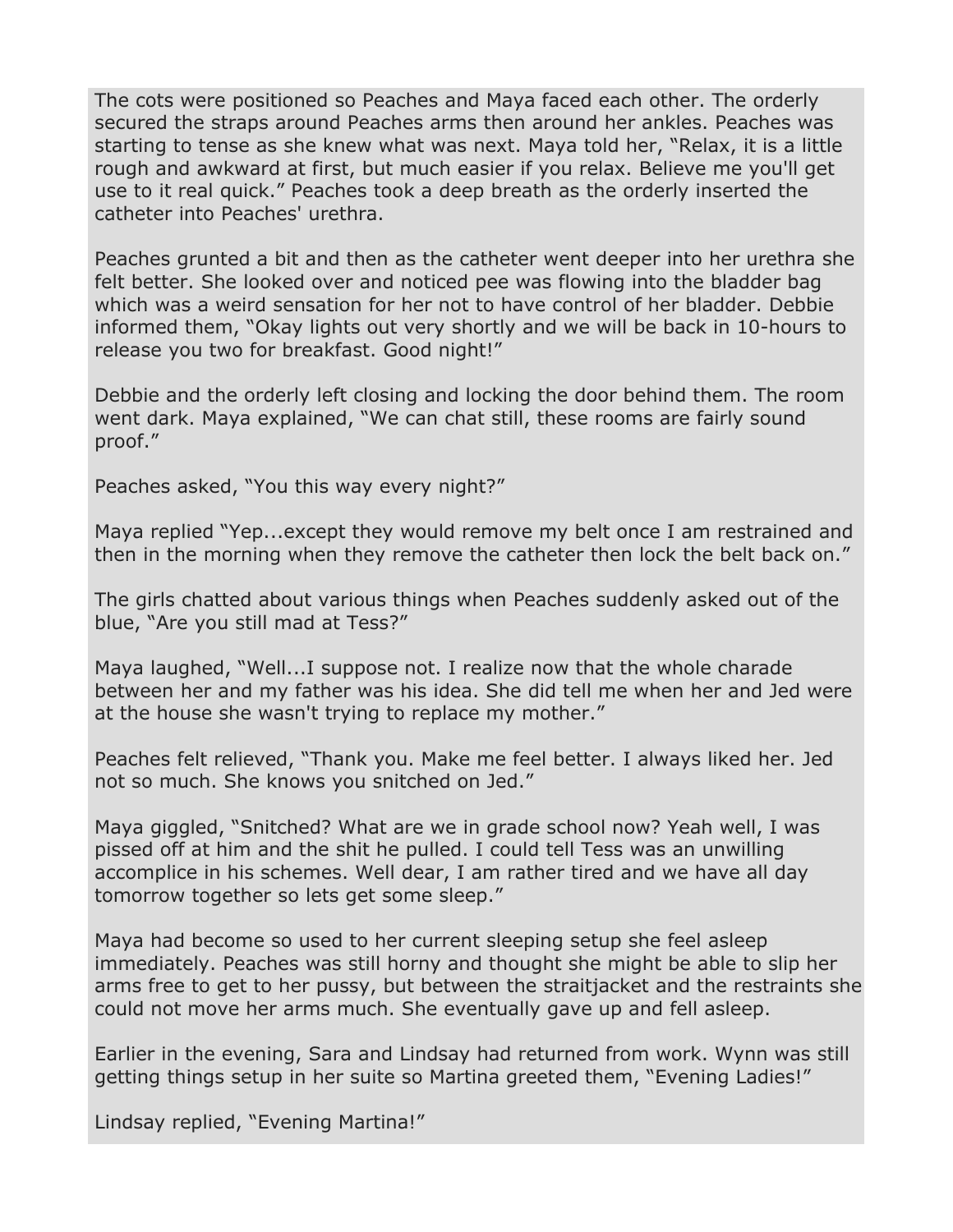Sara asked, "Wasn't Marc suppose to come collect you this afternoon?"

Martina laughed, "I am *NOT* property of Marc! Anyway, his flight has been delayed so he *should* be back by Sunday to get me. Now, dinner will be served shortly then you and Lindsay will have an opportunity to 'relax' this evening."

Lindsay looked around and asked, "Hey where's Peaches?"

Sara told her, "She is visiting Maya this weekend down in Oracle. Ron is going to be gone all weekend as well. I heard Andy is working this weekend so may be the four of us can have a girls day out tomorrow."

Lindsay joked pointing to Martina, "You mean we have to bring *her*?" Martina walked over and slapped Lindsay on the ass. Lindsay let of a yelp, "Ow! I am going to get you for that bitch!"

Martina giggled, "Promises, promises!"

Sara laughed and told Lindsay, "Well you did deserve that, and yes we will be bringing Martina!"

Before heading to the kitchen, Martina told the girls, "Dinner will be in about 15 minutes. Wynn is getting her suite setup so her and I can 'relax' together this evening".

Sara laughed, "Oh you will so enjoy that!"

During dinner Lindsay looked around the grand dining room and commented, "So empty in here with half the family gone."

Wynn joked, "It is even more so when y'all are at work and Ron is away on business."

Lindsay added, "Well, with everyone away you can have some time for yourself."

Wynn laughed, "Yeah, except during that time the key to my armor is in Ron's safe as I likely wouldn't get any work done if I could get out of my armor." She noticed most everyone had finished dinner, "Anyway, Martina and I can take care of the dishes. You and Sara can head over the Copper Queen anytime."

Sara commented, "You know, I am not quite yet ready. May be the four of us should have a drink or two out on the patio."

Lindsay added, "Yeah, do need to get relaxed before we relax."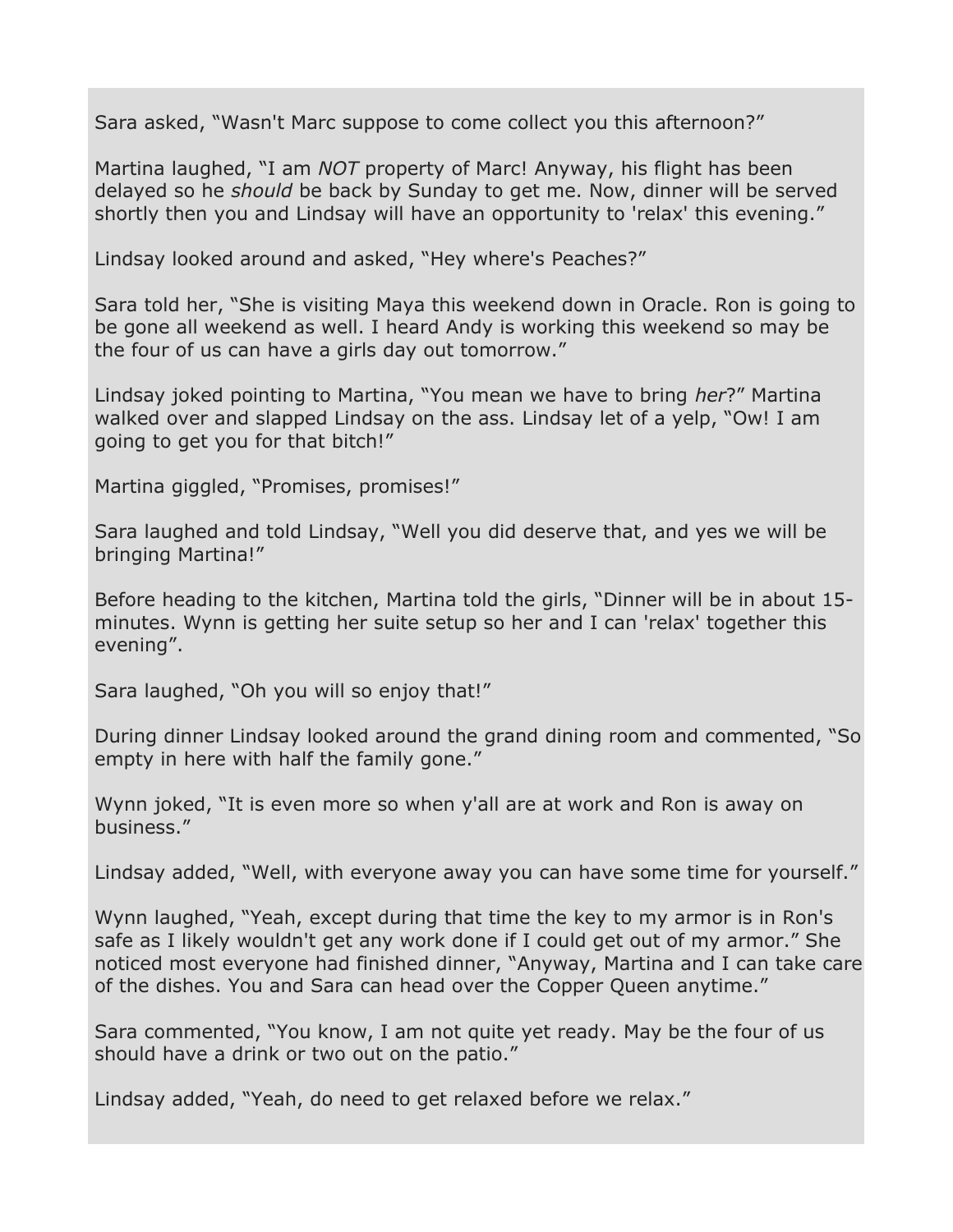Martina joked, "Sounds like something Yogi Berra would say! Anyway, drinks sound good to me too. It is not like we have to be somewhere tomorrow morning."

Sara agreed, "Yeah, we likely wouldn't be going over to Desert Ridge until lunch time anyway. So if we stay up late tonight, no biggie. Besides, not often it just us girls."

Lindsay commented, "True that, especially having Martina here with us. You're a lot nicer than I remembered."

Sara gave Lindsay an odd look and Martina replied, "Um...thanks?...I think!"

Wynn joked, "Awkward!"

Lindsay blushed, "Okay, that totally didn't come out right."

Martina laughed, "That's okay, I get what you are saying. I was kinda of a bitch in the past, so according to Sara."

Sara replied, "Oh no you don't..."

Martina giggled, "Relax, I'm only joking. May be it is this house. Had a lot of baggage at the other house. Started accumulating even before Ron bought the place. Maybe I shouldn't have fucked him in the kitchen when the Realtor stepped outside."

Lindsay commented, "TMI, Martina!"

Sara laughed, "I recall Martina tried to get her way with me too, when she had Laura over when Ron was out of town."

Martina laughed, "Well, what can I say, I like to fuck! Which is why Ron put me in a chastity belt. Eh, yeah that night...sorry about that Sara."

Sara explained, "Ah, but if it weren't for that night I wouldn't have had the 'motivation' to finally fulfill my fantasy of wearing a chastity belt nearly 24/7."

Lindsay commented, "An odd fantasy at that."

Sara laughed, "This from the girl who also wears a chastity belt nearly 24/7, including when I first met her in Tucson a couple years ago."

Martina giggled, "Well, we are all in good company. Now, lets get these dishes into kitchen as the sooner Wynn can get these done, the sooner we can have some drinks!"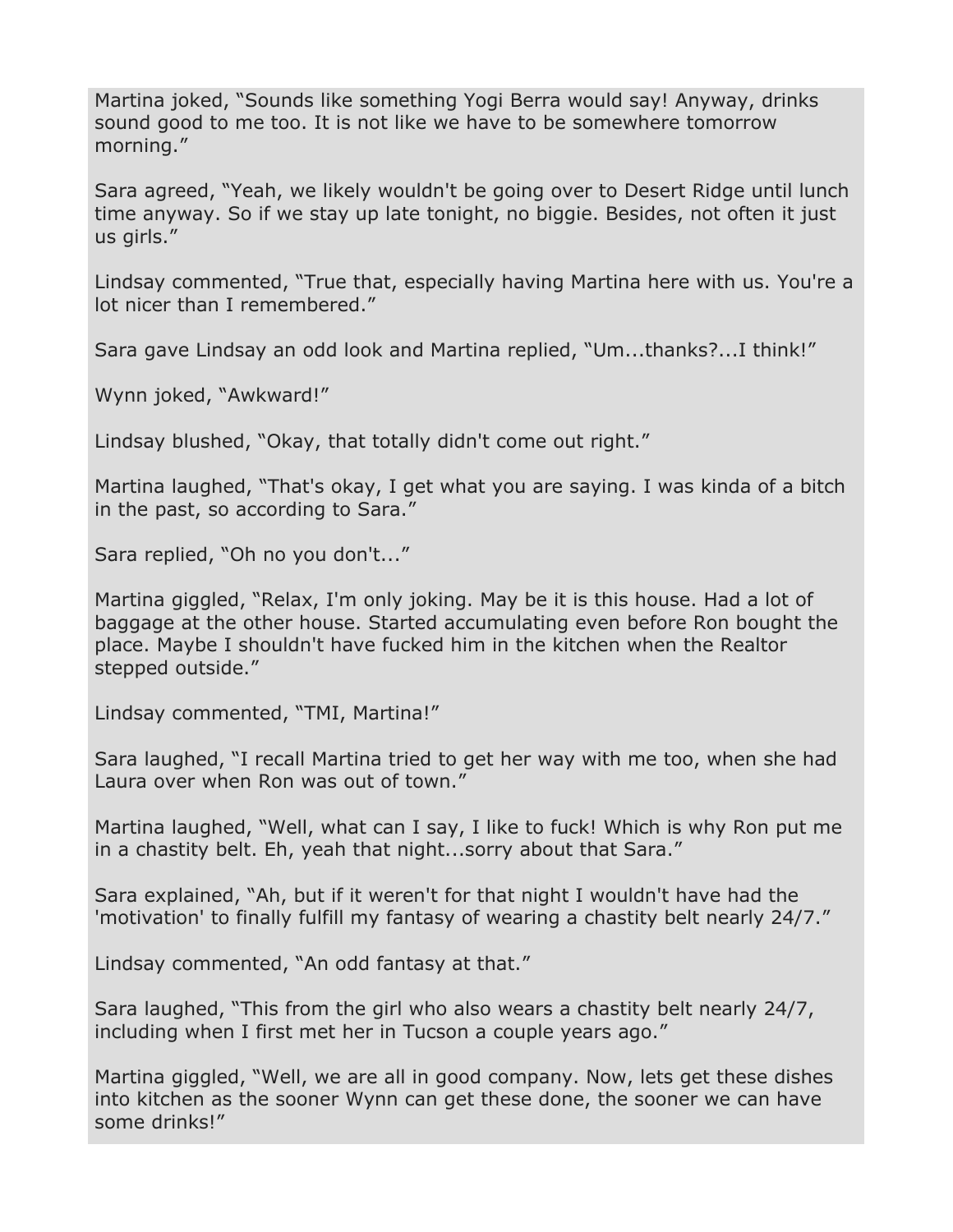The four girls had the dining room cleaned up fairly quickly and all the dishes were loaded into the dishwasher.

Wynn suggested, "How about we have Mojitos?"

Peaches never heard of it before, "What that?"

Martina explained, "Fairly simple Cuban drink. White Rum, Lime Juice, Sugar, Mint leaves and club soda. It is very refreshing."

Lindsay added, "My favorite, they so good!"

Martina commented, "While you are getting those prepped, I am going to go get Cream let her have some time to run around the yard." Martina headed upstairs to get Peaches' dog while Sara and Lindsay helped Wynn make the drinks.

Sara commented to Lindsay after Martina left, "You're right she is a lot nicer. I was so surprised when I heard she had been keeping Peaches company when Maya disappeared."

Wynn added, "I have to agree with Martina, I think it is the house. It is a fresh start for everyone here and we are making sure we don't make the same mistakes again. It is good too that Martina was able to help Maya."

Martina came down the stairs with Cream and commented to Wynn, "Well, it was Marc though that hooked Ron up with The Moon Goddess."

Sara went over hugged Martina and told her, "Nonetheless you helped and I really appreciate that. Maya was heading into a nasty downward spiral."

Wynn asked, "How is she doing anyway?"

Sara explained, "Ron says that she is doing much better. Obliviously too, if they are letting her have Peaches with her for the weekend."

Martina asked, "How did they meet anyway?"

Sara told Martina, "In Chugwater earlier this year when we were out there to assist my father with laundering money ...err I mean a business venture. I swear we should've let that building burn down. The flaming TV was a sign. Anyway, she was the caretaker for the ranch house that Tess had. Maya was missing Bambi and Peaches helped to fill that void."

Martina asked, "Flaming TV?"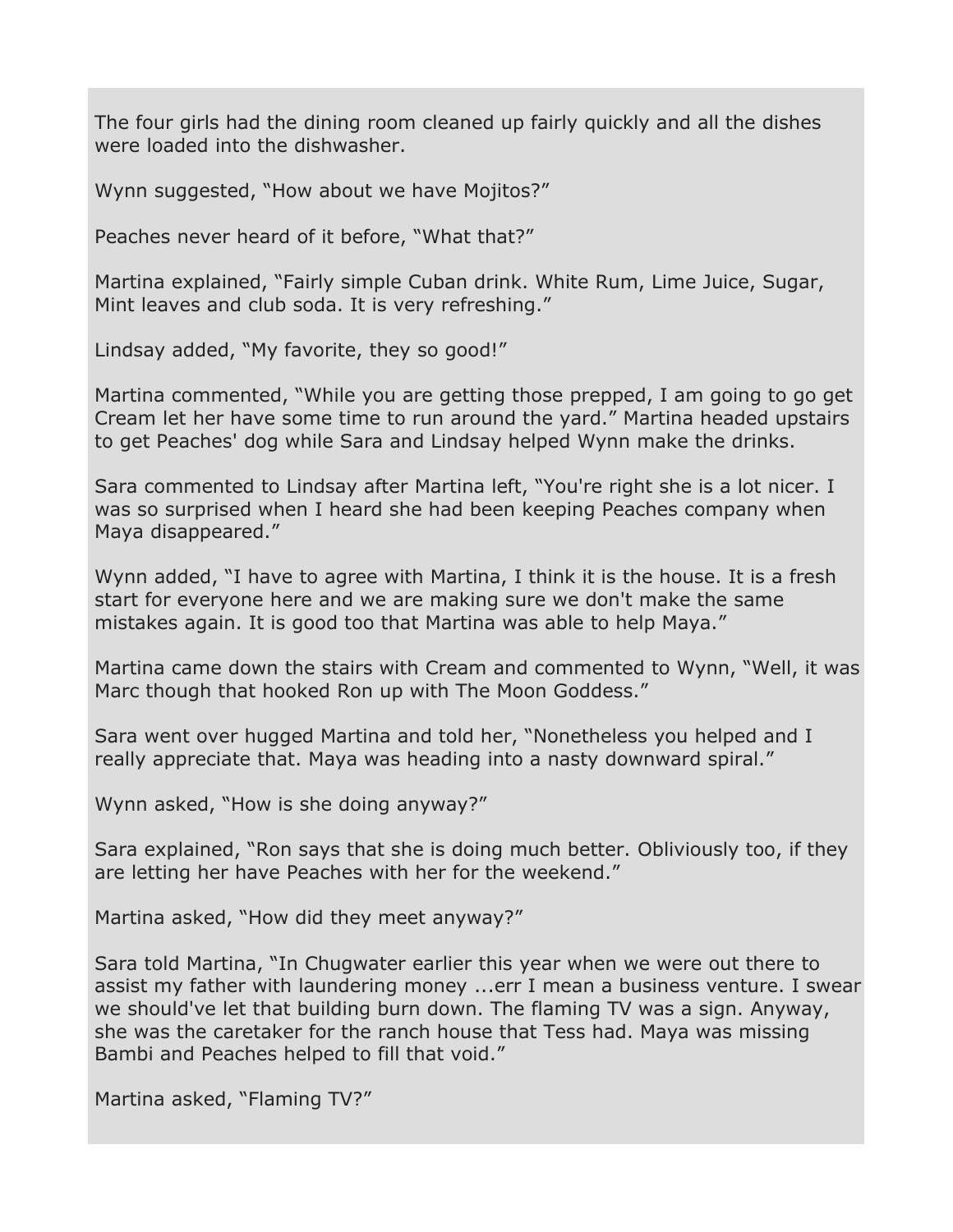Lindsay laughed, "Oh yeah, I remember that. That thing blew up when we were testing the backup power system."

Wynn finished the drinks and the girls along with Cream head out to the patio.

–

It was nearly sunset when I arrived at Laura and Miss Kitty's place. I rang the door bell and Sophie answered, "Ron! I wasn't expecting you."

I replied, "Odd, I talked to Laura a few hours ago and let her know I would be in town tonight through Sunday."

Sophie laughed, "Yeah, Laura tends to get tunnel vision with her job."

Laura walked in from the garage and saw me, "Oh fuck! I knew there was something I meant to tell Sophie. Oh well, Miss Kitty should be arriving home shortly then we can go out and grab some dinner."

I had just returned from placing my bag in my room when Miss Kitty arrived home, "Oh hey Ron, did hear you were going to be coming in tonight."

Sophie complained, "Yet no one bothered to tell me!"

Miss Kitty laughed, "Well, perhaps Laura needs to spend some time on the Spank Master to reminder her she needs to inform her House Mistress of such things!"

Sophie giggled, "Problem is, it is more a pleasure for her than a punishment."

Laura walked into the room unaware of the conversation between Miss Kitty and Sophie, "So where should we go for dinner?" We ended up at an organic burger joint. Laura inquired, "So, what brings you into town Ron?"

I explained, "Part business as I will be over at the Budget Holstein tomorrow taking a look at what Linda has done."

Laura asked, "Is she back in town yet?"

I replied, "Nope, not until sometime in October. She is in San Francisco, something to do with continuing what Hal had started there. Anyway, the main reason I am out here is because of Maya. A couple weeks ago she had a major breakdown when Dunn Brooks and Tess showed up to the house. Long story short, come to find out her depression had gotten much worse and like during Easter she was drinking a lot again. She is in a rehab/mental resort in Oracle and seems to be doing much better. She is allowed to have a visitor for the weekend so I brought Peaches out to stay with her."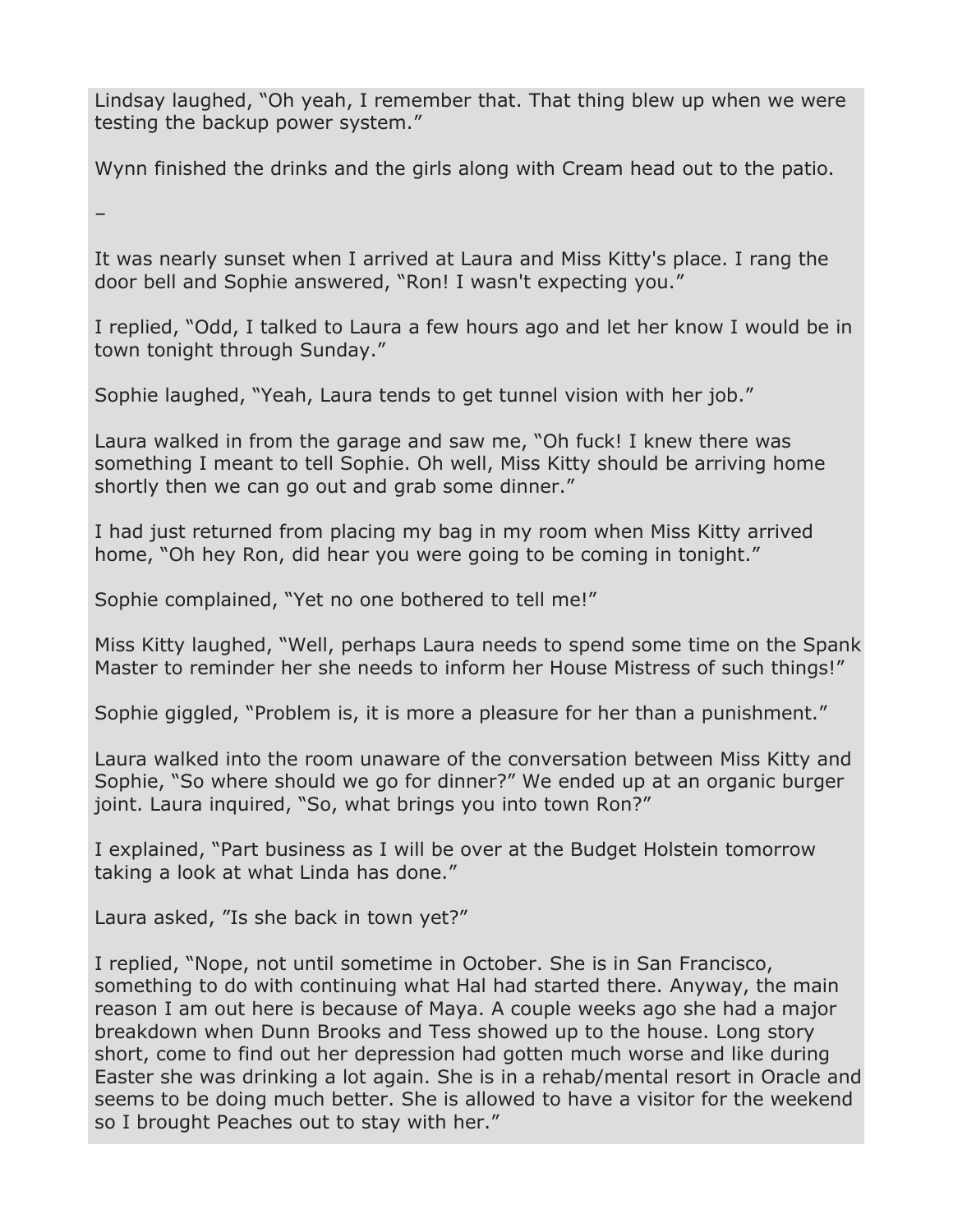Miss Kitty asked, "Why did Tess and Dunn drop by anyway?"

Laura added, "Better question is what are they doing together?"

I explained, "Well, they're a couple and have been for quite some time. Tess and Jed were never married. That was one of many of Jed's schemes. Anyway, from what I understand when Maya returned from Chugwater during Easter, she tipped off or as Peaches put it, 'snitched' on Jed to the FTC. This led to an investigation and he has been arrested and charged with multiple counts of fraud. Tess and Dunn are in New York testifying against him."

Laura commented, "You know, I was never one to stay anything at the time, but I never cared for Jed. There was something about him that seemed odd. Tess was always more than nice to me and at times it almost seemed as she was apologizing for something Jed did."

I reminded her, "He's a conman and a good one at that. He had us all fooled and enchanted about his 'going sober' story."

Miss Kitty commented, "You know what they say, 'if somethings seems too good to be true...'"

I interrupted, "...its best to shoot it just in case?"

Miss Kitty laughed, "I suppose if you're Fiona Glenanne..."

Laura asked, "So how long you going to be tomorrow at The Budget Holstein?"

I told her, "A couple hours likely. Need to get some pictures and make sure everything else is ready so when she does come back and moves forward we should be ready to go."

Laura suggested, "Hows about I call up mom and Blanche and have them over for an early dinner tomorrow night?"

I replied, "Sure, haven't seen them since the  $4<sup>th</sup>$  of July week. That reminds me, we still want to do Thanksgiving down here?"

Miss Kitty asked, "Does Linda still have the Ranch?"

I explained, "Yeah she decided not to sell it after all. I've actually heard she may end up moving back out there once Olivia's lease is up on her apartment this fall."

Laura asked, "Why the sudden change of heart?"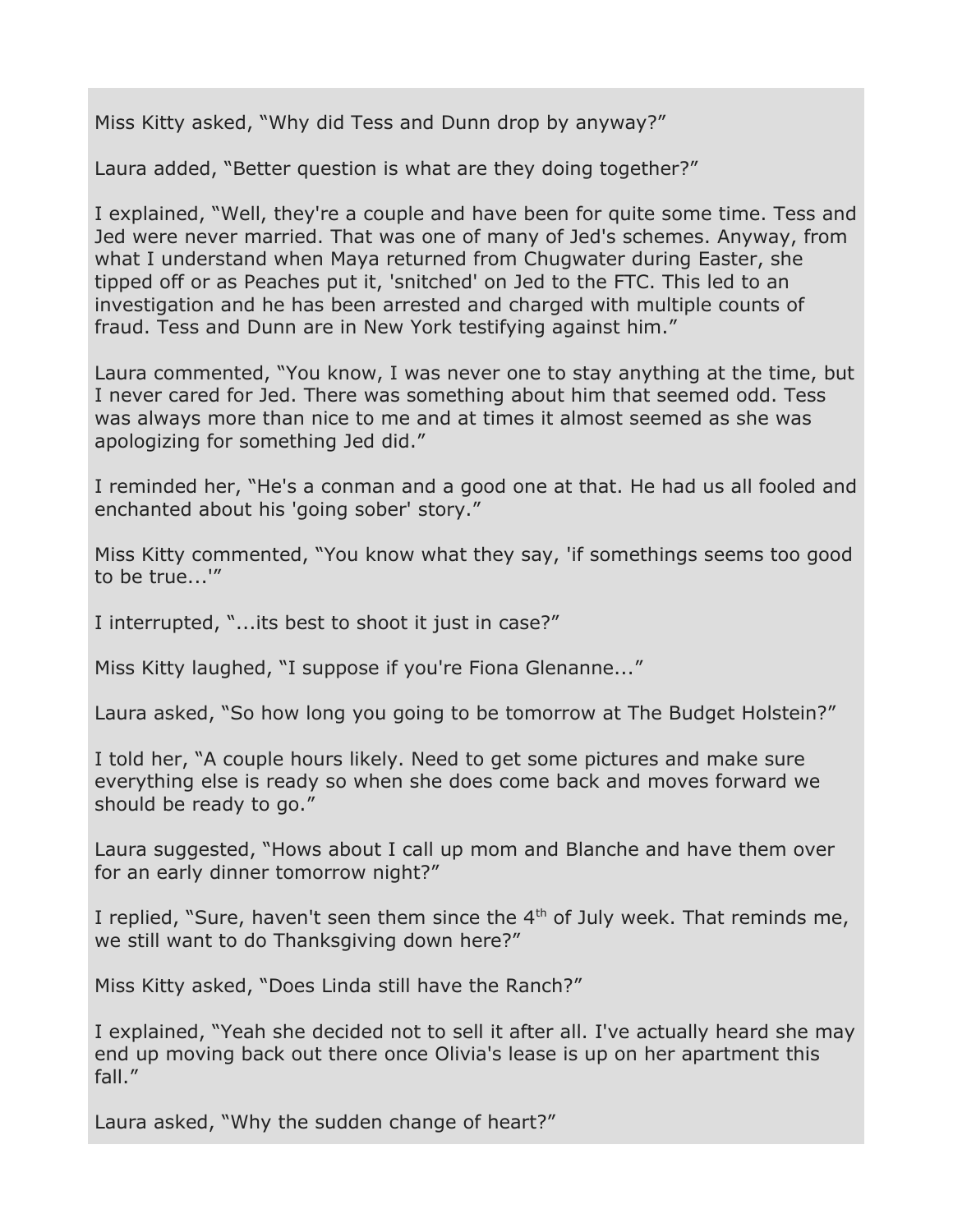I told her, "Not sure, but I think it was too difficult for her to let it go. Hal built the place when they came out to Arizona in the 60's and Kayré was nearly born in that house. Plus, she just had put in a lot of money to remodel before she setup the Budget Holstein North store. With Kayré and Kacie moving out she didn't need that big of a place. But, we do use it on Holidays and anytime Kayré and Kacie want to come down they have a place to stay."

Laura informed me, "Well, I suppose yeah we can do Thanksgiving here. Gives me a chance to show off my place. Which means we will have to have Christmas at your new place."

I told her, "Yeah, I think that's good.  $4<sup>th</sup>$  of July, I am thinking we may swap each year."

Miss Kitty asked, "How much bigger is your new place?"

I thought for a moment, "Well it is a lot bigger, but more people are with us. Maya and Peaches have their own room, of course Andy and Lindsay have their own cottage. I do have a couple guest suites upstairs and there is one downstairs as well that is more used as Lindsay and Sara's playroom. Anyway, next time I talk to Linda, I'll make sure we have the Ranch reserved. Although I am thinking she may already be moving back in by that time."

Laura was thrilled, "Good that works. So, I'll call mom tonight and see when they can be up tomorrow."

We chatted for a little while longer and all retried for the night. Meanwhile, Lindsay and Sara had finished their Mojitos and decided it was time for them to go 'relax' in the Copper Queen Suite. Sara asked, "What time will you be releasing us tomorrow morning?"

Wynn laughed, "Haven't a clue. Depends on what time I wake up and if Martina and I decide we want to play some. I guess though we should have breakfast no later than 8:00 AM. But since you two will be blindfolded, you will have no concept of time..."

Lindsay giggled, "True..."

The two of them left hand in hand for the Copper Queen suite to get ready. Wynn turned to Martina, "Well I suppose we should get ready as well."

Martina smiled, "I'll get into my pink attire!"

Wynn laughed, "Okay. I'll get the ice timer locks out of the freezer and connected to the bed posts on the headboard." Martina headed over to Wynn's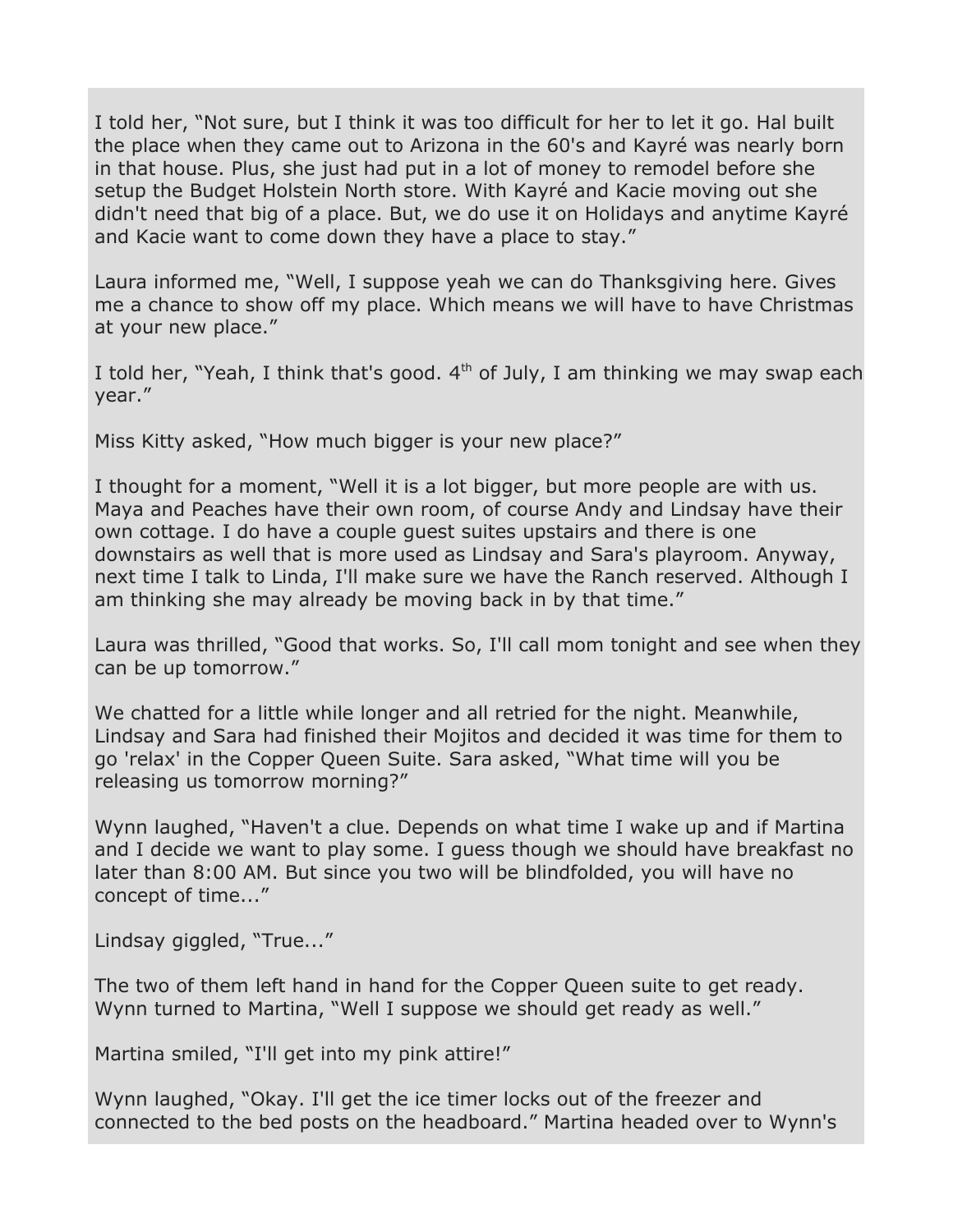suite to change and Wynn went into the kitchen. She opened the freezer and took out two ice timer locks and wrapped them in a towel. Upon returning to her suite she attached them to the headboard bed posts and connected one end of the cuffs to the other end of the lock. Wynn estimated these locks would hold for about 8-hours. Martina came out in her pink body suit and tights. Wynn laughed, "I said it before, and I'll say it again...'that is so you'!"

Martina giggled, "Even got a pink harness gag and blindfold too! So, what do I need to do?"

Wynn handed her a body harness and instructed her, "Get into this. I need to go change real quick." Wynn went into her dressing room and got out a purple long sleeve leotard along with black fishnet tights and a purple waistcincher. She rubbed her pussy briefly and then put on her outfit. She headed back into her suite and saw Martina had the harness on now, "Okay, go ahead and lay down on the left side of the bed and attach the ankle and wrist cuffs." While Martina started cuffing herself to the bed Wynn put on her harness. She walked over and attached a magic wand into Martina's harness and then went over to her side of the bed. She attached the ankle cuff to her right ankle and then took the Darby cuffs and connected her left ankle to Martina's right ankle. As she laid back she handed Martina a hand cuff key and informed her, "This is for the high security cuffs that will be going on our wrists. Just stick this in your leotard. You will be able to get to it once the ice has melted on the lock connecting the regular cuffs."

Martina asked, "How long will it take for the ice to melt?"

Wynn replied, "About 8-hours and I have set the timer for 6-hours. The timer should be kicking in within the next 10-minutes. At this point we are at the final stages, so go ahead and put on your gag and blindfold. I am going to do the same shortly. Put your right arm above your head and out, after I turn out the lights I am going to connect a high security cuff to your wrist and you will connect the other end to my wrist. We will be able to hold hands, but that is about it!"

Martina was giddy, "Sounds like fun. I'm ready!" With that she fastened the ball gag and put on her blindfold. Wynn did the same. After attaching the magic wand into her harness Wynn reached over and turned off the light. She laid down and put her free arm above her head and felt the high security cuffs. She opened the cuff and found Martina's wrist and quickly secured the cuff. Martina fumbled a little but eventually found Wynn's wrist and secure the other cuff. Martina tried to move, but found she was tightly bound spread eagle. Wynn grabbed a hold of Martina's hand and waited.

Both girls were secured spread eagle to Wynn's bed for the next 8-hours gagged and blindfolded. They waited for what seemed like an eternity for the wands to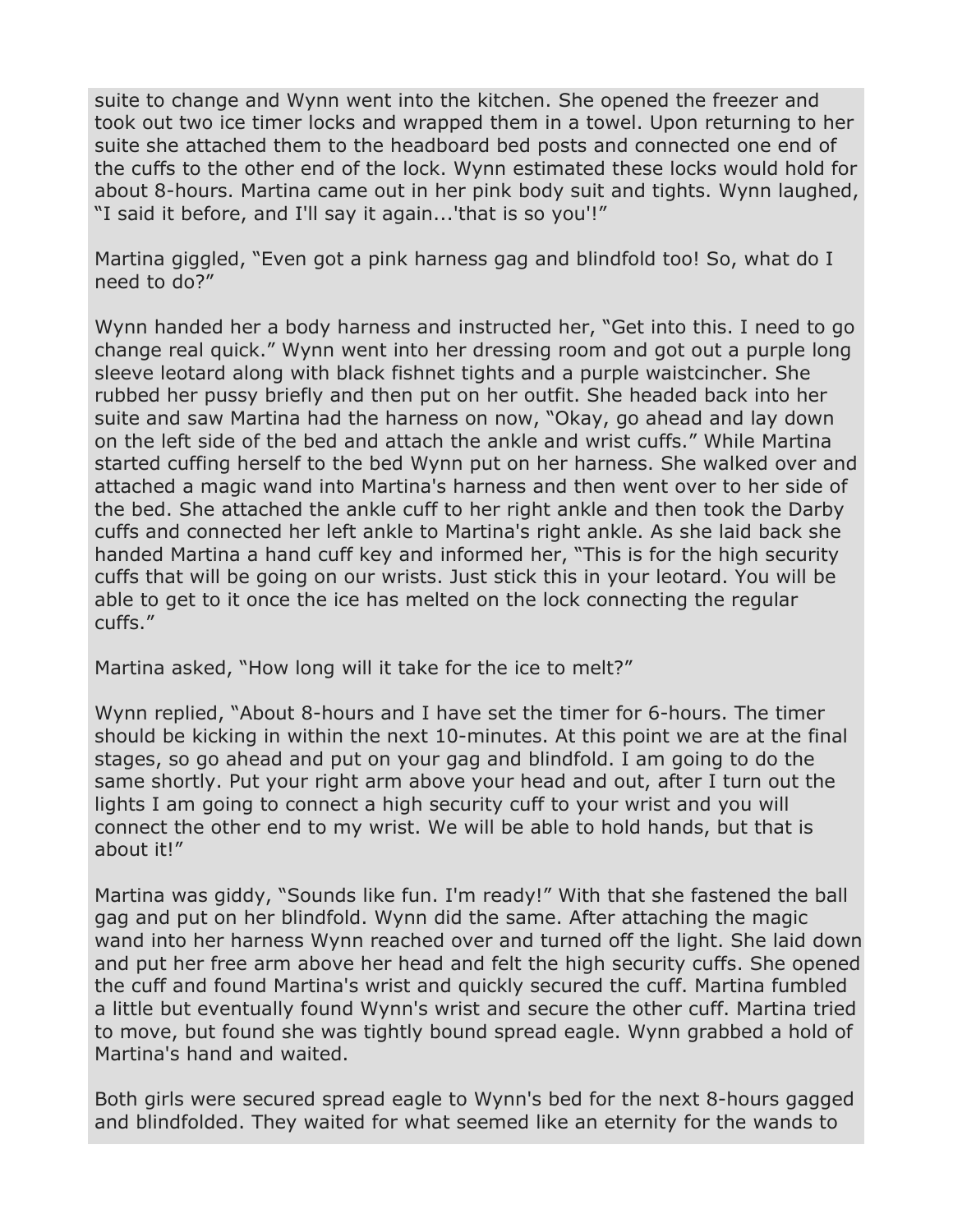kick in. Martina was thinking to herself the waiting was more torture than being forced to orgasm non-stop for the next 6-hours. She tried to say something to Wynn, but with the gag in place she couldn't say anything. Then suddenly it happened, the wands came to life. Martina and Wynn both jumped and let out muffled yelps. Martina squeezed Wynn's hand for a moment.

As the wand was slowly working its magic on Martina's pussy she was thinking this wasn't so bad. She had her first orgasm in a matter of 20-minutes. She could tell Wynn had already cummed a couple times as the bed shook. A couple hours in Martina had lost count of how many orgasms she had, but was still holding up okay. Again, she didn't think this was so bad. However, the frequency and intensity of her orgasms were increasing rapidly. Martina had a huge orgasm and oddly enough became so relaxed that the vibrations on her pussy and clit put her to sleep.

In the other room this was Sara and Lindsay's first time 'relaxing' on the 'high' setting. They both seemed to be holding up well in the first couple hours. Her and Lindsay had been holding hands and Sara had a somewhat firm grip on Lindsay's hand. Sara hadn't really had any big orgasms as she was able to control the intensity by adjusting the tension of her body. However, she was getting tired and decided the next orgasm to let her body go and try to hang on for the ride. Sara felt the tension building and building as the magic wand was doing its thing on her pussy. She thrust her hips slightly so the intensity of the vibrations would be more focused on her clit. Sure enough within a couple minutes she cummed hard and was out. Lindsay could tell Sara was out as she felt the grip on her hand loosen. She was not concerned as she knew this was normal for Sara. Like Wynn, Lindsay could also relax her body and mind and allow the vibrations of the wand to put her to sleep. Shortly after Sara was out Lindsay too feel asleep.

A few hours later Martina woke up and felt the magic wand on her pussy, but it was no longer on. She tugged at her left wrist and felt a slight give but no freedom. She was horny and was trying to rub the magic wand against her covered pussy. She really didn't accomplish much and ended up falling asleep. Around 6:00 AM, Wynn's internal alarm clock kicked in and she woke up. She had forgotten about the night before and realized she was cuffed spread eagle. She pulled on her left wrist and realized it wasn't cuffed to the bed. She then remembered she was cuffed to Martina and in theory she should be able to pull her right wrist free. She gave a gentle tug and felt the ice lock separate freeing her wrist. She took the key for the high-security cuff out of her leotard and detached the cuffs from her wrist and ankle. She had left the keys for the normal ankle cuffs attached to the foot-board. She released her ankle, detached the wand from her harness and got up to head to the bathroom. Wynn knew her way around her suite well enough she hadn't even removed the blindfold until she got into the bathroom. She also removed the gag and harness as well.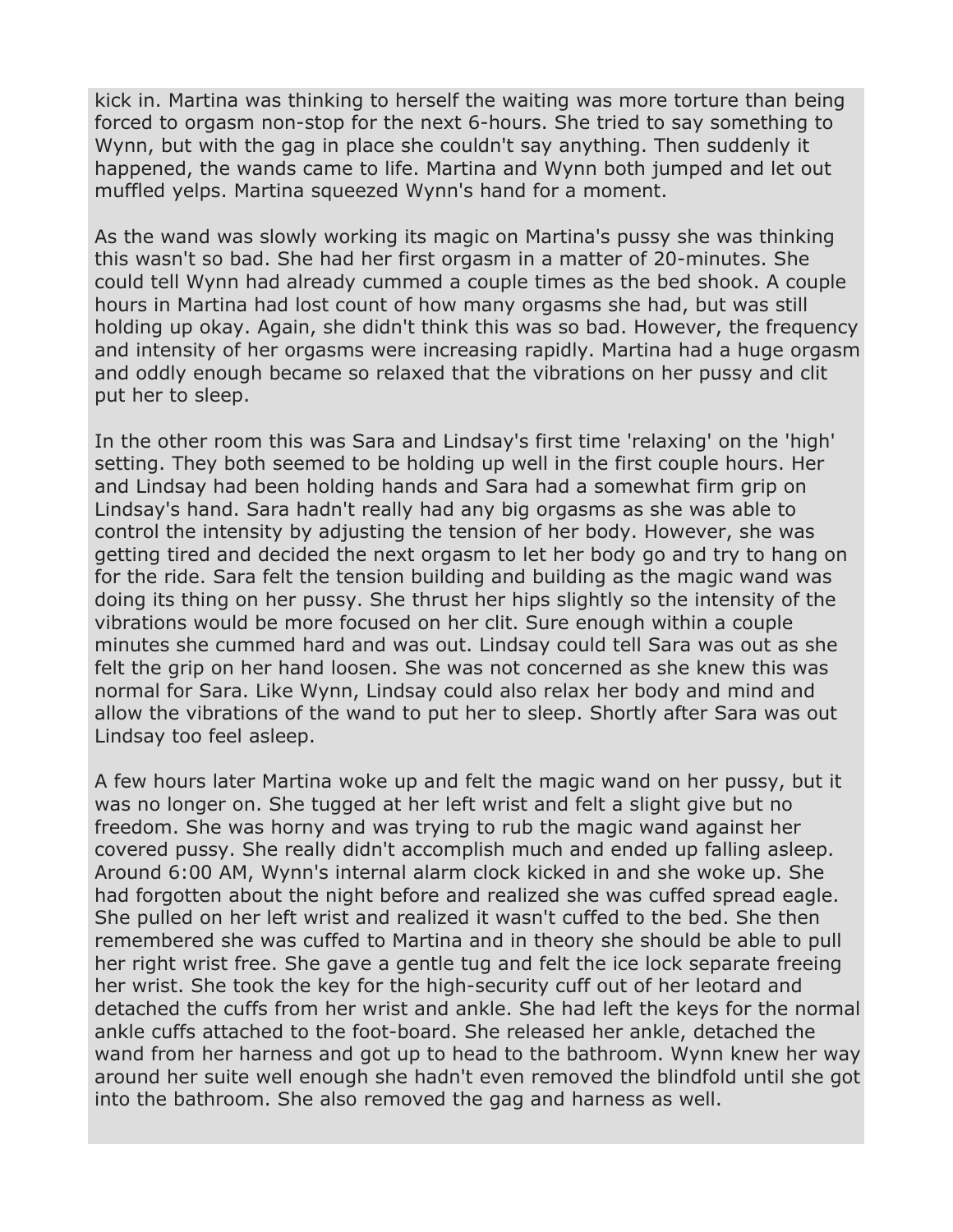After she emptied her bladder she went back into her suite and noticed Martina was still sound asleep. Wynn decided she would have a little fun with Martina. She took the high-security cuffs attached to Martina and connected the free ends to the headboard and foot-board. She then walked around and removed the handcuff from the ice lock, reattaching it directly to the headboard. Next she carefully removed the wand from Martina's harness and began to rub Martina's tits. Martina was still half sleep and moaned through the gag. Wynn reached down and started rubbing Martina's pussy through the soaked tights and bodysuit. Martina came to and tried to move, but found she was unable to move.

Wynn greeted her, "Morning Martina! You're still horny, I guess we need to do something about that!" Wynn had decreased the spread of Martina's legs so she would be able to pull Martina's tights down enough to able to lick her pussy. Wynn undid the snaps at the crotch of the Hello Kitty bodysuit and then pulled down Martina's tights. Wynn stuck her finger into Martina's very wet pussy, "So wet!" She laid down with her head to the foot of the bed and started licking Martina's pussy. Martina was close to cumming when Wynn declared, you shouldn't be having all the fun." Martina was not sure what the meant, but felt Wynn get off the bed.

Since she was blindfolded she could not see that Wynn had unsnapped the crotch of her bodysuit and stripped out her tights. Wynn got back up on the bed and reached behind Martina's head to remove the harness gag. Martina was about to say something when she suddenly felt Wynn sitting on her face. Next thing she knows Wynn is licking her pussy again. Martina knew what she needed to do and started licking Wynn's pussy. Wynn was actually surprised at the good job Martina was doing. As it turns out Martina learned a lot about pleasing a woman when she was living with Laura and Miss Kitty in Henderson. Wynn had just gotten Martina to cum when she too cummed. Wynn looked over the clock and saw it was half past seven and she needed to get Lindsay and Sara freed soon. She dismounted herself from Martina's face and quickly turned around kissing Martina deeply and passionately. Martina had no idea what hit her and was out.

Wynn laughed, "I still got it!" She detached all the cuffs from Martina and the bed. She then tossed everything on the recliner and took a quick shower. Martina had come to again and was removing her blindfold as Wynn walked into the room naked carrying her armor.

Martina had never seen the armor before, "Good lord what the fuck is that!"

Wynn laughed, "My chastity armor. Another fine creation of Gary. Sara and Peaches have one as well."

Martina laughed, "How the fuck do you get yourself into that thing?!"

Wynn replied, "Very carefully. Come on over here and I'll show you." Martina got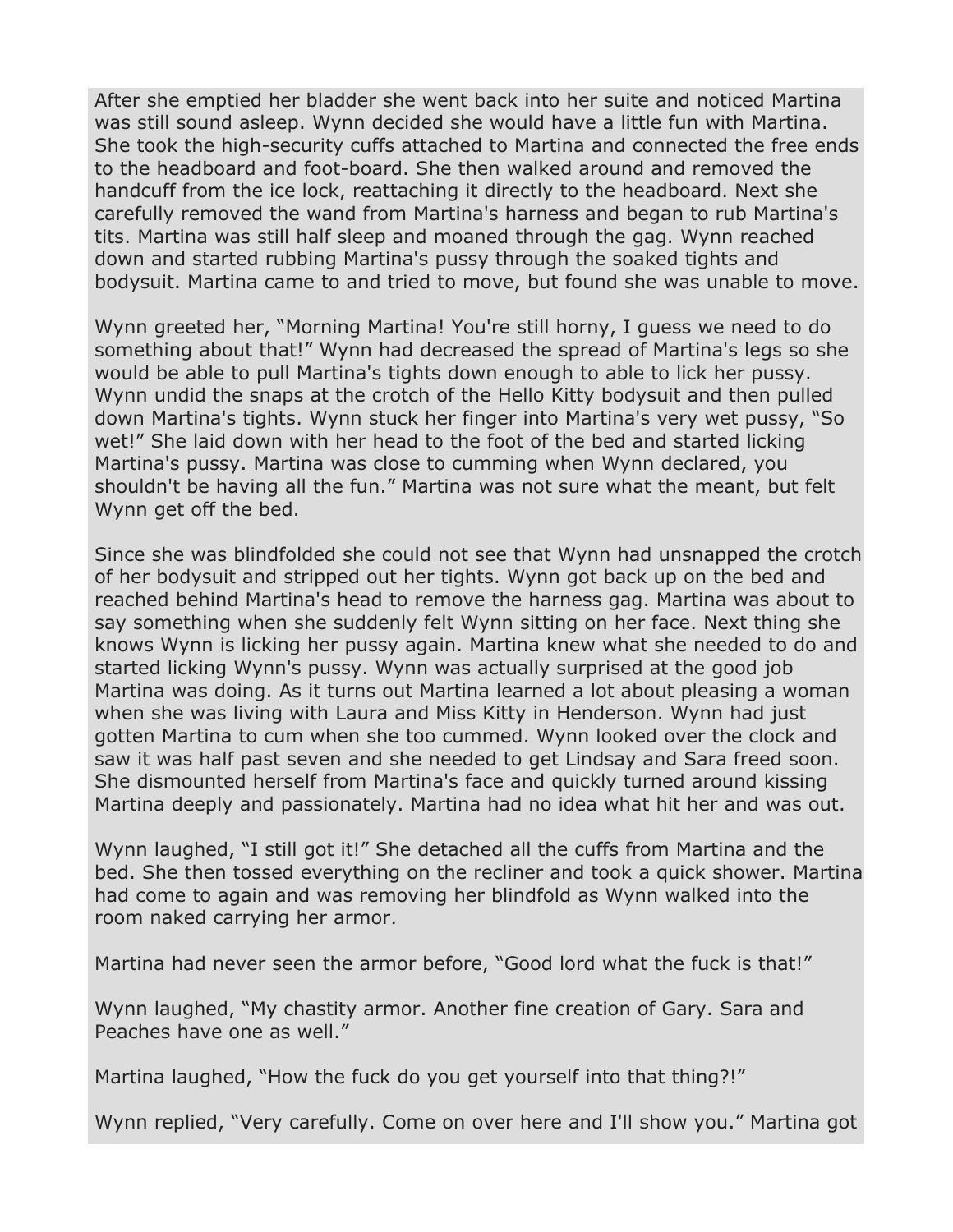up and walked over to Wynn. Wynn opened up the armor and show Martina the grooves, "So my tit piercings go into here. This works on the same principle as the way plugs are attached to the rear shied on a chastity belt, once fully inserted it can not be moved to the point where it can be detached from the belt. In this case, I can only get my tits out if I lean forward, which I won't be able to do once the armor is fully closed and locked." She reached into her nightstand and grabbed a bottle of lube.

Martina asked, "What you need that for?"

Wynn giggled, "To lube the vaginal plug."

Martina shuddered, "You have a vaginal plug in that thing!" Wynn smiled and turned the armor so Martina could see the metal tiered balls plug, "Good grief woman!"

Wynn shrugged it off, "I'm so use it, that I actually feel naked without the armor and the plug in my pussy. Now, let me get into this thing." Wynn removed the key from the back of her armor handing it to Martina, "Here you hold on to this. I could put it in Ron's safe, but then I wouldn't be able to get it back until he returned. We might want to have some more fun tonight." She stepped into the armor, carefully aligning the plug with her pussy and pulled it up. She told Martina, "The thing about this plug is it does not go all the way in until the armor is fully closed." Wynn reached behind her and started turning the lock. Martina watched as the armor slowly started closing around Wynn's body. Wynn knelt slightly and gave the lock one final turn and felt the plug insert fully into her pussy. She turned to Martina, "You want the honors of locking me in?"

Martina stood up and asked, "What do I do?"

Wynn instructed her, "Turn the lock clockwise a quarter turn so it lines up with the opening then push it in. You will need to give it a good push as it is spring loaded." Martina turned the lock and then as she pushed it in she felt what Wynn was saying about being spring loaded. She gave it a firm push and felt the lock catch on the internal post. The lock was now flush with the back of the belt.

Martina told Wynn, "Turn around I want to see the front." Wynn turned around and Martina saw that Wynn's tits were covered by the steel cups, "Dang you can't touch yourself at all!"

Wynn giggled, "That's the idea!"

## **Chapter 11: Insurance and Girls' Day Out**

Peaches woke up and forgot where she was. She was starting to freak out to find herself in a straitjacket and strapped down to a cot in an institution. She looked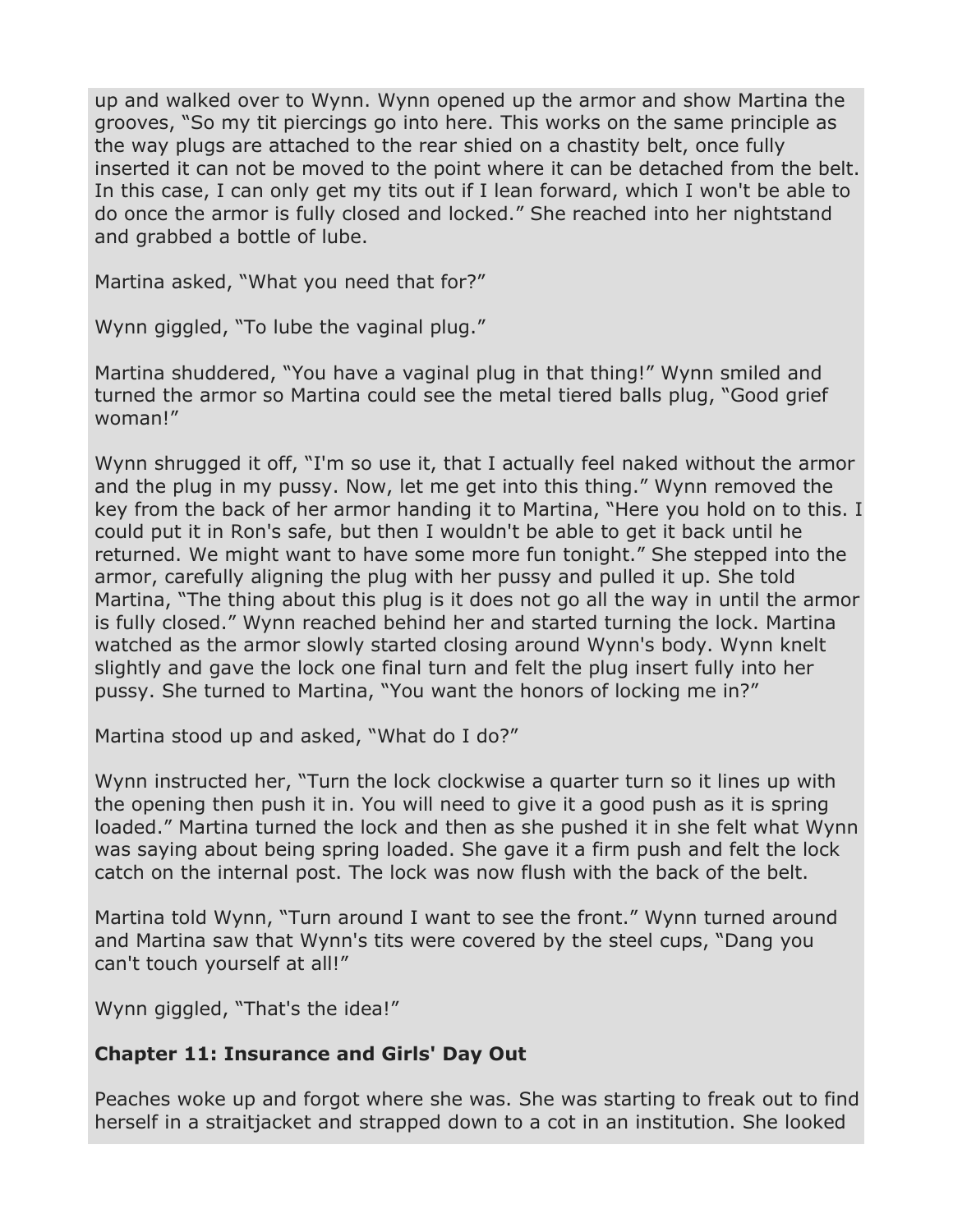around and saw Maya across from her and quickly remembered where she was and why she was there. Maya saw Peaches was up, "Good morning! How did you sleep?"

Peaches replied, "Good. Funny not need to pee."

Maya laughed, "Yeah, I am going to miss this when I get discharged from here. Oh I should warn you it can be a little unpleasant after they remove the catheter during the first couple times you go. Looks like we have about another 20 minutes or so before they will come release and re-belt us."

Peaches whined, "I still have to wear belt?"

Maya laughed, "Yes and you will be wearing it still when you leave."

Peaches was unhappy, "Maya! Why?"

Maya told her, "You wanted to remain faithful so I will make sure you don't get the key when you leave here tomorrow. When I get home you will be ready for me."

Peaches grumbled, "Yes Mistress." Maya was going to say something, but realized she *was* acting as a Mistress with Peaches.

Debbie came in along with an orderly carrying the girls' belts, "Well good morning you two. Now, as soon as we get these belts back on you two, you will be released and get dressed. We have a special breakfast for you to out on the third floor deck. After breakfast we will take you into Oracle to the Bio Sphere II where you will spend most of the day. It is such a wonderful place to unwind, so I think it will do you both good."

Peaches asked, "We going to have sometime to um...well..."

Debbie laughed, "Yeah, like last night after dinner we will give you sometime to play. We do lights out an hour later on Saturdays so you get a little more time. Anyway, lets get those catheters out and then get you out of those jackets. Oh yeah and most importantly get those chastity belts back on, wouldn't want any unauthorized touching by either of you!"

The orderly walked over to Peaches and slowly extracted the catheter. Next she removed the jacket straps from Peaches thighs while rolling up the jacket above her hips. She carefully secured the belt on to Peaches and put the key in her pocket. With Peaches belted the orderly released the straps holding her to the cot. She instructed Peaches, "Go ahead and get dressed in the bathroom."

Peaches headed into the bathroom which was the first time she had been in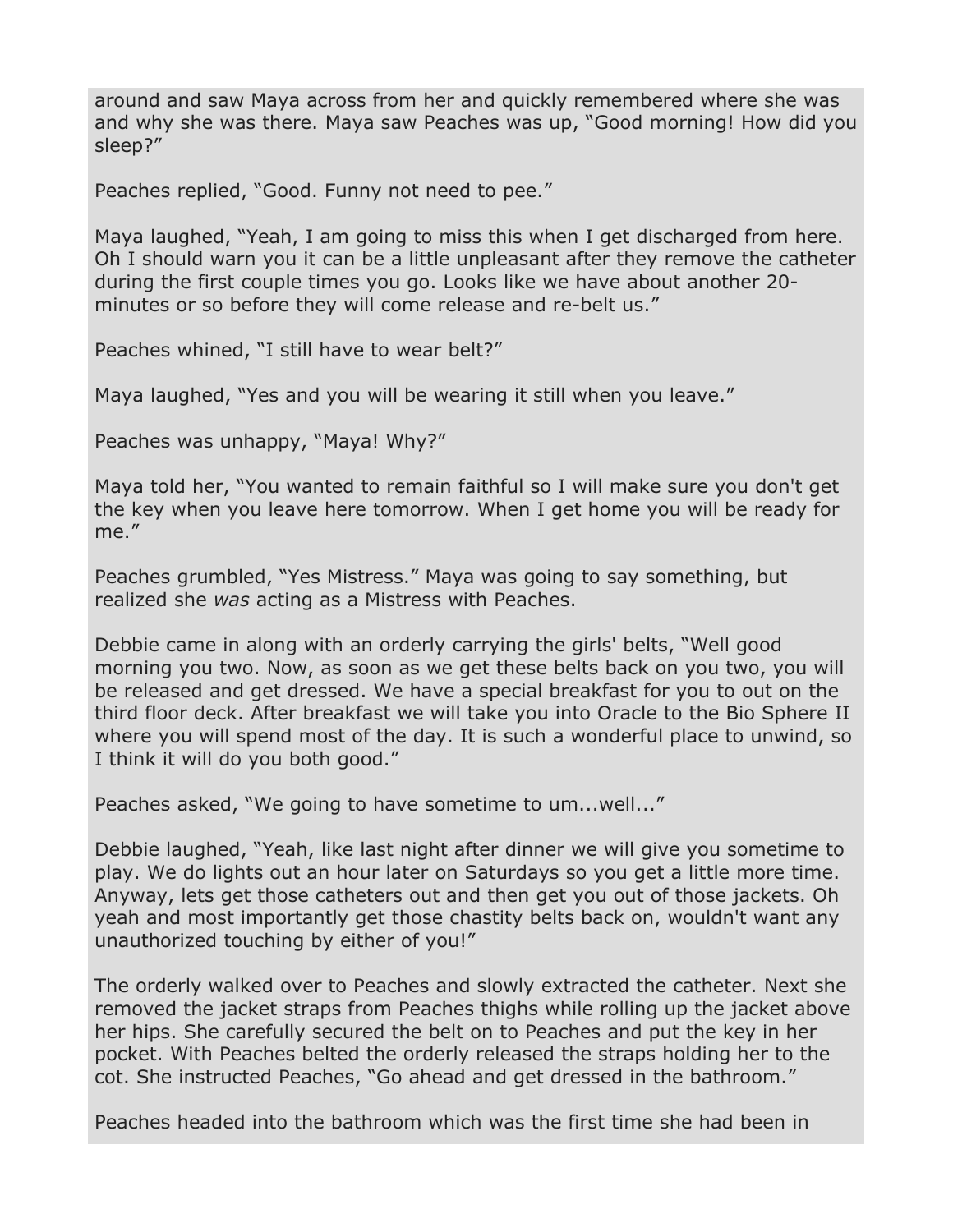there since her visit. Meanwhile the orderly turned her attention to Maya, "I figure by the time she is dressed I should have your belt back on you."

A few minutes later the girls were taken up to the third level on to a private deck facing the south. Breakfast was waiting for them on the table.

–

Wynn headed over to the Copper Queen suite to find Sara and Lindsay were still asleep. She walked over and released the cuffs from bed posts and the girls wrists and ankles. They still had their other wrists and ankles connected together with the high security cuffs. Wynn left the key for the high-security cuffs between the two girls on the bed. Wynn headed back to the kitchen and found Martina had already started breakfast.

Martina saw Wynn's look of surprise, "I do cook!"

Wynn laughed, "Okay. Ron did mention something about that, but I never seen it. Anyway, those two are still asleep. I did release them from the bed, but they are still attached to each other."

Martina told Wynn, "Well, this is going to take a little time. I am sure they will be up soon."

–

Maya and Peaches finished breakfast and talked. Maya asked Peaches, "Is it bad that I have such anger against Jed?"

Peaches replied, "Me not like him. I know he your father, but he is bad man!"

Maya laughed, "Funny. I've heard that expression so many times but never about my father."

Peaches winced, "Sorry!"

Maya assured her, "No, you're right he is a 'bad man'. I know that, hell I even knew that when he showed up in January. You weren't there when Sara ripped him to shreds. Like an idiot I stood there and defended him. Of course she did say some not so nice things about Tess too, but that was before she really knew about her."

Peaches sighed, "Tess never should have agreed to his game. She was in too deep by time."

Maya asked, "What do you mean?"

Peaches explained, "She could not get out of this without losing more money.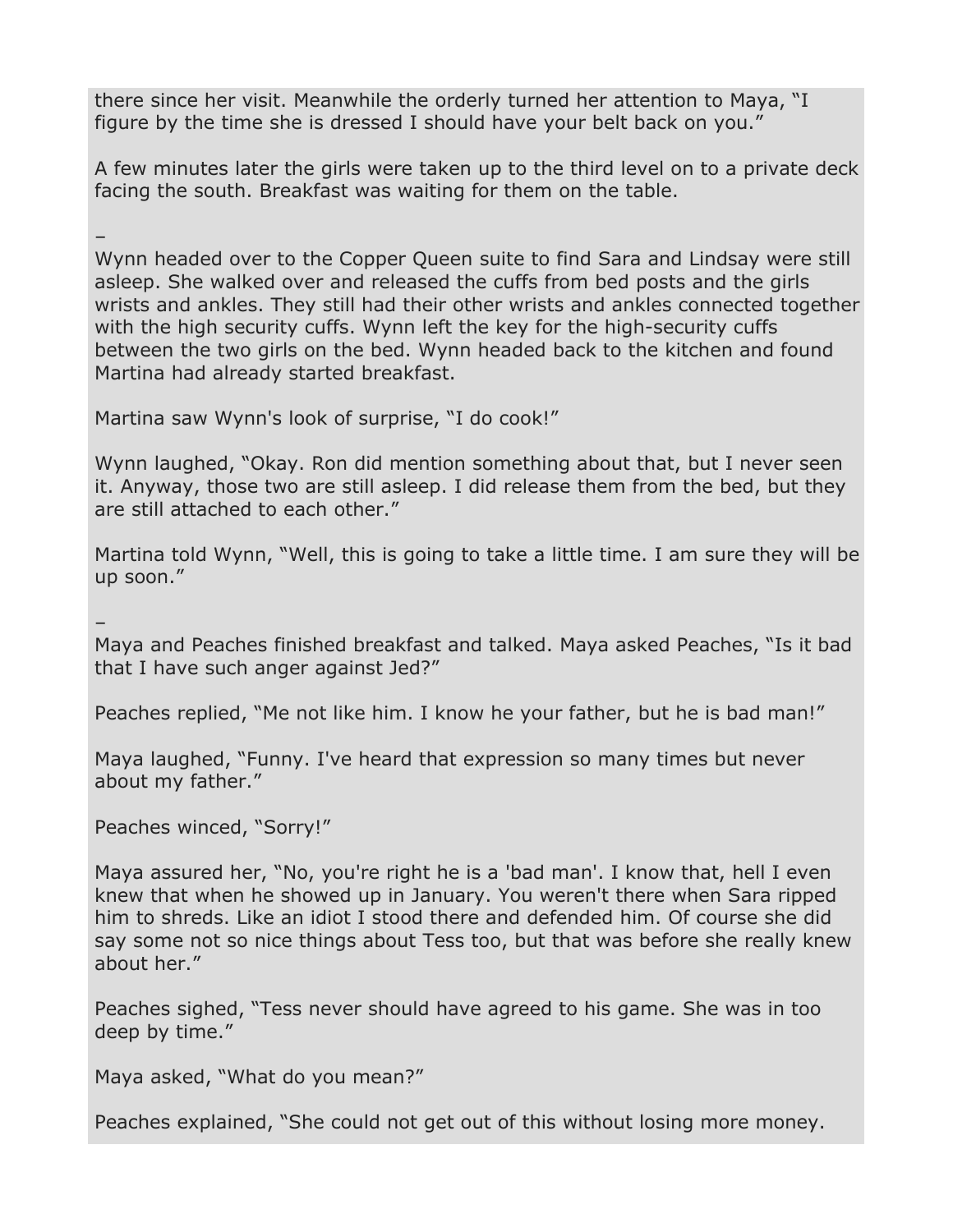But, she lost all anyway when the deal feel though because of Dunn."

Maya was ever more confused now, "What was Dunn's involvement?"

Peaches told her, "He did work before and was told would get paid after the startup was funded. He was suppose to be paid when he showed up the last night you were there. Instead Jed said needed more money because of 'issues'."

Maya laughed, "Issues as in the flaming TV and having to get another backup power system?"

Peaches replied, "Yes and Laura."

Maya wondered, "Why did they send you back with us at the end? Better question, did they want you to befriend me to build my trust with them?"

Peaches sat silent trying to figure out how to explain the mess, "No, no. They asked me to check you. When you opened the door and I saw you, something happened...not scripted. Why they sent me with you at the end I not know. I think they knew I was on to them....wanted me out the way."

Maya breathed a sigh of relief, "That's good."

Peaches took Maya's hand, "One more thing. I have 'insurance' hidden in our playroom."

Maya was confused, "Insurance?"

Peaches explained, "Financial documents showing Jed's doings. He left laying around one day after we back. Tess came into the room and saw...made copies. Told me if she ever in trouble....give them to Ron and he would know what to do."

Maya was intrigued, "Interesting. Why didn't you give them to Ron when we came back?"

Peaches told me, "Tess said she contact me if she needed them."

Maya thought back to the night when Tess appeared, "Do you think that is why she showed up that night? If so, may be should get Ron to get those documents to her."

Peaches explained, "You left in such hurry and she never said anything to me."

Maya shuddered as she recalled the events of that night, "Yeah, sorry. Still, I think it is important we get those documents to Tess, just in case Jed destroyed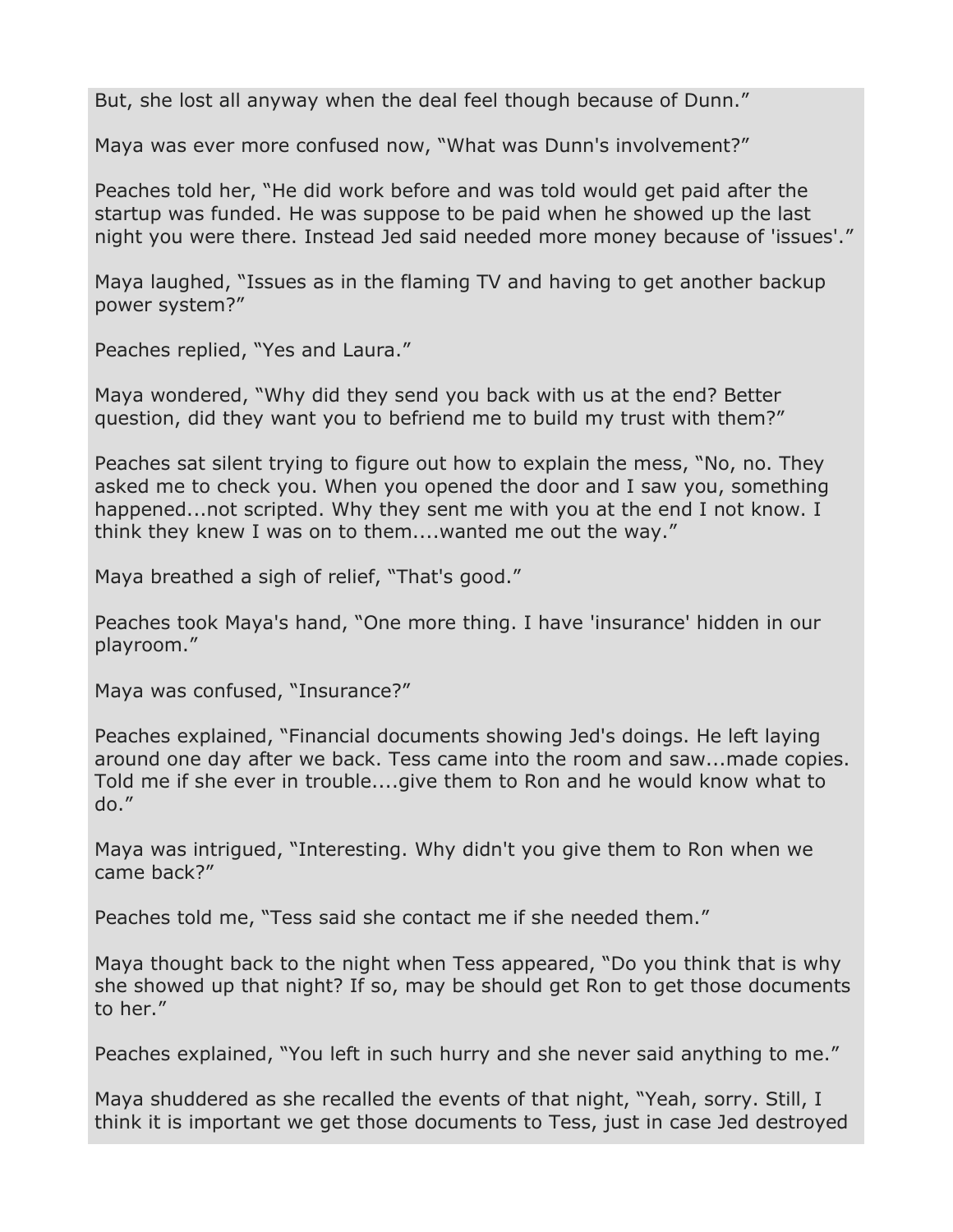the originals."

Peaches told Maya, "They in binder in playroom closet behind the toy chest."

Maya had her phone with her and she called the house. She was expecting Wynn, but Martina answered, "Oh hey Martina, Maya here."

Martina was surprise to be hearing from Maya, "Hey, how you doing?"

Maya explained, "Doing well. Say, is Wynn free?"

Martina told her, "She is tending to Lindsay and Sara right now, anything I can help you with?"

Maya told her, "Well, sure. Can you get up to my Playroom...the room you've been sleeping in?"

Martina replied, "Yeah, sure." She headed that way and met up with Wynn, "Maya on the phone, needs something from her playroom?"

Wynn instructed her to put the phone on speaker, "What's going on Maya?"

Maya told Wynn, "Not yet sure, need you two to get up to my playroom and take a look in the closet behind the toy chest."

Wynn laughed, "You forget something?!"

Maya was getting frustrated, "I am being serious this is important, Peaches says there is something back there."

Wynn apologized, "Sorry. Okay I am in the room now. Opening the closet. Martina you're smaller than I am can you see if there is anything behind the toy chest in there?"

Martina griped, "As if! Not by much I am! I can't really see anything let me feel behind here...I don't feel anything...oh wait...there is something here, but I can't get to it. I think we need to move the toy chest out." Wynn and Martina pulled the toy chest out slightly and Martina was able to reach behind, "There is a bag with a binder in it?"

Maya instructed them, "Open the binder and tell me what you see."

Wynn commented, "Looks like a bunch of paper work."

Martina looked closely, "These are bank transfers, to untraceable off-shore accounts. *The Last National Bank of Wyoming*? What the fuck is this..." She saw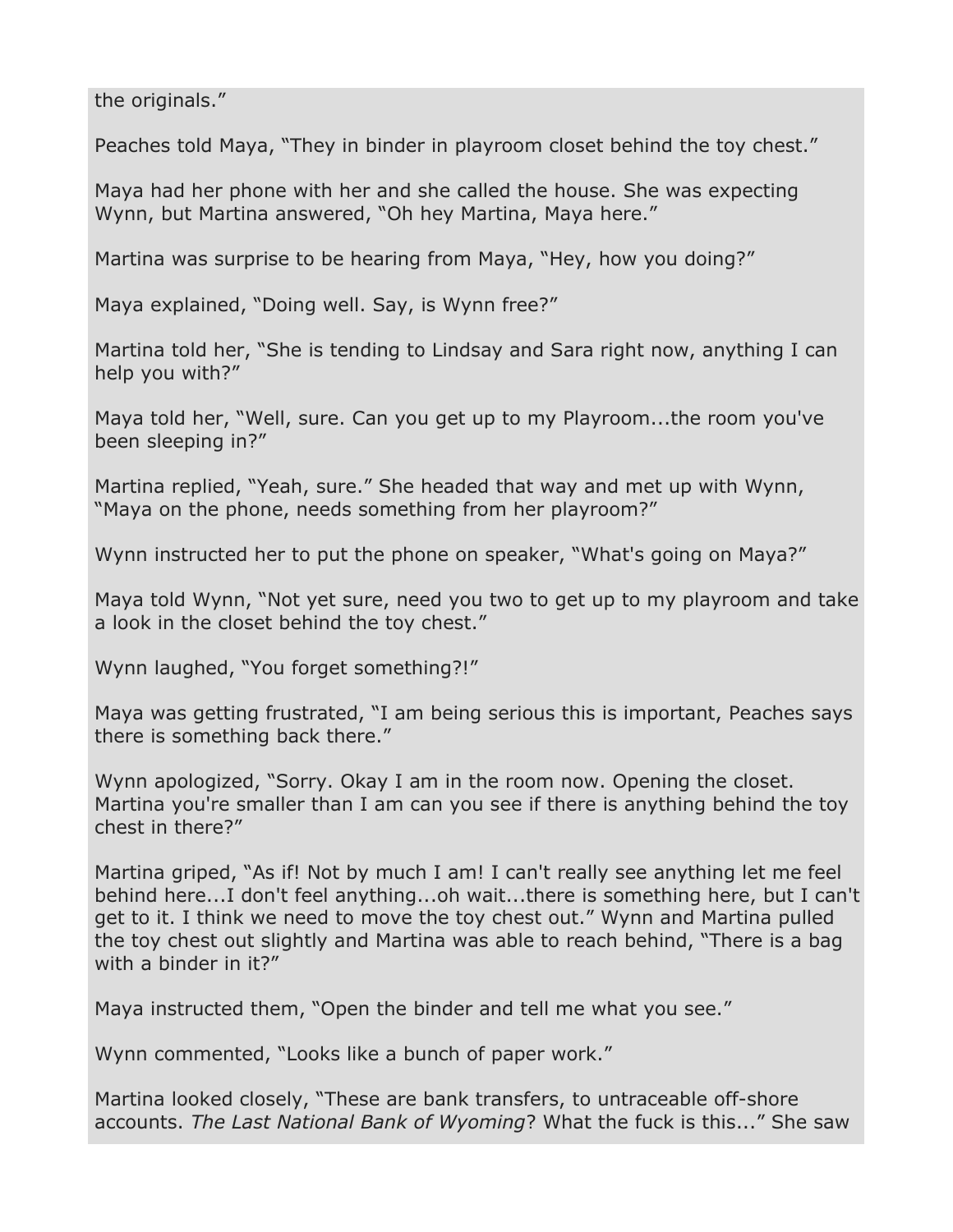the names on the statement, "Oh fuck Boots Chugwater/Jed Rae! How the hell did she get a hold of these?"

Maya told her, "Tess found it laying around and made copies and gave them Peaches as an 'insurance policy'. I am thinking that is really why she came over that day couple weeks ago was to get these documents."

Martina was looking at more of the statements and in much more detail, "Man he was involved in a lot shit. Oh geez, Rae-Whitewater Investments. That's got be a shell company, this looks like a Ponzi Scheme and he has defrauded a lot of people. We need to get this over to Dunn and Tess somehow."

Maya explained, "I don't have their contact info. Ron might, be he is with Laura this weekend."

Wynn replied, "Andy should have Dunn's contact info. Let me make copies of these and I will see if he can get this info to them."

Debbie came in and announced, "Time for you two to head out."

Maya told Wynn and Martina, "We are leaving now, do what you can."

– Wynn headed down to my office to start scanning the documents. Meanwhile Martina returned to the kitchen and continued fixing breakfast. Over in the Copper Queen Suite Lindsay had woken up and went to stretch out only to discover she was still attached to Sara. The sudden moment woke Sara, who tried to reach up with both her hands to remove the gag and blindfold, but discovered she was attached to Lindsay. With her free hand she managed to remove the gag and blindfold. She looked over to Lindsay who was still gagged and blindfolded and smiled. She removed Lindsay's gag then started kissing her deeply while rubbing Lindsay's pussy through the still soaked tights and leotard, "Good morning!"

Lindsay's response was somewhat expect, "I've got to pee!"

Sara sighed, "Way to ruin the moment. Okay let me find the keys for the highsecurity cuffs..." She looked around and found the keys between her and Lindsay.

Lindsay giggled, "Sorry, but I really do need to go..."

Sara laughed, "Patience, almost got these cuffs off."

No sooner had Sara detached the high-security cuffs from Lindsay, she made a beeline for the bathroom. Sara looked around the room and noticed the pile of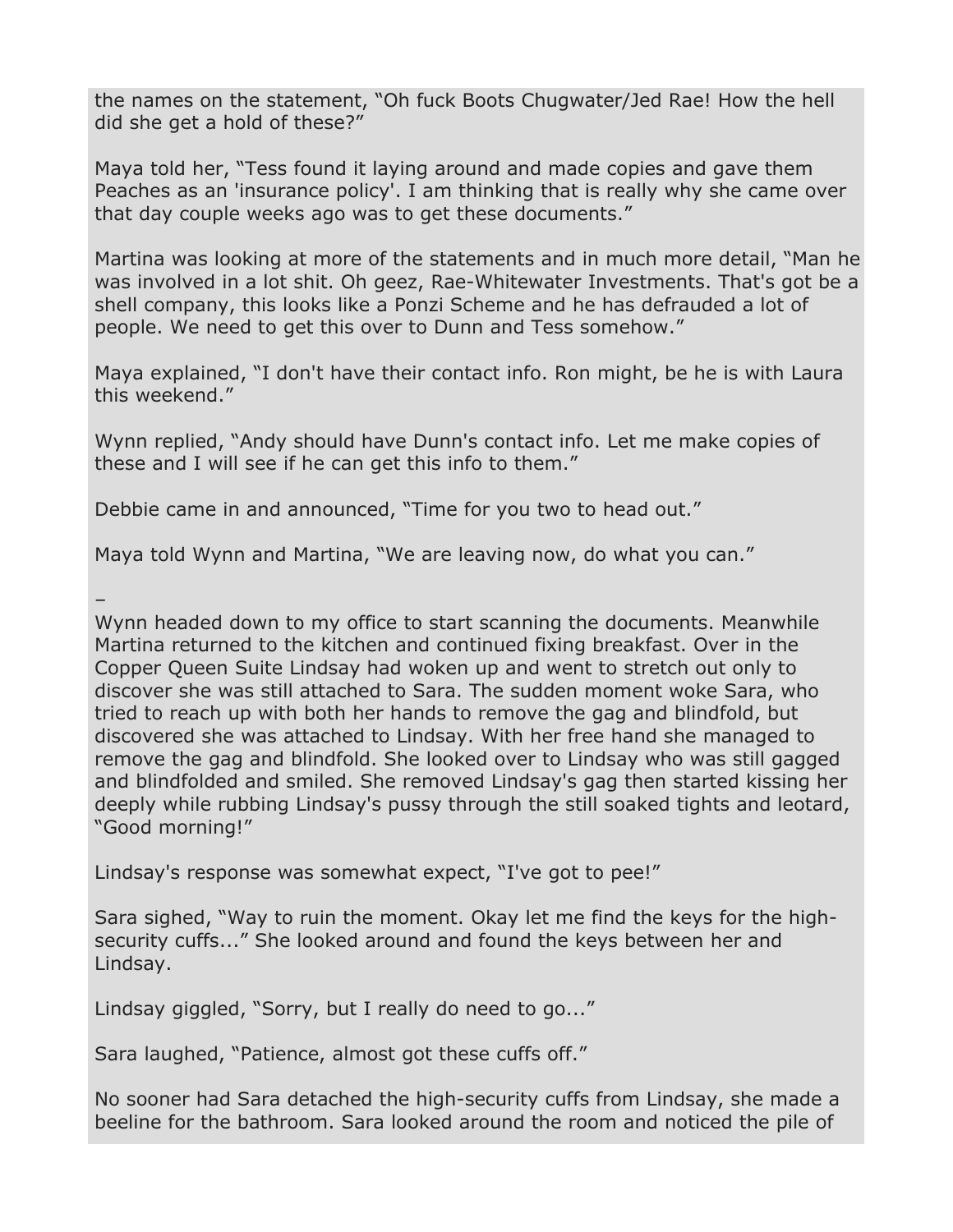toys on the recliner. She wasn't sure if she should clean it up or if they would be relaxing again later during the weekend. Sara yelled over to Lindsay, "I'm going upstairs to cleanup and change."

Lindsay had brought a change of clothes with her and was going to do the same, just as soon as she emptied her bladder. Both girls had changed and appeared in the kitchen nearly the same time. Sara saw Martina, "Morning Martina."

Martina looked over and saw Sara then Lindsay, "Morning you two. Hey Lindsay, can you get a hold of Andy for me?"

Lindsay nodded, "Yeah, why?"

Martina told her, "Wynn and I need to get some information over to Dunn and Tess. Seems Tess had left some very important and incriminating documents with Peaches as an 'insurance policy'. Since Ron is gone all weekend, I figure it would be easier to get a hold of Andy to get this info to Dunn."

Lindsay asked, "Okay after breakfast?"

Martina confirmed, "That's fine. Wynn is still scanning all the documents anyways. Now, hope you two are hungry as it looks like I made too much French Toast!"

Wynn returned and commented, "Okay, I got everything scanned and placed the flash drive in Ron's safe."

Lindsay told Wynn, "I'll give Andy a call after breakfast." The four of them sat down and ate breakfast after which Lindsay commented, "Good lordy Martina, I am going to need a nap after this!"

Martina giggled, "Sorry, I somehow thought there would be more of us."

Lindsay went back into the Copper Queen suite and retrieved her phone. She got a hold of Andy, "Sorry to bother you, but if you get a break can you come by the house we have something here we need you to get to Dunn and Tess." Andy informed them he could stop by in a couple hours which would be before the four girls were going to head out.

Sara asked Wynn, "Should we clean up the Copper Queen suite?"

Wynn replied, "Depends on if you two are going to be doing more in there."

Sara replied, "Doubtful as Andy will be coming home tonight so Lindsay will be back in the cottage."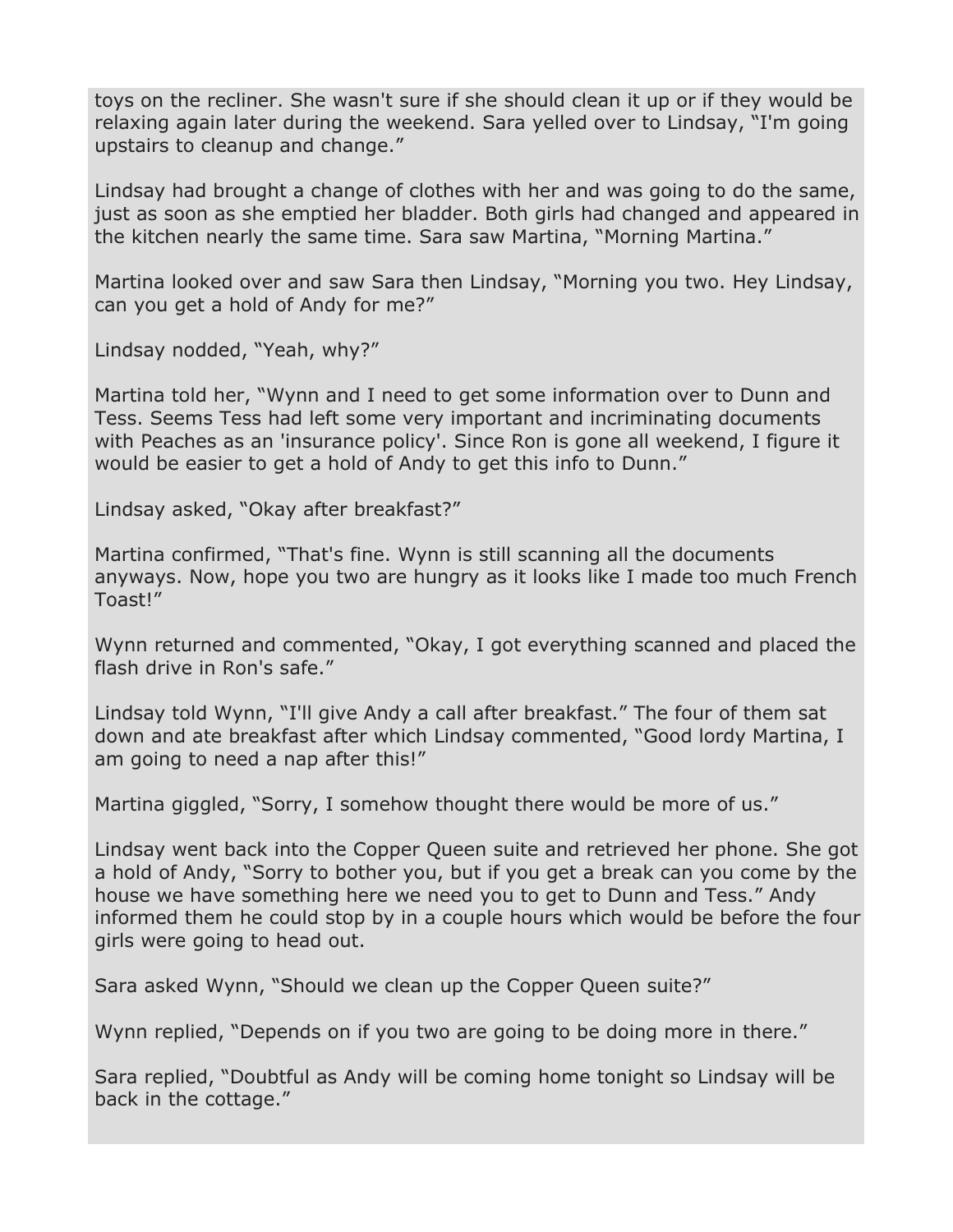Wynn told them, "Okay, then yeah go ahead."

Martina's cell phone was ringing on the counter, she picked up her phone and went on to the patio to talk to Marc. Sara and Lindsay headed back into the Copper Queen and collected all the toys. They had just returned from putting everything in the playloft when Martina walked in and commented, "Well, I hope y'all aren't tired of me!"

Lindsay laughed, "What did Marc get delayed again?!"

Martina laughed nervously, "Sort of...kinda...he has been called to do another set of seminars this time on the east coast....for most of next week."

Wynn could tell Martina was more upset of being considered a pest, "That's fine."

Sara told her, "You know, it is kinda good too."

Martina looked at Sara surprised and asked, "How so?"

Sara explained, "You can keep Peaches company during the evenings while Maya is away."

Martina bowed, "Thank you."

Andy walked in and greeted everyone, "Hey All! So, what is so important?"

Wynn handed Andy the binder, "This."

Andy took the binder and sat down at the counter to review the documents, "Hmm....wow....how did y'all get this?"

Martina told him, "Maya called this morning and told us Peaches had brought this with her when they came back from Chugwater. She said something about Tess keeping it as an insurance policy. Maya thinks that may be why Dunn and Tess showed up that day was to get these documents."

Andy was still looking through the documents, "Oh boy, the FTC is going to want to see this. Let me make a quick call." Andy called Dunn and informed him of their findings. Dunn instructed him to UPS the documents directly to the FTC attorney handing the case. Andy asked Martina, "Are there more copies?"

Wynn explained, "I scanned everything this morning and copied it over to a Flash Drive which is in Ron's safe."

Andy informed Dunn, "Yes there is. Okay, got it. I'll get this dropped off this morning and she should have it by Monday. Yes, I'll let them know." Andy got of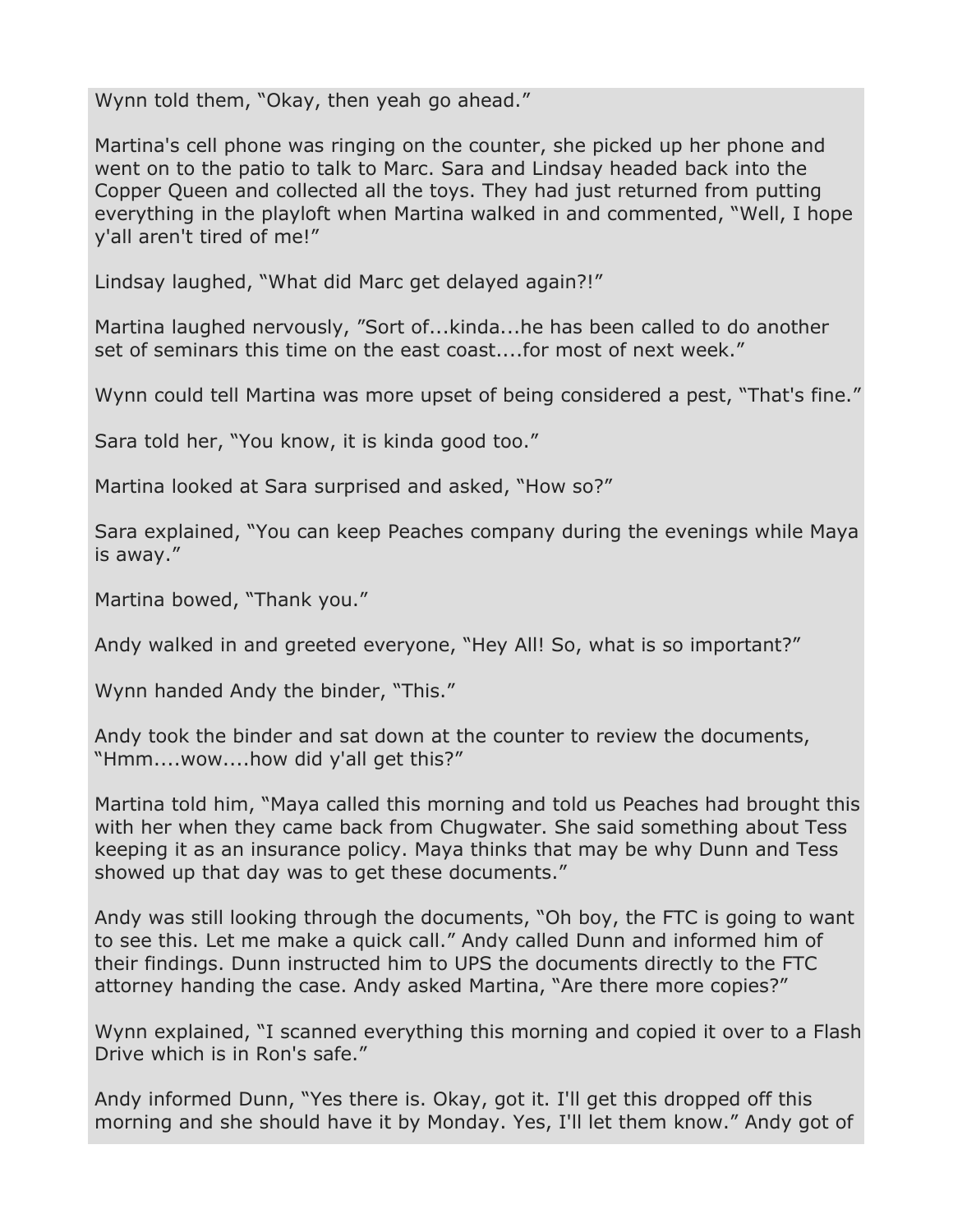the phone with Dunn and informed us, "They really appreciate you finding these documents. Now, if you excuse me, I need to get over to The UPS Store and get this stuff out. By the way, I am going to home late tonight."

Lindsay told him, "That's okay we are going to be at Desert Ridge the rest of the day anyway."

Andy laughed, "Well, I do hope y'all don't get into too much trouble..."

# **Chapter 12: The Chastity Belt Challenge and Lizzie**

An hour later Maya and Peaches arrived at the Bio Sphere II. They were told they would be picked up in a few hours. The two of them walked around and talked among themselves for most of the outing. Maya told Peaches about her new friend, Lizzie she made at the resort. As they walked around the Bio Sphere, Peaches kept tugging at her skirt, "Dang belt make skirt loose."

Maya who was in a red dress and black stockings commented, "Should've worn a dress, then you would not have to worry about your skirt falling down."

Peaches scowled, "I was looking for sympathy not fix!"

Maya laughed, "I am so use to the belt that it doesn't even bother me. I bet you couldn't even go long term in a belt."

Peaches was not one to back down from a challenge, even if she knew better, "Sure I can!"

The girls found a quiet area to sit down and Maya presented her challenge, "So, we are about four months from Christmas..."

Peaches replied, "Our FIRST Christmas."

Maya cracked an evil smile, Peaches was too busy thinking about how they'd spend Christmas together to notice, "True, so let's make it special."

Peaches was still lost in thought, "Okay! Yes let us do that!"

Maya laid out her plan, "After our time tonight we will be belted 24/7 until Christmas."

Peaches came back to reality and wasn't sure what she had just heard, "Until Christmas?"

Maya taunted her, "I knew you couldn't do it!"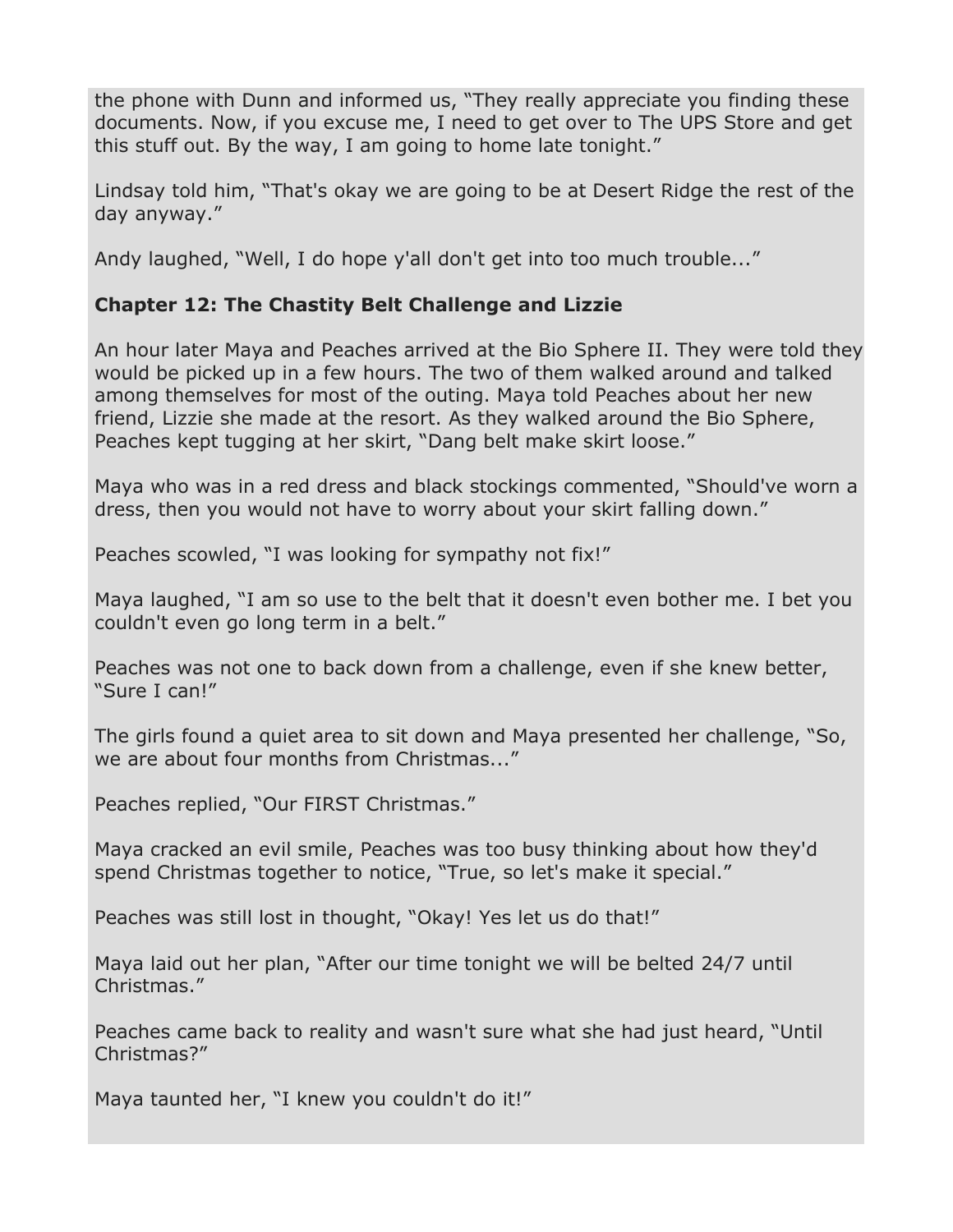Peaches was determined to prove Maya wrong, "YES I CAN!"

Maya had Peaches just where she wanted her, "Okay, then I will let Ron know when he comes tomorrow. He will decide what will happen to us if either one of us fails at the challenge."

Peaches suddenly felt sick, "I need the ladies room..." She made a beeline for the bathroom and Maya sat there and laughed. Peaches made into the ladies room, finding an open stall in the corner. She sat down on the commode lifting her skirt. She stuck her hand under her skirt, but all she could do was rub the cold hard steel which sealed off her pussy. She wanted to cry, scream, run away, but she knew she could never live with herself if she disappointed Maya by backing away from the challenge. She took a deep breath and headed back to Maya.

Maya smiled upon seeing Peaches returned, "You okay?"

Peaches was being strong, "I fine. Let's eat soon."

Maya replied, "Sure."

The two girls had lunch and spent the rest of the afternoon chatting. Nothing was mentioned by either one about the challenge. Later in the day they returned to the resort. As they did the afternoon before they had dinner then would have a couple hours before lights out to do whatever. After dinner, Debbie led them to the suite and reminded them, "You two have an extra hour tonight. Your keys are on the table and we will retrieve them when you are done tonight. Enjoy!" Debbie closed and locked the door behind them. Like wild animals going in for a kill, both girls pounced on the table grabbing their keys. Both were out of their chastity belts in record time and no sooner we all over each other. They never even bothered to take it into the bedroom, instead doing their dirty deeds on the sofa. As was the case last night, it seemed like they had just gotten 'warmed up' when Debbie came back, "Okay, time to get cleaned up. Lights out in 30 minutes." Both girls headed into the bathroom and quickly got cleaned up and back into their belts.

An orderly came in to the room a few moments later, "Hand over the keys please." Both girls handed the keys over and were lead back to Maya's room. The orderly asked, "I am assuming you both know the drill?" Both girls removed their shorts and climbed up on to their cots. Since she was closest to Peaches the orderly handed her the belt key. Peaches got off the cot and removed her belt then was fitted into the straitjacket. She got back on her cot and was quickly restrained then catheterized by the orderly. Next was Maya's turn, she took the key, unlocking the belt then sliding her piercings out of the channel of the crotch shield. She placed her belt on the table then quickly got back on to the cot. A moment later she too was in her straitjacket, restrained and catheterized for the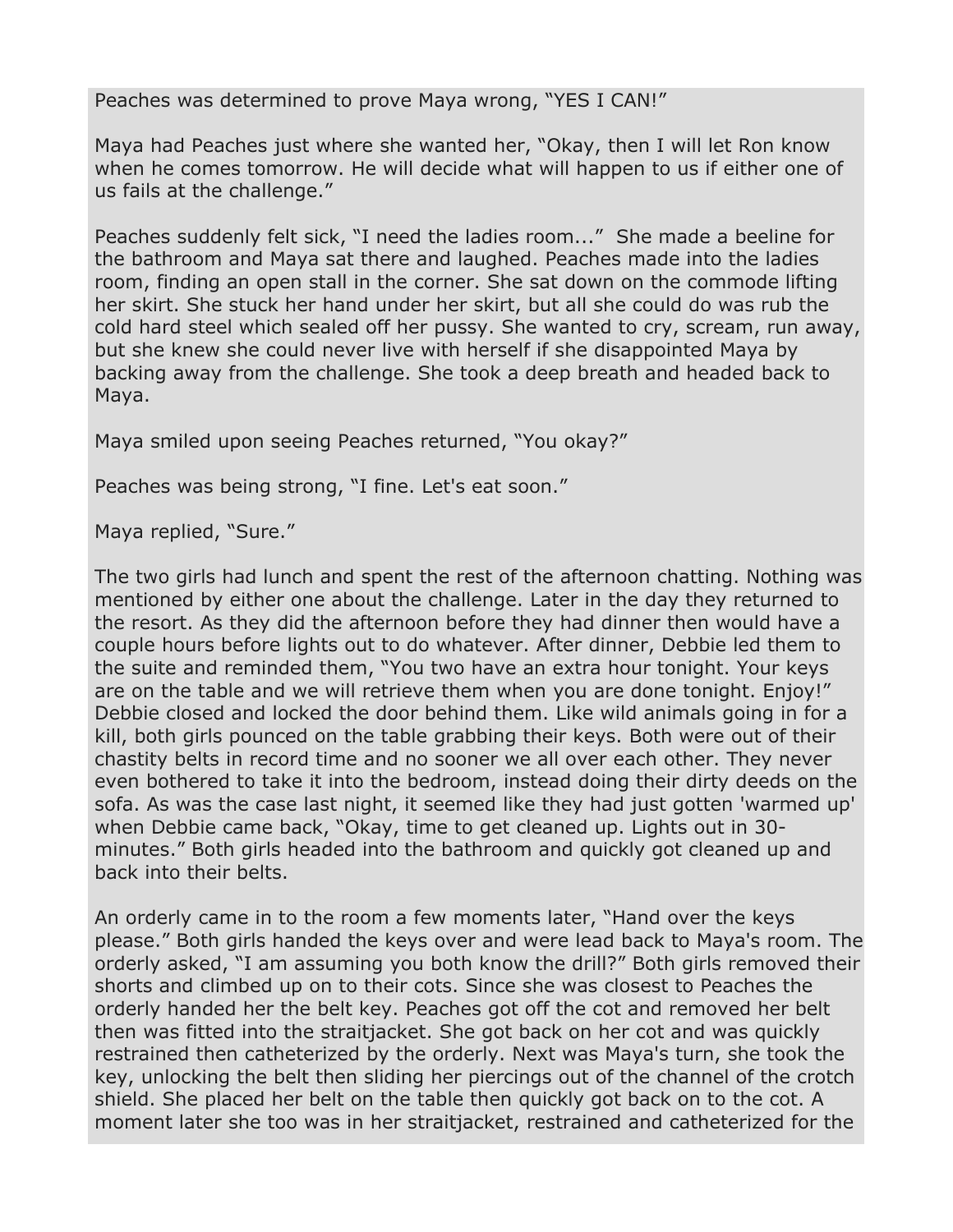evening. "Okay ladies, sleep well. Lights out shortly."

After the orderly left Maya laughed, "I am so going to miss this when I get back!" Peaches was thinking the opposite as she really did not enjoy being catheterized, but she did like being restrained though and loved the smell of the leather straitjacket.

The next morning the girls had a few hours to kill after breakfast. Maya told Peaches, "Before you leave, I want you to meet Lizzie." Maya led Peaches down the hall to a small reception area. Sitting on the sofa was lady who looked similar to Sara, but much shorter and with a partly shaved head and dyed red hair. Maya called out, "Lizzie!"

Lizzie got up from the sofa and walked over to Maya. She saw Peaches and commented, "Ah, so you're the famous Peaches!"

As if on queue, Peaches did one her patented bows, "That me!"

Lizzie giggled and told her, "You mean a lot to Maya, she is grateful to have you looking out for her."

Peaches replied, "Thanks," she then noticed the stainless steel collar around Lizzie's neck, "Oh, cool collar."

Lizzie told her, "Thanks. Don't really notice I have it on. Been wearing it for so long now."

Maya commented, "Don't recall seeing one without the ring."

Lizzie explained, "Yeah, the ring was optional with this. I prefer to wear it without the ring as looks more like a piece of jewelry than a domination tool."

Peaches asked, "You have the key still?"

Lizzie laughed, "Somewhere. Like I said, been wearing it for so long now, I'd feel naked without it."

Maya added, "Sort like me and my chastity belt."

Peaches muttered, "Whatever!"

Lizzie joked, "Hmm, I see what you mean about her. Damn, wish I had one."

Maya explained, "Well, starting today we are both belted until Christmas."

Lizzie thought for a moment, "So, that is about what 4 months or so away?!"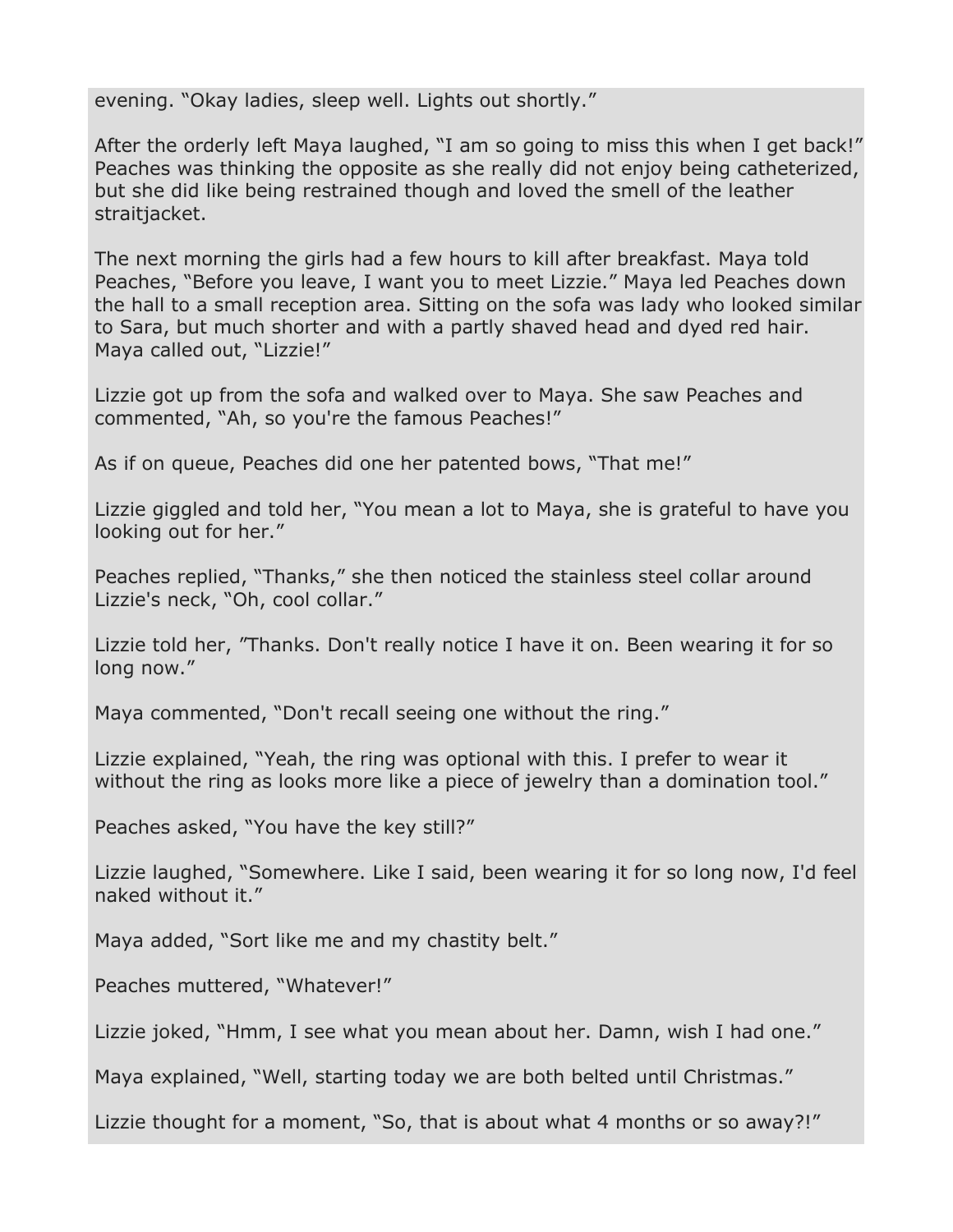Maya laughed, "Yeah, don't think she'll make it."

Peaches was still determined to prove Maya wrong, "I can too!"

Maya just brushed her off, "Yeah, yeah...sure you can."

Peaches was still fascinated about Lizzie's collar and wanted to get off the subject of the 'challenge', "Where did you get collar?"

Lizzie told her, "There is a custom jewelry shop out in Marana. They actually have them pre-made, just need to find a size that fits you comfortably. Let me give you their address and number."

Maya added, "Let me give you Gary Zinfandel's number, if you ever want to get a belt he's the one to contact."

Lizzie giggled in excitement, "Oh yea, please do!"

# **Chapter 13: An Unlikely Gift for Peaches**

Before Saturday's dinner I had a chance to check out The Budget Holstein Oro Valley. It looked like most of the work in the new 'Adult' section was nearly complete. It appeared all that was left to do would get a wireless access point setup and configured to work with the iPads. I took a few pictures for reference. That evening Laura, Miss Kitty along with Sophie had dinner with our mother and Blanche. We chatted for a bit and our mother commented, "So nice to have Laura close by that we can do this once in a while. Also nice to have you down this way Ron."

I told her, "Yeah, well I'll get down this way once in a while for business as I am sure Linda will find new and creative ways to get my team back out here. Of course, that is provided she comes back from San Francisco anytime soon. Nonetheless, I'll bring the 'family' down for Thanksgiving. We will do Christmas at my place."

Blanche commented, "Well, we look forward to the upcoming holidays."

Sunday morning after breakfast Laura and I chatted for a bit, she asked, "Any idea when you will be back here?"

I explained, "From what I can see it looks like the new section of the Budget Holstein is about complete. We will still need to run a wireless access point and get that configured. I think at this point it is just matter of Linda returning."

Laura wondered, "When is that going to happen?"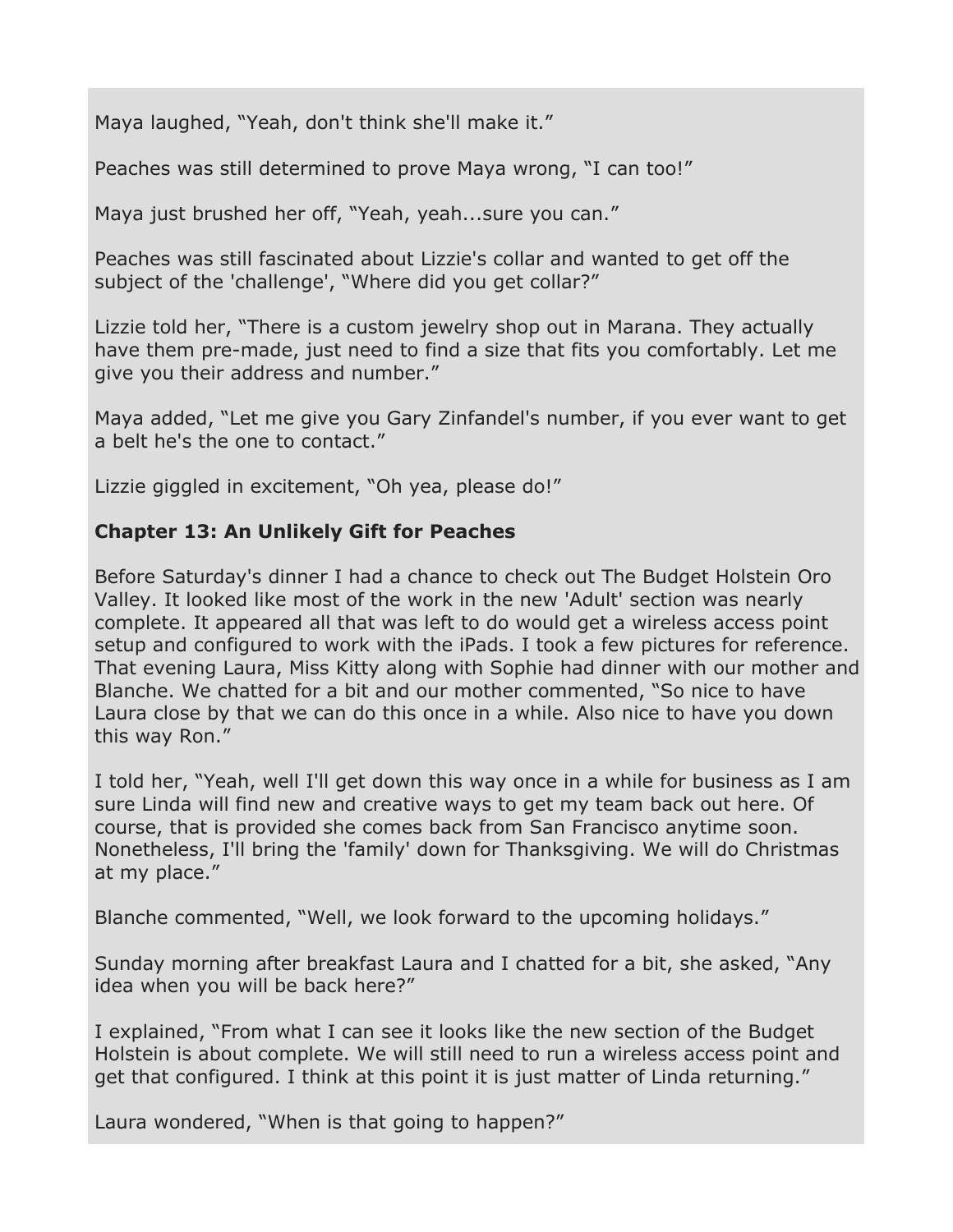I told her, "Haven't a clue. We'll find out and likely with little to no notice. Anyway, I need to head out and pickup Peaches."

I arrive back at the 'resort' and found Debbie waiting for me, "Hey Ron, got a couple minutes?"

I replied, "Sure, Peaches can wait."

We headed over to her office and she explained, "So, we will do a final evaluation on Maya Tuesday and if she 'passes' she will be discharged on Wednesday. I'll give you a call Tuesday afternoon and let you know one way or another."

We left her office and headed back to the lobby. Maya was waiting with Peaches. Maya instructed Peaches, "Go ahead and get your bag into the Jeep. Ron and I need to talk real quick." Peaches left to put her bag into the Jeep and Maya handed me the envelopes with the belt keys explaining, "So Peaches and I have a bit of a challenge. We are both to remain belted 24/7 until Christmas."

I laughed, "I don't see that happening."

Maya scowled, "What you don't think I can do it?"

I laughed and told her, "I know *you* can do it, Peaches on the other hand...let's just say I have my doubts."

Maya laughed, "Well, yeah I think her pride got the better of her."

I asked, "Out of curiosity, what happens if either one of you fails this challenge?"

Maya told me, "No clue, that is up to you."

I sighed, "How is it I always get caught in the middle of this? Okay, have it your way. I'll make sure to place both set of keys in my safe when I get home. Anyway, Debbie will inform me when you get discharged."

Maya replied, "Okay, well need to go Lizzie and I need to get our group ready for tonight."

I was about to leave when Debbie stopped me, "Hey Ron, take this before you go." She handed me canvas bag with one of the resort's leather straitjackets. Debbie explained, "It was the one Peaches wore the last couple nights. You'll get Maya's when she is discharged."

I took the bag from her and replied, "Thanks. I'll see you sometime next week." I returned to the Jeep and placed the bag with the jacket in the back. I got into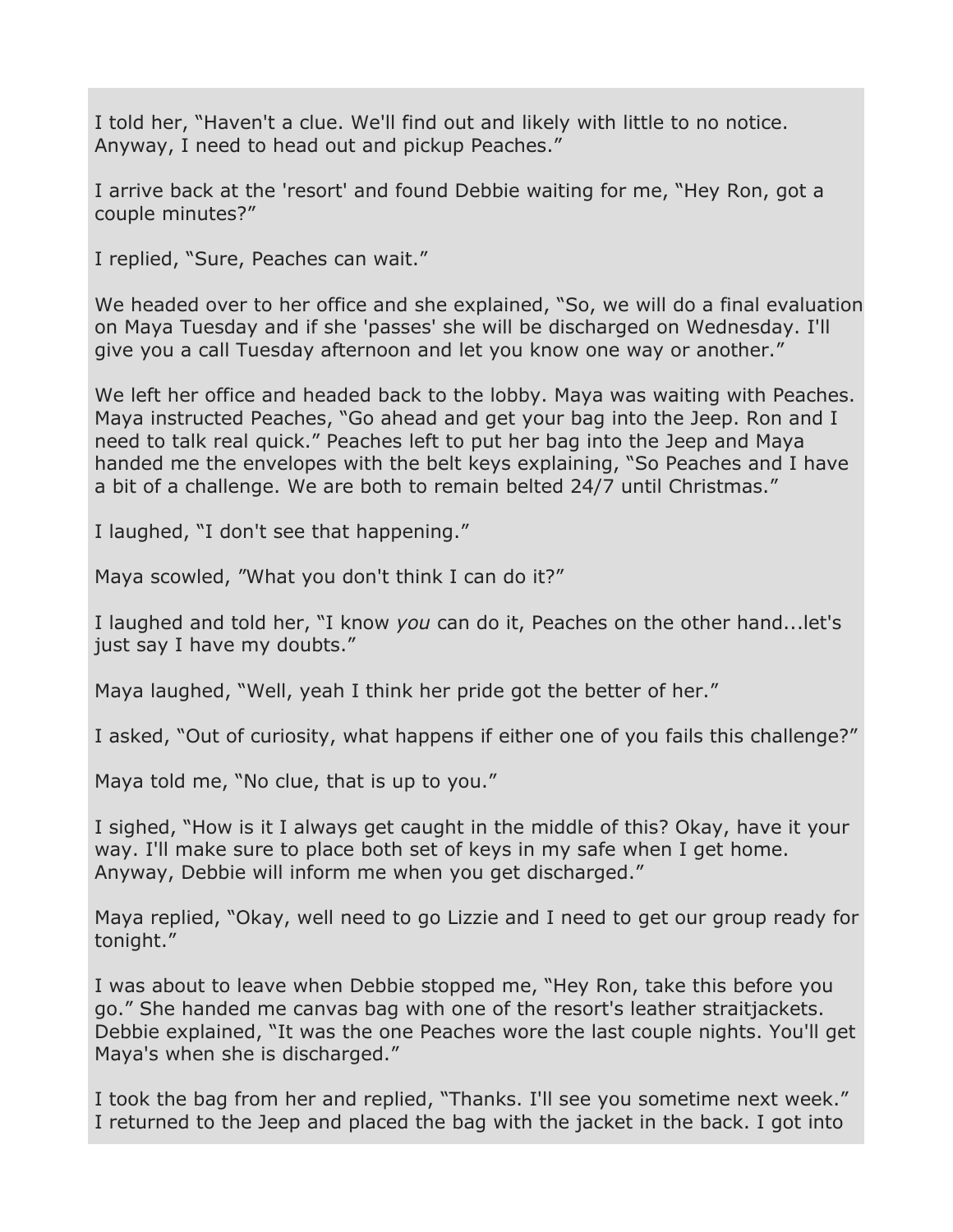the Jeep and informed Peaches, "I have the straitjacket you wore the last couple nights."

Peaches was still trying to get used to her belt, "Um...okay."

As we departed I asked her, "Did Maya blackmail you into this challenge?"

Peaches replied, "No. My fault. I want to prove her wrong. I can do this."

I admire her will, just hope it won't drive herself (or the rest of us) crazy, "Well, then okay."

Peaches handed me the paper Lizzie had given her and asked, "Any chance we can stop here? I called them earlier and they are open until 4:00 tonight."

I looked the paper and saw the name and address of a jewelry shop in Marana. There also appeared to be a product number written on the note. I told her, "Well, not exactly on the way that I was going to head out, but okay." I looked up the address on my phone and about 30-minutes later we arrived. I had no idea what Peaches was going to get or how she found out about this place.

We walked into a rather small shop and was greeted by an older lady, "Welcome. Anything I can help you two with?"

Peaches walked over and handed her the piece of paper, "I look for this."

The lady took and reviewed the paper, "Ah okay. Now, that comes in either stainless, brushed nickle or gold. Which would you prefer?"

Peaches wasn't sure, "Not sure. What you think Ron?"

I wasn't really paying attention as was distracted by a turquoise and silver bracelet they had in the display case, "Oh..um what?"

Peaches replied, "What style?"

I told her, "Oh sorry, that bracelet over there was calling my name. Anyway, what exactly are you getting?"

The sales lady advised us, "Why don't I bring out one in each finish so you can see." She headed to the back and came back with the collars.

Peaches saw the gold and replied, "Gold too flashy."

I laughed, "I agree and the stainless looks cheap. I do like the brushed nickle as it is not that flashy, but same time classy."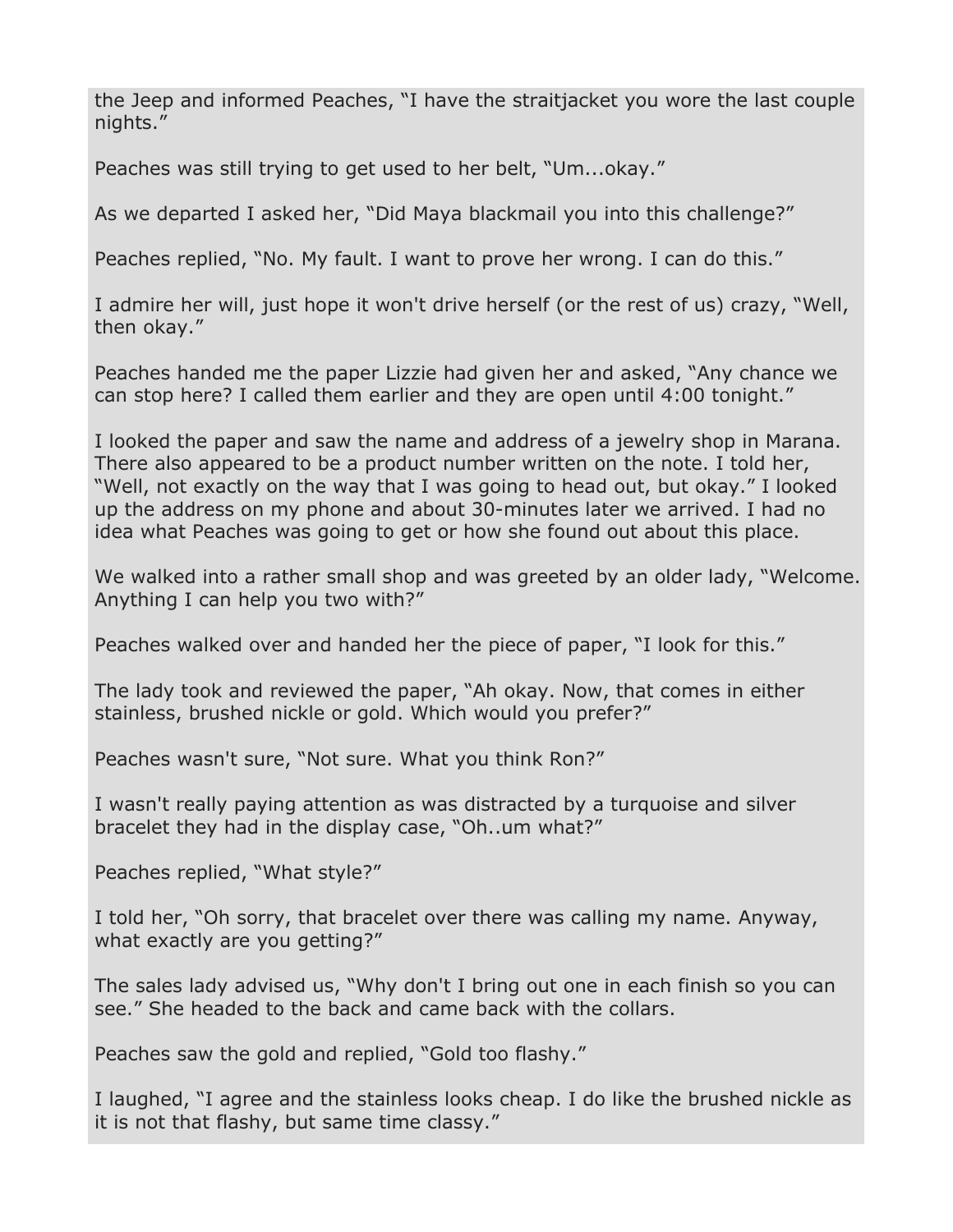Peaches saw the ring on the front and asked, "Is ring needed?"

The sales lady explained and she opened the lock, "No, you can wear it without the ring. Now, lets find out which size you need." She pulled out a cloth tape measure and wrapped it around Peaches' neck, "Okay, I'll be right back."

I told Peaches, "While you are doing that, I am going to take another look at that bracelet." I walked back over to the display and look a closer look at the bracelet. It had seven small bear paws with a piece of turquoise inlaid on the ball portion of the paw.

The sales lady returned with a couple different size collars, "Try this one first, if it feels too tight we will go the next size up." Peaches tried the first collar and it seemed to fit her perfectly."

Peaches called out, "Ron!"

I walked over and saw she had the collar locked around her neck and without the attachment ring, "That looks really neat." I joked with her, "But, how is Maya suppose to attach a leash to you without the ring?"

Peaches scowled and stomped her foot, "I am NOT Maya's pet!"

I egged her on, "Could've fooled me. Anyway, it does looks like a nice piece of iewelry."

Peaches then realized that she didn't have her money with her, "Um Ron, could I pay you when we back?"

I told her, "Yeah, no problem."

The sales lady asked, "I assume she is going to wear it home?"

I replied, "I believe so."

The sales lady explained, "She should be able to wear it 24/7. It can get wet, but best to dry it off to avoid water spots. I would recommend every few days taking an alcohol wipe and wiping the inside of the collar. There is enough room between the collar and her neck to do this without removing it. The lock comes with three keys." She turned her attention to me, "I noticed you've been eyeing the bear claw bracelet over yonder."

I told her, "Yes, I have. Love silver and turquoise as you can see by my wedding ring."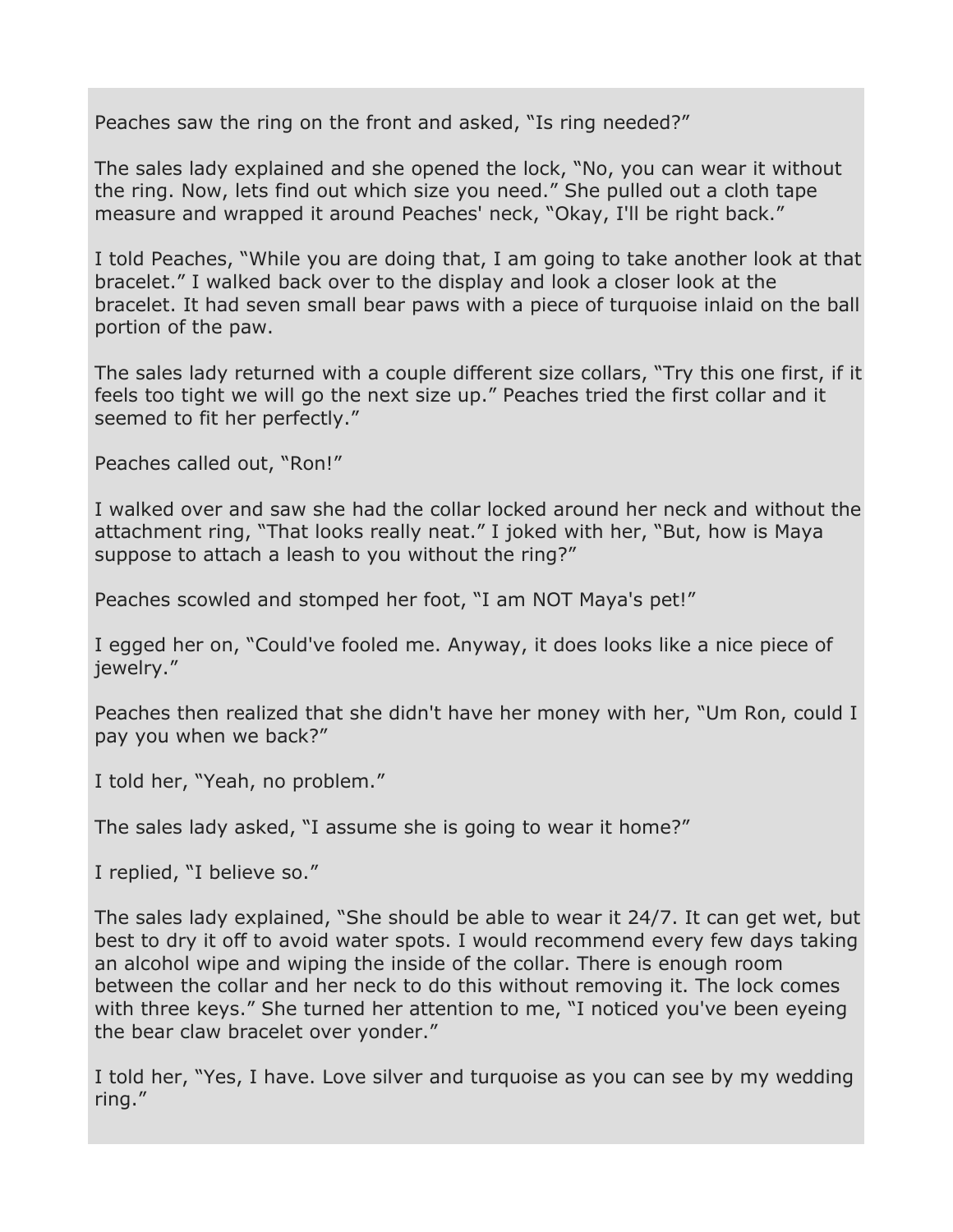She saw my ring and replied, "Nice! The bracelet would be a fine match with that! Let me get it out." She retrieved the bracelet and handed it to me.

Upon taking the bracelet from here I noticed how light it was, "Wow, a lot lighter than I expected."

I put it on my left wrist and Peaches commented, "Nice! Look good with you!"

I looked at the bracelet on my arm and Peaches was right, "Yeah, Peaches it does. Okay, I'll take it!" I paid for my bracelet and Peaches' necklace. After we got back the Jeep I told Peaches, "Let me phone home before we get going so I can let them know we are on our way." I got on the horn with the house and spoke to Wynn, "Hey, we're on our way back. Got a little side tracked as Peaches and I did some jewelry shopping out in Marana."

A few hours later we arrived home. Peaches and I walked into the kitchen to see Wynn and Martina fixing dinner. Peaches ran over to Martina and gave her trademark bear hug, "You still here!"

Martina groaning, "Ow! Geez your dangerous. Yes, I am still here...though if you keep squeezing me like this I am not sure how long I will last!"

Peaches backed down, "Sorry, I am stronger than I know."

Martina giggled, "Yeah, but you're okay." She noticed Peaches' collar, "Wow, cool collar!"

Peaches bowed, "Thanks. I need to visit the ladies room." Peaches left the kitchen, but returned shortly.

Martina turned her attention to me, "Hey, sorry Ron." She noticed my bracelet, "Neat bracelet, goes well with your ring."

I asked, "Thanks. Sorry about what?"

Martina replied, "Still being here, being a pest, everything I did."

I joked, "What exactly did you do Martina?"

She replied, "Well, I did sleep with your sister when we were married. Anyway, Marc is on the east coast for the rest of the week."

Peaches apparently didn't know that Martina and I had been married, "You two were married?"

I asked Peaches, "Doesn't Maya tell you anything?"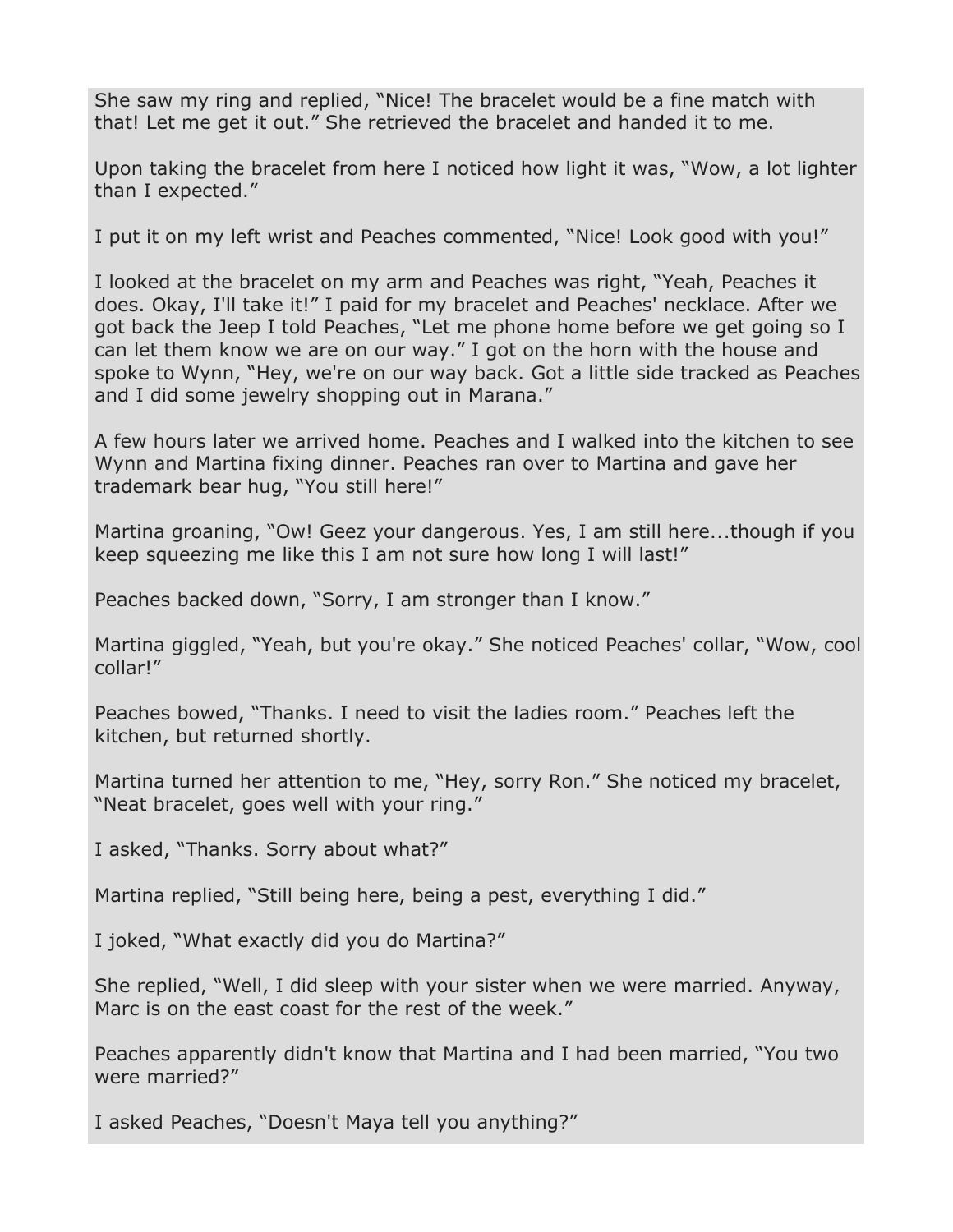Martina laughed, "Yeah...but me fucking his sister didn't help matters."

I told Martina, "Better her than some strange guy or lady. Anyway, how long was Marc back for?"

Martian explained, "He never made it back. His flight was delayed and then he was set to come back when the resort deployed him to the east coast."

I understood, "Ah okay. Well, no big deal. You can keep Peaches company until Maya returns."

Wynn walked over, "Ron can I see you in your office?"

I replied confused, "Sure?"

We walked over to my office and I headed over to my safe to put the keys for Maya and Peaches' belts as well as they keys for Peaches' collar. Wynn explained, "There is a flash drive in there with some scanned documents related to the fraud case of Jed Rae."

Now I was really confused, "Um, okay. Why?"

Wynn explained, "Well on Saturday, Maya called and said Peaches had something hidden in their playroom. Come to find out it was a binder full of copies of financial documents that Tess and Peaches had accidentally stumbled upon. Anyway, I scanned everything on to the flash drive and gave the binder to Andy. He said it was going to send it to the FTC attorney handling the case."

I still didn't understand Peaches involvement, "Interesting. Though, how did Peaches get involved in this?"

Wynn told me, "Tess had given her the documents as an 'insurance policy' in case she got into trouble. Maya seem to think that is why Tess showed up a couple weeks ago."

It was all starting to make sense now. As I was placing the keys in the safe, "Okay, that makes sense. So, also while I was away Maya challenged Peaches for both of them to remain belted for 24/7 until Christmas."

Wynn cringed, "Oh god! Peaches is going to go crazy. Maya could likely care less. So, what happens if either one fails?"

I laughed, "Damn good question. That is something that we will need to figure out if...well more like *when* that happens."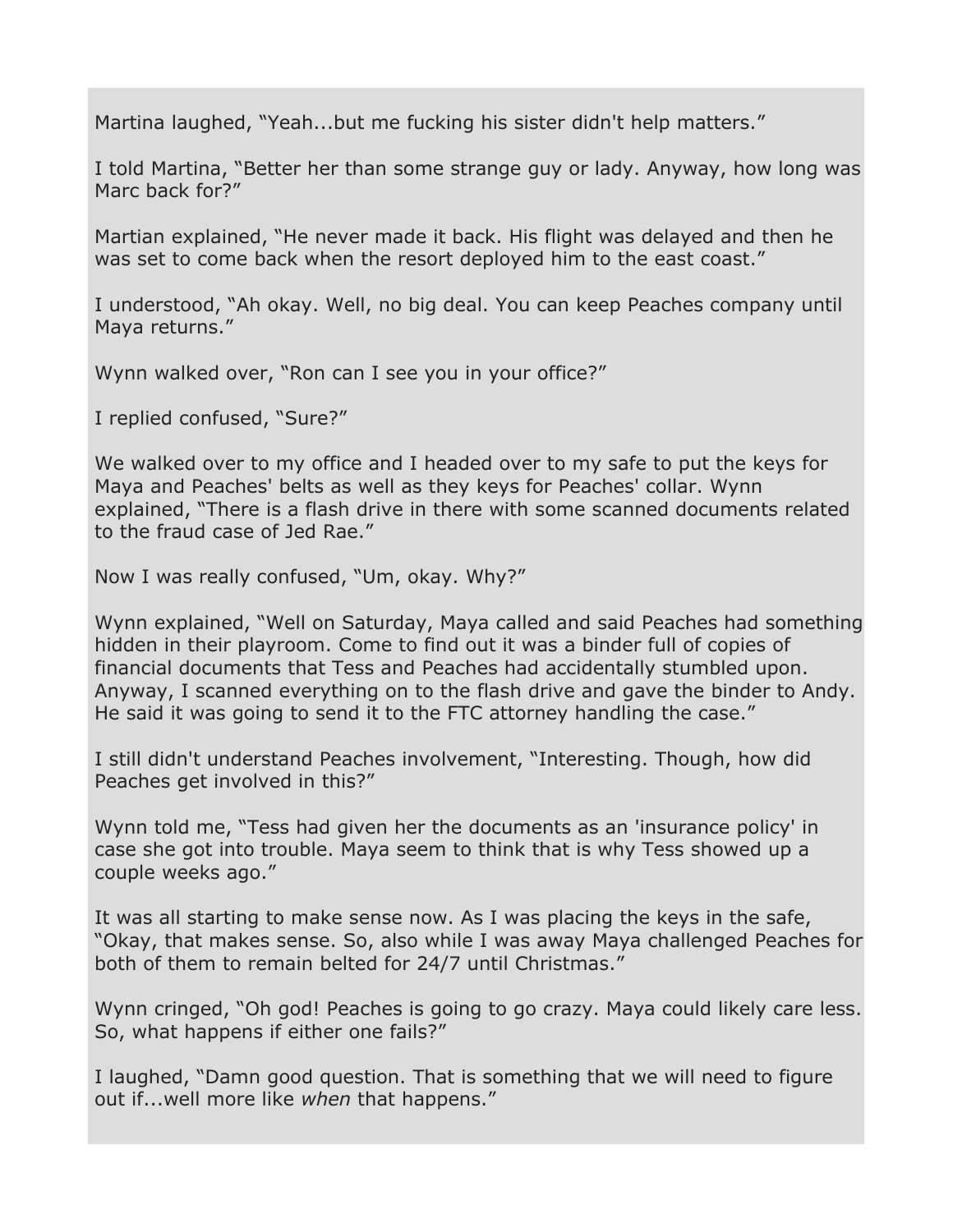Wynn was laughing, "Okay. I take it Peaches wanted to prove Maya wrong?"

I confirmed, "Yeah, that seems to be the case. Anyway, Maya should be discharged by mid-week. However, I have not and will not say anything to Peaches. She can find out when Maya does get back. I do have to admit Maya seemed a lot better off then she has been in a long time."

Wynn asked, "How do you plan on keeping them maintained while belted?"

I told her, "Not really sure, do need to make sure when their belts' are off for cleaning they can not touch themselves. I suppose a fiddle would work."

Wynn replied, "Well, that could work. Tell you what, I'll take care of them, but might need your help."

I was going to ask Wynn how when Martina announced, "Dinner!"

On Tuesday afternoon I received the call from Debbie, "Hey Ron, Debbie over at Moon Goddess. So Maya's evaluation went very well and the doctor has cleared her for discharge as early as tomorrow. However, Maya has requested that she stay through the weekend as her mentor, Lizzie is also suppose to be leaving at the end of the week."

I was looking at my calendar and noticed I had a lot of stuff going on during this week, "Works for me. Seems I have a busy couple days coming up."

Debbie confirmed, "Okay you can come get her Saturday."

I had just gotten off the phone with her when Marc walked in, "Heya Ron! Say is Maya back yet?"

I told him, "Nope, she has couple days left at the Moon Goddess. You're back early. What's up?"

Marc explained, "Yeah, the whole east coast thing was not Boulders related. That was what I wanted to talk to Maya about."

Once again I was confused, "Okay. Why?"

Marc told me, "So, as you know Maya commissioned me to locate a 1972 Plymouth Roadrunner for Sara."

It was all coming back to me now, "Ah the 'Daisy Duke' car!"

Marc laughed, "Yeah. So I was able to locate the original car on the east coast. The guy is willing to ship it out to me, but it needs a little work."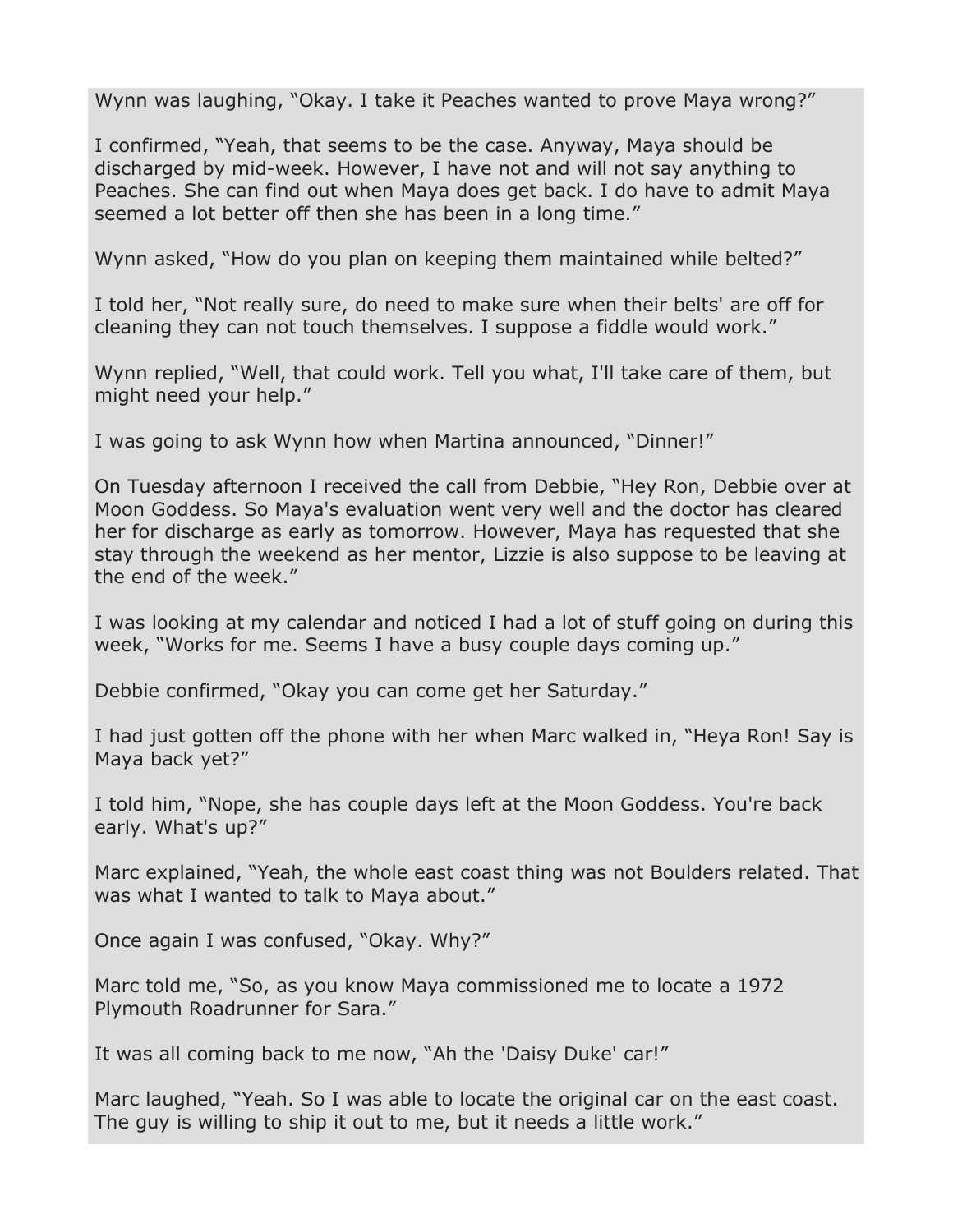I wondered, "What exactly is 'a little work'?"

Marc explained, "To start paint, he painted it black. Some body repair though I am a little worried being it was on the east coast. He did say he only drove it during the warmer months. Also new tires and upgrade disc brakes. Otherwise he says it runs great. So kinda wanted to confirm with Maya this is okay."

I told him, "Yeah well, I think she will be fine with that. She'll be back on Saturday."

Marc replied, "Okay then. Well guess I better get Martina out of your hair."

I couldn't believe what I was about to ask him, "Actually, can she stay with us until Maya gets back?"

Marc asked, "Wait? What? Ron are you feeling alright?"

I laughed and explained, "I don't know, that was a rather strange request I just made. But, seriously she has been keeping Peaches company since Maya left for the Moon Goddess...actually since she stormed out of here and went to The Zinfandel's."

Marc agreed, "Okay. No biggie."

Things were fairly quiet the rest of the week at the house. There were several small jobs that I was able to knock out. I did try to get a hold of Linda, but was told she was 'out of office' until further notice. Friday afternoon Wynn pages me, "Bambi holding on the house line."

I picked up the house line, "Howdy Bambi!"

Bambi replied, "Afternoon Ron! Says is Maya around?"

I told her, "No, she will be coming home tomorrow. What's up?"

Bambi explained, "Oh, I wanted to find out if she was interested in buying my motorcycle."

I don't ever recall Maya having been on a motorcycle, "I didn't know she rode."

Bambi told me, "Back in Frisco she did. Anyway, I am getting a new bike this weekend."

I explained, "Well, you can ask her when she come home Saturday evening."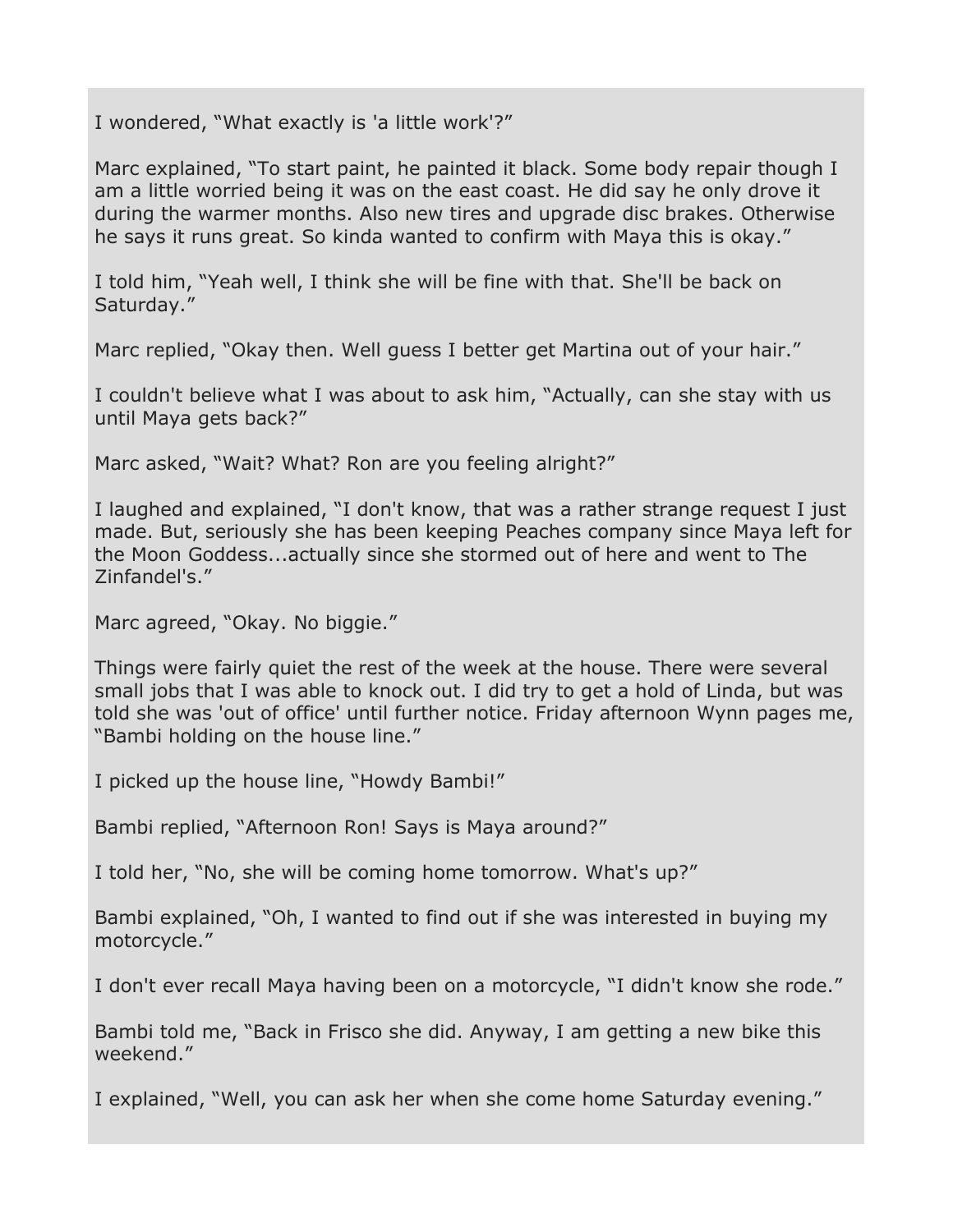#### **Chapter 14: Maya's Coming Home and Forgiveness**

I decided since it was still fairly early in the afternoon, I'd give Laura a call on her office line to see if I could stay the night at her place. Laura answered her phone, "Marriott IT services, Abby."

I was confused, "Abby?"

Laura laughed, "Yeah, there is another Laura in IT Services and I really don't like being called Abigail, so I came up with 'Abby'. What's up?"

I explained, "Ah okay, that makes sense. So was wondering if I could come down this evening as Maya is being discharged tomorrow."

Laura told me, "Fine by me I'll let Sophie know."

I joked as I recalled from last time, "Yes please do!"

Laura giggled, "I promise I will call her right after we are done."

After I was done with Laura, I grabbed my 'to-go' bag and located Wynn, "Hey, heading down to Oro Valley for the night. I'll be back tomorrow afternoon with Maya."

Wynn assured me, "I can hold down the fort here. If anything comes up I'll give you a call."

I took the Jeep and headed out towards the Pima Highway. I timed this perfectly as traffic would still be moderately light at this time of day. However, I was not expecting a traffic jam at the truck stop outside Eloy. I finally arrived at Laura's place an hour later than I had planned. I rang the bell and Miss Kitty answered, "Oh hey Ron! A little later than we were expecting you."

I joked, "Well, at least you were expecting me. Anyway, got caught up in heavy traffic outside of Eloy."

Sophie came in from the patio and saw me, "Perfect timing Mister Merlot the fish is almost done!"

I reminded her, "It's Ron and what fish?"

Laura walked in and told me, "Salmon with baked potatoes. Decided since you were coming out we'd take advantage of our yard."

After dinner we sat outside, drank wine and chatted. We had really lost track of time and it wasn't unit Sophie commented, "Wow, it is almost midnight. I am too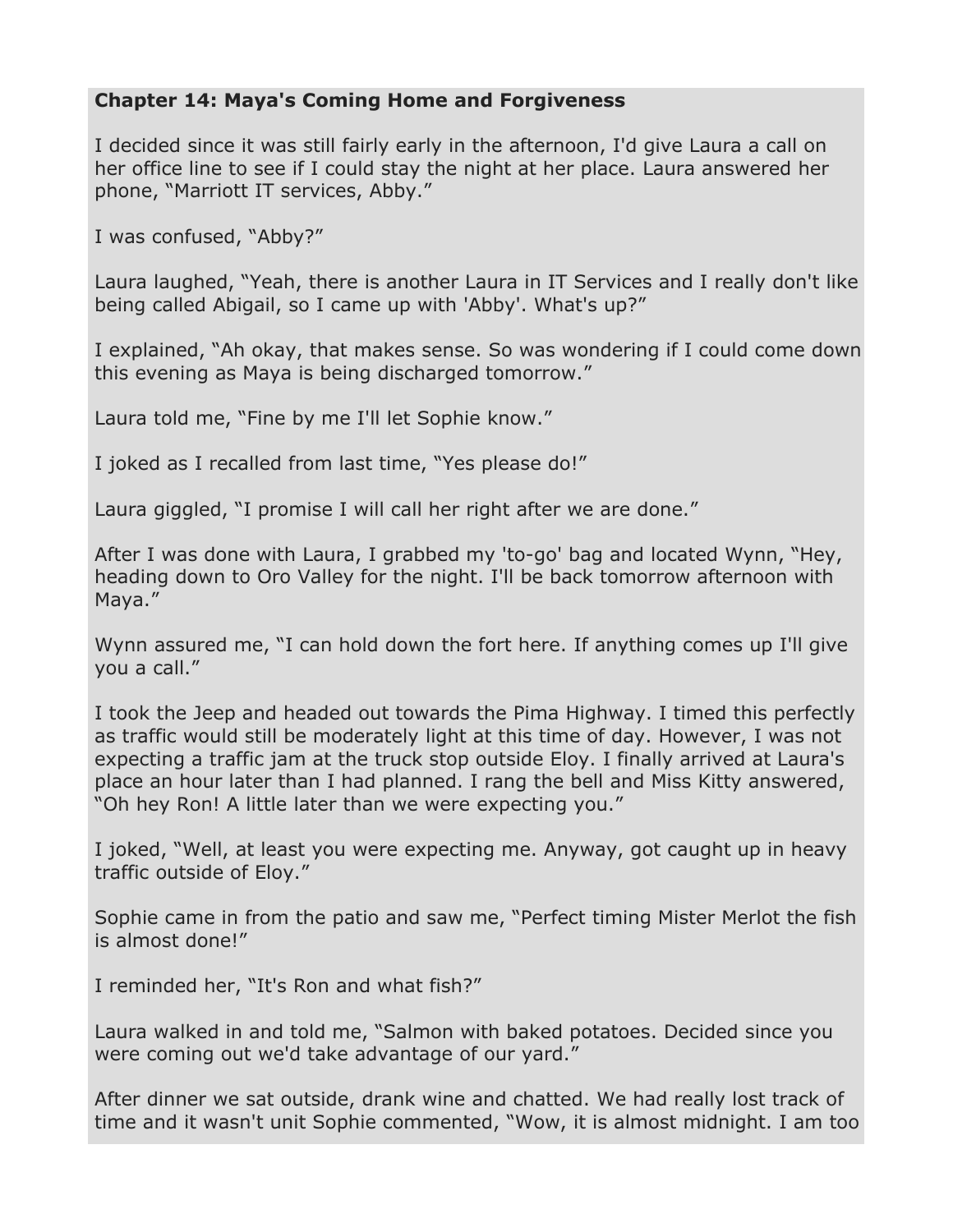old for this!"

Miss Kitty joked, "You and me both sister. I am heading inside, you coming in Laura?"

Laura replied, "Yeah, in a bit." After Sophie and Miss Kitty went inside and Laura told me, "So nice to have you so close now."

I laughed, "I suppose that depends on how you define close."

Laura laughed, "Well...we're in the same state now and when compared to Henderson. Closer to mother and Blanche as well."

I asked her, "So how do you like it out here?"

Laura hesitated for a moment and explained, "You know after the whole incident with our father I had vowed never to live in Arizona again. I went to Vegas to clear my head, met up with Miss Kitty and decided to risk it all and stay out there. I would have never thought I'd end up getting a phone call from a former co-worker of mine asking if I wanted a networking job in Marana. I almost turned it down, because it was in Arizona."

I asked, "Because of what happened with our father?"

Laura explained, "Well, yes and no. Some of it too was because of Miss Kitty and my little 'affair' with Martina."

I replied, "Yeah, Martina's a troublemaker. But seems to have settled down with Marc."

Laura continued, "True. Anyway, I decided to reach out to Linda as she is so resourceful. So, the three us talked about it and she was the one that said Miss Kitty could work at the Oro Valley store."

I laughed at the irony, "You know it was because of your little 'affair' with Martina, we almost lost Linda as a client. Somehow she didn't drop us."

Laura apologized, "Yeah, I know. I could blame Martina again, but really it was my own reckless behaviour. Anyway...what's done is done, no use crying over spilled perfume."

I wondered, "How was Sophie about coming to Arizona?"

Laura told me, "She didn't really care one way or another. Miss Kitty and I are her 'family' and she didn't really know anyone in Henderson. Oddly enough, she has made quite a few friends out here. So, back to your original question...yes I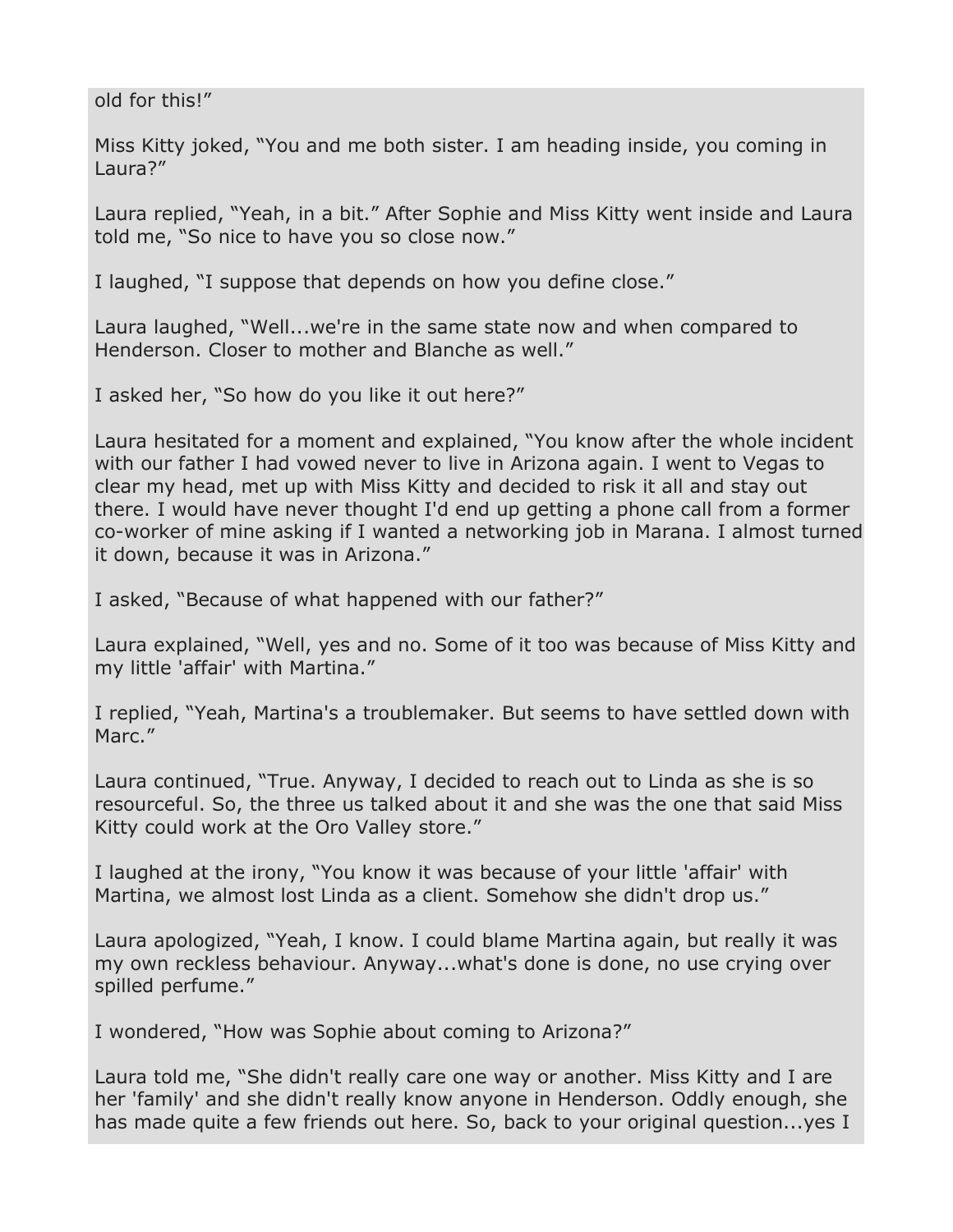do like it out here. I think it was good change for all of us." Laura and I headed inside then to our rooms for the night.

The next morning I headed over to The Moon Goddess to checkout Maya. Debbie greeted me wearing black Moon Goddess t-shirt, shorts with sheer jet black pantyhose and ankle ballet heels. She handed me a box and explained, "I have enclosed Maya's jacket. All in all, Maya did very well and seems to have been a major help to Lizzie as well."

I replied, "Thanks. Glad you were able to help Maya out."

Debbie added, "If any of your other girls ever need "assistance" or just a break from the everyday grind, they can come here. We are a 'retreat' as well."

I asked, "Does the "retreat" include the same sleep arrangements?"

Debbie laughed, "Of course and they even get a free jacket too...and by "free" we mean part of the price of the stay. Anyway, I'll have the porters bring Maya out shortly.

We headed down the lobby and a moment later Maya was being brought out in the restraint transport chair. However, instead of a porter bringing her out it was Lizzie. Maya saw me, "Hey ya Ron! I am feeling *much* better now!"

I laughed, "Good to hear, Peaches hasn't been the same without you."

Lizzie removed the restraints and helped Maya to her feet, "It has been really great having you around. I'll be wrapping up my 'visit' in a couple weeks, may be then we can get together. I so want to get one of those chastity belts."

Maya giggled, "Well, you have my number give me call when you are done." The two girls hugged and then Maya kissed Lizzie, "You stay out of trouble now!"

Lizzie laughed, "I cain't make any promises!"

After Maya got in to the Jeep I asked, "So how long has she been there?"

Maya replied, "About a month before I came in. She's more of a volunteer. She doesn't need to be there, but is there to help others such as myself. So how goes everything?"

I filled her on the latest, "Martina, Lindsay and Wynn got the 'insurance' documents scanned and then Andy sent those off to the FTC attorney. Haven't heard much else about that, but I suppose it is going to be a long process and even more so now with the new evidence."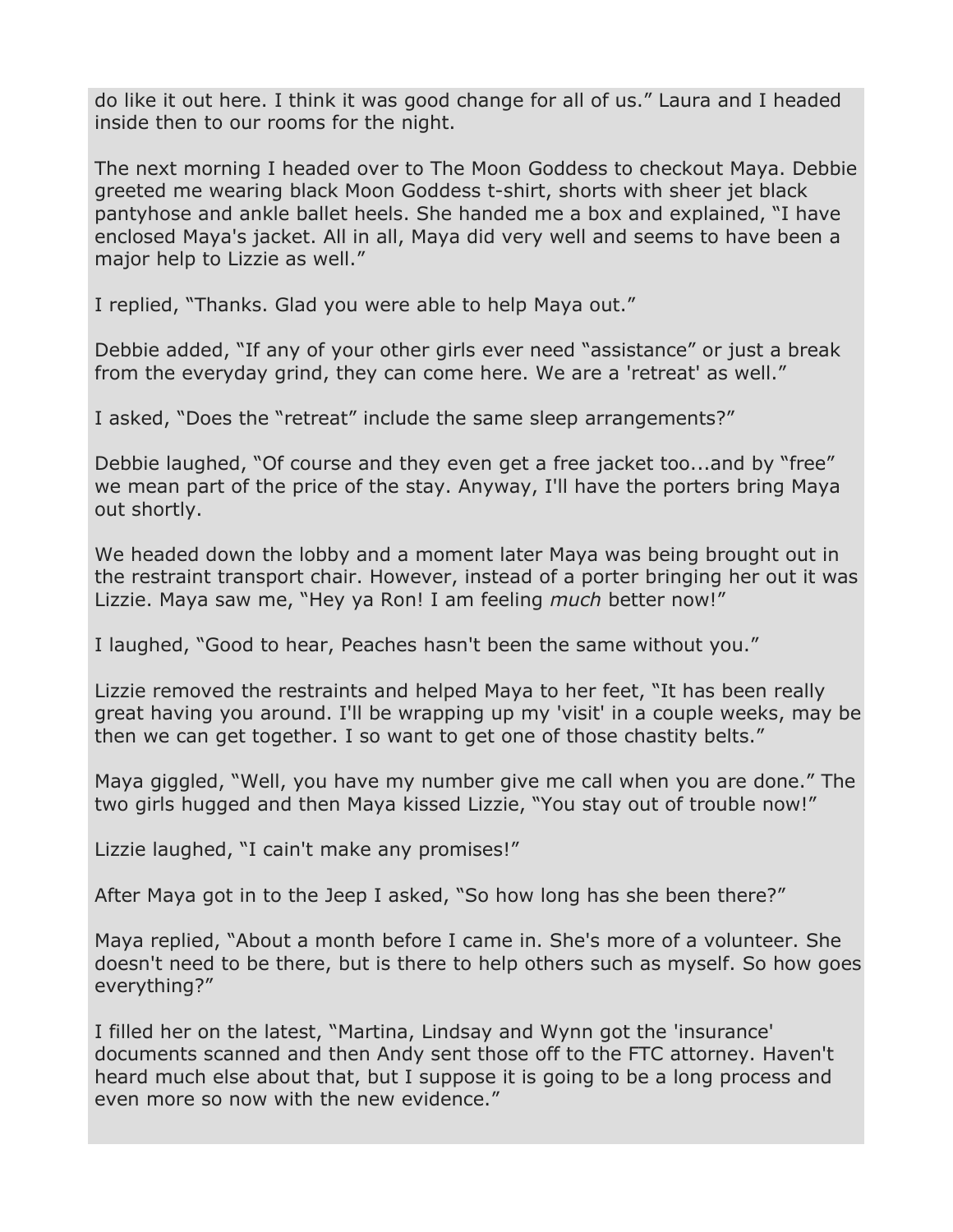Maya sighed, "I do hope Tess isn't mad at me for what I said to her."

I didn't want to go down that road so I quickly changed the subject, "So, Bambi came looking for you the other night. Asking if you wanted to buy her bike."

Maya was confused, "Is she not riding anymore?"

I explained, "No, she wants to get a new bike, which is why she was offering for you to buy her old one."

Maya recalled, "Wow, been many years since I rode a Harley. Way back in my days at Frisco. That was how I went to and from school. Something to think about."

I added, "So Marc called the other night and says he found Sara's car."

Maya wondered, "The car' or similar?"

I informed her, "He says it *is* the car Sara had. Says it is in fairly decent condition. We are a little concerned about it being out on the east coast what that has done to the body. Anyway, if you are willing to take a chance on it, Marc can have it shipped out to Arizona to a buddy of his to be restored. I am not sure if he had a lead on anything similar, we do have some time left before Christmas."

Maya told me, "Well, I'll give him a call tomorrow. I am sure Peaches is going to want to spend sometime with me tonight. Although, I am not sure we can really do much given our 'situation'!"

I reminded her, "I am not removing the belts, in fact I don't have even have the keys to your belts."

Maya was confused, "Who does then?"

I explained, "Wynn is keeping your belt keys in her safe. I believe she is going to be responsible for keeping you two 'maintained'."

A couple hours later we arrived back at the house. Maya took her bags along with the straitjacket up to her room. Later that evening Bambi came by on her new bike. Maya hoped on the back and they head down to The Zinfandel's. Maya would take Bambi's old bike out for a test ride and see if she really wanted to have a bike again. She thought it would be good for errands as would use a heck of a lot less fuel than the Pink Monster she had inherited from Martina. Obliviously, it would not be practical for delivering Vinnie's.

The next day Marc stopped by to discuss the Roadrunner situation with Maya.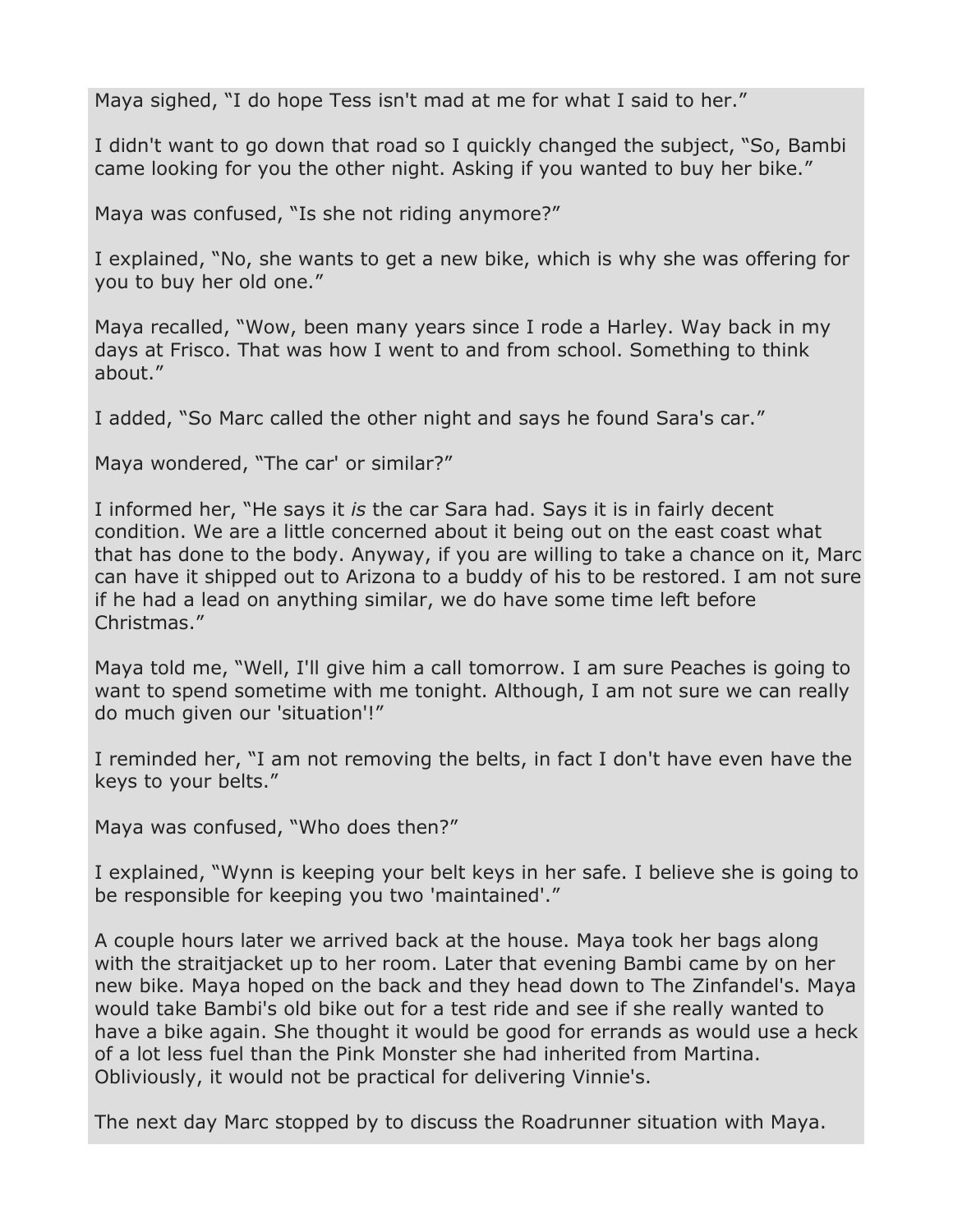The current owner had pictures and Maya's first response was, "It will need to be repainted back to the yellow with black graphics."

Marc warned her, "That is going to be a bit costly."

Maya reminded him, "I have the money and I want this correct if we are giving her back the original car."

Marc understood, "Okay, then. Based on the rest of the pictures it looks good. He even sent me a video showing him starting the car, so we know it starts. He could have it ready for shipping early next week and we would likely get it by the weekend after next. I have a buddy of mine who owns a speed shop in Cave Creek that owes me a couple favors. I can get him to work on the car for a lot less and have it done sooner. Of course I think he is just going to be excited to have a Roadrunner in his shop."

Maya told Marc, "You know more about this than I do, if you think it is doable in my budget and more importantly in our time frame then I am all for it."

Marc confirmed, "Yes, I do believe we will be good, even if there may be some 'gremlins' to deal with."

That evening Andy and Lindsay came into the main house. Andy walked over and hugged Maya, "Welcome home! Good to have you back."

Maya thanked him and then turned her attention to Lindsay, "Lindsay, can you come here please."

Lindsay nervously walked over and asked, "Yes?"

Maya reached out to hug her and told her, "I am so sorry for the way I lashed out at you during Easter. I was not in a good state-of-mind and what I said to you that night was not appropriate."

Lindsay replied, "Thank you. I think we both were not in good state-of-mind that evening as that was shortly after the mishap between Wynn and myself."

Maya told her, "Regardless, I don't want there to be bad blood between us. Now, if you excuse me Peaches is at work and I need to take Cream out for her afternoon walk."

Maya left with Cream and Lindsay was still in a state of shocked, "Did she really apologize to me? I mean I kind of felt like I deserved what I got that night. Oh well."

Later that evening after dinner Maya was at her piano when Martina came out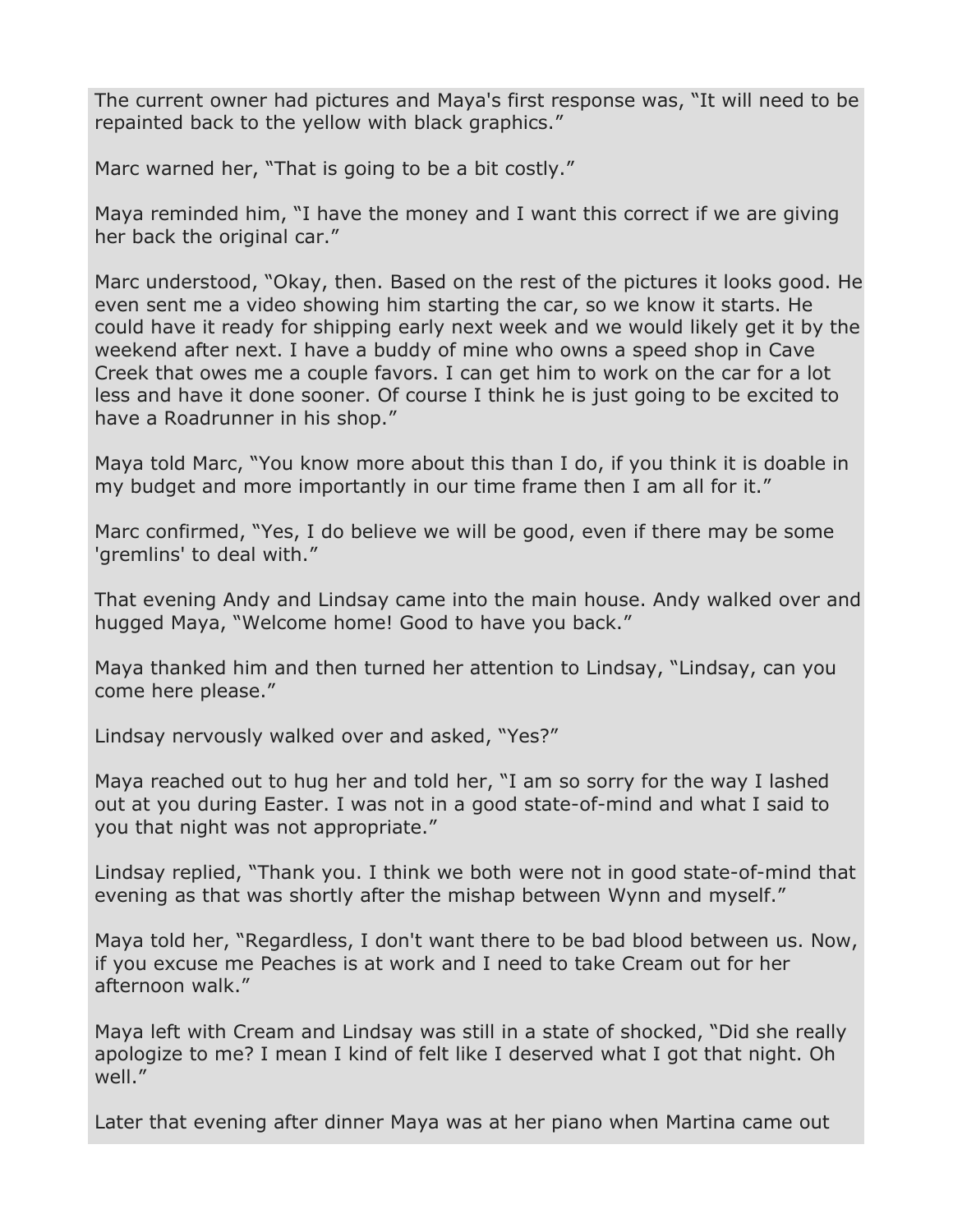into the Great Room and announced, "Well, I will be getting out of your hair now!"

Maya stopped playing her piano and walked over to Martina giving her a hug, "Thanks for looking after Peaches while I was away, I really appreciate that! Now, just so you know I never had anything against you directly, just what you had done to Sara. But, that is water under the bridge and now we can look back at that and laugh about it."

Martina giggled, "Yeah, that lead to an interesting chain of events, including her marrying Ron...well that was after I had The Cheetah take care of our divorce. Hey, you ended up with my old Hummer as a result of all that happened."

Maya laughed, "Yeah, that is true and it works well for me. Take care and know you are always welcomed here."

Martina and Maya hugged again and as Martina left she replied, "Okay thanks."

Sara told Maya, "Very nice of you!"

Maya hugged her sister and told her, "It is a process, but I am getting there!"

### **Chapter 15: Cleaning Time and Lizzie Comes for a Visit**

The following week Maya returned to working at Vinnie's much to the relief of Diane and Drew. Both Maya and Peaches were able to keep others in the house occupied to keep their minds off of their locked pussy's. As has been the case, this was more for the benefit of Peaches, given Maya could go without any vaginal stimulation for extended periods of time. Wednesday evening when Peaches arrived home from her shift at Vinnie's, Wynn informed her, "it is time for your 'service'. Ron will be assisting."

Peaches was confused, "Service?"

Wynn explained, "Your belt will removed, cleaned and you will be shaved down there."

Peaches understood, "Oh...okay."

Wynn replied, "Good. Now come with me and we will get you taken care of." They walked into Wynn's suite where I was waiting with a rigid fiddle. Wynn instructed Peaches, "remove your skirt, stocking and sandals. You may leave your Polo Shirt on." Wynn pointed to a chair, "Have a seat over here when you are done."

Peaches did as she was told and once she was naked (other than her belt) from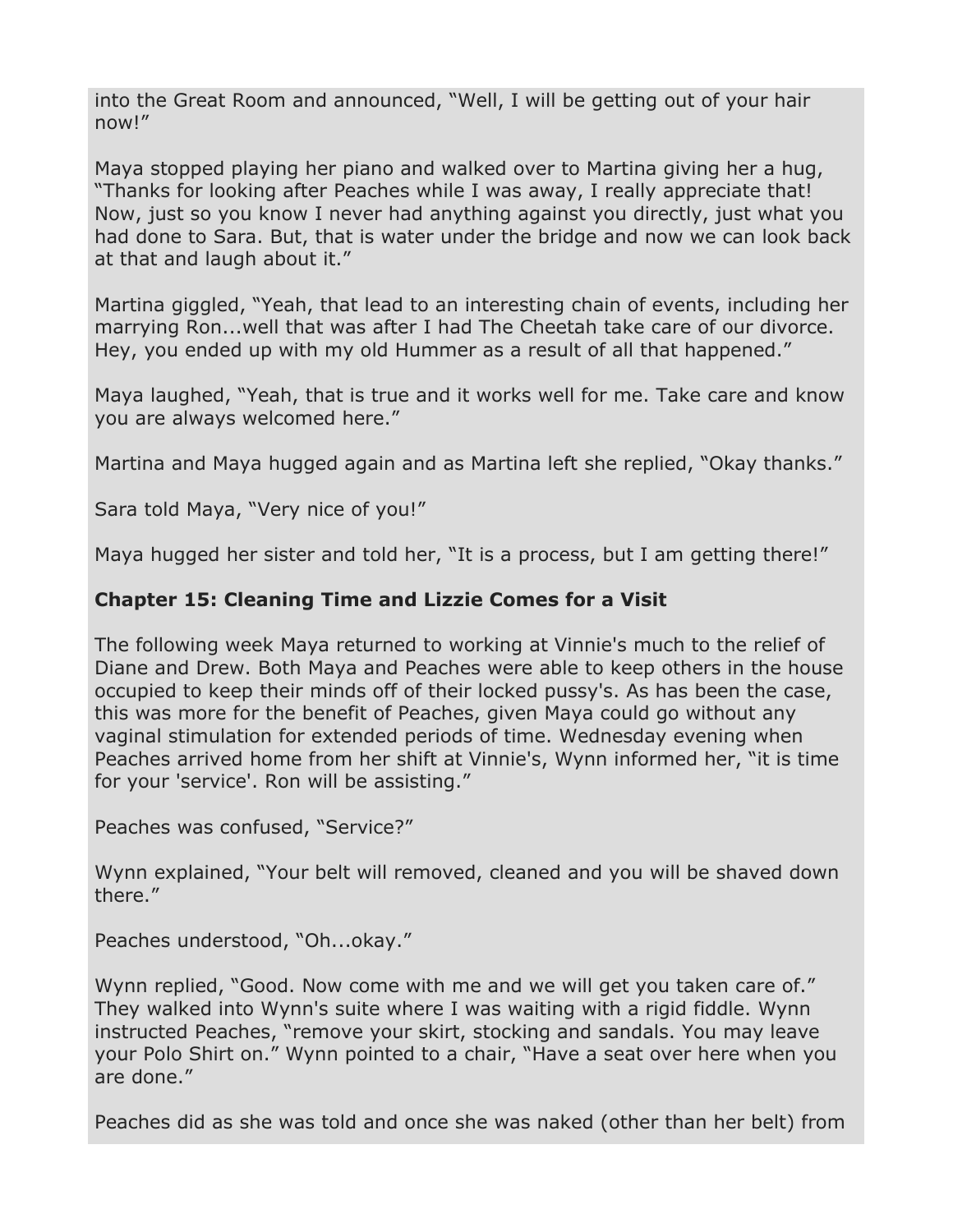the waist down I came over with the fiddle. Peaches asked, "What this for?"

Wynn laughed, "We can't very well have your hands free while you are unbelted..."

Peaches had a look of defeat on her face, "Oh.."

I attached and locked the fiddle around Peaches' wrists and neck. I informed Wynn, "She is secured."

Wynn told Peaches, "Stand up and follow me." Peaches followed Wynn into her bathroom. "Ron, help her into the tub. Peaches, for now we are going to have you stand in the tub. I'll be back."

Wynn went into her closet to get the key for Peaches' belt out of her safe. I helped Peaches step into the tub. When Wynn returned I commented, "This might be easier if we had used an armbinder instead of the fiddle."

Wynn commented, "We can try that with Maya and see how it goes. Okay, I am going to remove her belt and you can clean it in the sink over yonder."

Wynn unlocked and removed Peaches' belt. Peaches instinctively tried to reach her exposed Pussy but couldn't do much with the fiddle restraining her. She pouted, "No fair!"

Wynn laughed, "What's not fair?! You were the one who accepted Maya's challenge. Besides, we could have left you belted 24/7 for the next 4-months. At least this way, you are getting cleaned down there."

I joked, "I still say Maya blackmailed her into doing this!'

Peaches' stubbornness was once again getting the best of her, "No she not!"

While I cleaned Peaches' belt Wynn shaved Peaches' pussy and applied some lotion to help sooth the irritation. I had returned with Peaches' belt just as Wynn was wrapping up. Wynn asked with an evil grin, "Should I edge her?"

I laughed, "I don't think there are any rules regarding that..."

Peaches was not familiar with the term, "Edge?"

Wynn let out an evil laugh and started rubbing Peaches' pussy and occasionally her clit. Peaches was getting quite aroused and thought for sure she was going to cum. Wynn could tell Peaches was getting close and stop. She then instructed, "Ron, re-belt her."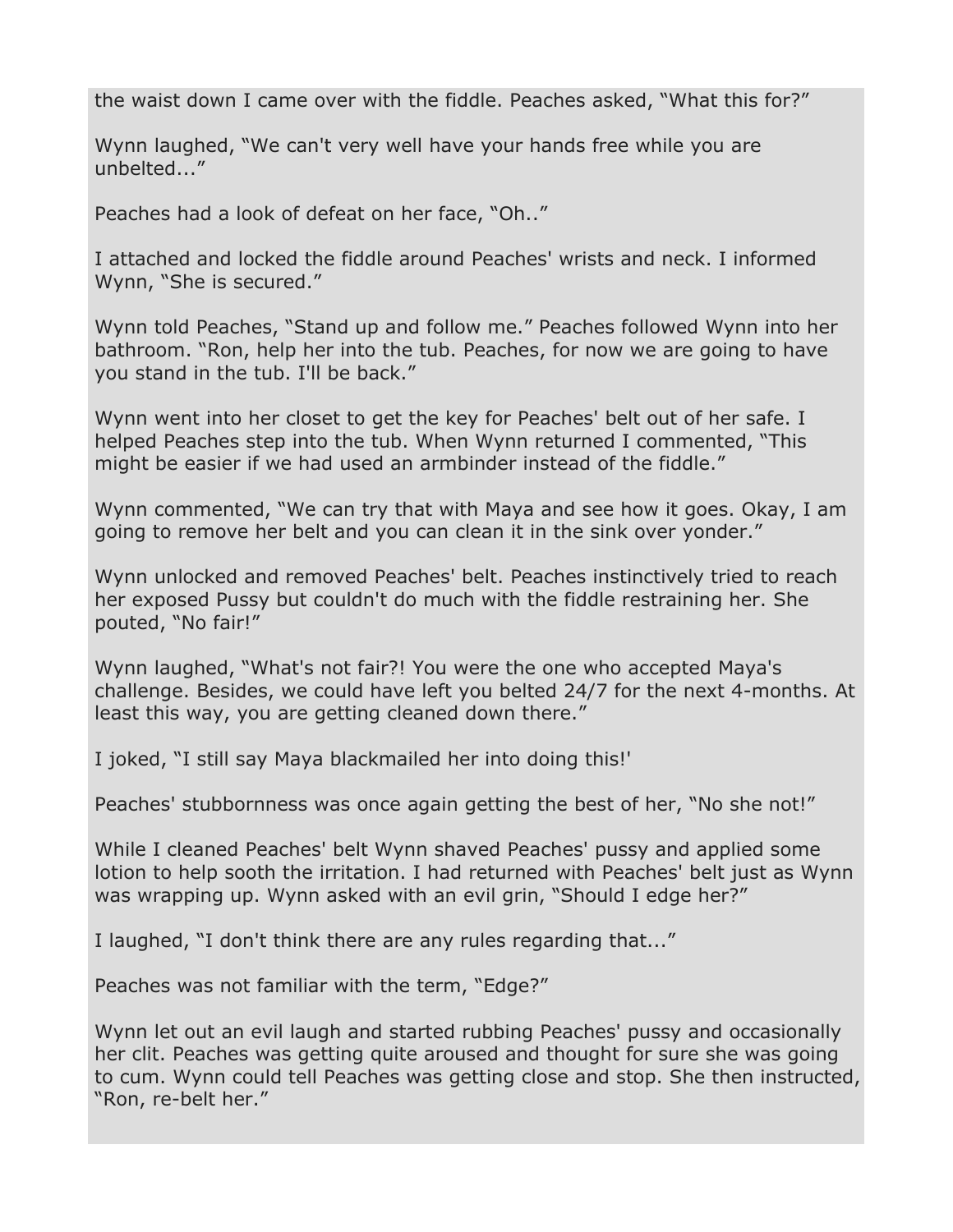Peaches let out a scream "NO FAIR!"

Wynn laughed, "Whatever! You agreed to this."

Peaches was not going to get sympathy form me as I agreed with Wynn, "Yeah, she certainly did! Both her and Maya."

With Peaches' belt secured I removed the fiddle and instructed her, "You're free to go, though you may want to get dressed again."

Peaches was very frustrated, she headed into the main part of Wynn's suite and picked up her clothes then left.

The next day Maya was off. Wynn and I repeated the process with her, expect instead of using a fiddle we used a leather armbinder. Maya was able to get out of the chair on her own and walk into Wynn's bathroom. I commented, "We will need to do this with Peaches next time, much easier than the fiddle". However, we discovered this wouldn't work when she would be kneeling in the tub when Wynn rinsed her pussy.

Wynn commented, "I think we should stick with the fiddle as we really shouldn't get these armbinders wet."

I concurred, "Okay, we'll do that."

Maya did end up buying Bambi's old motorcycle and parked it next to Wynn's Vespa. Thursday night she got a call from Lizzie, "Heya Maya! Say, I am going to be taking a couple weeks off from the Moon Goddess and was wondering if I could stay with y'all." Maya confirmed with me and I told her she could have Lizzie stay in the Copper Suite or their playroom. The two of them talked for a little while longer and when she was done Maya came down to my office.

Maya explained, "I am going to take the bike down to the Moon Goddess and meet up with Lizzie. She has an old Indian and we will ride back here together. I'll leave tomorrow morning and we should be back by evening."

I told her, "Sounds good. May be we can take her to The Unlikely Cowboy for dinner."

Maya had just left my office when the door bell rang. I headed over to the front door and was surprised to see Gary. "Evening Ron! So, Lizzie's belt is done, but I not sure when or where she is going to get it."

I laughed, "I knew she was interested, but had no idea she had been in contact with you. Anyway, as luck, faith or whatever you want to call it...would have it...she will be in town for a couple weeks starting tomorrow. Why don't you and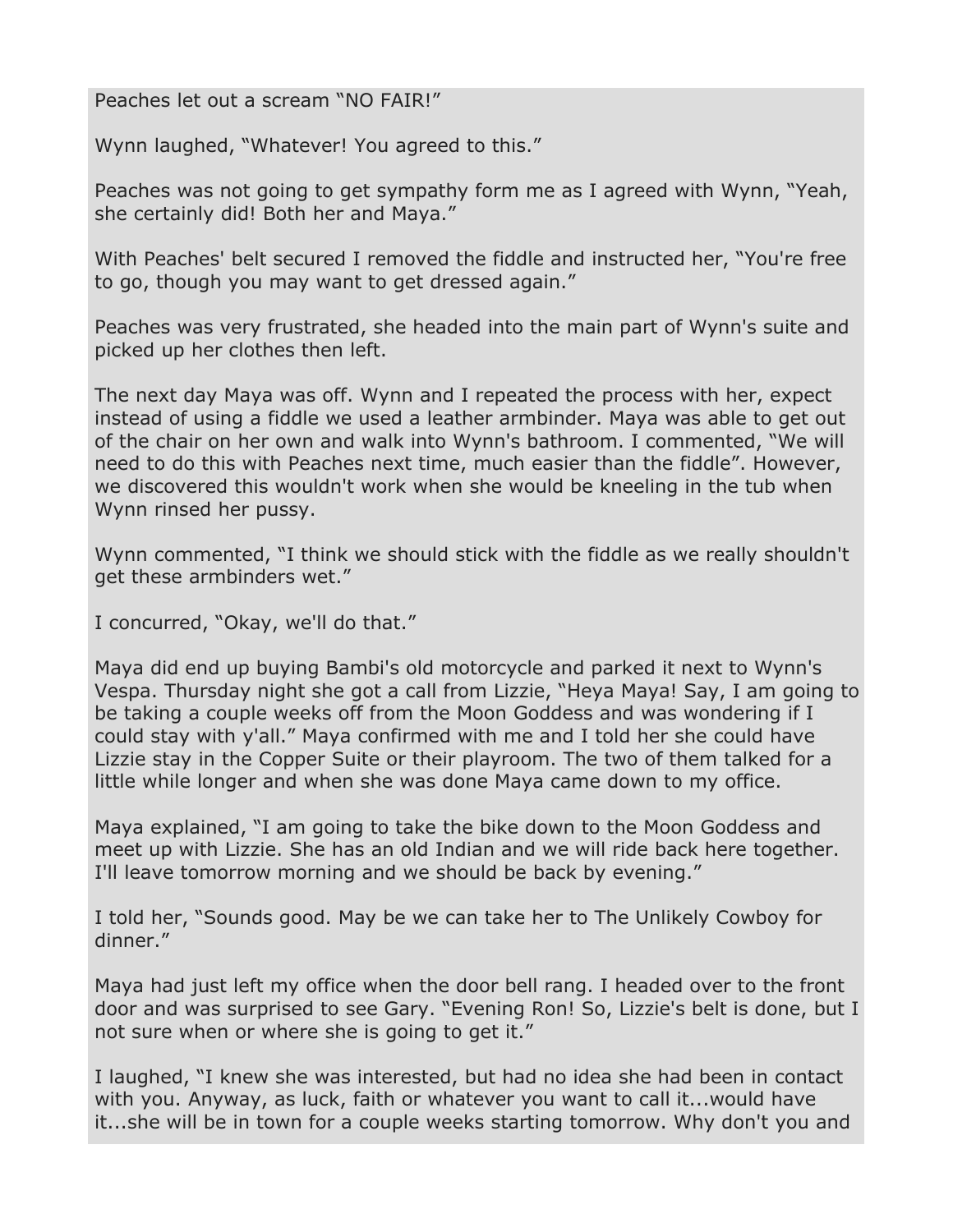the girls meet us at The Unlikely Cowboy tomorrow evening. I'm sure Marc and Martina will want to come. Might as well introduce her to the rest of the family."

Gary agreed, "Sound like a plan. Then we can meet back here and get her fitted."

Bright and early the next morning, Maya left on the her motorcycle for Oracle. Late that afternoon she arrived back with Lizzie. Maya yelled out, "Anyone home?"

Wynn came into the kitchen, "Oh hey you made it."

Maya introduced Wynn, "Lizzie, meet Wynn our cook and housekeeper."

Wynn commented, "You forgot House Mistress!"

Maya laughed, "That I did."

Lizzie looked up and smiled, "Pleasure."

Wynn informed Maya, "Anyway, Peaches is still at work as are Sara and Lindsay. I am not sure where Ron ran off to, he's been gone most of the day. I think he may had a consult may be with Andy. Anyway, I think he'll be back soon as will everyone else." She then noticed the collar, "Ah so you were the inspiration for Peaches to get the collar!"

Lizzie giggled, "Yeah, I guess so. Heard Ron found a bracelet there to his liking."

Wynn explained, "Indeed. A turquoise and silver bracelet."

Maya asked, "So, is the Copper Queen suite ready?"

Up until this point Wynn wasn't sure where Lizzie was going to be staying, "Yes, it is."

Maya turned to Lizzie, "Follow me." Maya led her to the Copper Suite.

As they exited the kitchen and headed down the hall towards my office and the Copper Suite Lizzie saw the pool, "Wow, nice pool!"

Maya commented, "Yeah I am sure we will get plenty of use out that." They made it to the Copper Suite, "Okay, here's your room. If you need anything let Wynn know. Once you have freshened up come out to the Great Room, I'll likely be playing the piano."

Lizzie looked around, "Wow, quite a room. Okay will do."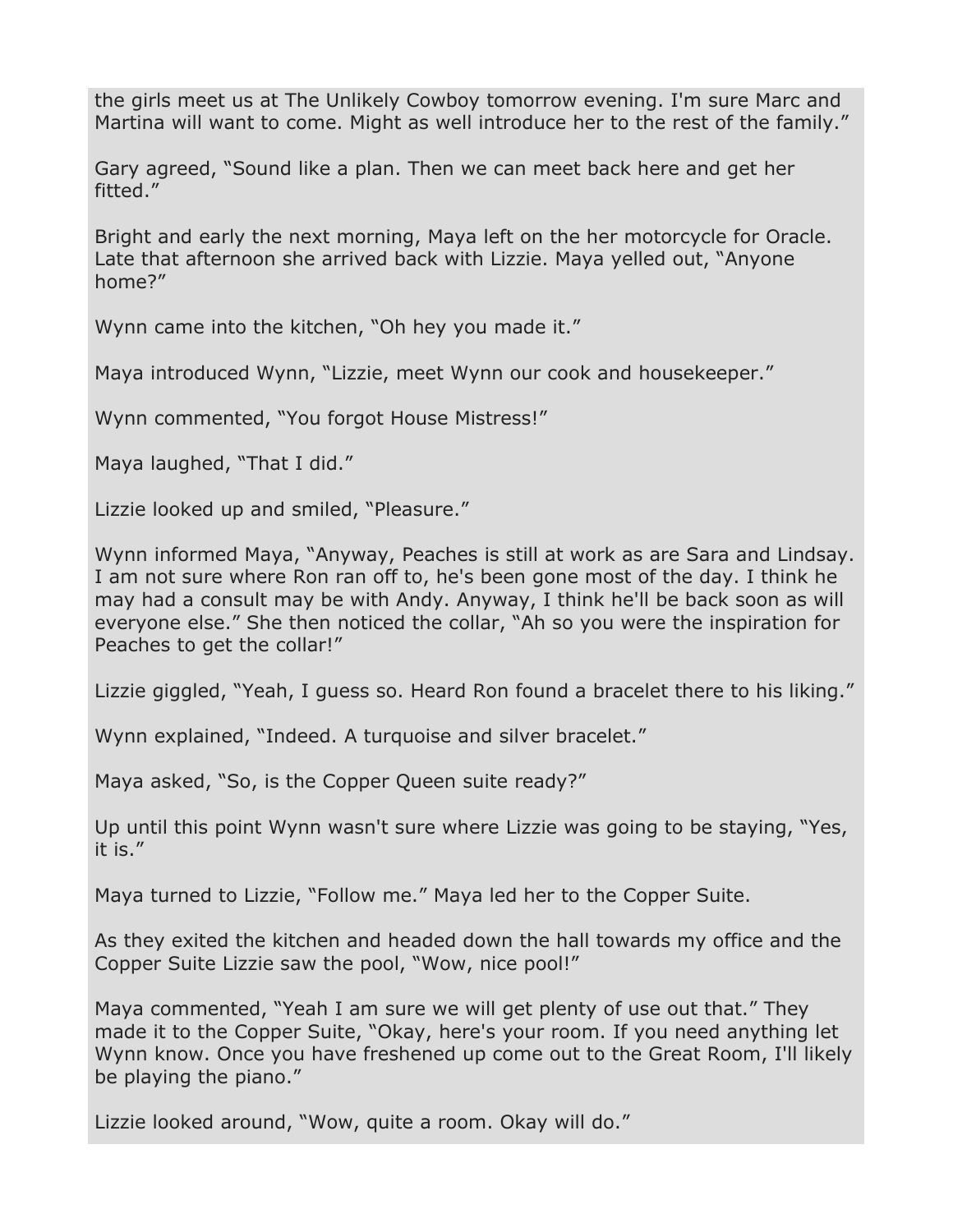Maya headed up to her room to change and get cleaned up. She returned to the Great Room and started playing the piano. I had returned home and came into the Great Room to find Maya at the piano. The thing is she has had the piano now for several months, but only seems to know how to play a couple songs. I joked, "Geez, cain't you play anything else."

Maya threw up her hands and exclaimed, "Don't shoot me, I'm only the piano player!" She surprised me when she started playing something I had not heard from her before.

Lizzie walked in and commented, "You know, it would have helped if you had told me where this room was. At least I could follow the sounds of your piano to find you."

I glanced over and was taken aback to see Lizzie in 'normal clothes'. She was wearing very short leather shorts, black t-shirt under a black leather jacket and combat boots paired with sheer black pantyhose and red socks. I also noticed her hair had grown out and was blonde. "Wow, haven't seen you in regular clothes before. Love the red socks!" I hadn't really noticed how tall and slender Lizzie was, her outfit really empathized her body.

Lizzie giggled, "Yeah, wore those for Maya."

I informed them, "So Gary called and said Lizzie's belt is ready. We will be heading to The Unlikely Cowboy once everyone returns. Depending on when we get back tonight he could do a test fitting for her belt. Otherwise, he could always do it tomorrow."

Maya was confused, "He already has a belt for her?"

Lizzie explained, "So when you left, you gave me his card and I decided I'd give him a call. He directed me to the Acme website and then explained what measurements he needed. I had Debbie take my measurements for me and sent the info over to him."

Andy and Lindsay arrived home. Lindsay walked in and saw Lizzie and asked Maya, "Who's your friend?"

Lizzie introduced herself, "Lizzie Cooper, I am part time staff/counselor at the Moon Goddess."

Andy introduced them, "Andy and Lindsay McGrawl. I own PC's & Things and Lindsay works at The Budget Holstein."

Lizzie commented, "Ah, I am familiar with the store. Been to the Oro Valley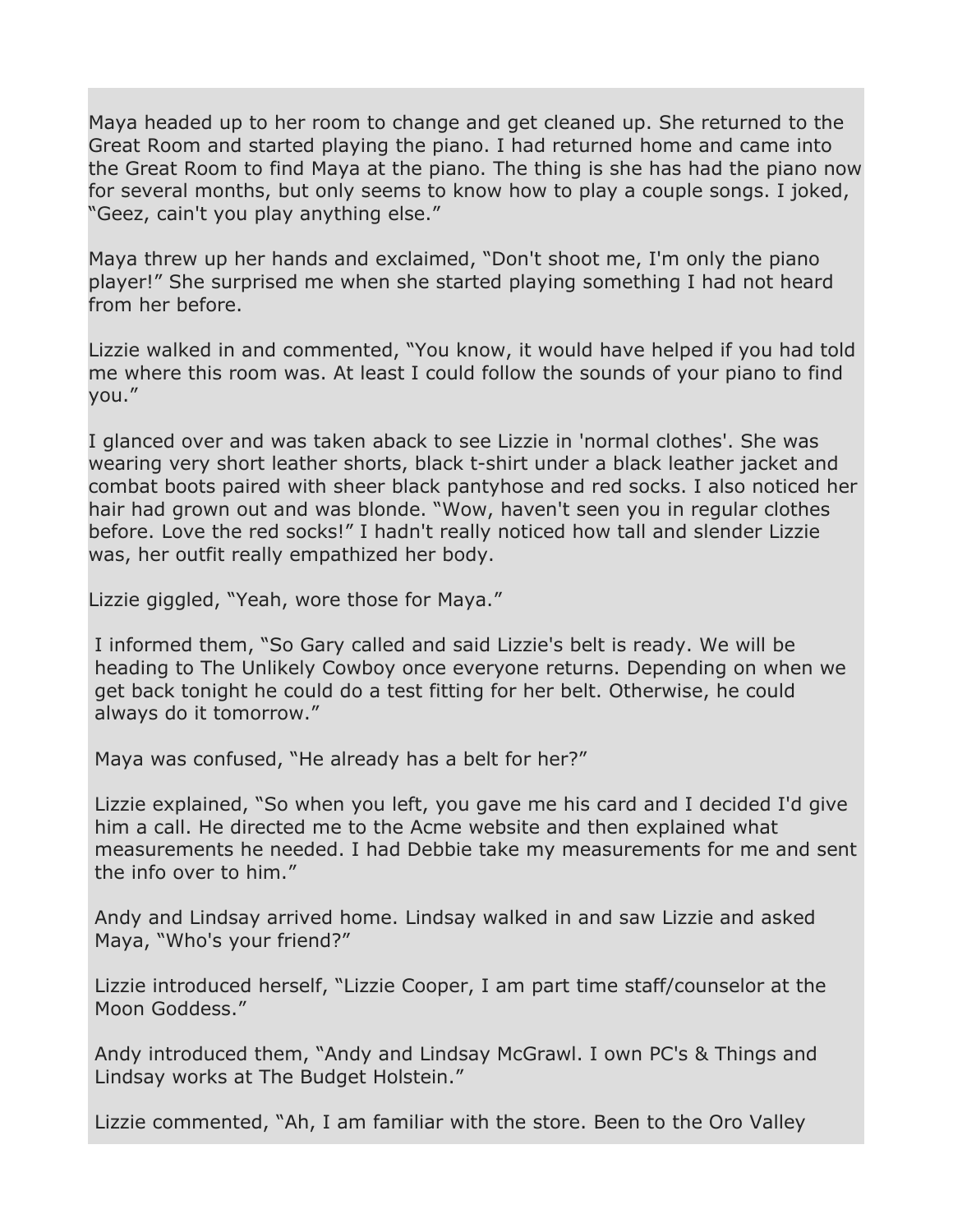location many times."

I explained, "Linda was one of the first clients at the Moon Goddess. She stayed there after Hal had passed away. From what I have heard she and Debbie are good friends."

The grandfather clocked chimed seven o'clock and Maya commented, "Peaches should be returning soon..." We were interrupted by the rumble of Maya's Hummer.

I replied, "Yep, that's The Pink Monster."

Lizzie asked confused, "Pink Monster?"

Wynn laughed, "Yeah, that is what Ron calls Maya's Hummer H2."

I corrected Wynn, "Technically, it was Martina's. The salesman offered to do a custom paint job since she bought it with every option available..."

Andy added, "...or fucked him!"

I laughed, "...yeah, I wouldn't have put it past her."

Apparently Maya hadn't told Lizzie about Martina, "Who's Martina."

I told her, "My ex-wife. She's married to Marc Frosh now."

Lizzie laughed, "Oh...*that* Martina!"

I laughed and asked, "Do I even want to know?"

Lizzie giggled, "Likely not. Let's just say she has quite a reputation around my parts."

Maya laughed, "Geez..."

My cell phone rang and it was Sara, "Hey Ron, Kayré and I are coming back up from a vendor in Tempe. Thinking we should just meet y'all over at The Unlikely Cowboy."

I told her, "Okay, that works. See you two when you get out there." I explained, "Okay, so Sara and Kayré are coming back from Tempe and will just meet us at The Unlikely Cowboy. So, how are we going to do this?"

Maya explained, "Lizzie and I will ride our bikes down there. I think everyone else can go in my Hummer."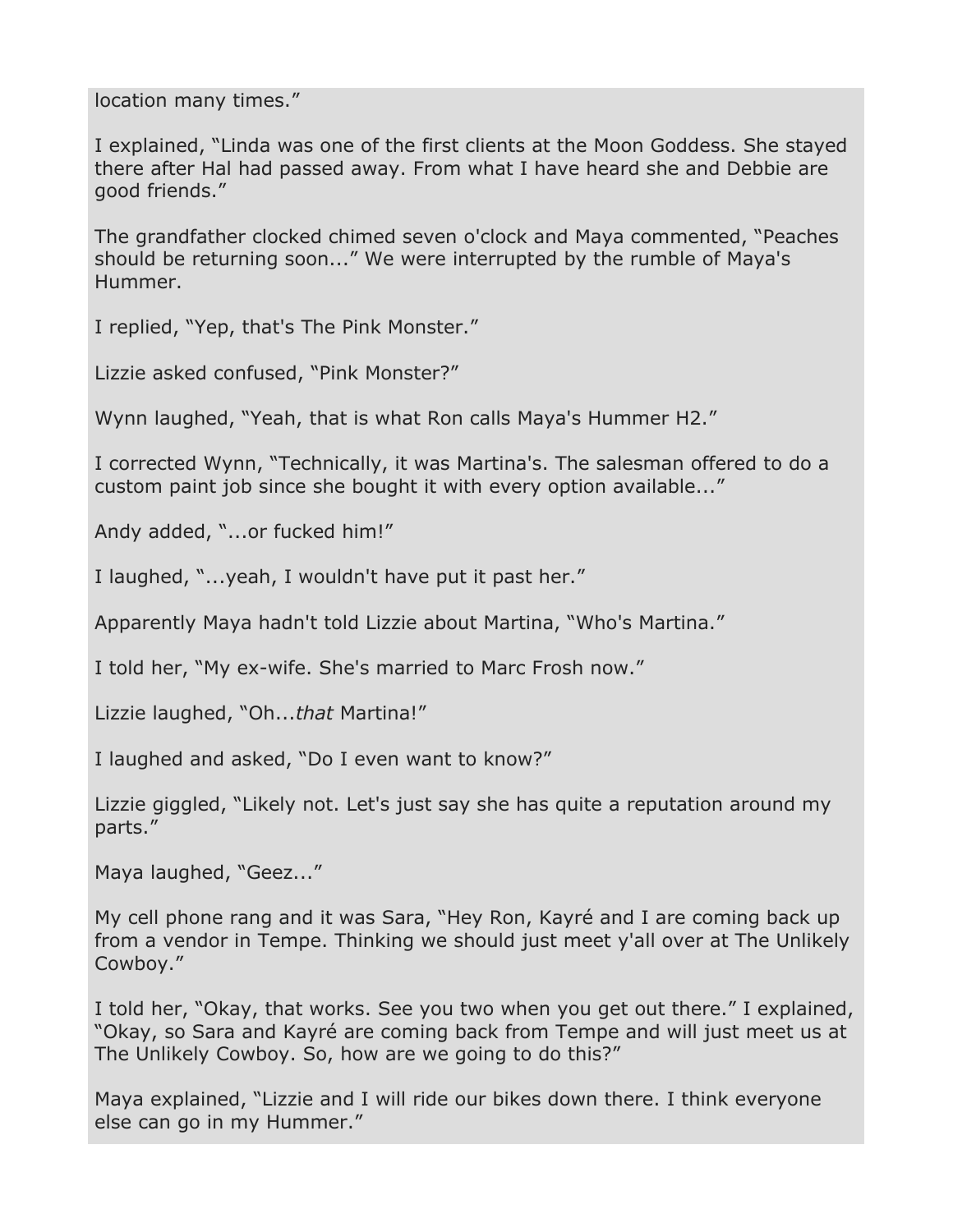All of us headed out to the garage as Lizzie and Maya had parked their bikes up front. When Lizzie saw Maya's Hummer she understood, "Oh...so that is why Ron calls it the 'Pink Monster'. I thought he was joking about the paint job!"

Maya laughed, "Nope, that's Martina, 'Lady in Pink'!"

Wynn added, "Of course you are our 'Lady in Red'!" Maya was dressed in a red polo shirt, short khaki shorts along with nude pantyhose with her towering high heeled sandals.

Lizzie laughed, "Ah yeah I recall now that you wore the red t-shirt and capris at The Moon Goddess."

### **Chapter 16: Another Wild Night at The Unlikely Cowboy and Lizzie Gets Her Belt**

Upon arriving at The Unlikely Cowboy I noticed Gary and his girls had arrived. Lizzie saw a Lady in Pink at the bar and asked, "Is that Martina?"

I didn't recall seeing the 'Chick Magnet' in the parking lot and upon closer observation I noticed she was too tall for Martina, "Nope, I believe that is Lulu, Gary's office manager."

Gary walked over and introduced everyone, "So you must be Lizzie? Gary Zinfandel."

Lizzie and Gary shook hands, "Nice to meet you in person Gary."

Gary replied, "Same. Let me introduce you to everyone else. Bunny my wife and Bambi her sister. This Lady in Pink as Ron had correctly guessed is Lulu, my Deer Valley Office Manager. Seems to be a running theme now that she dresses like Martina whenever we come here."

Martina had just came in and spotted Lulu, "Ah my twin!"

I turned around and noticed Martina in a semi tight-fitting pink dress. The casual observer would not have noticed, but given my fetish lifestyle I knew what to look for and out of habit; I could barely make out the outline of her belt and thighbands. I was about to comment on her wardrobe to Marc when I noticed she was also in a chastity bra. I turned to Marc, "I take it she has been getting back to her old habits again?"

Marc looked at me confused, "What do you mean?"

I pointed to Martina and explained, "She is in chastity belt with thigh-bands as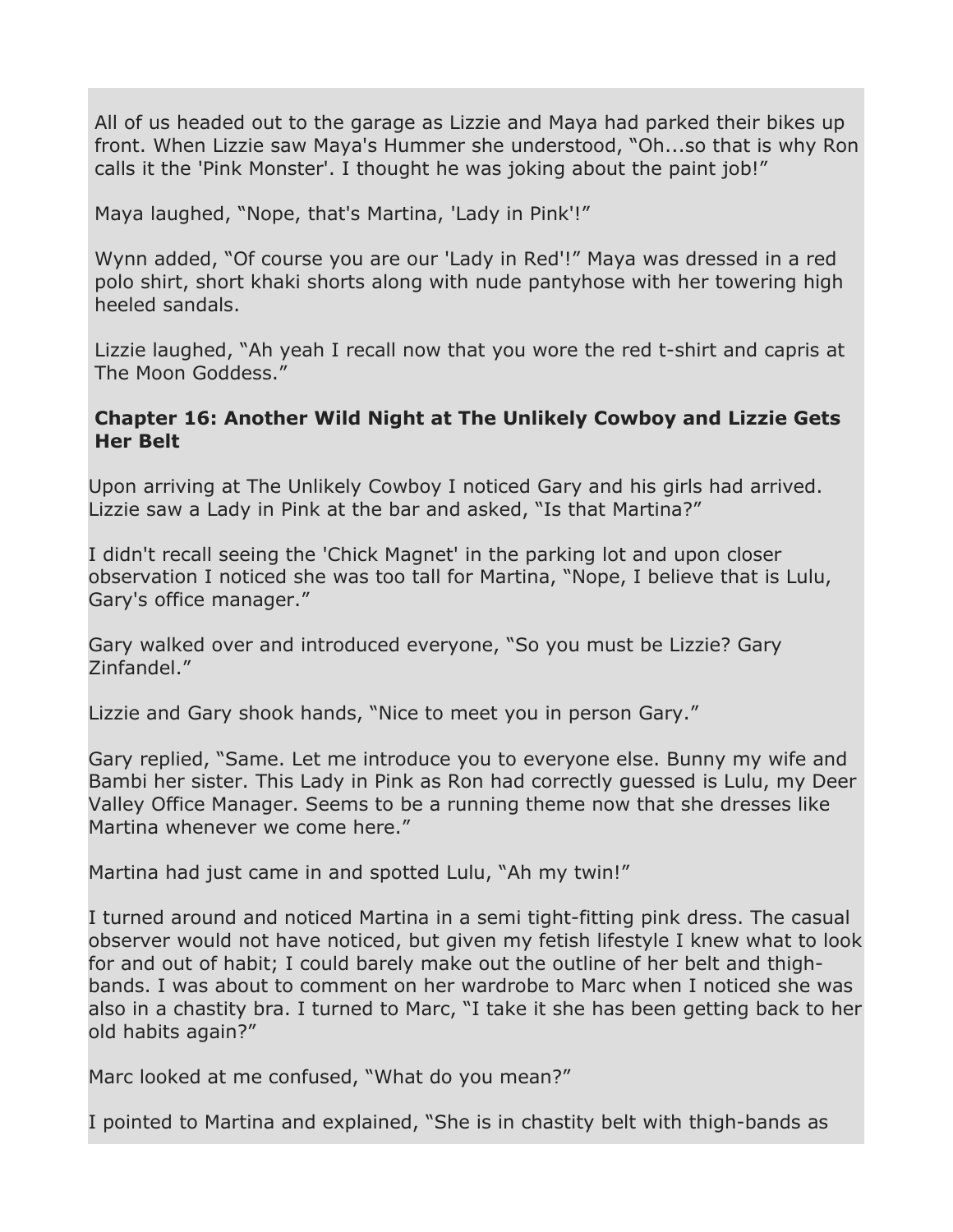well as a chastity bra!"

Marc looked over at Martina dumbfounded, "Oh...so she is. Not my idea!"

Martina laughed, "Of course Ron would notice."

Lizzie walked over and she could not tell, "I don't see anything."

Since we had the patio to ourselves, Martina lifted her dress to reveal the belt and thigh-bands. She then grabbed Lizzie's hand and place it on her left breast. Lizzie was not expecting to feel hard steel, "What the fuck?!"

Martina laughed, "I like her!...it's a chastity bra!"

Lizzie asked, "Why?"

Martina replied, "Why not?! In my case I can get off by playing with my nipples or having someone pinch them. So with the chastity belt and bra there is no way I am getting off. Plus it affords me some extra 'protection'!"

Lizzie laughed, "Seems a little extreme but, hey whatever."

Martina laughed, "This is tame compared to what Wynn and Sara wear."

Lizzie was not even aware either of the two were wearing a chastity belt. Sara came in with Kayré, "Hey all! So what what did we miss."

Marc explained, "Not much, apparently Martina decided she wanted some extra protection for our get together tonight."

Sara inspected Martina, "Hmm...chastity belt..." she then directed Martina to spin around. Martina slowly spun around and Sara continued her observations, "...with thigh-bands." She reached over to pinch Martina's nipples but instead was met with steel, "...and a chastity bra. Yep, she is well protected." I was not quite sure why Sara tried to pinch Martina's nipples, although I get the impression it was some weird turn-on for Martina.

I was about to ask Martina from who or what she was protecting herself from when Peaches walked over and shouted, "My pink girl!" She walked over and gave Martina one of her patented bear hugs and reached under Martina's dress to grope her. Peaches discovered the thigh bands and eventually the chastity belt and cried, "Not fair!" Peaches walked away pouting.

Sara and I stood there laughing and Martina asked, "What's so funny?"

Sara commented, "Just the irony. You...and Laura were the reason I got a belt to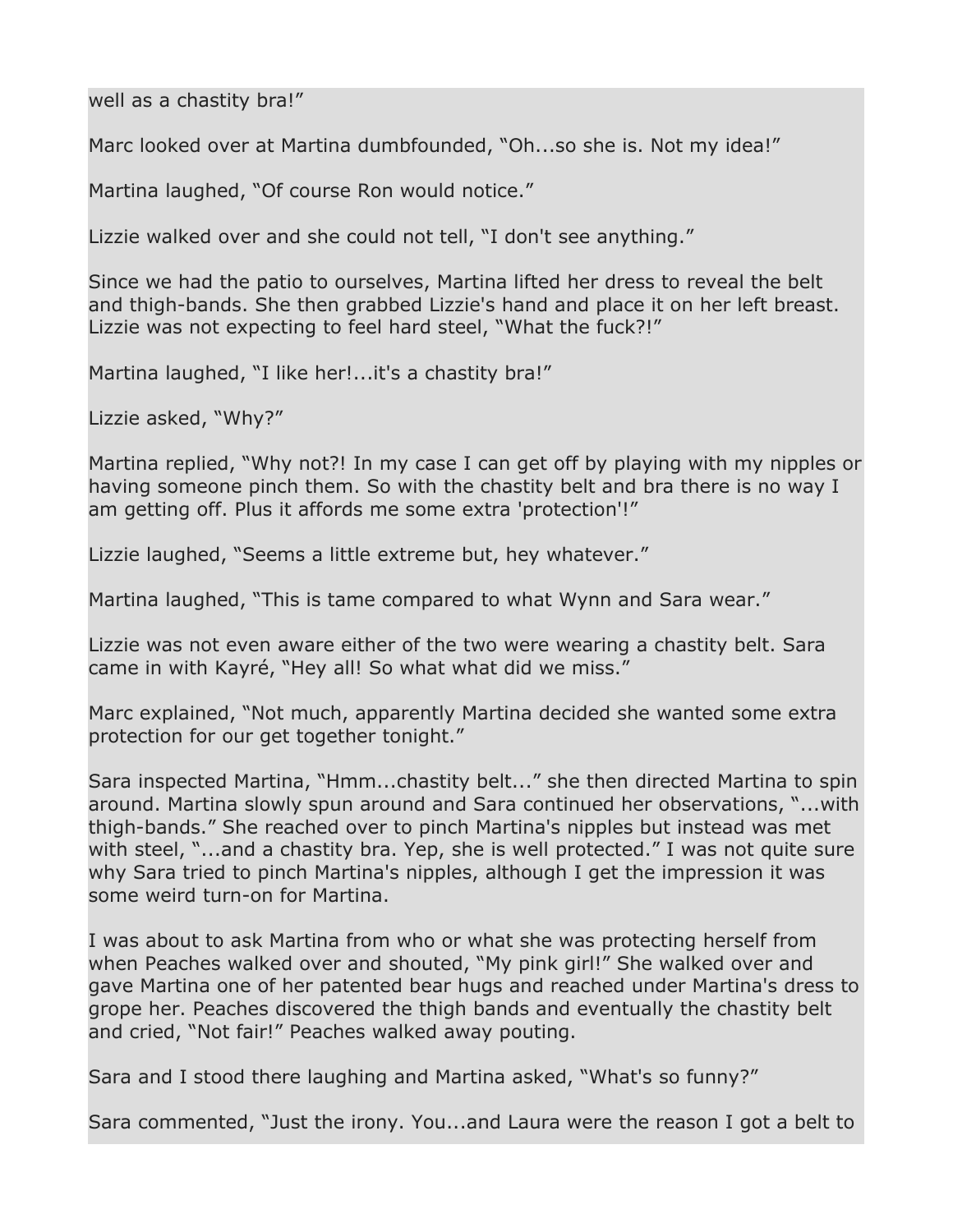protect myself. Now you are wearing one by choice to protect yourself!" She noticed Lizzie staring, "Ah...you must be Lizzie. I'm Sara, Maya's older sister. Anyway, welcome to *The Unlikely Cowboy*, where you never know what is going to happen when we are here!"

Lizzie walked over and hugged Sara and noticed something didn't feel right, "What the fuck?!"

Sara jokingly, "Wow, Martina is already rubbing off on her! I am guessing you felt my Chastity Armor!"

Lizzie asked confused, "Armor?"

Gary corrected them, "Well, technically it is a Chastity Corset Belt or Chastity Bodysuit."

Sara explained as she lifted her dress, "Yeah, it was Gary's wedding gift to me...of course that was after I found out Wynn had one as well!"

Lizzie was fascinated, "Had no idea there were so many choices!"

Our food arrived and everyone sat down to eat. Martina asked, "So Lizzie how long are you in town for?"

Lizzie replied, "About a couple weeks. Any longer and Debbie would start going crazy."

Peaches laughed, "Sound like Diane and Drew when Maya was gone."

Maya added, "Yeah, I heard she was doing deliveries while I was away." She turned her attention to Lizzie, "Lizzie was a huge help for me. We've come from similar backgrounds. I never felt comfortable talking to anyone about Dirk. Guess I felt it was always my fault and shameful. He was what drove a wedge between Sara and myself."

Sara commented, "Yeah and our father too."

Maya laughed, "Him too...yeah he was quite the piece of work. Sure had all of us going earlier this year. Still say the flaming TV was a sign we should've just abandoned that job. Curious since I been gone, what happened to the facility?"

Andy explained, "It was shut down and everything was seized when he got busted by the FTC. Likely it will be sold off to cover his restitution."

Peaches asked, "How did Tess not get into trouble?"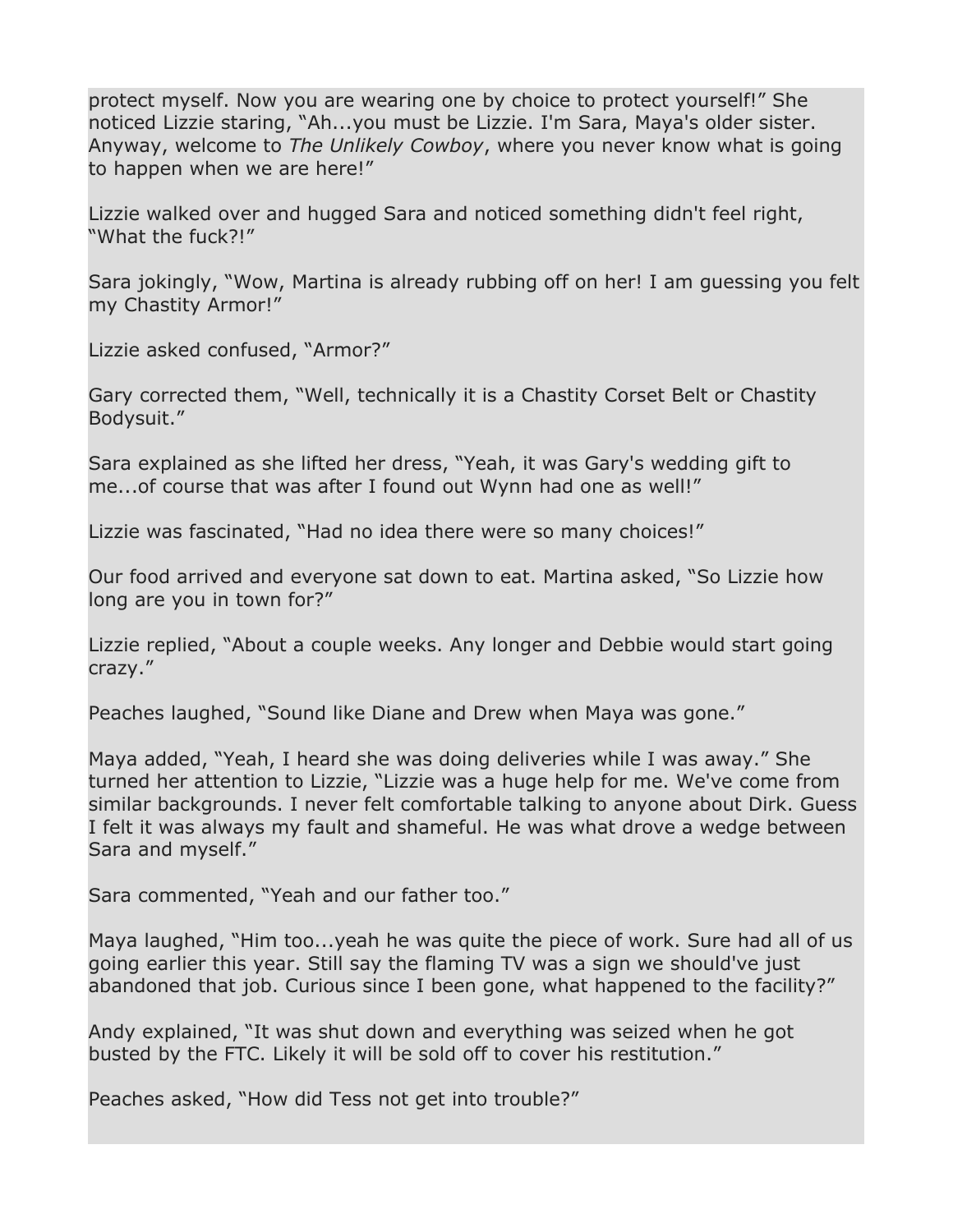Maya guessed, "Likely they offered her immunity to testify against our father. Who owned the facility anyway?"

Wynn commented, "I believe it was in the name of one of his shell companies. I see recall seeing that when I scanned in the 'insurance documents'."

Andy told them, "Dunn and Tess really appreciate you proving those documents. Oh and Maya, Dunn told me Tess was going to ask Peaches for the binder when they came by the house that evening. She kinda got distracted by the drama and also didn't feel like it was a good time to ask."

Maya replied, "Yeah, I did cause a little incident that night..."

Both Andy and I commented a the same time, "Little?"

Maya laughed, "Well yeah...I could've walked over and slugged her like I did in Wheaton! Of course, that was only because she hit me first. But, I did learn later that was for show for Jed. Oh well, hopefully I'll have a chance to apologize to her when this is all over. Now, if you excuse me I need to use the can...too much root beer!"

Maya headed off to the Lady's Room. Lindsay commented, "Wow, what a difference. Thank you Lizzie!"

Lizzie asked, "Why thank me?"

Peaches replied, "She not angry after talking about Dirk and father."

Sara added, "or Tess for that matter."

I concurred, "Yeah, as it was Tess's appearance that night last month that drove Maya to the deep end."

After we finished dinner all of the girls went to the center of the patio to do karaoke. I had lost track of time and happened to look at my phone to see it was close to midnight. I commented to Gary, "Looks like we will need to do Lizzie's fitting tomorrow."

Gary asked, "Why?" He then looked at his phone, "Oh shit! I am suppose to be at the office tomorrow morning for a conference call with Tokyo. Gotta go find Bunny and head on home. I'll give you a call tomorrow and let you know when I am free."

Around this time everyone else ended up departing as well. We made it back to the house. Maya headed over to The Copper Queen Suite to get Lizzie settled in."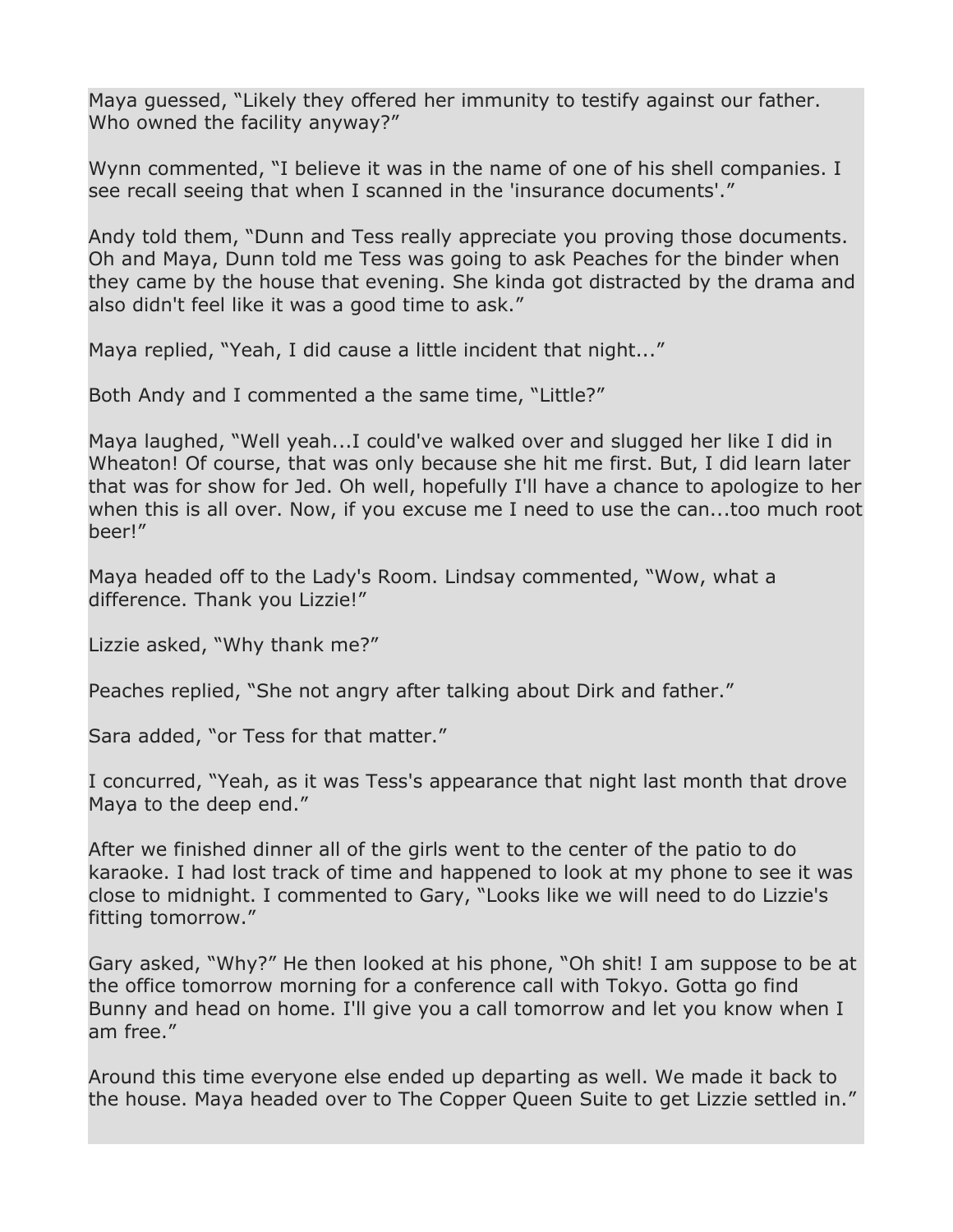Wynn had walked into the room and informed them, "There should be fresh towels in the bathroom."

Lizzie looked at the bed and joked, "Gee, I don't know if I can sleep this way!"

Maya giggled, "I know the feeling..." Wynn was clueless and just shrugged it off. "If you need anything Wynn is just up the hall."

Lizzie commented, "Could use some Segufix..."

Maya replied, "That can be arranged...Wynn can you run up to the play loft and grab a set?"

Wynn explained, "Actually there should be a single person set in the closet from when Sara and Peaches were in here last."

Maya walked over to the closet and took a look inside, "Ah, okay here we go!"

Lizzie saw the restraints and smiled, "Nice!"

Wynn explained, "You might want to use the restroom while we get this setup. You'll be in this for a few hours."

Lizzie laughed, "Yeah...I should."

After she was in the bathroom Wynn asked Maya, "So was this how you slept at the Moon Goddess?"

Maya replied, "Sort of. I was in the straitjacket with my arms to my side and also had a catheter in me for the entire night."

Wynn laughed, "Hmm interesting...almost erotic!" Her and Maya finished getting the bed setup. Lizzie came out of the bathroom just as they had finished.

Maya instructed Lizzie, "On to the bed!" Lizzie laid down on the bed while Wynn and Maya strapped her down. After they were done Wynn asked, "Comfortable?"

Lizzie tugged against the restraints and giggled, "Yes, very much!"

Maya informed her, "Well good night, see you in the morning." Wynn and Maya left the Copper Queen Suite and turned out the lights.

The next morning Wynn headed to The Copper Queen suite to release Lizzie. She knocked on the door and walked in, "Good morning Miss Cooper! Sleep well?"

Lizzie giggled, "Why yes, I did sleep well."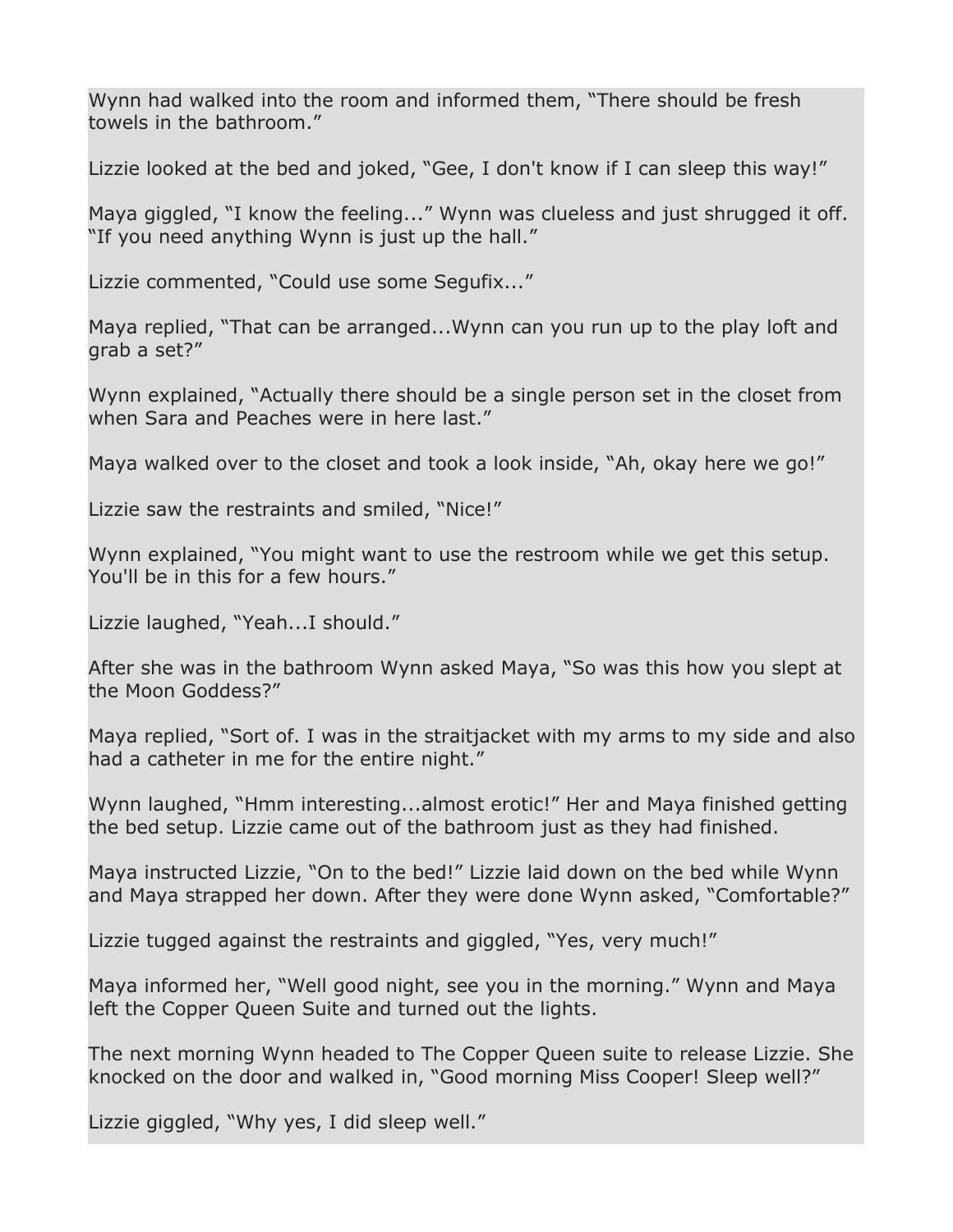Wynn laughed, "Good. Let me get you out of these restraints as I am sure you will want to use the restroom." Wynn undid the restraints and as Lizzie headed towards the bathroom she informed Lizzie, "Breakfast will be in about 30-minutes so if you want to freshen up before breakfast you have some time."

That afternoon Gary called and said he be free that evening. He came by with Lizzie's belt. Maya was at work so I had Wynn assist us with getting Lizzie setup. Gary removed the belt from the box. It was simple Florentine style, but had been upgraded with high security lock. Gary explained, "This is similar to Maya's original belt before she got the integrated shield. You did request the highsecurity lock upgrade."

Lizzie explained, "I just like the smooth look and don't have to worry about a bulky padlock rattling around. But, high-security is always nice too!"

I secured Lizzie's ankles in the attached spreader bar. As Wynn was attaching Lizzie wrists to the other spreader bar she asked, "So who is going to be holding your keys?"

Lizzie replied, "Likely Debbie. Don't really have anyone else."

I asked, "But what about when you go home?"

Lizzie laughed, "The Moon Goddess is pretty much my 'home'. I'll stay with friends once in a while, but I have no place permanent to stay."

Gary asked, "Okay, you ready?"

Lizzie was getting excited, "Yes! Not that I can really resist at this point!"

Gary laughed, "That is true. Okay here we go." He put the belt around her waist and pulled up the front shield. He looked at the fit and commented, "Hmm...a little looser than I would prefer."

Lizzie laughed, "Yeah, I think I lost some weight since Debbie measured me."

Gary assured her, "No worries, easy adjustment to make. Give me a couple minutes." He fiddled with the belt and again placed it on Lizzie. This time around he seemed happier with the fit, "Ah much better." He set the integrated lock and handed the key to Wynn, "You can hold on to his for the time being." He checked the fit again by trying to get a finger between the her body and the waistband as well as between the shield and her cunt, "Okay that appears to be a good secure fit. How does it feel?"

Lizzie commented, "Not as bad as I was expecting. A little tight, but I suppose I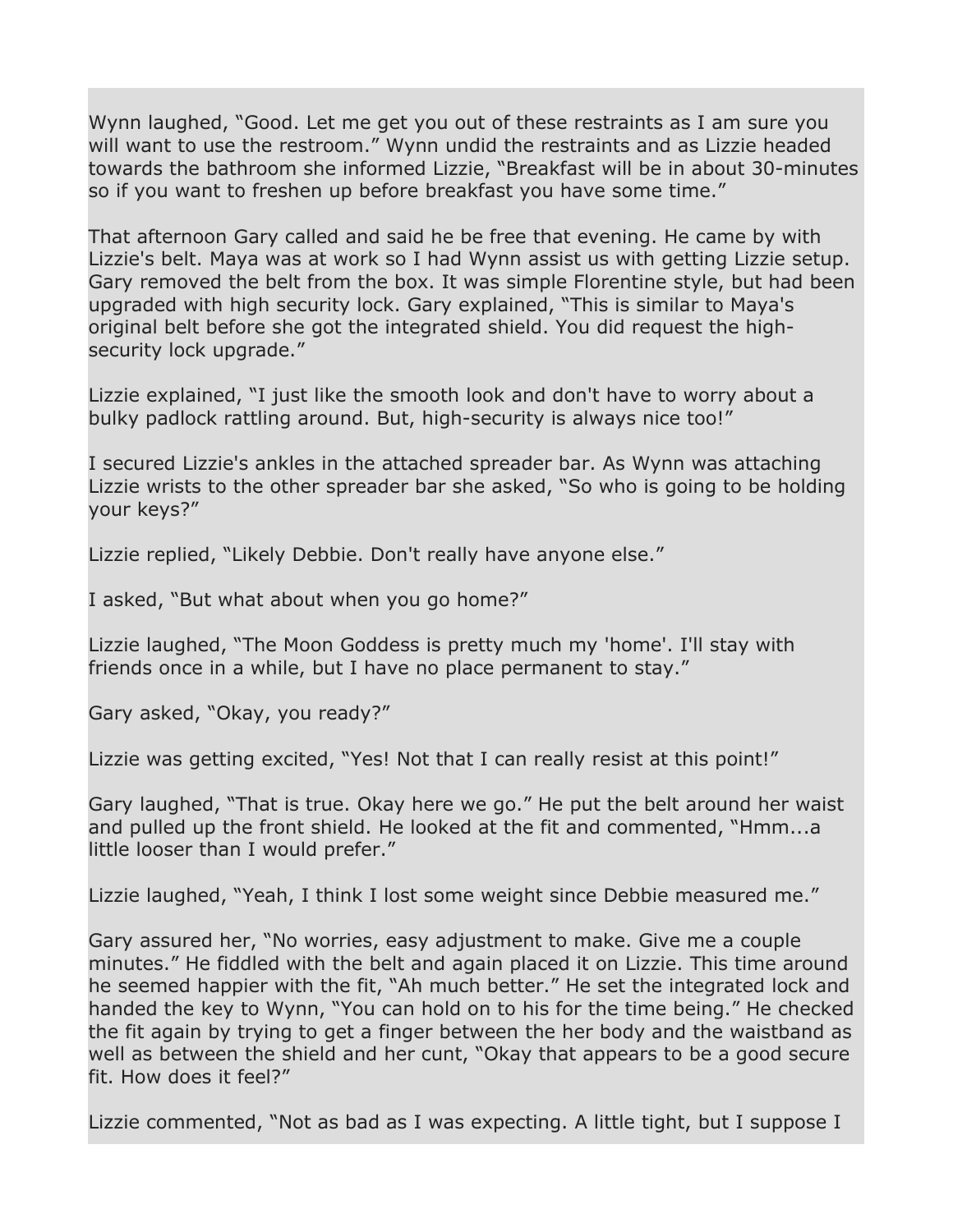will get use to it after time."

Gary informed her, "Yeah, tightness is fine and as your body adapts you will get use to it. If anything starts pinching or rubbing let me know so I can make the needed adjustments." He stood back and admired his product, "Ah another fine creation of Acme BDSM! Come to think of it though that original belt style was one of my original from GZ Fetishes. That was back before I bought out Zac. Man that was so long ago, it just seems..."

Lizzie complained, "As much I would love to hang around..."

Gary got the message, "Oh yeah sorry. Wynn, Ron you can release her now, my work here is done! Any questions."

Lizzie had one, "Can I get this wet as in submerged?"

Gary explained, "Yeah, that is fine. You can swim in the belt."

Wynn laughed, "Much like Martina does..."

I added, "Usually topless too!"

We released Lizzie and she headed back to The Copper Queen suite. Wynn still had Lizzie's key and asked, "What should I do with this?"

I told her, "I suppose you can add it to your collection, just be sure she gets it back before she leaves."

Wynn joked, "Doubt that will be a problem."

As we discovered Lizzie was a lot like Maya in that she could care less about having access to her pussy. Lizzie had no issues with belt and even went swimming with Maya in the belt. However, unlike Martina she wore a one-piece bathing suit over her belt. At the end of the two weeks Lizzie was ready to head back to the Moon Goddess. Before she left Wynn came over and handed her the key for the belt, "You should take this with you."

Lizzie took the key from Wynn, "Ah yeah...I suppose I should. I'll give it to Debbie when I get back."

As she did last time, Maya rode down with Lizzie to the Moon Goddess. However, since it was later in the day she would stay the night there. She packed a change of clothes and her leather Moon Goddess straitjacket. Lizzie and Maya arrived back at the Moon Goddess in early evening. They walked into Debbie's office, "Ah Lizzie you're back!" She saw Maya, "Hey Maya how you doing?"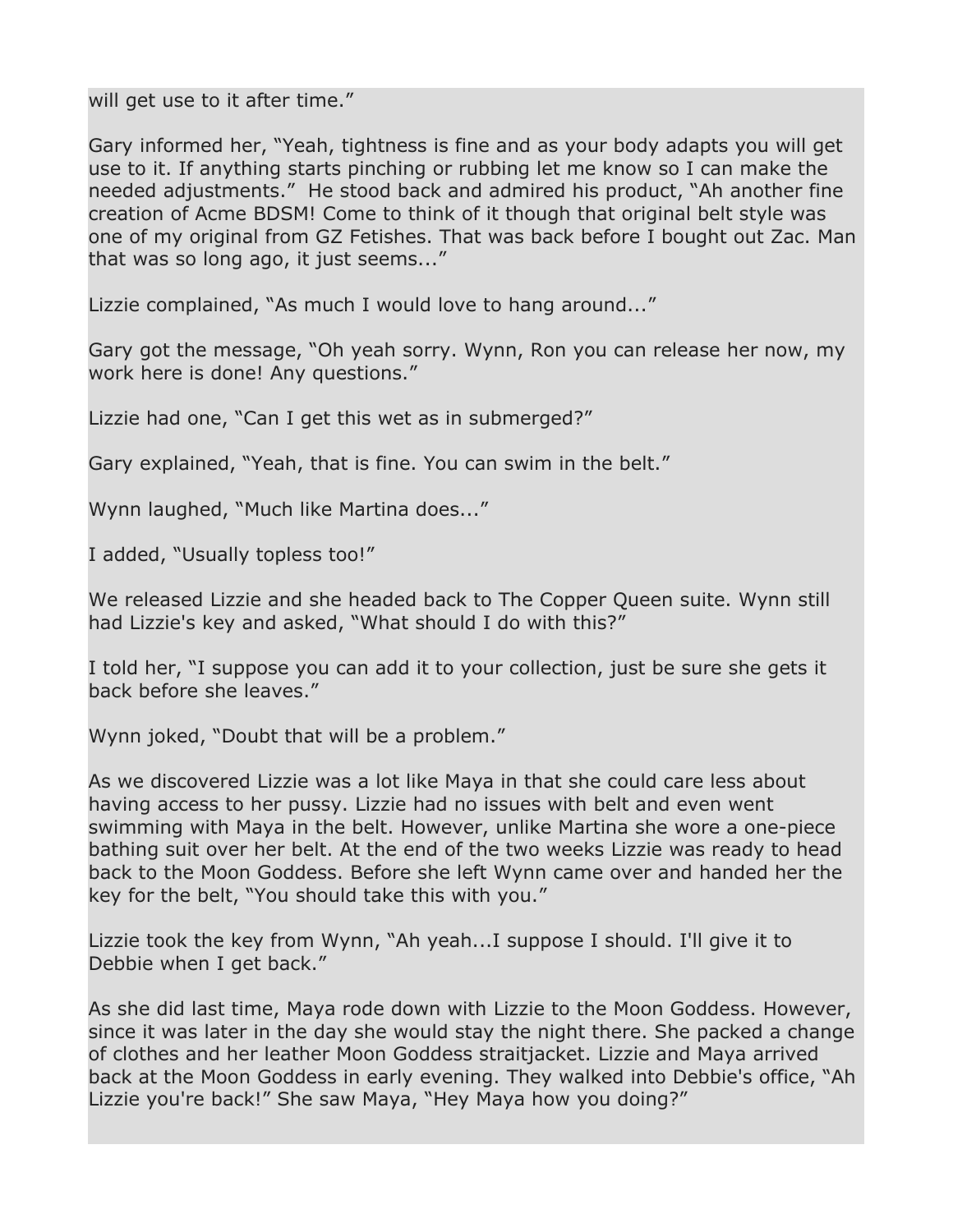Maya replied, "Doing very well."

Lizzie explained, "Maya is going to spend the night, she even brought her jacket with her. Oh and I need to give this to you." She reached into her bag and handed Debbie the keys for her belt.

Debbie took the keys and told her, "Okay, I'll add those to the ones for your collar."

Lizzie laughed, "Oh, so *that's* what I did with those keys."

Debbie told her, "Yeah you gave them to me a couple years ago right after you bought the collar. Anyway, do you want to take care of Maya tonight? We'll put her on the north side."

Maya asked, "North side?"

Debbie explained, "Yeah, over where you and Peaches played those two nights. It is the private part of the 'resort'."

Maya recalled, "Oh okay...yeah."

Debbie looked at the clock on the wall, "We you still have 2-hours until 'lights out'."

Lizzie commented, "We haven't eaten dinner yet."

Debbie picked-up her phone and called over to the kitchen, "Hey can I get two dinners for Miss Cooper and her guest...okay great I'll send them on down." She turned her attention back to Lizzie and Maya, "The kitchen still has some meatloaf left and can have it ready for you two in a few minutes in the staff dining lounge."

The two headed down the staff dining lounge. After dinner they talked for a little bit with Maya asking, "So when might I see you again."

Lizzie replied, "Well, not sure. Have to see how things are going. We are going to be busy again very shortly, which was why Debbie was so glad I returned. We should slow down again in October, so may be then. You know, you can come out anytime you like..."

Maya was falling asleep, "Umm...yeah that is true. I believe I am ready for bed."

Lizzie told her okay, "Let me take you to your room." The two headed down to the hall into a room similar to the one Maya had stayed in last time.

Maya walked in and saw the red clothes on the bed along with her bag, "You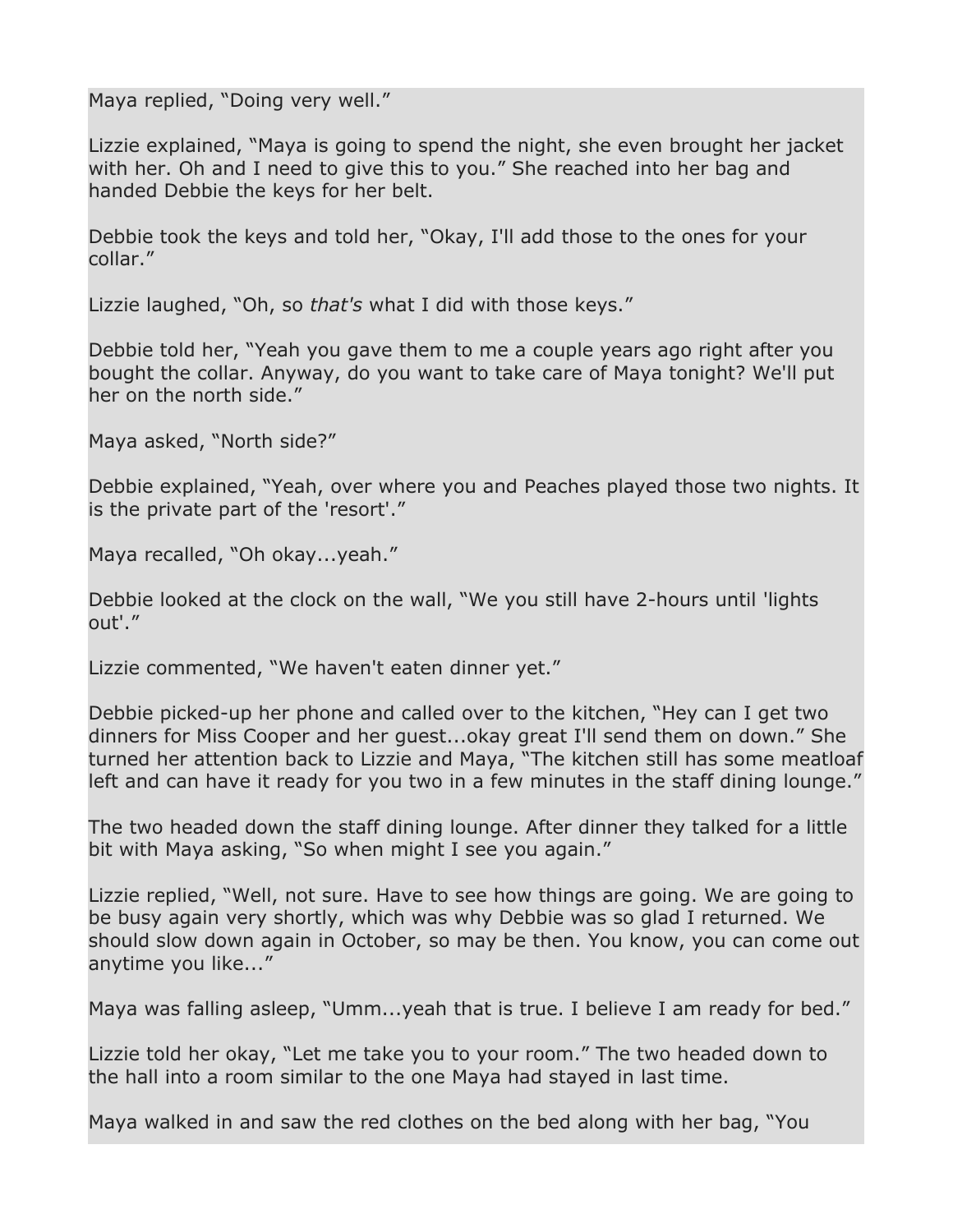#### remembered!"

Lizzie laughed, "Kind of hard for me to forget when red is all you wear. Anyway, get changed and I'll be back in a couple minutes." Turns out, Debbie had never sent Maya's spare key back...not that Maya needed it. Lizzie went into Debbie's office and retrieved Maya's belt key. She returned to Maya's room and saw Maya was in the red tank top with nude stockings. She helped Maya into her straitjacket.

Maya commented, "Wow, forgotten how comfortable this was."

Lizzie did up the straps and helped Maya on to the bed. Lizzie made quick work of getting Maya strapped down on to the bed. She then pulled out Maya's belt key, "Seems that you didn't take this back with you. Works out though, I can remove the belt and insert the catheter."

Maya smiled and laughed, "Gee...just like old times."

Lizzie inserted the catheter into Maya's urethra and then a quick check of all the restraints. She declared, "Okay, everything looks good and secure. See you in the morning!" As soon as Lizzie turned out the lights Maya fell asleep. For the first time in a long time Maya slept the entire night through and was greeted by Lizzie, "Good morning! Sleep well?"

Maya replied, "Yeah I did actually."

Lizzie remove the catheter and re-secured Maya's chastity belt. Once Maya was belted again Lizzie undid the restraints and informed Maya, "We will be having breakfast on third floor terrace."

Maya recalled, "Oh yeah, I believe that is where Peaches and I had breakfast the morning she was here."

After breakfast Maya packed her backpack and headed back home to Scottsdale.

### **Chapter 17: I'm Thinking of A Western Steampunk Halloween and Linda Returns Home**

Two months later Maya was still doing great mood wise as well as staying sober. Both Maya and Peaches were still securely belted and seemed to be accepting their fate. Of course Maya was used to this and preferred being belted 24/7. Both girls were let out for maintenance once every couple weeks. However, just because they were out of their belts did not mean they could touch themselves. Wynn would take Maya and Peaches into her on-suite bath to be cleaned. First to be cleaned would be Maya. Wynn would hand Peaches a single person fiddle and padlock. After Maya's wrists were secured in the fiddle, Wynn would remove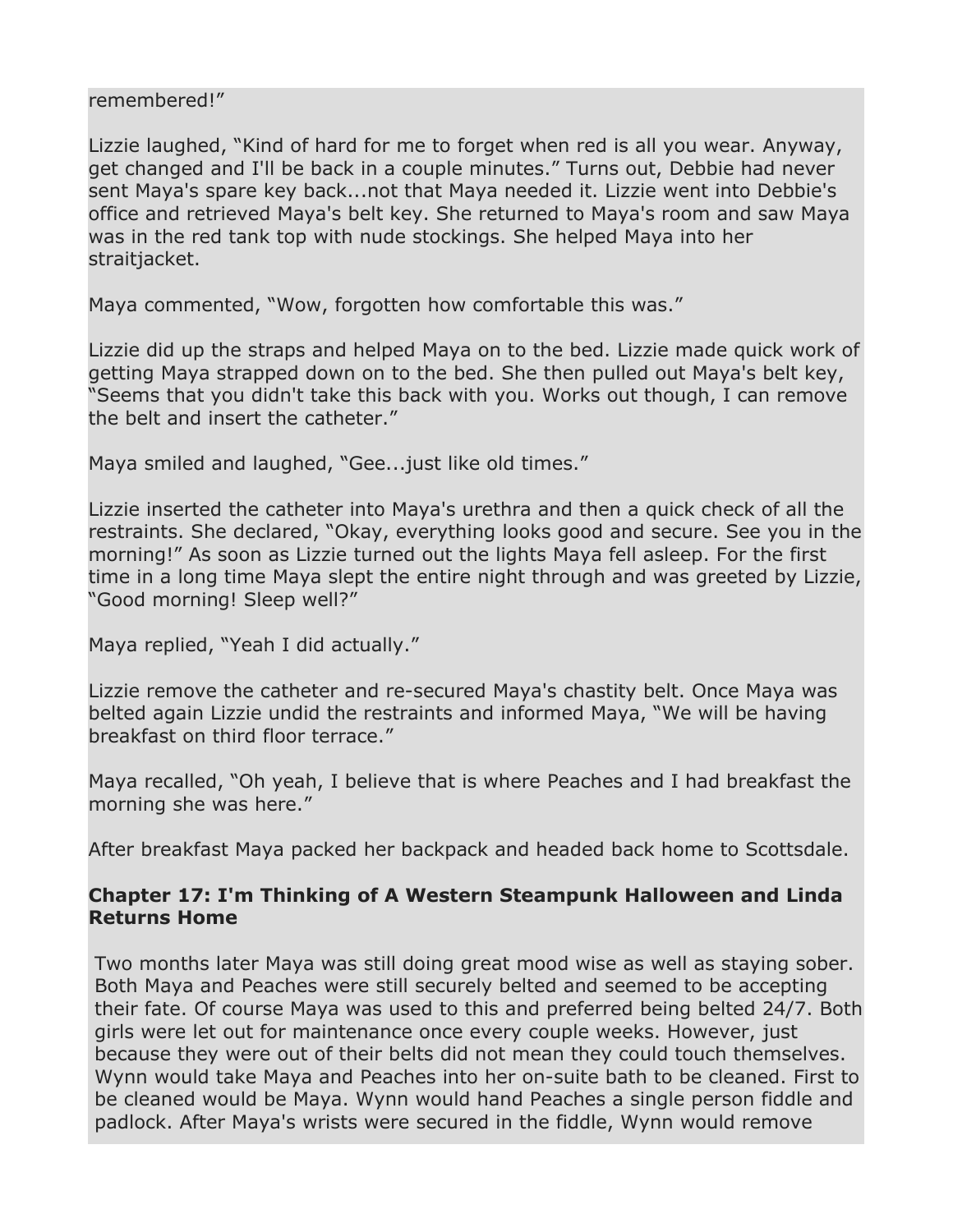Maya's belt which Peaches would clean while Wynn shaved her Maya's pussy. Once Maya was re-belted the fiddle would be removed. At this point it would be Maya putting Peaches in the fiddle so Wynn could remove Peaches belt to be cleaned and Wynn would shave Peaches' pussy. This process worked better as kept their hands out of the way better than being in armbinders.

Maya had returned back to school taking a nearly full course load to make up for lost time. One Wednesday evening, she was struggling to pay attention to an online lecture video podcast. She kept getting distracted and going to other sites on the Internet instead of paying attention to the video. She paused the video a few minutes to think what she could to keep herself from getting distracted. An idea popped into her involving a ridged fiddle. She was pretty sure she could get herself into and out of it without assistance. Well, into at least..but there were other people home so if she couldn't get out by herself she wouldn't be stuck. She walked across the hall into the play loft and went into the storage closet. She grabbed a rigid fiddle and a padlock with keys. She hung the keys on a hook in the closet. Her logic was if she kept the key with her in her suite she would let herself out too soon. This way it would take more effort to let herself out. She also decided to grab a ball gag too so she wouldn't get distracted by talking on her phone or Skype. She returned to her suite and sat down on the love seat. She put the ball gag into her mouth and buckled the strap behind her head. Next would come the hard part; getting herself into the fiddle. She removed the locking pin and placed it face up on a mini-book case at the other end of the suite. She sat down on the love seat, opened the fiddle and put it over her neck. She then inserted her wrists into the cuffs and tried to close the fiddle. She was running into a little trouble, but finally figured out she could get it closed by leaning forward and pushing the cuffs closed with her legs. She now had the fiddle closed around her neck and wrists, the next challenge would be getting the locking pin into place.

She walked over the bookcase, but discovered it was too high. She picked up the locking pin and looked around. She could drop the locking pin into place but would not be able to reach underneath to secure the padlock through the pin. Again, she was concerned she would get out too easily as while the pin was flush with the top of the fiddle she could pop-it-out by hitting the bottom of the pin on a hard surface. She saw the wide and flat love seat arm and it appeared to be at a good height. She placed the pin on the arm and then carefully aligned the locking pin with the hole. Much to her surprise, this worked quite well and locking pin slid right into place. With her left hand she held on to the locking pin while she maneuvered herself over to her desk. She sat down in front of her desk and picked up the padlock. With a little trial and error she manged to get the padlock hasp through the hole in the locking pin. She snapped the lock shut and a tinge of excitement ran through her body as she realized she was now locked into the fiddle, plus she could not remove the gag. She resumed the video lecture.

A couple hours later the lecture was over and Maya was impressed at how well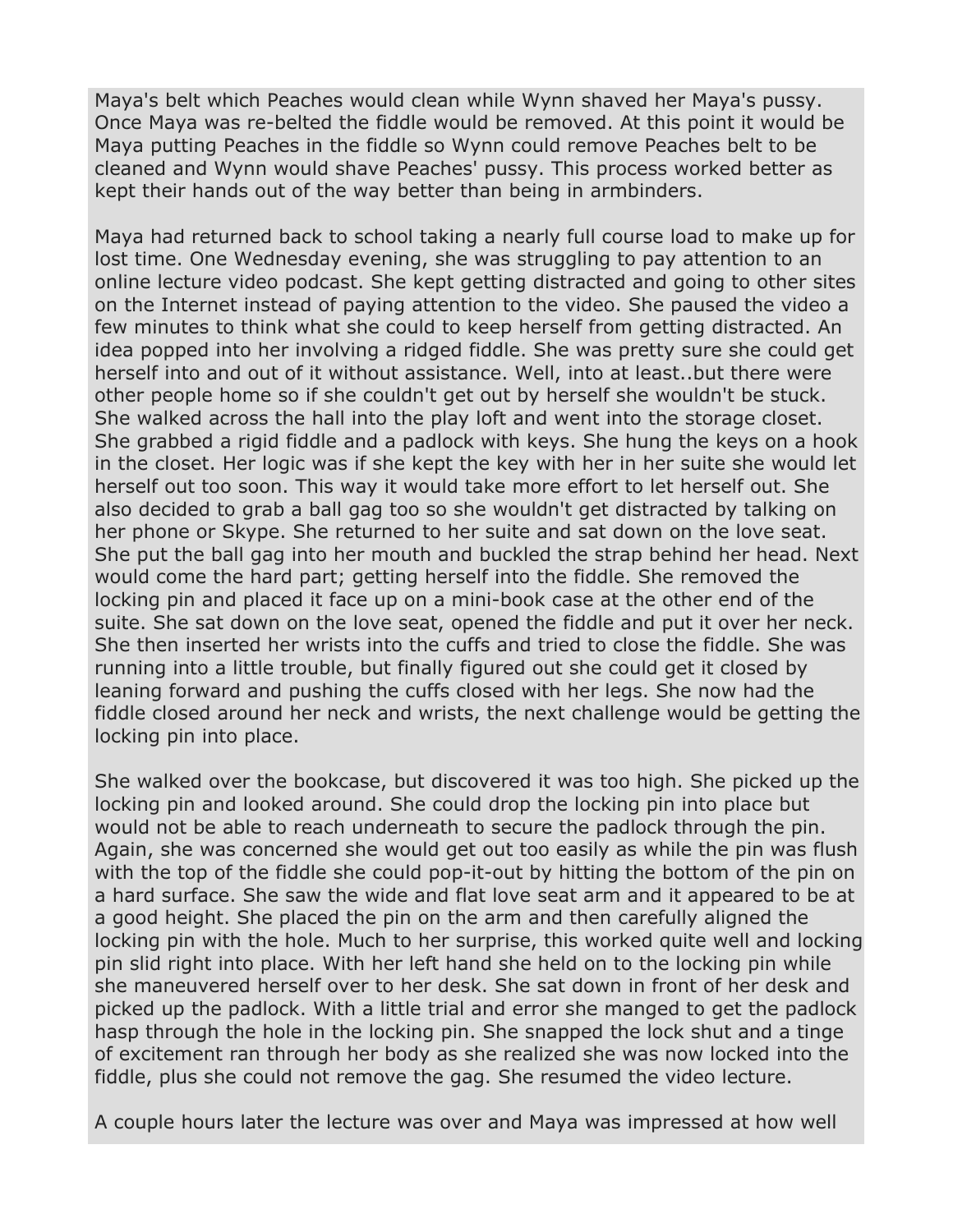this setup worked. Now came the fun part; trying to get herself out. She stood up and headed to the door of her room. She used her elbows to push the door lever down and then leaned forward to pull the door open. She repeated the process for the playroom French Doors, at least those were easier as they opened inward. She headed to the closet and wasn't sure if she was going to able to get the key off the hook. It took a few attempts and she ended up dropping the key on the floor. She managed to kneel down and get a hold of the key. She was struggling to get the key into the padlock as she couldn't see what she was doing. She headed into one of the dressing rooms with full length mirrors. With the mirror she was able to see what she was doing and got the key into the lock and opened. She removed the padlock and shook out the locking pin. With the pin removed she could open the fiddle and get her wrists free. Now that she had her wrists freed she could remove the gag. She commented to herself, "That worked very well, going to have do this every Wednesday!" She picked up the fiddle, padlock and the ball gag and headed back to her suite. She placed the equipment in her desk drawer.

For the next few weeks on Wednesday night Maya would get herself setup for her study session. On the fourth week however, something unexpected happened; Peaches came home early from work. Maya was in her 'study gear' watching the video lecture when Peaches came in. Peaches looked at her and asked, "What you doing?" Maya muttered through the gag that she was trying to study and to go away. Peaches scowled, "Not understanding you, let me remove gag." She proceeded to remove the gag, much to the objection of Maya. Peaches asked, "What this all about?"

Maya leaned forward and paused the video then explained, "I am trying to study here. I did this to myself. Been doing it every Wednesday night so I can pay attention the video lecture and not get distracted on the Internet or on my phone."

Peaches laughed, "Okay..."

Maya complained, "What are you doing home anyway?"

Peaches informed her, "Slow night."

Maya replied, "Well, I need to get through this lecture then we can spend sometime together after I am done." Peaches understood and put the gag back into Maya's mouth and then left the room. Maya resumed watching her lecture. An hour or so later Maya had finished the lecture and made her way to the playroom dressing room to get herself out of the fiddle and gag. She had gotten good over the past month at getting the key and letting herself out of the fiddle. She headed downstairs in search of Peaches who she found in the kitchen at the bar eating dinner. Maya sat down next to her, "I'm done with the lecture if you want to do something together."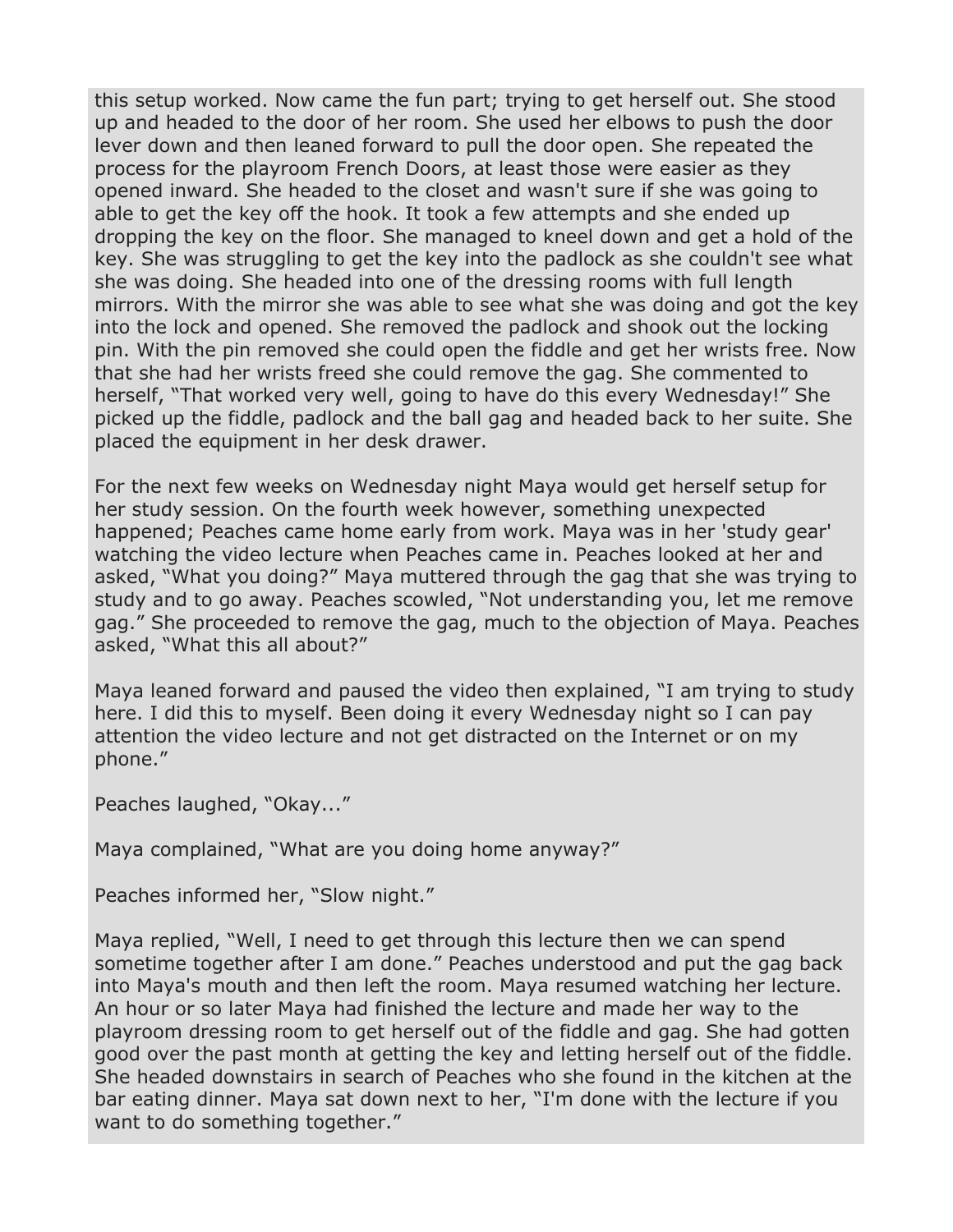Peaches thought just may be she could get out of the belt, "Can the belt come off?"

Maya laughed, "No. I don't even have your fucking key and even if I did, a deal is a deal."

Peaches scowled, "Whatever. So what we do?"

Maya told her, "I can get a strap-on and fuck you in the ass."

While Peaches' "initiation" did include being fucked in the ass, it was still something she was not all that comfortable with, "I not sure..."

Maya reminded her, "It is the only fucking you are going to be able to get until Christmas."

Peaches nodded, "I know, I know. No thanks. Need to take Cream out." She got up, left the kitchen and headed to her room to get Cream.

Wynn had been getting the kitchen cleaned up and came over to pickup Peaches' plate. She commented, "That was odd. Guess, she is not desperate yet."

Maya laughed, "Suppose not. We will see how long it takes before she gives in. It is not like she has never done it before, she just has hangups about it I suppose."

Wynn reminded her, "It is not for everyone."

We were still a couple weeks before Halloween when Maya asked during breakfast, "Are we going to do the Wild West party again?"

I got to thinking about this and I had recently developed a 'fetish' if you would for Western Steampunk, especially the costumes. One of those things I blamed on Gary. This past spring he had hosted a Western Steampunk themed company party. I replied, "Yeah, but how about we do it as a Western Steampunk theme?"

Maya asked, "What the hell is Steampunk?"

Sara tried to explain, "Well it is a lot like Wild West, but more um...Steam?"

I added, "It is a cross between Victorian Era, Wild West and Sci-Fi." I figured it would be easier to show everyone than to try to explain it in detail, "Let's head over to the Great Room and I'll show you." I sat on the sectional and grabbed my wireless keyboard to fire up my media center computer. I opened up the shared folder Gary and I on my Google Drive which we used mainly for business.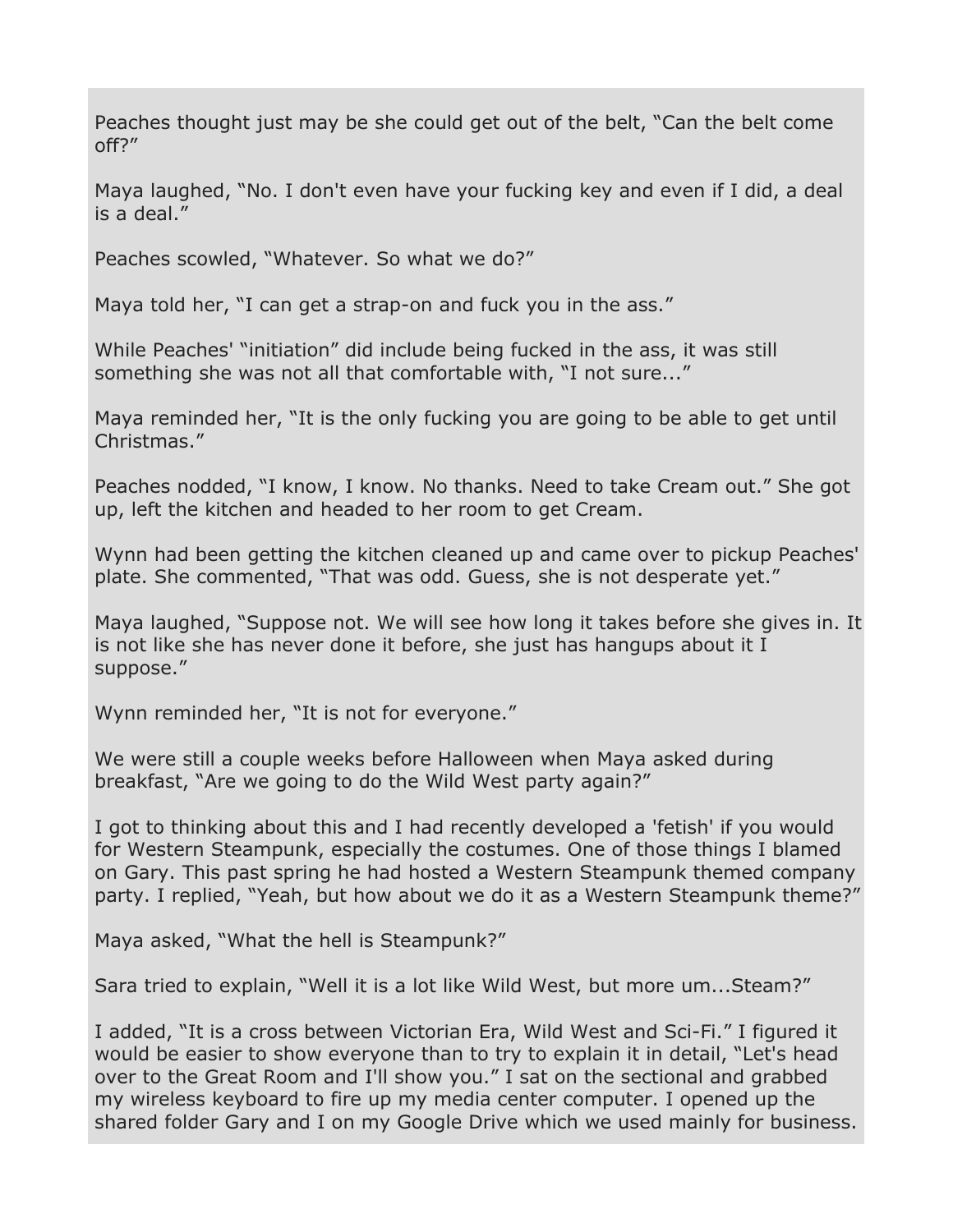I opened the folder with the pictures from the company party this past spring, "These were taken at the Acme party this last spring which had a Western Steampunk theme."

Maya saw Bambi's outfit which was a shorter Victoria style dress with a petticoat, waistcincher and top hat with goggles along with fishnet pantyhose, "That is cool! Seems like it wouldn't be that difficult for us to pull this off." I showed her Bunny's which was similar but she was wearing an under bust corset with shoulder straps and a long sleeve blouse and booty shorts, "Neat corset, don't see those that often."

I added, "Her peep toe stiletto ankle boots are a bit off, but then there is really no set 'rules' if you would for the Steampunk style. It tends to synthesize modern styles influenced by the Victorian era. The common theme seems to be the big hats, goggles, corsets and then the accessories. Now let me see if I can find Gary and Zac..." I found a picture of Gary with his fake beard wearing a top hat, leather vest and long sleeve white dress shirt plus a cane.

Lindsay walked in and saw the picture, "Since when did Gary have a long grey beard?"

I explained, "It was fake, though very realistic. Let me go back to Bunny and Bambi..."

Lindsay saw Bunny's outfit, "Oh wow, that is hot!"

I asked her, "Think you could pull something similar off?"

Lindsay giggle then smiled, "I think I could, have most everything except the corset and hat. Of course I'd have to be twin with Sara!"

Sara commented, "I do believe Linda could order us the corsets."

That reminded me I hadn't heard from Linda in while as she had been away for the past couple months doing some conventions in San Francisco, "Speaking of Linda, I really need to find out when she wants to move forward with the Budget Holstein Oro Valley conversion."

Sara told me, "Yeah, she got her permit right about the time Maya came back home, but she's been so busy with conventions in San Francisco. I do believe she should be back later this week."

I commented, "Most of the accessories we should be able to get fairly quickly via Amazon. I believe Gary and his girls still have their outfits."

Sara explained to Lindsay, "We would want to be slightly different, but as Ron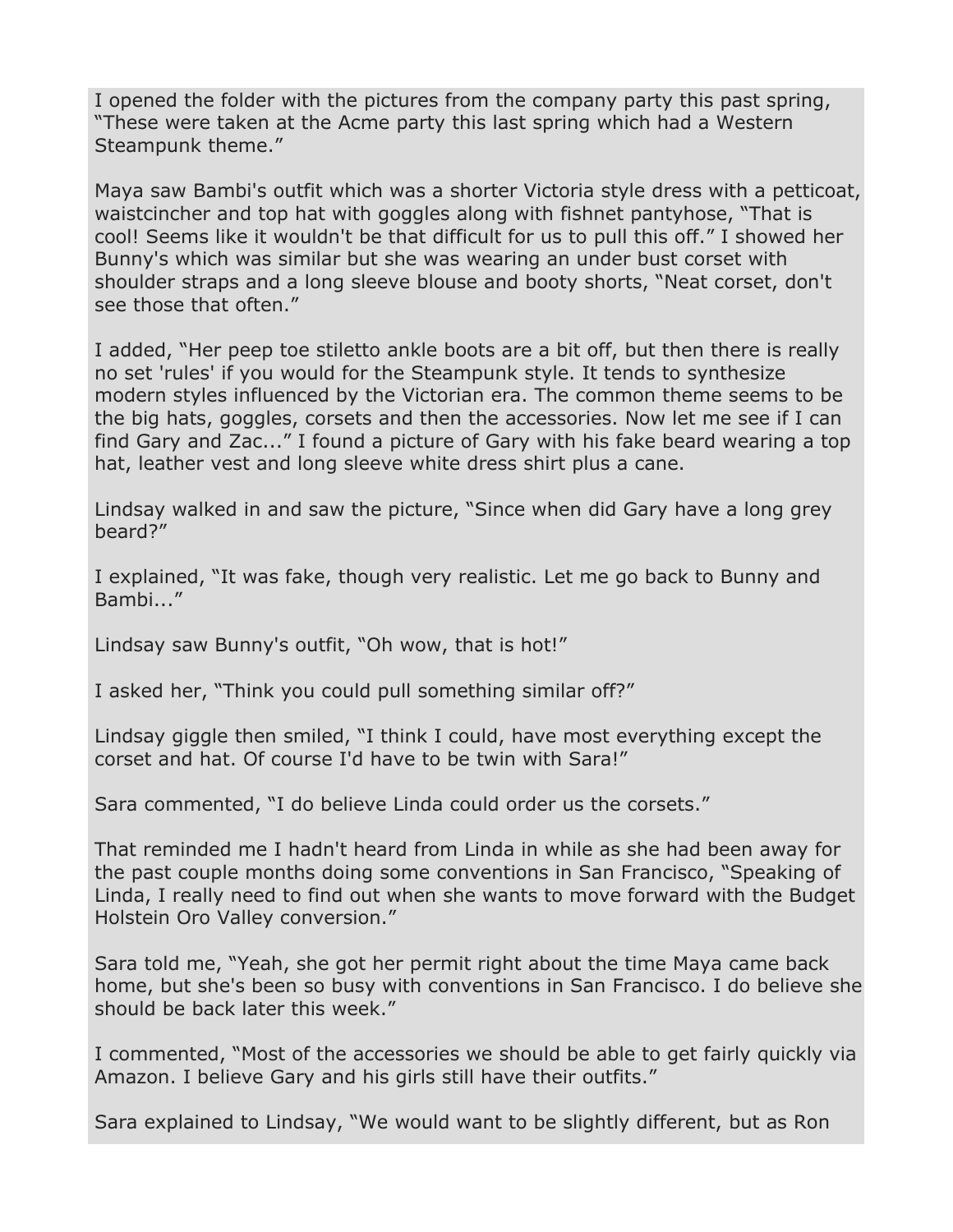said there is really 'no rules' as to the fashion."

I told them, "Let me get on the horn with Gary and see what he thinks." I gave Gary a call and asked, "Do you and the girls still have your Steampunk outfits from the Acme Party last spring."

Gary laughed, "Yeah and we paid a bloody fortune for those too and only worn them once. Why you asking?"

I explained to him, "Well, we are thinking about evolving our Halloween party this year from wild west to Western Steampunk. I showed the photos from the party this morning and they want to do that theme."

Gary laughed, "Well then I think we can do that. I know the girls loved the costumes. Hey....would you mind if we invited Zac and Aimee Acme over?"

I told him, "Sure, likely going to have Marc and Martina over this year as well so go for it!"

Wynn walked in and announced, "Linda holding on your business line."

I excused myself and as I headed into my office, "That worked well, just mention her name and she calls." I picked up the phone, "Hey, Linda what's going on?"

Linda asked, "Any chance y'all can come down to The Ranch this weekend and bring Kayré and Kacie with you?"

I was surprised, "Um...well...I don't know. Are Kayré and Kacie even aware of you wanting to get together this weekend?"

Linda informed me, "No. Just let Kayré know she should bring her truck down. See y'all Friday afternoon!"

Once again Linda set an appointment for us all without consulting us. It has gotten to the point I am so use to it though. I got on the intercom, "House meeting in....hmm...15-minutes." I decided I should call Kayré and warn her, "Hey Kayré, Ron here. Um, well your mother has requested us to The Ranch on Friday."

Kayré didn't seem surprised, "Okay, may be it is time then. Any other requests she made?"

I told her, "Oh yeah, she wanted you to bring her truck down."

Kayré gasped, "Oh boy it *is* time. Okay, um do you want to met us at our place on Friday morning."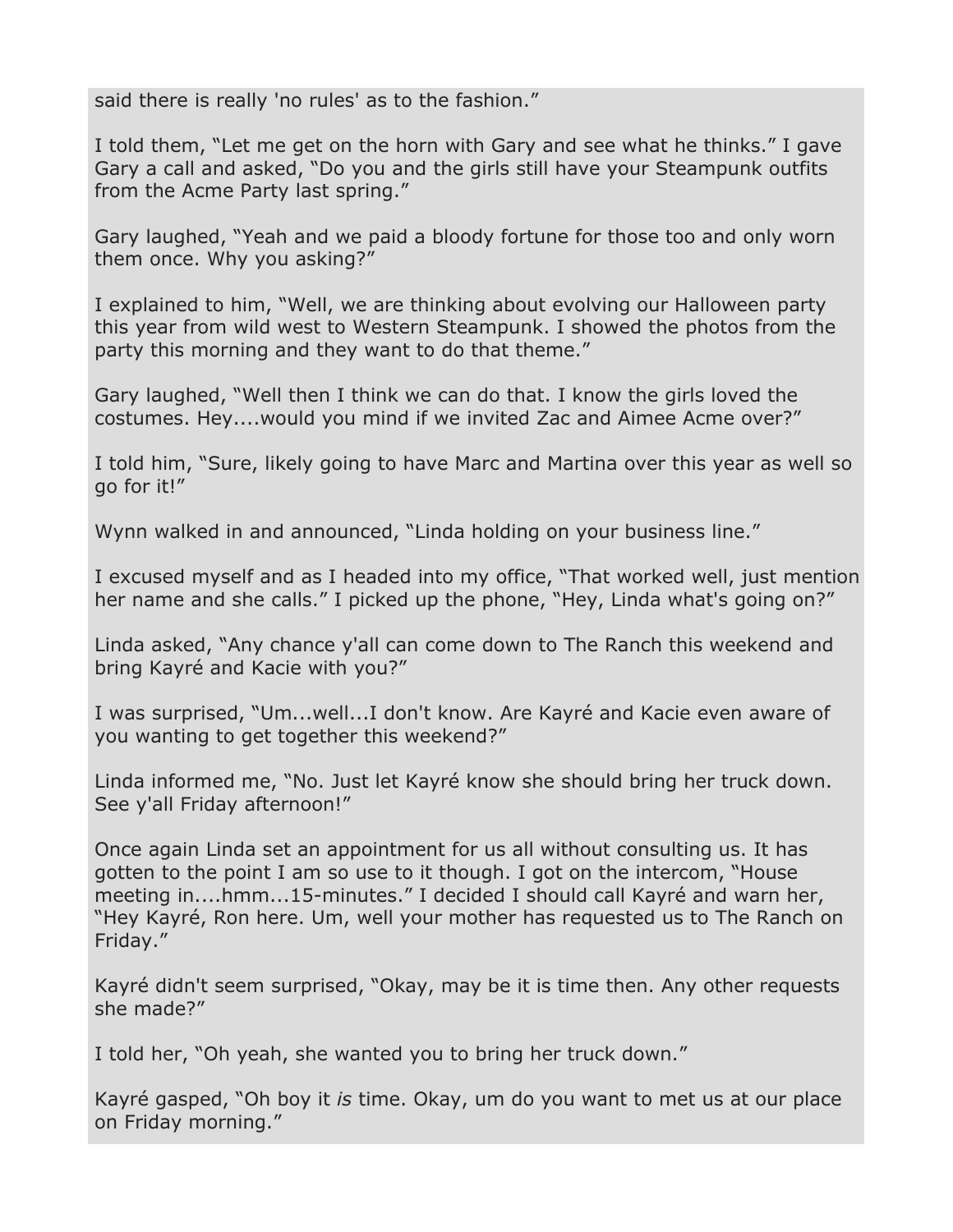I was wondering what she knew, "Yeah sure. Any idea as to what she wants?"

Kayré laughed, "Yeah, she's moving back into The Ranch, but she needs to redecorate and I think she wants to boost the WiFi to cover the out building."

I was confused, "What out building?"

Kayré explained, "Yeah, she had it built recently for her future caretaker, Olivia. Very long and odd conversation we had about that. Anyway, expect not to get back until late Sunday night, or may be even Monday or Tuesday as we are going to be very busy."

I replied, "Okay, thanks for the info." I returned to the house to see everyone had gathered, "Sorry for the short notice, as seems to be tradition or common place with Linda we are hereby request to be at The Ranch on Friday afternoon."

Maya asked, "Who?"

I told her, "All of us. So, let me explain what has been going on. I learned about some of this while Maya was at the Moon Goddess. So, Linda has decided she is keeping the Ranch. She says because she was having a hard time selling it. She won't come out and say it, but I think the hard part for her was not wanting to let go of it. Hal built the original place in the 80's when they relocated from Tucson. I had thought it was built in the 60's when they first came to Arizona. Anyway, she sold off all the furnishings, some of which we have here in the house and I think Kayré and Kacie have some as well."

Sara joked, "She repossessing her furniture?"

I laughed, "Fortunately, no. I am thinking she is wanting help to refurnish and decorate the place. She asked for Kayré to bring down her truck and I am thinking we should bring the Acme Truck as well as Maya's Hummer. Also, Andy and I are going to be working on improving her WiFi as she needs it to reach the new out building."

Andy asked, "Out building?"

I replied, "Yeah, today was the first I heard of it as well. So, it is going to be for her new caretaker, Olivia."

Maya asked, "Olivia as in Olivia at Corona de las Estrella's?"

I told her, "Yep. Anyway the plan is for us to leave on Friday and be back may be Sunday, though likely Monday...maybe? Kayré did not sound too sure. Oh and we will be doing Thanksgiving down there as well. I think we are going to do the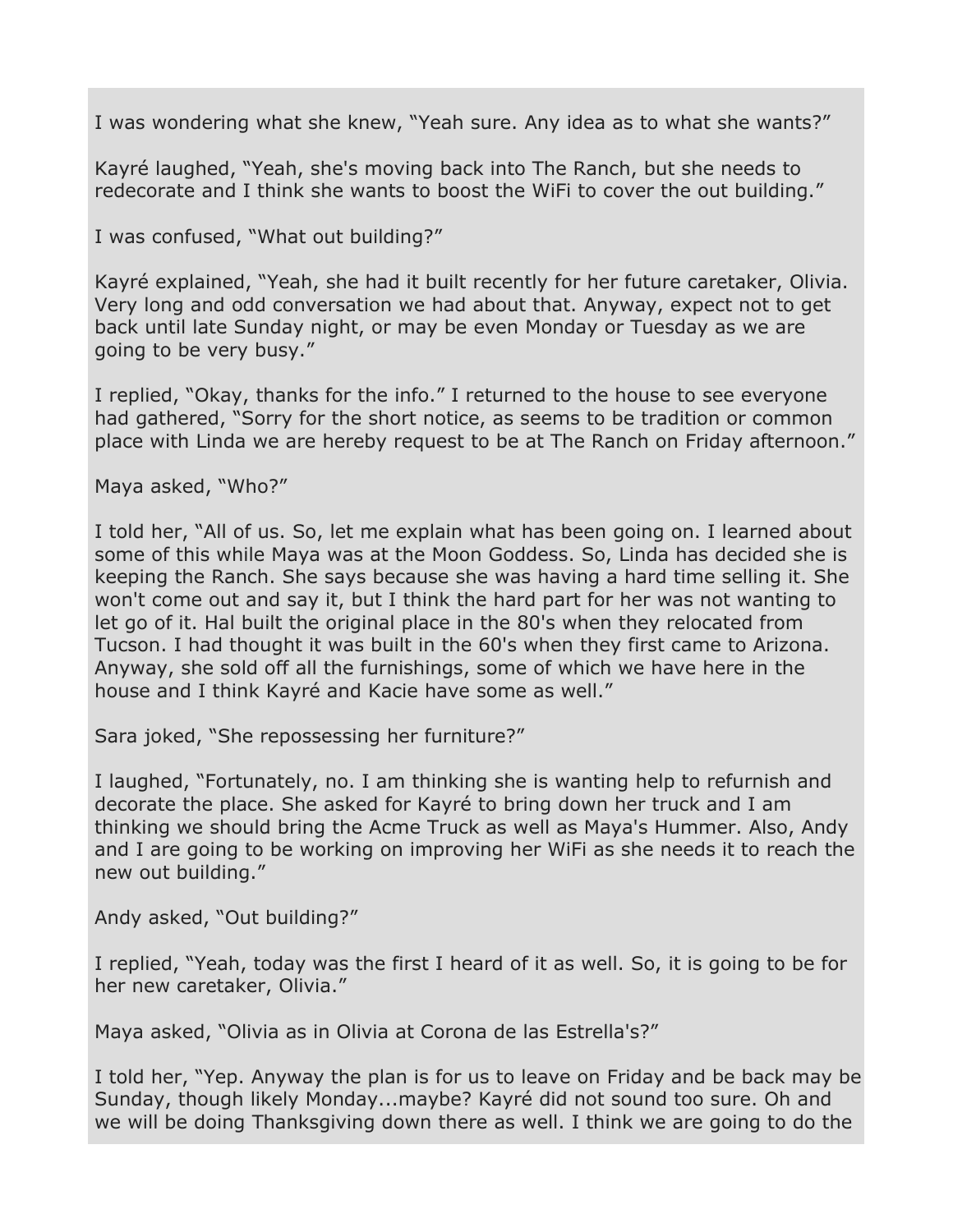same as we did for July 4<sup>th</sup> and have some of you stay at Laura and Miss Kitty's and the others at the Ranch. Not sure how we will work that out since there will be one less room at The Ranch with Linda moving back in. I don't know."

Wynn asked, "What about Christmas?"

I explained, "Okay, yeah Christmas will be here. Laura and I kinda talked about this when I was out there in August. So, Thanksgiving we will normally do at her place and Christmas here. July  $4<sup>th</sup>$ , I think we are going to alternate each year."

Lindsay asked, "How about Easter?"

I thought for a moment, "Yeah...not sure. We don't usually do Easter, but kinda have the last couple years...though unintentionally. I think in both cases we were doing work for Linda.

That Friday we headed out to Oro Valley. We made it to The Holstein Ranch by late morning. I came up to front walk to find Linda sitting in a rocking chair on the front porch in denim cut-off shorts, t-shirt with black fishnets and boots. She saw me, "Oh hey Ron, y'all are earlier than expected!"

I replied, "Well, you didn't specify a time for us to come. Love the outfit, going for a fetish Rodeo Queen look!"

Linda laughed, "Just something I threw together this morning."

I teased her, "Sure you did! So, how was San Francisco?"

Linda told me, "Very nice. It is a 'retreat' of sorts for me even though technically it is still a convention. It is with a group of people Hal and I knew for many years. Sadly, over the last few years that group has gotten smaller...well at least the original group. It has grown some with the future generations."

I recalled, "Yeah, Debbie mentioned you were continuing Hal's legacy?"

Linda asked, "Debbie?"

I refreshed her memory, "Debbie McFarland, Moon Goddess."

Linda was surprised, "Oh wow, haven't seen her in a few years. How did you two meet?"

I explained, "Well, it was not under the best of circumstances. Maya had to be admitted to The Moon Goddess after she had a major meltdown when Tess showed up a few weeks ago. Anyway, she spent about three-weeks there and met a really nice lady, Lizzie Cooper."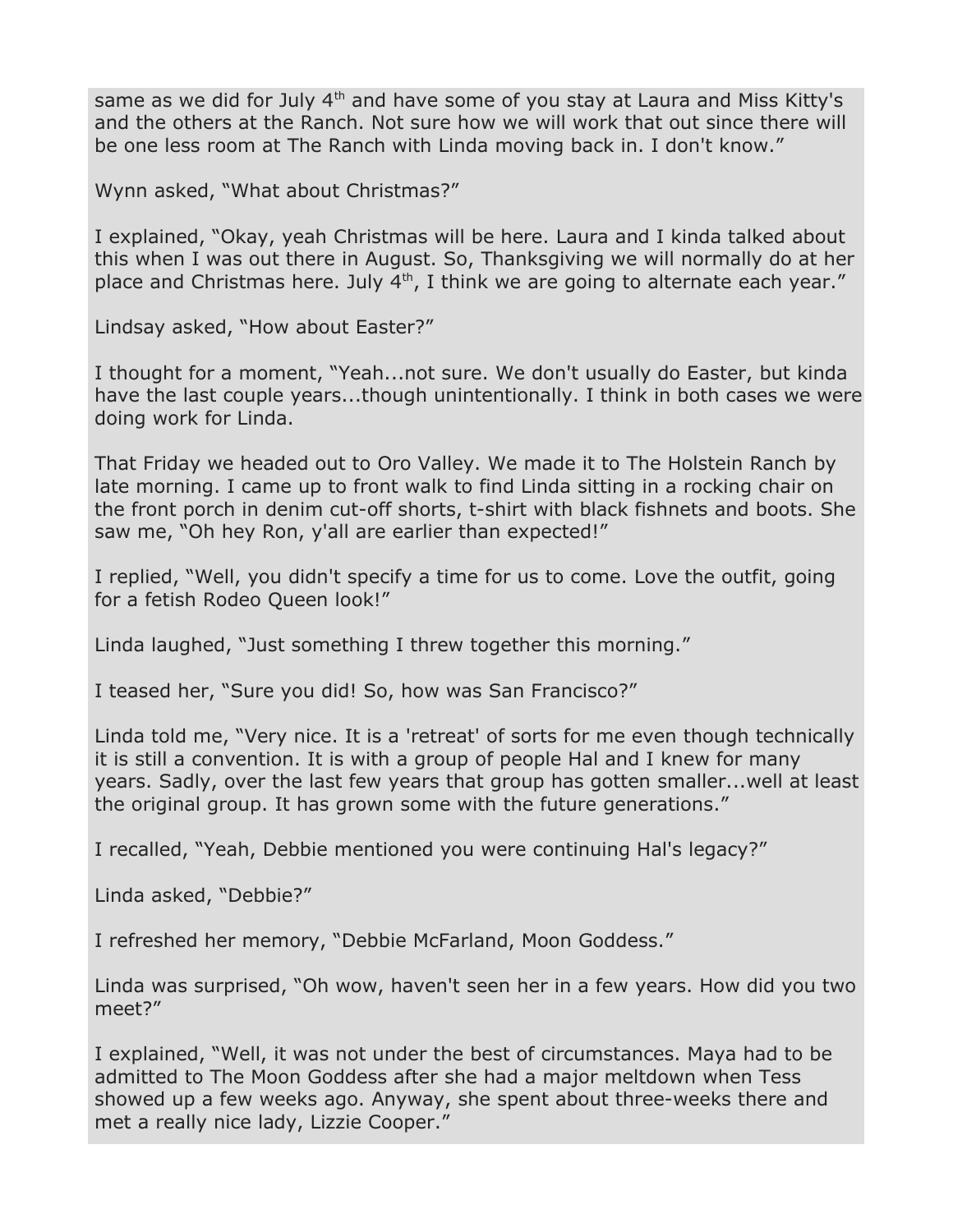Linda knew about Lizzie, "Oh Lizzie, yeah she has been working there off and on for many years. She drops by the store from time to time when she is looking for a new biker outfit. So then how is Maya doing?"

I told her, "She seems to be doing very well now. She's been sober since August and belted 24/7!"

Linda laughed, "I don't how she can do it, would drive me crazy!"

I added, "Well apparently when she was at The Moon Goddess, Peaches came to visit and she blackmailed...I mean challenged Peaches to remain belted 24/7 until Christmas."

Linda joked, "You might need to have a stay at The Moon Goddess before then!"

I agreed, "Yeah, no kidding. I still don't think Peaches is going to make it for the entire challenge. Anyway, I understand you have a few projects for us."

## **Chapter 18: The Holstein Ranch Projects and Trick or Treat Steampunk Style**

After lunch Linda gathered everyone, "Thanks all for coming on such short notice. So, I have decided to keep the Ranch. The Real Estate market is too fickle right now and I was getting low balled on offers. Right now I have rent-afurniture, but want to get furniture that is more aligned with the style of the Ranch. I have bought quite a bit already, just going to be a matter of picking it up and staging it."

I informed her, "Well, besides The Pink Monster, we also brought the Acme Truck."

Linda got excited, "Oh...well then I know something I want to get for my master bedroom. Oh and we still need to furnish Olivia's building."

I reminded her, "Yeah and you said something about getting WiFi over there as well?"

Linda explained, "Yep. Let's take a walk over there. She will be moving in next week and if possible could use some help."

I commented, "Sure, since we are not really on a set time frame as to when we need to be back up in Scottsdale." We walked over to the building which reminded very much of the McGrawl's cottage at our current house, "Oh this is just like the McGrawl's cottage."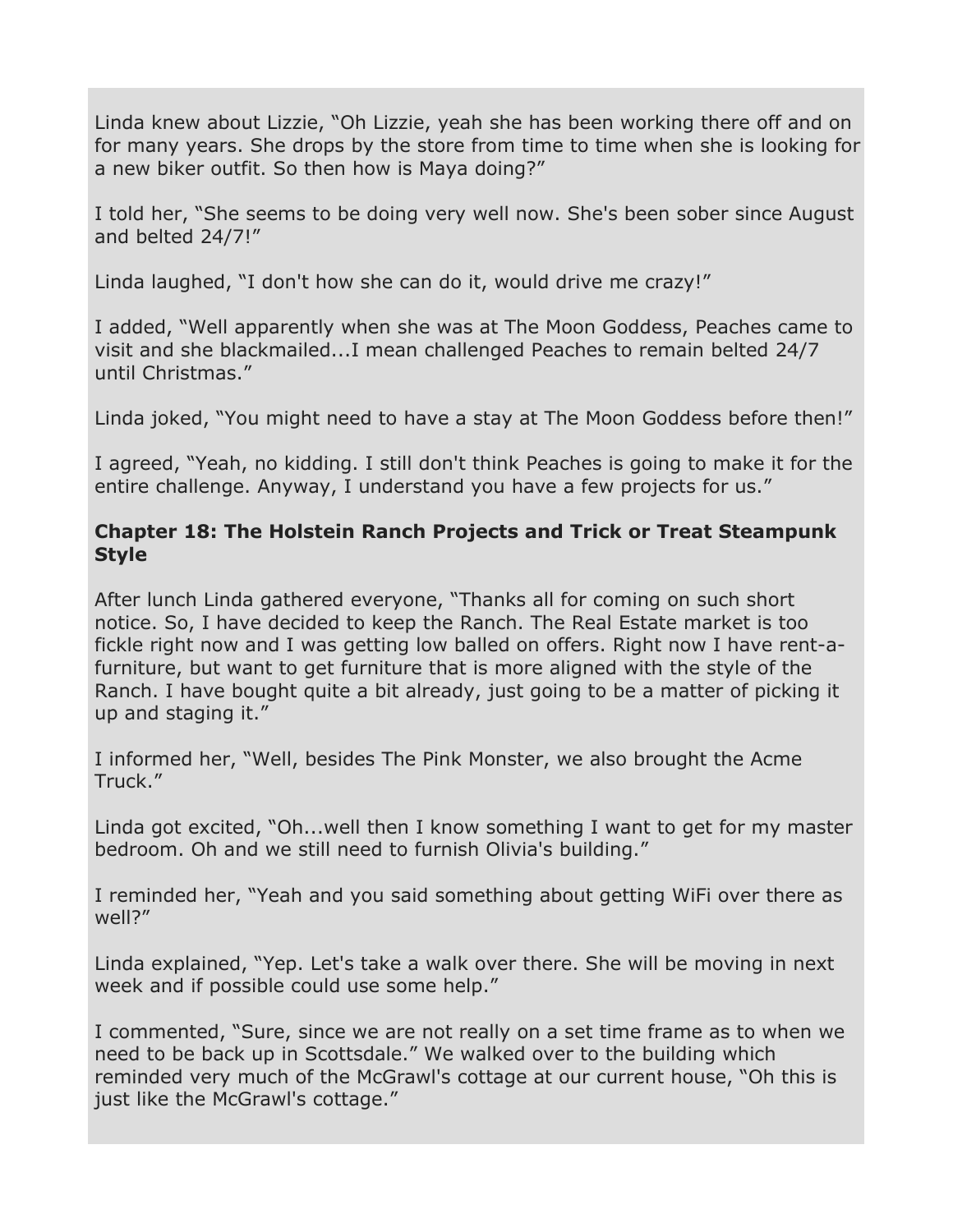Linda asked confused, "Cottage? McGrawl's?"

Andy explained, "Yeah, Ron's current property has a cottage similar to this. Lindsay and I work and sleep there."

Linda seemed even more confused, "Where would you have room?"

I reminded her, "Zac Acme and I swapped houses a couple months back."

It was all coming back to Linda now, "Oh yeah...that was right before I went to San Francisco. Don't mind me...So anyway as you can see it is currently empty."

Andy and I looked around and noticed there was already a gateway box and several pre-wired outlets. There was not an incoming provider line though, which was fine as we would be connecting to the existing service at The Ranch. The next day Andy and I looked at getting WiFi over to Olivia's building. The outbuilding was quite a distance from the main building. Andy asked, "Did you bring your wheel?"

I replied, "Yeah it should be in Maya's Hummer." Andy went out and retrieved my measuring wheel.

He explained, "Well, let's see how far we are from structure to structure." He walked from the back porch of the main house to the front of Olivia's building. "Okay 275-feet. This might work. We still have about 50-feet to work with of course that is if Linda is okay with us digging up her yard to run the conduit and CAT5 line. Otherwise I could try to do a WiFi booster, but those things are so hit and miss."

I also had concerns, "Plus I'd rather have a line running directly from her router. We could do a repeater/hub, but I rather do this correctly."

Andy suggested, "We could do Fiber, then we wouldn't be worried about the 100 meter distance limit."

I told him, "Would work except I think she has a SoHo router which would not support Fiber. Really, don't want to go through the hassles of trying to set her up with a new router. Still we have 50-feet to work with so we should be fine."

Olivia and Linda came out during our discussion and Linda asked, "So, what's the plan?"

Andy explained, "The best way to do this is to run a direct line from your router to the new access point we will install in the building. You won't have signal degradation or loss as could happen with an extender. The nice thing with this access point too is it has two Ethernet ports, one incoming port and one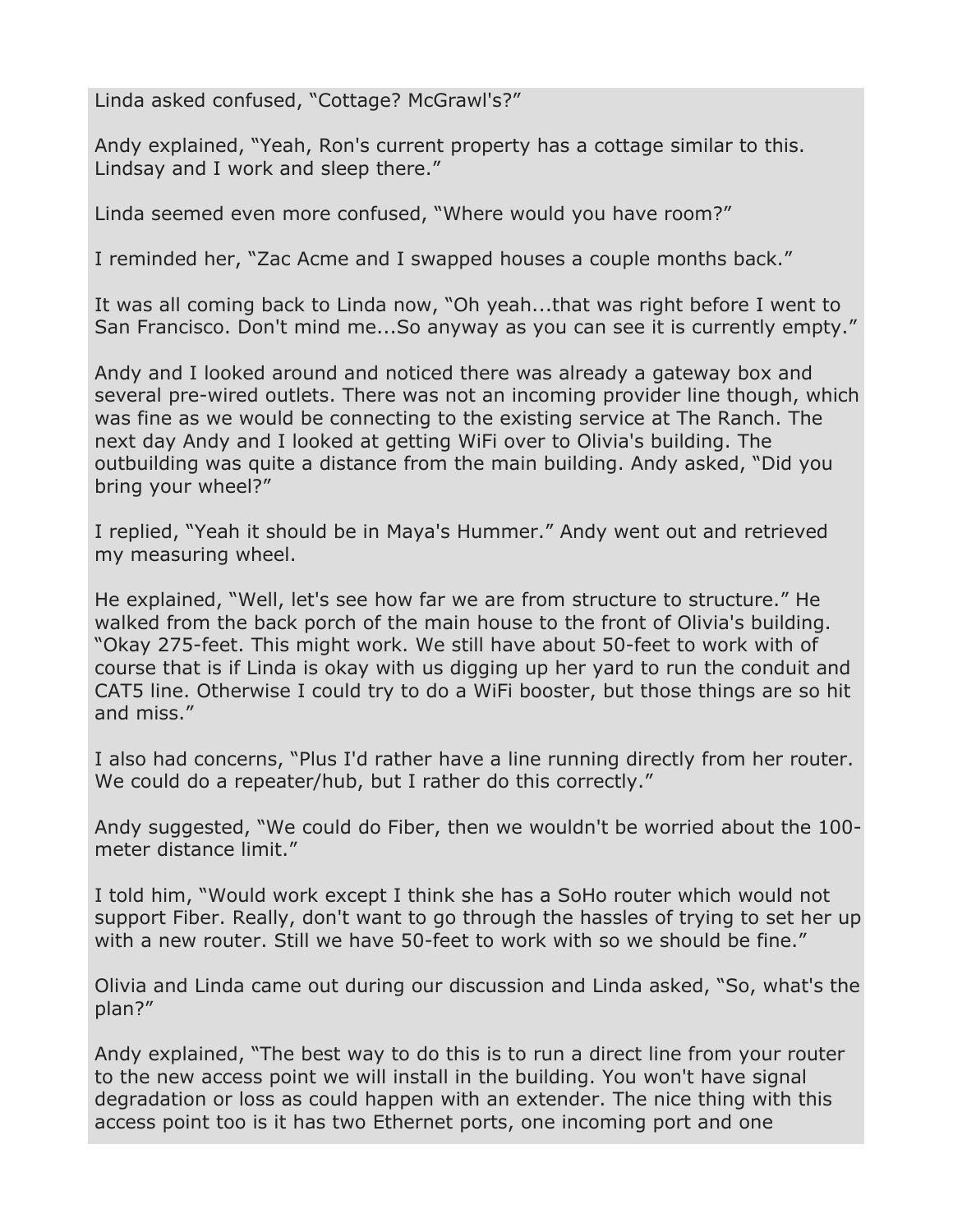outgoing. This way she could have her PC hardwired to the network, but her laptop, tablet and phone can still access the internet via WiFi."

I added, "The access point should be able to cover most of your property as well."

Linda seemed pleased, "Great when can you start?"

I told her, "Well...there is the matter of running the CAT5 line between the two buildings..."

Olivia asked, "Which is?"

Andy explained, "Besides having to do some creative cable routing in the main ranch house, we would need to trench between the two buildings to lay conduit and shoot the cable through."

Linda didn't seemed bothered, "Okay that is fine, I plan on doing some work back here anyway in the next few weeks. How deep do you need to go?"

I replied, "Couple feet, just so no one accidentally hits the line, though the conduit should protect the line."

Linda told us, "Our neighbor up the road has a small backhoe that I am sure we could borrow."

I explained, "That could work. However, we need to have the yard Blue-Staked first before we do any digging of that type. It is usually a 48-hour turn-around."

Olivia asked, "What is Blue Staked?"

Andy told them, "It is a free service where they will come out to locate and mark any buried utilities such as water, electric, sewer, gas and communication."

Linda agreed, "I really don't think there is anything back here, but still wouldn't want us to hit a water or gas line."

Linda made the call to have the surveyors come out. We marked where we *ideally* wanted to trench. The next morning Andy and I inspected the main Ranch House building. As luck would have it, Linda's router was in her home office which was fairly close to the rear of the building. Andy commented, "Okay, this is a good location. I was thinking we would have to go through the attic."

I commented, "Yeah, still have to figure out what we are going to do on the side of this building. The new building already as a D-Point we can tie into as well as gateway box..."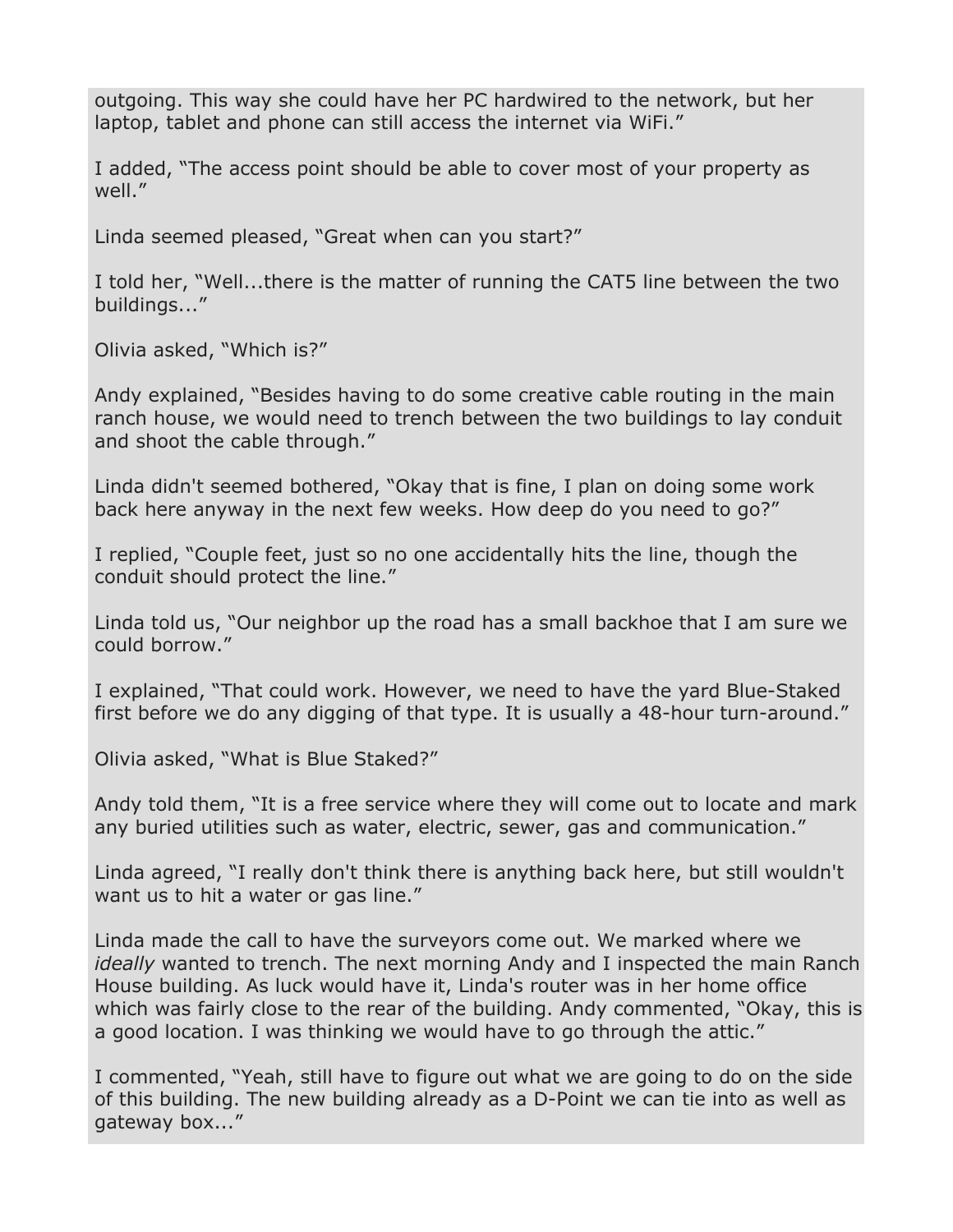Andy was concerned, "But we wanted to run a dedicated line, but we would need to terminate the line at the gateway box into a networking device then run another line to the access point?"

I was thinking about what he said when I had an Epiphany, "Yes and no. Yes, we will terminate the line at the gateway box. However, the Access Point can be the networking device that we terminate into."

Andy was confused, "But what about having Olivia connecting her desktop via Ethernet into the Access Point?"

I continued to explain my Epiphany, "Okay here is how it will work, since the Access Point has an Ethernet port, all we need to do is find the cable that goes to the outlet in her office and plug that into the port."

Andy understood, "Ah...so we would use the Access Point as a hub?"

I replied, "Yeah...that is one way of looking at it...technically a switch but the same principle."

The rest of that day we worked on the wiring in both buildings as we had to wait for Blue Stake to check the area. Later that day a utility locating company came out and as Linda had expected there were some buried utility lines towards the property line, but nothing in the area where we were going to be working. I walked back into the main building and found everyone was gone except Olivia, "What happened to everyone?"

Olivia told us, "They went furniture shopping, should be back this evening. How's it going?"

I told her, "Good. We have clearance to dig the trench, so will just need to have Linda get the backhoe for us. Once that is done, we will lay the conduit and then shoot the CAT5 line through it. We already figured out how to get everything terminated and connected in your building. We just need to do a little research for the Ranch House side."

Linda returned home that evening and we informed her of the news, "Okay great. I'll get a hold of Jose and have him come out and dig the trench for you."

Andy and I were expecting to have to do it ourselves. Andy replied, "That works. So I guess we need to go to Home Depot and get the conduit as well as some type of electrical box we can mount on the side of the main building here." He turned his attention to Linda, "You wouldn't happen to have a pneumatic drill as we will need to bore through the brick to get the CAT5 line out?"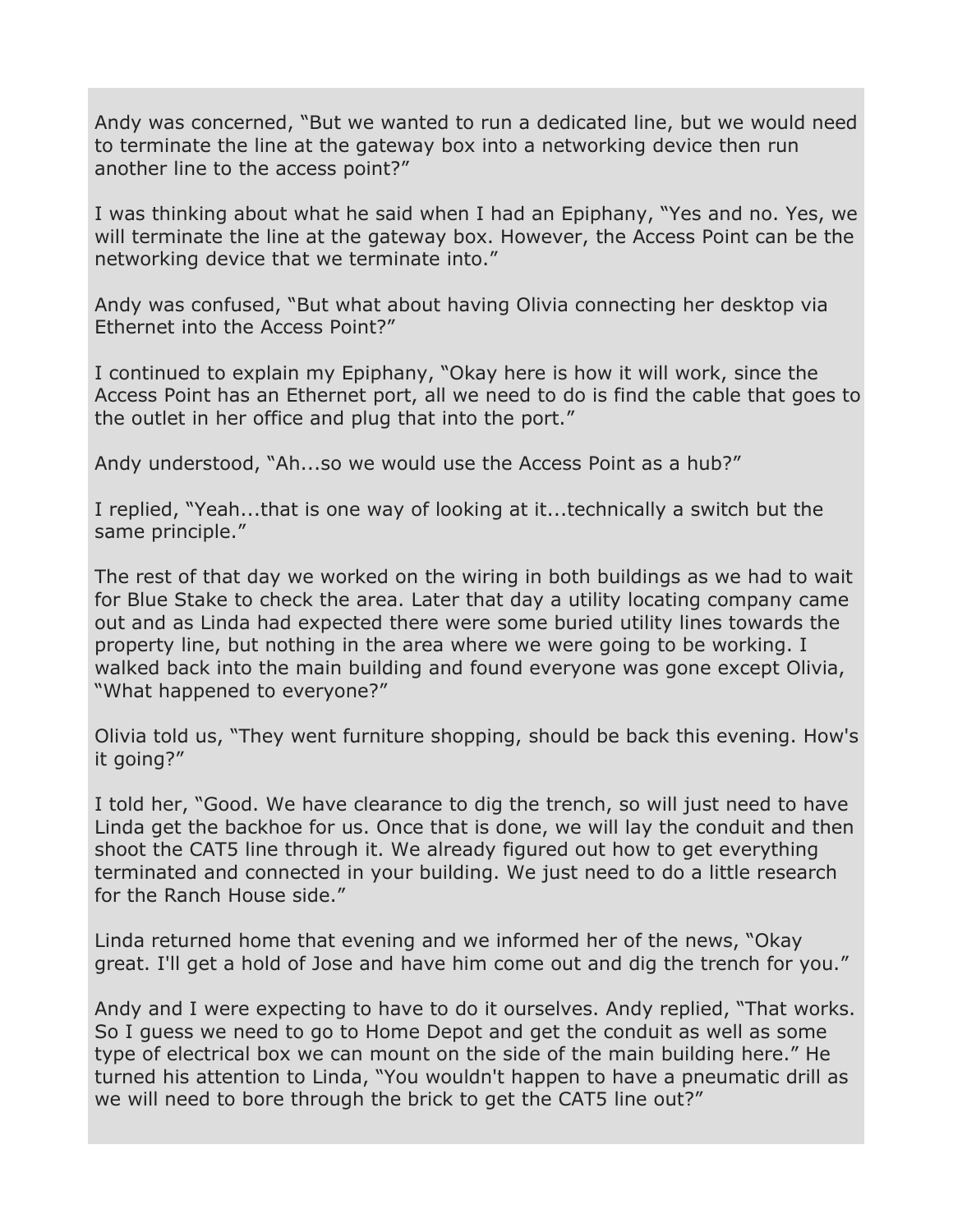Linda thought for a moment, "I believe Hal did have one along with a compressor. We can check the workshop in the morning."

I had really lost track of time and looked at my phone, "Oh wow, it is a quarter to eight. I suppose we should call it a night and eat."

Lindsay happened to come into the room and joked, "I am surprised Andy hasn't died of hunger!"

Andy joked, "Well, I did grab a snack when we stopped for gas!"

Kayré told us, "Dinner should be ready shortly."

The next morning Linda called up Jose and he informed her he could be by in the afternoon. Before Andy and I went to Home Depot we checked out the workshop. Andy looked around and found the compressor and drill but no masonry bit. He told me, "Will need to get a masonry bit while we are there."

I took out my phone and opened by notepad app adding 'masonry bit' to the notes I already had for this project, "Okay, I'll get that added."

We returned from Home Depot right as Jose arrived. It did not take more than a half-hour for Jose to dig out the trench. During that time Andy and I mounted the electrical box to the wall of the Ranch House. Andy marked on the wall where the hole was to be and he fired up the drill. It took us more time getting everything prepped than it did to bore the hole. Andy attached the conduit to the electrical box on the Ranch House and then pounded in a 10-inch piece of conduit through the cinder-block. Next, we unrolled the 300-foot line into the trench. Once we reached the D-Point on Olivia's building we used a hacksaw to remove the extra conduit. We then attached the other end of the conduit to the D-Point. Andy commented, "The hard part should be done now. Just a matter of shooting through the cable."

I informed him, "Shouldn't be too bad as we only have a couple curves to deal with, but given the thickness of this cable I think we will be fine." We were using CAT5 cable with a thicker shielding to add bulk and stiffness. I went back into the house and found Linda and asked, "Hey, do you have a bottle of dish soap?"

Linda was baffled, "Yeah, what would you need it for?"

I explained, "Lubricant, works very well to make the inside of the conduit slippery thus making it easier for us the shoot the cable though."

Linda handed me a bottle of dish soap, "Okay, that makes sense."

I took the bottle and headed back outside. I applied the dish soap into the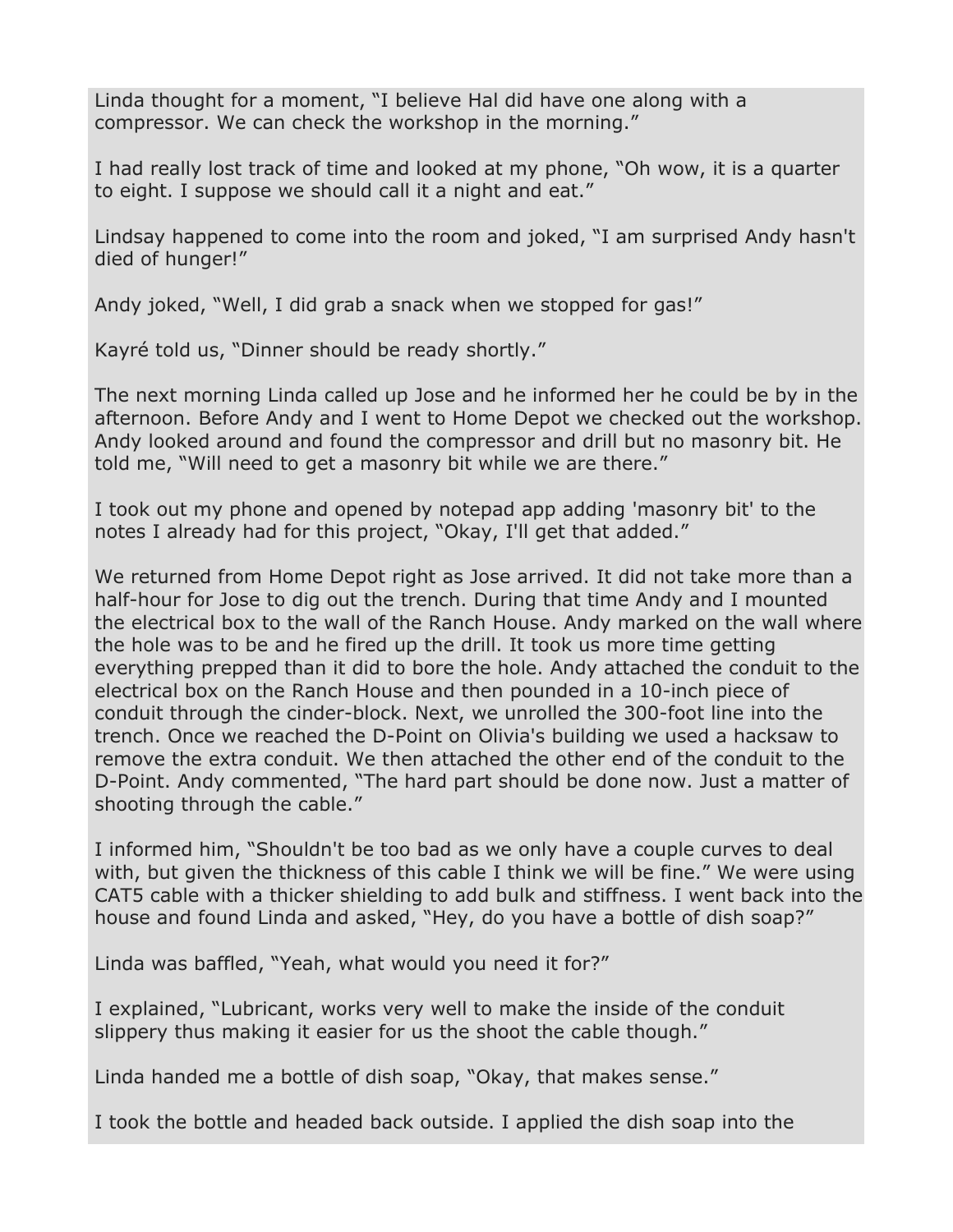downward portion of the conduit from within the electrical box. Gravity would take over and allow the excess soap to pull in the curve of the conduit which where there would be a lot of resistance. I repeated the process at the D-Point on Olivia's building, again where the excess would pool in the curve. I returned back to the main Ranch House building and told Andy, "Okay, both elbows should be well lubed now." I grabbed a spray bottle containing dish soap and water and sprayed the first couple feet of the cable. I also had punched a small hole about six-inches and connected a metal loop through the hole. This would allow me to hook on to the cable once we reached the elbow at Olivia's building. We had Lindsay with a walkies-talkie at the D-Point on Olivia's building to let us know if or when the cable came through.

Andy inserted the cable into the conduit inside the electrical box and started feeding, "Here goes. Sure hope this plan of yours works." Andy feed the cable through and felt a little resistance has he hit the elbow, but he gave the cable a firm push and felt it get past the elbow. "Well that was easier than I thought."

I told him, "Yeah, but we still need to fish about 260 feet of cable through. Your arms are going to get tired. We will have to alternate feeding it through. I am hoping the dish soap will allow the cable to feed freely through the upward elbow at the other end. If not, I should be able to fish it through and pull it up."

We end up swapping places a couple times around as it does become hard on the arms to be yanking and then pushing cable through. Being we had 500-foot spool of cable, we had a fairly good idea when we should be approaching the upward elbow on the other end. We reached the point I had *thought* would be hitting the elbow, but Andy was still feeding the cable the through with little resistance. Lindsay came over the walkies-talkie, "Cable has come through the gateway box and you have about 5-feet sticking out now." Andy stopped feeding the cable.

I replied using the other walkies-talkie, "Okay thanks! We'll be over there in a bit, need to make the connection on this side first. Go ahead and come back over the main house." I walked over the spool and unrolled another 5-feet of cable, "Better to have too much then not enough. We'll pull the slack through on Olivia's side and then trim to fit inside the gateway."

Lindsay had returned and asked, "Do you still need me?"

I told her, "Yeah, go into Linda's office. We are going to fish the other end of the cable through. We need about a foot and then we will cut and connect it to the wall plate. Let us know when we we are through." I cut off the five feet of the unrolled cable from the spool and first fed some of it down through the conduit to take of the slack then the rest through the hole Andy had bored.

Lindsay confirmed, "You're in and past the wall board."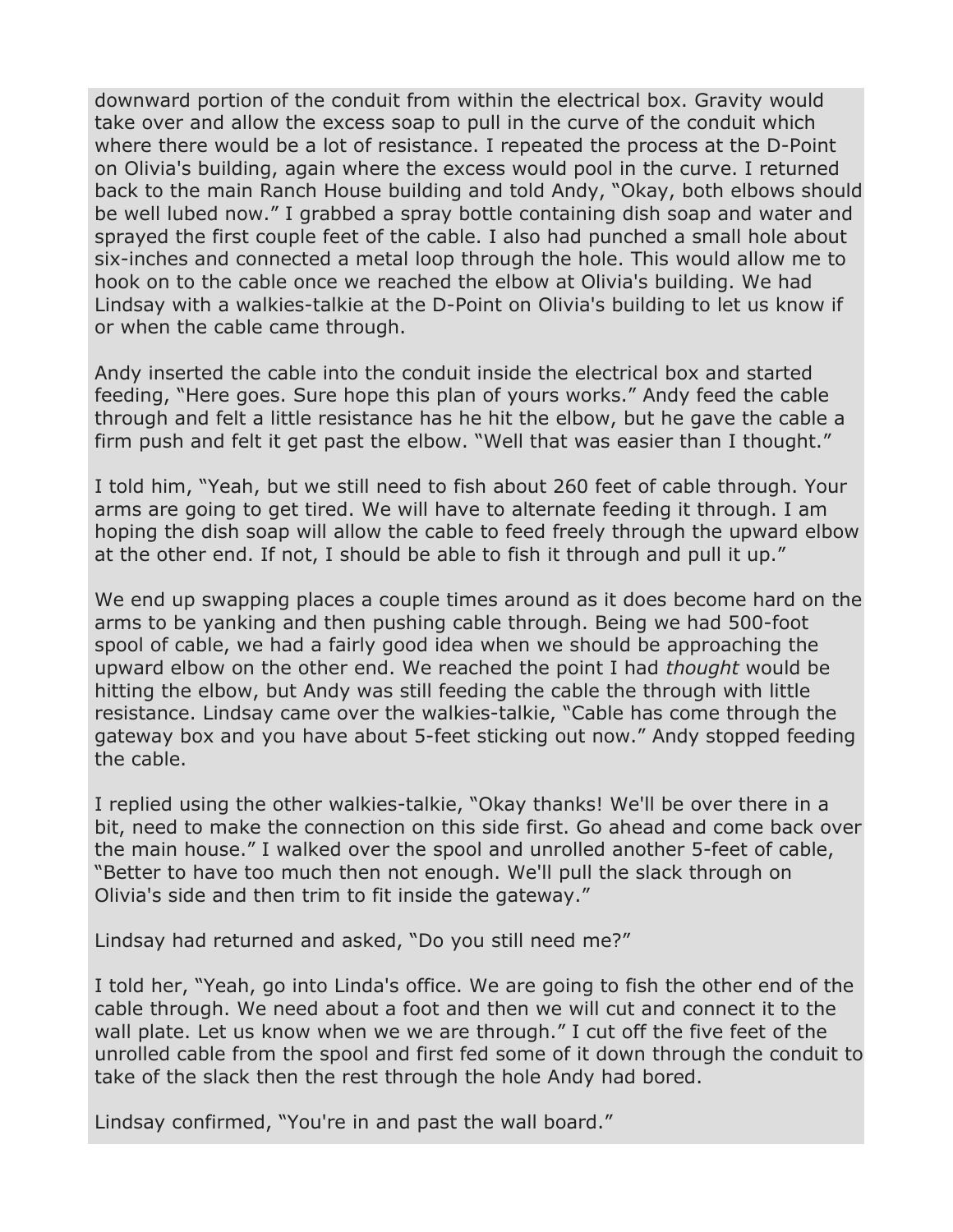I told her, "Okay thanks for your help." Turning my attention to Andy, "Let's take a look at Olivia's gateway box and make sure we have enough cable there. Also bring your tools and a wall plate outlet." We headed over to Olivia's building and went into the utility room. There was a small coil of cable draped outside the gateway box onto the floor. I commented, "Okay, that looks good, cut off about half as I do want to leave some slack on both ends."

It took us most of the afternoon, but we finally had both ends of the cables terminating into wall plate outlets. Using cable testers, we made sure both outlets worked. On Olivia's side we ran a 2-foot patch cord from the wall plate to the Access Point mounted inside the gateway box. On Linda's side, we attached a 10-foot patch cord from the wall plate to her router. I returned to Olivia's building with my laptop and a 5-foot Ethernet cable to make sure I could connect to the network via a wired connection. I also ran a speed test and found I was getting well over 300 Mbps. I disconnected the Ethernet cable from my laptop and connected on to the WiFi network. Ran the speed test again and had very close to the same connection speed. I radio over to Andy, "Everything is good here. Getting 300+ both wired and WiFi."

I headed back over to the outside of the Ranch House to seal off the hole. I had a can of expanding spray foam that I shot into the conduit through the cinderblock. I also sprayed into the space between the cinder-block and the conduit. This would keep moisture, dirt and most importantly bugs from getting into the house. I repeated the process at Olivia's building.

Linda and Olivia came out and Andy informed them, "Okay, Olivia's building is now connected."

Linda asked, "So I can have Jose fill in the trench now?"

I told her, "Yeah, go ahead."

Linda called Jose and he informed her he would be over shortly. Linda explained, "Good because Peaches wants to let Cream out, but I was worried about him falling into the trench."

Olivia corrected Linda, "Remember Cream is a 'girl dog'!"

Linda laughed, "I knew that! So, what do I owe y'all?"

I explained, "Lindsay should be drawing up an invoice shortly for parts. As far as labor comp, I need to see if you can order The Girls some Steampunk attire, mainly the corsets."

Linda replied, "Yeah, I don't carry that stuff normally, though I have been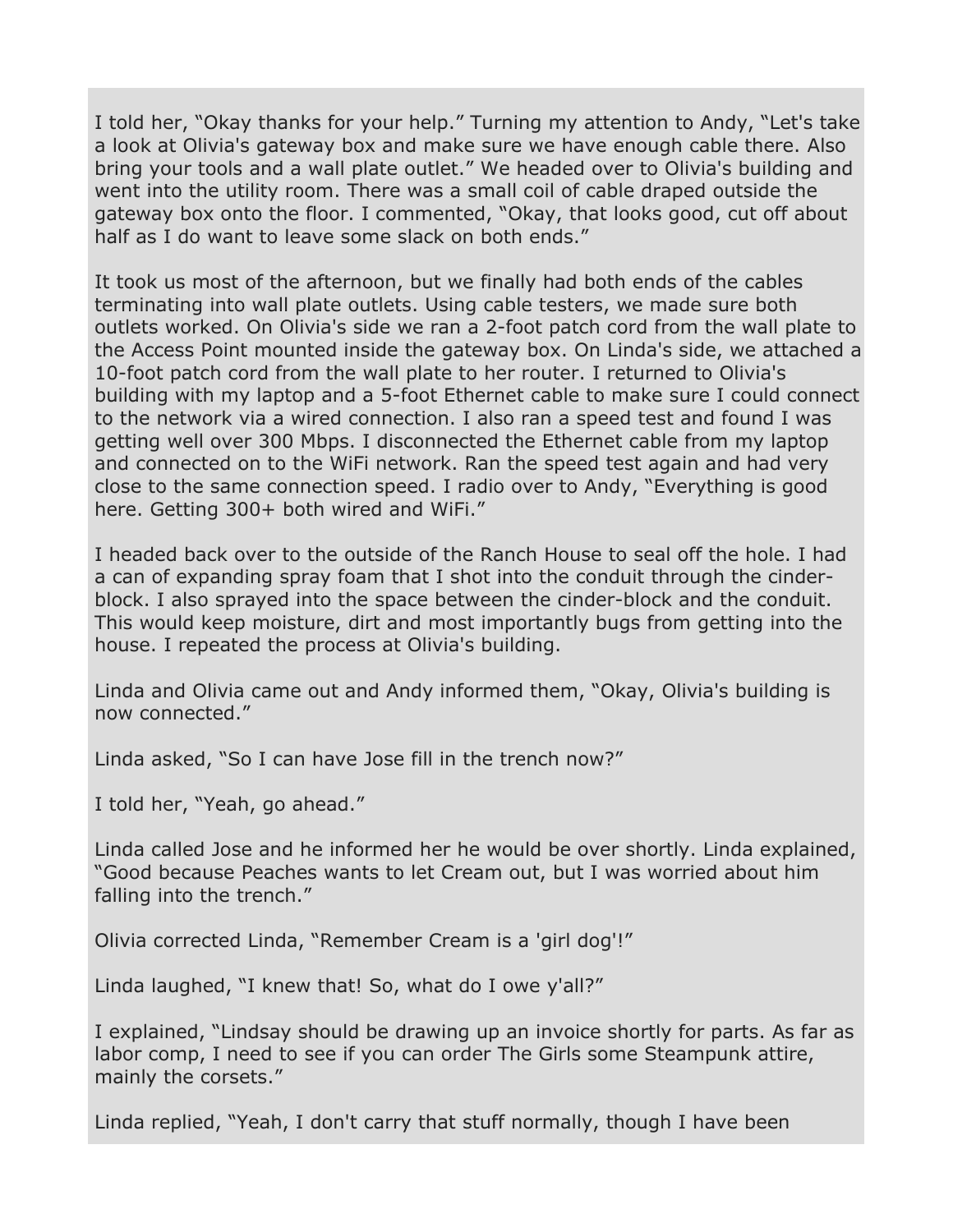tempted. I have catalogs from a couple suppliers somewhere in my home office. Let me see if I can locate them." Linda headed inside to search her office.

I headed back inside as well to find Lindsay wrapping up the parts billing, "Hey, you've seen Linda?"

I told her, "Yeah, she is in her home office looking for some catalogs, should be out shortly...I hope."

Linda came out with a couple Steampunk catalogs, "Here we go." She handed one to me and one to Lindsay.

Lindsay took the catalog and handed Linda her parts invoice, "Here I'll trade you." Lindsay started looking through the catalog, "Wow, some really nice clothing here! I am surprised we don't carry this stuff."

Kacie came over and looked over Lindsay's shoulder, "You know Kayré and I have tossed the idea around from time to time. We just don't know how much business we would get from this product line. I have to agree it is some neat stuff, but I am concerned this would be more of a Halloween season attire."

Lindsay joked, "Weill I could make these my 'uniform' and see if we get interest."

Kayré replied, "I suppose we could do that, cain't hurt to try. I think we might have better success at the North location than down here at Oro Valley."

The girls ended up ordering outfits for the Halloween party, except Lindsay who order a couple dozen different outfits. Though most were the same Steampunk style just different color and style variations.

We spent another couple days in Oro Valley helping get Olivia moved into her new building at The Holstein Ranch. As we were getting ready to leave I told Linda, "Well, unless there is some type of crisis down here or you are up in Scottsdale, we'll see you next at Thanksgiving."

Linda laughed, "Yeah, I know I've been getting y'all down here quite a bit lately. I should be good until Thanksgiving, though I cain't promises anything."

We had made it up to Halloween without being summoned by Linda which was about as rare as The McGrawl's not having an issue at their former Fountain Hills store. Halloween day arrived and in order to have time to get ready for our party Andy worked a half day and the Budget Holstein North shutdown at noon. We did an early dinner via Vinnie's and after dinner everyone got changed into their outfits. Lindsay came in wearing a blue Victorian era top, black sheer gloves an under bust corset with shoulder straps and black skirt with fishnets. She also had a black top hat on I commented, "Wow, love that look. Don't see blue very often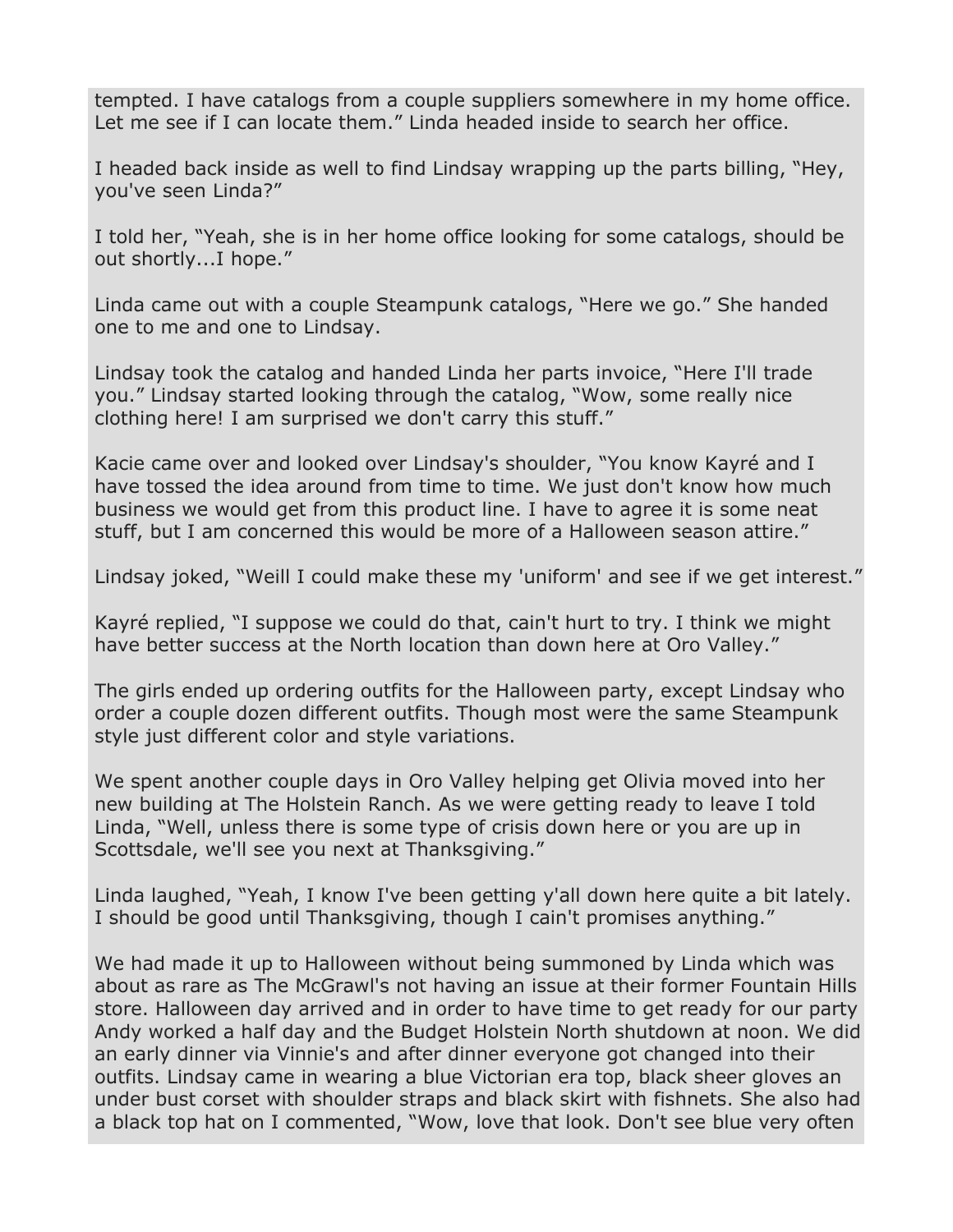but that looks good!" Then Sara walked in with her outfit which was a very short white lace dress, corset, goggles and white garter stockings. She was also wearing a traditional Steampunk top hat with a cane.

Lindsay let out a whistle, "Wow! Sara that is wow...love the stockings!"

I commented, "Nice touch with the top hat and cane!"

Maya and Peaches came down next with Steam Punk style corsets in Red and Green respectfully paired with black fishnet stockings and boots.

Maya sat down at her piano and started playing saloon music. Bunny, Bambi and Gary arrived in the costumes they had worn to the Acme Party that past spring. I was over in the kitchen when suddenly the Great Room got quiet. I walked out to see what happened and I was shocked to see Martina, NOT in pink. She was wearing a long sleeve Peasant's top, along with a brown corset, bloomer style shorts paired with brown and white striped stockings and boots. She was also wearing a little hat. Marc was on her side wearing a brown vest over an old west banker's dress shirt, boots and a top hat.

I walked over and commented, "Wow, you two look really good. Martina, you have shocked us all by not wearing pink!"

Martina giggled, "Yeah, but pink and steampunk go together like classical music and muscle cars, it's just wrong!"

I laughed, "Interesting comparison."

Wynn finally emerged from her suite wearing a black hi-low skirt (long in back short in front) along with a black and silver corset with shoulder straps. She was wearing garter style black fishnet stockings along with high heel boots.

The Acme's arrived in the same outfits they had worn at Gary's party. Zac came into the Great Room and saw Maya's piano, "Wow, that is one way to fill in the space."

I laughed, "Yeah, it was Sara's idea. This was the piano Maya and their mother use to play together when growing up. Sara was able to track it down and get it out here. The double doors from the garage really made it easy for them to get it in here."

Gary walked over, "Zac, so good to see you again. So good to be able to wear these costumes again too. Thanks Ron for the idea."

We had quite a few trick-or-treaters, but most were too young to really understand the significance of the costumes. However, their parents loved the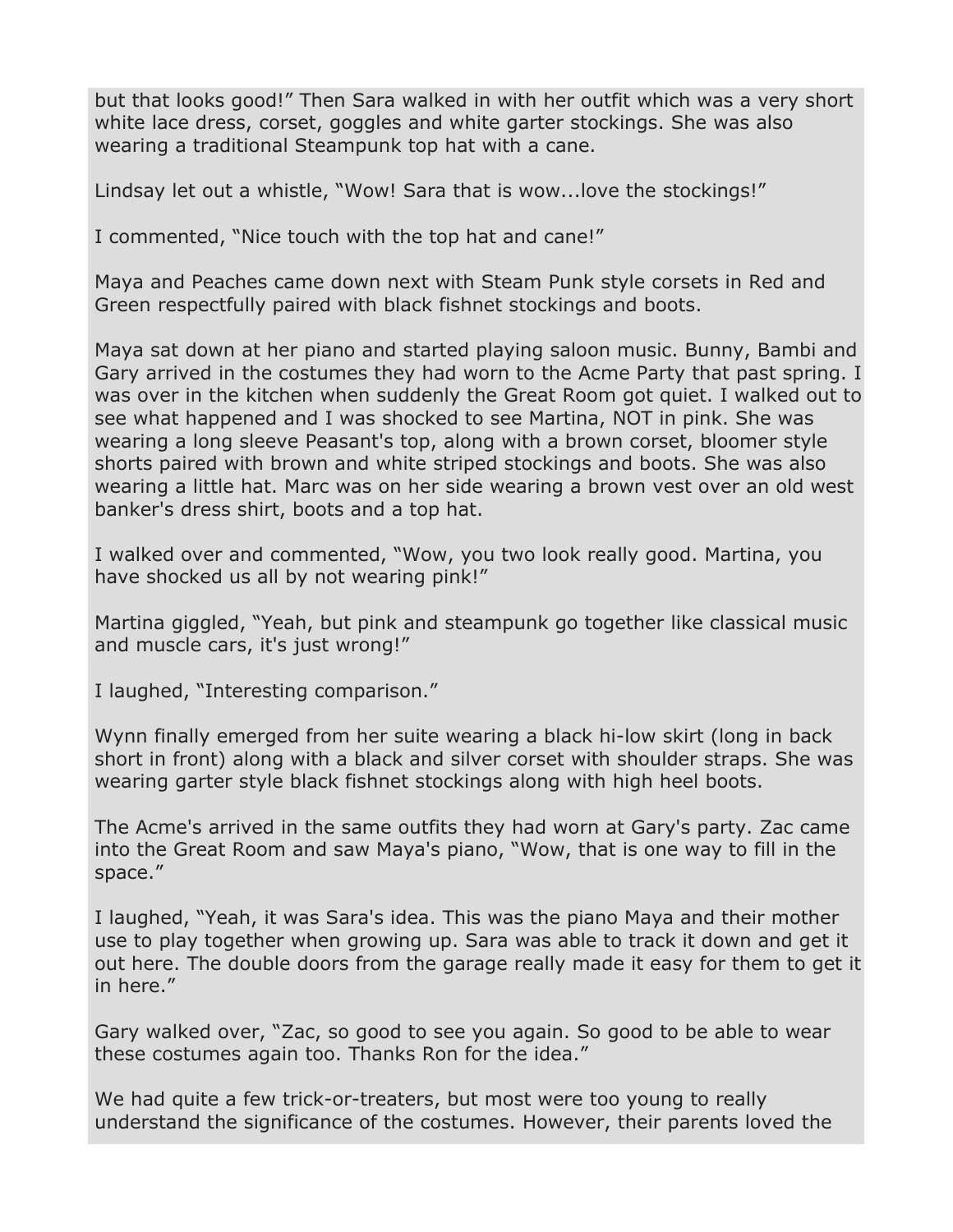outfits and many wanted to know where they could find them. Lindsay being the Marketing guru she is, was handing out her card for The Budget Holstein North. Adding the Steampunk line would prove to be quite profitable much to the surprise of Kacie. Since it was a nice evening after the festivities were over we end up out on the cabana. I was sitting at the table with my laptop checking my job queue and calendar. Sara came over and sat across from me, "That went very well. Thanks for the suggestion. Anything important coming up?"

I replied, "You know it is weird how every year we get to Halloween and then suddenly realize the year is almost over. I say this every year, but 'what happened?' Thanksgiving and Christmas are just around the corner then New Years."

Sara laughed, "Yeah I know the feeling. Seems like when I was kid, time just dragged on. Now, I am like you and have no idea what has happened."

I offered and explanation, "I suppose because we have a routine now. We both have jobs and other responsibilities that we didn't have when we were kids."

Maya came over and set next to her sister, "What you two talking about?"

Sara joked, "Ron says he's getting old!"

Maya played along, "Yeah, what he is about fifty something now!?"

I replied, "Yeah sure. I'll have you know I am still in my young thirties. Sara and I are only a couple years apart. Anyway, back to your question Sara; at this point, not much going on. We are done...*for now*...with the Budget Holsteins and I think everything has settled down with Cristina in Vegas as well as Gary at his Deer Valley office."

Sara concluded, "So it should be quiet for the remainder of the year?"

I joked, "Should is the operative word, you never know with Linda. I am surprised she hasn't called us back to Oro Valley. But, it has only been a couple months since we were last out there so give her time."

Sara added,"I am considering going back out to LA for a 10-day modeling gig."

I recalled, "Wow, has been a while since you last did one of those."

Sara replied, "Yeah, when you bought the Desert Oasis house. I would be back before Thanksgiving."

Maya asked, "We are going out to Oro Valley for Thanksgiving correct?" I nodded 'yes', "So may be Linda is just going to wait until we get out there and bombard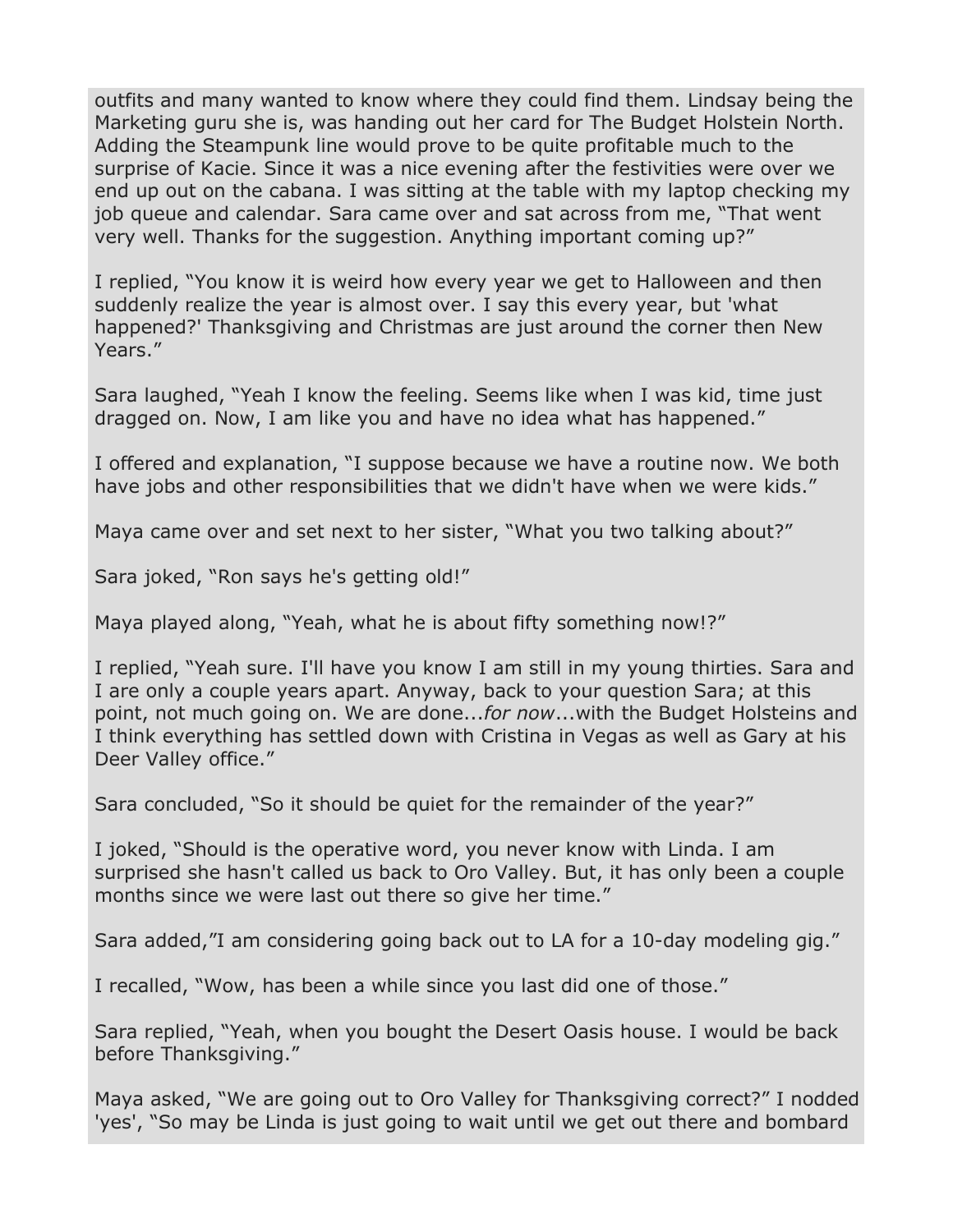#### you then."

I laughed, "Yeah Maya, I wouldn't put it past here."

Peaches came out a little later with Cream for her bedtime walk. Peaches sat down next to Maya, "Odd for the four of us to be here same time."

Maya thought for a moment, "Yeah, it is unlikely that all of us would be home at the same time."

Sara added, "Well, don't expect this to happen again until we get closer to Thanksgiving and Christmas."

Peaches was lost in the thought, "Christmas...I get out of this fucking belt!" We didn't even have a chance to comment before she got up and went to retrieve Cream. We chatted the remainder of the night before heading back in to get ready for bed and to resume our normal routine tomorrow.

### **Chapter 19: Some News and Thanksgiving in Marana/Oro Valley**

A couple weeks after Halloween Sara headed out to Los Angeles for her 10-day modeling gig. During dinner Lindsay commented, "We had a huge boost in sales at The Budget Holstein over the last couple weeks. Seems a lot of people out here are really into the Steampunk look."

Wynn commented, "Well, it is a bit of formal look and I suppose people may incorporate the look in their holiday parties."

Andy added, "I think too, that it has to do with this area. Carefree and Cave Creek are still trying to preserve their 'Old West' feel, something that seems Scottsdale has long since dropped."

Sara replied, "True, you look at Old Town Scottsdale area and that is about it. Seems a shame too."

I couldn't help think about Gilbert, "Yeah just read the other day Gilbert wants to become the next Scottsdale. I don't agree that is the right direction for them as a lot of people moved to Gilbert because they loved the small town and agriculture feel. It used to be you could get a house in Gilbert fairly inexpensive but now they are getting as expensive or more so as Chandler and even Scottsdale."

The week of Thanksgiving I received an interesting email from the Desert Oasis Community Association:

Dear Desert Oasis Residents,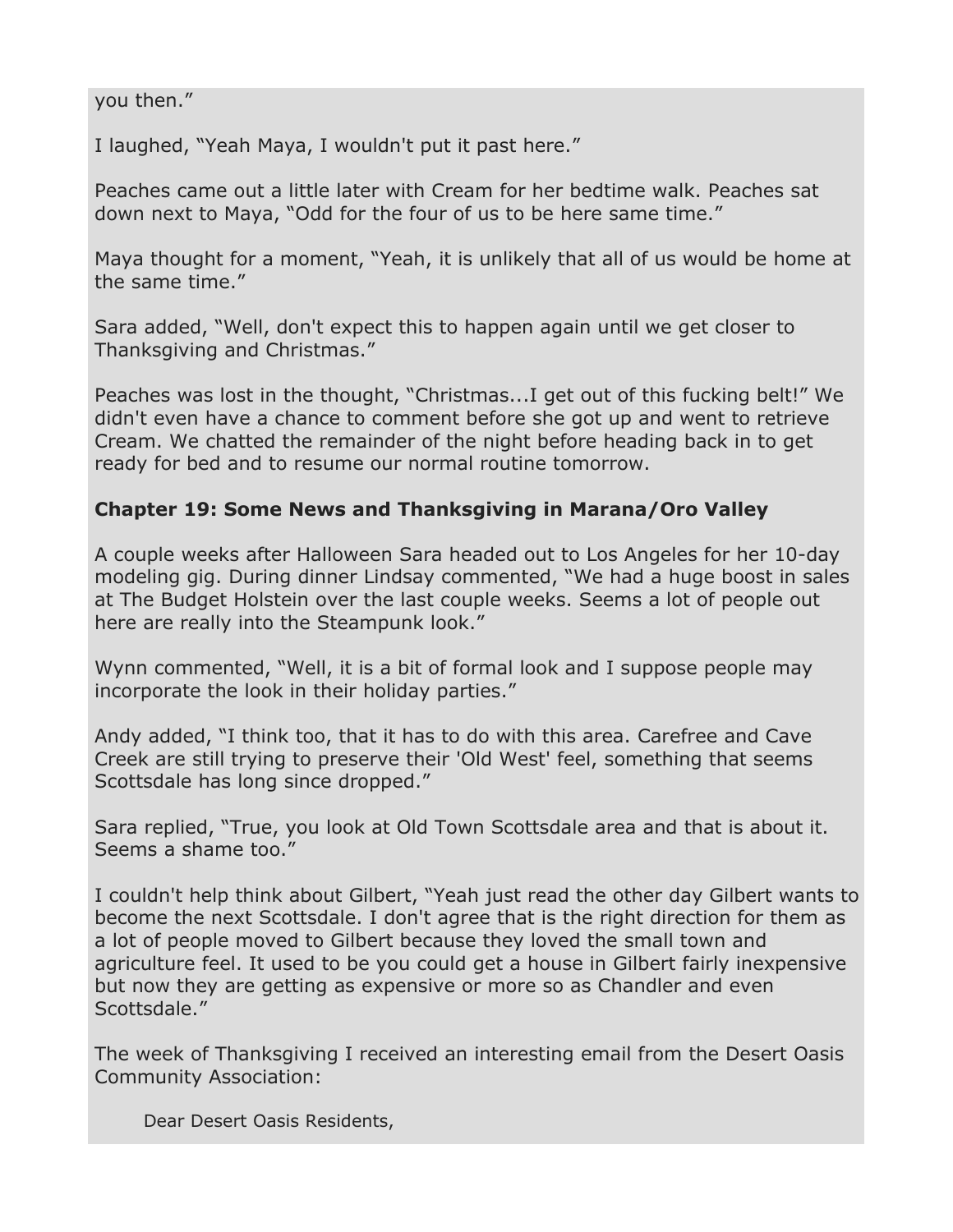We hope all is well with you and your families. First off we want to assure everyone the Community Association is financially healthy and is no danger of running low on funds or needing to perform a special assessment. We have plenty of capital in our reserve fund which has come from the capital improvement and the impact fees charged for each new resident of The Foothills Condos as well as the Desert Oasis communities as a whole.

As some residents may have heard, Adobe Dwellings has ceased sales of the *Foothill Condo* development. Due to low demand combined with the recent economic downturn, they have determined it is no longer profitable to continue building at this time. While the community is approximately 60% built-out, only around 50% is presently sold. Adobe Dwellings will continue to honor warranty repair requests and the association will continue to maintain as well as provide security services for the Foothills Condos. Adobe Dwellings will re-evaluate the housing marking in a few years and if there is a significant improvement they will resume selling or may sell off the development rights to a different builder.

If you have any questions or concerns please feel free to contact the community offices.

Thanks, Desert Oasis Community Association

I read the email to Andy and he reminded me, "Yeah, I knew something like this was coming. So glad we backed out of the house when we did, otherwise we would have been upside down in the loan."

I commented, "Hard to say as you had already owned the land. But, I do think you made a good choice here."

Later that day Sara had just returned to the house when Dunn and Tess arrived at the house. As if it were déjà vu, Peaches was all excited to see Tess and greeted her with a bear hug, "Tess! How I have missed you."

Tess was trying to recover from the bear hug when she saw Maya. She wasn't too sure what to expect, especially after what happened last time. Maya walked over and laughed, "She's dangerous! Hey, I am sorry about the last time and for that matter what happened in Wheaton."

Tess hugged then kissed Maya, "Quite all right. Eh...Wheaton...yeah sorry about that too. I was trying to put on show for Jed and wasn't expecting you to hit me back!"

Maya replied, "Force of habit, especially after Dirk. So, you two back for good?"

Dunn informed us, "Yeah, we are done with the trial. He was found guilty on multiple counts of fraud. The sentencing phase will begin after Thanksgiving, but we do not need to be there for that. Looking forward to getting back to PC's and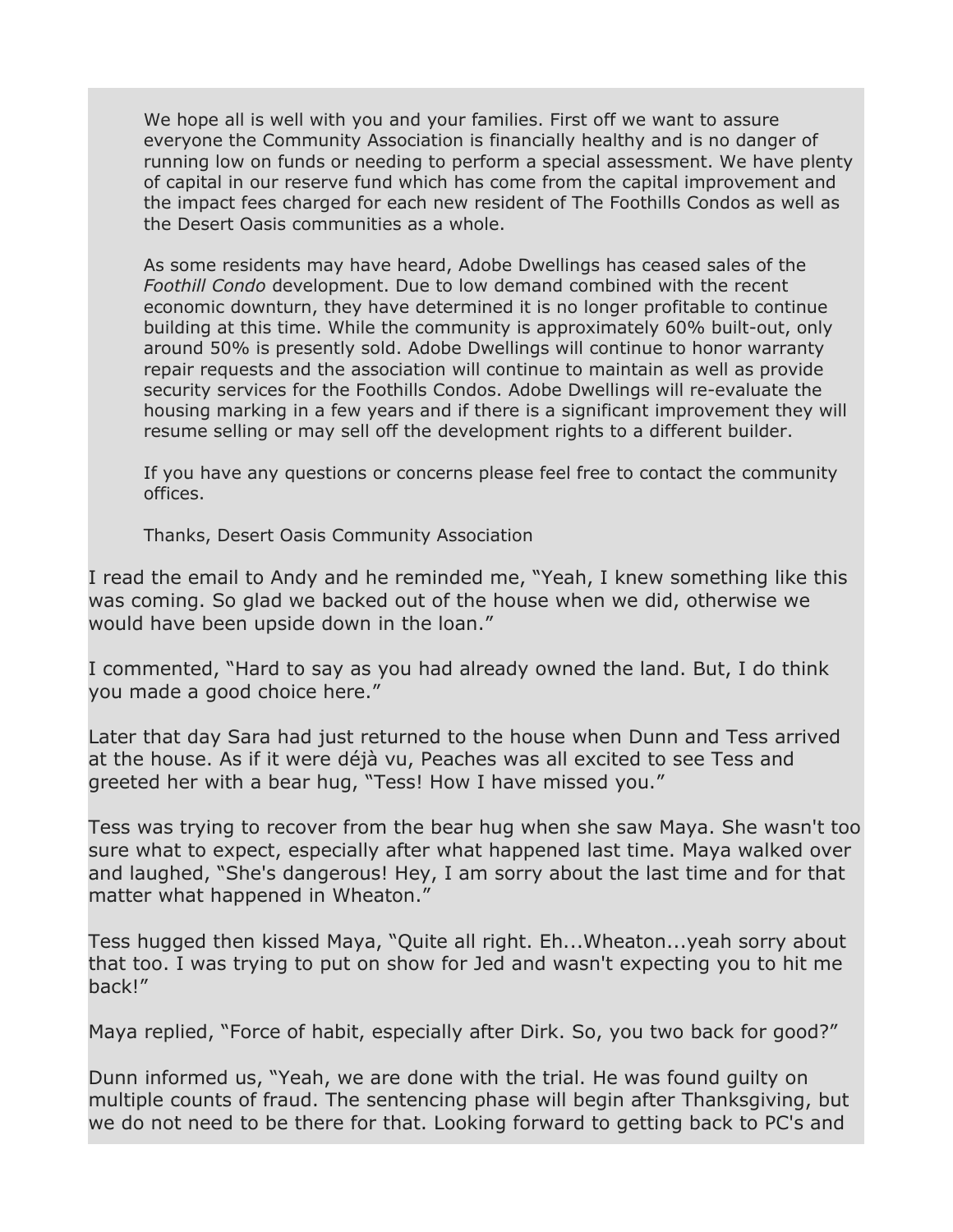Things as sitting around all day in a New York City courtroom gets tiring real quick."

Andy was excited, "Great, really could use back there. Business seems to be doing very well considering the state of the economy at the moment."

I asked Tess, "So I am guessing you were given full immunity for your testimony against Jed?"

Tess informed us, "For the most part. I needed to pay some restitution and am on unsupervised probation in lieu of serving time. The DA will likely drop the probation once the trial is completed, provided I stay out of trouble."

Sara asked, "What exactly was your roles in this in relation to Jason?"

Tess explained, "We were an authorized producer and distributor of his product line. Sort of similar to a franchise, except instead of paying a franchise fee we paid for the infrastructure."

Dunn added, "Except Jed "financed" the building as well as your services via an elaborate pyramid scheme. It always seemed odd to me that he had all this money to pay for the site, but couldn't pay me back the money I had lent him."

Tess replied, "Yeah, and by the time I caught on it was too late. However, he did make a critical mistake by leaving his books out in the open. Peaches stumbled upon those when she was in his office. He was out doing one of his cons so I took that time to make copies and then gave them to Peaches for safe keeping. That was why we stopped by a couple months back."

Maya sighed, "Oh that afternoon...things did not end well. So sorry."

Tess comforted Maya, "That's okay, we were still able to get the paper work which was a major help for the case."

Dunn announced, "Well, we better get going. Just want to follow-up with y'all and let you know the outcome. I'll be reporting for 'duty' on Monday!"

Tess walked over to Peaches, "Thank you so much for holding on to those documents. I always knew that sooner or later I was going to need them."

Dunn added, "Yeah, thanks too Andy for getting those documents sent over to the attorney."

After they left Peaches turned to Maya and commented, "You two kissed and made up!"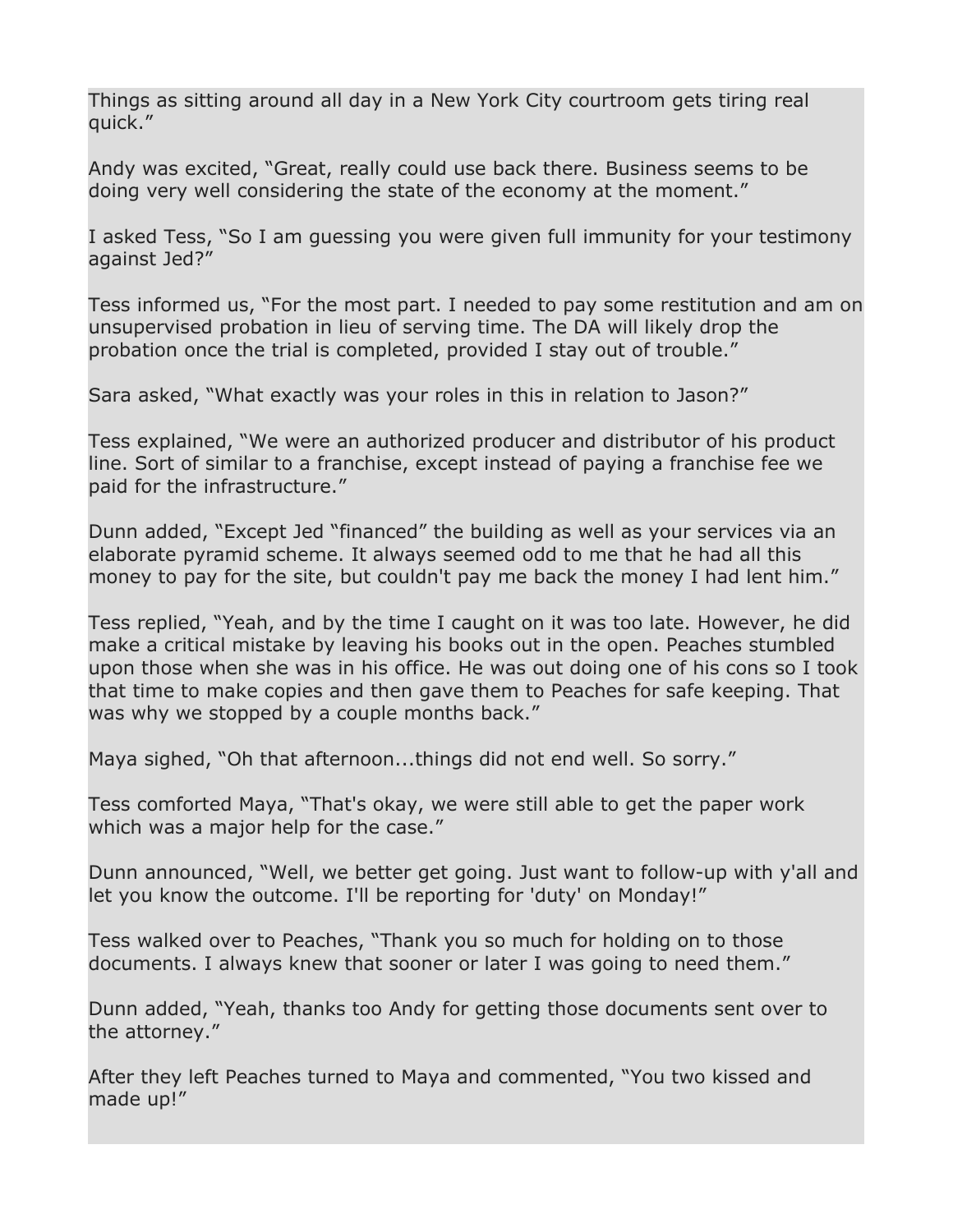Maya laughed, "Yeah we did. Hopefully, that will be the last time I will have to deal with our father!"

Sara walked over and hugged her sister, "You and me both! Thank you..." She turned her attention to me, "Made a boat-load of money on this gig and they asked me to come out again after the first of the year."

I laughed, "Well, don't go spending it all in one place...oh hell who am I kidding...I bought the Desert Oasis House on a whim."

Sara told me, "I don't really have anything I want to get."

I thought for a moment, "Yeah, I am the same way. There is really nothing I would want to splurge on."

Tuesday evening everyone was packed ready for us to depart early on Wednesday. Most everyone would be staying at the Holstein Ranch with the exception of Sara and I staying with Laura. As we had determined back in August, The Holstein Ranch was a good arrangement for Cream as she would have a lot more room to run around. Plus Peaches wouldn't have to worry about upsetting Laura. Though, it was more so that Peaches didn't want Laura to doggy-nap Cream as Laura really liked Peaches' dog.

Wednesday morning we headed down The Holstein Ranch. We arrived by early afternoon and noticed Linda had the buildings repainted. Linda meet us at the main door again in cut-off shorts and fishnets with cowgirl boots, "Greetings and welcome back!"

I suggested, "You know, a hat would compliment that Rodeo Queen outfit!"

Linda laughed, "Didn't know I was going for a Rodeo Queen look. Anyway Kayré and Kacie should have everything prepared." She turned towards the front door and yelled out "Kayré!"

Kayré walked out and informed us, "Kacie and I will take care of your bags, just head into the kitchen and grab some food."

We headed inside and Peaches asked, "Can I still let Cream run around back?"

Linda told her, "Sure, the yard is complete now. Olivia!" Olivia walked in from the foyer and Linda asked her, "Please show Peaches to the rear yard so she can let Cream out to run around and do his..."

Peaches corrected Linda, "Her...girl dog!"

Linda chuckled, "Okay then....*her* business."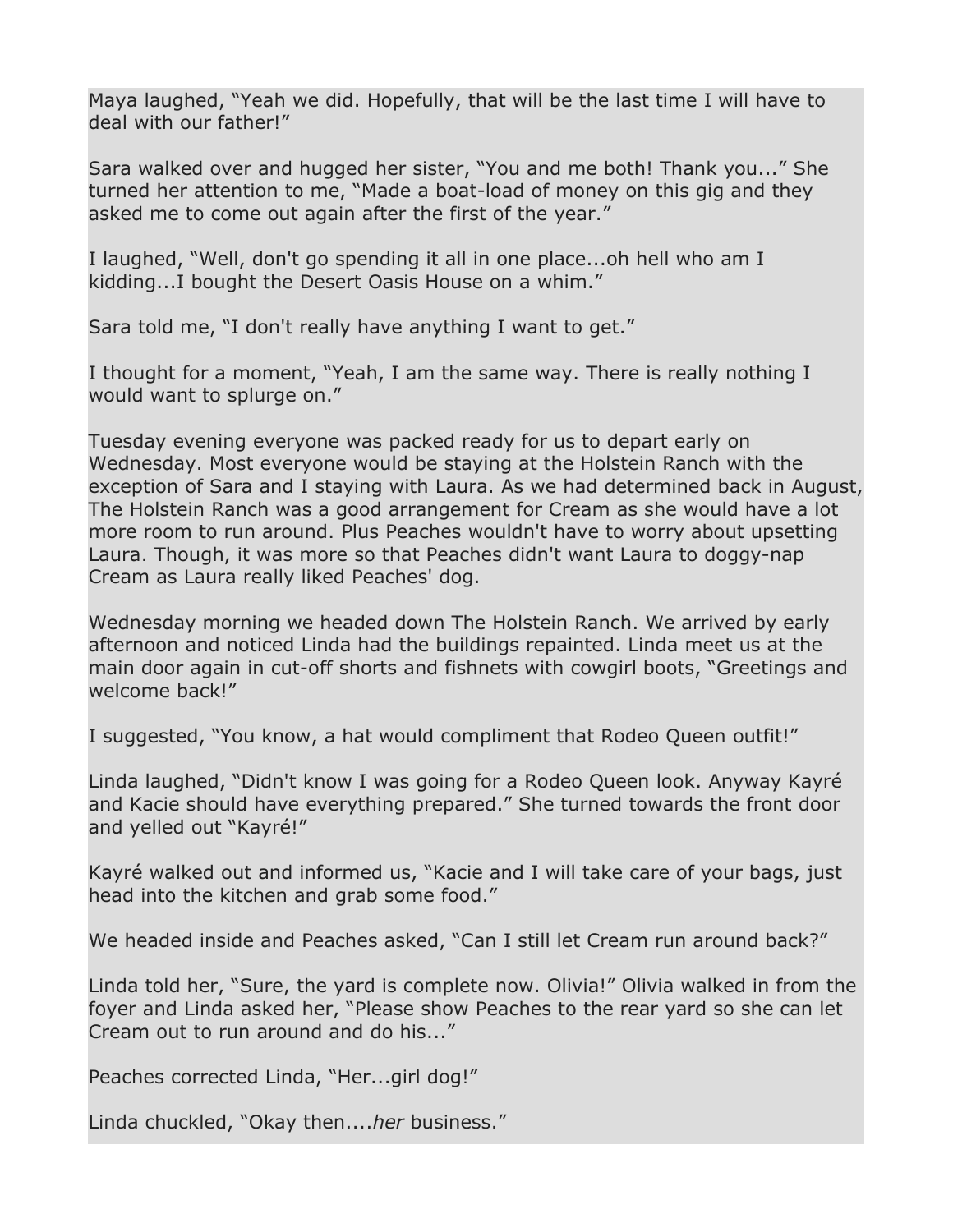Olivia too was laughing, "You mustn't always assume Linda. Anyway Peaches, follow me."

After they left I told Linda, "Don't feel bad Laura made the same assumption and got the same 'memo'!"

Linda laughed, "Well I deserved that, should have remembered from the last time y'all were out here. Must be the old age! Anyway when are your mother and Blanche coming in?"

I told Linda, "Linda, you're not that old. You're younger than my mother. Anyway, they should be coming out to Laura's by mid morning and we will likely head over here shortly thereafter. So may be early afternoon. I'll give you a call before we leave. So, when did you repaint the main house?"

Linda explained, "I had it done shortly after you left. I saw how nice Olivia's building looked and figured I should repaint the main house as well."

Andy walked in and asked, "Whilst on the subject of Olivia's building how's the WiFi working out for her."

Olivia just happened to come back into the main house and told us, "Works very well. Which reminds me, I am thinking we need to make some changes over at Corona de la Estrella's."

Andy asked, "What's going on?"

Olivia commented, "We seem to have a couple dead spots and when we have a lot of people on it gets slowed down."

Andy understood, "Yeah, I think we can fix that. We'll replace a couple of the perimeter access points with newer models that boost the signal further. As far as the slow down I will have to take a look and see what switch we are using. Sounds like we need to put in a switch with Gigabit ports to allow more throughput on the ports with access points. We can take a look at it on Friday. I should be able to have Doyle or Zina do a same day Road Runner of whatever parts we might need."

Sara and I stuck around The Holstein Ranch until early evening. Laura was working her usual shift as we would wait until she got home to come over for the night. I reminded Linda, "I'll give you a call tomorrow when the seven of us are on our way."

Linda looked at me confused, "Seven? You, Sara, Laura, Miss Kitty, Lorena, Blanche..."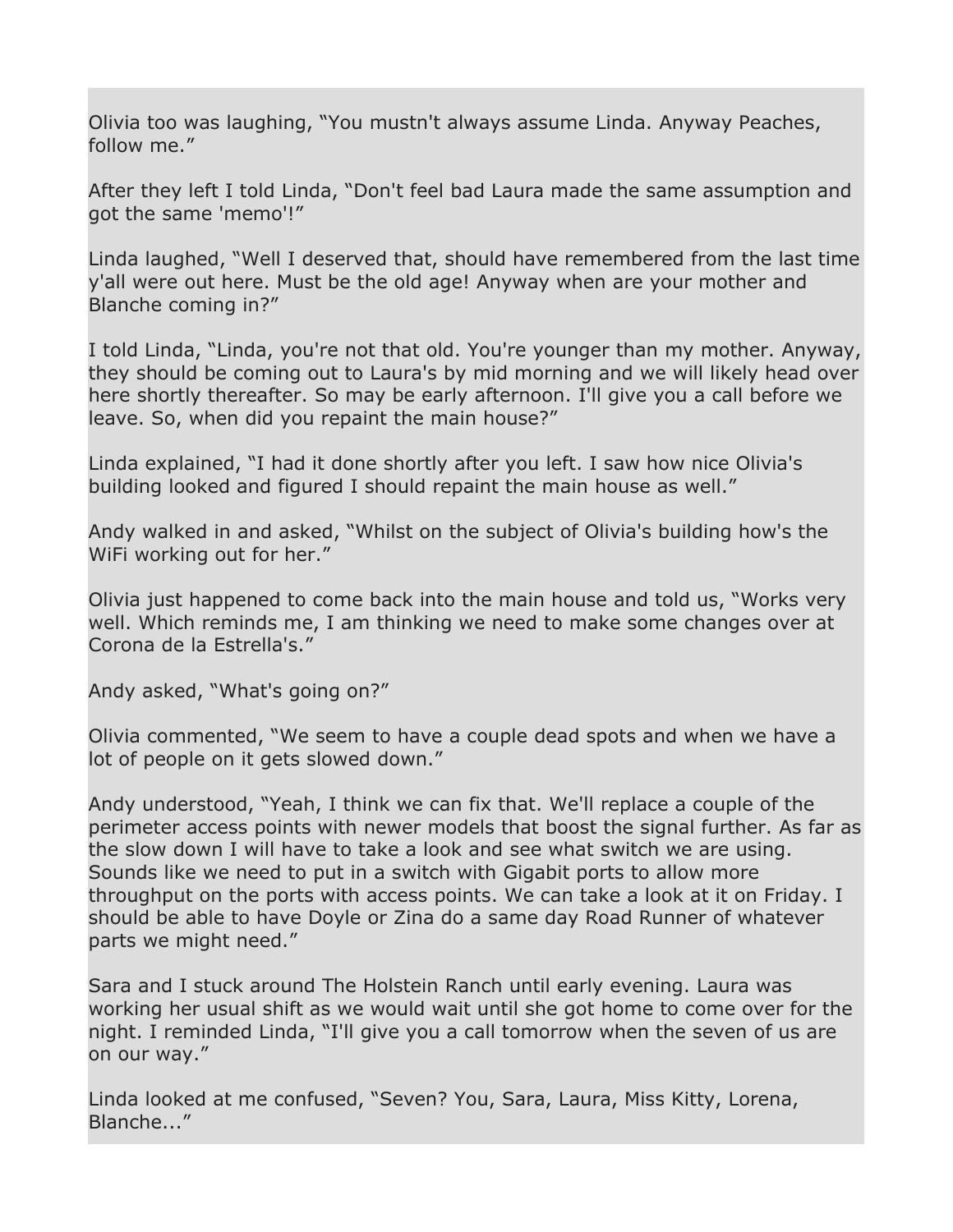I told her, "Sophia, Laura and Miss Kitty's house mistress."

Sara asked, "I thought her name as was Sophie?"

I told her, "Well, I do believe her real name is Sophia, but goes by Sophie. Just like my sister goes by Laura or more recently 'Abby'."

Sara was confused, "Abby...as in 'Dear Abby'"

I laughed, "Not quite. From what she told me there is another Laura in IT Services and she didn't want to go by Abigail."

About twenty minutes later we arrived at my sister's place where we would be staying during the weekend. The next morning, Sophie had breakfast waiting for us. Laura walked in and informed us, "Mother called about half-hour ago and says they will be up here in a couple hours."

I told her, "Okay, sounds good. I told Linda, I'd call her before we left."

Laura joked, "Does Linda have any 'projects' for us. Seems to be a common theme whenever we are out here."

I let her know, "As a matter of a fact, yes. Seems there are some WiFi issues at Corona de la Estrella's. However, Andy and I should be able to handle it tomorrow."

Laura laughed, "Okay, well if you need me you can give me a call. Ain't doing anything and I am sure as hell not going to partake in any 'Black Friday' activities!"

A little later our mother and Blanche arrived. Lorena commented, "Still not use to having you three so close."

Blanche walked over to Sophie and Miss Kitty pointing to Laura and joked, "Is she keeping out trouble?"

Sophie laughed, "Laura getting into trouble, not on my watch!"

Miss Kitty asked, "When are we going to head over to The Holstein Ranch?"

I told them, "We can go at anytime. I just need to call Linda ahead of time and 'warn' her."

Laura replied, "Let me use the Little Girls room then we can head out." I called Linda and informed her we would be leaving shortly and expect us within the half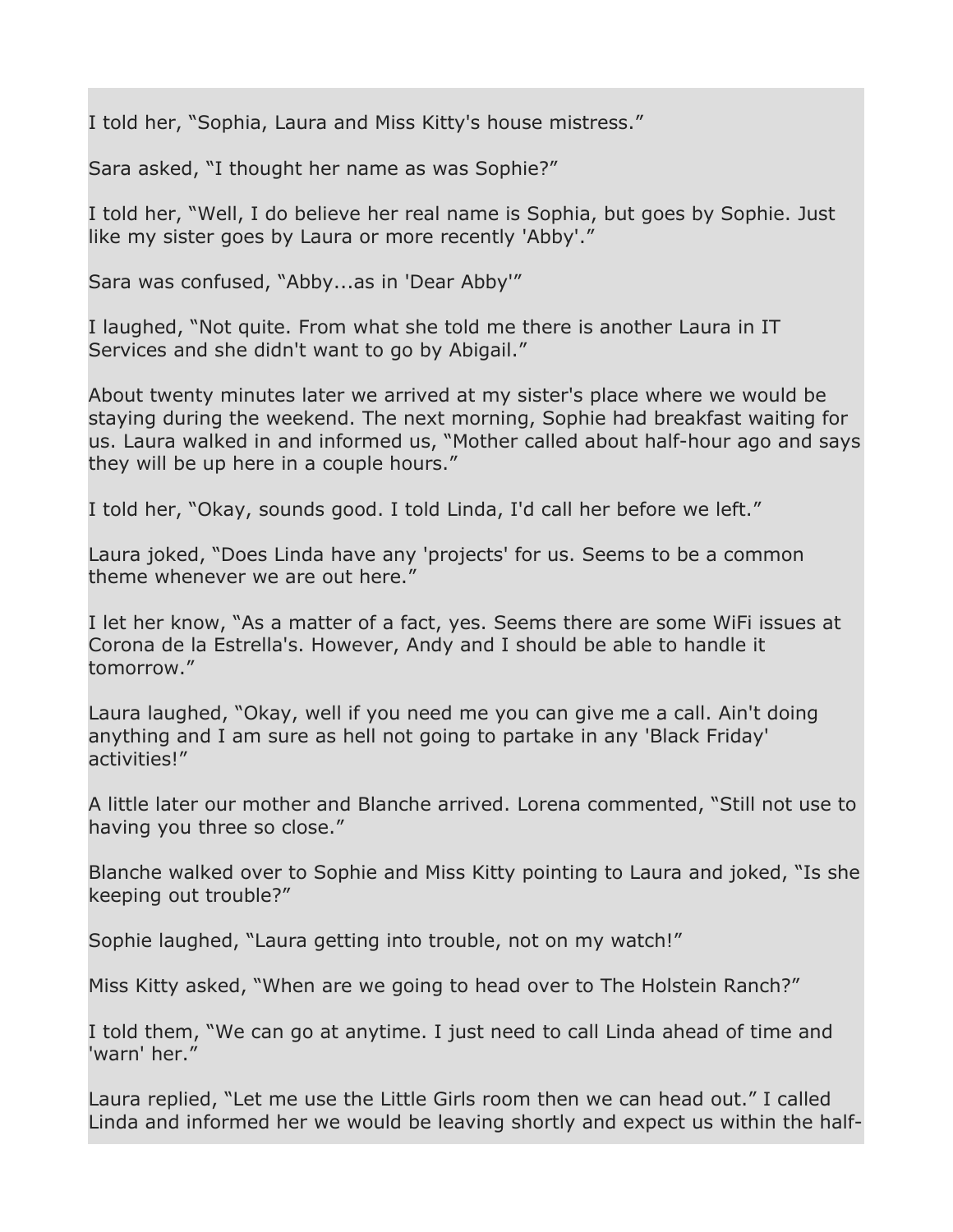hour.

During Thanksgiving dinner we did our traditional 'what we are thankful for'. Linda started, "Well, here we are another year later and again what a year it has been. So, once again I am so glad I listened to my daughter. Kayré persuaded me to keep The Ranch. The condo was nice as was close to my office, but it never felt like 'home'. Hal and I put so much into this place as did Kayré when she got older. We have so many memories here. I just didn't think I would need this much space nor could I really keep up on this place..."

Kayré commented, "You know, I was joking when I suggested Olivia could become the caretaker. But, the more we talked about it, the more we agreed that this would a good arrangement all around. I've spent my entire life less that last year in this house, so I can understand where my mother is coming from."

Olivia added, "This works for me as rentals in Oro Valley are getting way too expensive."

Andy joked, "You should see Scottsdale."

Maya cleared her throat, "Okay, well this has been one hell of a year for me. An emotional roller coaster as most of you saw the end result when I crashed back in July. I am thankful for Ron and Sara for getting me the help I needed."

I corrected her, "Well technically it was Martina via Marc that refereed us to the Moon Goddess..."

Maya continued, "True, nonetheless you got me admitted and allowed me to get better. You didn't kick me out. I am also thankful for Peaches, especially as I now have someone to enjoy long term chastity with!"

Peaches commented, "I not enjoy!" Everyone laughed and Peaches continued, "Maya good friend. Makes me complete and keeps me out of trouble."

I turned my attention to Andy and Lindsay, "How about you two?"

Andy replied first, "Well, as we have said before we are thankful you are allowing us to stay with you during this time. Especially since Lindsay has been a bit of brat at times..."

Lindsay exclaimed, "WHAT! Brat?! How rude..." she started cussing in Mandarin but quickly stopped when she realized her behavior, "...oh well may be I have been a bit of brat at times..."

Sara joked, "Or Bitch!"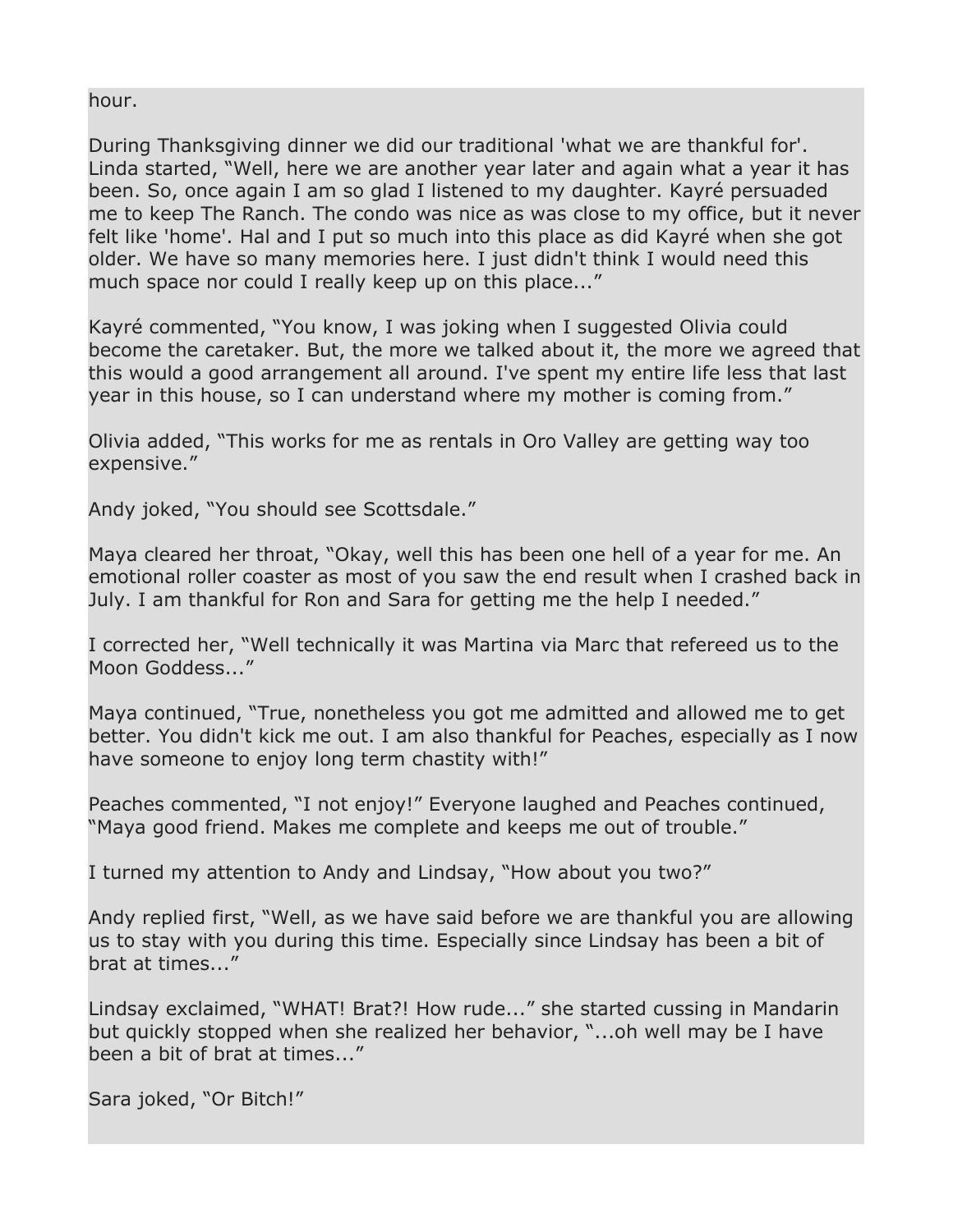Lindsay scowled, "SARA! I haven't been *that* bad, have I?"

Sara smiled, "Relax, just giving you a hard time. No, we enjoy having you around. What you say Ron?"

I agreed, "Yeah Lindsay can be bit of a bitchy brat at times....oh wait, that's not what you were asking was it...in all seriousness, I am just thankful to make it though another year without having to check *myself* into an institution. We've had our ups and down, but everyone is doing well as our all our business ventures. You're turn Laura."

Laura sighed, "Well...this might be a bit. So, I had made a promise to myself that I would never live in Arizona again after what happened between myself and our father. In a chain of unlikely events, I not only end up living in Arizona again, but getting a job that I would have never had thought would have been achievable. I am thankful that we took that Chugwater job even though it really tuned out to be more trouble than it was worth. However, it did give me a chance to refocus on what I want to do with my life. The money from that job covered my last certification exam, which in turned put me on the short-short list for this job. I have thankful for the support of Miss Kitty and yes even Sophie as this was a difficult transition for me. But, I see now it was all worth it. I am closer to Ron as well as mother and Blanche."

Blanche spoke for herself and Lorena, "As I said last year, we appreciate y'all welcoming me into the family. As much as I hate to gloat, *we* had a fairly quiet year!"

Lorena added, "Well other than July  $4<sup>th</sup>$  when we discovered Miss Kitty and Abigail..."

Laura corrected her, "Abby..."

Lorena continued, "...okay Miss Kitty and *Abby* had moved out this way."

I turned to Wynn, "Anything you want to add?"

Wynn shrugged, "Well, not sure..." Olivia and Kayré walked into the dining room with turkey and all the trimmings.

As the food was being dished out Linda announced, "Oh, I forgot to mention I had a horseshoe pit put in by Olivia's building."

I joked, "Just like Chugwater. Too bad she doesn't have a smoker."

Linda was rather confused by that statement but Peaches and Maya knew what I was talking about. Maya laughed, "Oh yeah, I did spend a lot time with Peaches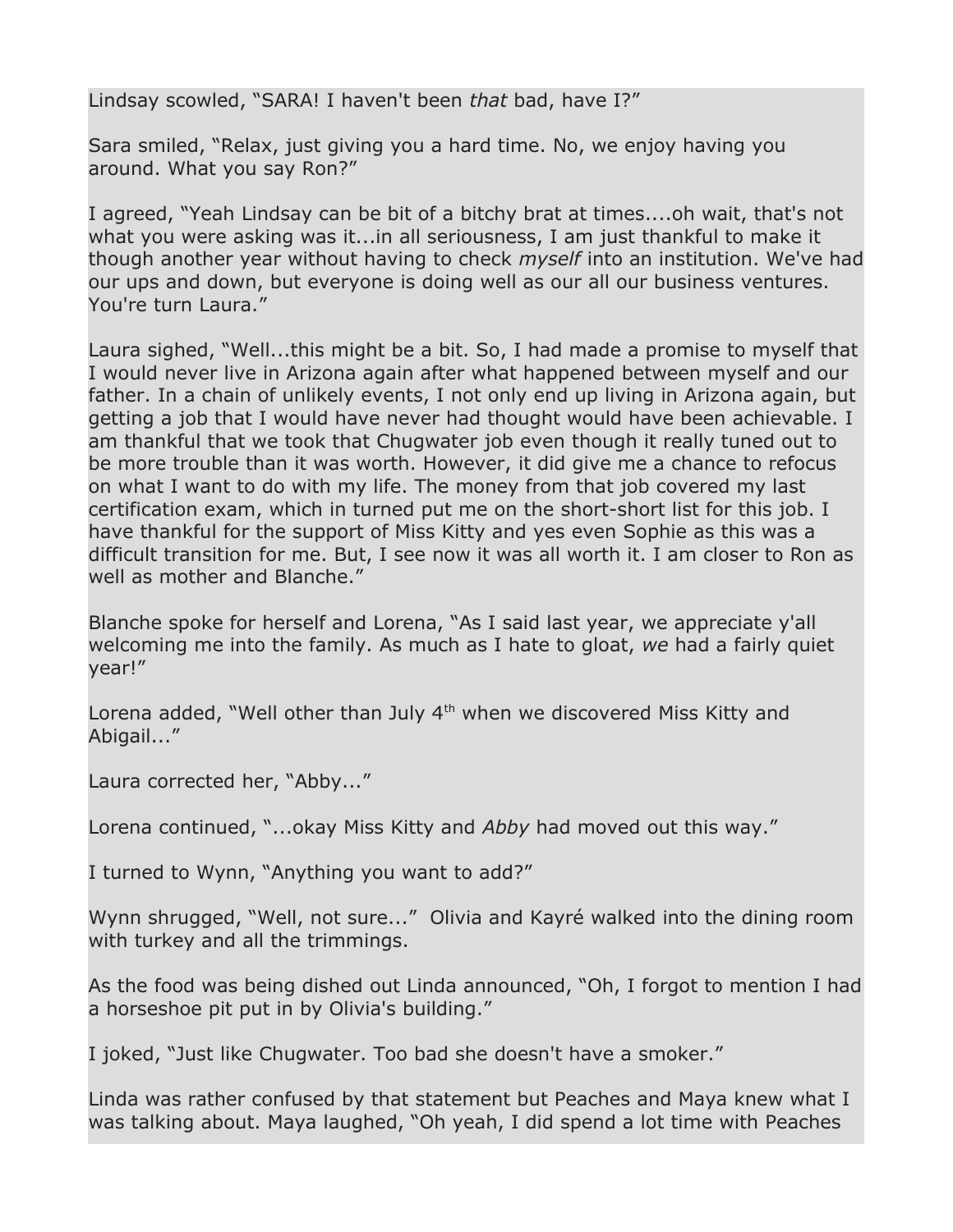at that smoker."

Peaches giggled, "I remember when you ask me '*What's Cooking'?*"

Maya laughed, "Yeah and you asked me if I was serious or flirting with you."

After consuming way too much food we headed outside to play horseshoes in hopes that the physical activity and the fresh air would prevent us from succumbing to a food coma. The next day Lindsay, Wynn, Andy and I headed over to Corona de la Estrella's with Olivia to check out the WiFi situation. Andy checked the router and determined while it was a POE router, however it did not have Gigabit ports. Andy explained, "Okay, just as I expected this doesn't have Gigabit ports. I'll give Zina a call and see what we have in surplus."

Lindsay informed us, "Wynn and I will go take a look at the access points. Olivia take us to where you were having issues."

Olivia walked over to one of the corners in the dining room, "Here for sure and I think in the banquet room too."

Lindsay had a WiFi signal meter with her and noticed the reading, "Very weak over here. "

Wynn advised us, "Appears to be an access point within a few yards."

Lindsay walked over to the access point and looked up, "Well, it appears this one is dead. Wynn do you think you can get it down?"

Olivia told them, "If you give me a couple minutes, I'll go grab a step ladder."

She returned with the step ladder and Wynn climbed up and grabbed the AP, "Everything appears to still be connected. It is cold to the touch though."

Lindsay confined her suspicions, "Yeah, it should be warm so likely this one is dead." Wynn handed it to Lindsay who was surprised, "Oh geez, where did this come from?"

Olivia looked at the access point and commented, "Might be one of the originals I had installed before Ron came in last year."

I confirmed, "Very likely, I haven't used this model AP in quite sometime."

Lindsay told us, "Well, it is a simple enough fix. Just replace it with a newer model. Best we check the rest of these while we are here."

We only found one more of the old AP's and it was in the banquet room. All the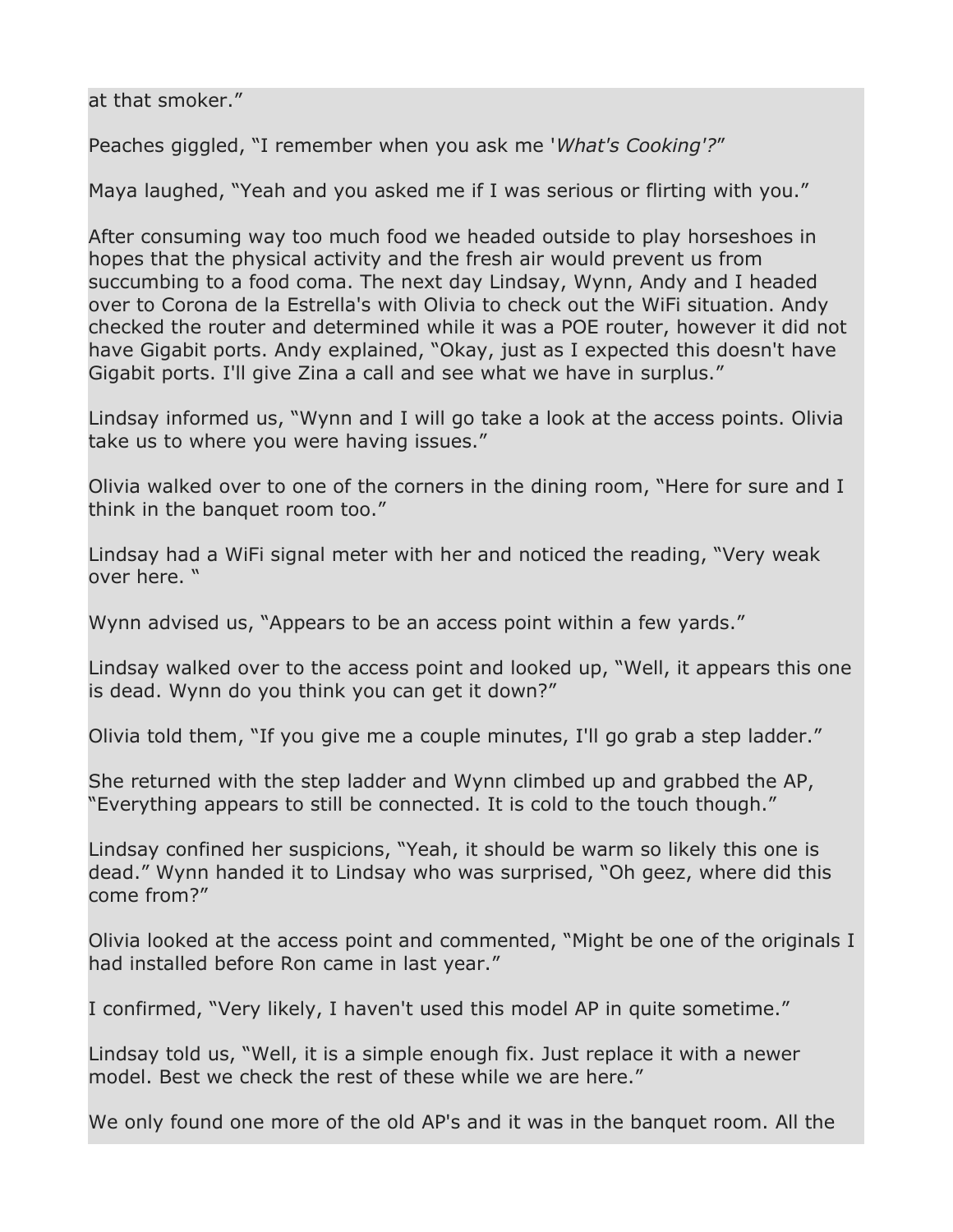other AP's appeared to be in working order. I found Andy over in Olivia's office and showed him the two antiquated AP's, "These appears to be the problem children."

Andy saw the AP's and laughed, "Yeah, those certainly would be. Good for their time, but by today's standard would be like having a 386 processor in a server. Okay, I will give Zina a call and have her Road Runner a new switch and a few newer AP's."

Late afternoon a Road Runner truck arrived with a couple boxes. Andy signed for the boxes. One box contained several AP's while the other contained a 24-port Cisco 2950C switch. I asked, "Aren't these nearing end of support?"

Andy told me, "No, just end of sale. Hardware support will not end until 2013. Besides, these things are workhorses and I doubt they will ever push it to the limit. The biggest thing right now was to get the gigabit ports so we can get more throughput for the AP's. Any chance you can get Laura or Abby or whatever she goes by now...over here?"

I joked, "Just call her Abigail...anyway I'll give her a ring. Might as well have her bring everyone else as I am sure we are going to dinner here tonight."

Laura came by with Sophie as well as my mother and Blanche. They went to the bar while Laura assisted Andy and I with getting the configuration modified and then copied over to the new switch. Meanwhile Lindsay and Wynn installed the new AP's. Lindsay asked, "What do you want to do with the extras?"

Andy told her, "Give them to Olivia to keep somewhere she can find them if she would need them in the future."

Laura informed us, "I am rebooting the switch, give it a few minutes to go through the boot-up sequence and then you should be able to check the WiFi."

A few minutes later Lindsay returned to the banquet room as well as the back corner of the dining room. She checked the meter, "Much better, getting a full signal over here now."

Olivia informed us as soon as Linda and Miss Kitty arrived at Corona de las Estrella's we would be having dinner. Lindsay told her, "You should be good to go now. If you run into anymore problems let Ron or Abigail know..." Laura cleared her throat, "err...Abby."

Laura laughed, "Much better. So, Miss Kitty just texted me and they should be here shortly."

Everyone headed into the dining room. Shortly there after Miss Kitty and Linda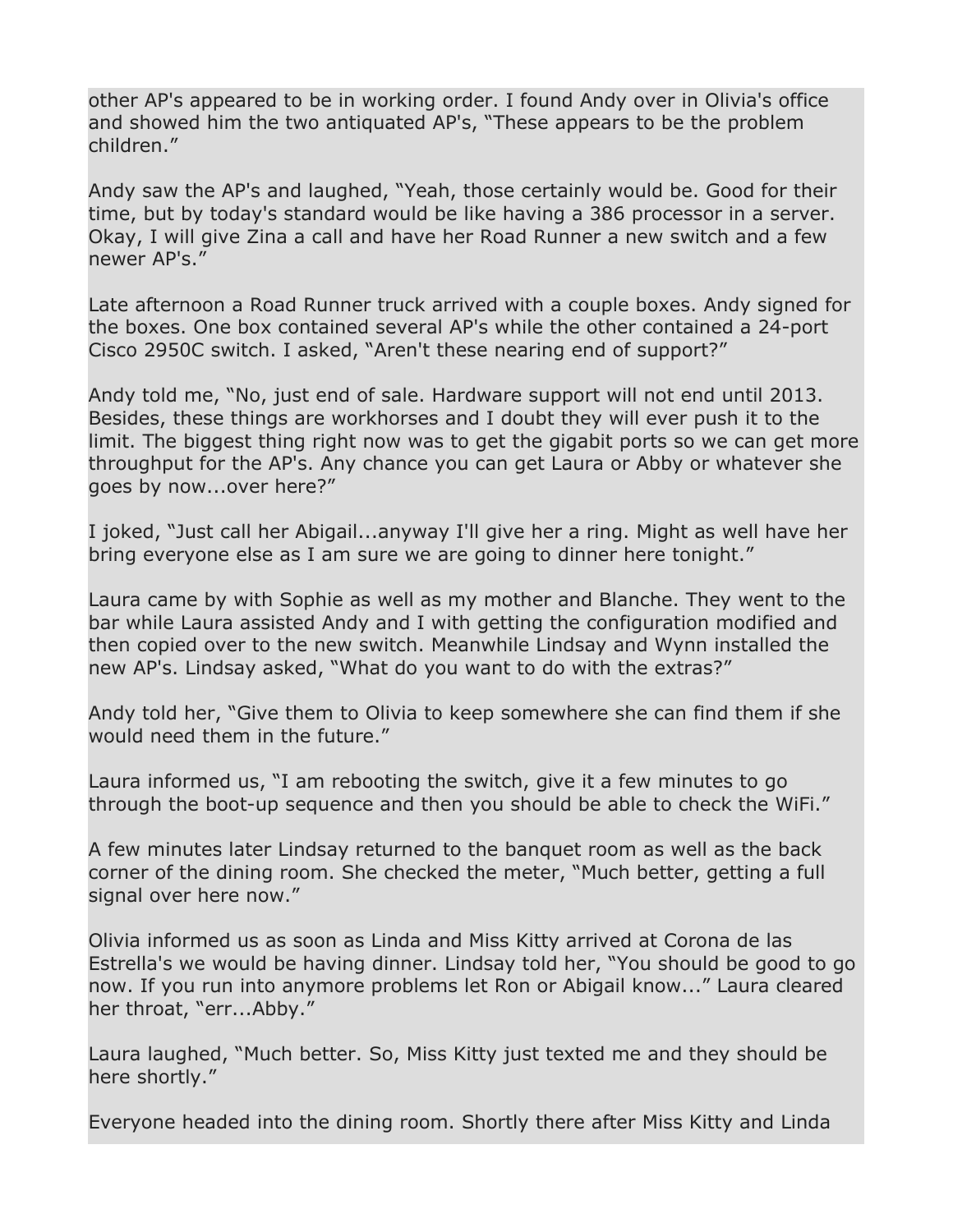arrived. Linda looked around and commented, "Wow, almost all of the 'family' is here."

Olivia asked, "What do you mean by 'almost'?"

I informed her, "Martina is not here...though I do believe her and Marc will be joining us for Christmas this year."

Linda reminded me, "You will need to give me directions to your new house."

I reminded her, "Well, it is just a little to the north of where we used to be. There is another entrance but it would just be easier to still come in off of Desert Oasis Parkway and then after you come into the community make a left at Road Runner. Follow it around and it will drop down in the Ashler Hills Estates community. Ashler Hills Loop is a one-way road, just follow it around. I'll have Peaches park the Pink Monster in the drive way."

# **Chapter 20: A Gift For My Sister and a 3XL Tree!**

Right after Thanksgiving Marc gave me a call. "The Roadrunner is almost done. It is at a buddy's speed shop in Cave Creek. Do you think you could bring Maya out so she can inspect it?"

I asked him to hold on while I paged Maya to my office. Maya came in and I told her, "Close the door please."

Maya cringed, "I was hoping it wouldn't lead to this..."

I ignored her confession and told her, "Marc is on the phone and has a status update on the Roadrunner. I am going to put him on speaker."

Maya giggled, "Oh...okay."

Again, ignoring Maya's silliness I put Marc on speaker, "You're on speaker, I have Maya here."

Marc explained, "Okay, so the car has been repainted the original yellow and the black decals have been restored. The body was in a lot better condition than we expected. The engine has been overhauled. We also replaced the drum bakes with disc brakes. So, just need you come out here and take it out for a test drive and inspect it. Anything else that still needs to be done shouldn't take very long and we will have it ready to present to Sara on Christmas."

We agreed to come out the following weekend since Sara was going to be out with Kayré and Kacie down in Tucson that entire weekend anyway. It was also the opening weekend for the Christmas Tree farm that I usually get our trees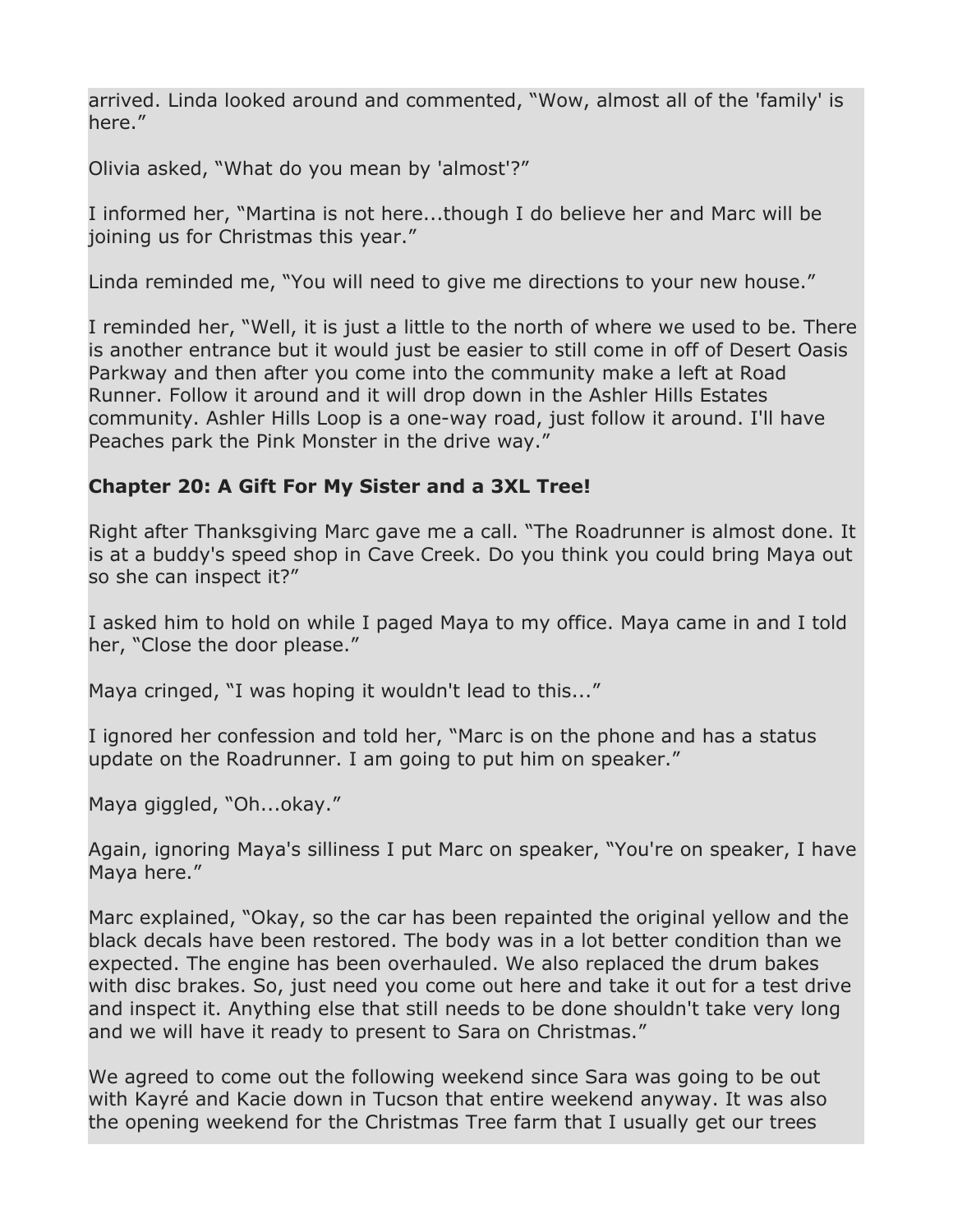from annually. We took the Pink Monster since Sara had the Jeep and I was going to be getting a Christmas Tree after we were done. On our way up Maya was trying to figure out how to present the car to Sara. I joked, "May be you should get her a Daisy Duke outfit."

Maya laughed, "Yeah right! Hey wait a minute...why not. That is actually a great idea and would totally throw her off-guard."

I laughed, "I was joking, but then again she could totally pull off the look."

We arrived at the shop and met up with Marc. He took us inside and asked, "Well, what do you think?"

Maya stood there with her jaw on the floor, "Wow! Seeing this car brings back so may memories of our childhood. The paint color is perfect and the graphics too. Can I fire it up?"

Marc turned to his mechanic, "Benny, you heard the lady!"

Benny handed Maya the keys, "Here you go."

Maya hoped in, inserted the key into the ignition. As she turned the key the V8 engine came to life and the room shook from the rumble, Maya exclaimed, "Oh hell fucking yes! Now that is the sound I remember! Can I take it for a spin around the block?"

Benny looked at Marc who nodded, "Let me go with you so I can help see what we done with the brakes." The two of them left the shop and Benny told Maya, "Get it up to about 40 MPH in this straight away." Maya did as she was told and once they hit 40 MPH Benny told her, "Hit the brakes!" The car made a clean and straight stop. Benny told Maya, "Okay get out, I want you to see the skid marks."

Maya got out with Benny and saw the nearly straight skid marks, "Wow, I don't remember it stopping that well or smoothly."

Benny explained, "That is why we added the disc brakes. There is a lot of car to stop and drum brakes just don't cut it anymore. Let's head back to the shop."

While Maya and Benny were out Marc asked, "How do you want to do this?"

I explained, "Well, I can put it in the far garage we don't use. There would be no reason for Sara to go into there."

Marc added, "I am sure Benny has a cover we can borrow too."

I added, "That would be good for the unveiling."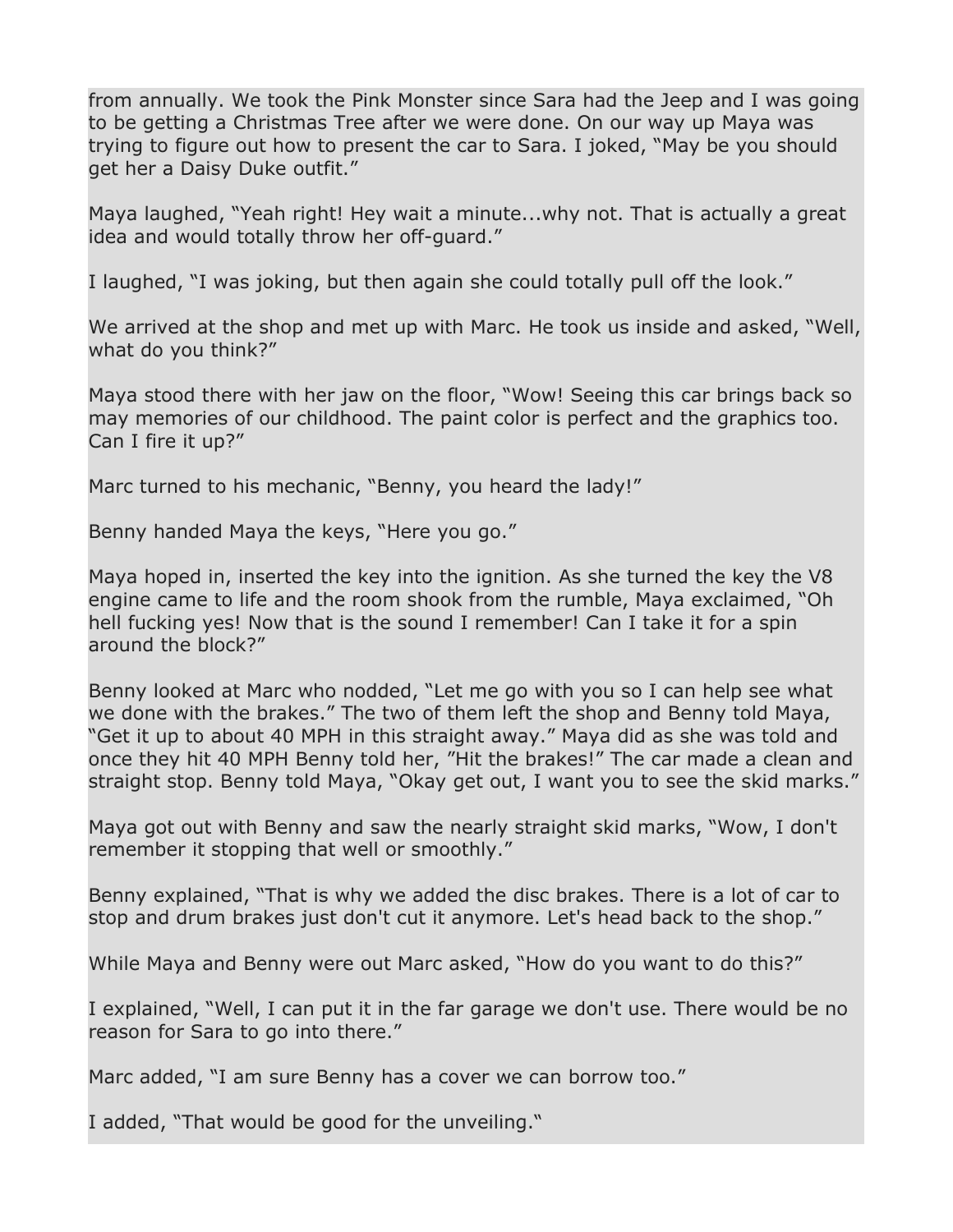Maya and Benny returned and he informed us, "It passes her inspection."

Maya told Marc, "I'll pay the restoration bill now." After Maya took care of the bill she drove the car home and we backed it into the spare garage. Wynn helped Maya get the car covered. In a couple more weeks she would be revealing the car to Sara. I was only a couple miles away from my Christmas Tree farm so I headed over there after we were done with the Roadrunner. I looked at the trees and I was trying to figure out what size to get. I wanted to make sure I got something that I would be able to fit through the front door...but then I remembered the giant glass slider wall. I could do something that was somewhat skinny, but still tall enough to be visible from the second level. After some hunting I found a 16-foot tree that was only about 4-feet wide. Since we had 12 foot ceilings on the first level there would still be plenty of room. I paid for the tree and lugged it out and threw it on top of the Pink Monster.

I returned home to find Maya and Wynn had returned and already stashed the car. I asked them, "Can y'all give me a hand with this monster tree in a minute? I need to go grab the tree stand from the garage."

Maya and Wynn headed up to the Pink Monster while I headed to the other garage to get the tree stand. I had just returned into the house when I saw Wynn and Maya bringing the tree into the house. Maya asked, "Where are we putting this?"

I explained as I set down the stand where I planned on placing the tree, "At the edge of the Great Room where it is open above. Part of the tree is going to be visible from the upper level." Between the three of us we were able to stand up the tree and place it in the stand. I stood back and looked, "Hmm, looks like I am going to need to prune of a couple row of branches, but looks good."

Maya joked, "We have enough lights for this thing?"

I replied, "Should be tons in the garage as this is about the same size or smaller than the one at the Desert Oasis house we had the first year..." I realized neither one of them were living with us yet, "...however, neither one of you were there yet. That tree was Martina's doing."

Maya asked, "Was it Pink?"

Wynn gave Maya a 'high-five' and I replied laughing, "If she had her way I am sure it would have been! I'll be back shortly to prune those branches. Wynn, can you please place some boiling water into the stand?"

Wynn replied, "Sure, but why boiling?"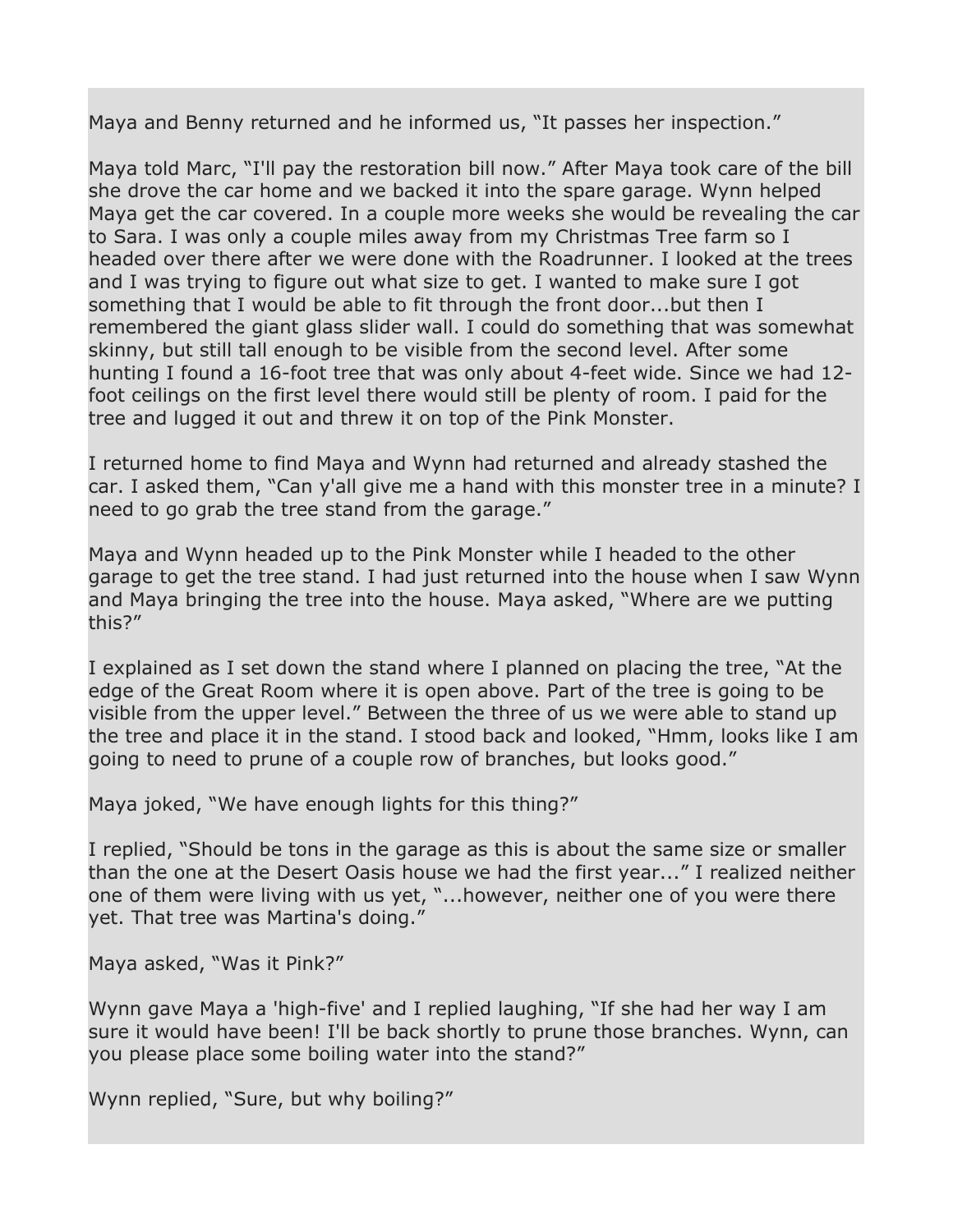I explained, "The boiling water will help liquefy any dried sap and allow the tree to absorb water." Between three of us we had the tree lights strung by the time Andy and Lindsay came home. They both were impressed by the size of the tree and helped us decorate the rest of the house.

Peaches came home that evening and saw the tree, "Wow! Big tree."

# **Chapter 21: The Unlikely Gift and Challenge Completed!**

It had been an unusually mild fall and it seemed Christmas was going to be that way as well. This worked out as it wouldn't be too cold for Sara to wear the Daisy Duke outfit. We decided since it was only going to be family the Sunday before Christmas we would have Maya give Sara the car then. That morning stated off normally and we were discussing the upcoming holiday visitors. I was explaining, "So, Mother and Blanche will be in the Copper suite. Laura and Miss Kitty over in the Cholla suite. I believe Sophie will bunk with Wynn. Linda is staying with Kayré and Kacie."

Sara asked, "When is everyone coming?"

I told her, "Likely starting tomorrow afternoon."

Maya came down the stairs with a wrapped present and handed it to Sara, "I have something special for you and since it just us family right now this is a good time to give it to you." As it turned out Sara just happened to be wearing suntan pantyhose along with high heel sandals. She had also removed her belt for the weekend too.

Sara took the box from Maya, "Thank you!" She unwrapped the box and was a little puzzled when she opened it, "Um...okay?"

Maya giggled, "It is a Daisy Duke outfit..."

Sara was happy but confused, "Okay, I see that. But..."

Maya interrupted her, "....wait, there's more....after you change into that outfit..."

Sara took the box and headed upstairs wondering if her sister needed to go back to The Moon Goddess. She put on the outfit and looked at herself in the mirror. There she stood in sheer suntan pantyhose, a sleeveless top tied off at the waist, high heel sandals and of course the patented Daisy Duke shorts, "Wow, I still got it!" Sara made her way downstairs to find everyone except for Maya had left, "What happened to everyone?"

Maya told her, "They went outside to see your gift. Now come along!" Maya led a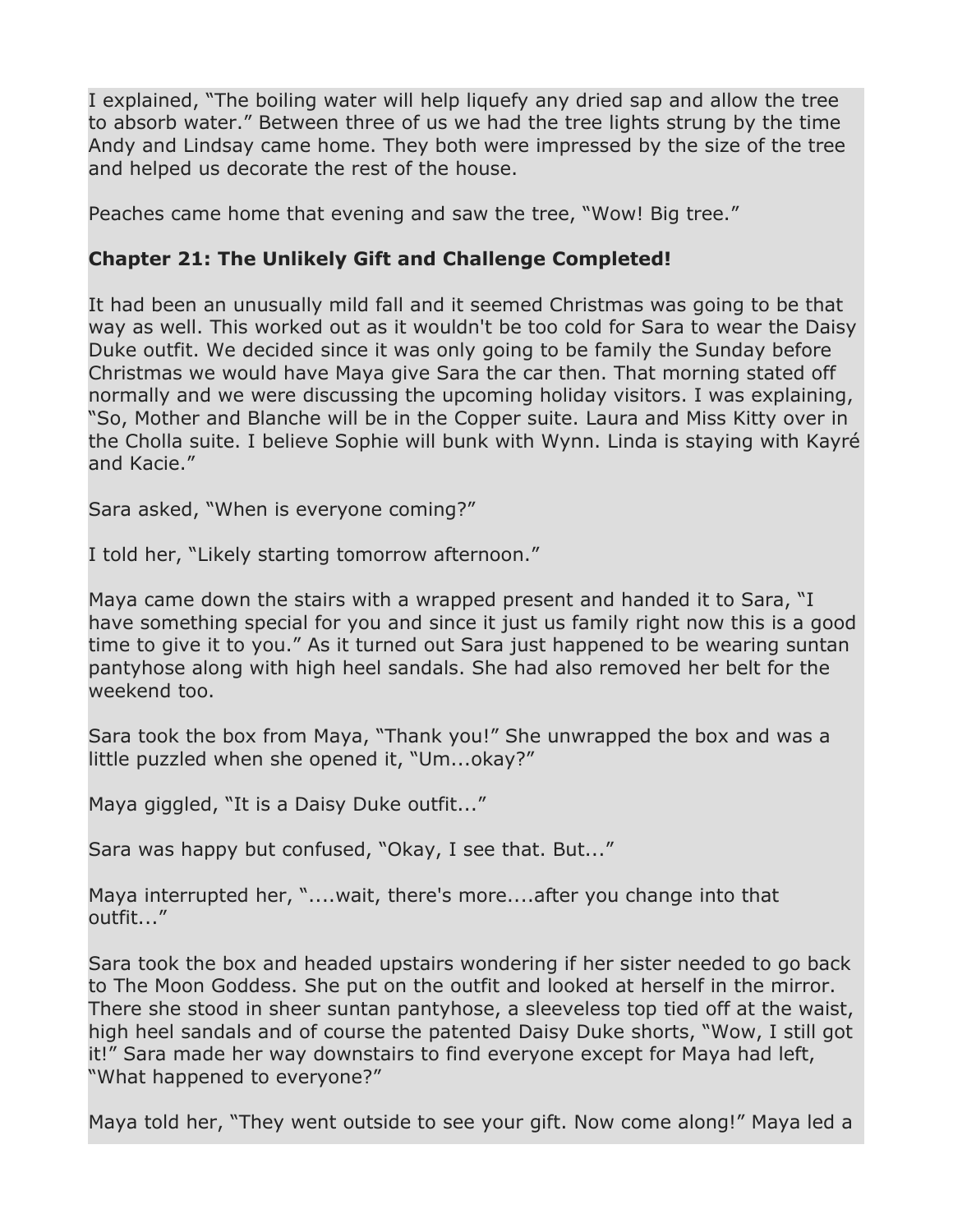very confused Sara to the far garage where everyone was gathered. Everyone was impressed with Sara's outfit. Wynn was in the garage awaiting her queue. Maya yelled, "Wynn bring out that beautiful bird!" With that the garage door began to open and Wynn started the car.

The roar and rumble of the V8 engine could have knocked you over. Sara had a bit of a clue as to what was coming, "Hey wait a minute, I know that sound!" The garage door fully opened and Wynn slowly drove the Roadrunner out to the main driveway. Sara was shocked, "Is this for real?"

Maya came over and hugged her, "Yes, with some help I was able to find your long lost 1972 Roadrunner. Much as you knew what the piano meant to me, I know what this car means to you. Merry Christmas Sara!"

Sara hugged Maya and almost in tears told her, "This is truly The Unlikely Gift! How did you find it?"

I told her, "We had our resident detective and his wife hot on the case."

Marc and Martina came out of the garage. Martina smiled and told Sara, "Heya Sara, Merry Christmas!"

Sara laughed, "Wait Marc *and* Martina y'all were in on this?"

Martina giggled, "Yeah, I knew what was up all along. However, Maya's 'breakdown' kinda threw us for a loop."

Marc laughed, "So true, when she called me I was genuinely confused as I was not expecting Martina to call me."

Maya explained, "I knew Marc had lots of contacts and might be able to track down a like car, but had no idea he would find *the* car."

Marc told her, "It had changed hands a couple times and finally ended up on the east coast. That was why I was gone so much and Martina was staying with y'all. The whole seminar and conventions I was talking about were just a ploy. Luckily the guy didn't take the car out during the winter months so the body didn't get destroyed."

Maya added, "Well, they did paint it black..."

Marc continued, "Yeah, but as Benny explained, repainting is a much easier fix than trying to repair or rebuild a rusted body. Anyway, the engine is still original but has been completely overhauled. We did replace the factory drum brakes with disc brakes so you can make a quick stop when that pesky coyote comes around! Go ahead and take it for a drive."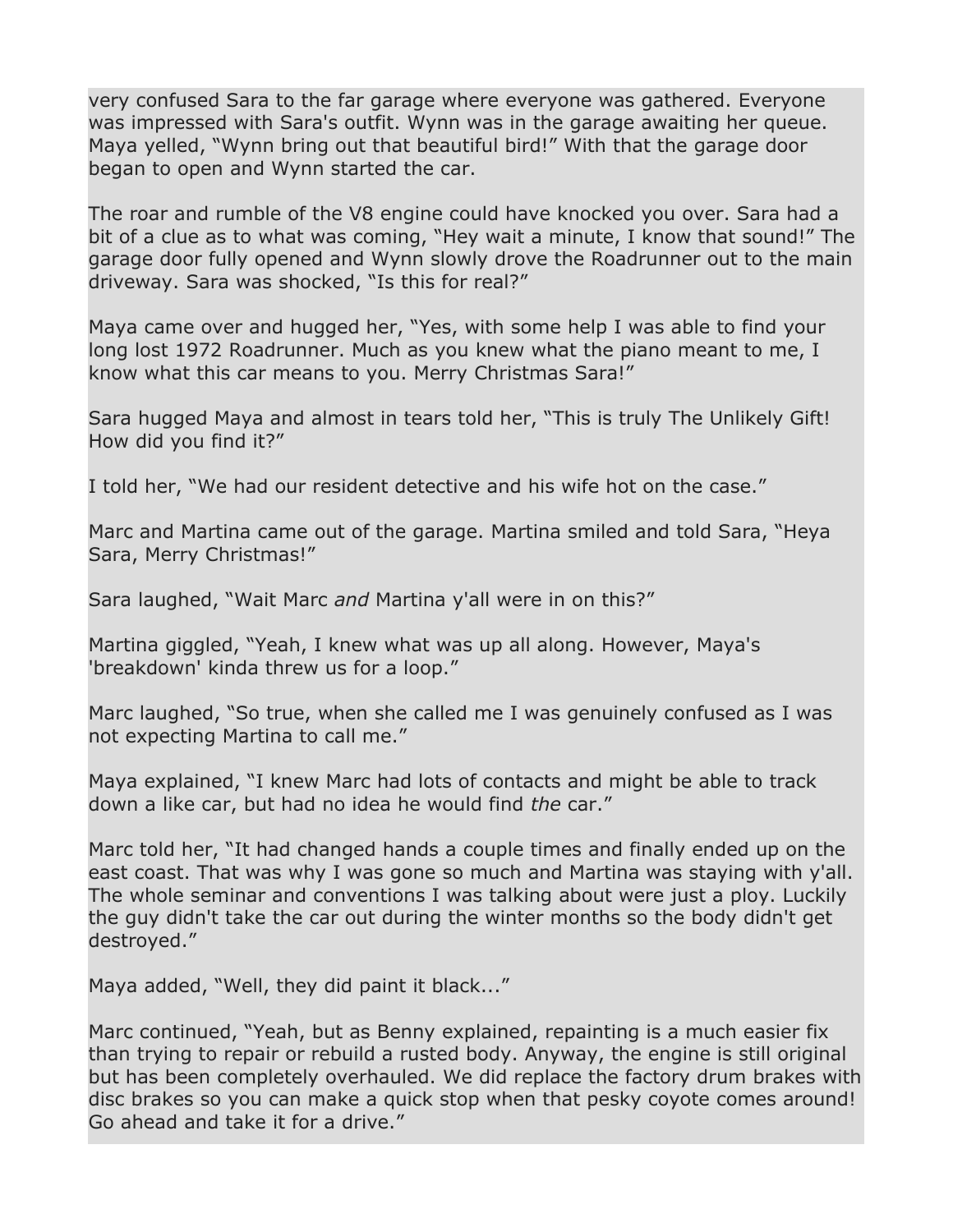Sara turned to Maya, "Will you join me?"

Maya was still in tears from the excitement and wiped her eyes, "Why yes Daisy, I will join you. Too bad those Duke Boys are off somewhere with the General Lee." The two of them headed off for a drive around the area.

Everyone headed back into the house. As we walked in I told Wynn, "As far as I am concerned, Peaches and Maya have successfully completed their challenge. We will have to come up with a way for them to get each others keys and still be a surprise."

Wynn thought, "Well, they are due for their usual service in a couple days. After I am done with them I can give you their keys."

I told her, "Yeah, but I think we should do it tonight as things are going to get rather crazy starting tomorrow. Let's make this interesting. We will place them in blackout hoods and then lock on the fiddles. The hood can not be removed until the fiddle is removed. We will lead them into The Copper Queen suite via a leash attached to the padlock on their fiddle. However, neither will know the other is in there. The keys for the fiddles and their belts will be on the bed. They will have to work together to get each other free and unbelted."

Wynn asked, "So how are we going to do this?"

I laughed, "Still trying to workout those details. I suppose we could pretend do the cleaning tonight, telling them because of the upcoming visitors we are doing it early. Since we are doing both girls at once we want to keep 'the peace' by not allowing them to see each others naked, hence the hood. As far as getting them to allow us to walk over to the other suite we can come up with some type of fake technical issues. You will take Peaches and I will take Maya."

Wynn laughed, "Okay, sounds interesting. When should we do this?"

I told her, "After dinner since Maya works days on Sundays. I'll leave a bag of toys in the room along with the keys for the fiddles and their belts on the bed. Even though the challenge is done they should remain belted until Christmas after tonight."

Wynn suggested, "How about two-person Segufix that they strap themselves to the bed for the evening after putting themselves back in their belts?"

I laughed, "You're an evil genius, so glad Andy recommended you!"

Shortly before dinner I headed into the play loft storage closet grabbing a bag of toy, a couple sets of fiddles, leashes, padlocks as well as the blackout hoods. I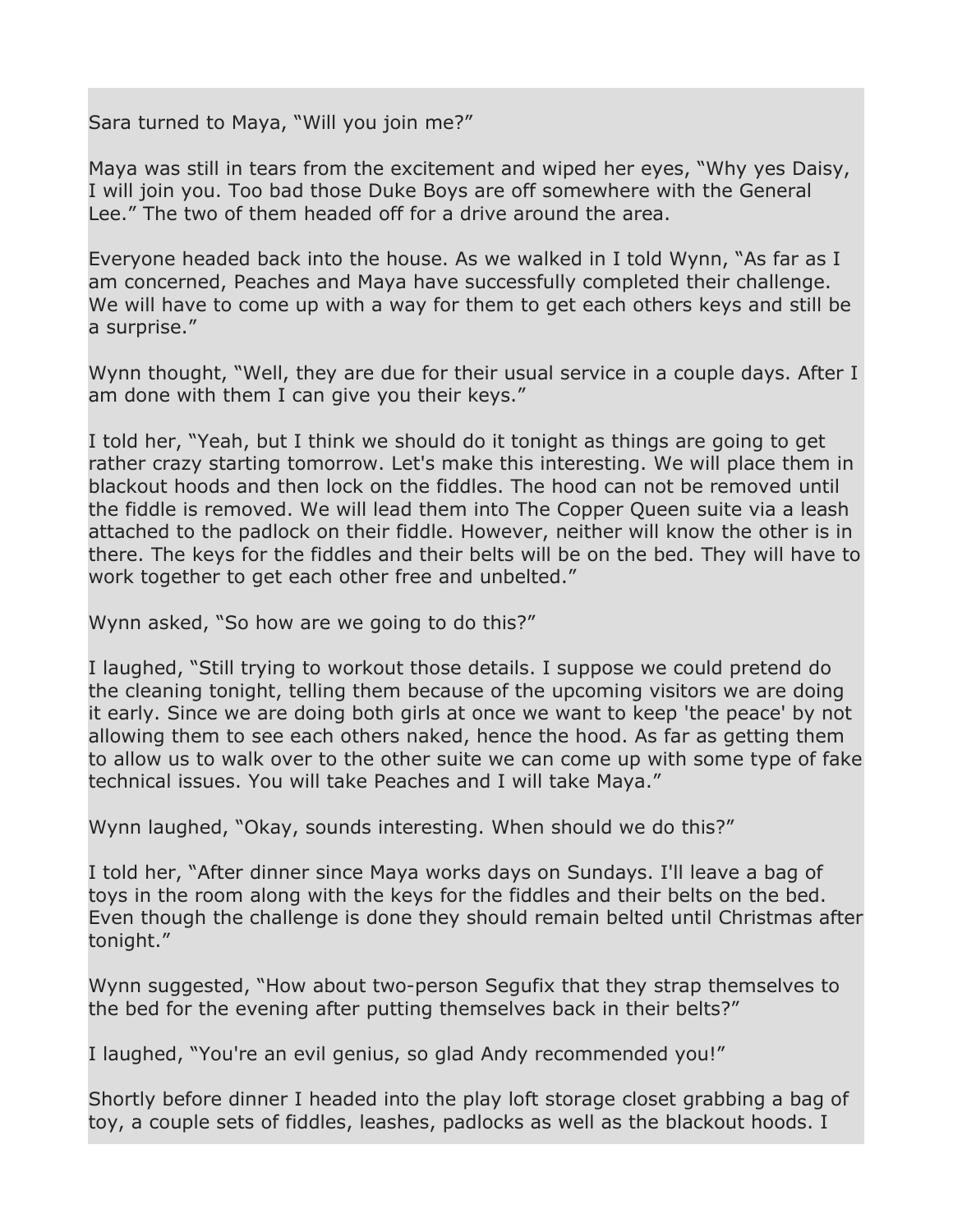headed downstairs into the Copper Queen suite and deposit the toy bag on the chair and threw all the keys on the bed. Wynn setup the two-person Segufix system on the bed. I wrote up instructions for how they were suppose to end their session tonight. I left the note along with a set of stockings for both Maya and Peaches in the room. Wynn announced dinner over the intercom and I headed into the dining room to find everyone was present. During the course of dinner was the usual conversation. When their was a break I announced, "Maya and Peaches, you both will be serviced tonight since we are going to start having guests arrive as early as tomorrow. Because you both will be in the same room and we want to keep the peace, we shall have you two in blackout hoods so you can not get excited, frustrated, whatever by seeing each other out of your belts at the same time." Neither Maya or Peaches objected and as far as they were concerned this did not seem all that unusual. I continued, "Peaches, after we are done with dinner meet up with Wynn in her suite. Maya, I need to chat with you real quick." Again neither had objections.

After dinner Peaches headed over to Wynn's suite. As she entered Wynn instructed her, "Undress and put on the hood, I'll get you into the fiddle thereafter." Peaches removed her clothes throwing them in a pile on the floor. Peaches then put the hood on and then Wynn came over and put her into the fiddle. "Okay, let me attach this leash to the fiddle since you are blind as a bat in that hood." She connected the leash to the padlock on the fiddle then with a gentle tug guided Peaches into the bathroom, "Come." Once they were in the bathroom Wynn told Peaches, "Okay, just hang tight for a moment and let me get the tub going." She turned on the water and let it run for a couple minutes. She was trying to contain herself, "Hmm...odd not getting hot. Will need to have Ron look into this. No bother, we will use the other bathroom. Come."

Meanwhile in the kitchen I made sure Maya was facing away from the dining room and I chatted with her for a bit to allow Wynn to bring Peaches over to the Copper Queen suite, "So, Marc forwarded me the bill for having the Road Runner transported to Arizona." Maya offered to cover it, but I explained, "No, I'll take care of that. You've done enough already covering the restoration costs and getting her that hot Daisy Duke outfit." I saw Wynn leading Peaches to the Copper Queen suite."

Maya laughed, "Yeah she looked really good in that outfit. Thanks for covering the transport costs."

I replied, "No problem. Okay, Wynn should be nearly ready for you so lets head over there." We headed over to Wynn's suite and we walked to see Peaches clothes piled on the floor. I instructed her, "Okay, remove your clothes and get into the hood. I'll put the fiddle on you then take you into the bathroom."

Over in the Copper Queen suite Wynn took the bag of toys off the chair and placed it next to the bed. She directed Peaches, "There is a chair behind you.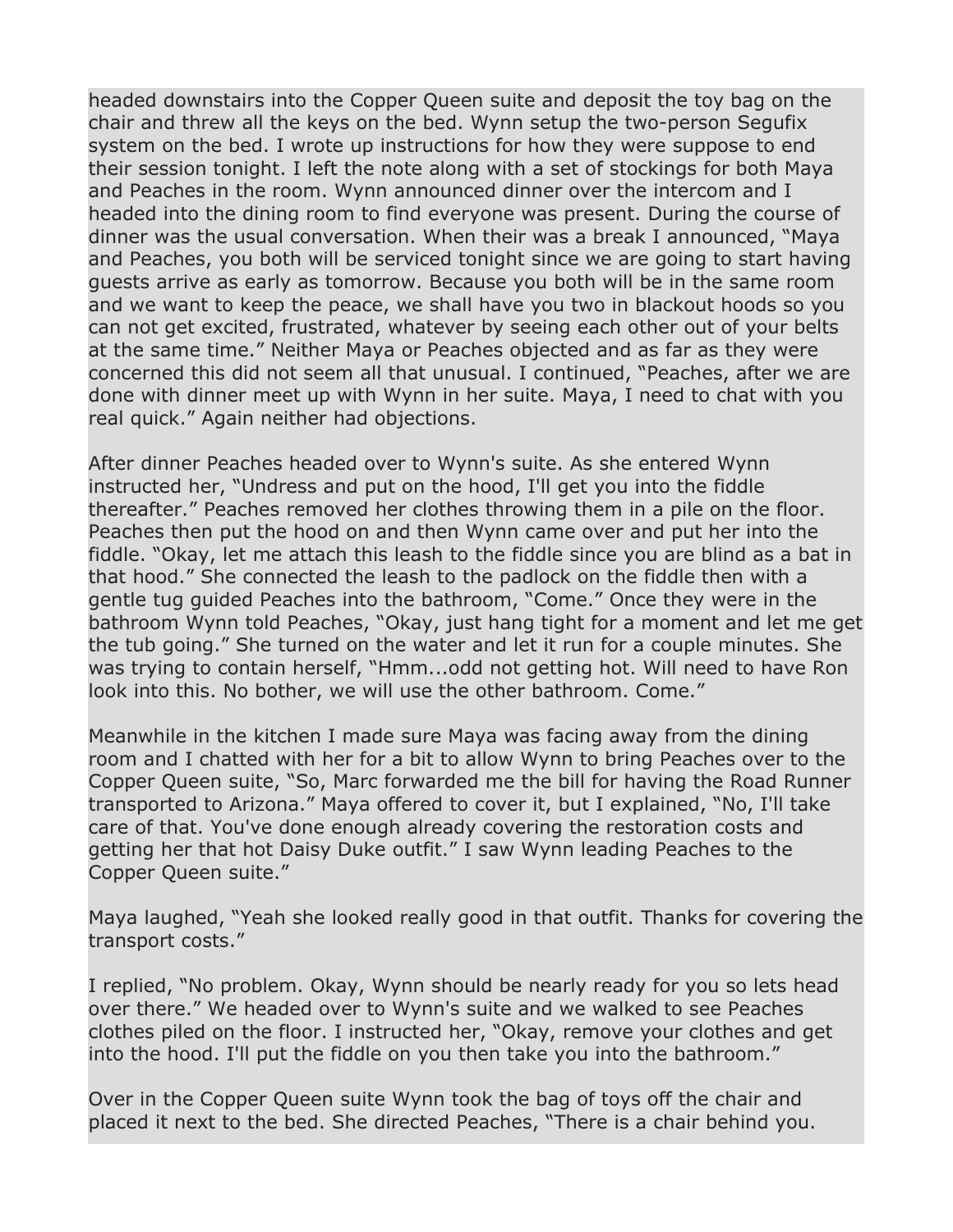Have a seat and let me get this bathroom ready." Peaches nervously started kneeling but Wynn assisted, "Yeah, let me help you there." She guided Peaches into the chair....she then 'realized' she had forgotten to bring the shaving supplies, "Whoopsie! Forgot the shaving kit, be right back. Don't go anywhere." Wynn went out into the hall to wait for me to bring Maya.

Peaches muttered, "Not go anywhere like this."

Maya had changed out of her clothes and had placed the hood over her head. I attached and locked on the fiddle then explained as I add the leash, "Since you won't be able to see I connected a leash to the fiddle. Let me see how Wynn is coming along." I left Maya in the main part of the suite and walked towards the bathroom. I pretended to be talking to Wynn, "What do you mean the tub is clogged? How much hair did that girl have? Dang it, I hadn't planned on being Mister Rooter tonight. Okay, well I'll take her into the other bathroom then." I walked out of the bathroom and in faked frustration I announced, "Wynn is having *technical difficulties* with her tub so we will use the other bathroom." I gave a gentle tug of the leash and ordered Maya, "Come!"

I lead Maya down the hall to The Copper Queen suite. Wynn was standing outside the door and nodded that Peaches was "in place". I walked in with Maya and then put my hand on her shoulder to let her know to stop. I told her, "Wait here, I need to take care of something first." I headed into the bathroom then came back out and announced, "Okay ladies...I don't know how you two managed to do it, but you have successfully completed your challenge. Now, on the bed in front of you are the keys to your fiddles as well those for your belts. You will need to work together to get out of the fiddles and hoods. Enjoy!"

I left the room closing the door and turning off the light behind me. Maya yelled out, "Peaches you in here?"

Peaches replied, "Yes. Where are you?"

Maya answered, "How the fuck should I know? Let me walk forward...carefully....ow...okay think I found the bed. Where are you?"

Peaches replied, "In a chair."

Maya thought for a moment, "Okay, there is only one chair in this room and it is on the side of the bed by the door. So in theory, you should be right next to me."

Peaches told her, "I try to get up." She got up and walked right into Maya, "Oh there you are."

Maya yelped, "Ow! Okay, so Ron said the keys are on the bed. We will have to lean forward and try to find them."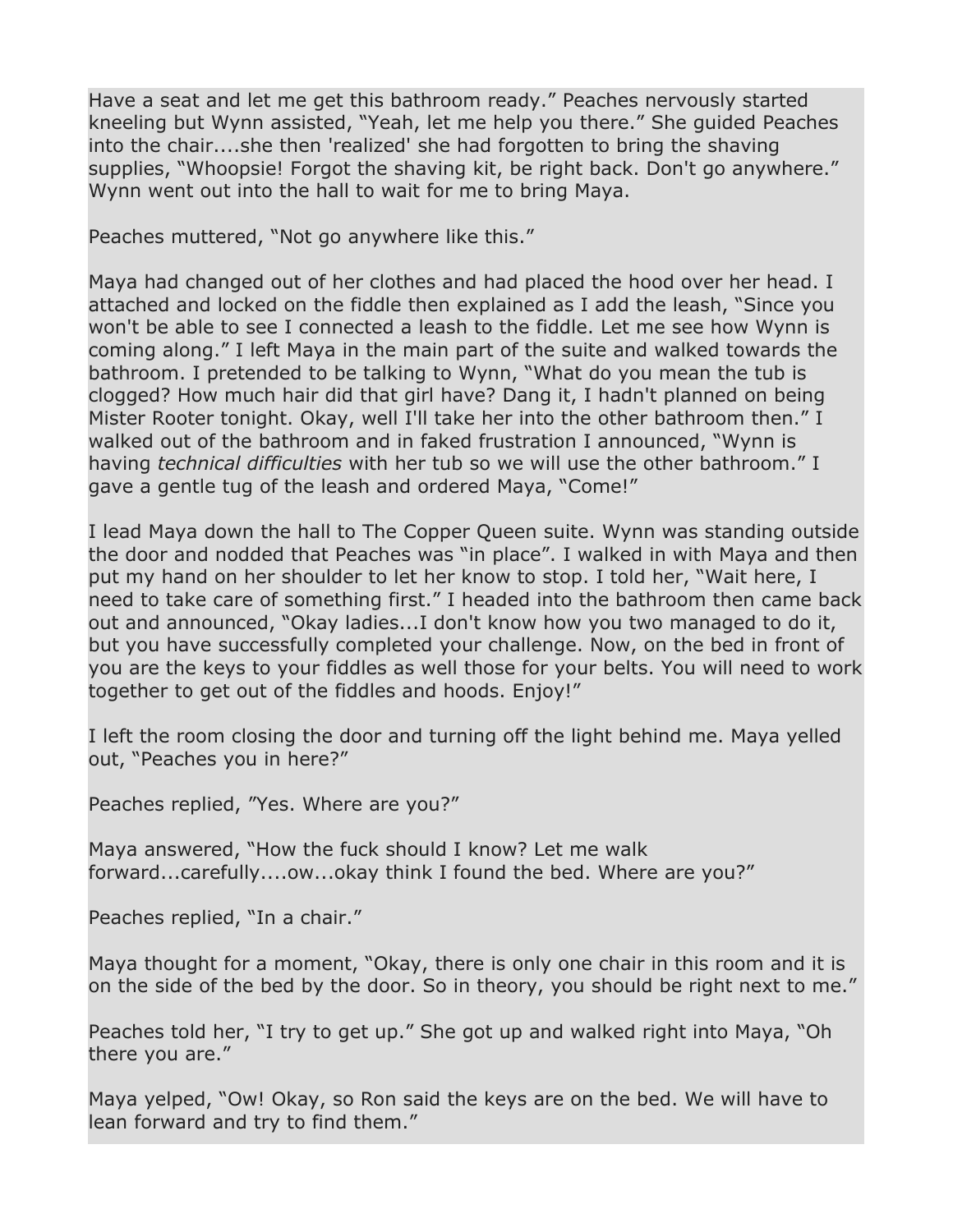Peaches leaned forward, but a bit too much. Due to the added weight of the fiddle she fell on the bed, "Oy! Ow, something poking me."

Maya laughed, "So graceful aren't you. That poking is likely one of the keys. Carefully get off the bed, kneel on the floor if you have to and try to get the keys."

Peaches managed to get herself off the bed and was able to grab the key, "I have a key, but what does it open?"

Maya knew all the fiddle lock keys had a square heads as she was locking herself into one once a week; whereas the belt keys were rounded, "Feel the top is it square or round?"

Peaches felt the key and replied, "Square."

Maya informed her, "Okay, that is for the fiddle. But, I don't know if it yours or mine. Hold on to the key and reach out with your other hand and find my fiddle. Once you do, find the lock and try the key."

Peaches did as she was instructed and with a little trial and error managed to find Maya's fiddle and then the lock. She got the key into the lock, but it wouldn't turn, "Not work!"

Maya explained, "Then it must be for the lock on your fiddle. Let me crouch down a little. Okay, put the key in my right hand." Peaches managed to transfer the key to Maya without dropping it, "Okay good. Stay where you are and I will try to unlock your fiddle." After a couple minutes of fumbling she found Peaches' fiddle padlock and inserted then turned the key. The lock popped open and Maya removed it. However, she could not get the locking pin out, "Okay Peaches you need to find something hard such as the arm of the chair or nightstand to bang on the bottom of the locking pin so it will pop out."

Peaches could feel her foot hitting the chair so she knew where she was, "I by chair, I'll try that." She turned her self around and felt up the arm of the chair. She tried several times to bang the pin on the arm but kept missing. After a couple more attempts she got everything lined up perfectly and the pin popped out and fell on to the floor. Peaches exclaimed as she removed the fiddle, "I'm free!"

Maya reminded her, "You still need to help me get out."

Peaches started unfastening the neck strap on the hood, "Okay, let me get out hood." She removed the hood and asked, "Why still dark?"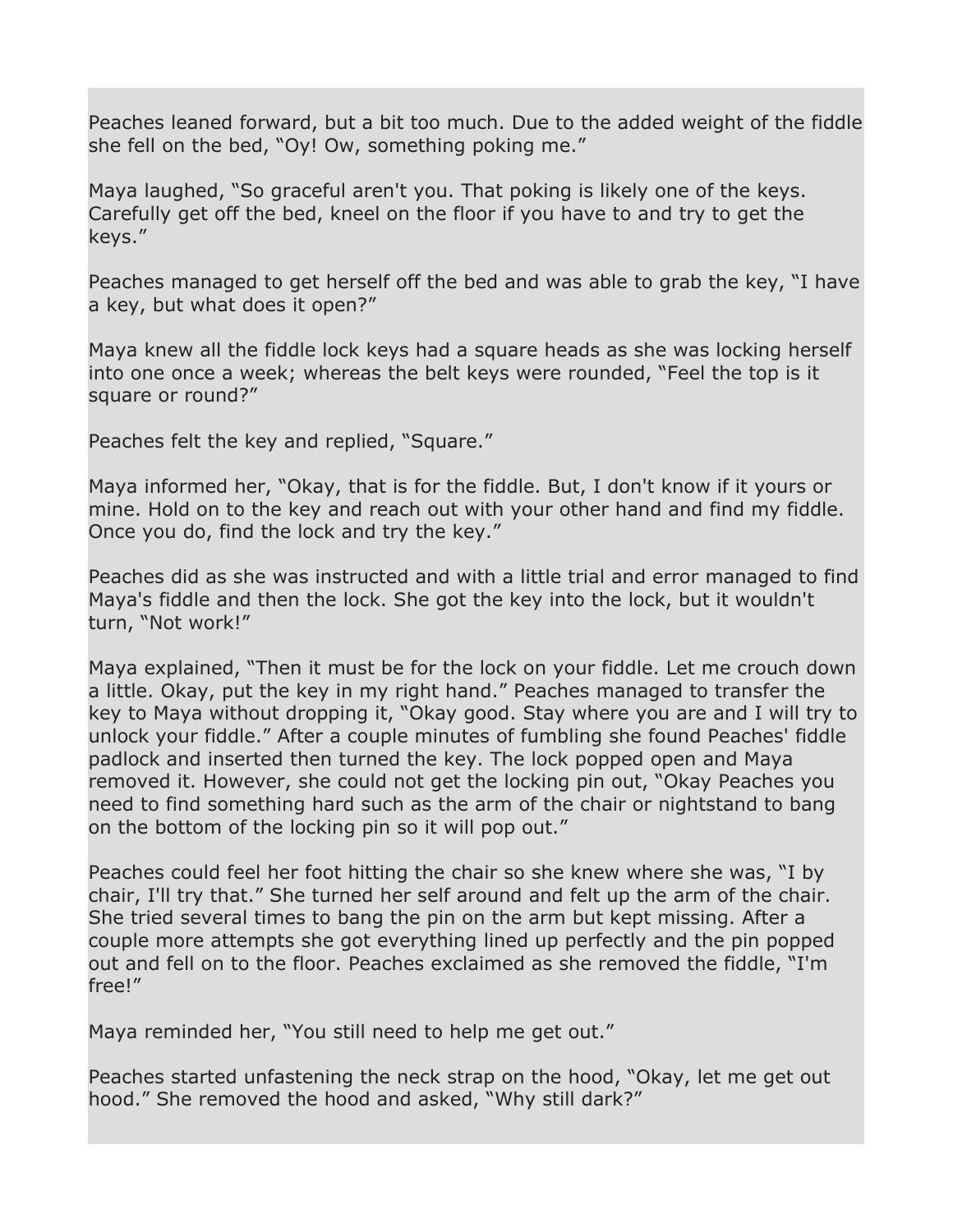Maya laughed, "Because the lights are off?!"

Peaches giggled, "Make sense. Let me find the lamp...here we go." She turned on the lamp, "Bright light! Bright light!" After a moment her eyes adjusted, "I see three keys on the bed. Two have tags with our names."

Maya concluded, "Those are likely our belt keys. There should be another square head key on the bed which should be for the lock on my fiddle."

Peaches picked up the key then walked over to Maya inserting and turning the key, "This one work!" She removed the padlock and then popped out the locking pin.

Maya removed the fiddle and then the hood. After letting her eyes adjust she looked around the room. She noticed the bed was setup with the two person Segufix system and there was a note on the nightstand." She picked up and read the note:

*Congratulations Maya and Peaches, you two have successfully completed your Chastity Belt Challenge! Furthermore, if you are reading this note, you two have worked together to get yourselves freed. There is a toy bag on the chair and as you have likely already discovered, your tagged belt keys are on the bed. Go ahead and remove your belts and have fun with your new found freedoms. However, before you retire for the night put your belts and the hoods back on. Leave the keys for the belt on the bookshelf by the bathroom. Then secure yourselves to the bed with the Segufix. Once you have all the magnetic Segufix locks in place, toss the key on to the floor. Someone will be by in the morning with fresh clothes, collect your keys (you will get them back on Christmas morning) and to release you. Have fun!*

*P.S. Stockings have also been provided as I know you both prefer to sleep in stockings*

Peaches pouted, "One night only?!"

Maya laughed, "Well technically we agreed to remain belted until Christmas. However, Ron has given us an early present. Let's enjoy what time we do have. First, let's set these fiddles somewhere out of the way so whoever comes in tomorrow won't trip over them." Maya walked over and picked up the fiddles setting them in the corner. She also picked up the hoods and placed them on the chair with their stockings. Maya examined the toy bag, "Don't really think we will be using any of this, let's just keep it simple. I will grab a strap-on for us to use." Peaches had already gotten out of her belt and was playing with herself. Maya scolded Peaches, "Oh no you don't!" She went back to they toy bag and grabbed a wrist-to-waist belt and a couple locks along with a ridding crop. Maya started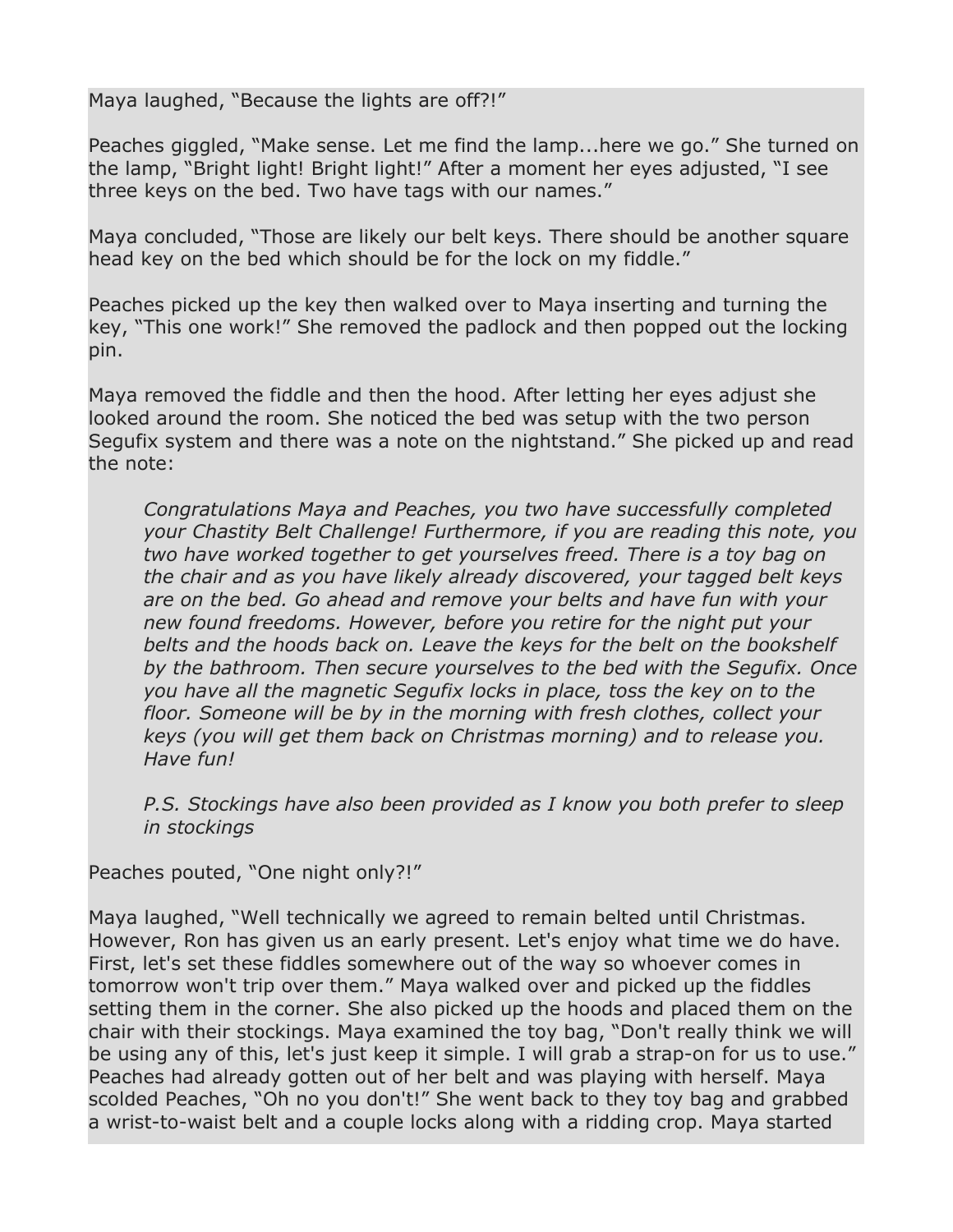smacking Peaches' hands with the crop, "We can't be having any of that now."

Peaches whined, "Not fair!"

Maya who had seemed to have elected herself as Domme tonight threatened Peaches, "I could put you back in the fiddle..."

Peaches gave in and allowed Maya to attach the wrist-to-waist belt to her, "Okay...I behave. Thank you Mistress!"

Maya ordered her get onto the bed. Peaches complied and lied down on the bed. Maya went to work edging Peaches over the course of the next hour. Maya had never realized how good she was at edging until she saw the frustration building within Peaches. Maya asked, "You like this?"

Peaches answered, incorrectly, "No!"

Maya was really getting into her Dominatrix role, "Oh so you don't want me touching you anymore tonight. Okay, I suppose we should put that belt back on you then!"

Peaches got scared, "No...no. Please continue."

Maya asked, "What do you say?"

Peaches was confused but then realized her error, "Please continue Mistress..."

Maya let out and evil crackle that even surprised herself, "Okay then..." She continued to edge Peaches and asked, "Do you want to cum?"

Peaches exclaimed, "Yes!" Maya stopped and even before she could ask Peaches knew the error in her ways and corrected herself, "Yes, please Mistress. Thank you Mistress!" Maya pulled Peaches towards the end of the bed and then knelt on the floor. She started ever so gently and carefully licking Peaches cunt, yet avoiding her clit. Finally after what seemed like an eternity for Peaches, Maya without any warning suddenly started licking Peaches clit feverishly. Peaches let out one of her banshee screams and yelled so loudly that even Andy and Lindsay could have heard her, "THANK YOU MISTRESS!" She collapsed from the intense orgasm.

Maya came up onto the bed and laid down next to Peaches and started kissing her deeply. She asked, "Was that good?"

Peaches replied weakly and still out of breath, "Yes Mistress."

Maya informed her, "No need for anymore of that tonight."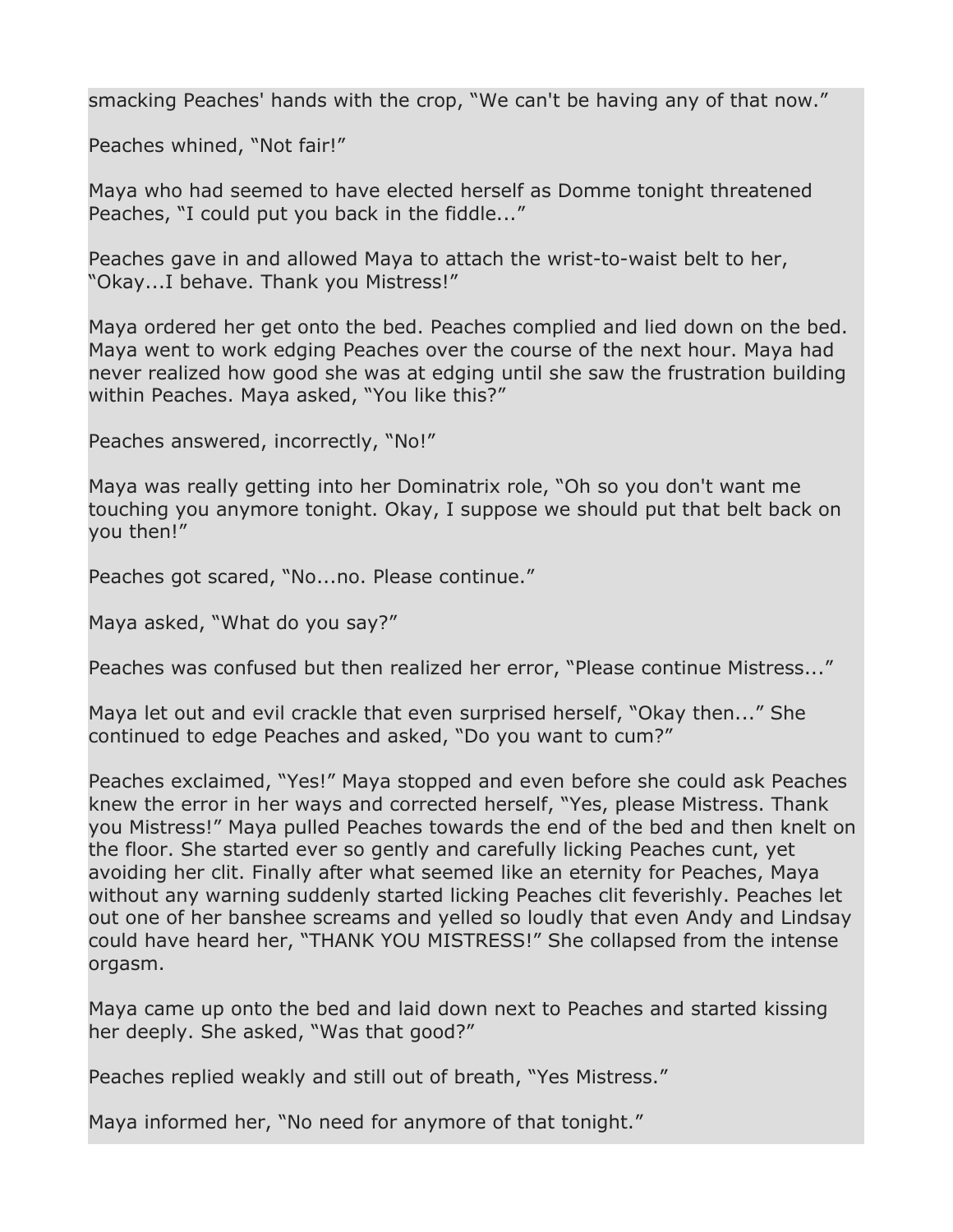Peaches asked, "Can I go pee?"

Maya laughed, "We're not in elementary school, you don't need to ask permission to use the bathroom. Let me get..." Peaches didn't even wait for Maya to remove the wrist-to-waist belt and made a beeline into the en-suite bathroom to drain her bladder. Maya looked at the time and noticed it was almost 10:00 PM. She was done with classes for the semester so it wouldn't be an issue for her staying up so late. Peaches had worked a full shift today and Maya could tell she was exhausted, especially after the monster orgasm she had just incurred. Peaches wrapped up in the bathroom and walked out, picking up her belt along the way.

She told Maya yawning, "You can put this back on me now." She then noticed Maya was back in her belt not knowing that Maya had never removed her belt, "Why you put your belt back on I would have done you."

Maya told her, "Never had it off. Didn't get a chance before you started improperly touching yourself. Okay, as soon as I get your belt back on I'll remove the wrist-to-waist belt." Maya took Peaches' belt and securely locked it on. She then found the keys for the locks on the wrist-to-waist belt and freed Peaches wrists. Maya placed both of their belt keys on the bookcase and informed Peaches, "I am going to use the ladies room and then we should get strapped on to the bed for the night. Go ahead and get into your stocking as well."

Peaches protested, "But what about you?"

Maya laughed, "I've gone this long, I can last another couple days. Besides, you are about ready to fall asleep."

Peaches objected, "No I am not..." she let out a big yawn, "Okay may be I am!" She hoped onto the bed and after putting on her stockings, started attaching the Segufix straps to herself.

Maya took care of her own bladder and then returned into the room putting on her stockings as well. She reminded Peaches, "Don't forget the hood." Peaches had nearly all the restraints in place except for her wrists. She placed the leather blackout hood over her head and fastened the neck strap. Maya watched as Peaches felt around for the wrist loops and inserted her wrists into the loops. The straps for each loop were long enough that it could be pulled with the opposite hand to tighten the loop around the wrist. Peaches did her left wrist first, placing the locking magnet on the post and repeated the process with her right wrist. Maya told her, "I''ll take that key from your left hand as I will need it now." She walked over and took the red magnetic key out of Peaches' hand. She inspected Peaches and determined she was securely strapped to the bed. Maya walked over to the other side of the bed and got her self strapped in. Before putting on the hood she turned off the lamp. She fastened the harness straps then put on the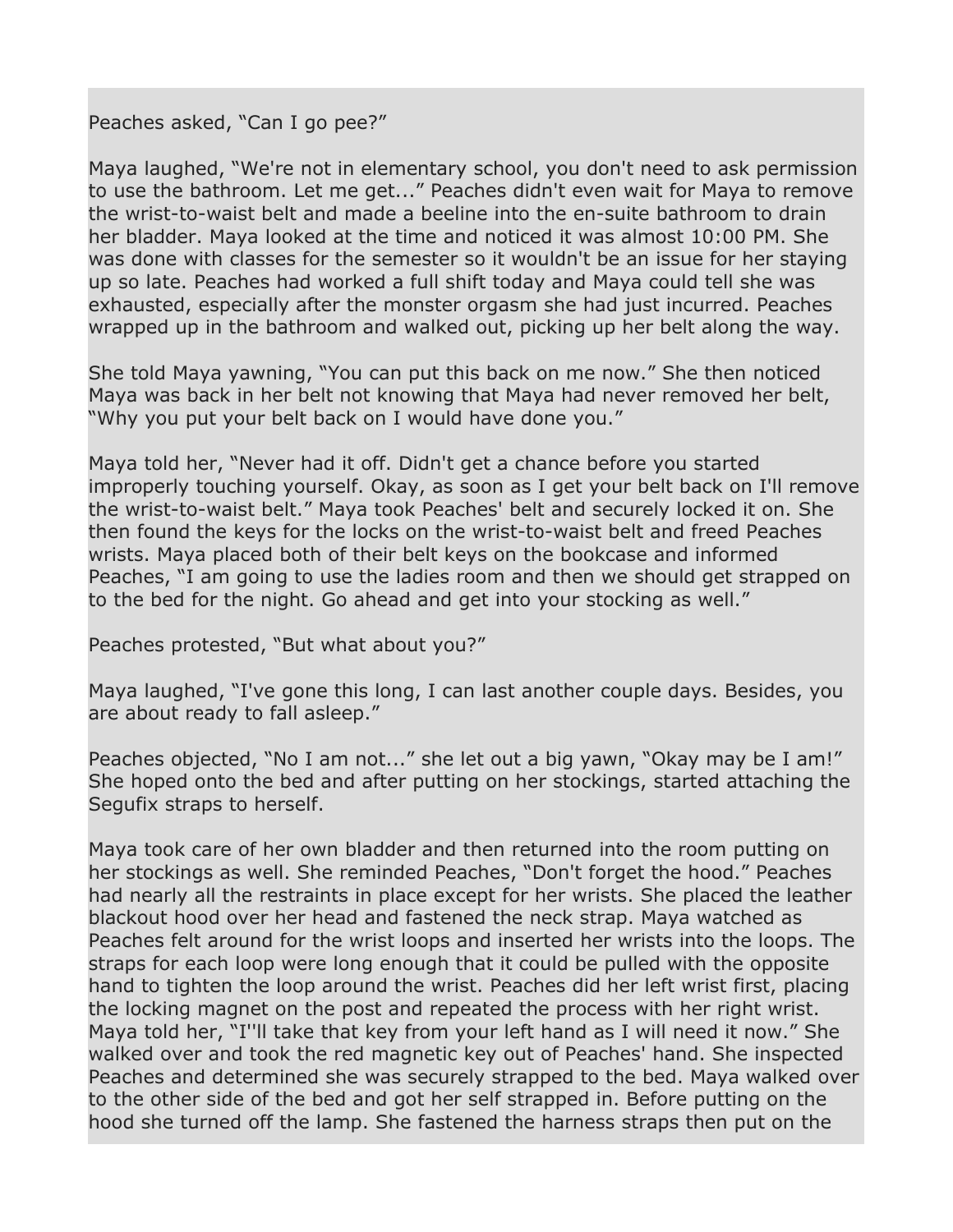hood. She was feeling around for the wrist loops and brushed Peaches' hand with her left hand. Peaches grabbed her hand and Maya told her, "Let go! I still need to get my wrists strapped drown. We can hold hands once I am done." Peaches let go of Maya's hand. Maya felt the loops and inserted her wrists. With her left hand she pulled the strap to tighten the loop around her right wrist and then felt around and found the locking post. She placed the strap over the locking post and attached the magnet. She pulled her left wrist out so she could get the magnetic key into her right hand. With a firm grip on the key she put her left wrist back into the loop, then pulled it taut with her right hand. With a little trial and error she found the locking post and placed the strap over the post and then attached the magnetic lock. Maya gave a tug at all the restraints and determined she too was now securely strapped onto the bed. As much as she could with her right hand she threw they magnetic key which made a loud clack as it hit the wall.

Peaches jumped a bit and asked, "What was that?"

As Maya grabbed Peaches hand as she replied, "The key. No way we are getting out until morning now. Good night dear."

Peaches moaned, "So horny!"

Maya laughed and feel asleep. One thing I have learned from living in Arizona all these years is there is no such thing as a gradual season change. The calendar said it should be winter, but the weather had been more like fall over the weekend. However, that evening a cold front moved through and the temperatures began to dip rapidly. A little before midnight Wynn came in to check on the two girls. She turned on the light and saw both girls naked except for their belts and stockings each wearing the blackout hoods laying strapped on to the bed. Wynn picked up the down comforter and placed it over the girls so they wouldn't freeze. The down comforter would provide enough insulation combined with their body heat to keep them warm enough all through the night. Wynn saw the fiddles in the corner and picked those up along with the toy bag and belt keys on her way out.

## **Chapter22: A Merlot Wonderland and A Night to** *Relax*

The next morning I woke up and headed into a rather cold bathroom. After I took care of nature I headed out to the hall. Sara had been awaken by me getting out of bed and asked, "Where you going?"

I told her, "Just out to the hall to turn on the heater, the bathroom is like a meat locker!"

Sara glanced over at the wireless thermometer on the bedside table, "Holy crap...35?! Wasn't it like in the 70's yesterday?"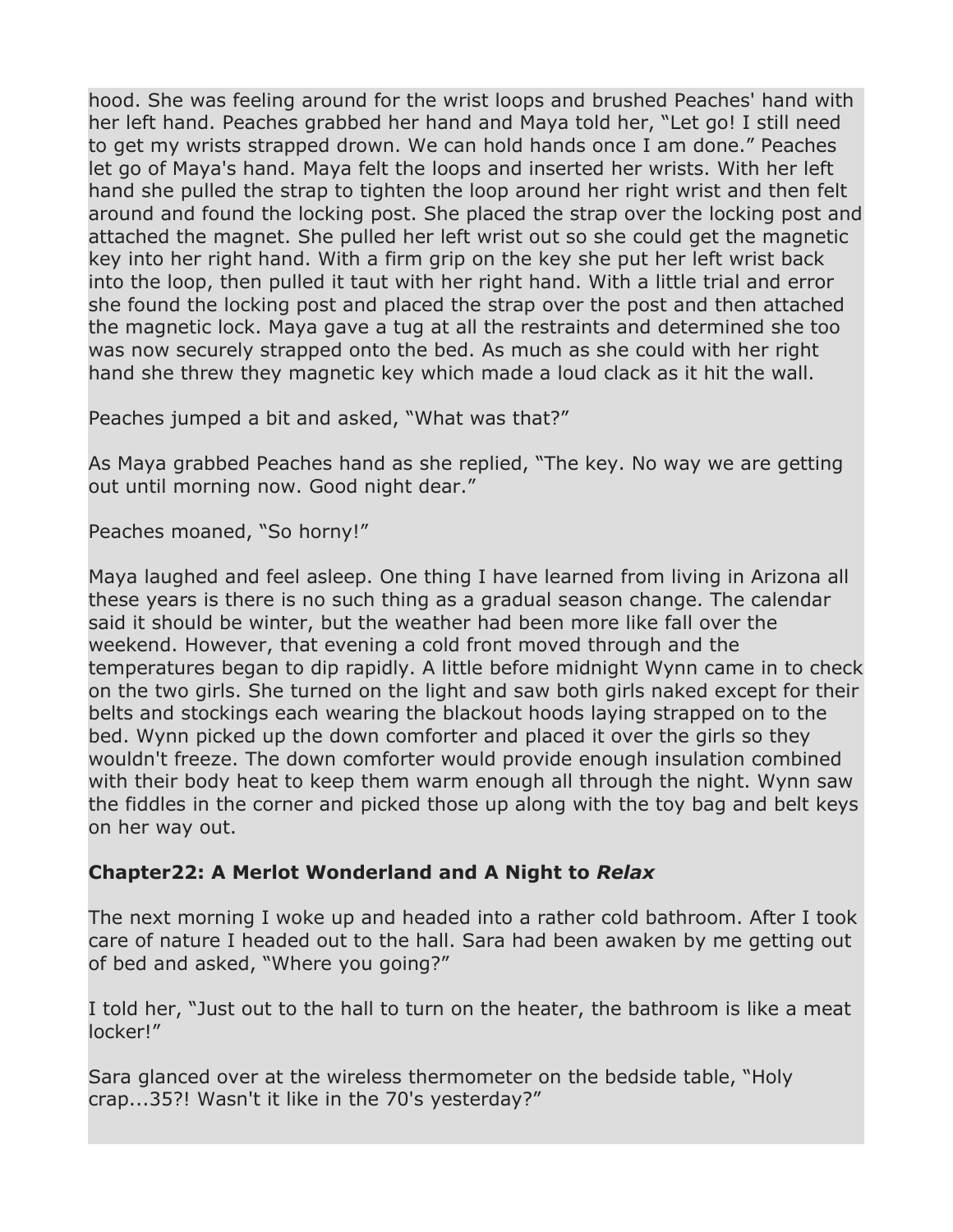As I was walking out I laughed and yelled back, "Welcome to Arizona, where the seasons change over-night!" I made my way to the hall and found the temperature to be in the mid 60's. I was surprised it was not cooler, but figured Wynn must have turned on the downstairs heater. I set this heater to 73, though it would be a good couple hours before it would get that warm.

Wynn got up and took a peak outside and was shocked to see snow on the ground. She noticed her suite was still a little chilly. While she had turned on the downstairs heater, she didn't set it very high as didn't want her room to be too warm or for Maya and Peaches to get overheated. She thought to herself, "Good thing I covered those two last night." She decided she would change things up a bit this morning and put on her Fife the French Maid uniform. She headed up to Maya and Peaches room to find them some clothes they could change into. Meanwhile down in the Copper Queen suite, Peaches woke up and discovered she was restrained to the bed. She did feel a hand on top of her right hand, "Maya?"

Maya woke up and tried to stretch, quickly remembering the events of the night before, "Morning Peaches. We are still strapped to the bed..." She then noticed the extra weight on top of her and she was comfortably warm, "Hmm...Wynn must have come in after we feel asleep and put the comforter over us."

Wynn made her way back down the stairs with clothes for each girl and then knocked on the door yelling in a high-pitched French accent, "Room service!"

Out of habit Peaches mutter, "No one home!" Maya giggled.

Wynn came in setting down the clothes on the chair and in the same accent announced, "Good morning you two. There is fresh clothes on the chair. Let me give each of you a Segufix key so you can get yourselves out." Wynn/Fife placed a key in Peaches' left hand and the other in Maya's right hand. Before she left she announced, "Breakfast is in about an hour and I have already collected your belt keys. You will get those back around Christmas."

Peaches asked, "Around?"

Wynn explained, "Yeah, I am thinking Ron is going to be doing some type of play night on Christmas Eve so you will get them back then or on Christmas morning. Oh since I am here, I'll take the hoods as well."

Peaches had already managed to get her wrists undone and was able to reach up and remove her hood, "Here you go..." She then noticed Wynn uniform, "You different."

Maya had just the straps and commented, "It's the accent..." She got the hood removed and saw what Peaches was talking about, "Oh I see...I've heard rumors about your French twin sister, Fife..."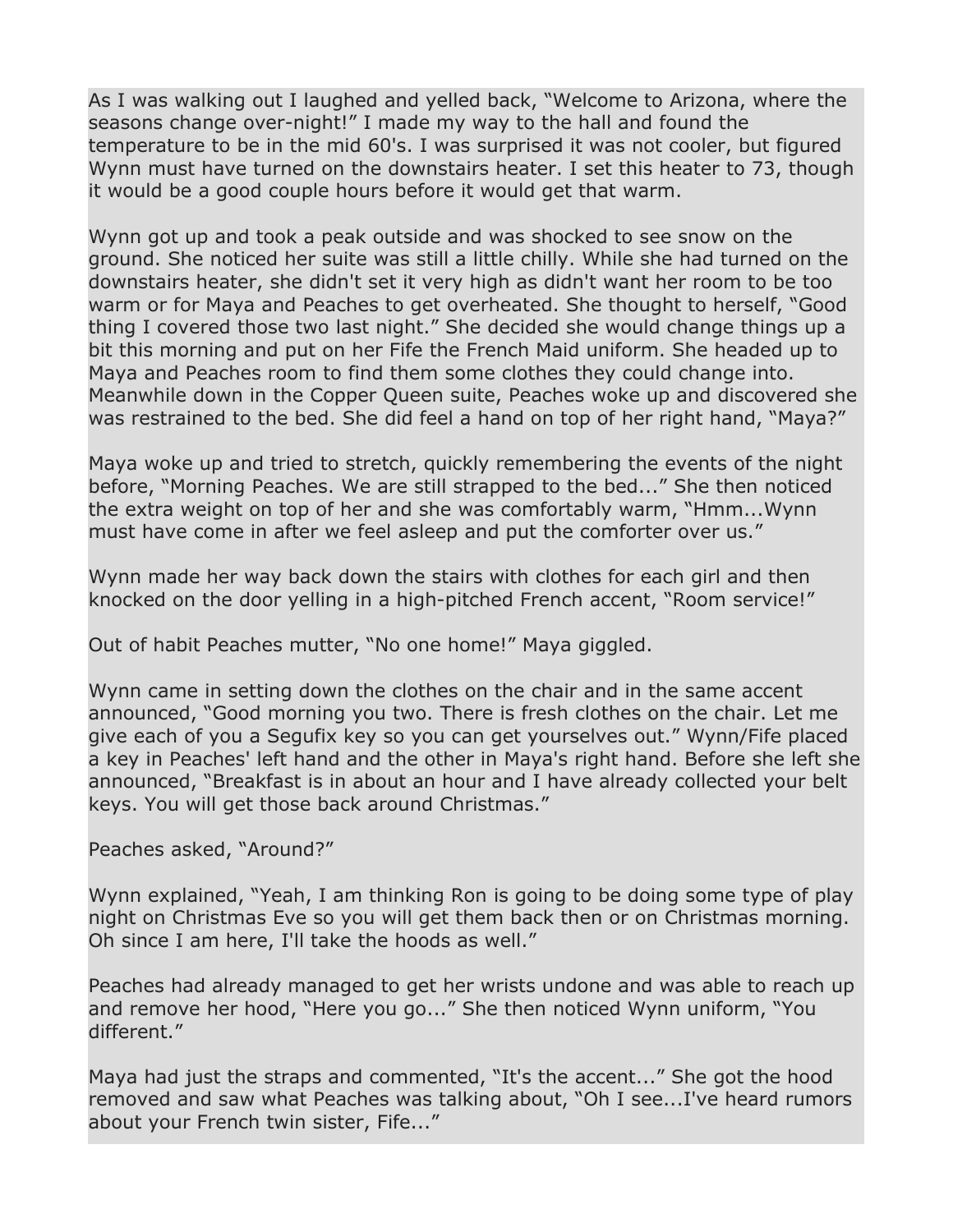Wynn did a typical French Maid giggle, "You two should be able to get the rest of the straps undone now. As I said breakfast in about an hour so no hurry. Let the room warm up before you get dressed." She took the hoods from the two girls and left the room.

Maya pushed the comforter off of her and noticed the chill in the room on her nearly naked body, "Burr, it be cold in here."

Peaches pushed the comforter off her body as well and didn't seem bothered, "Not that had."

Maya laughed, "Yeah, you would be fine with this. Texas was always hot, although I stayed with some friends around the pan handle for a couple weeks. Very odd getting up in the morning and it is freezing and by afternoon it has warmed in to the 90's. Anyway, once we get fully unstrapped I'll put the comforter back on and we can snuggle while we for the room to warm up and breakfast."

Peaches had undone all her restraints and Maya had just got her ankles freed. Peaches comment, "Let me pee first."

Maya commented, "Yeah, I'll go after you are done." Peaches jumped out of bed and headed to the bathroom. Maya removed the Segufix system from the bed and placed it on the floor in the closet. She then picked up the down comforter from the floor and placed it back on the bed. Peaches returned from the bathroom Maya informed her, "The bed is ready, I'll be back shortly." She headed to the bathroom as she was closing the door she noticed Peaches was getting back into bed.

Later in the morning Laura, Miss Kitty and Sophia arrived with my mother and Blanche. Wynn had changed back into her normal uniform answered the door. She saw the five of them and greeted them, "Welcome to the Merlot Mansion  $2.0!$ "

Laura walked in wearing a long sleeve dress and sweater tights. She commented, "Did we end up back in Chugwater? I don't recall it getting this cold in Arizona?"

Maya laughed, "Yeah, I know the feeling. Never got this cold in my parts of Texas."

Lorena also in a long sleeve dress and tights reminded them, "It gets colder in southern Arizona during this time of the year. Just as it is cooler during the summer months."

Peaches walked in wearing a denim dress and sheer stockings laughed, "This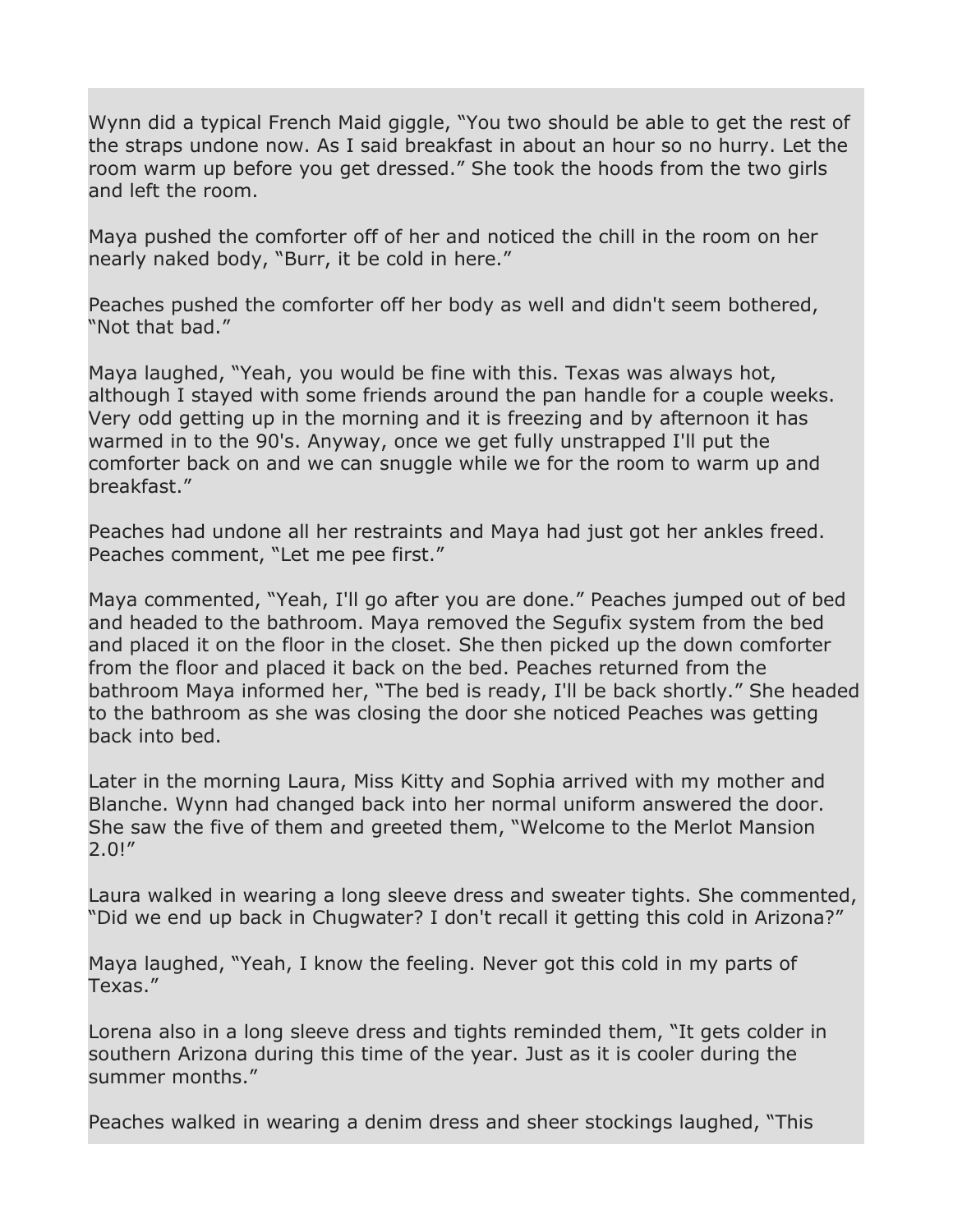## nothing!"

Sophia reminded Laura, "She has a point we were out there this past winter and it was much colder."

Laura laughed, "Don't remind me. Anyway is our rooms ready or are we too early for 'check-in'?"

Wynn replied, "Nope you're fine. We'd been expecting you. Peaches, take Lorena and Blanche to the Cholla Suite while I show Laura and Miss Kitty to the Palo Verde suite."

Peaches asked, "What about Sophie?"

Wynn replied with a smile, "She will be staying with me!"

I reminded Wynn, "Linda could be in today, but I think she likely will be coming in tomorrow. She is staying with Kayré and Kacie."

After everyone had been shown their rooms they returned to the Great Room. Maya was playing Christmas music on her piano. We headed into the far garage so Sara could show of her Christmas present. She explained, "With the help of Marc and Martina, Maya was able to locate, purchase and have restored the 1972 Roadrunner I had as kid. Maya has the piano and I have the 1972 Roadrunner from our childhood."

We headed back into the house and I informed them, "We will do dinner tonight at The Unlikely Cowboy. As for the rest of the day Maya can take y'all either out to Desert Ridge or Old Towne Scottsdale depending on what you were wanting to do."

They decided on Old Towne Scottsdale so Maya took the five of them in The Pink Monster. Wynn and I chatted for a bit, "So Ron, what's on the agenda for tonight?"

Before I could answer my cell phone rang. I looked the caller ID, "It's Linda. Ron Merlot..."

Linda informed me, "Hey Ron. Got wrap up a couple last minute things at the store today before I shut down for the rest of the week. So I will be coming out tomorrow."

I told her, "Works for us. Everyone else has arrived already, but nothing is really planned anyway. We will see you tomorrow." Turning my attention back to Wynn, "Okay, Linda will be in tomorrow. So for tonight, I'd suggest that everyone 'relaxes'. Heck, I may even 'relax' myself like I did last time."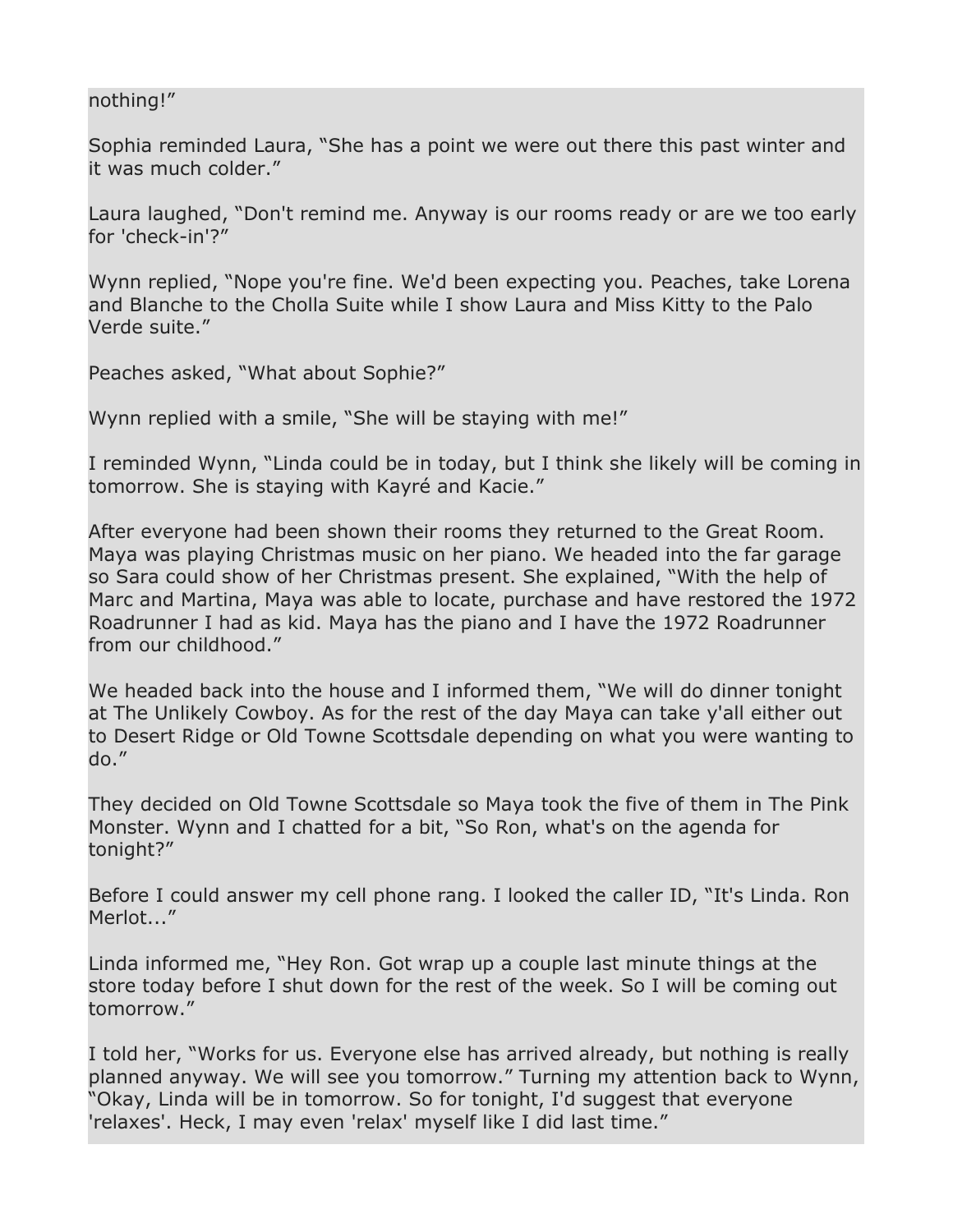Wynn was getting excited, "Oh boy, I get to relax with Sophie this should be fun. So we will need two person restraints in all the suites except the Copper Queen?"

I told her, "Yeah....oh wait Linda is not coming until tomorrow so if Sara wanted to she could 'relax' with Lindsay in the Copper Queen tonight."

Wynn joked, "I am sure Andy would like that!"

I laughed, "Yep, he might be able to get a restful night's sleep. So in that case we wouldn't need restraints in the master suite."

By mid afternoon it had *warmed up* into the upper 40's so it was going to be another cold night tonight. I checked the weather app on my phone and the forecast for that night was going to be low 20's. I would make sure I mentioned this when I explained about the wardrobe for tonight's events. Maya returned with everyone and we headed over to the Unlikely Cowboy. Upon arriving I noticed the Chick Magnet in the parking lot along with Bambi's truck. We walked in and Laura noticed, the two Martina's, "What the fuck!"

Lulu walked over, "Well hello to you too Laura!"

Laura regained herself, "Oh sorry. Just a bit surprised that is all."

Gary walked over laughing, "Keep forgetting you haven't been around the Pink Twins before!"

Laura recalled, "I do think one other time I have seen them. So, I take it this is a recurring gag with these two now?"

Martina walked over, "What's the matter Anne-Marie?!" I nearly choked on my drink.

Maya asked, "Who's Anne-Marie?"

After I recovering I explained, "Laura's old stage name..."

Sara jumped in, "...AND the name she gave me when her and Martina had their little affair while Ron was away. Also the reason why I went out and bought a Chastity Belt!"

I was about to say something when Peaches walked in and saw the twins. She squealed, "My Pink Girls!" She gave Lulu her patterned, but deadly bear hug. She walked over to Martina and did the same while reaching under Martina's dress. She felt the steel band covering Martina's crotch and then placed her left hand on Martina's breast only to feel cold steel as well, "Damn! NO FAIR!" She stomped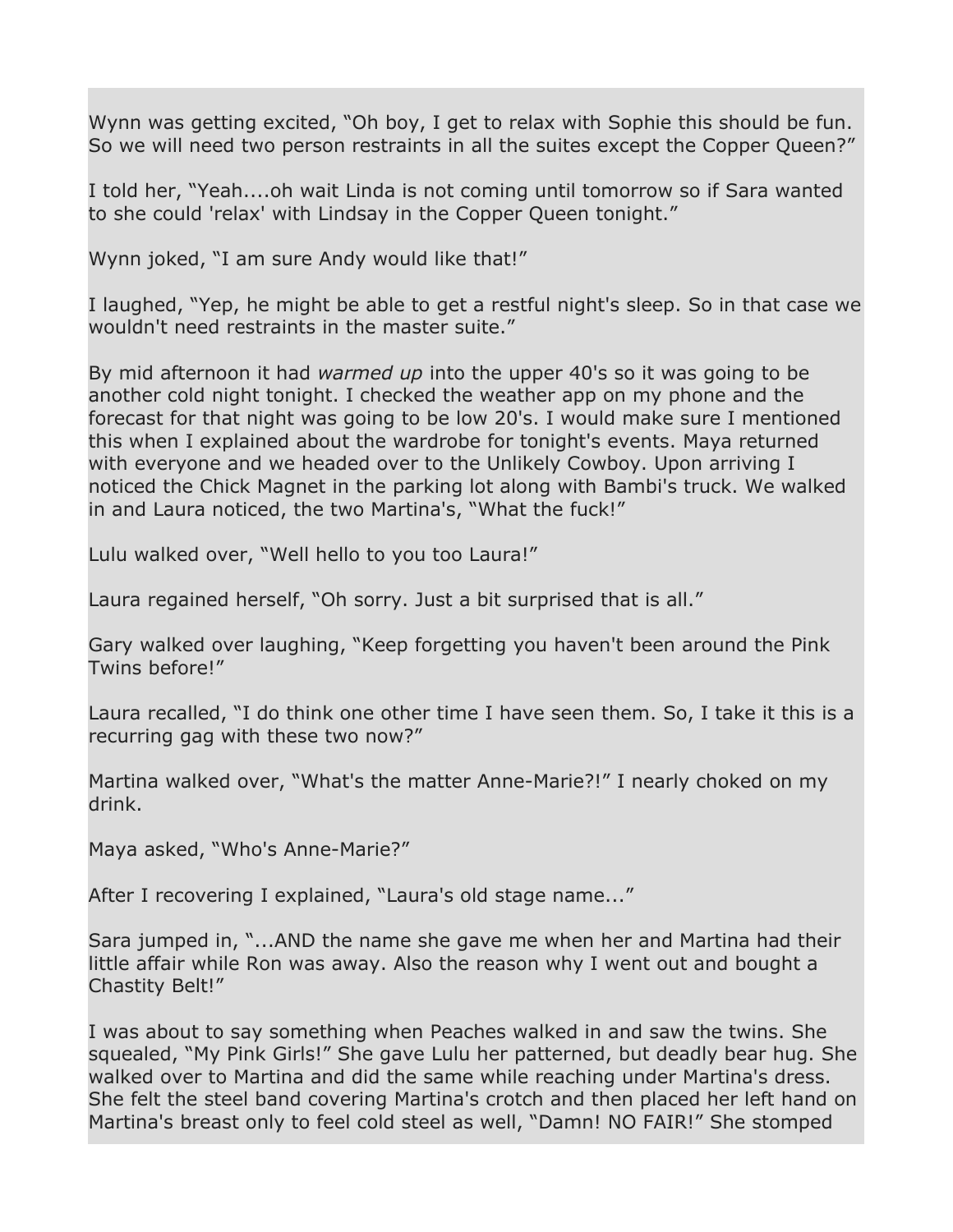out the room and headed to the patio.

I laughed, "Irony is a bitch!"

Laura was still trying to comprehend what had just happened but was confused by my statement and asked, "Wouldn't that be *payback* is a bitch?"

I nodded and explained, "Yeah that too, but in this case it is the irony of Martina's situation."

Laura was still confused, "Not quite following, must be missing something here."

Martina explained, "Okay, so whenever we have these get togethers and I know Peaches is going to be around I intentionally wear my chastity belt and bra set."

I added, "At first I thought it was Marc's doing as I thought Martina was 'misbehaving' again"

Marc told her, "I had no idea she was wearing her steel underwear and didn't really notice it until Ron brought it up."

Martina continued, "So while Marc was out tracking down Sara's car, I was staying with Ron. This was also during the time Maya was at the Moon Goddess so I was keeping Peaches 'occupied'. Anyway, Peaches was so fucking horny from being locked up in her belt she was getting very...how should I put it...'hands-on' with me! So to 'protect' myself I make sure I wear the 'steel underwear' as Ron calls it whenever I am going to be around her."

Lulu added, "Pity she doesn't do that to me!"

Martina giggled, "But she does give you a bear hug..."

I explained to Laura, "Now...the irony is Martina was the reason Sara choose to go to Vegas and get a chastity belt made from Gary...to protect herself from Martina and 'Ann-Marie'"

Laura just stood there blanked face trying to take in everything that had just happened and the explanation for such. Finally she let out a laugh, "Okay! I get it now. But, I still don't understand why Lulu is dressing like Martina."

Lulu told her, "You know Laura, it started out as a joke..."

Gary added, "I thought for sure Martina would throw a fit, but she loved it."

Lulu continued, "We both decided we would dress in pink anytime we were together here at The Unlikely Cowboy."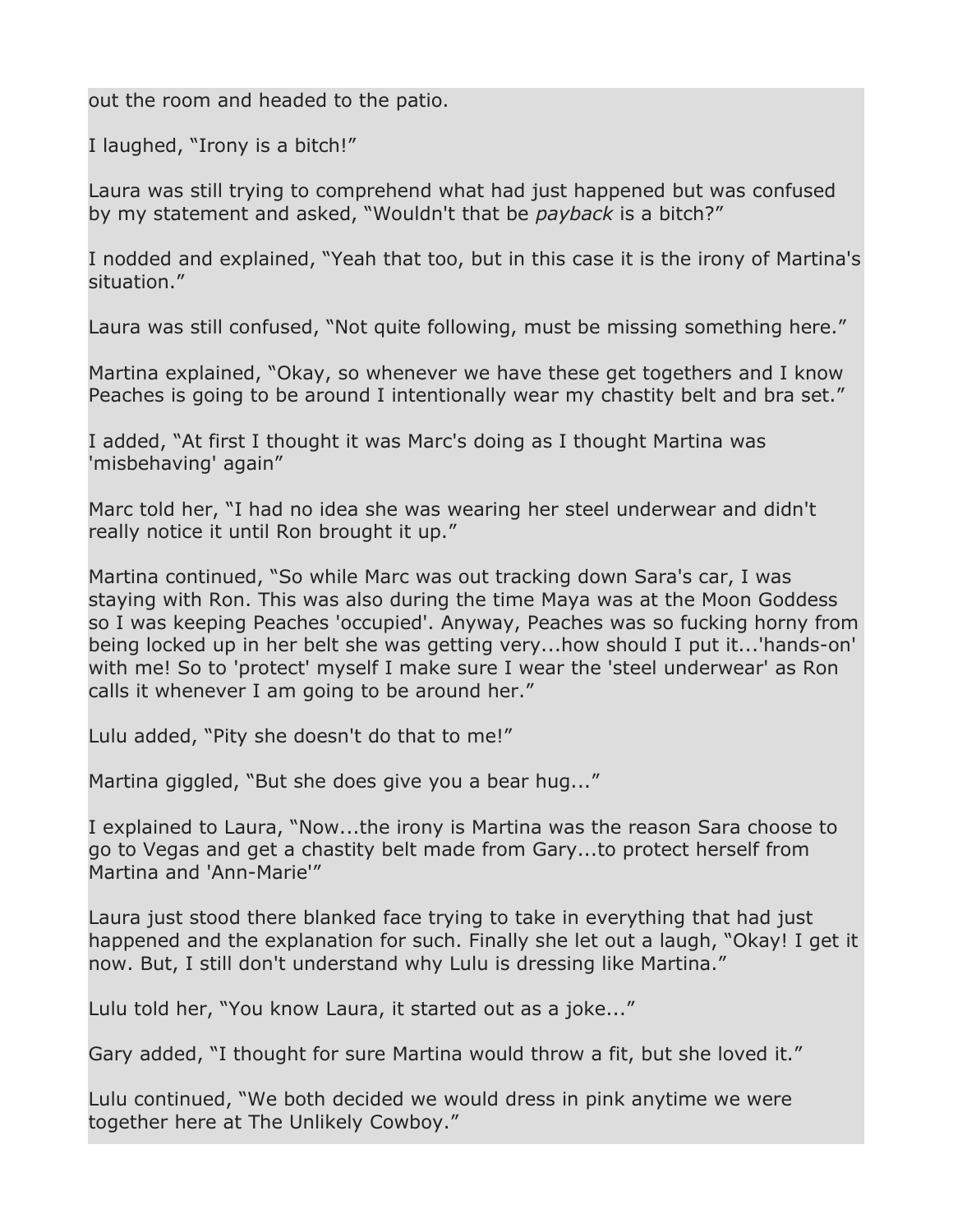Laura was laughing, "Oh God...I need a drink. Who want's to join me!"

Lulu and Martina both raised their hands and ended up walking with Laura to the bar. Bunny joked to us, "May be Gary should make Martina a chastity corset to protect her from Peaches' bear hugs!"

Gary laughed, "I don't even think she know what one of those is."

I hadn't realized Wynn was around until she commented, "She's seen me in mine, so she knows what it is."

I asked, "When was this?"

Wynn explained, "Fairly recently, I think when you went down to pickup Maya. We were both 'relaxing' in my suite and she had come out of the bathroom while I was getting into my armor."

I laughed, "I doubt seriously Martina would even consider getting herself a set of Chastity Armor. But then again, I never thought I see her voluntary wear her current belt and bra."

The three of us headed out to the patio to join the rest of the party. With the propane patio heaters it was not so bad on the patio. We ate dinner and decided we would be heading back to the house. Upon arrival I announced, "House meeting in the Great Room in 5-minutes" Everyone had gathered in the Great Room and I explained, "So tonight the ladies will be 'relaxing'"

Laura was confused, "Relaxing?"

Wynn explained, "Ah yes y'all haven't 'relaxed' here yet. Allow me to explain. So you will be with your partner, Lorena and Blanches along with Abigail..."

Laura corrected Wynn, "Abby..."

Wynn continued, "Okay...Abby and Miss Kitty. So y'all will be restrained spread eagle, half to your bed and the other half to your partner. You will have attached via a harness, a magic wand firmly held on to your pussy. Now, you can choose Low, Medium or High speed, depending on what you think you can handle. Be careful in your choice though, once you are strapped in there is no getting out until morning. You will be wearing a leotard with pantyhose, bodystocking or tights..."

I added, "It is suppose to get rather cold again tonight, so take that into to consideration when you choose you wardrobe tonight. For those who don't have their own, we do have a wide selection of leotards along with hosiery. Too keep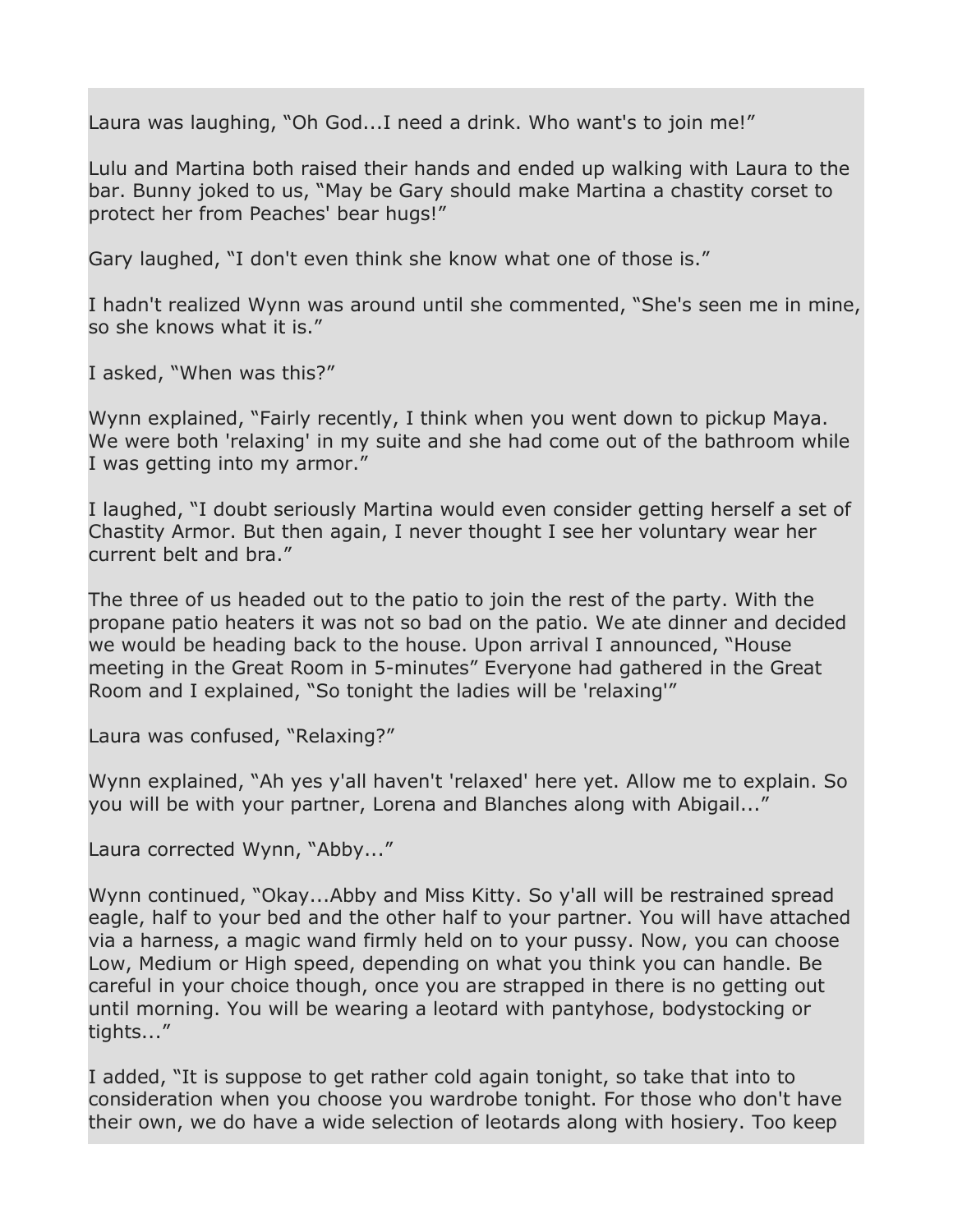y'all from overheating I will have the top floor heater on low and the bottom floor on a higher setting."

Wynn explained further, "Now, the wands will be on a timer and you can choose anywhere from two to six hours. For myself, I usually do 6-hours on high, but after a couple hours I usually end up falling asleep. Optional accessories include blindfolds and/or gags."

Miss Kitty was laughing, "Wow, this sounds like fun!"

I added, "It is also very important to be sure and use the bathroom before you start. Your beds are all already setup with the restraint systems. Wynn will be over to provide directions for the two couples that have not participated in the past. We will be begging in an about an hour and half. In the meantime, those who need to get leotards and tights, follow Wynn. Peaches and Maya, please come to my office when we are done her. We will be releasing everyone around 7:00 AM and breakfast will be around 8:00 AM. Anyone have questions?"

Sophie asked, "What about me? I wanna take part in this as well, if I can."

Wynn informed her, "Oh yeah, you will be relaxing as well...with me. While most everyone else will be using normal handcuffs fixed to the bed, I will have our cuffs connected to an ice timer. I am the one who will be releasing everyone come morning."

Everyone else left to do their thing before they would 'relax' for the rest of the night. Maya and Peaches came with me to my office. I opened the desk drawer and removed their belt keys which Wynn had collected from them the night before. I congratulated them, "Honestly, I don't know how you two managed to pull this off. Well, let me take that back...I know how Maya did it, but Peaches..."

Peaches once again complained, "So horny!"

Maya asked, "Out of curiosity, what would have happened had Peaches failed the challenge?"

Peaches objected, "ME! If I failed...what about you?!"

Maya laughed, "Did you ever hear me complaining about being locked up, besides who's idea was it anyway?"

Peaches scowled, "Okay you win!"

I laughed, "Are you sure you didn't blackmail Peaches into this challenge? Anyway, I have no idea what would have happened...if *either* one of you had failed. This was going to be one of those we'd cross that bridge when we got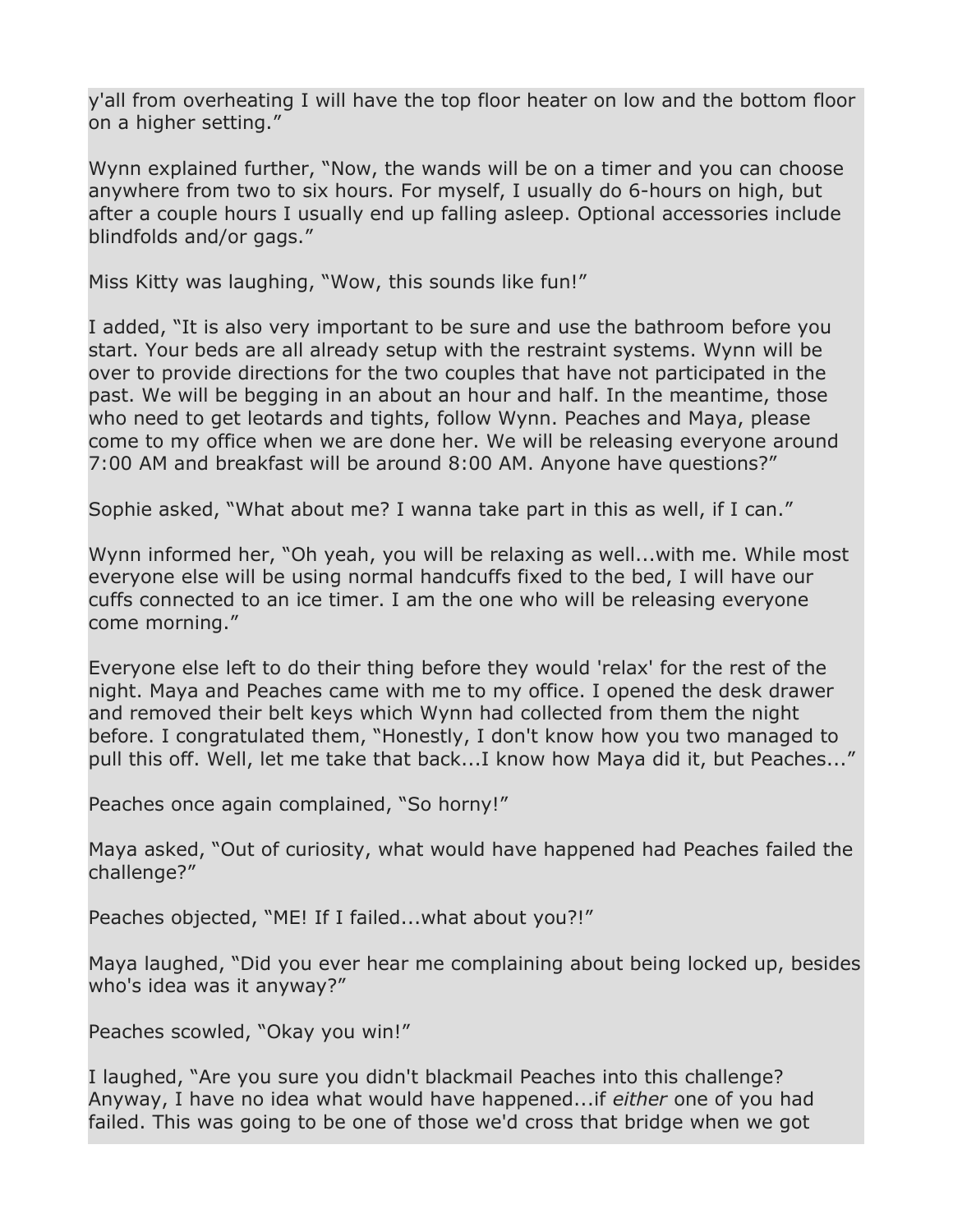there kinda things. Luckily, we never got there as that bridge wasn't there either. Anyway, here are your belt keys. Enjoy yourselves tonight and in the morning you two can keep your keys as your challenge is officially complete. Enjoy The Unlikely Gift of 'endless orgasms' tonight!"

Peaches was perplexed, "That is gift?..." She thought about it for some more, "Okay, I suppose so. I finally get out of this fucking belt!"

I told Maya, "Tomorrow you will be entertaining our guests. Hope you have practiced your Christmas music!"

Maya laughed, "Why yes I have...." a wicked smile crossed her face, "...and I have a really hot almost formal outfit I can wear too."

I was intrigued, "Do tell."

Maya smiled, "No, it will be a surprise." Maya and Peaches got up and left heading up to their suite to relax for the rest of the evening.

Out of habit I checked my job queue and noticed it was nearly empty, in fact the next job was not even going to start until after the first of the year. In a way I was grateful for the break, give me a chance to spend some time with Sara and the rest of the family. I sat at my desk for a moment trying to figure out if I wanted to use the table in the play loft or simply just go to bed. Since Sara would be relaxing with Lindsay in the Copper Queen suite, I would have the bed to myself. Besides, with all the people we had at the house tonight it would be beneficial for Wynn for me to help her get everyone released so she could get breakfast going. I paged Wynn to my office.

She walked in wearing her purple leotard with black tights and replied, "Good timing was getting ready to get strapped down. What's up?"

I explained, "I am not going to play tonight, since I have the master suite to myself I can get a decent night's sleep. I can help you in the morning get our guests released so you can make breakfast."

Wynn told me, "Okay, that works. We are going to have a lot of people in the morning."

I reminded her, "And a whole lot more come tomorrow afternoon."

Wynn was confused, "Who else besides Linda is coming tomorrow?"

I told her, "Linda along with Kayré and Kacie, Marc and Martina, Gary and his girls plus likely Lulu as well."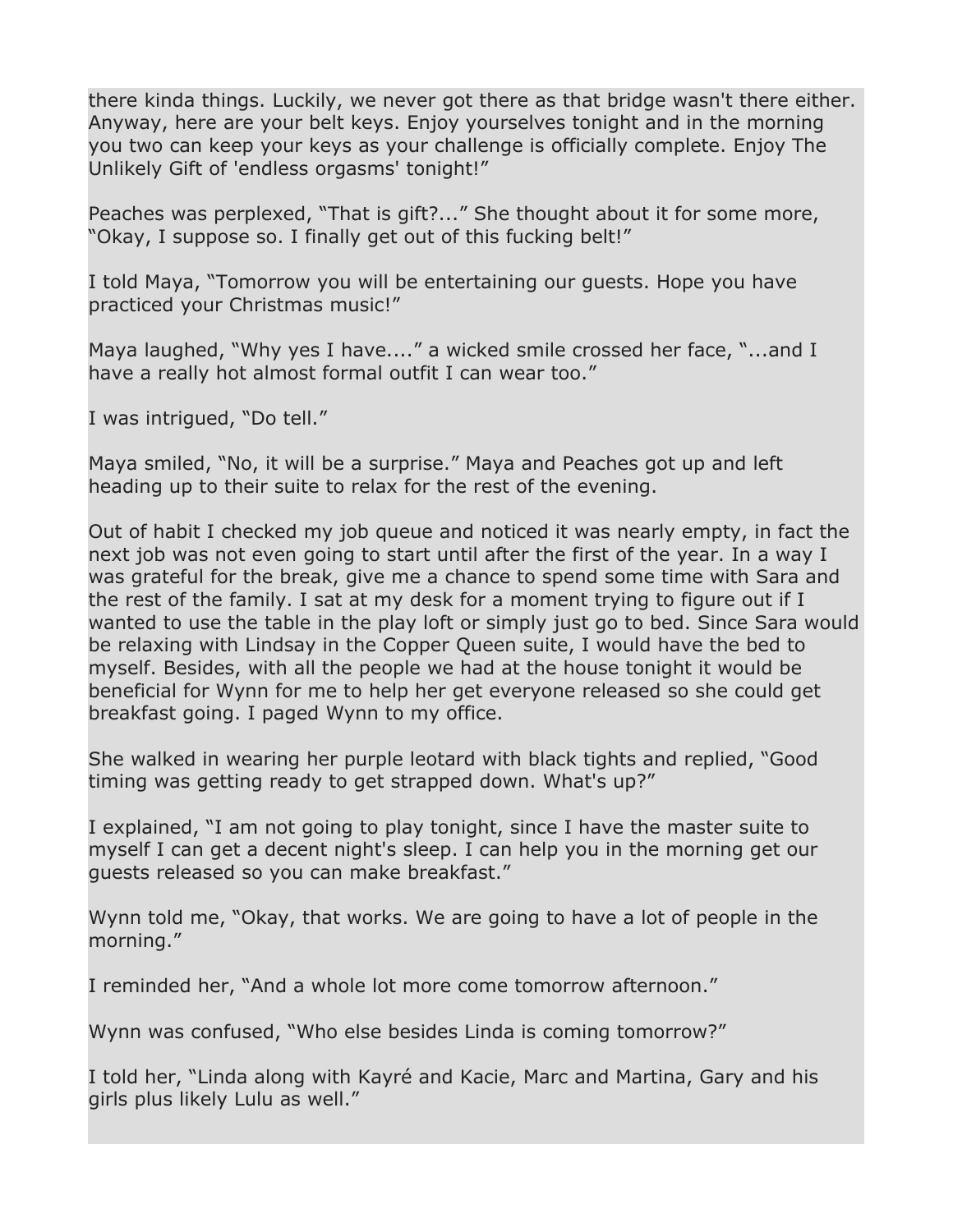Wynn thought for a moment, "Hmm...better get more food tomorrow. Hopefully Martina and Sophie can help me out in the kitchen."

I laughed, "Sophie I can see, but Martina...oh wait she did cook when we were married, usually when she was feeling guilty. Anyway, I don't want to deprive you and Sophie any more."

Wynn left and headed back to her suite to relax with Sophie. I headed up to the master suite to find Sara in the bathroom changing in to a body stocking and leotard, "Oh hey Ron, I am almost done here..."

I informed her, "No hurry, as soon as you are done I am going to bed. Oh, by the way since Wynn is going to be in the kitchen most of the day tomorrow, you will have the honors of being the house hostess tomorrow. Might I suggest you do your 'black widow' ensemble."

Sara smiled, "Okay, I can do that. In fact I can add a twist to it too..."

I was waiting for her to tell me, but had a feeling she wasn't, "Let me guess it will be a surprise?" Sara nodded 'yes' and I laughed, "You and your sister are going to drive me to an early grave or the Moon Goddess. Oh well, have fun with Lindsay tonight."

Sara left and headed down to the Copper Queen suite to relax the night away with Lindsay. Before I headed to bed, I set the upstairs heater to a lower temperature as I had the downstairs set higher. I set an alarm for 6:45, giving me enough time to get dressed and then help Wynn start releasing our guests. Before I went to bed I found my Texas Oil Rancher outfit and set aside in the closet. After emptying my bladder I headed to bed.

## **Chapter 23: A Merry Merlot Mansion Christmas**

It seemed no sooner I had fallen asleep the alarm went off. I got dressed and headed over to my office. I happened to have a sleigh bells audio file I queued into a loop as background music and made my morning announcement, "Ho! Ho! A Merry Merlot Mansion Christmas to y'all!" I looked over the thermometer mounted outside the Cabana and saw the temperature, "It is currently 25 degrees outside. However, it is a nice warm 75 inside. Myself and Wynn will be making our way over to start releasing y'all. Breakfast will be around 8:00 AM."

I headed over to the Copper Queen suite and released Lindsay and Sara. I ran into Wynn outside the Cholla Suite, "Okay, go ahead and release my mother and Blanche, I'll take care of those upstairs."

Wynn advised, "Sophie is getting ready to help me with breakfast so that will work."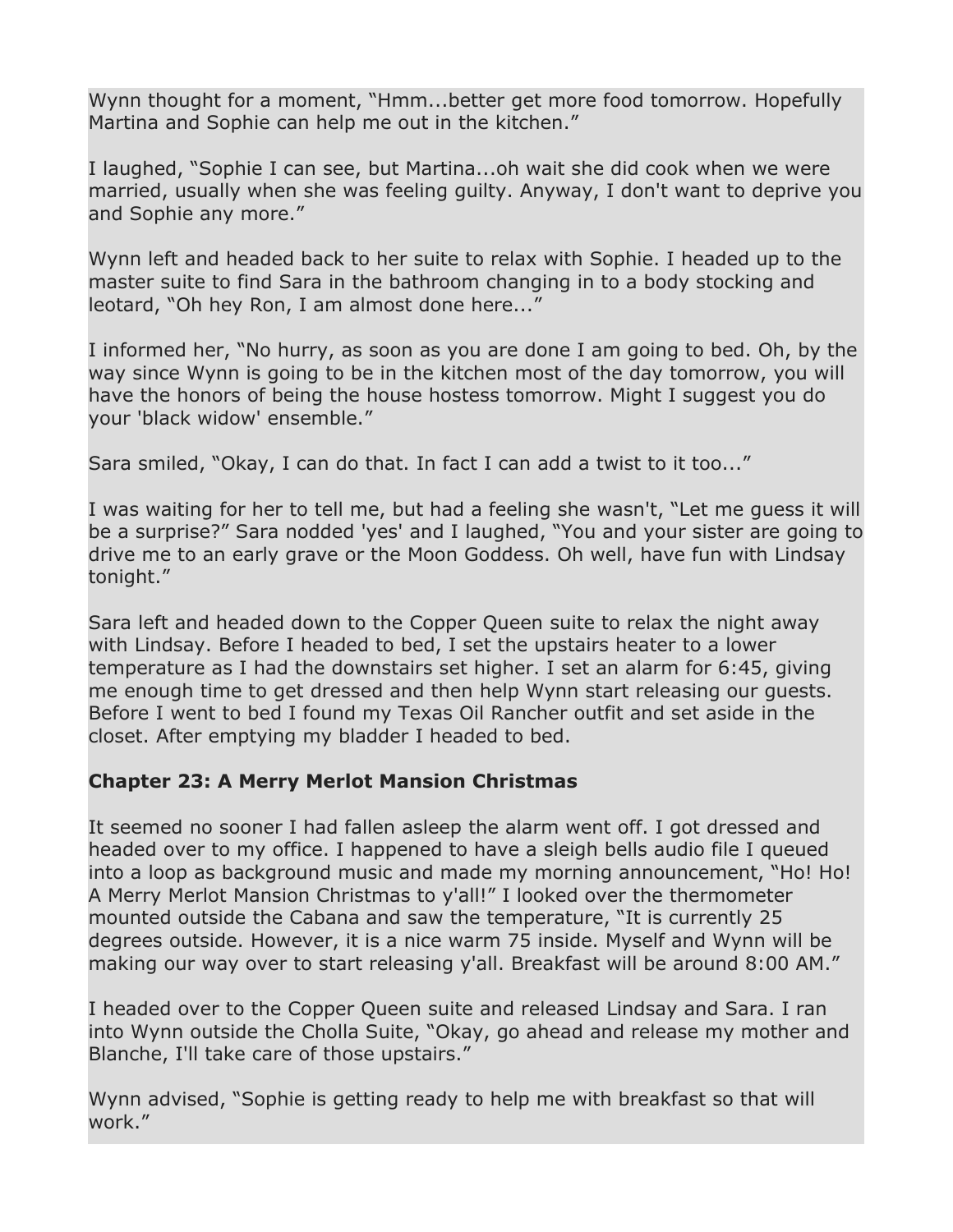I headed upstairs to the Palo Verde suite and found Miss Kitty and my sister securely strapped to the bed both wearing harness gags. I walked over and released their outer wrists and commented, "Looks like you two enjoyed yourselves." I handed a handcuff key to Miss Kitty, "Here's the key for the middle cuffs. Y'all can get yourselves freed from here. Breakfast is at 8:00 AM. I need to go release Maya and Peaches." I left the room and headed over the Maya and Peaches' suite. I noticed they were both wearing the blackout hoods from the night before. I announced, "Morning you two. I will release your outer wrists and will give Peaches the key for the middle cuffs. From there you two can get yourselves out. Breakfast will be in about 45-minutes."

I left their suite and headed down to the kitchen to see if Wynn and Sophie could use hand. I noticed both Wynn and Sophie were both wearing elf outfits. Wynn was just starting the Spanish Omelet. I commented, "Nice outfits, need anything?"

Wynn and Sophie both replied at once, "Thanks!"

Wynn told me, "Sophie is going to take care of the home fries. I suppose you could get the table set, at least with flatware and glasses. Oh and place a stack of plates on the bar as well will be dishing out the omelet and potatoes there."

I took care of getting the table set. As I was getting everything set, it seemed like something was missing. I fired up the Plasma TV and found a Sirius XM channel playing Christmas music. I returned to the kitchen and Sophie commented, "Nice touch!"

I laughed, "Yeah, it seemed a bit too quite in here. Later on once the guests starting arriving Maya will be playing Christmas music on her piano."

Wynn informed me, "The two turkeys have thawed nicely, it is just the sides we going to need more. I will go to the market after breakfast to get everything else we need. Anything you can think of?"

I asked, "How's the wine fridge?"

Wynn delegated, "Sophie take over on the omelet while I check on the wine fridge." Wynn made note on what varieties were low or out, "Okay, I'll get this taken care of."

I gave a quick phone call to Marc and Martina. Martina happened to answer, "Merry Christmas Martina!"

Martina replied, "Merry Christmas to y'all as well. You know, I was going to give you a call to find out when we should be there."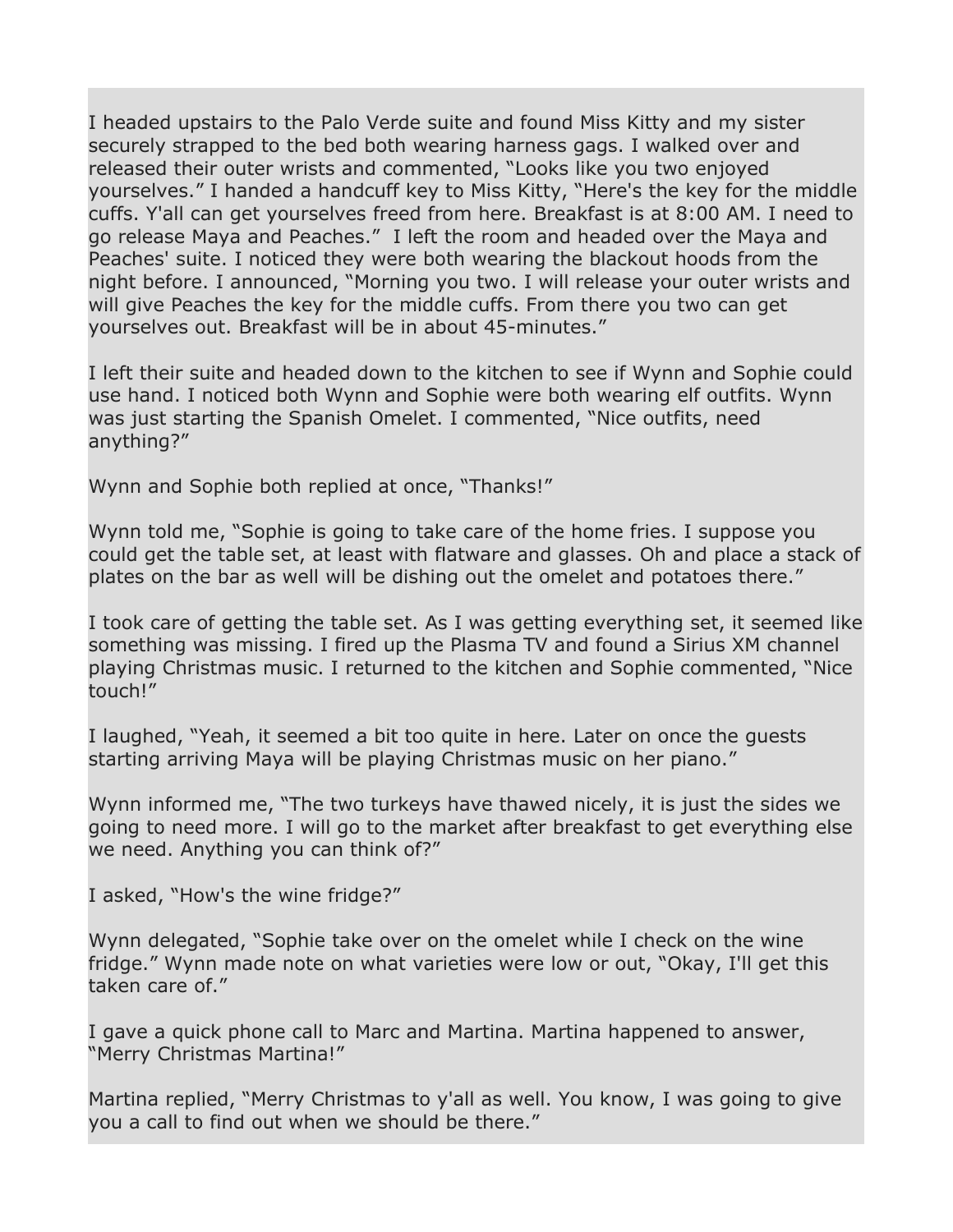I told her, "Anytime is fine, however Wynn is hoping you can help her and Sophie out in the kitchen."

Martina told me, "Yeah I can do that. When should we be over."

I asked Wynn, "When should Martina come over?"

Wynn explained, "Assuming I get back from the market around 10:00, anytime thereafter."

I replayed to Martina, "She says after 10:00 will work."

Martina replied, "Okay, we will see you around then!"

I walked back in to the kitchen and told Wynn about Martina. Wynn replied, "Good." She then proclaimed, "The omelet is done, how are the potatoes Sophie?"

Sophie turned on the oven light and peaked inside, "Looks like they are done as well."

Wynn announced, "Okay, then lets start serving!"

Maya and Peaches came down the stairs. Maya was wearing a long sweatshirt with sheer black pantyhose and oxford heels. I joked, "That outfit doesn't seem that hot!"

Maya laughed, "Well, it will be once I remove this sweatshirt after breakfast."

Sara came downstairs dressed similar to Maya except she had her long black skirt on along with flats and opaque black tights. I asked, "I suppose you too will change after breakfast?"

Sara replied, "Yep."

Meanwhile Lindsay walked in dressed in her angle outfit. I told her, "Ah...a Christmas Angle, we are so blessed!"

Lindsay laughed, "Well, it was either that or an elf, but seeing Wynn and Sophie are already dressed as elves."

I informed everyone, "Okay, grab a plate at the bar. Wynn will dish out the omelet and Sophie will dish out home fries. Beverages and condiments are on the table already. Enjoy!"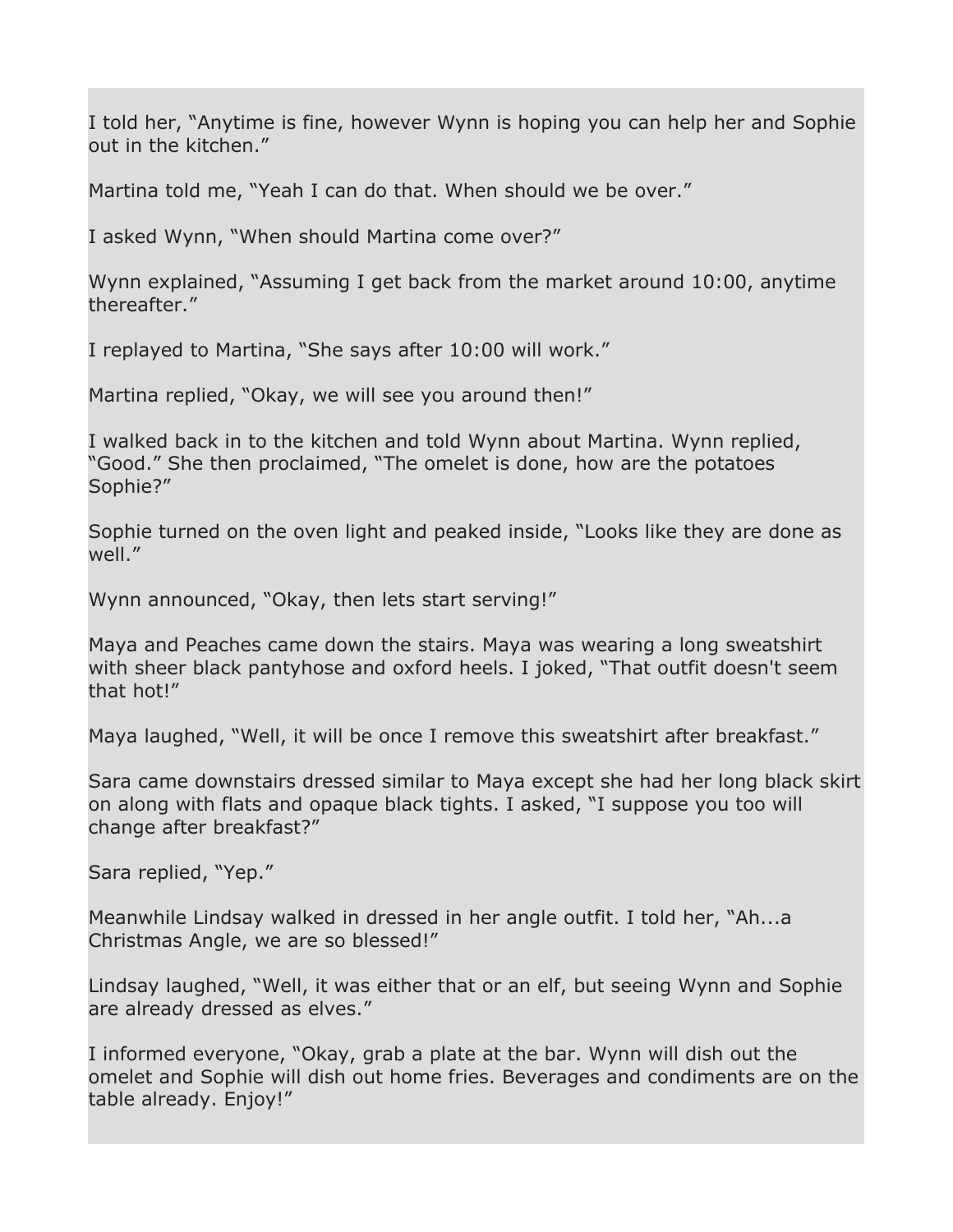Peaches sat down at the opposite end of the table from me and looked across the room then to me, "Wow lots people this morning!"

I looked across to her and commented, "Yeah and this is about half of what we will have tonight. Will be eating in 'shifts'!"

Wynn commented, "Good, as the 20-pound turkey is going to take a lot longer than the 15-pound turkey. Nice having the double oven as a lot easier than trying to cook both in the same oven."

I reminded everyone, "FYI, guests will start arriving in the mid or late morning. Wynn, Sophie and Martina will be in the kitchen most of the day getting dinner prepped. Maya will be playing us a variety of Christmas music on the piano. Sara is on hostess duty since Wynn will be otherwise occupied."

After breakfast Laura and Sophie took care of the dishes so Wynn could head to the market. Both Maya and Sara headed upstairs. Maya came back downstairs a few minutes later wearing hot pants paired with a black over bust corset along with the sheer black pantyhose and oxford heels. She was also wearing a bow tie choker. She sat down at her piano and started playing O' Holy Night. I commented, "Nice outfit, love the choker!"

Sara came down the stairs and commented, "Hey, she can clean up nice!" Sara was in here Black Widow corset, long black skirt with opaque black tights. However, she was wearing ballet boots."

Lorena saw Sara and commented, "You know Miss Kitty can wear those with no issues, but I can barley stand in them, much less walk!"

Sara laughed, "Years of practice...that and I wear them every time I do a modeling gig."

The door bell chimed and I joked to Sara, "...and so it begins!"

Sara just gave me her Valley Girl, "Whatever!" and headed to the front door whilst I went to my office to review my news feeds, Sara opened the door to find Marc and Martina. Sara looked over at Martina who was wearing a tight fitting pink high neck top and a short skirt with fishnets...she noticed the outline of the chastity bra, "You'd think with it being Christmas Marc would let you out the chastity belt and bra."

Marc indicated, "Not my doing!"

Martina explained, "Since I know Peaches is here, I decided I'd *protect* myself."

Sara laughed, "She's been out of her belt since last night, but hey whatever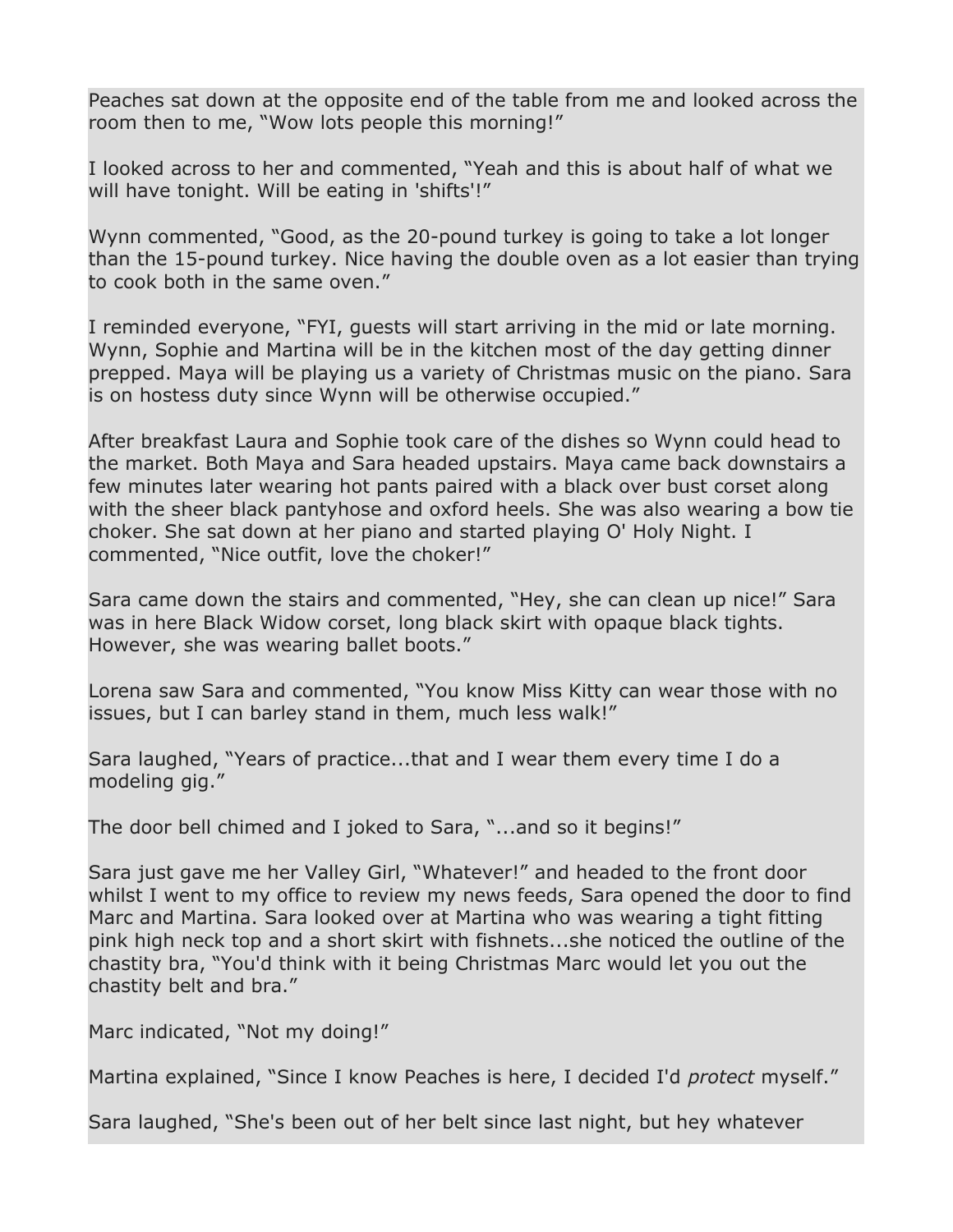works for you. Anyway Sophie is in the kitchen, Wynn should be back from the market shortly. Ron is in his office."

Marc headed over to meet me in my office. Martina commented, "Figures. Hey nice outfit, love the ballet boots. Someday I might try those."

As Sara closed the front door and led Martina to the kitchen she asked, "What's stopping you?"

Martina laughed, "Nerves, fear that I am going to twist or break and ankle..."

Sara explained, "They are actually very supportive for your ankles, but they do take a long time to get use to wearing, much less walking in them for an extend period of time."

Martina asked, "How long have you been wearing?"

Sara thought for a moment, "Right when I started doing fetish modeling which was a couple year before I met up with Ron. It wasn't until after I had met Ron that I was able to start wearing them for extended periods of time. Of course, I think that was only because I was doing so out of necessity with the modeling gigs."

Martina told her, "Well, like I said someday. Anyway I will let you get back to what you were doing. Thanks Sara."

Sara advised, "Sure and I really not doing anything at the moment." She pulled up a bar stool and sat down and then explained, "I believe Linda sells them, if anything I am sure she can lend you a pair if you don't want to spend the money upfront."

Martina laughed, "Money is not an issue. Marc pretty much pays for everything so I have more money than I know what to do with."

Sara giggled, "I know the feeling. Though most of the money I make working at The Budget Holstein, I tend to *reinvest* in The Budget Holstein by constantly buying outfits." The door bell rang again, "Drat! I'll be back."

Andy came in from off of the Cabana and asked, "Where's Ron?"

Martina told him, "He's hiding in his office with Marc." Andy headed over to my office. Martina turned her attention to Sophie, "What do you need?"

Sophie explained, "I am getting the first and larger bird prepped and stuffed. There is a smaller bird in the 'fridgerator that needs to prepped and stuffed as well."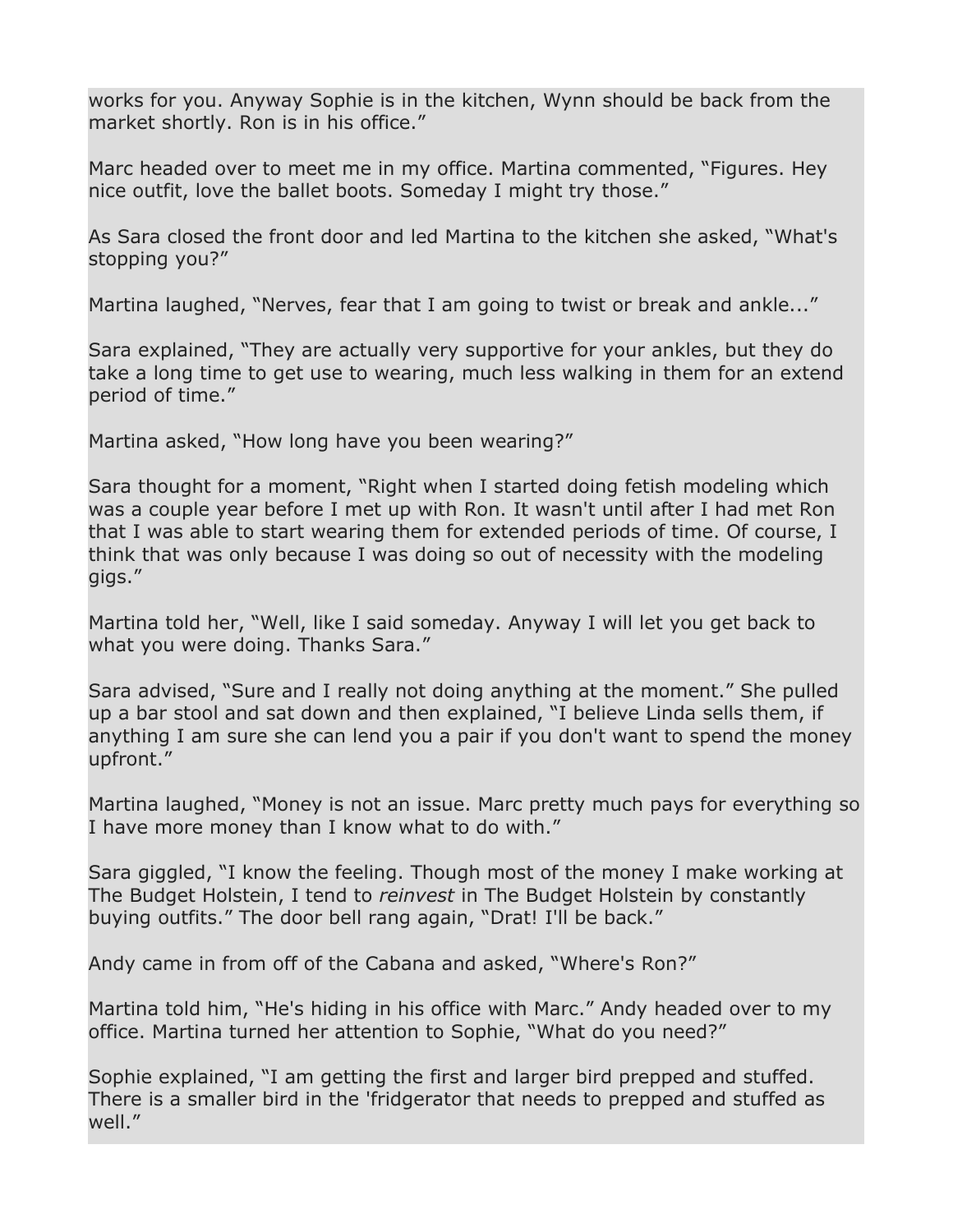Sara headed out to the Great Room and opened the front door and found Linda along with Kacie and Kayré, "Ah you found the place!"

Kayré laughed, "Only because she came to our condo first, though I was surprised she managed to find that."

Linda joked, "Hey it only took me three attempts *this* time!"

Sara explained, "Y'all pretty much the first guests to arrive. Marc and Martina are here. Marc and Andy are in Ron's office and Martina is helping in the kitchen. Ron's sister, mother and their partners are in the Great Room. Of course as is Maya is providing us this lovely Christmas music. There is a powder room right over here."

Linda replied, "Yes, thanks." Sara led the trio into The Great Room. Kayré and Kacie ended up taking a seat on the giant sectional and chatting with the others in the room. Linda saw Maya's outfit, "Wow! Quite the ensemble you have there! Love the choker!"

Maya stood and bowed, "Thank you Miss Holstein!" She sat back down and started playing the next song in her 'rotation'.

Sara led Linda down the hall towards my office and the Copper Queen Suite. Sara explained, "So at the end of this hall is small powder room and then the Library which then leads to Ron's office." She led Linda towards the Copper Queen Suite, "Here we go."

Linda told Sara, "Okay, after I freshen up I'll go see Ron." After using the bathroom headed over to the Library. The doors to my office were open. She walked in and announced, "So I found the place...with a little help from Kayré!"

Marc stood up, "Linda, geez it has been ages since I last saw you!"

Linda thought for a moment, "Yeah...I wanna say it was at Gary's wedding."

I corrected her, "Umm...Sara and I also were married that evening."

Linda laughed, "Of course." The four of us ended up chatting for a while.

Sara returned to the kitchen to find Wynn had returned. She asked Martina, "So, how's The Boulders working out for you two?"

Martina replied, "It not as nice as Valley Shadows was, but a hell of lot better than that dump outside of Vegas. I am so glad Marc took your sister's advise and Ron just happened to do a job for the director. Of course, it also helped that we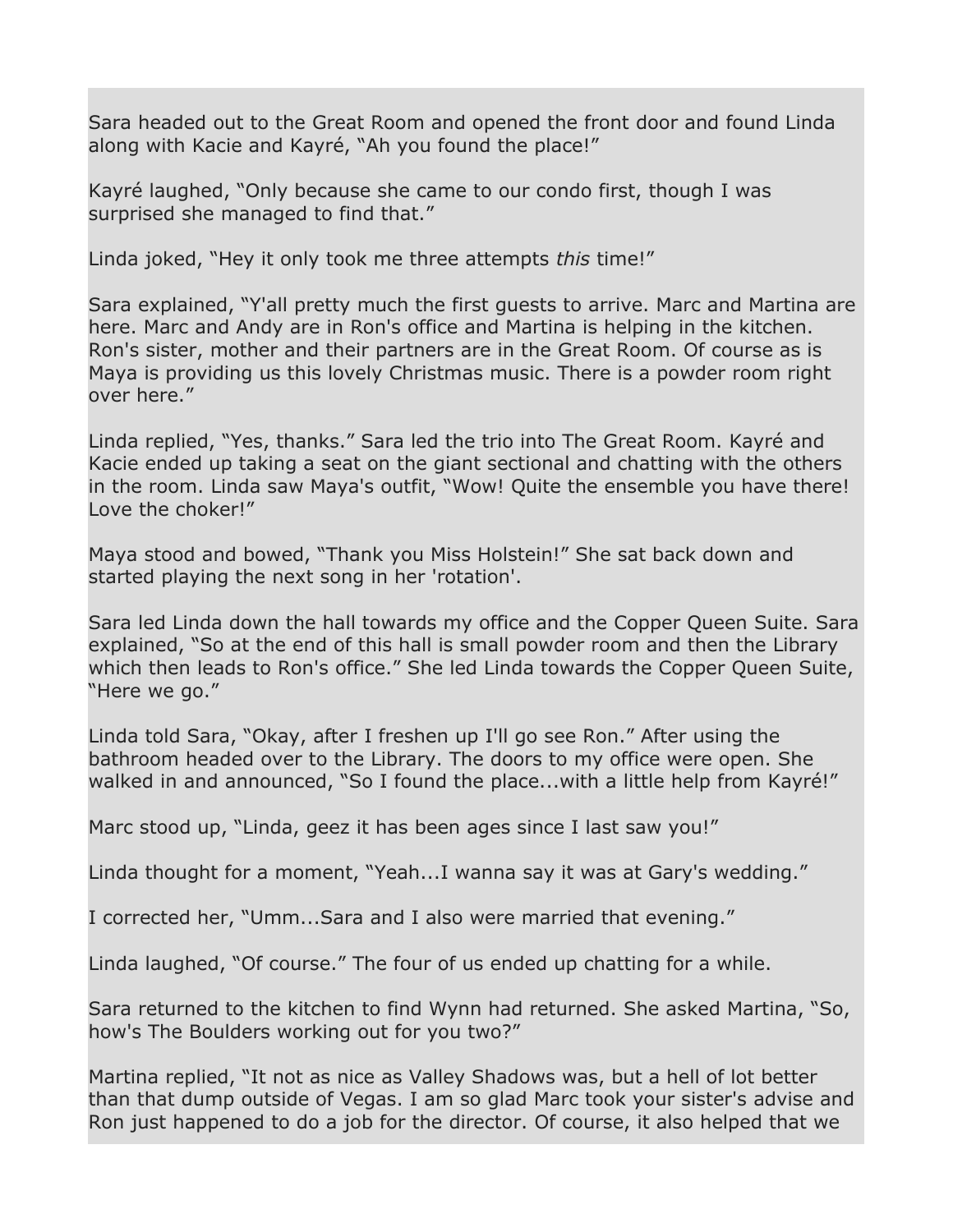had worked with her at Valley Shadows."

The door bell rang again. Sara excused herself and headed to the front door. This time around it was Gary and his girls along with Lulu. Upon seeing Lulu also wearing pink, Sara yelled towards the kitchen, "Martina your twin's here!"

Bunny laughed, "Ah yes Martina 2.0!"

Sara informed them, "So most everyone is in the Great Room. Sophie, Wynn and Martina are in the kitchen. Linda, Andy and Marc are with Ron in his office."

Gary told us, "Well, I am going to join them, it is not often the five of us are all together at once."

Bambi replied, "My sister and I will join everyone else in the Great Room."

Sara told Lulu, "You can join me at the bar and chat with Martina."

Bambi and Bunny sat down and joined in the conversation. Sara and Lulu each took a seat at the bar and chatted with Martina. Meanwhile Gary came into the Library then has he came into my office he announced, "Hey! How 'bout that, the whole band is back together!"

I stood up and greeted Gary, "Merry Christmas. Geez I don't think the five of us have been together since the weddings."

Marc explained, "Yeah, last year Martina and I were up in Vail. We almost went back again this year, but decided we spend sometime with our *family*."

Gary joked, "Well this is the ideal place to spend it! Still amazed Ron was willing to swap houses with Zac."

I told him, "You know it works well. I do miss my old office/library combo but with everyone we have living here now we needed all the space we could get."

Gary pointed out, "Yeah the cottage for Andy and Lindsay seems to have worked well from them."

Linda asked, "What cottage?"

I pointed to the western windows, "The one over yonder and across the pool and cabana from the Great Room."

Linda looked out the window and commented, "Ah, much like Olivia's building."

I commented, "Surprised you didn't bring her along."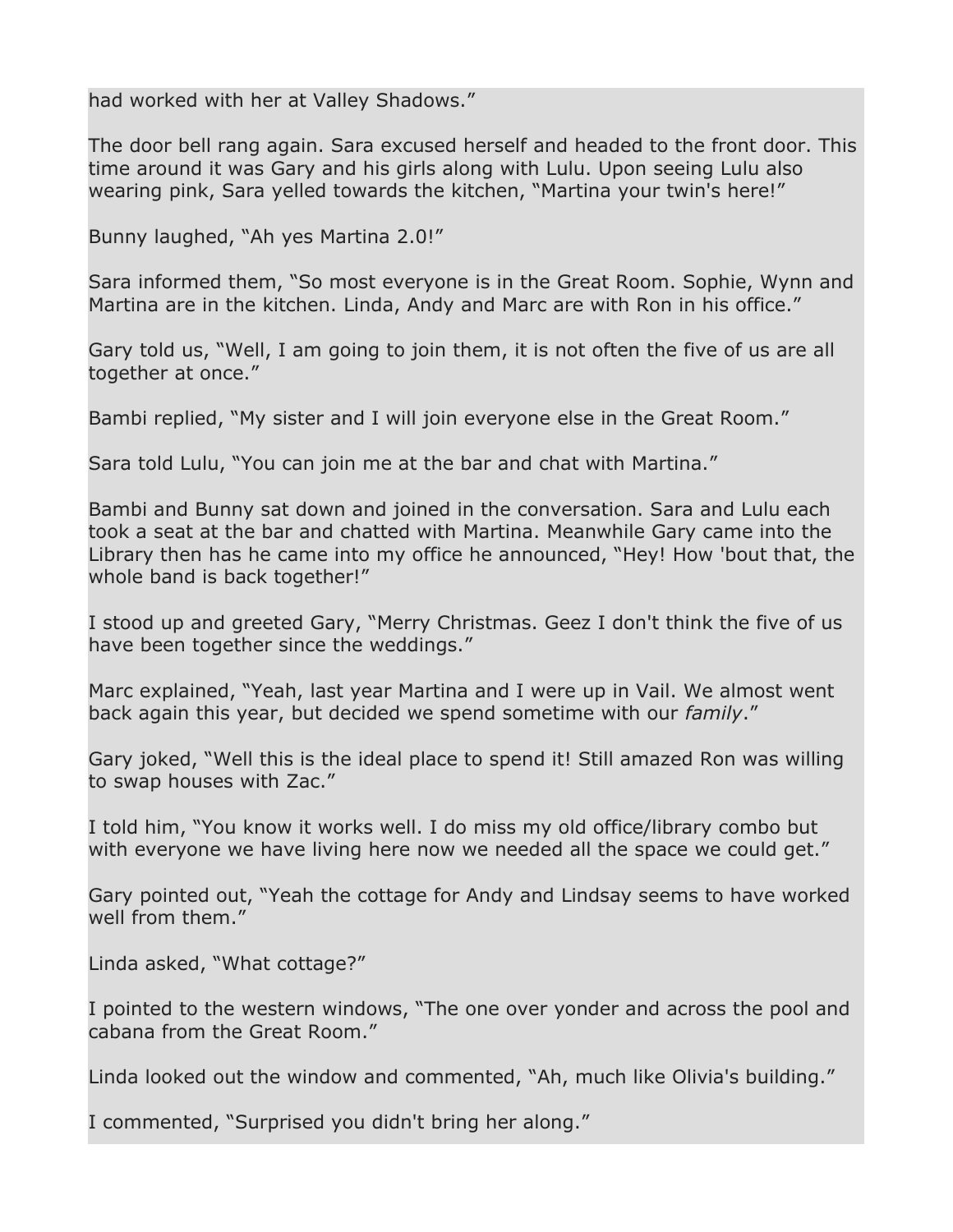Linda explained, "I offered, but she was going to spend some time with her good friend she has known since before we started Corona de Las Estrellas. By the way while on the topic of the restaurant, everything is still working great since y'all were out there last."

Since the 'whole band was together' I asked, "Any of y'all have anything planned for me next year?"

Marc replied, "I might have some leads for you, I know it has been a while. Martina and I have been so busy over at the Boulders."

Andy told us, "Haven't a clue. Hadn't expected to shut down Fountain Hills store. Hell never expected us to be *forced* out of Pinal County. As far as I know we are done opening stores. We just remodeled the Far North Scottsdale location not that long ago. That and Fort McDowell is brand new."

Gary told me, "Kinda the same here. Although I might be making some changes at Deer Valley, not sure yet. Cristina is doing great in her new building...by the way nice find on that one Marc, I doubt our agent would have ever found that on her own. Hell, she'd be lucky to find her car at her office..."

Marc laughed, "Hey I have people!"

I replied, "Yeah..."

Gary flinched, "Oh god, please don't remind me. That got annoying real fast!"

I turned my attention to Linda, "Linda?"

Linda replied with a grin, "Ron?"

I laughed, "What does the new year have in store for AZOutback in regards to the Budget Holsteins, Corona de Las Estrellas and/or your Ranch for that matter?"

Linda laughed, "Yeah, I have been giving y'all a lot of work. For now, I don't think I am going to be needing y'all for anything."

I joked, "I don't believe you! I am sure I'll get a phone call from you or Kayré in next couple months with some type of 'crisis'."

Linda commented, "Gee, am I that predictable?"

I kidded with her, "Well, at least wait until Easter."

Linda was confused, "Why Easter?"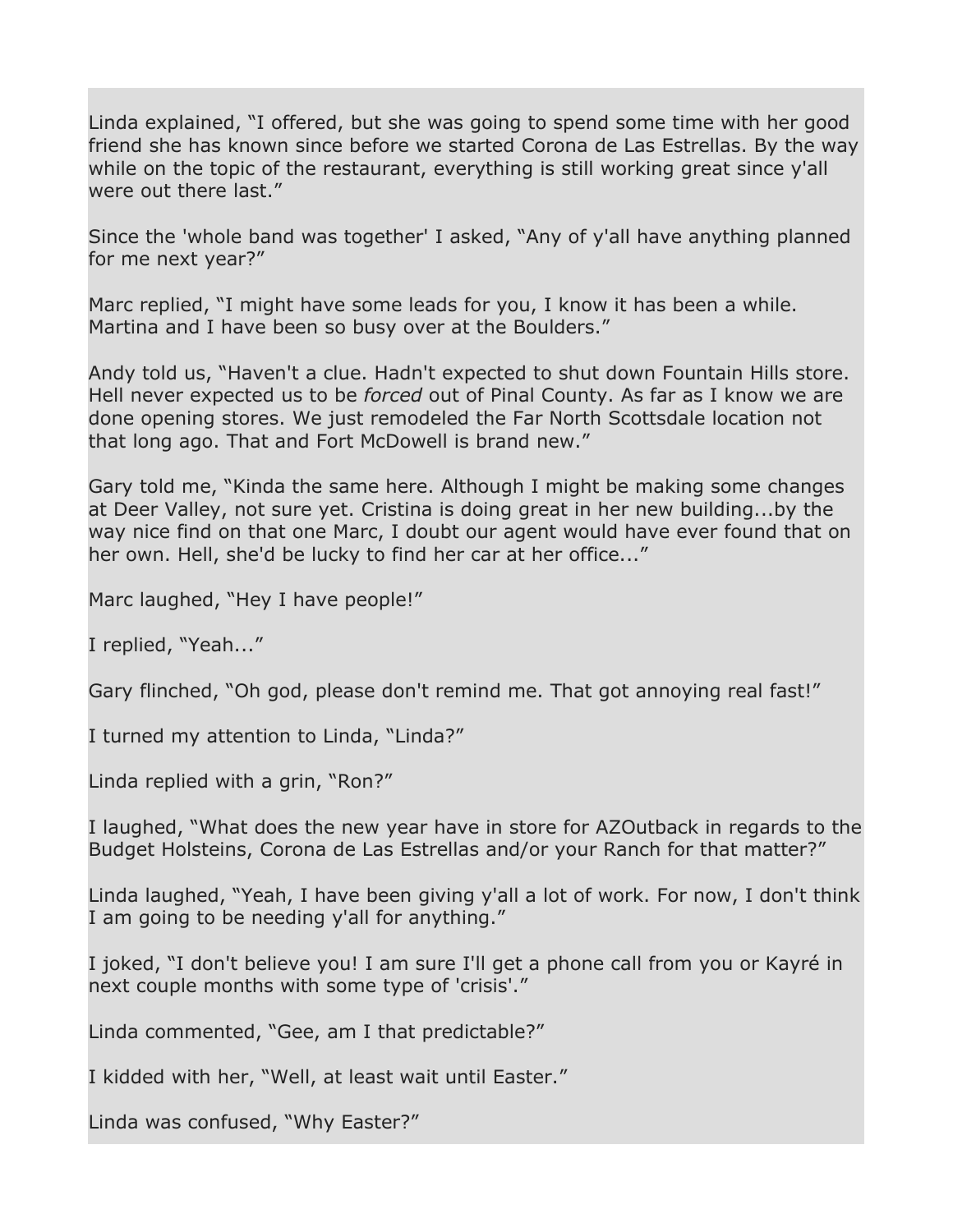I told her, "Well, the last two Easters we were out your way for something involving your store. Laura and I have joked about that back in August when we were discussing who would host which holidays."

Linda recalled, "Oh yeah, we did have the Grand Re-Opening for Corona de Las Estrellas during Easter weekend."

Andy added, "As I recall, we also were working on the expansion of the Budget Holstein as well."

Linda asked, "Which one?"

I reminded her, "When you bought the other half of the building in Oro Valley."

Linda laughed, "Geez, that was this year wasn't it. Been such a crazy year. Hadn't planned on being gone most of the summer, but the group wanted me to come out to San Francisco this year as it was their  $20<sup>th</sup>$  Anniversary since Hal formed the group. I almost didn't go too as I didn't really think there was much 'momentum' left in the group as a lot of the founding members had passed. A couple persuaded me to come out and I was really taken aback at how the next generation has continued the legacy of the original group."

Marc asked, "I've heard through my various people about the group, what exactly is it?"

Linda explained, "So, long before we came to Arizona, Hal and I met in San Francisco at a fetish convention. We started out with a single booth and became friends with the other vendors. That convention was discontinued a couple years later and we all kind went our separate ways. We had heard from so many people that the convention leaving had left a void in the fetish community as this had been an ongoing event for nearly the past decade. Hal was not a logistical genius by any standards, but he was one of hell of a leader. It took us almost four-years, but we managed to get everyone back together and raised enough money to 'resurrected' the convention. It used to be in early spring, but now if it is late summer through early fall. A couple years later we came to Arizona and I had Kayré just as soon as we had moved into the house."

I asked, "The Ranch House?"

Linda laughed, "It was a lot smaller back, more of a bungalow. It only two bedrooms and a tiny kitchen. But yes, that was where I nearly gave birth to Kayré. Anyway Hal would go back every year, more so to be with his friends from the community. We both went back together the year before his death. I skipped the year when he had passed and when I came back the following year, I hardly recognized anyone there as several of the founding members had also passed or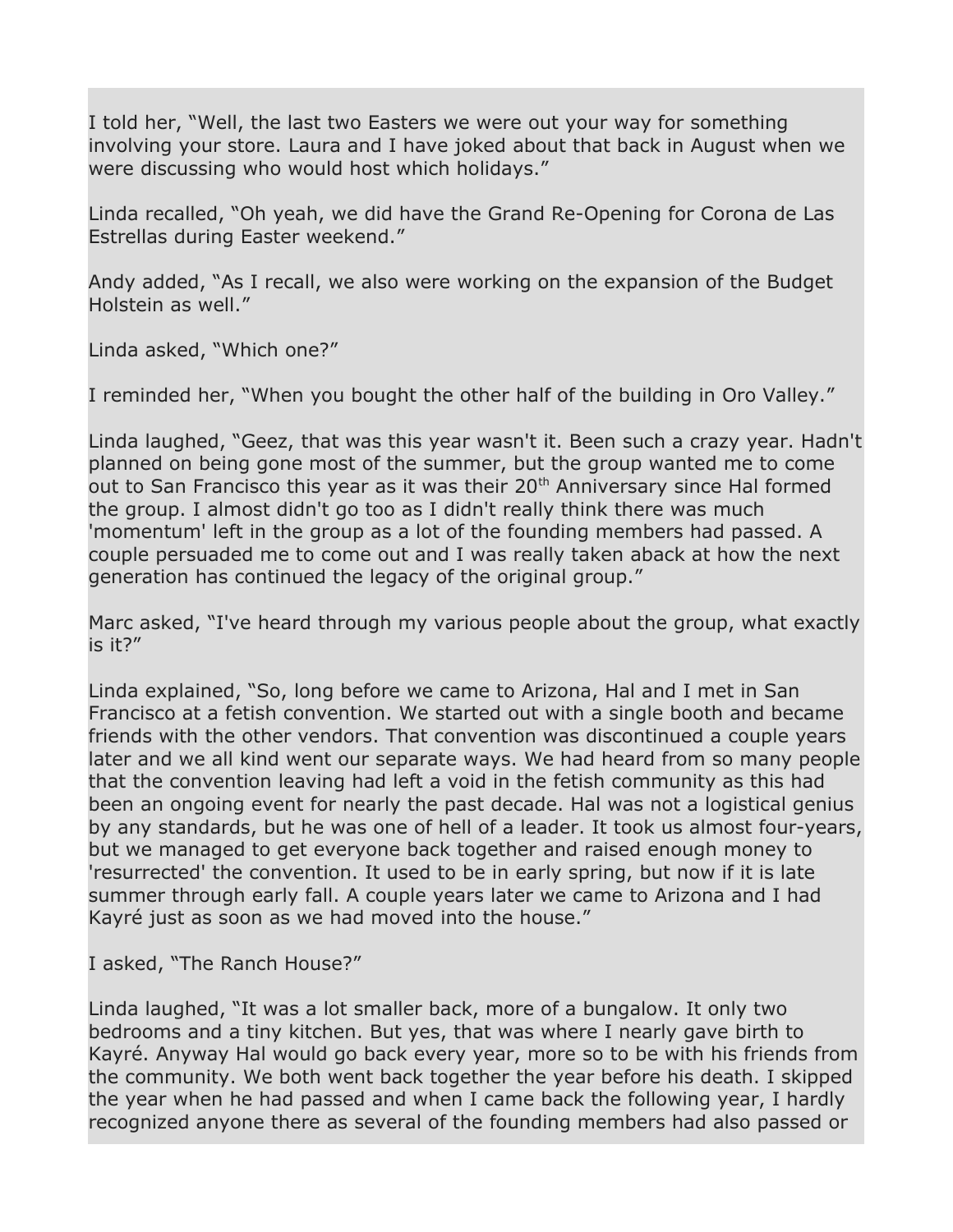retried. I still wanted to go the next couple years but I had became so entangled with dealing with the lawsuit that I didn't have a chance to go back. I had planned on going back last year just to get a break from everything going on when the settlement finally happened. I also learned the last founding member had passed away. Ironically it was her daughters that convinced me to come out this year. Kayré and Kacie have worked with them as they are one of our suppliers. I had really only planned on going out there for the opening weekend. I was so amazed when I arrived and so how much it had evolved...yet it reminded me so much of what it was like when Hal and I first started. As I started talking with the 'next generation' and I was impressed with what they had accomplished. So I ended up staying the entire month and made some great new friends and contacts."

I joked, "Way to answer my question!"

Linda replied, "Like I said, don't know. I have nothing planned, but it is always the unplanned that gets you out there."

Sara walked in the office and announced, "We have appetizers and drinks in the great dining hall. Dinner is still a few hours out."

I asked her, "Has everyone arrived?"

Sara replied, "I believe so."

I told her, "Okay after everyone has their food and drinks, why don't you show them up to the play loft. Maya can join y'all as well."

For next couple hours all the ladies spent their time up in the play loft having fun and working up an appetite for tonight's feast. Martina came into my office later that afternoon and told me, "The first bird is almost done and we have everything else prepared."

I advised her, "Okay good, I'll announce the 'first shift' of dinner." Martina left my office and I got on the intercom and announced, "The first phase of the Merlot Christmas Feast will begin shortly. We can seat up to eight guests. If you want to eat know come down to the Great Dining Room."

Upon entering the dining room I saw Sara was back in her hostess outfit and was seated at the table. Shortly there after Laura, Miss Kitty, my mother and Blanche along with Linda, Kayré and Kacie came down the stairs. They sat down at the table. It appeared no one else was coming. Sophie came out of the kitchen and asked, "Martina and Wynn have it pretty well under control right now, can I join this 'shift'?"

I told her, "Well, seeing as no one else appears to be coming and we have room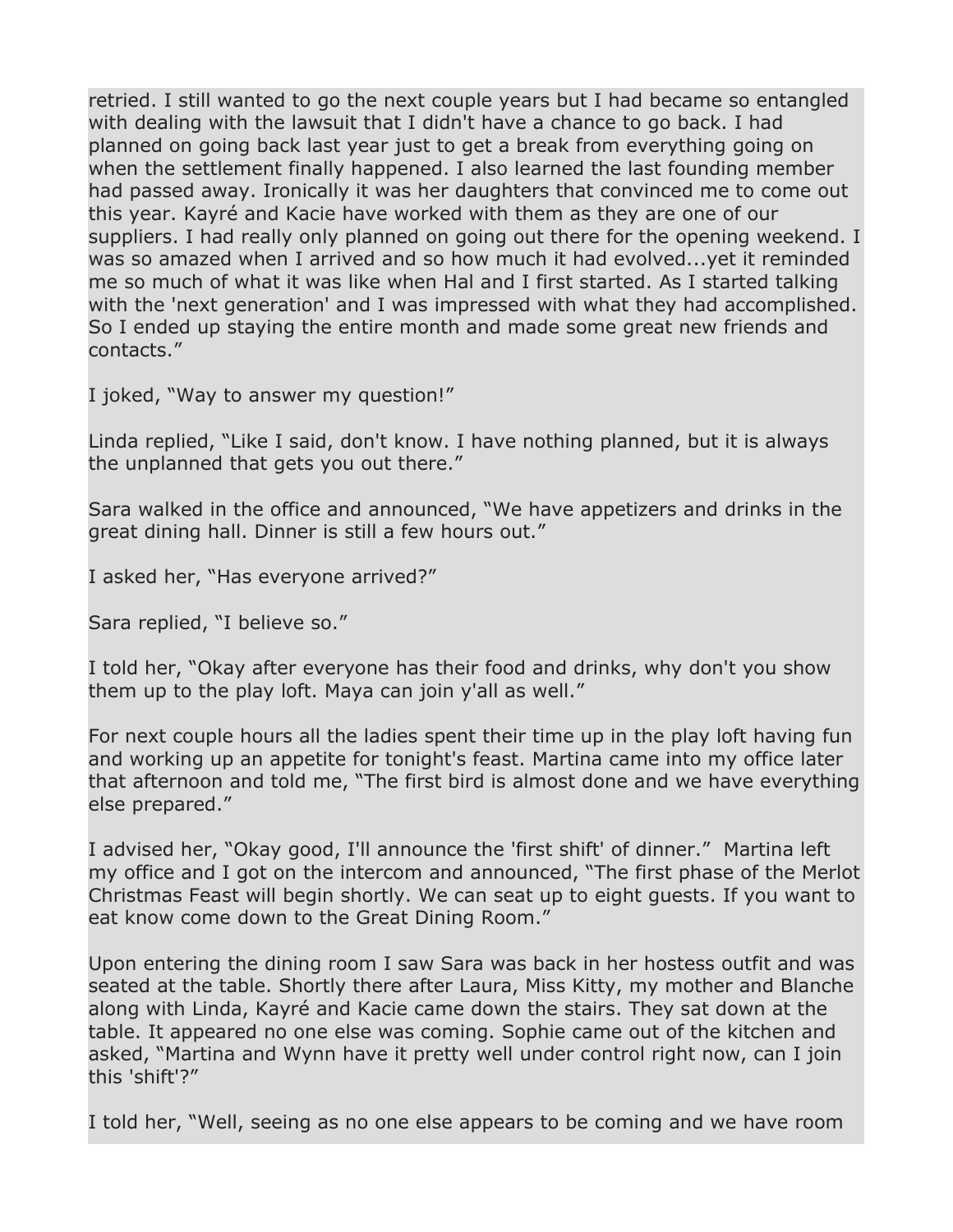for one more, you can."

Martina walked out the kitchen with the first bird and asked, "Would you like to have the honors?"

I laughed, "Um...I have no clue on how to carve a turkey."

Martina yelled back to the kitchen, "WYNN!"

Wynn came out, "You bellowed?"

Martina laughing, "Ron doesn't know how to cut a turkey."

Wynn asked, "Did you two have a turkey when you were married? For the matter do *you* know how to carve a turkey?"

Martina replied, "Um no...and no."

Wynn gloated, "Well, it just happens I am a *trained professional!*"

I laughed, "and by 'trained professional' she means she went to culinary school!"

Wynn replied, "Whatever! I'll just say that my diploma is hanging in the pantry. Let me get my tools." She headed back to the kitchen and returned with a carving knife and fork. She turned to Martina, "Pay attention, you might need to know how to do this one day!"

Martina giggled, "I seriously doubt Marc and I would ever cook a whole turkey."

I joked, "You never know, you might host Christmas dinner one year!"

Martina replied, "Not in the shoe box we have now."

Wynn carved the turkey and most everyone was stuffed with in a half hour. The 'first shift' headed into the Great Room. Maya came down the stairs back in her piano player outfit from earlier and asked, "Should I return to playing the piano?"

I told her, "It might help keep those in the Great Room awake."

Sophie stayed and helped Martina and Wynn clean off the dining room table. I headed into the kitchen to see how things were going. Sophie told me, "We have enough food for another 10 people. The other bird should be just about done."

I announced over the intercom, "Round 2, Party of 10 now seating!"

Andy and Lindsay, Maya and Peaches, The Zinfandel's, Marc and Martina came to